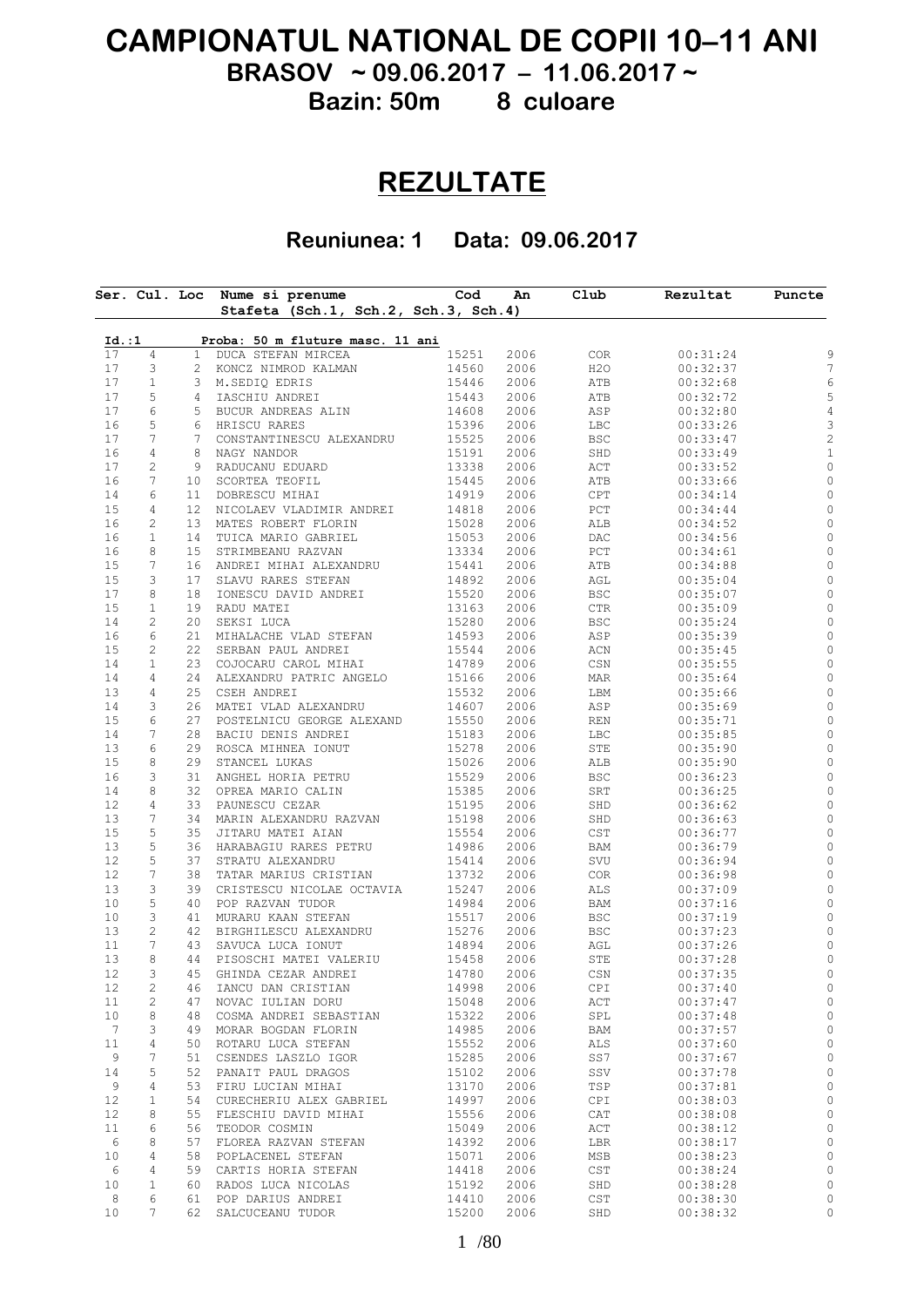| 11                    | 5               | 63              | DRAGOMIR DAVID                  | 13349 | 2006 | REN        | 00:38:33  | 0                                     |
|-----------------------|-----------------|-----------------|---------------------------------|-------|------|------------|-----------|---------------------------------------|
| 11                    | 3               | 64              | MIHALCU ADAM                    | 14990 | 2006 | BAM        | 00:38:42  | $\circ$                               |
| $7\phantom{.0}$       | 8               | 65              | ROSU MARIUS                     | 15499 | 2006 | ASP        | 00:38:43  | $\circ$                               |
| 9                     | 6               |                 |                                 |       |      |            |           |                                       |
|                       |                 | 66              | SUCIU BOGDAN ALEXANDRU          | 15027 | 2006 | ALB        | 00:38:54  | $\circ$                               |
| 6                     | $\mathbf{1}$    | 67              | ONCIOIU IOAN ALEXANDRU          | 14137 | 2006 | DAC        | 00:38:75  | 0                                     |
| 6                     | $\overline{7}$  | 68              | KRIZBAI NEGRU ROBERT            | 15031 | 2006 | ALB        | 00:38:79  | $\circ$                               |
| 4                     | 6               | 69              | TALPES IOAN VLAD                | 15044 | 2006 | PCT        | 00:38:83  | 0                                     |
| 8                     | 4               | 70              | BADEA PERLIK ROBERT             | 13239 | 2006 | CPT        | 00:38:84  | 0                                     |
| 7                     | 7               |                 |                                 |       |      |            |           |                                       |
|                       |                 | 71              | CIOBANU RAUL FLAVIAN            | 15169 | 2006 | MAR        | 00:38:91  | 0                                     |
| 10                    | 6               | 71              | SANDRU MATEI                    | 15024 | 2006 | ALB        | 00:38:91  | 0                                     |
| 10                    | $\mathbf{2}$    | 72              | DUDUI RAZVAN                    | 15210 | 2006 | STM        | 00:38:91  | 0                                     |
| 13                    | $\mathbf{1}$    | 74              | LUPUT SEBASTIAN MIHAI           | 15218 | 2006 | STM        | 00:39:00  | $\circ$                               |
| 8                     | 2               | 75              | SZELMENCZI ZALAN                | 15388 | 2006 | MSM        | 00:39:20  | $\circ$                               |
|                       | $\mathbf{1}$    | 75              |                                 |       | 2006 |            |           | $\circ$                               |
| 9                     |                 |                 | TATARU BOGDAN PAVEL             | 15447 |      | ATB        | 00:39:20  |                                       |
| 8                     | 8               | 77              | MEZDREA BANU ALEXANDRU          | 14409 | 2006 | CST        | 00:39:22  | 0                                     |
| 3                     | 3               | 78              | CIONCA LUCA IOAN                | 15149 | 2006 | LBO        | 00:39:27  | $\circ$                               |
| 6                     | 3               | 79              | POPA TUDOR                      | 15190 | 2006 | SHD        | 00:39:31  | 0                                     |
| 5                     | 3               | 80              | TREGER TOMAS TRISTIAN           | 14987 | 2006 | BAM        | 00:39:34  | $\circ$                               |
| 11                    | $\mathbf{1}$    | 81              | TINCOCA GIULIANO ANDREI         | 12414 | 2006 | DAC        | 00:39:40  | 0                                     |
| 8                     | 7               | 82              | POPA CAROL                      | 13344 | 2006 | ACT        | 00:39:43  | $\circ$                               |
|                       |                 |                 |                                 |       |      |            |           |                                       |
| 9                     | 8               | 83              | LUCA CRISTIAN VASILE            | 14999 | 2006 | ALB        | 00:39:45  | 0                                     |
| 9                     | $\mathbf{2}$    | 84              | DINU STEFAN                     | 15710 | 2006 | AQU        | 00:39:50  | $\circ$                               |
| $\overline{7}$        | 5               | 85              | MICLEA DRAGOS IULIAN            | 15534 | 2006 | CBV        | 00:39:62  | 0                                     |
| 6                     | $\overline{c}$  | 86              | NISTOR DARIUS DRAGAN            | 15215 | 2006 | STM        | 00:39:79  | $\circ$                               |
| 5                     | 4               | 87              | RAICU BADEA GABRIEL             | 13093 | 2006 | LPT        | 00:39:85  | 0                                     |
| $\mathsf S$           | 6               | 88              | BARNEA DRAGOS CRISTIAN          | 15309 | 2006 | LER        | 00:39:92  | $\circ$                               |
| 9                     | 5               | 89              |                                 |       |      |            |           |                                       |
|                       |                 |                 | DOBRE ALEXANDRU TEODOR          | 14629 | 2006 | ASP        | 00:40:02  | 0                                     |
| 8                     | 5               | 90              | ZAMAN DAVID ANDREI              | 15306 | 2006 | LER        | 00:40:05  | $\circ$                               |
| 11                    | 8               | 91              | CHIRIAC VICTOR GABRIEL          | 15590 | 2006 | CJI        | 00:40:12  | 0                                     |
| $7\phantom{.0}$       | 6               | 92              | VOICU CATALIN                   | 15449 | 2006 | ATB        | 00:40:15  | 0                                     |
| 8                     | $\mathbf{1}$    | 93              | PREDILA ROBERT CRISTIAN         | 15286 | 2006 | ASP        | 00:40:18  | 0                                     |
| $\overline{7}$        | $\overline{c}$  | 94              | RACHIERU STEFAN RAZVAN          | 13947 | 2006 | CTR        | 00:40:30  | 0                                     |
|                       |                 |                 |                                 |       |      |            |           |                                       |
| 4                     | 3               | 95              | SECOBAN STEFAN ALEX.            | 15272 | 2006 | SGH        | 00:40:34  | 0                                     |
| $\overline{7}$        | $\mathbf 1$     | 96              | ENCIU SEBASTIAN                 | 15047 | 2006 | ACT        | 00:40:35  | 0                                     |
| 7                     | $\overline{4}$  | 97              | BOZONCA GABRIEL                 | 14787 | 2006 | CSN        | 00:40:45  | 0                                     |
| 6                     | 5               | 98              | DUTA ROBERT MIHAI               | 15522 | 2006 | <b>BSC</b> | 00:40:50  | 0                                     |
| 8                     | 3               | 99              | BOKOR BALAZS                    | 14832 | 2006 | SOS        | 00:40:52  | 0                                     |
| $\mathbf{2}$          | $\overline{c}$  | 100             | BOBOC BOGDAN COSTIN             | 14923 | 2006 | CPT        | 00:40:63  | 0                                     |
|                       |                 |                 |                                 |       |      |            |           |                                       |
| 5                     | $\mathbf{1}$    | 101             | STAN MATEI STEFAN               | 15460 | 2006 | PET        | 00:40:86  | 0                                     |
| 3                     | 4               | 102             | FRASENIUC EDUARD MIHAI          | 15415 | 2006 | SVU        | 00:41:16  | 0                                     |
| $\overline{4}$        | $\mathbf{1}$    | 103             | MOCANU DARIUS ADRIAN            | 15199 | 2006 | SHD        | 00:41:27  | 0                                     |
| 5                     | 8               | 104             | POPA CRISTIAN                   | 15548 | 2006 | REN        | 00:41:67  | 0                                     |
| 9                     | 3               | 105             | CATRINESCU MIHNEA GABRIEL       | 14828 | 2006 | MPL        | 00:41:70  | 0                                     |
| $\sqrt{4}$            | 7               | 106             | MORJOLIC LIVIU                  | 15508 | 2006 | ASP        | 00:41:85  | 0                                     |
|                       |                 |                 |                                 |       |      |            |           |                                       |
| $\sqrt{2}$            | 5               | 107             | ION DAVID ALEXANDRU             | 15277 | 2006 | STE        | 00:41:87  | $\circ$                               |
| 5                     | $\overline{c}$  | 108             | DAN TUDOR                       | 14993 | 2006 | YST        | 00:41:92  | $\circ$                               |
| $\mathbf{1}$          | 3               | 109             | MANOLE VLAD IONUT               | 15294 | 2006 | LER        | 00:42:52  | $\circ$                               |
| 4                     | 5               | 110             | DUMITRESCU VLADIMIR             | 15461 | 2006 | PET        | 00:42:69  | 0                                     |
| 5                     | $7\phantom{.0}$ | 111             | DEAC RARES ANDREI               | 16202 | 2006 | TUR        | 00:42:74  | $\circ$                               |
|                       |                 |                 |                                 |       |      |            |           |                                       |
| З                     | 5               | 112             | ZAPUC STEFAN LAURENTIU          | 15305 | 2006 | LER        | 00:42:76  | 0                                     |
| 2                     | 6               |                 | 113 MARINESCU VLAD IONUT        | 15317 | 2006 | LER        | 00:42:84  | $\circ$                               |
| $\overline{c}$        | $\overline{4}$  | 114             | FLOREA ANDREI                   | 15222 | 2006 | STM        | 00:42:87  | $\circ$                               |
| 4                     | $\overline{c}$  | 115             | STOICA ROBERT ALEX.             | 15321 | 2006 | SPL        | 00:42:91  | $\circ$                               |
| 6                     | 6               | 116             | GALATANU VLAD                   | 15208 | 2006 | STM        | 00:43:21  | $\circ$                               |
| $\mathbf{1}$          | $\overline{c}$  | 117             | IONESCU ANDREI                  | 15295 | 2006 | LER        | 00:43:99  | $\circ$                               |
| $\mathcal{E}$         |                 |                 |                                 |       |      |            |           |                                       |
|                       | 8               | 118             | PINZARU BOGDAN ANDREI           | 15186 | 2006 | LBM        | 00:45:11  | $\circ$                               |
| $\overline{4}$        | $\overline{4}$  | 119             | BUHOCI STEFAN OCTAVIAN          | 15526 | 2006 | <b>BSC</b> | 00:45:37  | $\circ$                               |
| 3                     | $\overline{c}$  | 120             | STOICAN GEORGE TUDOR            | 15665 | 2006 | CTR        | 00:47:04  | $\circ$                               |
| $\mathbf{1}$          | 5               | 121             | BOUR RADU ANDREI                | 14790 | 2006 | CSN        | 00:47:24  | $\circ$                               |
| 3                     | $\mathbf{1}$    | 122             | CARDEI DARIUS ANDREI            | 15138 | 2006 | SCP        | 00:47:71  | $\circ$                               |
| $\mathbf{1}$          | 6               | 123             | CIOBANASU ANDREI                | 16012 | 2006 | STM        | 00:47:72  | $\circ$                               |
|                       |                 |                 |                                 |       |      |            |           |                                       |
| $\mathbf{1}$          | 4               | 124             | CIORGOVEAN ALEXANDRU            | 15029 | 2006 | ALB        | 00:47:82  | $\circ$                               |
| $\overline{c}$        | 7               | 125             | PREDUT MIHAI DANIEL             | 16203 | 2006 | TUR        | 00:48:69  | $\circ$                               |
| $\overline{c}$        | $\mathbf{1}$    | 126             | HARSAN FARR IUGA ROBERT         | 14408 | 2006 | CST        | Descalif. | $\circ$                               |
| $\mathbf{2}^{\prime}$ | 8               |                 | 126 CUNTAN EDUARD               | 15906 | 2006 | SSB        | Descalif. | $\circ$                               |
|                       |                 |                 |                                 |       |      |            |           |                                       |
| Id.:2                 |                 |                 | Proba: 50 m fluture fem. 11 ani |       |      |            |           |                                       |
| 14                    | 4               | $1 \quad$       | OTOIU ANA CRISTIANA             | 11252 | 2006 | CPT        | 00:31:30  | 9                                     |
| 14                    | 2               |                 | 2 BAKO ANSTASIA MARIA           | 13043 | 2006 | COR        | 00:32:58  | $\overline{7}$                        |
| 14                    | 5               | 3               | URSU MARIA IOANA                | 15100 | 2006 | SSV        | 00:32:99  | $\epsilon$                            |
| 14                    | 3               | 4               | CHITAC AURORA HOARA             | 15263 | 2006 | SGH        | 00:33:08  | 5                                     |
| 14                    | 6               | 5               | STIRBU IOANA MARIA              | 15036 | 2006 | CSP        | 00:33:15  | $\overline{4}$                        |
| 14                    | $\mathbf{1}$    | 6               | BALINT EMMA                     | 14021 | 2006 | SRT        | 00:33:51  | $\mathbf{3}$                          |
|                       |                 |                 |                                 |       |      |            |           |                                       |
| 14                    | 7               | 7               | FABIAN SARA JULIA               | 14911 | 2006 | CSP        | 00:33:76  | $\begin{array}{c} 2 \\ 1 \end{array}$ |
| 13                    | 4               | 8               | GALATA LARISA ELENA             | 15070 | 2006 | MSB        | 00:33:82  |                                       |
| 13                    | 6               | 9               | MARC MARIA NATALIA              | 15039 | 2006 | CSW        | 00:33:86  | $\mathbb O$                           |
| 14                    | 8               | 10              | OSTAFI DELIA ELENA              | 14841 | 2006 | SSV        | 00:34:13  | $\circ$                               |
| 11                    | 5               | 11              | DINU BIANCA STEFANIA MARA       | 15437 | 2006 | ATB        | 00:34:23  | $\mathbb O$                           |
|                       |                 |                 |                                 |       |      |            |           |                                       |
| 13                    | 5               | 12 <sup>°</sup> | ACHIM DIANA CEZARA              | 14558 | 2006 | STM        | 00:34:47  | $\circ$                               |
| 13                    | 8               | 13              | CHIRITA CLARA MARIA             | 15412 | 2006 | ATB        | 00:34:62  | $\circ$                               |
| 12                    | 4               | 14              | SOROCEANU ALEXIA IOANA          | 15593 | 2006 | CJI        | 00:34:74  | $\circ$                               |
| 13                    | $\mathbf{1}$    | 15              | MIHALI MARIA ALEXANDRA          | 14991 | 2006 | BAM        | 00:34:85  | $\circ$                               |
| 12                    | 3               | 16              | DUMITRESCU ALISSA MARIA         | 14442 | 2006 | LLP        | 00:35:03  | $\circ$                               |
| 12                    | $\mathbf{1}$    |                 | 17 RAUTA CARLA MARIA            | 15440 | 2006 | ATB        | 00:35:19  | $\circ$                               |
|                       |                 |                 |                                 |       |      |            |           |                                       |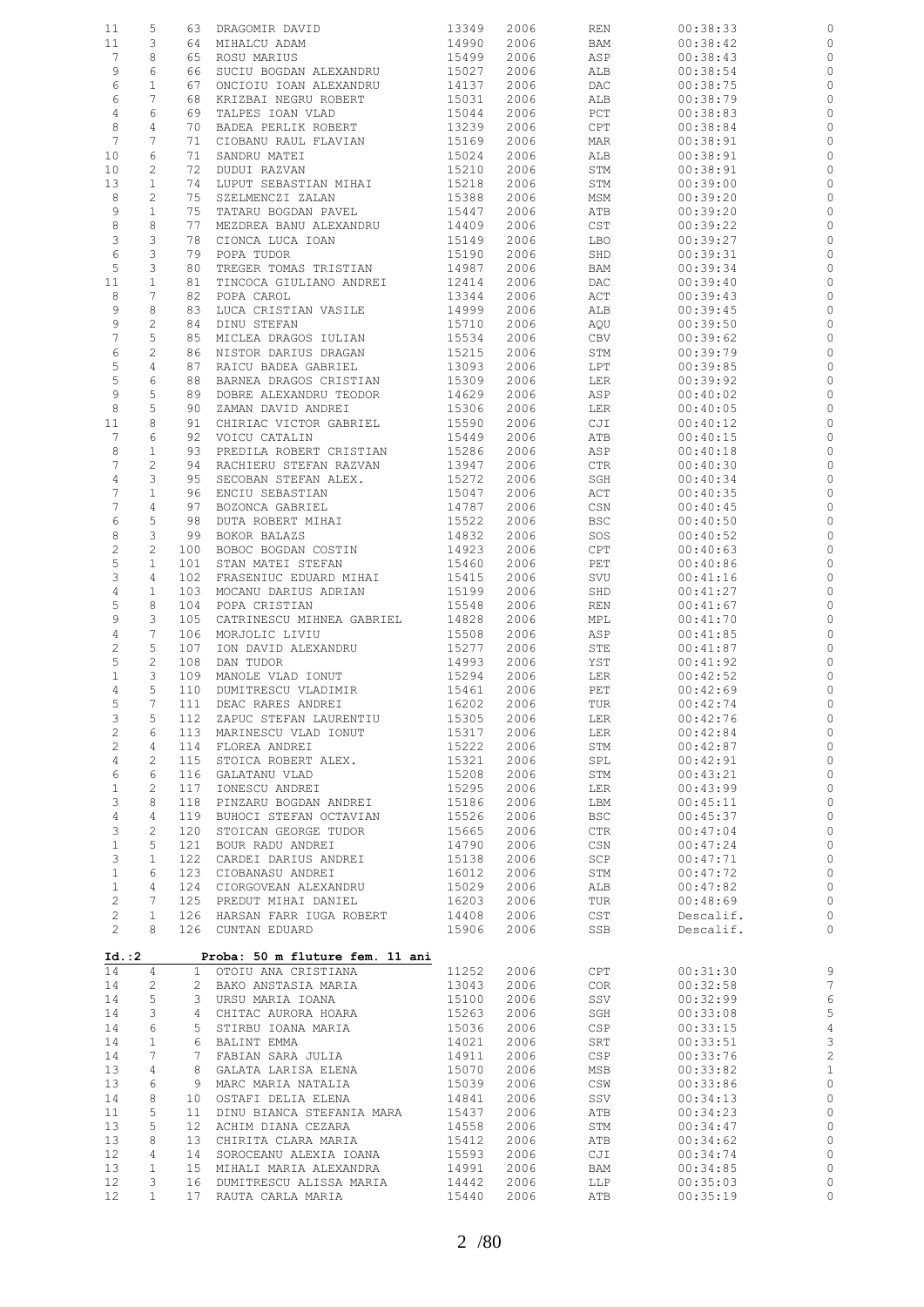| 13              | $\mathbf{2}$    | 18  | TUDOR ALLEGRA             | 14779 | 2006 | CSN         | 00:35:43 |              |
|-----------------|-----------------|-----|---------------------------|-------|------|-------------|----------|--------------|
| 12              | 6               | 19  | DUMITRESCU ALEXANDRA CORI | 15438 | 2006 | ATB         | 00:35:53 | 0            |
| 12              | $\mathbf{2}$    | 20  | NEAGU IOANA REBECA        | 15516 | 2006 | <b>BSC</b>  | 00:35:54 | 0            |
| 11              | $\overline{4}$  | 21  | SABAU BIANCA SOPHIA       | 15201 | 2006 | STG         | 00:35:80 | 0            |
|                 |                 |     |                           |       |      |             |          |              |
| 12              | 8               | 22  | NEGRU VERONICA MARIA      | 15250 | 2006 | <b>COR</b>  | 00:35:95 | 0            |
| 13              | 7               | 23  | SEBE ANDRA MIRUNA         | 15282 | 2006 | STE         | 00:36:06 | $\circ$      |
| 8               | 7               | 24  | AXENTIOI ILINCA           | 15273 | 2006 | SGH         | 00:36:18 | 0            |
| 11              | 6               | 25  | OPREA MARIA FLORENTINA    | 15515 | 2006 | <b>BSC</b>  | 00:36:25 | 0            |
|                 |                 |     |                           |       |      |             |          |              |
| 12              | 7               | 26  | ASLAM ANDRA               | 15410 | 2006 | ATB         | 00:36:39 | 0            |
| 13              | 3               | 27  | MENCIU IOANA MARIA        | 15518 | 2006 | <b>BSC</b>  | 00:36:40 | 0            |
| 10              | 3               | 28  | MERESESCU IRINA MARIA     | 15439 | 2006 | ATB         | 00:36:49 | 0            |
| 10              | 5               | 29  | BOSTANGIU ADELINA MARIA   | 15126 | 2006 | ANA         | 00:36:62 | 0            |
|                 |                 |     |                           |       |      |             |          |              |
| 12              | 5               | 30  | FLOREA ANA MARIA          | 13867 | 2006 | LER         | 00:36:81 | 0            |
| 5               | 6               | 31  | MNAJED SARA               | 15304 | 2006 | LER         | 00:37:08 | 0            |
| 10              | 4               | 32  | IANCU ERIKA LUANA         | 15133 | 2006 | AGL         | 00:37:09 | 0            |
| 10              | 8               | 32  | TANASA BIANCA PETRINA     | 15270 | 2006 | SGH         | 00:37:09 | $\circ$      |
| 11              | $\mathbf{1}$    | 34  |                           | 15455 |      | STE         | 00:37:14 | 0            |
|                 |                 |     | SAVULESCU ANA TEODORA     |       | 2006 |             |          |              |
| 10 <sub>o</sub> | 7               | 35  | BLEJAN ALEXANDRA MARIA    | 15527 | 2006 | <b>BSC</b>  | 00:37:23 | $\circ$      |
| 8               | 3               | 36  | BESCHERET ANCA            | 15411 | 2006 | ATB         | 00:37:24 | 0            |
| 11              | 3               | 37  | APOSTOL ALESSIA MARIA     | 15038 | 2006 | CSW         | 00:37:26 | $\circ$      |
| 11              | 8               | 38  | BULANCEA DARIA            | 15155 | 2006 | MBR         | 00:37:30 | 0            |
|                 |                 |     |                           |       |      |             |          |              |
| 9               | 6               | 39  | BUFTEANU BIANCA           | 14721 | 2006 | STM         | 00:37:31 | $\circ$      |
| 8               | 5               | 40  | BOJA ROXANA TEODORA       | 15202 | 2006 | STM         | 00:37:32 | 0            |
| $7\phantom{.0}$ | 5               | 41  | SOFRONEA INGRID           | 15416 | 2006 | SSV         | 00:37:35 | $\circ$      |
| 10              | $\mathbf{2}$    | 42  | RADULESCU LUCIA ELENA     | 13866 | 2006 | LER         | 00:37:61 | 0            |
| 6               | 4               | 43  | ILIE DARIA MARIA          | 15454 | 2006 | ${\tt STE}$ | 00:37:62 | $\circ$      |
|                 |                 |     |                           |       |      |             |          |              |
| 9               | $\overline{4}$  | 44  | GINGHINA ALINA ANDREEA    | 14901 | 2006 | AGL         | 00:37:65 | 0            |
| 10              | $\mathbf{1}$    | 45  | SAUCIUC OANA IULIA        | 15099 | 2006 | SSV         | 00:37:82 | $\circ$      |
| 11              | 7               | 46  | DRAGOMIR IOANA ALEXIA     | 13907 | 2006 | BAR         | 00:37:85 | 0            |
|                 |                 |     |                           |       |      |             |          |              |
| 8               | 4               | 47  | UJVARY ADRIENN BEATRICE   | 15543 | 2006 | ACN         | 00:38:01 | $\circ$      |
| $7\phantom{.0}$ | 6               | 48  | PETRUTIU MARIA ALEXANDRA  | 15000 | 2006 | ALB         | 00:38:14 | 0            |
| 9               | 3               | 49  | ISPAS MEDA ANAMARIA       | 15007 | 2006 | ALB         | 00:38:25 | $\circ$      |
| 9               | 7               | 50  | RADU ARIANA MARIA         | 14902 | 2006 | AGL         | 00:38:34 | 0            |
| 9               | 5               |     |                           |       |      |             |          |              |
|                 |                 | 51  | FRASINEANU MARIA REBECA   | 14651 | 2006 | CPI         | 00:38:37 | $\circ$      |
| $7\phantom{.0}$ | 7               | 52  | NICOARA CARLA ANTONIA     | 15002 | 2006 | ALB         | 00:38:40 | 0            |
| 10              | 6               | 53  | GROSU MARIA               | 14552 | 2006 | STE         | 00:38:45 | 0            |
| 7               | 4               | 54  | DRAGOMIR MARIA MIRUNA     | 12474 | 2006 | LPT         | 00:38:49 | 0            |
| $7\phantom{.0}$ | 8               | 55  | SIMIONESCU LARISA CRISTIA | 15005 | 2006 | ALB         | 00:38:55 | 0            |
|                 |                 |     |                           |       |      |             |          |              |
| 9               | 1               | 56  | ADAM SARA DARIA           | 15006 | 2006 | ALB         | 00:38:56 | 0            |
| $\mathsf S$     | $\mathbf 1$     | 57  | MONDINI RUIZ ISABEL       | 16229 | 2006 | STM         | 00:38:94 | 0            |
| 6               | $\mathbf{2}$    | 58  | SANDU SARA PATRICIA       | 15207 | 2006 | STM         | 00:39:13 | 0            |
| 11              | 2               | 59  | POPOVICI PETRIANA         | 15098 | 2006 | SSV         | 00:39:18 | 0            |
|                 |                 |     |                           |       |      |             |          |              |
| 8               | $\mathbf{2}$    | 60  | RACOLTA BIANCA ISABELA    | 14992 | 2006 | BAM         | 00:39:25 | 0            |
| 6               | 5               | 61  | RADULESCU ALEXANDRA       | 15335 | 2006 | DEB         | 00:39:26 | 0            |
| 8               | 6               | 62  | LORINCZ JAZMIN ADRIENN    | 15144 | 2006 | COR         | 00:39:28 | 0            |
| 4               | 2               | 63  | TODORAN MARINA            | 15488 | 2006 | CBV         | 00:39:31 | $\circ$      |
|                 |                 |     |                           |       |      |             |          |              |
| 9               | $\mathbf{2}$    | 64  | CRAIU IOANA               | 15436 | 2006 | ATB         | 00:39:35 | 0            |
| 9               | 8               | 65  | UJVARY DORA               | 15542 | 2006 | ACN         | 00:39:39 | 0            |
| $\mathbf{1}$    | $\mathbf{2}$    | 66  | LAZZETTI ELISA MARIA      | 15697 | 2006 | CSP         | 00:39:56 | $\circ$      |
| 6               | 8               | 67  | HARSAN FAAR ALIA          | 15037 | 2006 | CSW         | 00:39:60 |              |
| 8               | 1               | 68  | STROE ANA MARIA           | 15513 | 2006 | <b>BSC</b>  | 00:39:88 | 0            |
|                 |                 |     |                           |       |      |             |          |              |
| 7               | 3               | 69  | BERES KRISZTINA           | 14907 | 2006 | H2O         | 00:39:89 | $\circ$      |
| 5               | 4               | 70  | MOATA IULIA ANDREEA       | 15069 | 2006 | MSB         | 00:39:90 | $\circ$      |
| 6               | 6               | 71  | STROE LAVINIA ALEXANDRA   | 14817 | 2006 | PCT         | 00:39:93 | $\circ$      |
| 4               | 5               | 72  | CHELMUS ARINA MARIA       | 15135 | 2006 | SCP         | 00:40:09 | $\circ$      |
| 8               | 8               | 73  | LAZAR SIMONA MARINA       | 15457 | 2006 | STE         | 00:40:15 | $\circ$      |
|                 |                 |     |                           |       |      |             |          |              |
| 5               | 5               | 74  | NISTOR GABRIELA MARIA     | 15374 | 2006 | ASP         | 00:40:24 | $\circ$      |
| 5               | 8               | 75  | BREZAE ADNANA ELENA       | 15003 | 2006 | ALB         | 00:40:52 | $\circ$      |
| 6               | 7               | 76  | MARTIN MARIA DENISA       | 12669 | 2006 | LPT         | 00:40:64 | $\circ$      |
| 4               | 4               | 77  | BACIU DARIA PATRICIA      | 15182 | 2006 | LBC         | 00:40:91 | $\circ$      |
| $\overline{c}$  | 3               | 78  | OLAH ARIANA               | 16357 | 2006 | CST         | 00:41:09 | $\circ$      |
|                 |                 |     |                           |       |      |             |          |              |
| 6               | 3               | 79  | FLORESCU ANTONIA ALEXIA   | 14024 | 2006 | SRT         | 00:41:28 | $\circ$      |
| 3               | 6               | 80  | GHEORGHE IULIA CRISTINA   | 15046 | 2006 | ACT         | 00:41:29 | $\circ$      |
| 6               | $\mathbf{1}$    | 81  | IOFCIU ALEXANDRA SOPHIE   | 14814 | 2006 | PCT         | 00:41:31 | $\circ$      |
| $\mathsf S$     | 3               | 82  | SALAJAN MARA ANA          | 13722 | 2006 | COR.        | 00:41:33 | $\circ$      |
| $\overline{4}$  | 6               | 83  | BURCA ALEXANDRA MIHAELA   | 15197 | 2006 | SHD         | 00:41:38 | $\circ$      |
|                 |                 |     |                           |       |      |             |          |              |
| 3               | $\mathbf{2}$    | 84  | OROSZFAI KRISZTINA        | 14909 | 2006 | H20         | 00:41:42 | $\circ$      |
| $\overline{4}$  | $\mathbf{1}$    | 85  | TEODOROVICI MARA IOANA    | 15101 | 2006 | SSV         | 00:41:47 | $\circ$      |
| $\mathsf 3$     | $7\phantom{.0}$ | 86  | HIRBOVANU VANESA DANIELA  | 15221 | 2006 | STM         | 00:41:56 | $\circ$      |
| 4               | $7\phantom{.0}$ | 87  | TALPOS STEFANA ARISA      | 15061 | 2006 | SSB         | 00:42:15 | $\circ$      |
| $\overline{c}$  | $7\phantom{.0}$ | 88  | DOBRICAN IOANA RUXANDRA   | 14996 | 2006 | CPI         | 00:42:44 | $\circ$      |
|                 |                 |     |                           |       |      |             |          |              |
| $\overline{c}$  | 5               | 89  | STUPINEAN AKINYI ISABELLE | 15310 | 2006 | LER         | 00:42:57 | $\circ$      |
| $\overline{4}$  | 8               | 90  | PIPER ANDREEA MADALINA    | 14645 | 2006 | ASP         | 00:42:71 | $\circ$      |
| 3               | 5               | 91  | BELCIU CARLA MARIA        | 15004 | 2006 | ALB         | 00:42:76 | $\mathbb{C}$ |
| $\mathsf S$     | 7               | 92  | AVRAM DELIA               | 14677 | 2006 | ASP         | 00:43:07 | $\mathbb O$  |
|                 |                 |     |                           |       |      |             |          |              |
| 4               | 3               | 93  | GHITUN ALEXANDRA          | 15128 | 2006 | ANA         | 00:43:30 | $\mathbb O$  |
| $\mathsf 3$     | 8               | 94  | POPA MIRUNA LIANA         | 15555 | 2006 | TIM         | 00:44:01 | $\mathbb O$  |
| $7\phantom{.0}$ | $\mathbf{1}$    | 95  | DRAGHICI MIRUNA MARIUCA   | 15122 | 2006 | ANA         | 00:44:17 | $\mathbb O$  |
| $\overline{c}$  | $\overline{4}$  | 96  | EROSS HANNA               | 15158 | 2006 | VSK         | 00:44:68 | $\mathbb{O}$ |
| 3               | 4               | 97  | BURCIU DAIANA GEORGIA     | 14023 | 2006 | SRT         | 00:44:77 | $\circ$      |
|                 |                 |     |                           |       |      |             |          |              |
| $\sqrt{2}$      | 6               | 98  | GALMEANU MARIA            | 16029 | 2006 | ASP         | 00:44:96 | $\mathbb{O}$ |
| $\mathcal{E}$   | 3               |     | 99 CSERGO MELINDA         | 14833 | 2006 | SOS         | 00:45:35 | $\circ$      |
| $\overline{2}$  | 8               | 100 | BOGNARI TAMARA            | 15213 | 2006 | STM         | 00:45:66 | $\circ$      |
| $\overline{c}$  | $\mathbf{1}$    | 101 | MUNUNAR AMELIA SEVERICA   | 16259 | 2006 | LBM         | 00:47:22 | $\circ$      |
| $\mathbf{1}$    | 6               |     | 102 BUDEA MELISA NATASHA  | 15188 | 2006 | LBM         | 00:47:55 | $\circ$      |
|                 |                 |     |                           |       |      |             |          |              |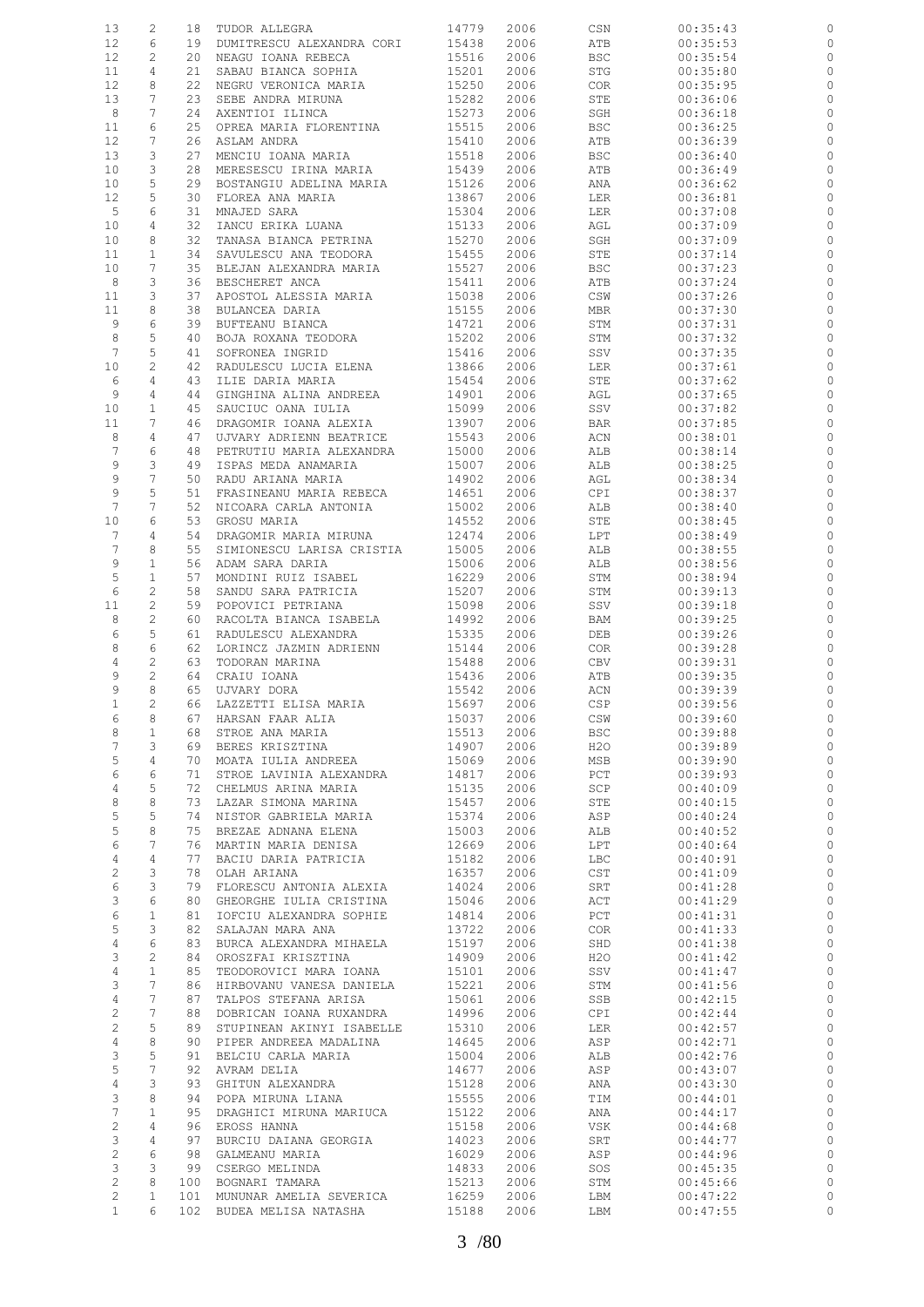| $\mathbf{1}$                  | 4                   | 103          | MARCU CRISTINA ELENA                                    | 14522          | 2006         | SGL                                     | 00:48:53             |                                         |
|-------------------------------|---------------------|--------------|---------------------------------------------------------|----------------|--------------|-----------------------------------------|----------------------|-----------------------------------------|
| $\overline{c}$                | 2                   | 104          | OTVOS MELISA MARIA                                      | 16356          | 2006         | $\mathop{\tt CST}\nolimits$             | 00:50:59             | 0                                       |
| $\ensuremath{\mathsf{3}}$     | $\mathbf{1}$        | 105          | NITU ANNA DENISA                                        | 15307          | 2006         | LER                                     | Descalif.            | $\circ$                                 |
| $\mathsf S$<br>$\overline{7}$ | $\overline{c}$<br>2 | 105<br>106   | CRISTEA THEEA MARIA                                     | 15523<br>15279 | 2006<br>2006 | <b>BSC</b>                              | Descalif.            | $\circ$<br>$\circ$                      |
| $\mathbf{1}$                  | 5                   | 108          | IORDAN ALESSIA MARIA<br>BUZATOIU DIANA ELENA            | 15668          | 2006         | REN<br>CTR                              | Descalif.<br>Neprez. | $\circ$                                 |
| $\mathbf{1}$                  | 3                   | 108          | DIACONU ALEXANDRA FLORENT                               | 15670          | 2006         | CTR                                     | Neprez.              | $\circ$                                 |
|                               |                     |              |                                                         |                |              |                                         |                      |                                         |
| Id. : 3<br>19                 | 4                   | $\mathbf{1}$ | Proba: 50 m fluture masc. 10 ani<br>BADEA ROBERT ANDREI | 15969          | 2007         | ATB                                     | 00:32:65             | 9                                       |
| 19                            | 6                   | 2            | TAKACS DOMINIK ROBERTO                                  | 15255          | 2007         | COR                                     | 00:34:28             | 7                                       |
| 19                            | 3                   | 3            | BONCIU MATEI STEFAN                                     | 16305          | 2007         | BSC                                     | 00:34:32             | $\epsilon$                              |
| 19                            | $\mathbf 1$         | 4            | GEORGESCU VLAD                                          | 15973          | 2007         | ATB                                     | 00:34:61             | 5                                       |
| 19                            | 5                   | 5            | SIBISEANU DAVID ANDREI                                  | 15982          | 2007         | ATB                                     | 00:34:71             | $\overline{4}$                          |
| 19                            | 8                   | 6            | TAPIRLUIE MIHAI ANDREI                                  | 13968          | 2007         | TSP                                     | 00:35:05             | 3                                       |
| 19<br>18                      | 7<br>5              | 7<br>8       | ENESCU ARMAND GUSTAV<br>MAFTEI LEONARDO                 | 15847          | 2007         | ALB                                     | 00:35:43             | $\overline{\mathbf{c}}$<br>$\mathbf{1}$ |
| 18                            | 7                   | 9            | CONSTANTIN MIHAI ANTONIO                                | 14800<br>16311 | 2007<br>2007 | CSN<br><b>BSC</b>                       | 00:35:55<br>00:36:18 | $\circ$                                 |
| 18                            | $\mathbf{2}$        | 10           | NISTORESCU ALEXANDRU                                    | 13687          | 2007         | <b>BAR</b>                              | 00:36:31             | $\circ$                                 |
| 17                            | 7                   | 11           | ONISORU DARIUS CRISTIAN                                 | 15587          | 2007         | CJI                                     | 00:36:44             | $\circ$                                 |
| 18                            | $\mathbf 1$         | 12           | PROCA ANDREI THEODOR                                    | 15709          | 2007         | AQU                                     | 00:36:84             | 0                                       |
| 17                            | 5                   | 13           | STAN DAVID                                              | 15869          | 2007         | LBR                                     | 00:36:89             | $\circ$                                 |
| 16                            | 7                   | 14           | MIHAI RARES ANDREI                                      | 15977          | 2007         | ATB                                     | 00:36:97             | 0                                       |
| 19                            | $\overline{c}$      | 15           | POPESCU MATEI ALEXANDRU                                 | 15981          | 2007         | ATB                                     | 00:36:98             | $\circ$                                 |
| 16                            | 6                   | 16           | BORCEA NIKOLAS GEORGE                                   | 15717          | 2007         | AGL                                     | 00:37:17             | 0                                       |
| 17                            | $\mathbf 1$         | 17           | BRICEAG DARIUS GABRIEL                                  | 14949          | 2007         | $\mathtt{CPT}$                          | 00:37:31             | $\circ$                                 |
| 17                            | $\mathbf{2}$        | 18           | DOBRE CRISTIAN ANDREI                                   | 16310          | 2007         | <b>BSC</b>                              | 00:37:33             | $\circ$                                 |
| 18<br>18                      | 8<br>4              | 19<br>20     | COMAN DARIUS STEFAN<br>KOVACS GERGO CSANAD              | 15725<br>13897 | 2007<br>2007 | <b>BAR</b><br>H2O                       | 00:37:37             | $\circ$                                 |
| 14                            | 5                   | 21           | POPA ALEXANDRU RARES                                    | 16274          | 2007         | $\mathbb{CSW}$                          | 00:37:70<br>00:37:73 | 0<br>$\circ$                            |
| 15                            | 6                   | 22           | STAMATE GABRIEL LUCA                                    | 14601          | 2007         | ASP                                     | 00:37:90             | $\circ$                                 |
| 17                            | 4                   | 23           | COROIANU DANIEL                                         | 15143          | 2007         | COR                                     | 00:38:04             | $\circ$                                 |
| 16                            | 5                   | 24           | LUPU MATEI FILIP                                        | 16270          | 2007         | CPI                                     | 00:38:12             | 0                                       |
| 14                            | $\mathbf{2}$        | 25           | SCHMIDT CHRISTIAN                                       | 15912          | 2007         | SSB                                     | 00:38:23             | $\circ$                                 |
| 15                            | $\overline{4}$      | 26           | TEISANU DARIUS OCTAV                                    | 15932          | 2007         | ACT                                     | 00:38:26             | 0                                       |
| 17                            | 3                   | 27           | CRACIUN PETRU ACHIM                                     | 15972          | 2007         | ATB                                     | 00:38:31             | $\circ$                                 |
| 18                            | 6                   | 28           | MUNTEAN RARES IONUT                                     | 15924          | 2007         | SCP                                     | 00:38:38             | 0                                       |
| 16                            | 4                   | 29           | TATAR LUCA VALENTIN                                     | 12990          | 2007         | MSM                                     | 00:38:39             | $\circ$                                 |
| 17                            | 8                   | 30           | TROCIN STEFAN                                           | 15872          | 2007         | SSV                                     | 00:38:63             | $\circ$                                 |
| 14                            | 3<br>3              | 31<br>32     | BARBU ALBERT VALENTIN                                   | 16273          | 2007         | STE                                     | 00:38:64             | $\circ$                                 |
| 16<br>18                      | 3                   | 33           | PETRE EDUARD IONUT<br>DESPINA STEFAN IONUT              | 16269<br>15113 | 2007<br>2007 | CPI<br>ANA                              | 00:38:74<br>00:38:84 | 0<br>0                                  |
| 14                            | 4                   | 34           | ANTIMIR CESAR GABRIEL                                   | 16306          | 2007         | BSC                                     | 00:38:85             | 0                                       |
| 15                            | $\mathbf{1}$        | 35           | GHEORGHIU AYAN                                          | 15850          | 2007         | ALB                                     | 00:38:92             | $\circ$                                 |
| 13                            | 6                   | 36           | GAGYI BOTOND                                            | 13899          | 2007         | H2O                                     | 00:39:02             | 0                                       |
| 16                            | 2                   | 37           | HAMED ABDELRAHMAN                                       | 16314          | 2007         | $_{\rm BSC}$                            | 00:39:38             | $\circ$                                 |
| 13                            | 7                   | 38           | MOIAN DUSA RARES                                        | 16180          | 2007         | MBV                                     | 00:39:79             | 0                                       |
| 15                            | $\mathbf{2}$        | 39           | NEAGU CEZAR STEFAN                                      | 15871          | 2007         | SSV                                     | 00:39:86             | 0                                       |
| 15                            | 8                   | 40           | CAZAN DAVID ANDREI                                      | 15935          | 2007         | ACT                                     | 00:39:93             | $\circ$                                 |
| 14                            | 6                   | 41           | PETER ROBERT ALEXANDRU                                  | 15979          | 2007         | ATB                                     | 00:40:05             |                                         |
| 12                            | 4                   | 42           | CORNESCU RARES                                          | 15860          | 2007         | ALB                                     | 00:40:16             | 0                                       |
| 17                            | 6<br>7              | 43<br>44     | COJOCARU FLAVIUS C-TIN                                  | 14798          | 2007         | CSN                                     | 00:40:18             | $\circ$                                 |
| 15<br>16                      | 8                   | 45           | BARCAN ALEXANDRU MIHAI<br>LILEA ALBERT IONUT            | 14416<br>13984 | 2007<br>2007 | CST<br>CPT                              | 00:40:30<br>00:40:33 | $\circ$<br>$\circ$                      |
| 15                            | 5                   | 46           | ILISUAN ALEX                                            | 14417          | 2007         | CST                                     | 00:40:42             | $\mathbb{C}$                            |
| 15                            | 3                   | 47           | BALINT LUCA ANDREI                                      | 16257          | 2007         | LBM                                     | 00:40:57             | $\circ$                                 |
| 12                            | 7                   | 48           | POCORA VLAD TEODOR                                      | 15114          | 2007         | ANA                                     | 00:40:71             | $\mathbb O$                             |
| 10                            | 8                   | 49           | POPA RARES CRISTIAN                                     | 15394          | 2007         | DEV                                     | 00:40:84             | $\mathbb O$                             |
| 13                            | 5                   | 50           | RUSE MATEI IULIAN                                       | 14641          | 2007         | ASP                                     | 00:40:90             | $\circ$                                 |
| 10                            | 6                   | 51           | BULICA IOAN                                             | 15971          | 2007         | ATB                                     | 00:40:96             | $\circ$                                 |
| $12 \overline{ }$             | 8                   | 52           | BUJOR GEORGE ANTONIO                                    | 15244          | 2007         | ALS                                     | 00:40:99             | $\circ$                                 |
| 13                            | $\mathbf{2}$        | 53           | DOBROGHI DAVID DUMITRU                                  | 15864          | 2007         | SVU                                     | 00:41:00             | $\mathbb{C}$                            |
| 13                            | 8                   | 54           | GHERMAN IANIS ADRIAN                                    | 15879          | 2007         | STG                                     | 00:41:10             | $\mathbb O$                             |
| 12                            | 6                   | 55           | CALINIC RARES CRISTIAN                                  | 15933          | 2007         | ACT                                     | 00:41:21             | $\circ$                                 |
| $\mathbf{1}$                  | 5<br>6              | 56           | HERMAN SZABO PETER                                      | 16275          | 2007         | CSW                                     | 00:41:31             | $\circ$                                 |
| $\overline{c}$<br>11          | 7                   | 57<br>58     | DELEU MIHNEA C-TIN<br>RAGEA DAVID                       | 14799<br>14542 | 2007<br>2007 | CSN<br>$\mathbb{D}\mathbb{G}\mathbb{L}$ | 00:41:36<br>00:41:38 | $\mathbb{C}$<br>$\circ$                 |
| 11                            | 3                   | 59           | MODORAN MIHNEA COSMIN                                   | 16162          | 2007         | LER                                     | 00:41:52             | $\mathbb O$                             |
| 14                            | 8                   | 60           | MAJOR ERIK MARCIN                                       | 15256          | 2007         | COR                                     | 00:41:61             | $\mathbb{C}$                            |
| 12                            | 5                   | 61           | GOLIC VICTOR                                            | 16315          | 2007         | <b>BSC</b>                              | 00:41:65             | $\mathbb O$                             |
| 12                            | $\mathbf{2}$        | 62           | POPESCU DAVID CRISTIAN                                  | 15980          | 2007         | ATB                                     | 00:41:69             | $\mathbb O$                             |
| 11                            | 5                   | 63           | MOSU DARIUS LUCA                                        | 16268          | 2007         | LBM                                     | 00:41:76             | $\mathbb{O}$                            |
| 9                             | 8                   | 64           | MURARU EDWARD CRISTIAN                                  | 16318          | 2007         | <b>BSC</b>                              | 00:41:99             | $\mathbb O$                             |
| 10                            | 5                   | 65           | EL LAKKIS HASSAN                                        | 16326          | 2007         | <b>BSC</b>                              | 00:42:01             | $\mathbb{C}$                            |
| 11                            | 8                   | 65           | DRAGOIU MIHAI IONUT                                     | 14597          | 2007         | ASP                                     | 00:42:01             | $\circ$                                 |
| 10                            | 3                   | 67           | MUNTEANU RADU TUDOR                                     | 16276          | 2007         | CSW                                     | 00:42:04             | $\mathbb O$                             |
| 6                             | 8                   | 68           | VOINEA SERGIU BOGDAN                                    | 16218          | 2007         | SRT                                     | 00:42:33             | $\circ$                                 |
| 13                            | 3                   | 69           | MORARU VLADUT ANDREI                                    | 15430          | 2007         | LLP                                     | 00:42:35             | $\mathbb O$                             |
| 13                            | $\mathbf{1}$        | 70           | ARON MARIO ROBERT                                       | 14635          | 2007         | ASP                                     | 00:42:39             | $\mathbb{C}$                            |
| 13                            | 4                   | 71           | DRAGOI DARIUS ANDREI                                    | 16241          | 2007         | MSB                                     | 00:42:57             | $\mathbb O$                             |
| 8                             | $\mathbf{2}$<br>7   | 72<br>72     | OANTA RARES MIHAI                                       | 15428<br>14589 | 2007         | LLP                                     | 00:42:68             | $\circ$<br>$\circ$                      |
| 14<br>9                       | 7                   | 74           | BLIDARU DAVID ANDREI<br>JURMA PAUL GABRIEL              | 16011          | 2007<br>2007 | ASP<br>STM                              | 00:42:68<br>00:42:80 | $\circ$                                 |
| 9                             | 3                   | 75           | CHISCOP VLAD MIHAI                                      | 14606          | 2007         | ASP                                     | 00:42:89             | $\circ$                                 |
| $\overline{2}$                | $\overline{2}$      |              | 76 ABRIHAN DAVID ANDREI                                 | 16093          | 2007         | DEV                                     | 00:42:94             | $\circ$                                 |
|                               |                     |              |                                                         |                |              |                                         |                      |                                         |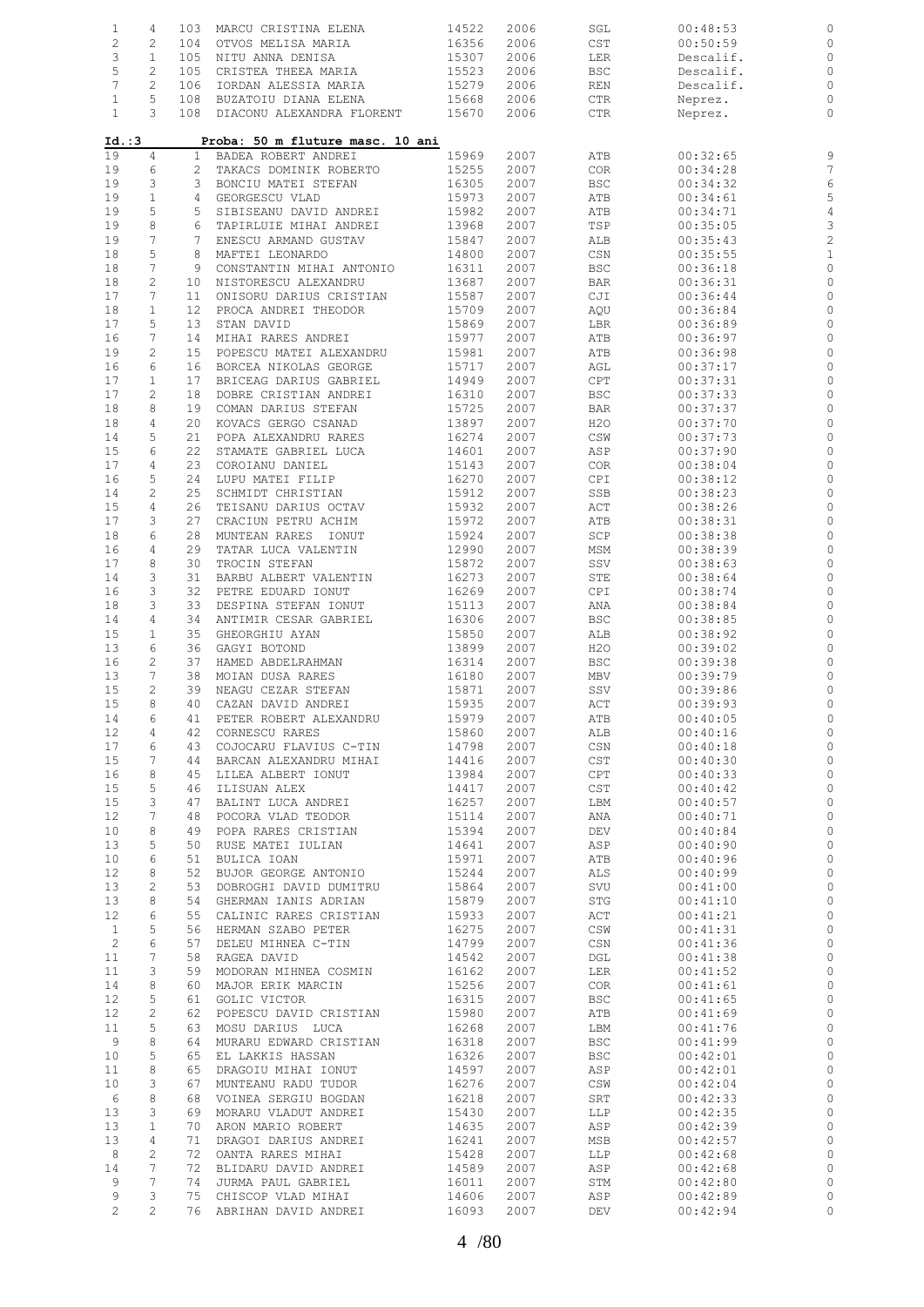| $7\phantom{.0}$       | 8                 | 77              | ALEXANDRU GABRIEL DAN                                    | 16146          | 2007         | LER                         | 00:43:10  | 0                           |
|-----------------------|-------------------|-----------------|----------------------------------------------------------|----------------|--------------|-----------------------------|-----------|-----------------------------|
| 11                    | $\mathbf 1$       | 78              | LUPU CRISTIAN ANDREI                                     | 14826          | 2007         | MPL                         | 00:43:34  | 0                           |
| 8                     | 5                 | 79              | BALUTA RARES ANDREI                                      | 14594          | 2007         | ASP                         | 00:43:37  | 0                           |
| $7\phantom{.0}$       | 4                 | 80              | AGAPI DARIUS FLORIN                                      | 16283          | 2007         | SGH                         | 00:43:39  | 0                           |
| 5                     | 4                 | 81              | DUMITRACHE DAVID ANDREI                                  | 15684          | 2007         | ALS                         | 00:43:51  | 0                           |
| 9                     | $\overline{c}$    | 82              | IORDACHE MATEI ALEX.                                     | 15288          | 2007         | ALS                         | 00:43:61  | $\circ$                     |
| 9                     | 6                 | 83              | RADU ALEXANDRU MARIO                                     | 16319          | 2007         | <b>BSC</b>                  | 00:43:71  | 0                           |
| 8                     | 6                 | 84              | MIREA RARES IONUT                                        | 15054          | 2007         | DAC                         | 00:43:90  | $\circ$                     |
| 11                    | 2                 | 85              | MUSAT TIBERIU GABRIEL                                    | 16233          | 2007         | SPL                         | 00:44:17  | 0                           |
| 10                    | 4                 | 86              | STOLERIU RADU IONUT                                      | 15588          | 2007         | CJI                         | 00:44:21  | 0                           |
| 9                     | $\mathbf{1}$      | 87              | GRIGORE ANDREI                                           | 15974          | 2007         | ATB                         | 00:44:22  | $\circ$                     |
| $\,8\,$               | $\overline{4}$    | 88              | STANGACIU ALEXANDRU EUGEN                                | 15983          | 2007         | ATB                         | 00:44:29  | 0                           |
| 5                     | 6                 | 89              | SLAVIC ALEXANDER                                         | 15464          | 2007         | PET                         | 00:44:38  | 0                           |
| 8                     | 3                 | 90              | LUNGU DAVID                                              | 15863          | 2007         | SVU                         | 00:44:39  | 0                           |
| 6                     | 7                 | 91              | SIMION ROBERT                                            | 15848          | 2007         | ALB                         | 00:44:41  | 0                           |
| 2                     | 5                 | 92              | DIN LUCA STEFAN                                          | 15831          | 2007         | DAC                         | 00:44:42  | 0                           |
| 11                    | 6                 | 93              |                                                          | 13700          |              |                             |           |                             |
|                       |                   |                 | ISTRATE ALEXANDRU MIHAI                                  |                | 2007         | SGL                         | 00:44:72  | 0                           |
| 12<br>3               | 3<br>$\mathbf{1}$ | 94<br>95        | TRANDAFIR COSMIN CRISTIAN                                | 16320<br>15939 | 2007<br>2007 | <b>BSC</b>                  | 00:44:90  | $\circ$                     |
|                       | $\overline{4}$    | 96              | BARBU ANDREI RAZVAN                                      |                |              | ACT                         | 00:44:97  | 0                           |
| 11<br>$7\phantom{.0}$ | 7                 | 97              | STROE DAVID IOAN                                         | 16172          | 2007         | LER                         | 00:45:12  | 0                           |
|                       | 7                 |                 | CHILIMENT ALEXIS                                         | 16313          | 2007         | <b>BSC</b>                  | 00:45:26  | 0                           |
| 10                    |                   | 97              | TENGHER STEFAN ILIE                                      | 15984          | 2007         | ATB                         | 00:45:26  | 0                           |
| $\mathbf{1}$          | 3                 | 99              | ANTON BOGDAN                                             | 16256          | 2007         | SRT                         | 00:45:31  | 0                           |
| 8                     | $\mathbf{1}$      | 100             | PURCAR MIRCEA                                            | 15809          | 2007         | SHD                         | 00:45:47  | 0                           |
| 9                     | 4                 | 101             | SPIRIDON STEFAN                                          | 16092          | 2007         | CSN                         | 00:45:61  | 0                           |
| 10                    | $\mathbf{1}$      | 102             | GHEORGHE ANDREI                                          | 16289          | 2007         | CMB                         | 00:45:95  | 0                           |
| $7\phantom{.0}$       | 5                 | 103             | PAGU MIHAIL ALEXANDRU                                    | 16333          | 2007         | STE                         | 00:46:19  | 0                           |
| 12                    | $\mathbf{1}$      | 104             | MIHAILA ANDREI FLORIN                                    | 16316          | 2007         | BSC                         | 00:46:30  | 0                           |
| 7                     | 6                 | 105             | DAVID MATEI                                              | 15889          | 2007         | BAM                         | 00:46:31  | 0                           |
| 7                     | 3                 | 106             | MADARAS IOAN PIO VLADIMIR                                | 15914          | 2007         | SSB                         | 00:46:46  | $\circ$                     |
| 8                     | 8                 | 107             | NEGRU TUDOR                                              | 16008          | 2007         | STM                         | 00:46:47  | 0                           |
| $\overline{7}$        | $\mathbf{1}$      | 108             | COJOCARU MIHAI SEBASTIAN                                 | 16113          | 2007         | WIN                         | 00:46:57  | $\circ$                     |
| 5                     | $\mathbf{1}$      | 109             | COANDA ERIC ANDREI                                       | 14659          | 2007         | ASP                         | 00:46:65  | 0                           |
| 6                     | 5                 | 110             | ABOUD ADAM                                               | 16145          | 2007         | LER                         | 00:46:92  | 0                           |
| 5                     | 3                 | 111             | BARTA TUDOR                                              | 16134          | 2007         | MAR                         | 00:47:00  | 0                           |
| $\sqrt{2}$            | 7                 | 112             | DRAGULET ALEXANDRU MIHAI                                 | 16106          | 2007         | DEB                         | 00:47:09  | 0                           |
| $\overline{c}$        | 4                 | 113             | CURTICAPEAN ALEXANDRU V.                                 | 15472          | 2007         | CBV                         | 00:47:22  | $\circ$                     |
| 8                     | 7                 | 114             | MATEI BLEDEA LUCA PATRICK                                | 15887          | 2007         | BAM                         | 00:47:26  | 0                           |
| 6                     | 3                 | 115             | TUFAN ALBERT GABRIEL                                     | 15248          | 2007         | <b>COR</b>                  | 00:47:50  | 0                           |
| $\,4$                 | 6                 | 116             | IORDACHE STEFAN                                          | 14675          | 2007         | ASP                         | 00:47:63  | 0                           |
| $\,4$                 | $\mathbf{2}$      | 117             | POPA VICTOR MARIAN                                       | 16240          | 2007         | MSB                         | 00:48:18  | 0                           |
| $\sqrt{4}$            | $\overline{4}$    | 118             | PANTEA ERIC VLADUT                                       | 15978          | 2007         | ATB                         | 00:48:24  | $\circ$                     |
| 6                     | $\mathbf{2}$      | 119             | BESLEAGA ALBERT CRISTIAN                                 | 15807          | 2007         | SHD                         | 00:48:25  | 0                           |
| 3                     | 3                 | 120             | PISTOL ROBERT IONUT                                      | 13991          | 2007         | CPT                         | 00:48:36  | 0                           |
| 5                     | 7                 | 121             | IVANCENCU DIMITRIE VICTOR                                | 16329          | 2007         | STE                         | 00:48:97  | 0                           |
| 3                     | 5                 | 122             | RUS MATEI                                                | 16349          | 2007         | VCN                         | 00:49:13  | 0                           |
| $\overline{c}$        | $\mathbf{1}$      | 123             | UTULEAC FLORIN ORLANDO                                   | 16128          | 2007         | SPL                         | 00:49:17  | 0                           |
| 7                     | 2                 | 124             | BOCICAI IOAN ADRIAN                                      | 15970          | 2007         | ATB                         | 00:49:29  | 0                           |
| 4                     | 7                 |                 | 125 MARANGOCI DARIUS GABRIEL                             | 14596          | 2007         | ASP                         | 00:49:64  | $\circ$                     |
| 6                     | 1                 | 126             | MATIAS ALEXANDRU                                         | 14801          | 2007         | CSN                         | 00:49:77  | 0                           |
| 5                     | 2                 | 127             | CAZACU ANDREI LIVIU                                      | 15427          | 2007         | LLP                         | 00:49:78  | $\circ$                     |
| 4                     | 5                 | 128             | TARAN ANDREI ALEXANDRU                                   | 15882          | 2007         | OLI                         | 00:50:55  | $\circ$                     |
| 3                     | 8                 | 129             | BUIACU MARIO MIHAI                                       | 15377          | 2007         | ASP                         | 00:50:76  | $\circ$                     |
| 6                     | 4                 | 130             | VOLOSENIUC HUDESCU ALEXAN                                | 15923          | 2007         | SCP                         | 00:51:00  | $\circ$                     |
| $\overline{4}$        | $\mathbf{1}$      | 131             | FARCAS LAURENTIU CRISTIAN                                | 16353          | 2007         | CST                         | 00:51:27  | $\circ$                     |
| 3                     | 4                 | 132             | BARBU RAZVAN                                             | 15854          | 2007         | ALB                         | 00:52:06  | $\circ$                     |
| 5                     | 8                 | 133             | GHEORGHE ROBERT STEFAN                                   | 15693          | 2007         | WIN                         | 00:53:94  | $\circ$                     |
| 3                     | 7                 | 134             | BUCUR TOMA                                               | 16338          | 2007         | LER                         | 00:54:30  | $\circ$                     |
| $\overline{4}$        | 8                 | 135             | DINICA CIPRIAN DORIN                                     | 16288          | 2007         | $\mathop{\rm CMB}\nolimits$ | 00:54:79  | $\circ$                     |
| $\mathbf{1}$          | 4                 | 136             | ANDRIES ERIC STEFAN                                      | 15861          | 2007         | PCT                         | Descalif. | $\circ$                     |
| $\mathbf{2}$          | 3                 | 136             | BUDRIS PAUL PATRIK                                       | 15810          | 2007         | SHD                         | Descalif. | $\circ$                     |
| 3                     | 6                 | 137             | OANCEA MARIUS VALENTIN                                   | 15953          | 2007         | SPL                         | Descalif. | $\circ$                     |
| 3                     | $\mathbf{2}$      | 138             | THENEA CRISTIAN ANDREI                                   | 15813          | 2007         | DEL                         | Descalif. | $\circ$                     |
| 5                     | 5                 | 139             | JURJA CAROL                                              | 16156          | 2007         | LER                         | Descalif. | $\circ$                     |
| 6                     | 6                 | 140             | MARINESCU STEFAN CALIN                                   | 15429          | 2007         | LLP                         | Descalif. | $\circ$                     |
| 9                     | 5                 | 141             | POPESCU DAVID MIHAI                                      | 16165          | 2007         | LER                         | Descalif. | $\circ$                     |
| 10                    | $\mathbf{2}$      | 142             | PAUL DAVID                                               | 15884          | 2007         | BAM                         | Descalif. | $\circ$                     |
|                       | 3                 |                 |                                                          |                |              |                             |           |                             |
| 4                     |                   |                 | 144 DUNA ANDREI VALENTIN                                 | 13976          | 2007         | CPT                         | Neprez.   | $\circ$                     |
| Id. : 4<br>16         | 4                 |                 | Proba: 50 m fluture fem. 10 ani<br>1 FRUNZA INGRID IOANA | 16234          | 2007         | STE                         | 00:34:91  | 9                           |
| 16                    | 7                 |                 | 2 GROSU ANA GEORGIANA                                    | 15930          | 2007         | ACT                         | 00:35:24  | $\overline{7}$              |
| $\mathbf{1}$          | 2                 | 3               | PARASCHIV EVA MARIA                                      | 15929          | 2007         | ACT                         | 00:35:35  | $\epsilon$                  |
| 16                    | 6                 | 4               | ANDREI IARINA IOANA                                      | 15963          | 2007         | ATB                         | 00:35:47  | 5                           |
| 16                    | $\mathbf{1}$      | 5               | LAZAR TIMEEA MARIA                                       | 16301          | 2007         | <b>BSC</b>                  | 00:35:80  | $\overline{4}$              |
| 16                    | 8                 | 6               | VASS BRIGITTA                                            | 16348          | 2007         | VCN                         | 00:35:85  | $\mathcal{S}_{\mathcal{S}}$ |
| 15                    | 6                 | 7               | MIHALCEA MARIA CAMELIA                                   | 16235          | 2007         | STE                         | 00:36:19  | $\overline{c}$              |
| 16                    | 5                 | 8               | PREOTU MARIA ANTONIA                                     | 15695          | 2007         | CSP                         | 00:36:25  | $\mathbf{1}$                |
| 16                    | 3                 | 9               | TOADER FRANCESCA                                         | 16296          | 2007         | <b>BSC</b>                  | 00:36:32  | $\circ$                     |
| 15                    | 3                 | 10              | SAMUILA IRIS ALEXANDRA                                   | 15249          | 2007         | <b>COR</b>                  | 00:36:47  | $\circ$                     |
| 16                    | $\overline{c}$    | 11              | BUTNARU ALEXANDRA MIHAELA                                | 12459          | 2007         | WIN                         | 00:36:56  | $\circ$                     |
| 14                    | 4                 | 12 <sup>°</sup> | VISINESCU OANA NICOLETA                                  | 15711          | 2007         | AQU                         | 00:37:26  | $\circ$                     |
| 15                    | 5                 | 13              | VOICU IOANA ALEXANDRA                                    | 16304          | 2007         | <b>BSC</b>                  | 00:37:30  | $\circ$                     |
| 13                    | 5                 | 14              | BUDEA ANDREEA                                            | 15145          | 2007         | COR                         | 00:37:74  | 0                           |
| 15                    | 4                 | 15              |                                                          | 15966          | 2007         |                             |           | $\circ$                     |
|                       |                   |                 | NICULAE TEODORA ANA MARIA                                |                |              | ATB                         | 00:37:81  |                             |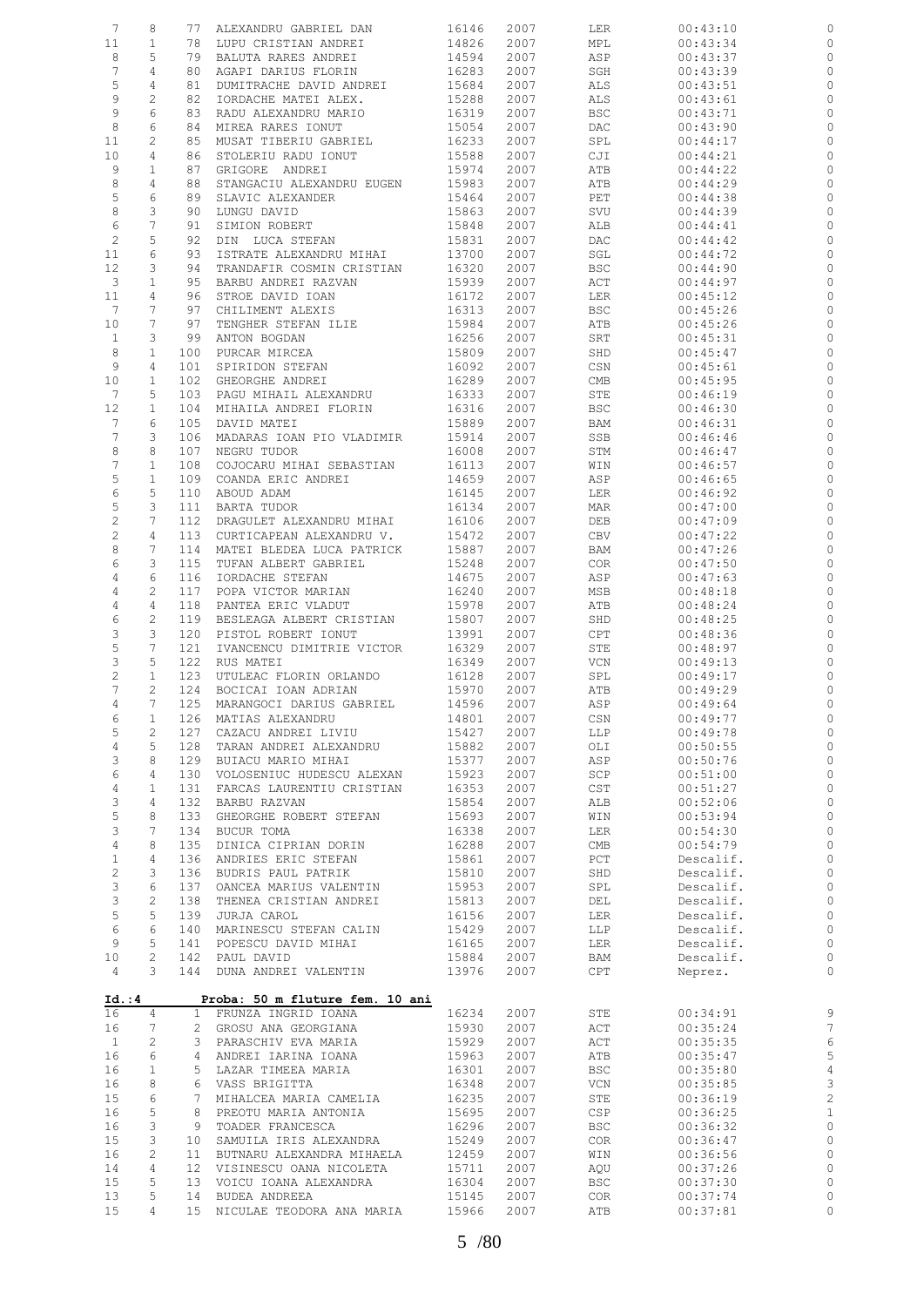| 14                | 3               |    | 16 ALEMNARITEI BRIANA ALEXAN                          | 15962      | 2007 | ATB        | 00:38:06 |              |
|-------------------|-----------------|----|-------------------------------------------------------|------------|------|------------|----------|--------------|
| 14                | $\mathbf{1}$    |    | 17 POSA PETRA IZABELA                                 | 14792      | 2007 | CSN        | 00:38:12 | 0            |
| 14                | 5               |    | 18 LUTA SARA MARIA                                    | 15431      | 2007 | LLP        | 00:38:20 | $\circ$      |
| 14                | 6               | 19 | STANCU AIDA MARIA                                     | 14827      | 2007 | MPL        | 00:38:34 | 0            |
| 15                | 2               | 20 | FULEA SARA MARIA                                      | 15965      | 2007 | ATB        | 00:38:80 | $\circ$      |
|                   |                 |    |                                                       |            |      |            |          |              |
| 15                | 7               | 21 | MIHAI TEODORA MARIA                                   | 15720      | 2007 | AGL        | 00:39:09 | 0            |
| 13                | 3               | 22 | TRUSCA MELISA ANNE                                    | 14622      | 2007 | ASP        | 00:39:16 | $\circ$      |
| 15                | 8               | 22 | CICEU CRISTA PETRA                                    | 15888      | 2007 | BAM        | 00:39:16 | 0            |
| 14                | 7               | 24 | OANCEA MARIA TEODORA                                  | 14708      | 2007 | REN        | 00:39:33 | $\circ$      |
| 15                | $\mathbf{1}$    | 25 | ARGESANU MARIA ALEXIA                                 | 14605      | 2007 | ASP        | 00:39:37 | 0            |
| 13                | 4               | 26 | ENACHE MARIA                                          | 15827      | 2007 | TIM        | 00:39:76 | 0            |
|                   |                 |    | ANTON CRINA MARIANA                                   |            | 2007 |            | 00:40:01 |              |
| 13                | 8               | 27 |                                                       | 15121      |      | ANA        |          | 0            |
| 13                | 7               | 28 | CERNAUTANU ROBERTA ANA                                | 16302      | 2007 | <b>BSC</b> | 00:40:10 | $\circ$      |
| 12                | 7               | 29 | COZMA IOANA                                           | 14796      | 2007 | CSN        | 00:40:12 | 0            |
| 14                | 2               | 30 | BOLEACU PAULA MARIA                                   | 15870      | 2007 | SSV        | 00:40:36 | 0            |
| 12                | $\overline{c}$  | 31 | KUTI ANITA                                            | 16327      | 2007 | SOS        | 00:40:61 | 0            |
| 13                | 2               | 32 | EFTIMIE BIANCA MARIA                                  | 16332      | 2007 | STE        | 00:40:68 | $\circ$      |
| 11                | 4               | 33 | SZEKERES ARIENN                                       | 15671      | 2007 | H2O        | 00:40:73 | 0            |
| 14                | 8               | 34 |                                                       | 15287      | 2007 |            |          | 0            |
|                   |                 |    | NITESCU EVA MARIA                                     |            |      | ALS        | 00:40:91 |              |
| 12                | 6               | 35 | RUSU EREMIA BIANCA IOANA                              | 16298      | 2007 | BSC        | 00:41:10 | 0            |
| 13                | $\mathbf{1}$    | 35 | REMETE MIRESTEAN DARIA                                | 15856      | 2007 | ALB        | 00:41:10 | 0            |
| 10                | 6               | 37 | PREDA IRINA ANA                                       | 16307      | 2007 | <b>BSC</b> | 00:41:43 | 0            |
| 10                | 8               | 38 | TARANTIS MAIA GABRIELA                                | 15055      | 2007 | DAC        | 00:41:68 | 0            |
| 10                | 5               | 39 | TATAR MAIA                                            | 16345      | 2007 | VCN        | 00:41:89 | 0            |
| 10                | 7               | 40 | BADRALEXI SOFIA MARIA                                 | 16346      | 2007 | VCN        | 00:41:92 | 0            |
| 12                | 3               | 41 |                                                       | 15716      | 2007 |            |          | $\circ$      |
|                   |                 |    | ION MIRUNA ALEXANDRA                                  |            |      | AGL        | 00:42:17 |              |
| 12                | 5               | 42 | PREDA IOANA                                           | 16299      | 2007 | <b>BSC</b> | 00:42:25 | 0            |
| 12                | $\overline{4}$  |    | 43 BLAGA MARIA OLIVIA                                 | 15634      | 2007 | DEL        | 00:42:32 | 0            |
| 11                | 6               | 44 | ARHIRE ROXANA MARIA                                   | 15964      | 2007 | ATB        | 00:42:40 | 0            |
| 11                | 3               |    | 45 MUNTEANU MARIA                                     | 15928      | 2007 | ACT        | 00:42:56 | $\circ$      |
| 8                 | $\mathbf{1}$    | 46 | APETREI ELENA CLARA                                   | 15921      | 2007 | SCP        | 00:42:87 | 0            |
| $12 \overline{ }$ | 8               | 47 | VASILESCU EMA CRISTINA                                | 16294      | 2007 | BSC        | 00:42:93 | $\circ$      |
|                   |                 |    |                                                       |            |      |            |          |              |
| $\mathbf{1}$      | 7               | 48 | BERTA ALINA RIANA                                     | 16015      | 2007 | STM        | 00:42:98 | 0            |
| 11                | 8               | 49 | IMRE KEDVES REKA                                      | 16190      | 2007 | MSW        | 00:43:10 | $\circ$      |
| 11                | $\mathbf{2}$    | 50 | VANGHELESCU MIRUNA                                    | 16295      | 2007 | <b>BSC</b> | 00:43:28 | 0            |
| 11                | 7               | 50 | SARKANY MELINDA SAROLTA                               | 15878      | 2007 | STG        | 00:43:28 | $\circ$      |
| 7                 | 8               | 52 | IORDACHE MARIA ALEXIA                                 | 15694      | 2007 | WIN        | 00:43:37 | 0            |
| 11                | 5               | 53 | HRIB MARIA                                            | 15591      | 2007 | CJI        | 00:43:53 | $\circ$      |
| 5                 | 7               | 54 |                                                       | 15876      |      |            |          |              |
|                   |                 |    | CRACIUN DARIA ALESIA                                  |            | 2007 | STG        | 00:43:61 | 0            |
| 11                | $\mathbf{1}$    | 55 | TUDORESCU AFRODITI MARIA                              | 15056      | 2007 | DAC        | 00:43:71 | $\circ$      |
| 12                | $\mathbf{1}$    | 56 | ION ANADIANA                                          | 16272      | 2007 | LER        | 00:43:74 | 0            |
| 9                 | 3               | 57 | LUNGU BIANCA IOANA                                    | 15801      | 2007 | SHD        | 00:43:91 | $\circ$      |
| 6                 | 5               | 58 | PATRASCU RAISA STEFANIA                               | 15052      | 2007 | DAC        | 00:44:00 | 0            |
| 8                 | 7               | 59 | DRAGOI MARIA                                          | 16242      | 2007 | MSB        | 00:44:01 | $\circ$      |
| 10                | 4               | 59 | CURTICAPEAN IRISZ ANTONIA                             | 15673      | 2007 | H20        | 00:44:01 | $\circ$      |
| 9                 | 2               | 61 |                                                       | 13971      | 2007 | TSP        | 00:44:06 | $\circ$      |
|                   |                 |    | SERBANESCU MARIA ALESSAND                             |            |      |            |          |              |
| 9                 | $\mathbf{1}$    |    | 62 CRACIUN NICOLA AIANA                               | 15877      | 2007 | STG        | 00:44:20 | $\circ$      |
| 8                 | 4               |    | 63 COVACIU BOGDANA STEFANIA<br>64 COJOCARIU ANA MARIA | 16198      | 2007 | TUR        | 00:44:31 | $\mathbb O$  |
| 6                 | $\overline{4}$  |    |                                                       | 14654      | 2007 | ASP        | 00:44:50 | $\mathbb{O}$ |
| 5                 | $\mathcal{S}$   |    | 65 COZMA ROBERTA ALEXANDRA                            | 15782 2007 |      | CBV        | 00:44:59 | $\circ$      |
| 10                | 3               |    | 66 GIDEI LARISA MARIA                                 | 15803      | 2007 | SHD        | 00:44:82 | 0            |
| 10 <sub>1</sub>   | $\mathbf{1}$    |    | 67 PIRVU MIHAELA ADRIANA                              | 14626      | 2007 | ASP        | 00:45:01 | $\circ$      |
|                   | $\overline{4}$  |    | 68 DORCEA ANDREEA CAMELIA                             | 15308      |      |            | 00:45:23 | $\circ$      |
| $\mathbf{1}$      |                 |    |                                                       |            | 2007 | LER        |          |              |
| 9                 | 8               |    | 69 CIOINEAG CATERINA ALEXIA                           | 16073      | 2007 | CSN        | 00:45:24 | $\mathbb{O}$ |
| $7\phantom{.0}$   | $\mathbf{1}$    |    | 70 CROITORU ADELA IOANA                               | 16153      | 2007 | LER        | 00:45:44 | $\circ$      |
| $\mathbf{1}$      | 6               | 71 | BERINDE MARA                                          | 15885      | 2007 | BAM        | 00:45:48 | $\mathbb{O}$ |
| 9                 | 5               | 72 | ROSU MARIA ALESSIA                                    | 13447      | 2007 | STE        | 00:45:59 | $\circ$      |
| 10                | 2               | 73 | COSTANDACHE CAROLINA                                  | 15715      | 2007 | AGL        | 00:45:67 | $\circ$      |
| 9                 | 4               |    | 74 POP MARIA ROXANA                                   | 15883      | 2007 | BAM        | 00:45:71 | $\circ$      |
| 9                 | 6               | 75 | MAFTEI DENISA                                         | 14797      | 2007 | CSN        | 00:45:78 | $\circ$      |
| 8                 | 6               |    | 76 ROGOJANU SARA                                      | 15911      | 2007 | SSB        | 00:46:06 | $\circ$      |
|                   |                 |    |                                                       |            |      |            |          |              |
| $\overline{4}$    | 5               | 77 | TRAISTARU AMALIA ANDREEA                              | 15246      | 2007 | ALS        | 00:46:22 | $\circ$      |
| $7\phantom{.0}$   | 7               | 77 | SINESCU ALEXIA MARIA                                  | 15678      | 2007 | REN        | 00:46:22 | $\circ$      |
| 6                 | $7\phantom{.0}$ |    | 79 TELEGEANU IOANA ANDREEA                            | 16232      | 2007 | SPL        | 00:46:30 | $\circ$      |
| 6                 | 8               |    | 80 MIRCEA COSMINA IOANA                               | 14643      | 2007 | ASP        | 00:46:36 | $\circ$      |
| 8                 | 5               |    | 81 CAZAN RENATA                                       | 14910      | 2007 | H2O        | 00:46:84 | $\circ$      |
| $\overline{4}$    | $\mathbf{1}$    |    | 82 PETREA ANDREEA LACRAMIORA                          | 15718      | 2007 | AGL        | 00:46:98 | $\circ$      |
| 6                 | $\mathbf{1}$    |    | 83 POPA MARIA ROBERTA                                 | 16164      | 2007 | LER        | 00:47:02 | $\circ$      |
|                   |                 |    |                                                       |            |      |            |          |              |
| $\overline{4}$    | 8               |    | 84 SVEDUNEAC DIANA ANDREEA                            | 16282      | 2007 | SGH        | 00:47:16 | $\mathbb O$  |
| 8                 | 8               |    | 85 BREZAN SARA MARIA                                  | 15492      | 2007 | CSN        | 00:47:21 | $\circ$      |
| 3                 | 8               |    | 86 BOGATEAN SARA GLORIA                               | 16278      | 2007 | CSW        | 00:47:27 | $\circ$      |
| 8                 | $\mathcal{S}$   | 87 | ANGHEL ALEXANDRA IRINA                                | 16148      | 2007 | LER        | 00:47:55 | $\circ$      |
| $7\phantom{.}$    | $\overline{c}$  |    | 88 SABAU INGRID MONICA                                | 15886      | 2007 | BAM        | 00:47:72 | $\mathbb{C}$ |
| 6                 | $\overline{c}$  |    | 89 RASADEAN MAIA ALEXANDRA                            | 16132      | 2007 | STM        | 00:47:96 | $\circ$      |
| 7                 | $\overline{4}$  |    | 90 GIROVANU ANDREA DENISA                             | 15922      | 2007 | SCP        | 00:48:05 | $\circ$      |
|                   |                 |    |                                                       |            |      |            |          |              |
| $7\phantom{.0}$   | 3               |    | 91 NOVACEAN AMALIA COSMINA                            | 15845      | 2007 | ALB        | 00:48:17 | $\circ$      |
| 5                 | 2               | 92 | SABIN IRINA                                           | 16284      | 2007 | SGH        | 00:48:19 | $\circ$      |
| 5                 | 6               |    | 93 VULTURESCU ALESSIA IOANA                           | 16303      | 2007 | <b>BSC</b> | 00:48:32 | $\circ$      |
| 5                 | 8               |    | 94 SECOBAN NATALIA ANDREEA                            | 16285      | 2007 | SGH        | 00:48:65 | $\circ$      |
| $\overline{c}$    | $\overline{4}$  |    | 95 RADULESCU MAYA ANDREEA                             | 13986      | 2007 | CPT        | 00:48:92 | $\circ$      |
| 5                 | 5               |    | 96 BLESNEAC MARA ANDREEA                              | 14581      | 2007 | ASP        | 00:49:34 | $\circ$      |
| 4                 | $\overline{4}$  |    | 97 MARIN IOANA ALEXANDRA                              | 16230      | 2007 | SPL        | 00:49:66 | $\circ$      |
|                   |                 |    |                                                       |            |      |            |          |              |
| $\overline{4}$    | 2               |    | 98 GHEORGHE ANDRADA                                   | 16290      | 2007 | CMB        | 00:49:71 | $\circ$      |
| 6                 | 6               |    | 99 RUSE CLAUDIA ANGELICA                              | 15967      | 2007 | ATB        | 00:50:02 | 0            |
| 8                 | $2^{\circ}$     |    | 100 CORBU ALEXANDRA MARIA                             | 15776      | 2007 | CBV        | 00:50:06 | $\circ$      |
|                   |                 |    |                                                       |            |      |            |          |              |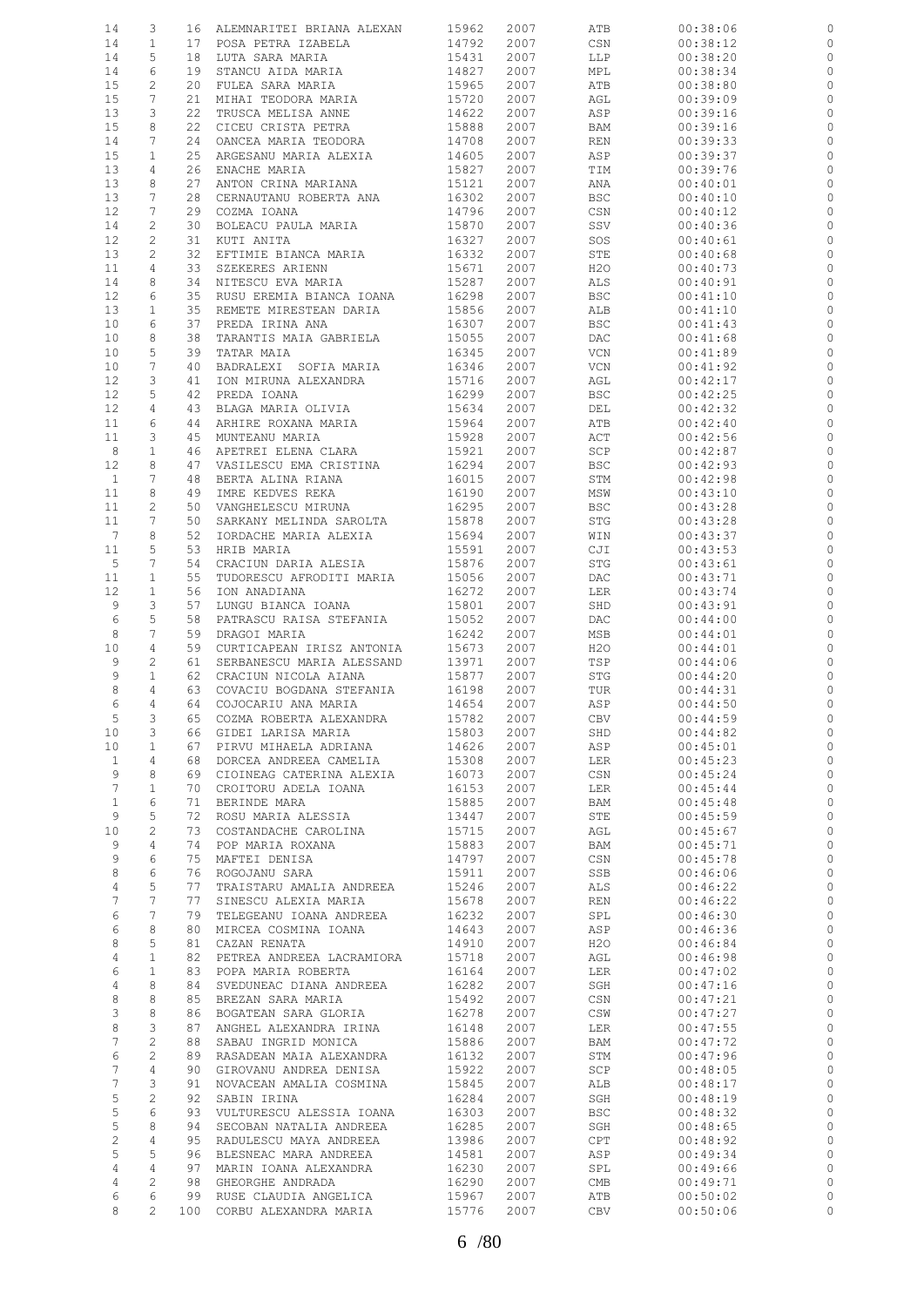| $\mathbf{2}$       | 2                     | 101          | MIHAI DELIA ECATERINA          | 14618          | 2007 | ASP               | 00:50:21  |                            |
|--------------------|-----------------------|--------------|--------------------------------|----------------|------|-------------------|-----------|----------------------------|
| $\sqrt{4}$         | 6                     |              | 102 TIMOFTE REBECA             | 15633          | 2007 | DEL               | 00:50:25  | 0                          |
| $\sqrt{2}$         | 6                     | 103          | ROMAN KARINA ALEXANDRA         | 16010          | 2007 | STM               | 00:50:32  | $\circ$                    |
| $\sqrt{2}$         | $7\phantom{.0}$       |              | 104 VARGA ANDRADA DIANA        | 16265          |      |                   |           | $\circ$                    |
|                    |                       |              |                                |                | 2007 | LBM               | 00:50:51  |                            |
| $\mathbf{1}$       | 3                     | 105          | NICOLAE MELANIA ANA MARIA      | 15432          | 2007 | LLP               | 00:50:64  | 0                          |
| 3                  | 3                     | 106          | DATTOLA ANTONIA                | 15873          | 2007 | SSV               | 00:51:04  | $\circ$                    |
| 3                  | $\overline{c}$        | 107          | MEITA IARINA ANDREEA           | 15796          | 2007 | SHD               | 00:51:08  | $\circ$                    |
| $\overline{4}$     | 7                     | 108          | VOICU ALESSIA ANA MARIA        | 16293          | 2007 | <b>BSC</b>        | 00:51:41  | $\circ$                    |
| $\mathsf S$        | $\mathbf{1}$          | 109          | STAMATE DARIA MARIA            | 14528          | 2007 | SGL               | 00:51:53  | 0                          |
| 3                  | $7\phantom{.0}$       | 110          | RACEANU ELENA ALEXANDRA        | 16237          | 2007 | STE               | 00:52:13  | $\circ$                    |
| 3                  | 6                     | 111          | SAVA CARLA IOANA               | 15968          | 2007 | ATB               | 00:52:21  | $\circ$                    |
| 9                  | $7\phantom{.0}$       | 112          | SALCUDEAN RALUCA ELENA         | 15857          | 2007 | ALB               | 00:52:40  | $\circ$                    |
| $\sqrt{2}$         | 3                     | 113          | MACOVEI MARA IOANA             | 16300          | 2007 | <b>BSC</b>        | 00:53:13  |                            |
|                    |                       |              |                                |                |      |                   |           | 0                          |
| 3                  | 5                     | 114          | MAICAN ALEXANDRA MARIA         | 16159          | 2007 | LER               | 00:53:40  | $\circ$                    |
| 3                  | $\overline{4}$        | 115          | ENACHE ALEXIA NICOLETA         | 15376          | 2007 | ASP               | 00:53:53  | $\circ$                    |
| $\sqrt{2}$         | 5                     |              | 116 GORCEA SABRINA ANA MARIA   | 16031          | 2007 | ASP               | 00:53:58  | $\circ$                    |
| 3                  | $\mathbf{1}$          | 117          | SOARE ANA MARIA                | 13495          | 2007 | LPT               | 00:54:86  | 0                          |
| $\overline{4}$     | 3                     | 118          | IOSUB ELISABETA FLORENTIN      | 16287          | 2007 | SGH               | 00:56:51  | $\circ$                    |
| $\sqrt{2}$         | 8                     | 119          | VISAN CRISTINA BIANCA          | 14649          | 2007 | ASP               | 00:56:69  | $\circ$                    |
| $\overline{c}$     | $\mathbf{1}$          |              | 120 CARPENIS SIDONIA ELENA     | 15822          | 2007 | LPT               | 01:00:06  | $\circ$                    |
| $\mathbf{1}$       | 5                     | 121          | MOLNAR ZSOFIA                  | 15880          | 2007 | $_{\mathrm{STG}}$ | Descalif. | $\circ$                    |
| $7\phantom{.0}$    | 5                     | 121          | BADITA ALEXIA NICOLA           | 15802          | 2007 | SHD               | Descalif. | $\circ$                    |
| 7                  | 6                     | 122          | BEJAN DARIANA                  | 15804          | 2007 | SHD               | Descalif. | $\circ$                    |
| 6                  | 3                     |              | 124 HORGHIDAN ANASTASIA IOANA  | 15925          | 2007 | SCP               | Neprez.   | $\circ$                    |
|                    |                       |              |                                |                |      |                   |           |                            |
| Id. : 5            |                       |              | Proba: 50 m liber masc. 11 ani |                |      |                   |           |                            |
| 17                 | 4                     | $\mathbf{1}$ | DUCA STEFAN MIRCEA             | 15251          | 2006 | COR               | 00:29:14  | 9                          |
| 17                 | 5                     |              | 2 RADUCANU EDUARD              | 13338          | 2006 | ACT               | 00:29:41  | $\overline{7}$             |
|                    | $\sqrt{2}$            |              |                                |                |      |                   |           |                            |
| 17                 |                       |              | 3 CONSTANTINESCU ALEXANDRU     | 15525          | 2006 | <b>BSC</b>        | 00:30:09  | 6                          |
| 17                 | 3                     |              | 4 BUCUR ANDREAS ALIN           | 14608          | 2006 | ASP               | 00:30:43  | 5                          |
| 17                 | 6                     |              | 5 NAGY NANDOR                  | 15191          | 2006 | SHD               | 00:30:46  | $\overline{4}$             |
| 17                 | 8                     |              | 6 M.SEDIO EDRIS                | 15446          | 2006 | ATB               | 00:30:62  | 3                          |
| 17                 | 7                     | 7            | MIHALACHE VLAD STEFAN          | 14593          | 2006 | ASP               | 00:30:67  | $\overline{\mathbf{c}}$    |
| 17                 | $\mathbf{1}$          | 8            | IASCHIU ANDREI                 | 15443          | 2006 | ATB               | 00:30:79  | $\mathbf{1}$               |
| 16                 | $\overline{4}$        | 9            | HRISCU RARES                   | 15396          | 2006 | LBC               | 00:30:82  | $\circ$                    |
| 16                 | 5                     | 10           | NICOLAEV VLADIMIR ANDREI       | 14818          | 2006 | PCT               | 00:30:85  | $\circ$                    |
| 15                 | 7                     | 11           | SCORTEA TEOFIL                 | 15445          | 2006 | ATB               | 00:31:09  | $\circ$                    |
| 16                 | $\mathbf{1}$          | 12           | RADU MATEI                     | 13163          | 2006 | CTR               | 00:31:42  | $\circ$                    |
| 16                 | 7                     | 13           | COJOCARU CAROL MIHAI           | 14789          | 2006 | CSN               | 00:31:52  | $\circ$                    |
| 16                 | 8                     | 13           | DOBRESCU MIHAI                 | 14919          | 2006 | CPT               | 00:31:52  | $\circ$                    |
| 16                 | $\overline{c}$        | 15           | STANCEL LUKAS                  | 15026          | 2006 | ALB               | 00:31:55  | $\circ$                    |
| 16                 | 3                     | 16           | KONCZ NIMROD KALMAN            | 14560          | 2006 | H2O               | 00:31:56  | $\circ$                    |
| 15                 | 5                     | 17           |                                | 15385          | 2006 |                   |           | $\circ$                    |
|                    | 6                     |              | OPREA MARIO CALIN              |                |      | SRT               | 00:31:57  |                            |
| 16                 |                       | 18           | CURECHERIU ALEX GABRIEL        | 14997          | 2006 | CPI               | 00:31:64  | $\circ$                    |
| 15                 | 4                     | 19           | IONESCU DAVID ANDREI           | 15520          | 2006 | <b>BSC</b>        | 00:31:71  | $\circ$                    |
| 15                 | 6                     | 20           | STRIMBEANU RAZVAN              | 13334          | 2006 | $_{\rm PCT}$      | 00:31:77  | $\circ$                    |
| 15                 | 2                     | 21           | ANGHEL HORIA PETRU             | 15529          | 2006 | <b>BSC</b>        | 00:31:97  | $\circ$                    |
| 14                 | 3                     | 22           | MICLEA DRAGOS IULIAN           | 15534          | 2006 | CBV               | 00:32:00  | 0                          |
| 14                 | 8                     | 23           | TUICA MARIO GABRIEL            | 15053          | 2006 | DAC               | 00:32:16  | $\mathbb{C}$               |
| 14                 | 4                     | 24           | SLAVU RARES STEFAN             | 14892          | 2006 | AGL               | 00:32:23  |                            |
| 14                 | 6                     | 25           | BACIU DENIS ANDREI             | 15183          | 2006 | LBC               | 00:32:43  | $\circ$                    |
| 15                 | 8                     | 26           | POSTELNICU GEORGE ALEXAND      | 15550          | 2006 | REN               | 00:32:48  | $\circ$                    |
| 15                 | 3                     | 27           | PISOSCHI MATEI VALERIU         | 15458          | 2006 | STE               | 00:32:58  | $\circ$                    |
| 13                 | 4                     | 28           | TATAR MARIUS CRISTIAN          | 13732          | 2006 | COR               | 00:32:74  | $\mathbb{C}$               |
| 14                 | 7                     | 29           | SAVUCA LUCA IONUT              | 14894          | 2006 | AGL               | 00:32:85  | $\mathbb O$                |
| 14                 | 2                     | 30           | DRAGOMIR DAVID                 | 13349          | 2006 | REN               | 00:32:96  | $\circ$                    |
| $12 \overline{ }$  | 6                     | 31           | RACHIERU STEFAN RAZVAN         | 13947          | 2006 | CTR               | 00:33:01  | $\mathbb O$                |
|                    |                       |              |                                |                |      |                   |           |                            |
| 12                 | 7                     | 32           | COSMA ANDREI SEBASTIAN         | 15322          | 2006 | SPL               | 00:33:02  | $\circ$                    |
| 12                 | 4                     | 33           | CSEH ANDREI                    | 15532          | 2006 | LBM               | 00:33:03  | $\mathbb O$                |
| 14                 | $\mathbf{1}$          | 34           | SERBAN PAUL ANDREI             | 15544          | 2006 | ACN               | 00:33:04  | $\circ$                    |
| 12                 | 3                     | 35           | HARABAGIU RARES PETRU          | 14986          | 2006 | BAM               | 00:33:06  | $\circ$                    |
| 11                 | 6                     | 36           | TALPES IOAN VLAD               | 15044          | 2006 | PCT               | 00:33:07  | $\circ$                    |
| 13                 | 8                     | 37           | ROSCA MIHNEA IONUT             | 15278          | 2006 | STE               | 00:33:13  | $\mathbb O$                |
| 12                 | 5                     | 38           | BIRGHILESCU ALEXANDRU          | 15276          | 2006 | <b>BSC</b>        | 00:33:16  | $\mathbb O$                |
| 13                 | 6                     | 39           | MEZDREA BANU ALEXANDRU         | 14409          | 2006 | CST               | 00:33:27  | $\mathbb O$                |
| 13                 | 3                     | 40           | STRATU ALEXANDRU               | 15414          | 2006 | SVU               | 00:33:28  | $\mathbb{C}$               |
| 11                 | 7                     | 41           | GALATANU VLAD                  | 15208          | 2006 | STM               | 00:33:41  | $\mathbb O$                |
| 13                 | 5                     | 41           | SEKSI LUCA                     | 15280          | 2006 | <b>BSC</b>        | 00:33:41  | $\mathbb{O}$               |
| 15                 | $\mathbf{1}$          | 43           | ANDREI MIHAI ALEXANDRU         | 15441          | 2006 | ATB               | 00:33:42  | $\mathbb O$                |
|                    |                       | 44           |                                |                |      |                   |           |                            |
| 8<br>$\mathcal{G}$ | 3<br>8                | 44           | LUPUT SEBASTIAN MIHAI          | 15218<br>15192 | 2006 | STM               | 00:33:43  | $\mathbb O$<br>$\mathbb O$ |
|                    |                       |              | RADOS LUCA NICOLAS             |                | 2006 | SHD               | 00:33:43  |                            |
| 11                 | $\mathbf{2}$          | 46           | MURARU KAAN STEFAN             | 15517          | 2006 | <b>BSC</b>        | 00:33:47  | $\mathbb O$                |
| 13                 | $\mathbf{1}$          | 47           | CRISTESCU NICOLAE OCTAVIA      | 15247          | 2006 | ALS               | 00:33:52  | $\circ$                    |
| 11                 | $\mathbf{1}$          | 48           | PANAIT PAUL DRAGOS             | 15102          | 2006 | SSV               | 00:33:53  | $\mathbb O$                |
| 10                 | 7                     | 49           | MATES ROBERT FLORIN            | 15028          | 2006 | ALB               | 00:33:57  | $\mathbb O$                |
| 13                 | 7                     | 50           | MATEI VLAD ALEXANDRU           | 14607          | 2006 | ASP               | 00:33:66  | $\mathbb O$                |
| 3                  | $\mathbf{1}$          | 51           | FLOREA ANDREI                  | 15222          | 2006 | STM               | 00:33:68  | $\mathbb O$                |
| 10                 | 5                     | 52           | POPA TUDOR                     | 15190          | 2006 | SHD               | 00:33:73  | $\mathbb{C}$               |
| 6                  | 8                     | 53           | CIONCA LUCA IOAN               | 15149          | 2006 | LBO               | 00:33:77  | $\mathbb O$                |
| $7\phantom{.0}$    | 3                     | 53           | NICULAIE DAVID ANDREAS         | 15045          | 2006 | ACT               | 00:33:77  | $\mathbb{C}$               |
| 12                 | $\mathbf{1}$          | 55           | STOICA ROBERT ALEX.            | 15321          | 2006 | SPL               | 00:33:83  | $\mathbb O$                |
| $7\phantom{.0}$    | 4                     | 56           | STAN MATEI STEFAN              | 15460          | 2006 | PET               | 00:33:84  | $\mathbb O$                |
| 11                 | 4                     | 57           | CARTIS HORIA STEFAN            | 14418          | 2006 | CST               | 00:33:86  | $\circ$                    |
| $12 \overline{ }$  | $\mathbf{2}^{\prime}$ | 57           | ALEXANDRU PATRIC ANGELO        | 15166          | 2006 | MAR               | 00:33:86  | $\circ$                    |
| 10                 | 8                     |              | 59 ROTARU LUCA STEFAN          | 15552          | 2006 | ALS               | 00:33:89  | $\circ$                    |
|                    |                       |              |                                |                |      |                   |           |                            |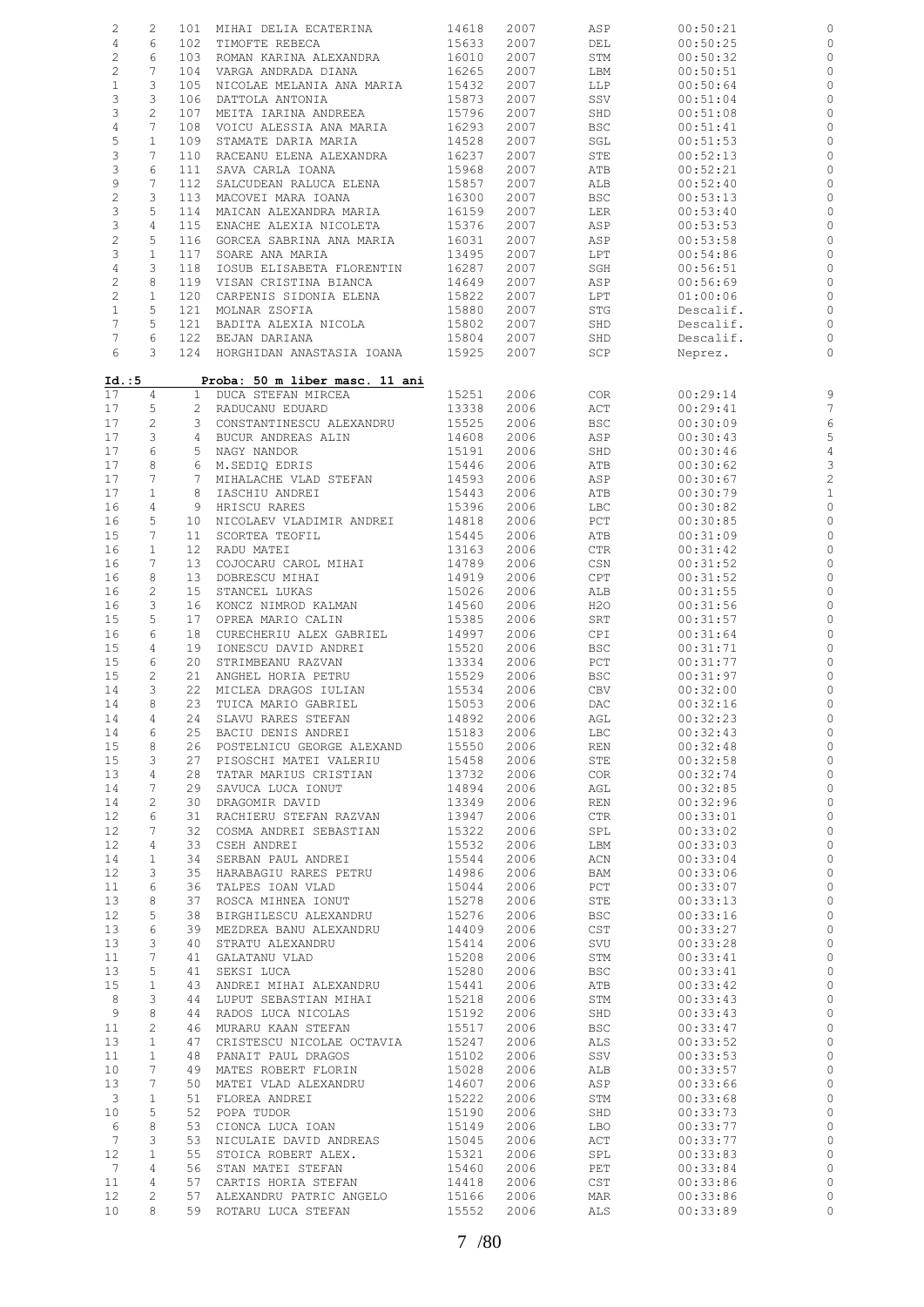| 13                             | 2                 | 60              | GHINDA CEZAR ANDREI                  | 14780          | 2006         | CSN                         | 00:33:90             | 0                  |
|--------------------------------|-------------------|-----------------|--------------------------------------|----------------|--------------|-----------------------------|----------------------|--------------------|
| 5                              | 6                 | 61              | ZAMAN DAVID ANDREI                   | 15306          | 2006         | <b>LER</b>                  | 00:34:02             | $\circ$            |
| 6                              | 7                 | 62              | CHIRIAC VICTOR GABRIEL               | 15590          | 2006         | CJI                         | 00:34:04             | 0                  |
| 6                              | $\mathbf{1}$      | 62              | CUNTAN EDUARD                        | 15906          | 2006         | SSB                         | 00:34:04             | $\circ$            |
| 9                              | 7                 | 64              | SALCUCEANU TUDOR                     | 15200          | 2006         | SHD                         | 00:34:12             | 0                  |
| 10                             | 6                 | 65              | DOBRE ALEXANDRU TEODOR               | 14629          | 2006         | ASP                         | 00:34:13             | $\circ$            |
| 11                             | 3                 | 66              | FIRU LUCIAN MIHAI                    | 13170          | 2006         | TSP                         | 00:34:20             | 0                  |
| 8                              | 6                 | 67              | FLESCHIU DAVID MIHAI                 | 15556          | 2006         | CAT                         | 00:34:21             | $\circ$            |
| $\overline{9}$                 |                   |                 |                                      |                |              |                             |                      |                    |
|                                | 4                 | 68              | JITARU MATEI AIAN                    | 15554          | 2006         | $\mathop{\tt CST}\nolimits$ | 00:34:25             | 0                  |
| $\mathcal{E}$                  | 4                 | 69              | BARNEA DRAGOS CRISTIAN               | 15309          | 2006         | LER                         | 00:34:27             | 0                  |
| 12                             | 8                 | 70              | POP RAZVAN TUDOR                     | 14984          | 2006         | BAM                         | 00:34:31             | 0                  |
| 5                              | 5                 | 71              | TREGER TOMAS TRISTIAN                | 14987          | 2006         | BAM                         | 00:34:33             | 0                  |
| 6                              | 3                 | 72              | BOBOC BOGDAN COSTIN                  | 14923          | 2006         | CPT                         | 00:34:39             | 0                  |
| 10                             | $\mathbf 1$       | 73              | TATARU BOGDAN PAVEL                  | 15447          | 2006         | ATB                         | 00:34:41             | 0                  |
| 11                             | 5                 | 74              | DINU STEFAN                          | 15710          | 2006         | AQU                         | 00:34:42             | 0                  |
| $7\phantom{.0}$                | $\mathbf{1}$      | 75              | NOVAC IULIAN DORU                    | 15048          | 2006         | ACT                         | 00:34:45             | 0                  |
| 8                              | 4                 | 76              | PAUNESCU CEZAR                       | 15195          | 2006         | SHD                         | 00:34:48             | 0                  |
| 10                             | 3                 | 77              | NISTOR DARIUS DRAGAN                 | 15215          | 2006         | STM                         | 00:34:69             | 0                  |
| 7                              | 7                 | 78              | CSENDES LASZLO IGOR                  | 15285          | 2006         | SS7                         | 00:34:71             | 0                  |
| 8                              | 2                 | 79              | SECOBAN STEFAN ALEX.                 | 15272          | 2006         | SGH                         | 00:34:73             | 0                  |
| 5                              | $\mathbf{1}$      | 80              | ONCIOIU IOAN ALEXANDRU               | 14137          | 2006         | DAC                         | 00:34:75             | 0                  |
| 6                              | 5                 | 81              | MORAR BOGDAN FLORIN                  | 14985          | 2006         | BAM                         | 00:34:77             | 0                  |
| 9                              | 5                 | 82              | BADEA PERLIK ROBERT                  | 13239          | 2006         | CPT                         | 00:34:81             | 0                  |
| 9                              | 3                 | 83              | ENCIU SEBASTIAN                      | 15047          | 2006         | ACT                         | 00:34:84             | 0                  |
| 8                              | 5                 | 84              | MIHALCU ADAM                         | 14990          | 2006         | BAM                         | 00:34:91             | 0                  |
| 8                              | $\mathbf{1}$      | 85              | FRASENIUC EDUARD MIHAI               | 15415          | 2006         | SVU                         | 00:34:94             | 0                  |
| 9                              | $\mathbf 1$       | 86              | MARIN ALEXANDRU RAZVAN               | 15198          | 2006         | SHD                         | 00:34:96             | 0                  |
| 9                              | 6                 | 87              | POP DARIUS ANDREI                    | 14410          | 2006         | $\mathop{\tt CST}\nolimits$ | 00:34:98             | 0                  |
| 8                              | 7                 | 88              | POPA CAROL                           | 13344          | 2006         | ACT                         | 00:35:00             | 0                  |
| 6                              | 6                 | 89              | PREDILA ROBERT CRISTIAN              | 15286          | 2006         | ASP                         | 00:35:01             | 0                  |
| 5                              | 7                 | 90              |                                      |                |              |                             |                      |                    |
|                                |                   |                 | TINCOCA GIULIANO ANDREI              | 12414          | 2006         | DAC                         | 00:35:02             | 0                  |
| 10                             | 4                 | 91              | LUCA CRISTIAN VASILE                 | 14999          | 2006         | ALB                         | 00:35:03             | 0                  |
| 7                              | 5                 | 92              | ROSU MARIUS                          | 15499          | 2006         | ASP                         | 00:35:05             | 0                  |
| 11                             | 8                 | 93              | SZELMENCZI ZALAN                     | 15388          | 2006         | MSM                         | 00:35:07             | 0                  |
| 7                              | 6                 | 94              | MORJOLIC LIVIU                       | 15508          | 2006         | ASP                         | 00:35:08             | $\circ$            |
| 9                              | $\mathbf{2}$      | 94              | POPA CRISTIAN                        | 15548          | 2006         | REN                         | 00:35:08             | 0                  |
| $\mathsf S$                    | 8                 | 96              | DUMITRESCU VLADIMIR                  | 15461          | 2006         | PET                         | 00:35:15             | 0                  |
| $\mathfrak{Z}$                 | 5                 | 97              | SUCIU BOGDAN ALEXANDRU               | 15027          | 2006         | ALB                         | 00:35:23             | 0                  |
| 3                              | 8                 | 98              | MANOLE VLAD IONUT                    | 15294          | 2006         | LER                         | 00:35:28             | $\circ$            |
| 10                             | 2                 | 98              | CIOBANU RAUL FLAVIAN                 | 15169          | 2006         | MAR                         | 00:35:28             | 0                  |
| $\overline{4}$                 | $\mathbf{1}$      | 100             | KRIZBAI NEGRU ROBERT                 | 15031          | 2006         | ALB                         | 00:35:46             | 0                  |
| 6                              | 4                 | 101             | BOKOR BALAZS                         | 14832          | 2006         | SOS                         | 00:35:47             | 0                  |
| $\,8\,$                        | 8                 | 102             | BOZONCA GABRIEL                      | 14787          | 2006         | CSN                         | 00:35:56             | $\circ$            |
| 5                              | $\overline{4}$    | 103             | DAN TUDOR                            | 14993          | 2006         | YST                         | 00:35:61             | 0                  |
| 5                              | 3                 | 103             | TEODOR COSMIN                        | 15049          | 2006         | ACT                         | 00:35:61             | $\circ$            |
| $\mathbf{1}$                   | $\mathbf{1}$      | 105             | IONESCU ANDREI                       | 15295          | 2006         | LER                         | 00:35:78             | 0                  |
| $\overline{7}$                 | 2                 | 106             | FLOREA RAZVAN STEFAN                 | 14392          | 2006         | LBR                         | 00:35:80             | $\circ$            |
| 2                              | $\overline{4}$    | 107             | HARSAN FARR IUGA ROBERT              | 14408          | 2006         | CST                         | 00:35:91             | 0                  |
| 4                              | 5                 | 108             | SANDRU MATEI                         | 15024          | 2006         | ALB                         | 00:35:94             | $\circ$            |
| 6                              | 2                 | 109             | CATRINESCU MIHNEA GABRIEL            | 14828          | 2006         | MPL                         | 00:36:05             | $\circ$            |
| 4                              | 4                 | 110             | POPLACENEL STEFAN                    | 15071          | 2006         | MSB                         | 00:36:09             | $\circ$            |
| $\mathbf{1}$                   | 4                 | 111             | MARINESCU VLAD IONUT                 | 15317          | 2006         | LER                         | 00:36:10             | $\circ$            |
| $\mathsf 3$                    | 7                 | 112             | COJOCARU ANDREI SERBAN               | 14625          | 2006         | ASP                         | 00:36:14             | $\circ$            |
| $\mathsf S$                    | $\mathbf{2}$      | 113             | RAICU BADEA GABRIEL                  | 13093          | 2006         | LPT                         | 00:36:17             | $\circ$            |
| $\overline{7}$                 | 8                 | 114             | STOICAN GEORGE TUDOR                 | 15665          | 2006         | CTR                         | 00:36:43             | $\mathbb{O}$       |
| 4                              | 2                 | 115             | BUHOCI STEFAN OCTAVIAN               | 15526          | 2006         | <b>BSC</b>                  | 00:36:58             | $\circ$            |
| 4                              | 8                 | 116             | DEAC RARES ANDREI                    | 16202          | 2006         | TUR                         | 00:36:90             | $\circ$            |
| $\sqrt{4}$                     | 3                 | 117             | DUDUI RAZVAN                         | 15210          | 2006         | STM                         | 00:36:98             | $\circ$            |
|                                | 6                 |                 |                                      | 16012          |              |                             |                      | $\circ$            |
| $\mathbf{1}$                   |                   | 118             | CIOBANASU ANDREI                     |                | 2006         | STM                         | 00:37:03             |                    |
| $\overline{c}$<br>$\mathbf{1}$ | 3<br>$\mathbf{2}$ | 119<br>120      | VOICU CATALIN<br>PREDUT MIHAI DANIEL | 15449<br>16203 | 2006<br>2006 | ATB<br>TUR                  | 00:37:14<br>00:37:23 | $\circ$<br>$\circ$ |
|                                |                   |                 | PINZARU BOGDAN ANDREI                |                |              |                             |                      |                    |
| $\mathsf 3$                    | 3                 | 121             |                                      | 15186          | 2006         | LBM                         | 00:37:32             | $\circ$            |
| $\sqrt{2}$                     | $\mathbf{2}$      | 122             | IANCU DAN CRISTIAN                   | 14998          | 2006         | CPI                         | 00:37:37             | $\circ$            |
| $\overline{c}$                 | 6                 | 123             | MOCANU DARIUS ADRIAN                 | 15199          | 2006         | SHD                         | 00:37:46             | $\circ$            |
| $\overline{c}$                 | $\mathbf{1}$      | 124             | BOUR RADU ANDREI                     | 14790          | 2006         | CSN                         | 00:37:65             | $\circ$            |
| $\overline{c}$                 | 7                 | 125             | ION DAVID ALEXANDRU                  | 15277          | 2006         | STE                         | 00:37:70             | $\circ$            |
| $\mathbf{1}$                   | 3                 | 126             | ZAPUC STEFAN LAURENTIU               | 15305          | 2006         | LER                         | 00:37:72             | $\circ$            |
| 3                              | 6                 | 127             | DUTA ROBERT MIHAI                    | 15522          | 2006         | <b>BSC</b>                  | 00:37:79             | $\circ$            |
| $\mathbf{1}$                   | 7                 | 128             | CIORGOVEAN ALEXANDRU                 | 15029          | 2006         | ALB                         | 00:39:04             | $\circ$            |
| $\mathbf{1}$                   | 5                 |                 | 129 CARDEI DARIUS ANDREI             | 15138          | 2006         | SCP                         | 00:39:06             | $\circ$            |
|                                |                   |                 |                                      |                |              |                             |                      |                    |
| Id. : 6                        |                   |                 | Proba: 50 m liber fem. 11 ani        |                |              |                             |                      |                    |
| 15                             | 4                 | $\mathbf{1}$    | OTOIU ANA CRISTIANA                  | 11252          | 2006         | CPT                         | 00:29:73             | 9                  |
| 15                             | 5                 | $\overline{2}$  | URSU MARIA IOANA                     | 15100          | 2006         | SSV                         | 00:29:91             | $\overline{7}$     |
| 15                             | 6                 | 3               | FABIAN SARA JULIA                    | 14911          | 2006         | CSP                         | 00:30:22             | $\epsilon$         |
| 15                             | 3                 | 4               | BAKO ANSTASIA MARIA                  | 13043          | 2006         | <b>COR</b>                  | 00:30:26             | 5                  |
| 15                             | $\mathbf{2}$      | 5               | STIRBU IOANA MARIA                   | 15036          | 2006         | CSP                         | 00:30:30             | $\overline{4}$     |
| 15                             | 8                 | 6               | CHIRITA CLARA MARIA                  | 15412          | 2006         | ATB                         | 00:30:73             | 3                  |
| 15                             | 7                 | 7               | MARC MARIA NATALIA                   | 15039          | 2006         | CSW                         | 00:31:12             | $\overline{c}$     |
| 14                             | 3                 | 8               | BOSTANGIU ADELINA MARIA              | 15126          | 2006         | ANA                         | 00:31:22             | $\mathbf{1}$       |
| 15                             | $\mathbf{1}$      | 9               | OSTAFI DELIA ELENA                   | 14841          | 2006         | SSV                         | 00:31:65             | $\circ$            |
| 14                             | 8                 | 10              | MENCIU IOANA MARIA                   | 15518          | 2006         | BSC                         | 00:31:80             | $\circ$            |
| 14                             | 6                 | 11              | BALINT EMMA                          | 14021          | 2006         | SRT                         | 00:32:07             | 0                  |
| 14                             | 5                 | 12 <sup>°</sup> | MIHALI MARIA ALEXANDRA               | 14991          | 2006         | BAM                         | 00:32:08             | $\circ$            |
| 12 <sup>°</sup>                | $\overline{2}$    | 13              | DINU BIANCA STEFANIA MARA            | 15437          | 2006         | ATB                         | 00:32:12             | $\circ$            |
|                                |                   |                 |                                      |                |              |                             |                      |                    |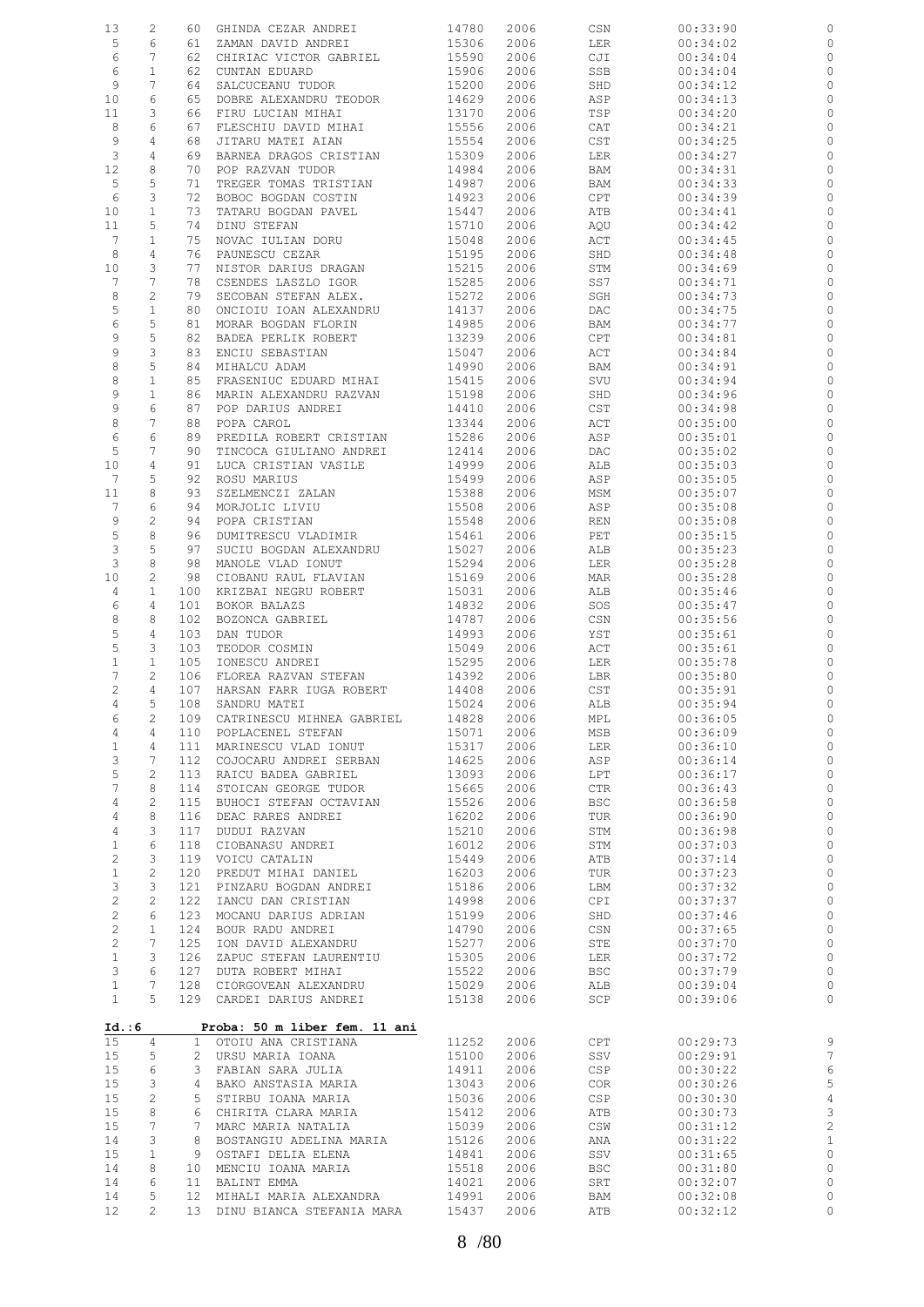| 14              | 2              |    | 13 CHITAC AURORA HOARA                              | 15263 | 2006 | SGH          | 00:32:12 |              |
|-----------------|----------------|----|-----------------------------------------------------|-------|------|--------------|----------|--------------|
| 13              | 3              | 15 | POPOVICI PETRIANA                                   | 15098 | 2006 | SSV          | 00:32:20 | 0            |
| 14              | 7              | 16 | DRAGOMIR IOANA ALEXIA                               | 13907 | 2006 | BAR          | 00:32:27 | $\circ$      |
|                 |                |    |                                                     |       |      |              |          |              |
| 13              | $\overline{4}$ | 17 | ACHIM DIANA CEZARA                                  | 14558 | 2006 | STM          | 00:32:29 | 0            |
| 10              | 7              | 18 | BUFTEANU BIANCA                                     | 14721 | 2006 | STM          | 00:32:51 | $\circ$      |
| 11              | 5              | 19 | SOROCEANU ALEXIA IOANA                              | 15593 | 2006 | CJI          | 00:32:63 | $\circ$      |
| 9               | $\mathbf{2}$   | 20 | BULANCEA DARIA                                      | 15155 | 2006 | MBR          | 00:32:64 | 0            |
| 13              | 6              | 21 | DUMITRESCU ALEXANDRA CORI                           | 15438 | 2006 | ATB          | 00:32:69 | 0            |
|                 |                |    |                                                     |       |      |              |          |              |
| 14              | $\mathbf{1}$   | 22 | RACOLTA BIANCA ISABELA                              | 14992 | 2006 | BAM          | 00:32:70 | 0            |
| 12              | 5              | 23 | POPA RAT VANESSA MARIA                              | 15539 | 2006 | BAM          | 00:32:79 | 0            |
| 12              | 7              | 24 | RAUTA CARLA MARIA                                   | 15440 | 2006 | ATB          | 00:32:80 | 0            |
|                 | 6              | 25 |                                                     |       |      |              |          |              |
| 12              |                |    | OPREA MARIA FLORENTINA                              | 15515 | 2006 | <b>BSC</b>   | 00:32:81 | $\circ$      |
| 11              | $\mathbf{2}$   | 26 | SAUCIUC OANA IULIA                                  | 15099 | 2006 | SSV          | 00:32:92 | 0            |
| 13              | 5              | 27 | NEAGU IOANA REBECA                                  | 15516 | 2006 | <b>BSC</b>   | 00:33:00 | $\circ$      |
| 11              | 7              | 28 | ASLAM ANDRA                                         | 15410 | 2006 | ATB          | 00:33:04 | 0            |
|                 | 5              | 29 |                                                     | 16229 |      |              |          | $\circ$      |
| 10              |                |    | MONDINI RUIZ ISABEL                                 |       | 2006 | STM          | 00:33:05 |              |
| 11              | 6              | 30 | TUDOR ALLEGRA                                       | 14779 | 2006 | CSN          | 00:33:09 | 0            |
| 13              | $\mathbf{1}$   | 31 | GALATA LARISA ELENA                                 | 15070 | 2006 | MSB          | 00:33:12 | $\circ$      |
| 12              | 3              | 32 | FLOREA ANA MARIA                                    | 13867 | 2006 | LER          | 00:33:20 | $\circ$      |
| 13              | $\mathbf{2}$   | 33 | CRAIU IOANA                                         | 15436 | 2006 | ATB          | 00:33:33 | $\circ$      |
|                 |                |    |                                                     |       |      |              |          |              |
| 13              | 8              | 34 | DUMITRESCU ALISSA MARIA                             | 14442 | 2006 | LLP          | 00:33:40 | $\circ$      |
| 10              | 8              | 35 | AXENTIOI ILINCA                                     | 15273 | 2006 | SGH          | 00:33:43 | $\circ$      |
| 9               | 5              | 36 | CHELMUS ARINA MARIA                                 | 15135 | 2006 | SCP          | 00:33:44 | 0            |
| 11              | $\,8\,$        | 37 | SABAU BIANCA SOPHIA                                 | 15201 | 2006 | STG          | 00:33:49 | $\circ$      |
|                 | $\overline{4}$ | 38 | DRAGOMIR MARIA MIRUNA                               | 12474 |      |              |          |              |
| 10              |                |    |                                                     |       | 2006 | LPT          | 00:33:56 | 0            |
| 11              | 3              | 39 | FRASINEANU MARIA REBECA                             | 14651 | 2006 | CPI          | 00:33:57 | $\circ$      |
| 9               | 6              | 40 | SANDU SARA PATRICIA                                 | 15207 | 2006 | STM          | 00:33:58 | $\circ$      |
| 12              | 8              | 41 | SEBE ANDRA MIRUNA                                   | 15282 | 2006 | STE          | 00:33:60 | $\circ$      |
|                 |                |    |                                                     |       |      |              |          |              |
| 6               | 3              | 42 | BOJA ROXANA TEODORA                                 | 15202 | 2006 | STM          | 00:33:62 | $\circ$      |
| 11              | $\overline{4}$ | 42 | APOSTOL ALESSIA MARIA                               | 15038 | 2006 | CSW          | 00:33:62 | $\circ$      |
| 12              | 4              | 44 | ISPAS MEDA ANAMARIA                                 | 15007 | 2006 | ALB          | 00:33:63 | $\circ$      |
| 9               | 8              | 45 | ADAM SARA DARIA                                     | 15006 | 2006 | ALB          | 00:33:66 | $\circ$      |
|                 |                |    |                                                     |       |      |              |          |              |
| 10              | 6              | 45 | BESCHERET ANCA                                      | 15411 | 2006 | ATB          | 00:33:66 | 0            |
| 10              | $\mathbf{1}$   | 47 | SIMIONESCU LARISA CRISTIA                           | 15005 | 2006 | ALB          | 00:33:75 | $\circ$      |
| 3               | $\sqrt{2}$     | 48 | NITU ANNA DENISA                                    | 15307 | 2006 | LER          | 00:33:84 | $\circ$      |
| 9               | $\overline{4}$ | 49 | SOFRONEA INGRID                                     | 15416 | 2006 | SSV          | 00:33:86 | $\mathbb{O}$ |
|                 |                |    |                                                     |       |      |              |          |              |
| 10              | $\mathbf{2}$   | 50 | BREZEANU IZABELA                                    | 15942 | 2006 | ACT          | 00:33:91 | $\circ$      |
| 13              | 7              | 51 | GROSU MARIA                                         | 14552 | 2006 | STE          | 00:33:93 | $\mathbb{O}$ |
| 12              | $\mathbf{1}$   | 52 | SAVULESCU ANA TEODORA                               | 15455 | 2006 | STE          | 00:33:99 | 0            |
| 8               | 6              | 53 | ILIE DARIA MARIA                                    | 15454 | 2006 | STE          | 00:34:07 | $\circ$      |
|                 |                |    |                                                     |       |      |              |          |              |
| 10              | 3              | 54 | HARSAN FAAR ALIA                                    | 15037 | 2006 | CSW          | 00:34:31 | $\circ$      |
| 7               | 7              | 55 | MERESESCU IRINA MARIA                               | 15439 | 2006 | ATB          | 00:34:36 | $\circ$      |
| 9               | 7              | 56 | GINGHINA ALINA ANDREEA                              | 14901 | 2006 | AGL          | 00:34:40 | $\circ$      |
| 6               | 4              | 57 | RADULESCU ALEXANDRA                                 | 15335 | 2006 | DEB          | 00:34:44 | $\circ$      |
|                 |                |    |                                                     |       |      |              |          |              |
| 8               | 7              | 58 | TODORAN MARINA                                      | 15488 | 2006 | CBV          | 00:34:45 | $\circ$      |
| $\,8\,$         | 5              | 59 | TANASA BIANCA PETRINA                               | 15270 | 2006 | SGH          | 00:34:56 | $\circ$      |
| 8               | $\mathbf{1}$   | 59 | PIPER ANDREEA MADALINA                              | 14645 | 2006 | ASP          | 00:34:56 | $\circ$      |
| 11              | $\mathbf{1}$   |    |                                                     | 15279 | 2006 | REN          | 00:34:57 | $\mathbb{C}$ |
|                 |                |    | 61 IORDAN ALESSIA MARIA<br>62 NISTOR GABRIELA MARIA |       |      |              |          |              |
| 8               | 2              |    |                                                     | 15374 | 2006 | ASP          | 00:34:58 | $\circ$      |
| 9               | $\mathbf{1}$   |    | 63 IOTU RAMONA ANCA                                 | 14812 | 2006 | $_{\rm PCT}$ | 00:34:61 | $\circ$      |
| 7               | 1              |    | 64 CRISTEA THEEA MARIA                              | 15523 | 2006 | <b>BSC</b>   | 00:34:69 | 0            |
| 9               | 3              | 65 | STROE ANA MARIA                                     | 15513 | 2006 | <b>BSC</b>   | 00:34:87 | $\circ$      |
|                 |                |    |                                                     |       |      |              |          |              |
| 7               | 2              |    | 66 MARTIN MARIA DENISA                              | 12669 | 2006 | LPT          | 00:34:89 | $\circ$      |
| 8               | $\overline{4}$ | 67 | IANCU ERIKA LUANA                                   | 15133 | 2006 | AGL          | 00:34:94 | $\circ$      |
| 8               | 3              | 68 | FLORESCU ANTONIA ALEXIA                             | 14024 | 2006 | SRT          | 00:34:95 | $\circ$      |
| $\mathcal{E}$   | 3              | 69 | MUNUNAR AMELIA SEVERICA                             | 16259 | 2006 | LBM          | 00:35:01 | $\circ$      |
| 5               | 6              | 70 | MNAJED SARA                                         | 15304 | 2006 | LER          | 00:35:15 | $\circ$      |
|                 |                |    |                                                     |       |      |              |          |              |
| 6               | 8              | 71 | RADU ARIANA MARIA                                   | 14902 | 2006 | AGL          | 00:35:20 | $\circ$      |
| 5               | $\mathbf{1}$   | 72 | NEGRU VERONICA MARIA                                | 15250 | 2006 | <b>COR</b>   | 00:35:24 | $\circ$      |
| 5               | 5              | 73 | TEODOROVICI MARA IOANA                              | 15101 | 2006 | SSV          | 00:35:29 | $\circ$      |
| 7               | 3              | 74 | HIRBOVANU VANESA DANIELA                            | 15221 | 2006 | STM          | 00:35:33 | $\circ$      |
| $\overline{4}$  | $\overline{4}$ | 75 | NICOARA CARLA ANTONIA                               | 15002 | 2006 | ALB          | 00:35:36 | $\circ$      |
|                 |                |    |                                                     |       |      |              |          |              |
| 8               | $\,8\,$        | 76 | UJVARY ADRIENN BEATRICE                             | 15543 | 2006 | ACN          | 00:35:54 | $\circ$      |
| 5               | 3              | 77 | BACIU DARIA PATRICIA                                | 15182 | 2006 | LBC          | 00:35:60 | $\circ$      |
| 7               | 5              | 78 | PETRUTIU MARIA ALEXANDRA                            | 15000 | 2006 | ALB          | 00:35:63 | $\circ$      |
| 7               | 4              | 79 | RADULESCU LUCIA ELENA                               | 13866 | 2006 | LER          | 00:35:65 | $\circ$      |
| 6               | 7              | 80 |                                                     |       |      |              |          | $\circ$      |
|                 |                |    | STROE LAVINIA ALEXANDRA                             | 14817 | 2006 | PCT          | 00:35:78 |              |
| 6               | 6              | 81 | IOFCIU ALEXANDRA SOPHIE                             | 14814 | 2006 | PCT          | 00:35:79 | $\circ$      |
| $7\phantom{.0}$ | 8              | 82 | STUPINEAN AKINYI ISABELLE                           | 15310 | 2006 | LER          | 00:35:81 | $\circ$      |
| $\overline{c}$  | 4              | 83 | BUZATOIU DIANA ELENA                                | 15668 | 2006 | CTR          | 00:35:87 | $\circ$      |
| 3               | 5              | 84 | LAZZETTI ELISA MARIA                                | 15697 | 2006 | CSP          | 00:36:02 | $\circ$      |
|                 |                |    |                                                     |       |      |              |          |              |
| 7               | 6              | 85 | SALAJAN MARA ANA                                    | 13722 | 2006 | COR          | 00:36:06 | $\circ$      |
| 6               | 5              | 86 | LORINCZ JAZMIN ADRIENN                              | 15144 | 2006 | COR.         | 00:36:11 | $\circ$      |
| 6               | $\mathbf{1}$   | 87 | DRAGHICI MIRUNA MARIUCA                             | 15122 | 2006 | ANA          | 00:36:14 | $\circ$      |
| $\mathsf 3$     | 8              | 88 | OTVOS MELISA MARIA                                  | 16356 | 2006 | CST          | 00:36:27 | $\circ$      |
|                 |                |    |                                                     |       |      |              |          |              |
| 5               | 7              | 89 | MOATA IULIA ANDREEA                                 | 15069 | 2006 | MSB          | 00:36:28 | $\circ$      |
| $\overline{4}$  | 5              | 90 | OROSZFAI KRISZTINA                                  | 14909 | 2006 | H2O          | 00:36:32 | $\circ$      |
| 4               | 6              | 91 | GHEORGHE IULIA CRISTINA                             | 15046 | 2006 | ACT          | 00:36:33 | $\circ$      |
| $\overline{c}$  | 7              | 92 | BURCA ALEXANDRA MIHAELA                             | 15197 | 2006 | SHD          | 00:36:42 | $\mathbb{C}$ |
|                 |                |    |                                                     |       |      |              |          |              |
| $\overline{4}$  | 7              | 93 | EROSS HANNA                                         | 15158 | 2006 | VSK          | 00:36:45 | $\mathbb O$  |
| $\mathcal{E}$   | 4              | 94 | UJVARY DORA                                         | 15542 | 2006 | ACN          | 00:36:46 | $\mathbb O$  |
| 3               | 7              | 95 | DOBRICAN IOANA RUXANDRA                             | 14996 | 2006 | CPI          | 00:36:54 | $\circ$      |
| $\mathsf S$     | 4              | 96 | TALPOS STEFANA ARISA                                | 15061 | 2006 | SSB          | 00:36:60 | $\circ$      |
| 4               | $\overline{c}$ | 97 | BELCIU CARLA MARIA                                  | 15004 | 2006 | ALB          | 00:36:61 | $\circ$      |
|                 |                |    | 98 CSERGO MELINDA                                   | 14833 | 2006 | SOS          | 00:36:68 | $\circ$      |
| 6               | $\mathfrak{D}$ |    |                                                     |       |      |              |          |              |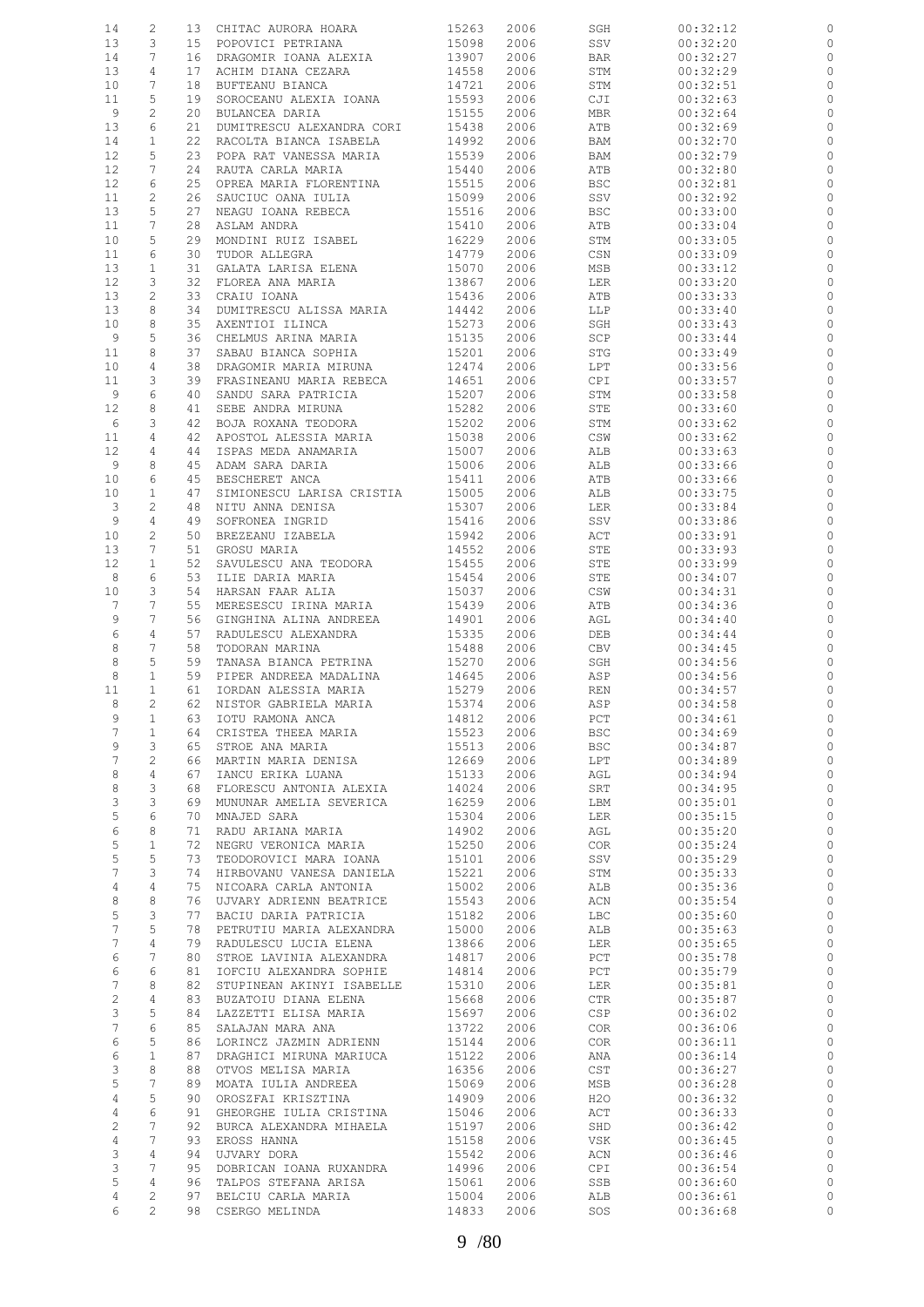| $\mathbf{2}$              | 5               | 99             | BLEJAN ALEXANDRA MARIA                     | 15527 | 2006 | <b>BSC</b>     | 00:36:87  | $\circ$         |
|---------------------------|-----------------|----------------|--------------------------------------------|-------|------|----------------|-----------|-----------------|
| 5                         | $\overline{c}$  | 100            | BURCIU DAIANA GEORGIA                      | 14023 | 2006 | SRT            | 00:36:89  | $\circ$         |
| $\overline{4}$            | 3               | 101            | BERES KRISZTINA                            | 14907 | 2006 | H2O            | 00:36:91  | $\mathbb O$     |
| $\sqrt{2}$                | 6               | 102            | OLAH ARIANA                                | 16357 | 2006 | CST            | 00:37:02  | $\mathbb O$     |
| $\sqrt{2}$                | 3               | 103            | DIACONU ALEXANDRA FLORENT                  | 15670 | 2006 | $_{\rm CTR}$   | 00:37:04  | $\mathbb O$     |
| $\ensuremath{\mathsf{3}}$ | 6               | 104            | BREZAE ADNANA ELENA                        | 15003 | 2006 | ALB            | 00:37:06  | $\mathbb O$     |
| $\mathsf 3$               | $\mathbf{1}$    | 105            | LAZAR SIMONA MARINA                        | 15457 | 2006 | STE            | 00:37:09  | $\mathbb O$     |
| $\overline{c}$            | 2               | 106            | AVRAM DELIA                                | 14677 | 2006 | ASP            | 00:37:32  | $\mathbb O$     |
| $\overline{4}$            | 8               | 107            | IANCU MARA ALEXIA                          | 15050 | 2006 | ACT            | 00:37:78  | $\mathbb O$     |
| 5                         | 8               | 108            | BOGNARI TAMARA                             | 15213 | 2006 | STM            | 00:37:97  | $\mathbb O$     |
| $\mathbf{1}$              | 5               | 109            | GALMEANU MARIA                             | 16029 | 2006 | ASP            | 00:38:12  | $\circ$         |
| $\overline{4}$            | $\mathbf{1}$    | 110            | GHITUN ALEXANDRA                           | 15128 | 2006 | ANA            | 00:38:77  | $\mathbb O$     |
| $\mathbf{1}$              | 3               | 111            | MARCU CRISTINA ELENA                       | 14522 | 2006 | SGL            | 00:38:91  | $\mathbb O$     |
| $\mathbf{1}$              | $\overline{4}$  | 112            | BUDEA MELISA NATASHA                       | 15188 | 2006 | LBM            | 00:38:94  | $\circ$         |
| 14                        | $\overline{4}$  |                | 113 BADEA IOANA ALEXANDRA                  | 15043 | 2006 | ACT            | Descalif. | $\circ$         |
| Id. : 7                   |                 |                | Proba: 4 X 50 m liber masc. 10 ani         |       |      |                |           |                 |
| $\overline{c}$            | $\overline{4}$  | $\mathbf{1}$   | MC/2) GEORGESCU, CRACIUN, SIBISEANU, BADEA |       |      | ATB            | 02:09:26  | 18              |
| 1                         | 4               | 2              | MC/2) BONCIU, RADU, CONSTANTIN, DOBRE      |       |      | <b>BSC</b>     | 02:13:13  | 14              |
| $\mathbf{2}$              | 8               |                | 3 MC/1) RUSE, BALUTA, BLIDARU, STAMATE     |       |      | ASP            | 02:16:65  | 12              |
| $\sqrt{2}$                | 6               | 4              | MC/1) POPESCU, BULICA, PETER, MIHAI        |       |      | ATB            | 02:18:37  | 10              |
| $\overline{c}$            | 5               | 5              | MC/1) TEISANU, CAZAN, CALINIC, FLOREA      |       |      | $\mathtt{ACT}$ | 02:18:63  | $\,8\,$         |
| $\mathbf{2}$              | 3               | 6              | MC/1) MAFTEI, DELEU, COJOCARU, SPIRIDON    |       |      | CSN            | 02:19:72  | $6\phantom{.}6$ |
| $1\,$                     | $6\,$           | $7^{\circ}$    | MC/1) MAJOR, TUFAN, COROIANU, TAKACS       |       |      | <b>COR</b>     | 02:22:36  | $\sqrt{4}$      |
| $1\,$                     | 5               | 8              | MC/1) MURARU, GOLIC, MIHAILA, ANTIMIR      |       |      | <b>BSC</b>     | 02:23:43  | $\sqrt{2}$      |
| $\overline{c}$            | $\overline{c}$  | 9              | MC/1) OANTA, MARINESCU, CAZACU, MORARU     |       |      | LLP            | 02:28:44  | $\mathbb O$     |
| $\mathbf{1}$              | 3               | 10             | MC/1) ENESCU, GHEORGHIU, CORNESCU, SIMION  |       |      | ALB            | 02:29:41  | $\mathbb O$     |
| $\overline{c}$            | $\mathbf{1}$    | 11             | MC/1) ALEXANDRU, JURJA, MODORAN, STROE     |       |      | LER            | 02:30:80  | $\circ$         |
| $\overline{c}$            | $7\overline{ }$ |                | 12 MC/1) DUNA, LILEA, PISTOL, BRICEAG      |       |      | <b>CPT</b>     | Neprez.   | $\mathbb O$     |
| Id. : 8                   |                 |                | Proba: 4 X 50 m liber fem. 10 ani          |       |      |                |           |                 |
| $\overline{c}$            | $\mathbf{1}$    | $\mathbf{1}$   | FC/2) VOICU, TOADER, PREDA, LAZAR          |       |      | <b>BSC</b>     | 02:13:64  | 18              |
| $\sqrt{2}$                | 4               | $\overline{2}$ | FC/1) ALEMNARITEI, FULEA, NICULAE, ANDREI  |       |      | ATB            | 02:15:89  | 14              |
| $\mathbf{2}$              | 7               | 3              | FC/1) TRUSCA, ARGESANU, COJOCARIU, PIRVU   |       |      | ASP            | 02:21:75  | 12              |
| $\mathbf{1}$              | 3               | $\overline{4}$ | FC/1) MIHALCEA, ROSU, EFTIMIE, FRUNZA      |       |      | STE            | 02:27:00  | 10              |
| $\mathbf{1}$              | 5               | 5              | FC/1) POP, BERINDE, SABAU, CICEU           |       |      | BAM            | 02:29:24  | $\,8\,$         |
| $\overline{c}$            | $\mathfrak{Z}$  | 6              | FC/1) PETREA, COSTANDACHE, ION, MIHAI      |       |      | AGL            | 02:33:45  | 6               |
| $\sqrt{2}$                | 6               | $7^{\circ}$    | FC/1) ANGHEL, CROITORU, DORCEA, ION        |       |      | LER            | 02:34:15  | $\sqrt{4}$      |
| $\overline{c}$            | $\overline{c}$  | 8              | FC/1) BADITA, GIDEI, BEJAN, LUNGU          |       |      | SHD            | 02:34:95  | $\sqrt{2}$      |
| $1\,$                     | $\overline{4}$  | 9              | FC/1) MOLNAR, CRACIUN, CRACIUN, SARKANY    |       |      | STG            | 02:41:18  | $\mathbb O$     |
| $\mathbf{2}$              | 5               | 10             | FC/1) POSA, COZMA, BREZAN, CIOINEAG        |       |      | CSN            | Descalif. | $\mathbb O$     |
| $\overline{c}$            | 8               | 10             | FC/1) CERNAUTANU, RUSU, VANGHELESCU, PREDA |       |      | <b>BSC</b>     | Descalif. | $\mathbb O$     |
|                           |                 |                |                                            |       |      |                |           |                 |

#### **CLASAMENT INDIVIDUAL CUMULAT**

÷.

| Loc Nume si prenume Cod                                                                                                                                                                                            | Club       | Total proba/puncte                |
|--------------------------------------------------------------------------------------------------------------------------------------------------------------------------------------------------------------------|------------|-----------------------------------|
|                                                                                                                                                                                                                    |            | pct.                              |
|                                                                                                                                                                                                                    |            |                                   |
| Fete - 10 ani                                                                                                                                                                                                      |            |                                   |
| 1 FRUNZA INGRID IOANA 16234 STE                                                                                                                                                                                    |            | $9 \t 4/9$                        |
| 2 GROSU ANA GEORGIANA 15930 ACT                                                                                                                                                                                    |            | 74/7                              |
| 3 PARASCHIV EVA MARIA 15929 ACT                                                                                                                                                                                    |            | 64/6                              |
| 4 ANDREI IARINA IOANA 15963 ATB                                                                                                                                                                                    |            | $5 \t 4/5$                        |
|                                                                                                                                                                                                                    |            | $44/4$<br>3 4/3<br>2 4/2<br>1 4/1 |
|                                                                                                                                                                                                                    |            |                                   |
|                                                                                                                                                                                                                    |            |                                   |
|                                                                                                                                                                                                                    |            |                                   |
| 16301 BSC<br>16301 BSC<br>6 VASS BRIGITTA<br>16301 BSC<br>6 VASS BRIGITTA<br>16348 VCN<br>7 MIHALCEA MARIA CAMELIA<br>16295 STE<br>9 TOADER FRANCESCA<br>16296 BSC<br>10 BUTNARU ALEXANDRA MIHAELA<br>12459 WIN    |            | $\bigcirc$                        |
|                                                                                                                                                                                                                    |            | $\circ$                           |
| 11 NICULAE TEODORA ANA MARIA 15966 ATB                                                                                                                                                                             |            | $\bigcirc$                        |
| 12 VOICU IOANA ALEXANDRA 16304 BSC                                                                                                                                                                                 |            | $\Omega$                          |
| 13 SAMUILA IRIS ALEXANDRA 15249 COR                                                                                                                                                                                |            | $\circ$                           |
|                                                                                                                                                                                                                    |            | $\Omega$                          |
|                                                                                                                                                                                                                    |            | $\Omega$                          |
|                                                                                                                                                                                                                    |            | 0                                 |
|                                                                                                                                                                                                                    |            | $\circ$                           |
| 14 FULEA SARA MARIA 15965 ATB<br>15 MIHAI TEODORA MARIA 15720 AGL<br>16 ARGESANU MARIA ALEXIA 14605 ASP<br>17 CICEU CRISTA PETRA 15888 BAM<br>18 VISINESCU OANA NICOLETA 15711 AQU<br>19 LUTA SARA MARIA 15431 LLP |            | $\circ$                           |
|                                                                                                                                                                                                                    |            | 0                                 |
| 20 ALEMNARITEI BRIANA ALEXAN 15962 ATB                                                                                                                                                                             |            | $\Omega$                          |
| 21 STANCU AIDA MARIA 6 14827 MPL                                                                                                                                                                                   |            | $\Omega$                          |
| 22 BOLEACU PAULA MARIA 15870 SSV                                                                                                                                                                                   |            | $\Omega$                          |
| 23 OANCEA MARIA TEODORA 14708                                                                                                                                                                                      | REN        | $\Omega$                          |
| 24 POSA PETRA IZABELA 14792                                                                                                                                                                                        | CSN        | $\Omega$                          |
| 25 NITESCU EVA MARIA 15287 ALS<br>26 ENACHE MARIA 15827 TIM<br>27 BUDEA ANDREEA 15145 COR<br>28 TRUSCA MELISA ANNE 14622 ASP                                                                                       |            | $\circ$                           |
|                                                                                                                                                                                                                    |            | $\circ$                           |
|                                                                                                                                                                                                                    |            | $\circ$                           |
|                                                                                                                                                                                                                    |            | 0                                 |
| 29 EFTIMIE BIANCA MARIA 16332                                                                                                                                                                                      | STE        | $\circ$                           |
| 30 CERNAUTANU ROBERTA ANA 16302                                                                                                                                                                                    | <b>BSC</b> | 0                                 |
| 31 REMETE MIRESTEAN DARIA 15856                                                                                                                                                                                    | ALB        | 0                                 |
| 32 ANTON CRINA MARIANA 15121                                                                                                                                                                                       | ANA        | $\Omega$                          |
| 33 BLAGA MARIA OLIVIA 15634                                                                                                                                                                                        | DEL        | $\Omega$                          |
|                                                                                                                                                                                                                    |            | 0                                 |
| $\begin{tabular}{llllll} 34 & PREDA & IOANA & & & 16299 & BSC \\ 35 & ION MIRUNA ALEXANDRA & & & 15716 & AGL \\ \end{tabular}$                                                                                     |            | $\Omega$                          |
|                                                                                                                                                                                                                    |            |                                   |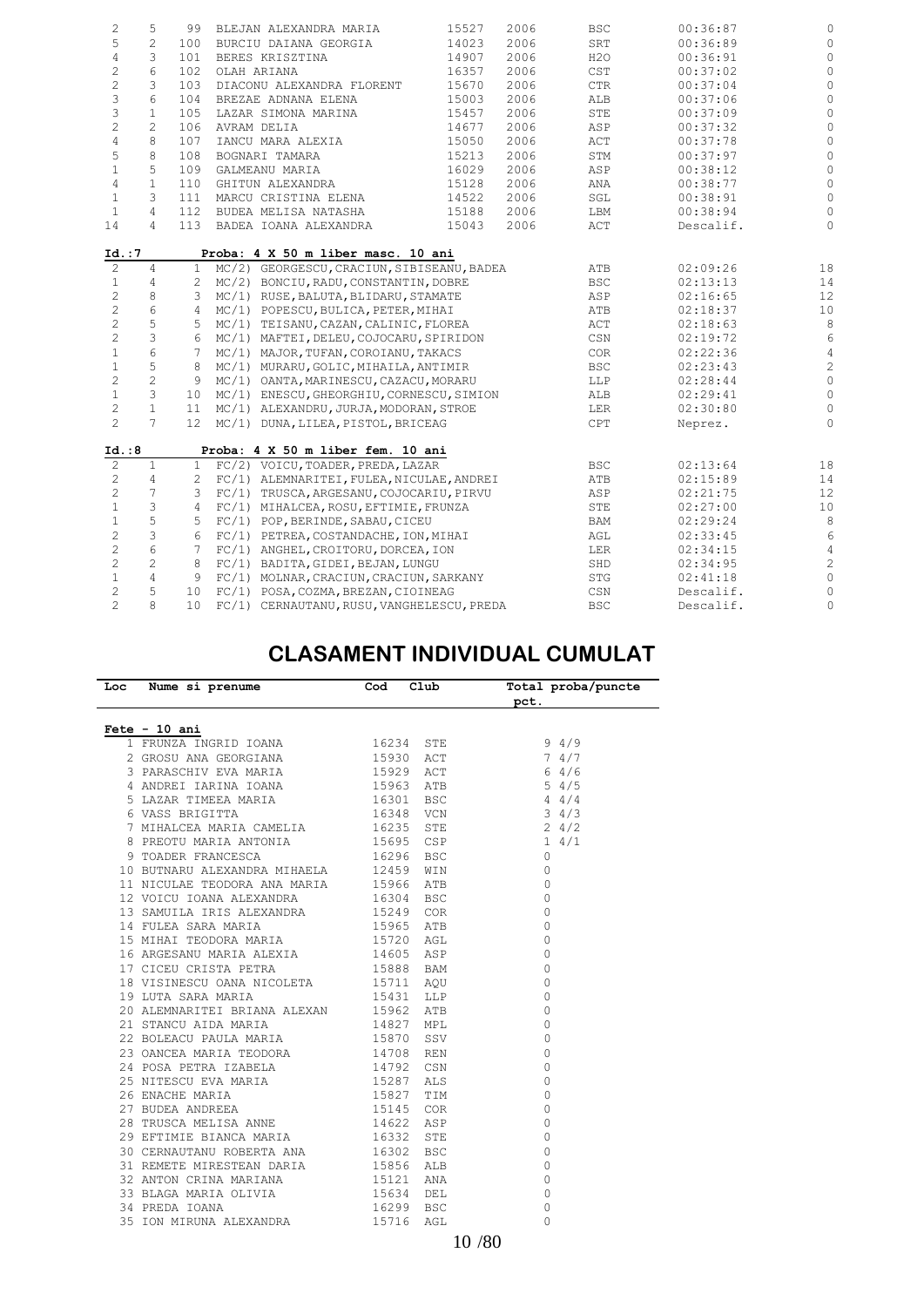|                                                                                                                                                                                                                                                              |                        | 0                        |
|--------------------------------------------------------------------------------------------------------------------------------------------------------------------------------------------------------------------------------------------------------------|------------------------|--------------------------|
|                                                                                                                                                                                                                                                              |                        | $\circ$                  |
|                                                                                                                                                                                                                                                              |                        | $\circ$                  |
|                                                                                                                                                                                                                                                              |                        |                          |
|                                                                                                                                                                                                                                                              |                        | $\overline{0}$           |
|                                                                                                                                                                                                                                                              |                        | $\overline{0}$           |
| 19 JUN ANADIANA.<br>40 VASILESCU EMA CRISTINA 16294 BSC<br>11 SZEKERES ARTENN 15671 H2O<br>41 SZEKERES ARIENN<br>42 HRIB MARIA<br>43 MUNTEANU MARIA<br>44 ARHIRE ROXANA MARIA<br>45 VANGHELESCU MIRUNA                                                       |                        | $\overline{0}$           |
|                                                                                                                                                                                                                                                              | 15591 CJI              | $\circ$                  |
|                                                                                                                                                                                                                                                              |                        |                          |
|                                                                                                                                                                                                                                                              | 15928 ACT              | $\overline{0}$           |
|                                                                                                                                                                                                                                                              | 15964 ATB<br>16295 BSC | $\overline{\phantom{0}}$ |
|                                                                                                                                                                                                                                                              |                        | $\overline{0}$           |
|                                                                                                                                                                                                                                                              |                        | $\overline{0}$           |
|                                                                                                                                                                                                                                                              |                        | $\overline{0}$           |
|                                                                                                                                                                                                                                                              |                        |                          |
|                                                                                                                                                                                                                                                              |                        | $\overline{0}$           |
|                                                                                                                                                                                                                                                              |                        | $\overline{0}$           |
|                                                                                                                                                                                                                                                              |                        | $\circ$                  |
|                                                                                                                                                                                                                                                              |                        | $\overline{\phantom{0}}$ |
| 43 VANGHELESCU MIRUNA<br>46 SARKANY MELINDA SAROLTA 15056 STG<br>47 TUDORESCU AFRODITI MARIA 15056 DAC<br>48 IMRE KEDVES REKA 16190 MSW<br>49 CURTICAPEAN IRISZ ANTONIA 15673 H2O<br>50 TATAR MAIA 16345 VCN<br>51 GIDEI LARISA MARIA 1580                   |                        |                          |
|                                                                                                                                                                                                                                                              |                        | $\overline{0}$           |
| 53 COSTANDACHE CAROLINA<br>54 BADRALEXI SOFIA MARIA 16346 VCN<br>14626 ASP                                                                                                                                                                                   |                        | $\overline{\phantom{0}}$ |
|                                                                                                                                                                                                                                                              |                        | $\overline{0}$           |
|                                                                                                                                                                                                                                                              |                        | $\overline{\phantom{0}}$ |
| 55 PIRVU MIHAELA ADRIANA<br>56 TARANTIS MAIA GABRIELA 15055 DAC<br>15883 BAM                                                                                                                                                                                 |                        | $\overline{\phantom{0}}$ |
|                                                                                                                                                                                                                                                              |                        |                          |
|                                                                                                                                                                                                                                                              |                        | $\overline{0}$           |
|                                                                                                                                                                                                                                                              |                        | $\circ$                  |
|                                                                                                                                                                                                                                                              |                        | $\overline{0}$           |
| 57 POP MARIA ROAANA 19883 BAM<br>58 ROSU MARIA ALESSIA 13447 STE<br>59 LUNGU BIANCA IOANA 15801 SHD<br>60 MAFTEI DENISA 14797 CSN                                                                                                                            |                        | $\overline{0}$           |
|                                                                                                                                                                                                                                                              |                        |                          |
|                                                                                                                                                                                                                                                              |                        | $\circ$                  |
|                                                                                                                                                                                                                                                              |                        | $\circ$                  |
|                                                                                                                                                                                                                                                              |                        | $\overline{0}$           |
| 61 SERBANESCU MARIA ALESSAND 13971 TSP 62 SALCUDEAN RALUCA ELENA 15857 ALB 63 CRACIUN NICOLA AIANA 15877 STG 64 CIOINEAG CATERINA ALEXIA 16073 CSN                                                                                                           |                        | $\overline{\phantom{0}}$ |
|                                                                                                                                                                                                                                                              |                        | $\circ$                  |
| 64 CIONALIO COLLA<br>65 COVACIU BOGDANA STEFANIA                                                                                                                                                                                                             | 16198 TUR<br>14910 H2O |                          |
| 66 CAZAN RENATA                                                                                                                                                                                                                                              |                        | $\overline{0}$           |
| 67 ANGHEL ALEXANDRA IRINA                                                                                                                                                                                                                                    | 16148 LER<br>15911 SSB | $\overline{0}$           |
| 68 ROGOJANU SARA                                                                                                                                                                                                                                             |                        | $\overline{\phantom{0}}$ |
| 68 ROGOJANO JARILI<br>69 CORBU ALEXANDRA MARIA                                                                                                                                                                                                               | 15776 CBV              | $\circ$                  |
| 70 DRAGOI MARIA                                                                                                                                                                                                                                              | $16242$ MSB            | $\overline{0}$           |
|                                                                                                                                                                                                                                                              |                        |                          |
| TI APETREI ELENA CLARA<br>72 BREZAN SARA MARIA<br>73 CIDOUANNE L'ARENTA                                                                                                                                                                                      | 15921 SCP<br>15492 CSN | $\circ$                  |
|                                                                                                                                                                                                                                                              |                        | $\overline{0}$           |
|                                                                                                                                                                                                                                                              |                        | $\circ$                  |
| 73 GIROVANU ANDREA DENISA<br>74 BADITA ALEXIA NICOLA                                                                                                                                                                                                         | 15922 SCP<br>15802 SHD | $\circ$                  |
|                                                                                                                                                                                                                                                              |                        | $\circ$                  |
| 75 NOVACEAN AMALIA COSMINA                                                                                                                                                                                                                                   | 15845 ALB<br>15804 SHD |                          |
| 76 BEJAN DARIANA<br>77 SABAU INGRID MONICA<br>78 SINESCU ALEXIA MARIA                                                                                                                                                                                        |                        | $\overline{0}$           |
|                                                                                                                                                                                                                                                              | 15886 BAM<br>15678 REN | $\circ$                  |
|                                                                                                                                                                                                                                                              |                        | $\circ$                  |
|                                                                                                                                                                                                                                                              |                        | $\circ$                  |
| 79 CROITORU ADELA IOANA<br>80 IORDACHE MARIA ALEXIA                                                                                                                                                                                                          | 16153 LER<br>15694 WIN |                          |
|                                                                                                                                                                                                                                                              |                        | $\circ$                  |
| 81 COJOCARIU ANA MARIA<br>82 PATRASCU RAISA STEFANIA                                                                                                                                                                                                         | 14654 ASP<br>15052 DAC | $\circ$                  |
|                                                                                                                                                                                                                                                              |                        | $\circ$                  |
| 83 HORGHIDAN ANASTASIA IOANA 15925 SCP<br>84 RUSE CLAUDIA ANGELICA 15967 ATB                                                                                                                                                                                 |                        | 0                        |
|                                                                                                                                                                                                                                                              |                        | $\circ$                  |
|                                                                                                                                                                                                                                                              |                        |                          |
| 84 RUSE CLAUDIA ANGELICA<br>85 RASADEAN MATA ALEXANDRA<br>86 TELEGEANU IOANA ANDREEA<br>87 POPA MARIA ROBERTA<br>87 POPA MARIA ROBERTA<br>88 MIRCEA COSMINA IOANA 14643 ASP<br>89 BLESNEAC MARA ANDREEA 14581 ASP<br>90 COZMA ROBERTA ALEXAN                 |                        | $\circ$                  |
|                                                                                                                                                                                                                                                              |                        | $\overline{\phantom{0}}$ |
|                                                                                                                                                                                                                                                              |                        | $\overline{0}$           |
|                                                                                                                                                                                                                                                              |                        | $\overline{\phantom{0}}$ |
|                                                                                                                                                                                                                                                              |                        | $\overline{0}$           |
|                                                                                                                                                                                                                                                              |                        |                          |
|                                                                                                                                                                                                                                                              |                        | $\overline{\phantom{0}}$ |
|                                                                                                                                                                                                                                                              |                        | $\overline{0}$           |
|                                                                                                                                                                                                                                                              |                        | $\overline{\phantom{0}}$ |
|                                                                                                                                                                                                                                                              |                        | $\overline{\phantom{0}}$ |
|                                                                                                                                                                                                                                                              |                        |                          |
|                                                                                                                                                                                                                                                              |                        | $\overline{\phantom{0}}$ |
|                                                                                                                                                                                                                                                              |                        | $\overline{\phantom{0}}$ |
|                                                                                                                                                                                                                                                              |                        | $\overline{\phantom{0}}$ |
|                                                                                                                                                                                                                                                              |                        | $\overline{\phantom{0}}$ |
|                                                                                                                                                                                                                                                              |                        | $\overline{\phantom{0}}$ |
|                                                                                                                                                                                                                                                              |                        |                          |
|                                                                                                                                                                                                                                                              |                        | $\overline{\phantom{0}}$ |
|                                                                                                                                                                                                                                                              |                        | $\overline{\phantom{0}}$ |
|                                                                                                                                                                                                                                                              |                        | $\overline{\phantom{0}}$ |
|                                                                                                                                                                                                                                                              |                        | $\overline{\phantom{0}}$ |
|                                                                                                                                                                                                                                                              |                        | $\overline{\phantom{0}}$ |
|                                                                                                                                                                                                                                                              |                        | $\overline{\phantom{0}}$ |
|                                                                                                                                                                                                                                                              |                        |                          |
|                                                                                                                                                                                                                                                              |                        | $\overline{\phantom{0}}$ |
| 91 VULTURASCU ALBESSIA IOANA 1980<br>16284 SGH<br>16284 SGH<br>16284 SGH<br>16284 SGH<br>16284 SGH<br>16284 SGH<br>16284 SGH<br>16284 SGH<br>16285 STCOBAN NATALIA ANDREEA 16285 SGH<br>16285 SGH<br>16287 SGH<br>16287 SGH<br>16287 SGH<br>16287 SGH<br>162 |                        | $\overline{\phantom{0}}$ |
|                                                                                                                                                                                                                                                              |                        | $\overline{\phantom{0}}$ |
|                                                                                                                                                                                                                                                              |                        | $\overline{\phantom{0}}$ |
|                                                                                                                                                                                                                                                              |                        | $\overline{\phantom{0}}$ |
|                                                                                                                                                                                                                                                              |                        |                          |
|                                                                                                                                                                                                                                                              |                        | $\overline{\phantom{0}}$ |
|                                                                                                                                                                                                                                                              |                        | $\overline{0}$           |
|                                                                                                                                                                                                                                                              |                        | $\overline{\phantom{0}}$ |
|                                                                                                                                                                                                                                                              |                        | $\overline{\phantom{0}}$ |
|                                                                                                                                                                                                                                                              |                        | $\overline{\phantom{0}}$ |
|                                                                                                                                                                                                                                                              |                        |                          |
|                                                                                                                                                                                                                                                              |                        | $\overline{0}$           |
|                                                                                                                                                                                                                                                              |                        | $\overline{\phantom{0}}$ |
|                                                                                                                                                                                                                                                              |                        | $\overline{0}$           |
|                                                                                                                                                                                                                                                              |                        | $\overline{\phantom{0}}$ |
|                                                                                                                                                                                                                                                              |                        |                          |
| 113 GORCEA SADRING ANG TANLA 16300 BSC<br>114 MACOVEI MARA IOANA 16300 BSC<br>115 ROMAN KARINA ALEXANDRA 16010 STM<br>116 MIHAI DELIA ECATERINA 1618 ASP<br>117 VARGA ANDRADA DIANA 16265 LBM<br>118 CARPENIS SIDONIA ELENA 15822 LPT<br>1                   |                        | 0                        |
| 120 DORCEA ANDREEA CAMELIA 15308 LER                                                                                                                                                                                                                         |                        | 0                        |
|                                                                                                                                                                                                                                                              |                        |                          |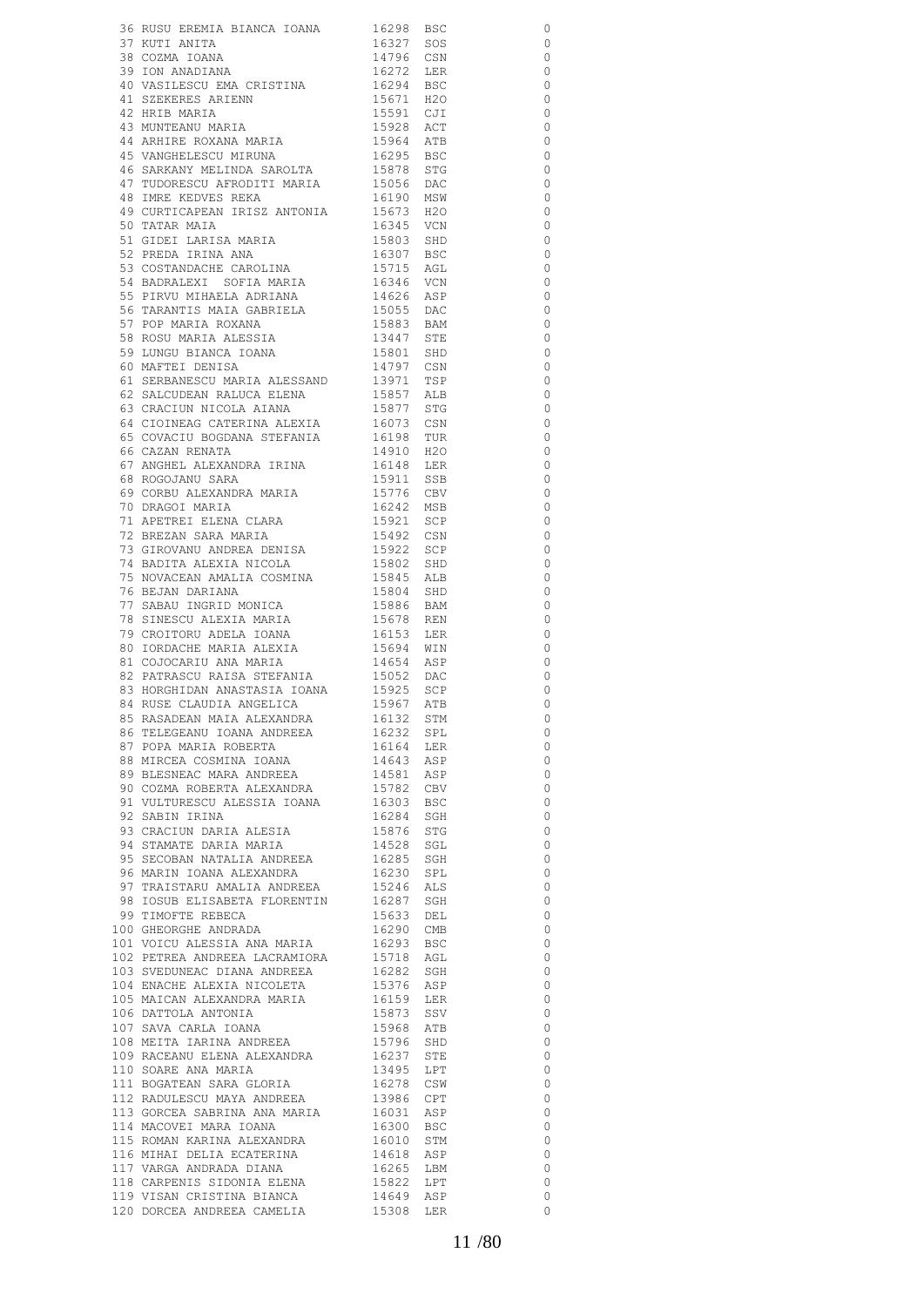| Fete - 11 ani                                                                                                                                                                                                                              |           |                                                      |  |
|--------------------------------------------------------------------------------------------------------------------------------------------------------------------------------------------------------------------------------------------|-----------|------------------------------------------------------|--|
|                                                                                                                                                                                                                                            |           |                                                      |  |
|                                                                                                                                                                                                                                            |           |                                                      |  |
|                                                                                                                                                                                                                                            |           |                                                      |  |
|                                                                                                                                                                                                                                            |           |                                                      |  |
|                                                                                                                                                                                                                                            |           |                                                      |  |
|                                                                                                                                                                                                                                            |           |                                                      |  |
|                                                                                                                                                                                                                                            |           |                                                      |  |
|                                                                                                                                                                                                                                            |           |                                                      |  |
|                                                                                                                                                                                                                                            |           |                                                      |  |
|                                                                                                                                                                                                                                            |           |                                                      |  |
|                                                                                                                                                                                                                                            |           |                                                      |  |
|                                                                                                                                                                                                                                            |           |                                                      |  |
|                                                                                                                                                                                                                                            |           |                                                      |  |
|                                                                                                                                                                                                                                            |           |                                                      |  |
|                                                                                                                                                                                                                                            |           |                                                      |  |
|                                                                                                                                                                                                                                            |           |                                                      |  |
|                                                                                                                                                                                                                                            |           |                                                      |  |
|                                                                                                                                                                                                                                            |           |                                                      |  |
|                                                                                                                                                                                                                                            |           |                                                      |  |
|                                                                                                                                                                                                                                            |           |                                                      |  |
|                                                                                                                                                                                                                                            |           |                                                      |  |
| 28 APOSTOL ALESSIA MARIA                                                                                                                                                                                                                   | 15038 CSW | $\overline{\phantom{0}}$                             |  |
| 29 OPREA MARIA FLORENTINA 15515 BSC                                                                                                                                                                                                        |           | 0                                                    |  |
|                                                                                                                                                                                                                                            |           | $\overline{\phantom{0}}$                             |  |
| 29 OPREA MARIA FLUKERIANA 15098 SSV 31 DRAGOMIR IOANA ALEXIA 13907 BAR<br>31 DRAGOMIR IOANA ALEXIA 13907 BAR<br>15455 STE                                                                                                                  |           | $\overline{\phantom{0}}$<br>$\overline{\phantom{0}}$ |  |
| 31 DKAGOWILK 10ANA (1990)<br>32 SAVULESCU ANA TEODORA (19455 STE 1955 MBR)<br>33 BULANCE RIKA LUANA (195133 AGL)<br>35 MERESESCU IRINA MARIA (19439 ATB 19552 STE 19552 STE                                                                |           | $\overline{\phantom{0}}$                             |  |
|                                                                                                                                                                                                                                            |           | $\circ$                                              |  |
|                                                                                                                                                                                                                                            |           | $\circ$                                              |  |
| 36 GROSU MARIA                                                                                                                                                                                                                             | 14552 STE | $\circ$<br>$\circ$                                   |  |
|                                                                                                                                                                                                                                            |           |                                                      |  |
| 37 RADULESCU LUCIA ELENA 13866 LER<br>38 BLEJAN ALEXANDRA MARIA 15527 BSC<br>39 SAUCIUC OANA IULIA 15099 SSV                                                                                                                               |           | $\begin{matrix} 0 \\ 0 \end{matrix}$                 |  |
| $\begin{tabular}{llllllll} 40\text{ TANASA BIANCA PERTINA} & & & 15270 \text{ SGH} \\ 41\text{ GINGHINA ALINA ANDREEA} & & 14901 \text{ AGL} \\ 42\text{ FRASINEANU MARIA REBECA} & & 14651 \text{ CPI} \end{tabular}$                     |           | $\circ$<br>$\circ$                                   |  |
|                                                                                                                                                                                                                                            |           | $\Omega$                                             |  |
| 42 FRASINEANU MARIA REBECA 14651 CPI<br>43 ISPAS MEDA ANAMARIA 15007 ALB<br>44 BUFTEANU BIANCA 14721 STM<br>45 CRAIU IOANA 14721 STM<br>46 RADU ARIANA MARIA 14902 AGL<br>47 ADAM SARA DARIA 15006 ALB<br>48 UJVARY ADRIENN BEATRICE 15542 |           |                                                      |  |
|                                                                                                                                                                                                                                            |           |                                                      |  |
|                                                                                                                                                                                                                                            |           |                                                      |  |
|                                                                                                                                                                                                                                            |           |                                                      |  |
|                                                                                                                                                                                                                                            |           | $\begin{matrix} 0 \\ 0 \end{matrix}$                 |  |
|                                                                                                                                                                                                                                            |           |                                                      |  |
| $\begin{tabular}{lllllllllllll} 50\ \texttt{BOJA}\ \texttt{ROXANA}\ \texttt{TEODORA} & & & 15202\ \texttt{STM} \\ 51\ \texttt{BESCHERET}\ \texttt{ANCA} & & & 15411\ \texttt{ATB} \end{tabular}$                                           |           | $\begin{matrix} 0 \\ 0 \end{matrix}$                 |  |
|                                                                                                                                                                                                                                            |           |                                                      |  |
|                                                                                                                                                                                                                                            |           |                                                      |  |
|                                                                                                                                                                                                                                            |           |                                                      |  |
|                                                                                                                                                                                                                                            |           |                                                      |  |
|                                                                                                                                                                                                                                            |           |                                                      |  |
|                                                                                                                                                                                                                                            |           |                                                      |  |
|                                                                                                                                                                                                                                            |           |                                                      |  |
|                                                                                                                                                                                                                                            |           |                                                      |  |
|                                                                                                                                                                                                                                            |           |                                                      |  |
|                                                                                                                                                                                                                                            |           |                                                      |  |
|                                                                                                                                                                                                                                            |           |                                                      |  |
|                                                                                                                                                                                                                                            |           |                                                      |  |
| 51 BESCHERET ANGAN HEADUNA<br>51 BESCHERET ANGA HEADUNA 15411 ATB<br>52 LORINCZ JAZMIN ADRIENN 15414 COR<br>53 RACOLTA BIANCA ISABELA 14992 BAM<br>54 AXENTIOI LILNCA 14912 BAM<br>54 AXENTIOI LILNCA 15533 BSC 0<br>55 STROE ANA MARIA 15 |           |                                                      |  |
|                                                                                                                                                                                                                                            |           |                                                      |  |
|                                                                                                                                                                                                                                            |           |                                                      |  |
| 71 IOFCIU ALEXANDRA SOPHIE 14814 PCT<br>72 HARSAN FAAR ALIA 15037 CSW<br>73 MOATA IULIA ANDREEA 15069 MSB                                                                                                                                  |           |                                                      |  |
|                                                                                                                                                                                                                                            |           |                                                      |  |
|                                                                                                                                                                                                                                            |           |                                                      |  |
|                                                                                                                                                                                                                                            |           | 00000                                                |  |
|                                                                                                                                                                                                                                            |           | $\overline{0}$                                       |  |
| 73 MOATA 10LIA ANDREEA (1990) 1992<br>74 NISTOR GABRIELA MARIA (19374) ASP<br>75 SALAJAN MARA ANA (1972) 200R<br>76 MNAJED SARA (1980) 1982<br>78 AVRAM DELIA (1977) ASP<br>78 AVRAM DELIA                                                 |           | 0                                                    |  |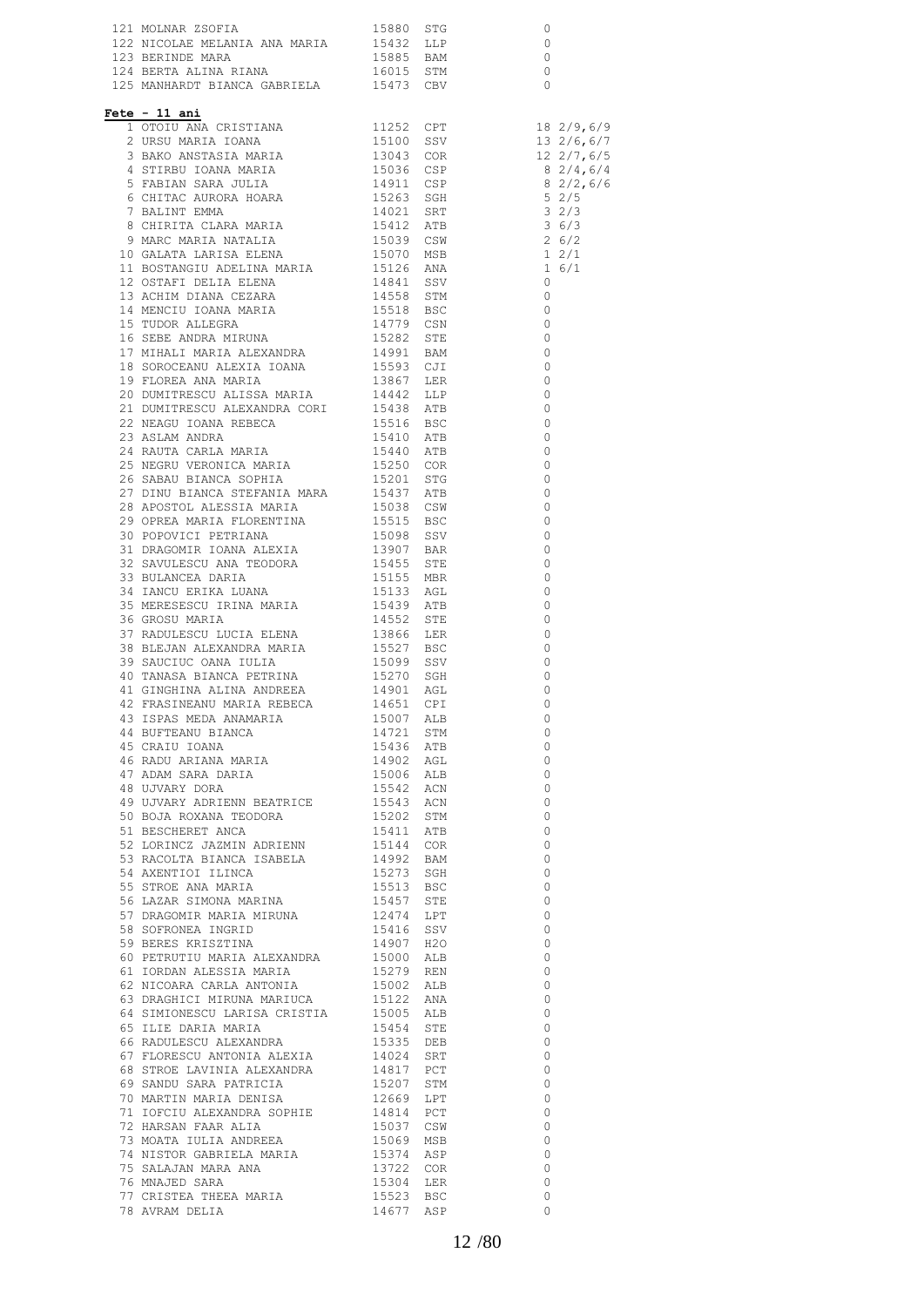| 79 MONDITI RUIZ ISABEL 1622 STM<br>1622 SON REEAR 1622 STM 1622 SEE ADNANA ELERN 15003 ALB 20<br>18 BACCU DARIA PATRICIA 15003 ALB 20<br>18 DECEMUS ARINA MARIA 15123 SCP 0<br>16 SUCCA ALEXANDRA MIHABLA 15128 AND 0<br>16 DECAM MARINA MAR                                                                                                                     |  |                          |
|------------------------------------------------------------------------------------------------------------------------------------------------------------------------------------------------------------------------------------------------------------------------------------------------------------------------------------------------------------------|--|--------------------------|
|                                                                                                                                                                                                                                                                                                                                                                  |  |                          |
|                                                                                                                                                                                                                                                                                                                                                                  |  |                          |
|                                                                                                                                                                                                                                                                                                                                                                  |  |                          |
|                                                                                                                                                                                                                                                                                                                                                                  |  |                          |
|                                                                                                                                                                                                                                                                                                                                                                  |  |                          |
|                                                                                                                                                                                                                                                                                                                                                                  |  |                          |
|                                                                                                                                                                                                                                                                                                                                                                  |  |                          |
|                                                                                                                                                                                                                                                                                                                                                                  |  |                          |
|                                                                                                                                                                                                                                                                                                                                                                  |  |                          |
| Baieti - 10 ani                                                                                                                                                                                                                                                                                                                                                  |  |                          |
|                                                                                                                                                                                                                                                                                                                                                                  |  |                          |
|                                                                                                                                                                                                                                                                                                                                                                  |  |                          |
|                                                                                                                                                                                                                                                                                                                                                                  |  |                          |
|                                                                                                                                                                                                                                                                                                                                                                  |  |                          |
|                                                                                                                                                                                                                                                                                                                                                                  |  |                          |
|                                                                                                                                                                                                                                                                                                                                                                  |  |                          |
|                                                                                                                                                                                                                                                                                                                                                                  |  |                          |
|                                                                                                                                                                                                                                                                                                                                                                  |  |                          |
|                                                                                                                                                                                                                                                                                                                                                                  |  |                          |
|                                                                                                                                                                                                                                                                                                                                                                  |  |                          |
|                                                                                                                                                                                                                                                                                                                                                                  |  |                          |
|                                                                                                                                                                                                                                                                                                                                                                  |  |                          |
|                                                                                                                                                                                                                                                                                                                                                                  |  |                          |
|                                                                                                                                                                                                                                                                                                                                                                  |  |                          |
|                                                                                                                                                                                                                                                                                                                                                                  |  |                          |
|                                                                                                                                                                                                                                                                                                                                                                  |  |                          |
|                                                                                                                                                                                                                                                                                                                                                                  |  |                          |
| $\begin{tabular}{l c c c c} \bf{a:12} & \bf{10} & \bf{ani} & \bf{15969} & \bf{ATB} & \bf{9} & \bf{3/9} \\ \hline 1 & \tt{BADEA ROBERT ANDREI} & \tt{15969} & \tt{ATB} & \tt{9} & \tt{3/9} \\ 2 & \tt{TAKACS DOMINK ROBERTO} & \tt{15255} & \tt{COR} & \tt{7} & \tt{3/7} \\ 3 & \tt{BONCIU MATEI STEFAN} & \tt{16305} & \tt{BSC} & \tt{6} & \tt{3/6} \\ 4 & \tt{$ |  |                          |
| 12 MUNTEAN RARES IONUT 15924 SCP<br>13 NISTORESCU ALEXANDRU 13687 BAR                                                                                                                                                                                                                                                                                            |  |                          |
|                                                                                                                                                                                                                                                                                                                                                                  |  |                          |
|                                                                                                                                                                                                                                                                                                                                                                  |  |                          |
|                                                                                                                                                                                                                                                                                                                                                                  |  |                          |
|                                                                                                                                                                                                                                                                                                                                                                  |  |                          |
|                                                                                                                                                                                                                                                                                                                                                                  |  |                          |
|                                                                                                                                                                                                                                                                                                                                                                  |  |                          |
|                                                                                                                                                                                                                                                                                                                                                                  |  |                          |
|                                                                                                                                                                                                                                                                                                                                                                  |  |                          |
| 14 CONSTANTIN MIHAI ANTONIO 16311 BSC<br>16 COMAN DARIUS STEFAN 15709 AQU<br>16 COMAN DARIUS STEFAN 15725 BAR<br>17 CONOIANU DANIEL 15143 COR<br>18 STAN DAVID 15869 LBR<br>19 CRACIUN PETRU ACHIM 15869 LBR<br>20 COJOCABU FLAVIUS C=TM                                                                                                                         |  | $\overline{0}$           |
|                                                                                                                                                                                                                                                                                                                                                                  |  | $\overline{0}$           |
|                                                                                                                                                                                                                                                                                                                                                                  |  |                          |
|                                                                                                                                                                                                                                                                                                                                                                  |  | $\overline{0}$           |
|                                                                                                                                                                                                                                                                                                                                                                  |  | $\overline{0}$           |
|                                                                                                                                                                                                                                                                                                                                                                  |  | $\overline{0}$           |
|                                                                                                                                                                                                                                                                                                                                                                  |  |                          |
|                                                                                                                                                                                                                                                                                                                                                                  |  | $\overline{0}$           |
|                                                                                                                                                                                                                                                                                                                                                                  |  | $\overline{0}$           |
|                                                                                                                                                                                                                                                                                                                                                                  |  |                          |
|                                                                                                                                                                                                                                                                                                                                                                  |  | $\overline{0}$           |
|                                                                                                                                                                                                                                                                                                                                                                  |  | $\overline{0}$           |
|                                                                                                                                                                                                                                                                                                                                                                  |  | $\overline{0}$           |
|                                                                                                                                                                                                                                                                                                                                                                  |  |                          |
|                                                                                                                                                                                                                                                                                                                                                                  |  | $\overline{0}$           |
|                                                                                                                                                                                                                                                                                                                                                                  |  | $\overline{0}$           |
|                                                                                                                                                                                                                                                                                                                                                                  |  | $\overline{0}$           |
|                                                                                                                                                                                                                                                                                                                                                                  |  | $\overline{0}$           |
|                                                                                                                                                                                                                                                                                                                                                                  |  |                          |
|                                                                                                                                                                                                                                                                                                                                                                  |  | $\overline{0}$           |
|                                                                                                                                                                                                                                                                                                                                                                  |  | $\overline{0}$           |
|                                                                                                                                                                                                                                                                                                                                                                  |  | $\overline{0}$           |
|                                                                                                                                                                                                                                                                                                                                                                  |  |                          |
|                                                                                                                                                                                                                                                                                                                                                                  |  | $\overline{0}$           |
|                                                                                                                                                                                                                                                                                                                                                                  |  | $\overline{0}$           |
|                                                                                                                                                                                                                                                                                                                                                                  |  | $\overline{0}$           |
|                                                                                                                                                                                                                                                                                                                                                                  |  |                          |
|                                                                                                                                                                                                                                                                                                                                                                  |  | $\overline{0}$           |
|                                                                                                                                                                                                                                                                                                                                                                  |  | $\overline{0}$           |
|                                                                                                                                                                                                                                                                                                                                                                  |  | $\overline{\phantom{0}}$ |
|                                                                                                                                                                                                                                                                                                                                                                  |  |                          |
|                                                                                                                                                                                                                                                                                                                                                                  |  | $\overline{0}$           |
|                                                                                                                                                                                                                                                                                                                                                                  |  | $\overline{0}$           |
|                                                                                                                                                                                                                                                                                                                                                                  |  | $\overline{0}$           |
|                                                                                                                                                                                                                                                                                                                                                                  |  |                          |
|                                                                                                                                                                                                                                                                                                                                                                  |  | $\circ$<br>$\circ$       |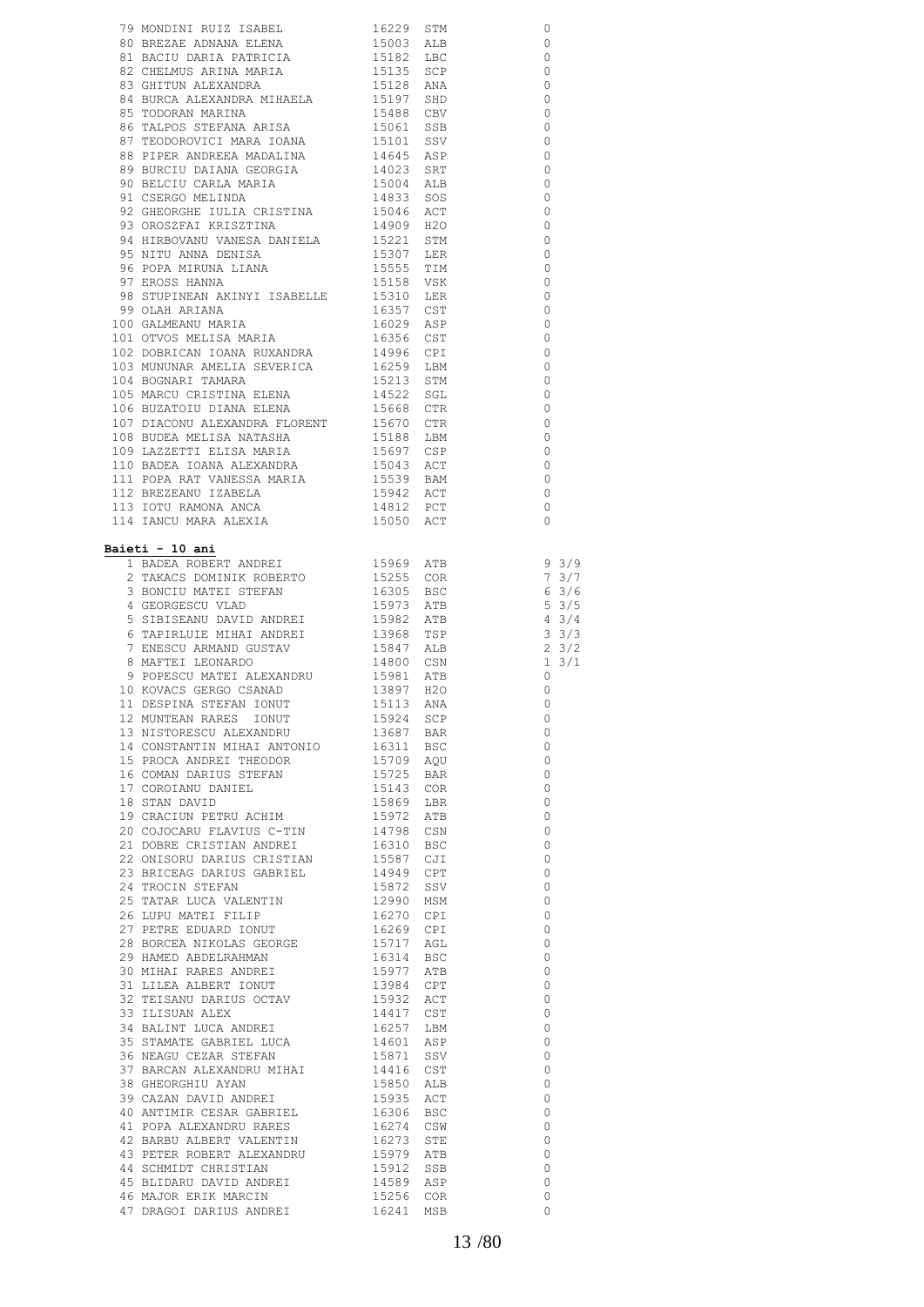|                                                                                                                                                                                                                                                                                                                                                                                                                                                                                 |                                                  | $\circ$                             |
|---------------------------------------------------------------------------------------------------------------------------------------------------------------------------------------------------------------------------------------------------------------------------------------------------------------------------------------------------------------------------------------------------------------------------------------------------------------------------------|--------------------------------------------------|-------------------------------------|
|                                                                                                                                                                                                                                                                                                                                                                                                                                                                                 |                                                  | $\circ$                             |
|                                                                                                                                                                                                                                                                                                                                                                                                                                                                                 |                                                  | $\overline{0}$                      |
|                                                                                                                                                                                                                                                                                                                                                                                                                                                                                 |                                                  | $\overline{\phantom{0}}$            |
| 48 RUSE MATEI IULIAN 14641 ASP<br>49 MORARU VLADUT ANDREI 15430 LLP<br>50 GAGYI BOTOND 13899 H2O<br>51 DOBROGHI DAVID DUMITRU 15864 SVU<br>52 MOIAN DUSA RARES 16180 MBV<br>53 ARON MARIO ROBERT 14635 ASP<br>54 GEEPMAN TAUG ADERIT 14635                                                                                                                                                                                                                                      |                                                  | $\overline{\phantom{0}}$            |
|                                                                                                                                                                                                                                                                                                                                                                                                                                                                                 |                                                  |                                     |
|                                                                                                                                                                                                                                                                                                                                                                                                                                                                                 |                                                  | $\overline{0}$                      |
| 54 GHERMAN IANIS ADRIAN                                                                                                                                                                                                                                                                                                                                                                                                                                                         | 15879 STG<br>15860 ALB                           | $\overline{0}$                      |
| 55 CORNESCU RARES<br>56 GOLIC VICTOR<br>57 TRANDAFIR COSMIN CRISTIAN                                                                                                                                                                                                                                                                                                                                                                                                            |                                                  | $\overline{\phantom{0}}$            |
|                                                                                                                                                                                                                                                                                                                                                                                                                                                                                 | 16315 BSC<br>16320 BSC<br>15933 ACT<br>15980 ATB | $\overline{\phantom{0}}$            |
|                                                                                                                                                                                                                                                                                                                                                                                                                                                                                 |                                                  | $\overline{0}$                      |
| 58 CALINIC RARES CRISTIAN<br>59 POPESCU DAVID CRISTIAN<br>60 POCORA VLAD TEODOR                                                                                                                                                                                                                                                                                                                                                                                                 |                                                  | $\overline{\phantom{0}}$            |
|                                                                                                                                                                                                                                                                                                                                                                                                                                                                                 |                                                  | $\overline{\phantom{0}}$            |
|                                                                                                                                                                                                                                                                                                                                                                                                                                                                                 |                                                  |                                     |
|                                                                                                                                                                                                                                                                                                                                                                                                                                                                                 |                                                  | $\overline{\phantom{0}}$            |
| 61 MIHAILA ANDREI FLORIN<br>62 DUIDE CLOSE                                                                                                                                                                                                                                                                                                                                                                                                                                      | 15114 ANA<br>16316 BSC<br>15244 ALS<br>16172 LER | $\overline{\phantom{0}}$            |
| 62 BUJOR GEORGE ANTONIO                                                                                                                                                                                                                                                                                                                                                                                                                                                         |                                                  | $\overline{\phantom{0}}$            |
|                                                                                                                                                                                                                                                                                                                                                                                                                                                                                 |                                                  | $\overline{\phantom{0}}$            |
|                                                                                                                                                                                                                                                                                                                                                                                                                                                                                 |                                                  | $\overline{\phantom{0}}$            |
| 63 STROE DAVID IOAN<br>64 MOSU DARIUS LUCA 16268 LBM<br>65 MODORAN MIHNEA COSMIN 16162 LER<br>66 ISTRATE ALEXANDRU MIHAI 13700 SGL<br>67 MUSATE TERRIU GABRIEL 16233 SPL<br>16263 SPL<br>16233 SPL                                                                                                                                                                                                                                                                              |                                                  | $\overline{\phantom{0}}$            |
|                                                                                                                                                                                                                                                                                                                                                                                                                                                                                 |                                                  | $\overline{\phantom{0}}$            |
|                                                                                                                                                                                                                                                                                                                                                                                                                                                                                 |                                                  | $\overline{\phantom{0}}$            |
|                                                                                                                                                                                                                                                                                                                                                                                                                                                                                 |                                                  |                                     |
|                                                                                                                                                                                                                                                                                                                                                                                                                                                                                 |                                                  | $\overline{\phantom{0}}$            |
|                                                                                                                                                                                                                                                                                                                                                                                                                                                                                 |                                                  | $\overline{\phantom{0}}$            |
|                                                                                                                                                                                                                                                                                                                                                                                                                                                                                 |                                                  | $\overline{\phantom{0}}$            |
|                                                                                                                                                                                                                                                                                                                                                                                                                                                                                 |                                                  | $\overline{\phantom{0}}$            |
|                                                                                                                                                                                                                                                                                                                                                                                                                                                                                 |                                                  | $\overline{\phantom{0}}$            |
|                                                                                                                                                                                                                                                                                                                                                                                                                                                                                 |                                                  | $\overline{0}$                      |
|                                                                                                                                                                                                                                                                                                                                                                                                                                                                                 |                                                  | $\overline{\phantom{0}}$            |
|                                                                                                                                                                                                                                                                                                                                                                                                                                                                                 |                                                  | $\overline{\phantom{0}}$            |
|                                                                                                                                                                                                                                                                                                                                                                                                                                                                                 |                                                  |                                     |
| $\begin{tabular}{c c c} \multicolumn{1}{c}{\multicolumn{1}{c}{\multicolumn{1}{c}{\multicolumn{1}{c}{\multicolumn{1}{c}{\multicolumn{1}{c}{\multicolumn{1}{c}{\multicolumn{1}{c}{\multicolumn{1}{c}{\multicolumn{1}{c}{\multicolumn{1}{c}{\multicolumn{1}{c}{\multicolumn{1}{c}{\multicolumn{1}{c}{\multicolumn{1}{c}{\multicolumn{1}{c}{\multicolumn{1}{c}{\multicolumn{1}{c}{\multicolumn{1}{c}{\multicolumn{1}{c}{\multicolumn{1}{c}{\multicolumn{1}{c}{\multicolumn{1}{c}{\$ |                                                  | $\overline{\phantom{0}}$            |
|                                                                                                                                                                                                                                                                                                                                                                                                                                                                                 |                                                  | $\overline{0}$                      |
|                                                                                                                                                                                                                                                                                                                                                                                                                                                                                 |                                                  | $\overline{\phantom{0}}$            |
|                                                                                                                                                                                                                                                                                                                                                                                                                                                                                 |                                                  | $\overline{\phantom{0}}$            |
| 70 IOIN NEMBO JE 1<br>79 SPIRIDON STEFAN<br>80 POPESCU DAVID MIHAI                                                                                                                                                                                                                                                                                                                                                                                                              | 15394 DEV<br>15394 DEV<br>16092 CSN<br>16165 LER | $\overline{\phantom{0}}$            |
| 81 CHISCOP VLAD MIHAI                                                                                                                                                                                                                                                                                                                                                                                                                                                           |                                                  | $\overline{\phantom{0}}$            |
| 82 RADU ALEXANDRU MARIO                                                                                                                                                                                                                                                                                                                                                                                                                                                         | 14606 ASP<br>16319 BSC<br>15288 ALS<br>16011 STM |                                     |
|                                                                                                                                                                                                                                                                                                                                                                                                                                                                                 |                                                  | $\overline{\phantom{0}}$            |
| 83 IORDACHE MATEI ALEX.<br>84 JURMA PAUL GABRIEL<br>85 GRIGORE ANDREI                                                                                                                                                                                                                                                                                                                                                                                                           |                                                  | $\overline{\phantom{0}}$            |
|                                                                                                                                                                                                                                                                                                                                                                                                                                                                                 |                                                  | $\overline{\phantom{0}}$            |
|                                                                                                                                                                                                                                                                                                                                                                                                                                                                                 | 15974 ATB                                        | $\overline{\phantom{0}}$            |
| 86 MURARU EDWARD CRISTIAN                                                                                                                                                                                                                                                                                                                                                                                                                                                       | 16318 BSC                                        | $\overline{\phantom{0}}$            |
|                                                                                                                                                                                                                                                                                                                                                                                                                                                                                 |                                                  | $\overline{\phantom{0}}$            |
|                                                                                                                                                                                                                                                                                                                                                                                                                                                                                 | 15983 ATB<br>14594 ASP                           | $\overline{\phantom{0}}$            |
|                                                                                                                                                                                                                                                                                                                                                                                                                                                                                 |                                                  |                                     |
|                                                                                                                                                                                                                                                                                                                                                                                                                                                                                 |                                                  | $\circ$                             |
|                                                                                                                                                                                                                                                                                                                                                                                                                                                                                 |                                                  |                                     |
|                                                                                                                                                                                                                                                                                                                                                                                                                                                                                 |                                                  | $\circ$                             |
|                                                                                                                                                                                                                                                                                                                                                                                                                                                                                 |                                                  | $\circ$                             |
| 87 STANGACIU ALEXANDRU EUGEN<br>88 BALUTA RARES ANDREI<br>89 LUNGU DAVID<br>90 MIREA RARES IONUT<br>91 OANTA RARES MIHAI                                                                                                                                                                                                                                                                                                                                                        |                                                  | $\overline{\phantom{0}}$            |
|                                                                                                                                                                                                                                                                                                                                                                                                                                                                                 |                                                  | $\circ$                             |
|                                                                                                                                                                                                                                                                                                                                                                                                                                                                                 | 15809 SHD                                        |                                     |
| 93 PURCAR MIRCEA<br>94 NEGRU TUDOR                                                                                                                                                                                                                                                                                                                                                                                                                                              |                                                  | $\overline{0}$                      |
|                                                                                                                                                                                                                                                                                                                                                                                                                                                                                 |                                                  | $\overline{\phantom{0}}$            |
| 93 FORCHA ATRICAL PRODUCED 1980 PORT 1998 STM<br>95 AGAPI DARIUS FLORIN 16283 SGH<br>96 PAGU MIHAIL ALEXANDRU 16333 STE                                                                                                                                                                                                                                                                                                                                                         |                                                  | $\circ$                             |
|                                                                                                                                                                                                                                                                                                                                                                                                                                                                                 |                                                  | $\overline{\phantom{0}}$            |
| 97 MADARAS IOAN PIO VLADIMIR 15914 SSB<br>98 DAVID MATEI 15889 BAM                                                                                                                                                                                                                                                                                                                                                                                                              |                                                  | $\overline{\phantom{0}}$            |
|                                                                                                                                                                                                                                                                                                                                                                                                                                                                                 |                                                  | $\overline{0}$                      |
|                                                                                                                                                                                                                                                                                                                                                                                                                                                                                 |                                                  |                                     |
|                                                                                                                                                                                                                                                                                                                                                                                                                                                                                 |                                                  | $\overline{\phantom{0}}$            |
|                                                                                                                                                                                                                                                                                                                                                                                                                                                                                 |                                                  | $\overline{0}$                      |
|                                                                                                                                                                                                                                                                                                                                                                                                                                                                                 |                                                  | $\overline{0}$                      |
|                                                                                                                                                                                                                                                                                                                                                                                                                                                                                 |                                                  | $\overline{0}$                      |
|                                                                                                                                                                                                                                                                                                                                                                                                                                                                                 |                                                  | $\overline{\phantom{0}}$            |
| 98 DAVID MATEI<br>99 BOCTCAI IOAN ADRIAN<br>100 CHILIMENT ALEXIS<br>101 COJOCARU MIHAI SEBASTIAN<br>102 ALEXANDRU GABRIEL DAN 16146 LER<br>103 VOLOSENIUC HUDESCU ALEXAN 15923 SCP<br>104 ABOUD ADAM 16145 LER                                                                                                                                                                                                                                                                  |                                                  | $\overline{0}$                      |
|                                                                                                                                                                                                                                                                                                                                                                                                                                                                                 |                                                  | $\overline{0}$                      |
|                                                                                                                                                                                                                                                                                                                                                                                                                                                                                 |                                                  | $\overline{0}$                      |
|                                                                                                                                                                                                                                                                                                                                                                                                                                                                                 |                                                  |                                     |
|                                                                                                                                                                                                                                                                                                                                                                                                                                                                                 |                                                  | $\overline{\phantom{0}}$            |
|                                                                                                                                                                                                                                                                                                                                                                                                                                                                                 |                                                  | $\overline{\phantom{0}}$            |
|                                                                                                                                                                                                                                                                                                                                                                                                                                                                                 |                                                  | $\overline{0}$                      |
|                                                                                                                                                                                                                                                                                                                                                                                                                                                                                 |                                                  | $\overline{\phantom{0}}$            |
|                                                                                                                                                                                                                                                                                                                                                                                                                                                                                 |                                                  | $\overline{\phantom{0}}$            |
|                                                                                                                                                                                                                                                                                                                                                                                                                                                                                 |                                                  | $\overline{\phantom{0}}$            |
|                                                                                                                                                                                                                                                                                                                                                                                                                                                                                 |                                                  | $\overline{\phantom{0}}$            |
|                                                                                                                                                                                                                                                                                                                                                                                                                                                                                 |                                                  | $\overline{\phantom{0}}$            |
|                                                                                                                                                                                                                                                                                                                                                                                                                                                                                 |                                                  |                                     |
|                                                                                                                                                                                                                                                                                                                                                                                                                                                                                 |                                                  | $\overline{\phantom{0}}$            |
|                                                                                                                                                                                                                                                                                                                                                                                                                                                                                 |                                                  | $\overline{\phantom{0}}$            |
|                                                                                                                                                                                                                                                                                                                                                                                                                                                                                 |                                                  | $\overline{\phantom{0}}$            |
|                                                                                                                                                                                                                                                                                                                                                                                                                                                                                 |                                                  | $\overline{0}$                      |
|                                                                                                                                                                                                                                                                                                                                                                                                                                                                                 |                                                  | $\overline{\phantom{0}}$            |
|                                                                                                                                                                                                                                                                                                                                                                                                                                                                                 |                                                  | $\overline{\phantom{0}}$            |
|                                                                                                                                                                                                                                                                                                                                                                                                                                                                                 |                                                  | $\overline{\phantom{0}}$            |
|                                                                                                                                                                                                                                                                                                                                                                                                                                                                                 |                                                  | $\overline{\phantom{0}}$            |
|                                                                                                                                                                                                                                                                                                                                                                                                                                                                                 |                                                  |                                     |
|                                                                                                                                                                                                                                                                                                                                                                                                                                                                                 |                                                  | $\overline{\phantom{0}}$            |
|                                                                                                                                                                                                                                                                                                                                                                                                                                                                                 |                                                  | $\overline{\phantom{0}}$            |
|                                                                                                                                                                                                                                                                                                                                                                                                                                                                                 |                                                  | $\overline{\phantom{0}}$            |
|                                                                                                                                                                                                                                                                                                                                                                                                                                                                                 |                                                  | $\overline{0}$                      |
|                                                                                                                                                                                                                                                                                                                                                                                                                                                                                 |                                                  | $\overline{\phantom{0}}$            |
|                                                                                                                                                                                                                                                                                                                                                                                                                                                                                 |                                                  | $\overline{\phantom{0}}$            |
|                                                                                                                                                                                                                                                                                                                                                                                                                                                                                 |                                                  | $\overline{\phantom{0}}$            |
|                                                                                                                                                                                                                                                                                                                                                                                                                                                                                 |                                                  |                                     |
| 132 BUCUR TOMA                                                                                                                                                                                                                                                                                                                                                                                                                                                                  | 16338 LER                                        | $\overline{\phantom{0}}$<br>$\circ$ |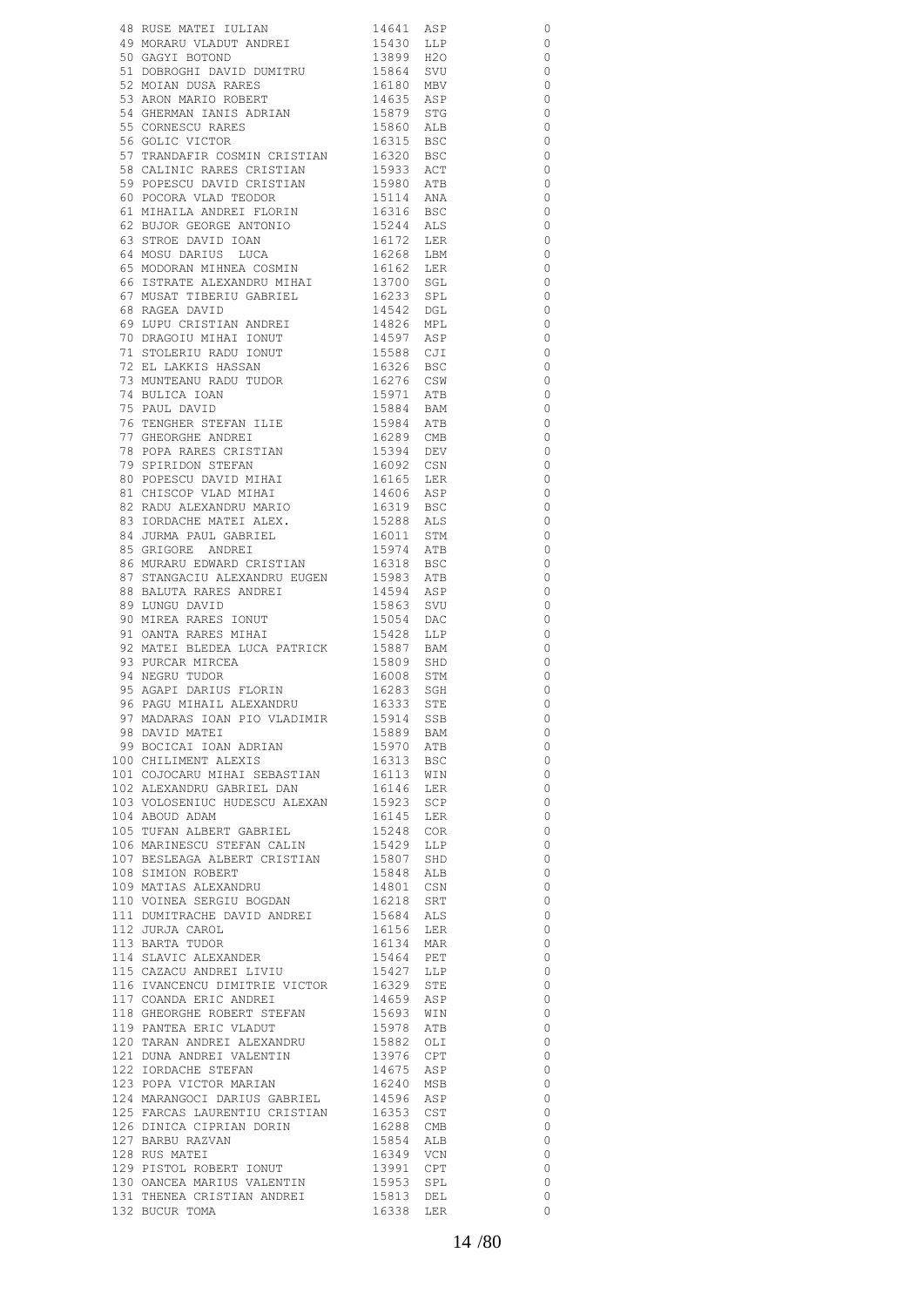|                                                                                                                                                                                                                                                            |  | 0                                          |
|------------------------------------------------------------------------------------------------------------------------------------------------------------------------------------------------------------------------------------------------------------|--|--------------------------------------------|
|                                                                                                                                                                                                                                                            |  | $\circ$<br>$\overline{0}$                  |
|                                                                                                                                                                                                                                                            |  | $\overline{0}$                             |
|                                                                                                                                                                                                                                                            |  | $\overline{0}$                             |
|                                                                                                                                                                                                                                                            |  | $\overline{0}$                             |
|                                                                                                                                                                                                                                                            |  | $\overline{\phantom{0}}$<br>$\overline{0}$ |
|                                                                                                                                                                                                                                                            |  | $\overline{0}$                             |
|                                                                                                                                                                                                                                                            |  | $\overline{0}$                             |
|                                                                                                                                                                                                                                                            |  | $\overline{\phantom{0}}$                   |
|                                                                                                                                                                                                                                                            |  | $\overline{0}$<br>$\overline{\phantom{0}}$ |
|                                                                                                                                                                                                                                                            |  | $\overline{0}$                             |
|                                                                                                                                                                                                                                                            |  | $\overline{0}$                             |
|                                                                                                                                                                                                                                                            |  | $\overline{0}$                             |
| Baieti - 11 ani<br>170 DARWOND NICOLAR 19330 ACT 1941 (1945/957)<br>1 DIOCA STEFRAN MIRCEA 11460 ASES 1946/5/3<br>2 BUCUR ANDERS BALIN 1460 ASES 1950 116,5/3<br>4 GONSTANTINESCO AREASANDRU 15852 BSC 8 11/5,5/6<br>6 KONSTANTINESCO AREASAN<br>14660 ATE |  |                                            |
|                                                                                                                                                                                                                                                            |  |                                            |
|                                                                                                                                                                                                                                                            |  |                                            |
|                                                                                                                                                                                                                                                            |  |                                            |
|                                                                                                                                                                                                                                                            |  |                                            |
|                                                                                                                                                                                                                                                            |  |                                            |
|                                                                                                                                                                                                                                                            |  |                                            |
|                                                                                                                                                                                                                                                            |  |                                            |
|                                                                                                                                                                                                                                                            |  |                                            |
|                                                                                                                                                                                                                                                            |  |                                            |
|                                                                                                                                                                                                                                                            |  |                                            |
|                                                                                                                                                                                                                                                            |  |                                            |
|                                                                                                                                                                                                                                                            |  |                                            |
|                                                                                                                                                                                                                                                            |  |                                            |
|                                                                                                                                                                                                                                                            |  |                                            |
|                                                                                                                                                                                                                                                            |  |                                            |
|                                                                                                                                                                                                                                                            |  |                                            |
|                                                                                                                                                                                                                                                            |  |                                            |
|                                                                                                                                                                                                                                                            |  |                                            |
|                                                                                                                                                                                                                                                            |  |                                            |
|                                                                                                                                                                                                                                                            |  |                                            |
|                                                                                                                                                                                                                                                            |  |                                            |
|                                                                                                                                                                                                                                                            |  |                                            |
|                                                                                                                                                                                                                                                            |  |                                            |
|                                                                                                                                                                                                                                                            |  |                                            |
|                                                                                                                                                                                                                                                            |  |                                            |
|                                                                                                                                                                                                                                                            |  |                                            |
|                                                                                                                                                                                                                                                            |  |                                            |
|                                                                                                                                                                                                                                                            |  |                                            |
|                                                                                                                                                                                                                                                            |  | $\circ$<br>$\overline{0}$                  |
|                                                                                                                                                                                                                                                            |  | $\overline{0}$                             |
|                                                                                                                                                                                                                                                            |  | $\overline{0}$                             |
|                                                                                                                                                                                                                                                            |  | $\circ$                                    |
|                                                                                                                                                                                                                                                            |  | $\overline{0}$                             |
|                                                                                                                                                                                                                                                            |  | $\circ$<br>$\overline{0}$                  |
|                                                                                                                                                                                                                                                            |  | 0                                          |
|                                                                                                                                                                                                                                                            |  | $\overline{0}$                             |
|                                                                                                                                                                                                                                                            |  | $\circ$                                    |
|                                                                                                                                                                                                                                                            |  | $\overline{\phantom{0}}$                   |
|                                                                                                                                                                                                                                                            |  | $\circ$<br>$\overline{0}$                  |
|                                                                                                                                                                                                                                                            |  | $\circ$                                    |
|                                                                                                                                                                                                                                                            |  | $\overline{0}$                             |
|                                                                                                                                                                                                                                                            |  | 0                                          |
|                                                                                                                                                                                                                                                            |  | $\circ$<br>$\circ$                         |
|                                                                                                                                                                                                                                                            |  | $\overline{0}$                             |
|                                                                                                                                                                                                                                                            |  | $\circ$                                    |
|                                                                                                                                                                                                                                                            |  | $\circ$                                    |
|                                                                                                                                                                                                                                                            |  | $\circ$                                    |
|                                                                                                                                                                                                                                                            |  | $\circ$<br>0                               |
|                                                                                                                                                                                                                                                            |  | 0                                          |
|                                                                                                                                                                                                                                                            |  | $\overline{0}$                             |
|                                                                                                                                                                                                                                                            |  | $\overline{\phantom{0}}$                   |
|                                                                                                                                                                                                                                                            |  | $\circ$<br>$\circ$                         |
|                                                                                                                                                                                                                                                            |  | $\circ$                                    |
| 66 CATRINESCU MIHNEA GABRIEL 14828 MPL<br>67 SUCIU BOGDAN ALEXANDRU 15027 ALB                                                                                                                                                                              |  | $\circ$                                    |
|                                                                                                                                                                                                                                                            |  | 0                                          |
|                                                                                                                                                                                                                                                            |  |                                            |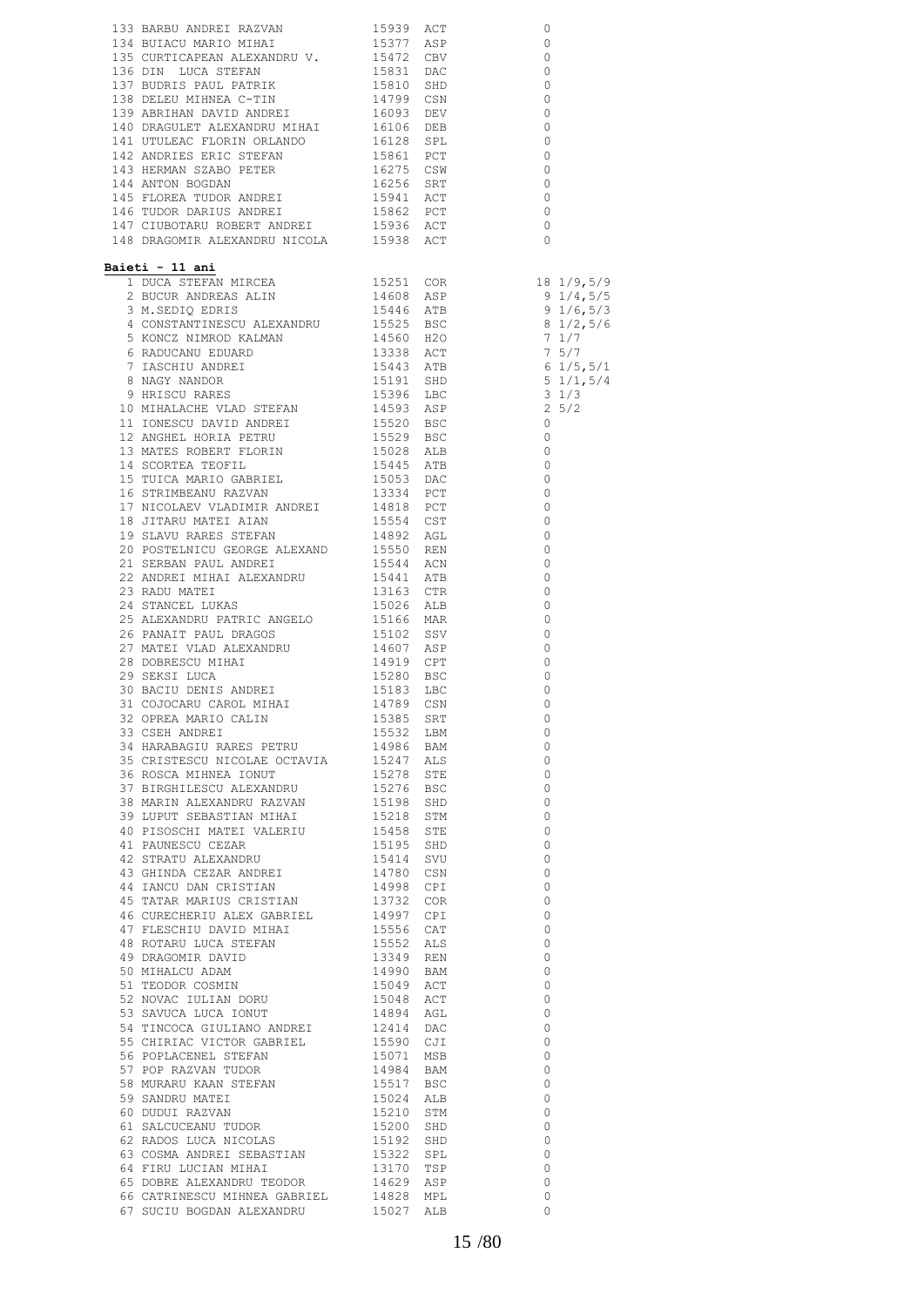|                                                                                                                                                                                                                                                                                                                                         |                                                                                        |      | 0                        |
|-----------------------------------------------------------------------------------------------------------------------------------------------------------------------------------------------------------------------------------------------------------------------------------------------------------------------------------------|----------------------------------------------------------------------------------------|------|--------------------------|
|                                                                                                                                                                                                                                                                                                                                         |                                                                                        |      | $\circ$                  |
|                                                                                                                                                                                                                                                                                                                                         |                                                                                        |      | $\overline{0}$           |
|                                                                                                                                                                                                                                                                                                                                         |                                                                                        |      | $\overline{\phantom{0}}$ |
| 72 BADEA PERLIK ROBERT<br>T3 ZAMAN DAVID ANDREI<br>T4 BOKOR BALAZS<br>T5 POP DARIUS ANDREI<br>T6 SZELMENCZI ZALAN<br>T7 POPA CAROL                                                                                                                                                                                                      |                                                                                        |      | $\overline{\phantom{0}}$ |
|                                                                                                                                                                                                                                                                                                                                         |                                                                                        |      | $\overline{0}$           |
|                                                                                                                                                                                                                                                                                                                                         | 14832 SOS                                                                              |      | $\overline{\phantom{0}}$ |
|                                                                                                                                                                                                                                                                                                                                         | 14410 CST                                                                              |      |                          |
|                                                                                                                                                                                                                                                                                                                                         |                                                                                        |      | $\overline{\phantom{0}}$ |
|                                                                                                                                                                                                                                                                                                                                         | 15388 MSM<br>13344 ACT                                                                 |      | $\overline{\phantom{0}}$ |
|                                                                                                                                                                                                                                                                                                                                         |                                                                                        |      | $\overline{\phantom{0}}$ |
|                                                                                                                                                                                                                                                                                                                                         | 15286 ASP<br>14409 CST                                                                 |      | $\overline{\phantom{0}}$ |
| 78 PREDILA ROBERT CRISTIAN<br>79 MEZDREA BANU ALEXANDRU<br>80 BOZONCA GABRIEL                                                                                                                                                                                                                                                           |                                                                                        |      | $\overline{\phantom{0}}$ |
|                                                                                                                                                                                                                                                                                                                                         |                                                                                        |      | $\overline{\phantom{0}}$ |
|                                                                                                                                                                                                                                                                                                                                         |                                                                                        |      | $\overline{\phantom{0}}$ |
| 14787 CSN (ABRIEL 14787 CSN 81 MICLEA DRAGOS IULIAN 15534 CBV 82 MORAR BOGDAN FLORIN 14985 BAM                                                                                                                                                                                                                                          |                                                                                        |      | $\overline{\phantom{0}}$ |
|                                                                                                                                                                                                                                                                                                                                         |                                                                                        |      | $\overline{\phantom{0}}$ |
|                                                                                                                                                                                                                                                                                                                                         |                                                                                        |      | $\overline{\phantom{0}}$ |
|                                                                                                                                                                                                                                                                                                                                         |                                                                                        |      | $\overline{\phantom{0}}$ |
|                                                                                                                                                                                                                                                                                                                                         |                                                                                        |      | $\overline{\phantom{0}}$ |
|                                                                                                                                                                                                                                                                                                                                         |                                                                                        |      | $\overline{\phantom{0}}$ |
|                                                                                                                                                                                                                                                                                                                                         |                                                                                        |      | $\overline{\phantom{0}}$ |
|                                                                                                                                                                                                                                                                                                                                         |                                                                                        |      | $\overline{\phantom{0}}$ |
|                                                                                                                                                                                                                                                                                                                                         |                                                                                        |      | $\overline{\phantom{0}}$ |
|                                                                                                                                                                                                                                                                                                                                         |                                                                                        |      | $\overline{\phantom{0}}$ |
| EXERCISE AN ENGLINE IN THE SAME RESERVE TO A THE SAME RESERVE TO MAKE A SERVE THAT A SERVE THAT A SERVE THAT A SERVE THAT A SERVE THAT A SERVE THAT A SERVE THAT A SERVE THAT A SERVE THAT A SERVE THAT A SERVE THAT A SERVE T                                                                                                          |                                                                                        |      | $\overline{\phantom{0}}$ |
|                                                                                                                                                                                                                                                                                                                                         |                                                                                        |      | $\overline{\phantom{0}}$ |
|                                                                                                                                                                                                                                                                                                                                         |                                                                                        |      | $\overline{\phantom{0}}$ |
|                                                                                                                                                                                                                                                                                                                                         |                                                                                        |      | $\overline{\phantom{0}}$ |
| $\begin{tabular}{lllllllllllllllllllll} \hline 93 & KRIZBAI & NEGRU \textit{ROBERT} & & & & & & & \\ 94 & ONCIOIU & IOAN & ALEXANDRU & & & 14137 & DAC \\ 95 & FLOREA & RAZVAN & STEFAN & & & 14392 & LBR \\ 96 & RACU & BADEA & GABRIEL & & & 13093 & LPT \\ 97 & TRRGRR & TOMAS & TRISTIAN & & & 14987 & BAM \\ \hline \end{tabular}$ |                                                                                        |      |                          |
|                                                                                                                                                                                                                                                                                                                                         |                                                                                        |      | $\overline{\phantom{0}}$ |
|                                                                                                                                                                                                                                                                                                                                         |                                                                                        |      | $\overline{\phantom{0}}$ |
| 90 MILLS -<br>97 TREGER TOMAS TRISTIAN<br>98 BARNEA DRAGOS CRISTIAN<br>14993 YST<br>14993 YST                                                                                                                                                                                                                                           |                                                                                        |      | $\overline{\phantom{0}}$ |
|                                                                                                                                                                                                                                                                                                                                         |                                                                                        |      | $\overline{\phantom{0}}$ |
| $\begin{tabular}{llllllll} 99 & DAN TUDOR & 14993 & YST \\ 100 DEAC RARES ANDREI & 16202 TUR \\ 101 STAN MATEI STEFAN & 15460 PET \\ 102 POPA CRISTIAN & 15548 REN \\ \end{tabular}$                                                                                                                                                    |                                                                                        |      | $\overline{\phantom{0}}$ |
|                                                                                                                                                                                                                                                                                                                                         |                                                                                        |      | $\overline{\phantom{0}}$ |
|                                                                                                                                                                                                                                                                                                                                         | 15400 FET<br>15526 BSC<br>1526 BSC<br>15272 SGH<br>15321 SPL<br>15321 SPL<br>15321 SPL |      | $\overline{\phantom{0}}$ |
| 102 POPA CRISTIAN<br>103 BUHOCI STEFAN OCTAVIAN<br>104 DUMITRESCU VLADIMIR<br>105 SECOBAN STEFAN ALEX.<br>106 TALPES IOAN VLAD<br>107 STOICA ROBERT ALEX.<br>108 MORJOLIC LIVIU<br>109 MOCANU DARIUS ADRIAN<br>109 MOCANU DARIUS ADRIAN                                                                                                 |                                                                                        |      | $\overline{\phantom{0}}$ |
|                                                                                                                                                                                                                                                                                                                                         |                                                                                        |      | $\overline{\phantom{0}}$ |
|                                                                                                                                                                                                                                                                                                                                         |                                                                                        |      | $\circ$                  |
|                                                                                                                                                                                                                                                                                                                                         |                                                                                        |      | $\overline{0}$           |
|                                                                                                                                                                                                                                                                                                                                         |                                                                                        |      | $\overline{0}$           |
|                                                                                                                                                                                                                                                                                                                                         | $15508$ ASP<br>15199 SHD                                                               |      | $\overline{\phantom{0}}$ |
|                                                                                                                                                                                                                                                                                                                                         |                                                                                        |      | $\circ$                  |
| 110 FRASENIUC EDUARD MIHAI                                                                                                                                                                                                                                                                                                              | 15139 SHD<br>15415 SVU<br>15305 LER<br>15149 LBO                                       |      | $\circ$                  |
| 111 ZAPUC STEFAN LAURENTIU<br>112 CIONCA LUCA IOAN                                                                                                                                                                                                                                                                                      |                                                                                        |      | $\circ$                  |
|                                                                                                                                                                                                                                                                                                                                         |                                                                                        |      | $\overline{\phantom{0}}$ |
| 113 STOICAN GEORGE TUDOR<br>114 CARDEI DARIUS ANDREI 15138 SCP<br>115 PINZARU BOGDAN ANDREI 15136 LBM<br>116 FLOREA ANDREI 15222 STM<br>117 JON DAVID ALEXANDRIK 15222 STM                                                                                                                                                              |                                                                                        |      | $\circ$                  |
|                                                                                                                                                                                                                                                                                                                                         |                                                                                        |      | $\overline{0}$           |
|                                                                                                                                                                                                                                                                                                                                         |                                                                                        |      | $\overline{\phantom{0}}$ |
|                                                                                                                                                                                                                                                                                                                                         |                                                                                        |      | 0                        |
| 117 ION DAVID ALEXANDRU                                                                                                                                                                                                                                                                                                                 | 15277                                                                                  |      | 0                        |
|                                                                                                                                                                                                                                                                                                                                         |                                                                                        | STE. |                          |
| 118 MARINESCU VLAD IONUT                                                                                                                                                                                                                                                                                                                | 15317                                                                                  | LER  | 0                        |
| 119 BOBOC BOGDAN COSTIN                                                                                                                                                                                                                                                                                                                 | 14923 CPT                                                                              |      | 0                        |
| 120 PREDUT MIHAI DANIEL                                                                                                                                                                                                                                                                                                                 | 16203 TUR                                                                              |      | 0                        |
| 121 HARSAN FARR IUGA ROBERT                                                                                                                                                                                                                                                                                                             | 14408 CST                                                                              |      | 0                        |
| 122 CUNTAN EDUARD                                                                                                                                                                                                                                                                                                                       | 15906 SSB                                                                              |      | 0                        |
| 123 CIORGOVEAN ALEXANDRU                                                                                                                                                                                                                                                                                                                | 15029                                                                                  | ALB  | 0                        |
| 124 BOUR RADU ANDREI                                                                                                                                                                                                                                                                                                                    | 14790 CSN                                                                              |      | 0                        |
| 125 MANOLE VLAD IONUT                                                                                                                                                                                                                                                                                                                   | 15294                                                                                  | LER  | 0                        |
| 126 CIOBANASU ANDREI                                                                                                                                                                                                                                                                                                                    | 16012                                                                                  | STM  | 0                        |
| 127 IONESCU ANDREI                                                                                                                                                                                                                                                                                                                      | 15295                                                                                  | LER  | 0                        |
| 128 NICULAIE DAVID ANDREAS                                                                                                                                                                                                                                                                                                              | 15045 ACT                                                                              |      | 0                        |
| 129 COJOCARU ANDREI SERBAN                                                                                                                                                                                                                                                                                                              | 14625                                                                                  | ASP  | 0                        |
| 130 NOFIT CODRIN MIHAI                                                                                                                                                                                                                                                                                                                  | 13701 SGL                                                                              |      | 0                        |
| 131 COJOCARU STEFAN                                                                                                                                                                                                                                                                                                                     | 13690 BAR                                                                              |      | 0                        |
|                                                                                                                                                                                                                                                                                                                                         |                                                                                        |      |                          |

#### **CLASAMENT STAFETE CUMULAT**

|               |         | Loc Club Stafeta(Sch.1,Sch.2,Sch.3,Sch4.) | pct. | Total proba/puncte |
|---------------|---------|-------------------------------------------|------|--------------------|
| Fete - 10 ani |         |                                           |      |                    |
|               | 1 BSC   | VOICU, TOADER, PREDA, LAZAR               |      | 18 8/18            |
|               | 2 ATB   | ALEMNARITEI, FULEA, NICULAE, ANDREI       |      | 14 8/14            |
|               | 3 ASP   | TRUSCA, ARGESANU, COJOCARIU, PIRVU        |      | 12 8/12            |
|               | 4 STE   | MIHALCEA, ROSU, EFTIMIE, FRUNZA           |      | 10.8/10            |
|               | 5 BAM   | POP, BERINDE, SABAU, CICEU                |      | 88/8               |
|               | 6 AGL   | PETREA, COSTANDACHE, ION, MIHAI           |      | 68/6               |
|               | 7 T.F.R | ANGHEL, CROITORU, DORCEA, ION             |      | 48/4               |
|               | 8 SHD   | BADITA, GIDEI, BEJAN, LUNGU               |      | 28/2               |
|               | 9 CSN   | POSA, COZMA, BREZAN, CIOINEAG             |      |                    |
|               | 10 STG  | MOLNAR, CRACIUN, CRACIUN, SARKANY         |      |                    |
|               | 11 SGH  |                                           |      |                    |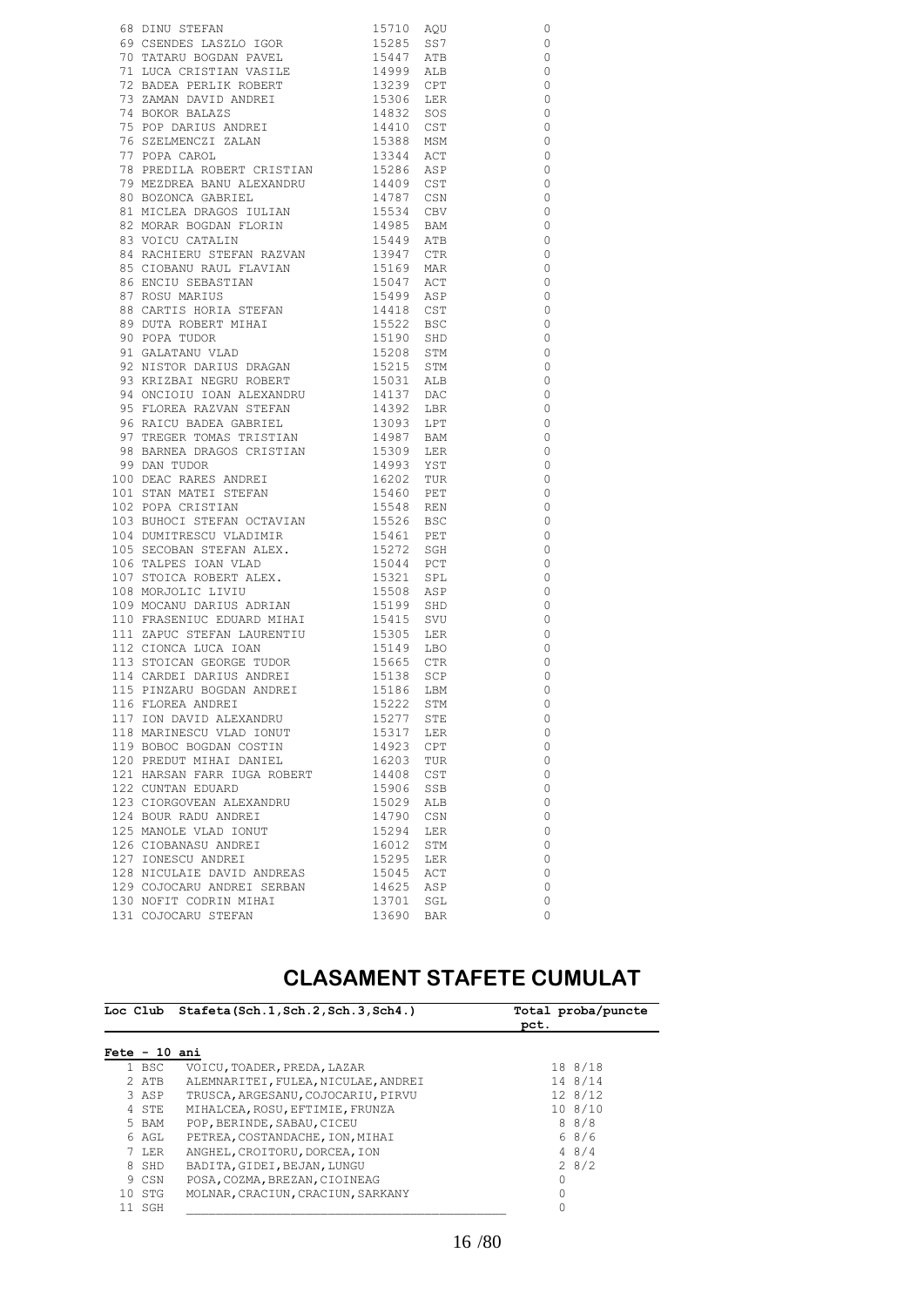|    | $Fete - 11 ani$ |  |
|----|-----------------|--|
|    | 1 SSV           |  |
|    | 2 ATB           |  |
|    | 3 BSC           |  |
|    | 4 STE           |  |
|    | 5 STM           |  |
|    | 6 LER           |  |
|    | 7 ASP           |  |
|    | 8 ALB           |  |
|    | 9 ACT           |  |
| 10 | COR             |  |

| 1 ATB           | GEORGESCU, CRACIUN, SIBISEANU, BADEA |          | 28 7/28 |
|-----------------|--------------------------------------|----------|---------|
| 2 BSC           | BONCIU, RADU, CONSTANTIN, DOBRE      |          | 16 7/16 |
| 3 ASP           | RUSE, BALUTA, BLIDARU, STAMATE       |          | 12 7/12 |
| 4 ACT           | TEISANU, CAZAN, CALINIC, FLOREA      |          | 87/8    |
| 5 CSN           | MAFTEI, DELEU, COJOCARU, SPIRIDON    |          | 67/6    |
| 6 COR           | MAJOR, TUFAN, COROIANU, TAKACS       |          | 47/4    |
| 7 LLP           | OANTA, MARINESCU, CAZACU, MORARU     | $\Omega$ |         |
| 8 CPT           | DUNA, LILEA, PISTOL, BRICEAG         | 0        |         |
| 9 LER           | ALEXANDRU, JURJA, MODORAN, STROE     | 0        |         |
| 10 ALB          |                                      |          |         |
|                 | ENESCU, GHEORGHIU, CORNESCU, SIMION  | O        |         |
| Baieti - 11 ani |                                      |          |         |
| 1 BSC           |                                      | $\Omega$ |         |
| $2$ $ATB$       |                                      | 0        |         |
| 3 ASP           |                                      | 0        |         |
| 4 ACT           |                                      | O        |         |
| 5 CST           |                                      | 0        |         |
| 6 SHD           |                                      | 0        |         |
| 7 CSN<br>8 ALB  |                                      |          |         |
| 9 BAM           |                                      | O        |         |

 $11$  LER  $\hskip10mm 0$ 

### **CLASAMENT ECHIPE CUMULAT**

| Loc            | Club       | Total               | proba/puncte |
|----------------|------------|---------------------|--------------|
|                |            | pct.                |              |
|                |            |                     |              |
| Fete           | 10<br>ani  |                     |              |
| 1              | <b>BSC</b> | 22                  | 4/4,8/18     |
| $\overline{c}$ | STE        | 21                  | 4/11, 8/10   |
| 3              | ATB        | 19                  | 4/5, 8/14    |
| $\overline{4}$ | ACT        | 13                  | 4/13         |
| 5              | ASP        | 12                  | 8/12         |
| 6              | BAM        | 8                   | 8/8          |
| 7              | AGL        | 6                   | 8/6          |
| 8              | LER        | 4                   | 8/4          |
| 9              | VCN        | 3                   | 4/3          |
| 10             | SHD        | $\overline{c}$      | 8/2          |
| 11             | CSP        | 1                   | 4/1          |
| 12             | ALB        | $\mathsf{O}\xspace$ |              |
| 13             | ALS        | $\circ$             |              |
| 14             | ANA        | $\circ$             |              |
| 15             | AQU        | $\circ$             |              |
| 16             | CBV        | $\circ$             |              |
| 17             | CJI        | $\circ$             |              |
| 18             | CMB        | 0                   |              |
| 19             | COR        | $\circ$             |              |
| 20             | <b>CPT</b> | $\circ$             |              |
| 21             | CSN        | 0                   |              |
| 22             | CSW        | $\circ$             |              |
| 23             | DAC        | $\circ$             |              |
| 24             | DEL        | 0                   |              |
| 25             | H2O        | $\circ$             |              |
| 26             | LBM        | $\circ$             |              |
| 27             | LLP        | 0                   |              |
| 28             | LPT        | $\circ$             |              |
| 29             | MPL        | $\circ$             |              |
| 30             | MSB        | 0                   |              |
| 31             | MSW        | $\circ$             |              |
| 32             | REN        | $\circ$             |              |
| 33             | SCP        | $\circ$             |              |
| 34             | SGH        | $\circ$             |              |
| 35             | SGL        | $\circ$             |              |
| 36             | SOS        | $\circ$             |              |
| 37             | SPL        | 0                   |              |
| 38             | SSB        | 0                   |              |
| 39             | SSV        | $\circ$             |              |
| 40             | STG        | 0                   |              |
| 41             | STM        | 0                   |              |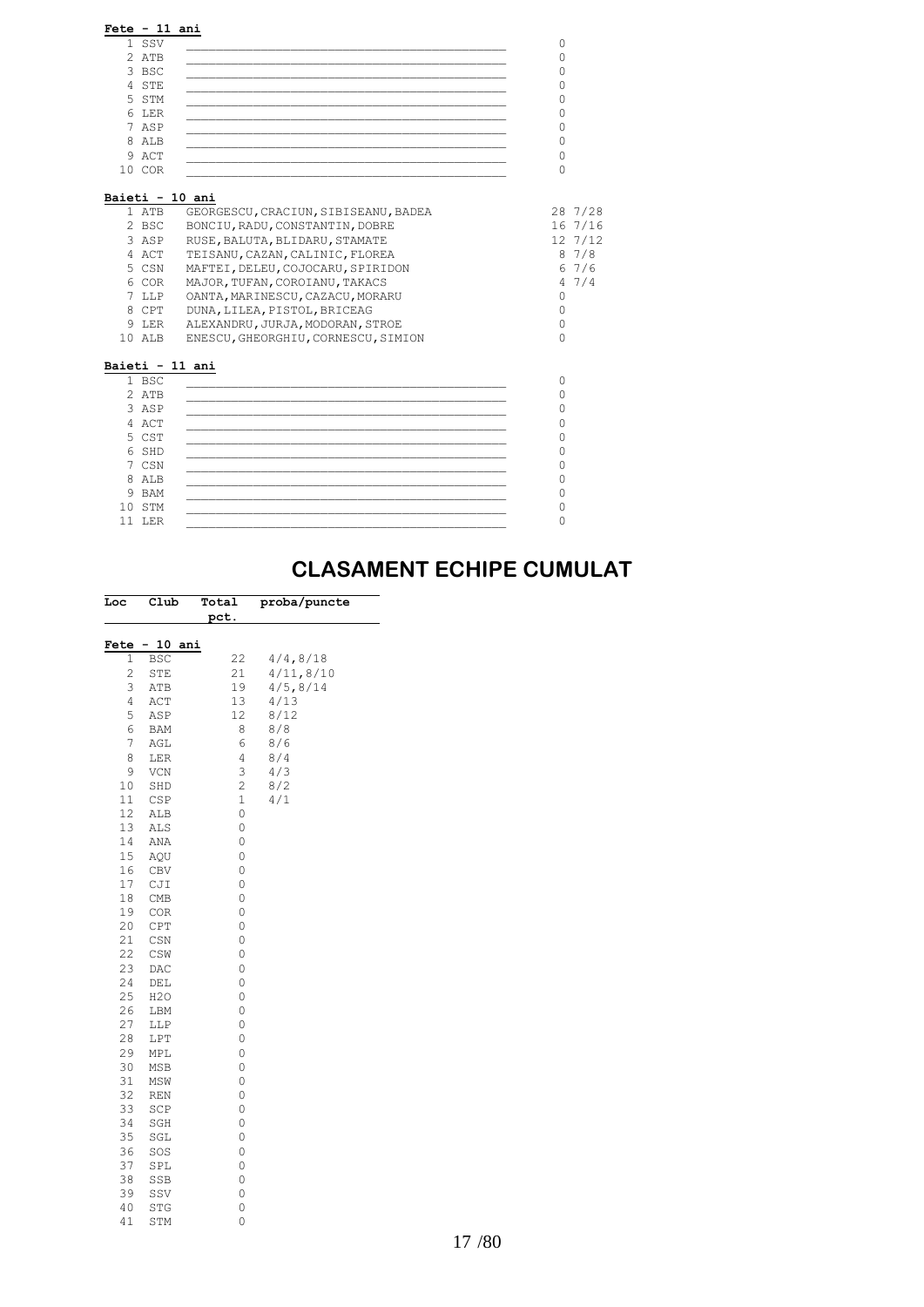| 42<br>43<br>44<br>45                                                                                                                                                                                                                                                | TIM<br>TSP<br>TUR<br>WIN                                                                                                                                                                                                                                                                                                               |                 | 0<br>0<br>0<br>0                                                                                                                                                                                                                                              |                                                                                        |
|---------------------------------------------------------------------------------------------------------------------------------------------------------------------------------------------------------------------------------------------------------------------|----------------------------------------------------------------------------------------------------------------------------------------------------------------------------------------------------------------------------------------------------------------------------------------------------------------------------------------|-----------------|---------------------------------------------------------------------------------------------------------------------------------------------------------------------------------------------------------------------------------------------------------------|----------------------------------------------------------------------------------------|
| Fete<br>1<br>2<br>3<br>4<br>5<br>6<br>7<br>8<br>9<br>10<br>11<br>12<br>13<br>14<br>15<br>16<br>17<br>18<br>19<br>20<br>21<br>22<br>23<br>24<br>25<br>26<br>27<br>28<br>29<br>30<br>31<br>32<br>33<br>34<br>35<br>36<br>37<br>38<br>39<br>40<br>41<br>42<br>43<br>44 | - 11<br>CPT<br>CSP<br>SSV<br>COR<br>SGH<br>ATB<br>SRT<br>CSW<br>ANA<br>MSB<br>ACN<br>ACT<br>AGL<br>ALB<br>ASP<br>BAM<br>BAR<br><b>BSC</b><br>CBV<br>CJI<br>CPI<br>CSN<br>CST<br><b>CTR</b><br>DEB<br>H2O<br>LBC<br>LBM<br>LER<br>LLP<br>LPT<br>MBR<br>PCT<br>REN<br>SCP<br>SGL<br>SHD<br>SOS<br>SSB<br>STE<br>STG<br>STM<br>TIM<br>VSK | ani             | 18<br>16<br>13<br>12<br>5<br>3<br>3<br>$\overline{c}$<br>$\mathbf 1$<br>$\mathbf 1$<br>0<br>0<br>0<br>0<br>0<br>0<br>0<br>0<br>0<br>0<br>0<br>0<br>0<br>0<br>0<br>0<br>0<br>0<br>0<br>0<br>0<br>0<br>0<br>0<br>0<br>0<br>0<br>0<br>0<br>0<br>0<br>0<br>0<br>0 | 2/9,6/9<br>2/6, 6/10<br>2/6, 6/7<br>2/7, 6/5<br>2/5<br>6/3<br>2/3<br>6/2<br>6/1<br>2/1 |
| 1<br>$\overline{c}$<br>3<br>4<br>5<br>6<br>7<br>8<br>9<br>10<br>11<br>12<br>13<br>14<br>15<br>16<br>17<br>18<br>19<br>20<br>21<br>22<br>23<br>24<br>25<br>26<br>27<br>28<br>29<br>30<br>31<br>32<br>33                                                              | ATB<br><b>BSC</b><br>ASP<br>COR<br>ACT<br>CSN<br>TSP<br>ALB<br>AGL<br>ALS<br>ANA<br>AQU<br><b>BAM</b><br>BAR<br>CBV<br>CJI<br>CMB<br>CPI<br>CPT<br>CST<br>CSW<br>DAC<br>DEB<br>DEL<br>DEV<br>DGL<br>H2O<br>LBM<br>LBR<br>LER<br>LLP<br>MAR<br>MBV                                                                                      | Baieti - 10 ani | 46<br>22<br>12<br>11<br>8<br>7<br>3<br>2<br>0<br>0<br>0<br>0<br>0<br>0<br>0<br>0<br>0<br>0<br>0<br>0<br>0<br>0<br>0<br>0<br>0<br>0<br>0<br>0<br>0<br>0<br>0<br>0<br>0                                                                                         | 3/18,7/28<br>3/6, 7/16<br>7/12<br>3/7,7/4<br>7/8<br>3/1, 7/6<br>3/3<br>3/2             |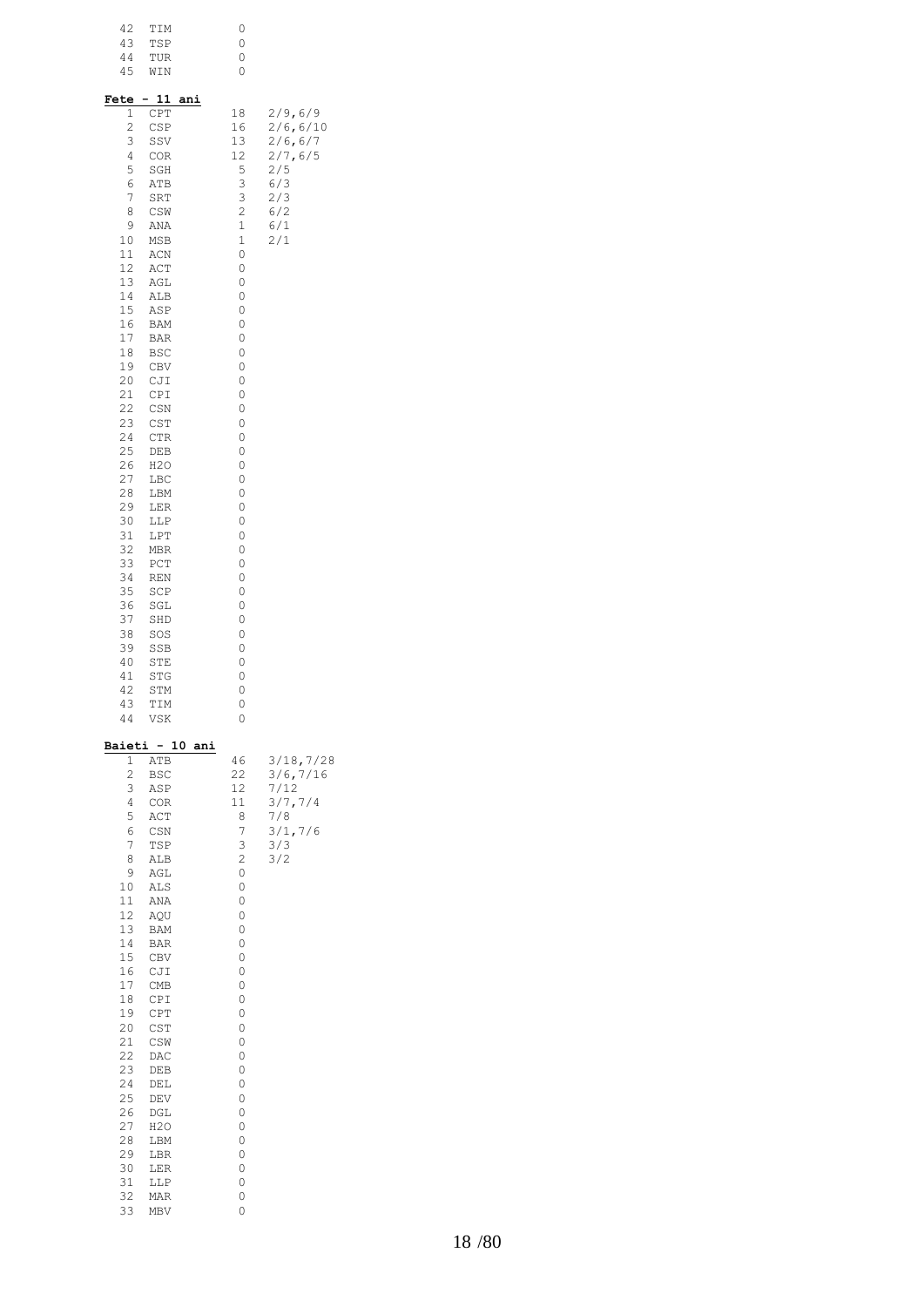| 34 | MPL        | 0 |
|----|------------|---|
| 35 | <b>MSB</b> | 0 |
| 36 | <b>MSM</b> | 0 |
| 37 | OLI        | 0 |
| 38 | PCT        | 0 |
| 39 | PET        | 0 |
| 40 | SCP        | 0 |
| 41 | SGH        | 0 |
| 42 | SGL        | 0 |
| 43 | SHD        | 0 |
| 44 | SPL        | 0 |
| 45 | SRT        | 0 |
| 46 | SSB        | 0 |
| 47 | SSV        | 0 |
| 48 | STE        | 0 |
| 49 | STG        | 0 |
| 50 | STM        | 0 |
| 51 | SVU        | 0 |
| 52 | <b>VCN</b> | 0 |
| 53 | WIN        | 0 |

| <u>Baieti</u>  | $\sim$<br>11 | ani |         |           |
|----------------|--------------|-----|---------|-----------|
| 1              | <b>COR</b>   |     | 18      | 1/9, 5/9  |
| $\overline{c}$ | ATB          |     | 15      | 1/11, 5/4 |
| 3              | ASP          |     | 11      | 1/4, 5/7  |
| 4              | <b>BSC</b>   |     | 8       | 1/2, 5/6  |
| 5              | ACT          |     | 7       | 5/7       |
| 6              | H2O          |     | 7       | 1/7       |
| 7              | SHD          |     | 5       | 1/1, 5/4  |
| 8              | LBC          |     | 3       | 1/3       |
| 9              | ACN          |     | 0       |           |
| 10             | AGL          |     | 0       |           |
| 11             | ALB          |     | 0       |           |
| 12             | ALS          |     | 0       |           |
| 13             | AQU          |     | 0       |           |
| 14             | BAM          |     | 0       |           |
| 15             | <b>BAR</b>   |     | 0       |           |
| 16             | CAT          |     | $\circ$ |           |
| 17             | CBV          |     | 0       |           |
| 18             | CJI          |     | 0       |           |
| 19             | CPI          |     | 0       |           |
| 20             | CPT          |     | 0       |           |
| 21             | CSN          |     | 0       |           |
| 22             | <b>CST</b>   |     | 0       |           |
| 23             | <b>CTR</b>   |     | 0       |           |
| 24             | DAC          |     | 0       |           |
| 25             | LBM          |     | $\circ$ |           |
| 26             | LBO          |     | 0       |           |
| 27             | LBR          |     | 0       |           |
| 28             | LER          |     | 0       |           |
| 29             | LPT          |     | 0       |           |
| 30             | MAR          |     | 0       |           |
| 31             | MPL          |     | 0       |           |
| 32             | MSB          |     | 0       |           |
| 33             | MSM          |     | $\circ$ |           |
| 34             | PCT          |     | 0       |           |
| 35             | PET          |     | 0       |           |
| 36             | REN          |     | 0       |           |
| 37             | SCP          |     | 0       |           |
| 38             | SGH          |     | 0       |           |
| 39             | SGL          |     | 0       |           |
| 40             | SOS          |     | 0       |           |
| 41             | SPL          |     | 0       |           |
| 42             | SRT          |     | $\circ$ |           |
| 43             | SS7          |     | 0       |           |
| 44             | SSB          |     | 0<br>0  |           |
| 45             | SSV          |     |         |           |
| 46             | STE          |     | 0       |           |
| 47             | STM          |     | 0       |           |
| 48<br>49       | SVU          |     | 0<br>0  |           |
| 50             | TSP<br>TUR   |     | 0       |           |
| 51             | YST          |     | 0       |           |
|                |              |     |         |           |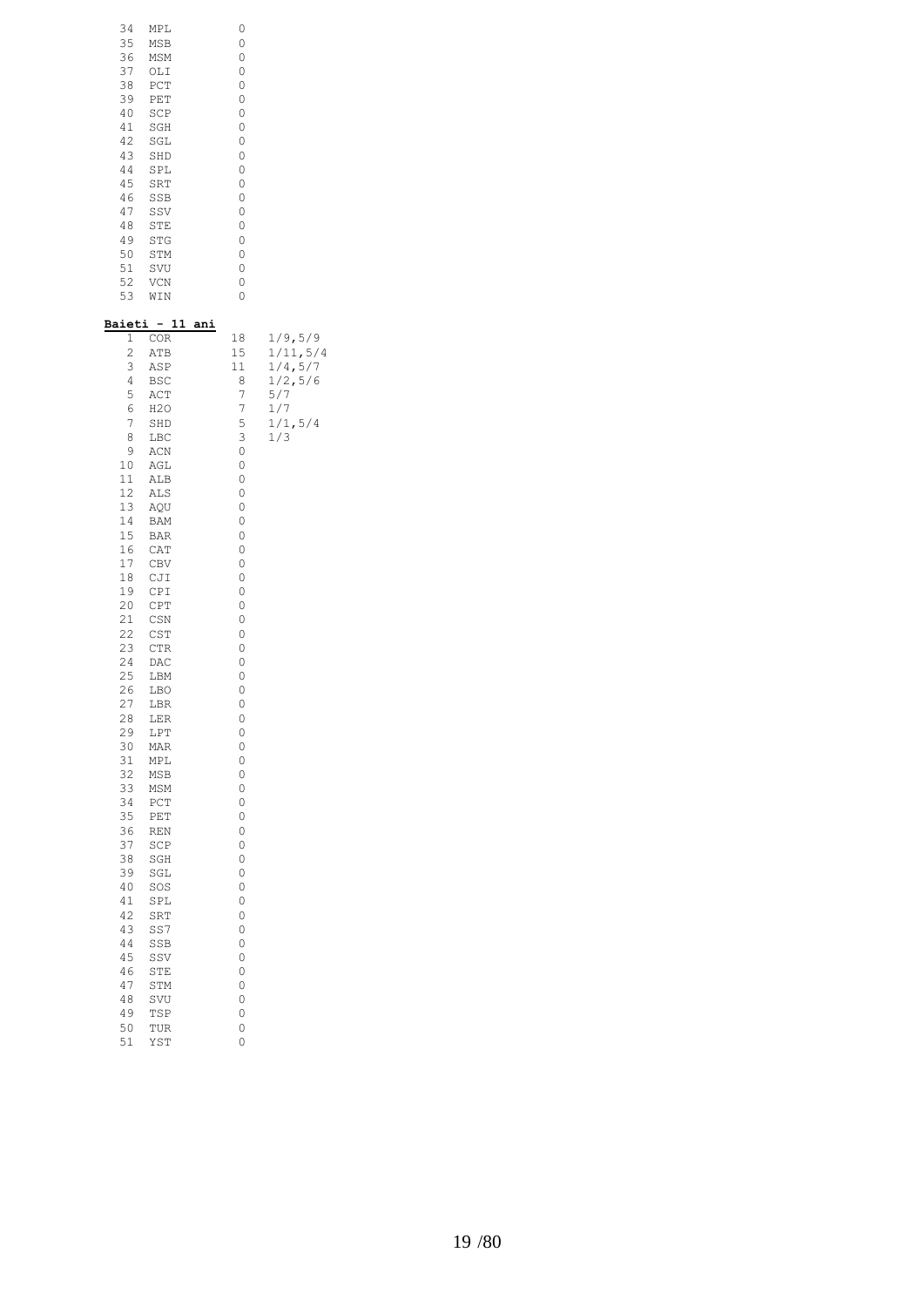#### **CLASAMENT GENERAL ECHIPE**

| Loc            | Club       | Total<br>gen.<br>pct. | Total<br>pct.<br>fete | Total<br>pct.<br>baieti | F10                       | F11                    | <b>B10</b>     | <b>B11</b>                |
|----------------|------------|-----------------------|-----------------------|-------------------------|---------------------------|------------------------|----------------|---------------------------|
| 1              | ATB        | 83                    | 22                    | 61                      | 19                        | 3                      | 46             | 15                        |
| $\overline{c}$ | <b>BSC</b> | 52                    | 22                    | 30                      | 22                        | $\mathbb O$            | 22             | $\,8\,$                   |
| 3              | COR        | 41                    | 12                    | 29                      | $\mathbb O$               | 12                     | $1\,1$         | 18                        |
| 4              | ASP        | 35                    | 12                    | 23                      | 12                        | 0                      | 12             | 11                        |
| 5              | ACT        | 28                    | 13                    | 15                      | 13                        | $\mathbb O$            | 8              | $\boldsymbol{7}$          |
| 6              | STE        | 21                    | 21                    | $\mathsf O$             | 21                        | $\mathbb O$            | $\mathbb O$    | $\mathbb O$               |
| $\overline{7}$ | CPT        | 18                    | 18                    | $\mathsf O$             | $\mathbb O$               | 18                     | 0              | $\mathbb O$               |
| 8              | CSP        | 17                    | 17                    | 0                       | $\mathbf 1$               | 16                     | 0              | $\mathbb O$               |
| 9              | SSV        | 13                    | 13                    | 0                       | $\mathbb O$               | 13                     | 0              | 0                         |
| 10             | BAM        | $\,8\,$               | 8                     | 0                       | 8                         | $\mathbb O$            | 0              | $\mathbb O$               |
| 11<br>12       | SHD<br>CSN | 7<br>7                | $\overline{c}$<br>0   | 5<br>7                  | $\overline{c}$<br>$\circ$ | $\mathsf O$<br>$\circ$ | 0<br>7         | 5<br>$\mathsf O$          |
| 13             | H2O        | 7                     | 0                     | 7                       | $\circ$                   | 0                      | 0              | 7                         |
| 14             | AGL        | 6                     | 6                     | 0                       | 6                         | 0                      | 0              | $\mathsf O$               |
| 15             | SGH        | 5                     | 5                     | 0                       | 0                         | 5                      | 0              | 0                         |
| 16             | LER        | 4                     | 4                     | 0                       | 4                         | 0                      | 0              | 0                         |
| 17             | VCN        | 3                     | 3                     | $\mathsf O$             | 3                         | 0                      | 0              | $\mathsf O$               |
| 18             | TSP        | 3                     | 0                     | 3                       | 0                         | $\circ$                | 3              | 0                         |
| 19             | SRT        | 3                     | 3                     | $\mathsf O$             | 0                         | 3                      | 0              | $\mathbb O$               |
| 20             | LBC        | 3                     | 0                     | 3                       | 0                         | 0                      | 0              | $\ensuremath{\mathsf{3}}$ |
| 21             | ALB        | $\overline{c}$        | 0                     | $\mathbf{2}$            | 0                         | 0                      | $\overline{c}$ | $\mathbb O$               |
| 22             | CSW        | $\overline{c}$        | 2                     | $\mathsf O$             | $\circ$                   | 2                      | $\mathbb O$    | $\mathbb O$               |
| 23             | ANA        | $\mathbf 1$           | 1                     | $\mathsf O$             | $\circ$                   | $\mathbf 1$            | 0              | $\mathbb O$               |
| 24             | MSB        | $\mathbf 1$           | 1                     | 0                       | $\circ$                   | $\mathbf 1$            | 0              | 0                         |
| 25             | <b>ALS</b> | 0                     | 0                     | $\mathsf O$             | $\circ$                   | 0                      | 0              | $\mathsf O$               |
| 26             | AQU        | 0                     | 0                     | 0                       | $\circ$                   | 0                      | 0              | 0                         |
| 27             | <b>CBV</b> | 0                     | 0                     | $\mathsf O$             | 0                         | 0                      | 0              | $\mathbb O$               |
| 28             | CJI        | 0                     | 0                     | 0                       | $\circ$                   | 0                      | 0              | $\mathsf O$               |
| 29             | CMB        | 0                     | 0                     | 0                       | $\circ$                   | 0                      | 0              | 0                         |
| 30             | DAC        | 0                     | 0                     | 0                       | $\circ$                   | 0                      | 0              | 0                         |
| 31             | DEL        | 0                     | 0                     | 0                       | $\circ$                   | 0                      | 0              | $\mathbb O$               |
| 32             | LBM        | 0                     | 0                     | 0                       | $\circ$                   | 0                      | 0              | 0                         |
| 33             | LLP        | 0                     | 0                     | 0                       | $\circ$                   | 0                      | 0              | $\mathbb O$               |
| 34<br>35       | LPT        | 0<br>0                | 0                     | 0                       | $\circ$<br>$\circ$        | 0                      | 0<br>0         | 0                         |
| 36             | MPL<br>MSW | 0                     | 0<br>0                | 0<br>0                  | $\circ$                   | 0<br>0                 | 0              | $\mathbb O$<br>0          |
| 37             | <b>REN</b> | 0                     | 0                     | 0                       | $\circ$                   | 0                      | 0              | $\mathbb O$               |
| 38             | SCP        | 0                     | 0                     | 0                       | $\circ$                   | 0                      | 0              | $\mathbb O$               |
| 39             | SGL        | 0                     | 0                     | 0                       | $\circ$                   | 0                      | 0              | $\mathbb O$               |
| 40             | SOS        | 0                     | 0                     | 0                       | $\circ$                   | 0                      | 0              | $\mathsf O$               |
| 41             | SPL        | 0                     | 0                     | 0                       | $\circ$                   | 0                      | 0              | $\mathbb O$               |
| 42             | SSB        | 0                     | 0                     | 0                       | $\circ$                   | 0                      | 0              | 0                         |
| 43             | STG        | 0                     | 0                     | 0                       | $\mathbb O$               | $\mathbb O$            | 0              | $\mathbb O$               |
| 44             | STM        | 0                     | 0                     | 0                       | $\circ$                   | 0                      | 0              | 0                         |
| 45             | TIM        | 0                     | 0                     | $\mathbf 0$             | $\mathbf 0$               | 0                      | 0              | $\circ$                   |
| 46             | TUR        | $\circ$               | 0                     | 0                       | $\mathbb O$               | $\mathbb O$            | 0              | $\mathbb O$               |
| 47             | WIN        | $\circ$               | 0                     | $\mathsf O$             | $\mathbb O$               | 0                      | 0              | $\mathbb O$               |
| 48             | ACN        | 0                     | 0                     | $\mathsf O$             | 0                         | 0                      | 0              | $\mathsf O$               |
| 49             | <b>BAR</b> | 0                     | 0                     | 0                       | $\mathbb O$               | 0                      | 0              | $\mathsf O$               |
| 50             | CPI        | 0                     | 0                     | $\mathsf O$             | 0                         | 0                      | 0              | $\mathbb O$               |
| 51             | CST        | 0                     | 0                     | 0                       | 0                         | 0                      | 0              | $\mathsf O$               |
| 52             | CTR        | 0                     | 0                     | 0                       | 0                         | 0                      | 0              | 0                         |
| 53             | DEB        | 0                     | 0                     | 0                       | 0                         | 0                      | 0              | 0                         |
| 54             | MBR        | 0                     | 0                     | 0                       | 0                         | 0                      | 0              | $\mathbb O$               |
| 55<br>56       | PCT        | 0<br>0                | 0<br>0                | 0<br>0                  | 0<br>0                    | 0<br>0                 | 0<br>0         | 0<br>0                    |
| 57             | VSK<br>DEV | 0                     | 0                     | 0                       | 0                         | 0                      | 0              | 0                         |
| 58             | DGL        | 0                     | 0                     | 0                       | 0                         | 0                      | 0              | 0                         |
| 59             | LBR        | 0                     | 0                     | 0                       | 0                         | 0                      | 0              | 0                         |
| 60             | MAR        | 0                     | 0                     | 0                       | 0                         | 0                      | 0              | 0                         |
| 61             | MBV        | 0                     | 0                     | 0                       | 0                         | 0                      | 0              | 0                         |
| 62             | MSM        | 0                     | 0                     | 0                       | 0                         | 0                      | 0              | 0                         |
| 63             | OLI        | 0                     | 0                     | 0                       | 0                         | 0                      | 0              | 0                         |
| 64             | PET        | 0                     | 0                     | 0                       | 0                         | 0                      | 0              | 0                         |
| 65             | SVU        | 0                     | 0                     | 0                       | 0                         | 0                      | 0              | 0                         |
| 66             | CAT        | 0                     | 0                     | 0                       | 0                         | 0                      | 0              | 0                         |
| 67             | <b>LBO</b> | 0                     | 0                     | 0                       | 0                         | 0                      | 0              | 0                         |
| 68             | SS7        | 0                     | 0                     | $\mathbb O$             | 0                         | 0                      | 0              | 0                         |
| 69             | YST        | 0                     | 0                     | 0                       | $\circ$                   | 0                      | $\circ$        | $\mathsf O$               |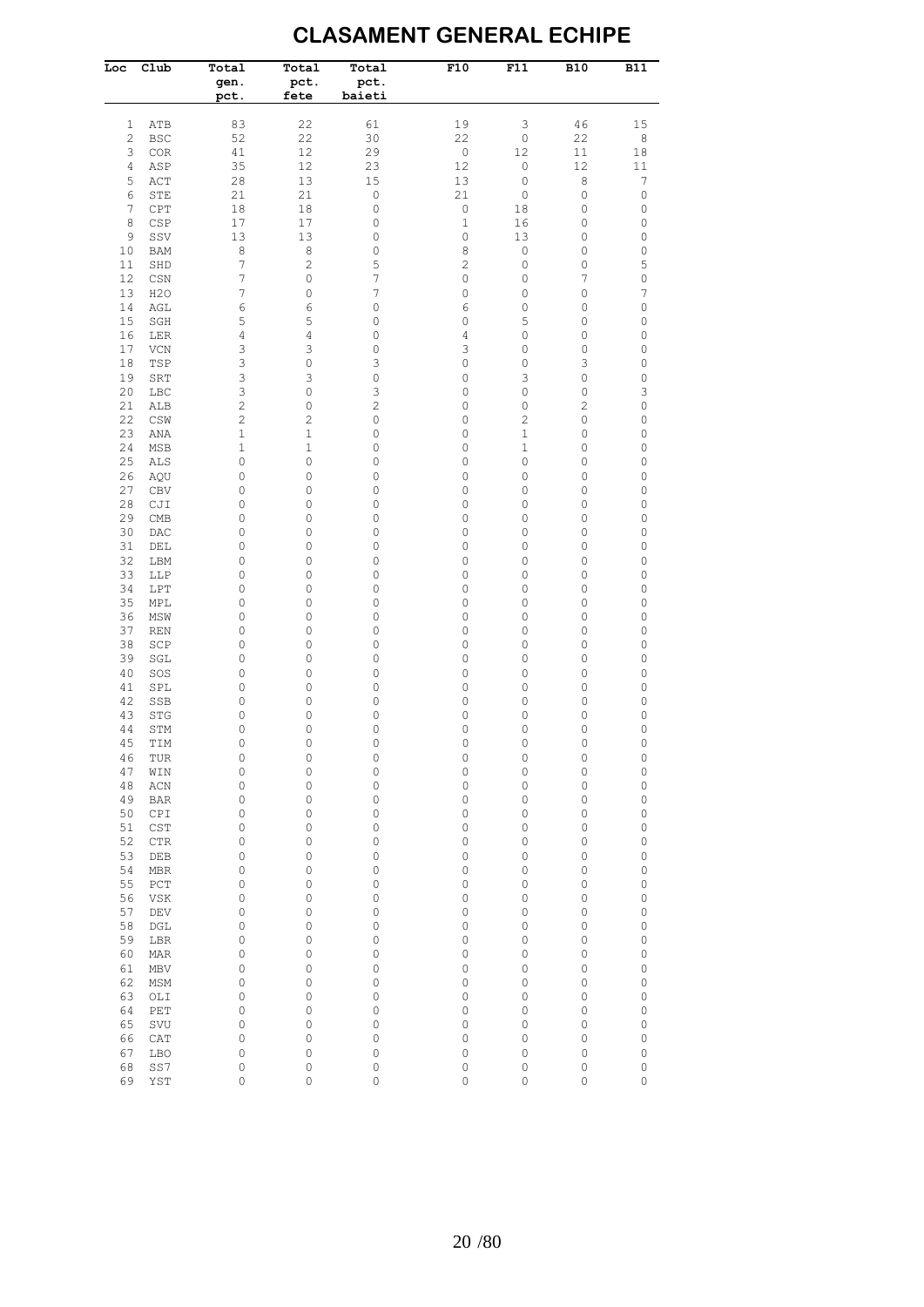# **REZULTATE**

## **Reuniunea: 2 Data: 10.06.2017**

|                     |                     | Ser. Cul. Loc         | Nume si prenume                               | Cod            | An           | Club              | Rezultat             | Puncte |
|---------------------|---------------------|-----------------------|-----------------------------------------------|----------------|--------------|-------------------|----------------------|--------|
|                     |                     |                       | Stafeta (Sch.1, Sch.2, Sch.3, Sch.4)          |                |              |                   |                      |        |
| Id. : 9             |                     |                       | Proba: 50 m spate fem. 11 ani                 |                |              |                   |                      |        |
| 14                  | $\overline{4}$      | $\mathbf{1}$          | URSU MARIA IOANA                              | 15100          | 2006         | SSV               | 00:33:23             |        |
| 14                  | 5                   | $\overline{2}$        | FABIAN SARA JULIA                             | 14911          | 2006         | CSP               | 00:34:13             |        |
| 14                  | $\sqrt{2}$          | 3                     | OTOIU ANA CRISTIANA                           | 11252          | 2006         | CPT               | 00:35:31             |        |
| 14                  | $\epsilon$          | 4                     | STIRBU IOANA MARIA                            | 15036          | 2006         | CSP               | 00:35:66             |        |
| 14<br>13            | 3<br>$\mathbf{2}$   | 5<br>6                | BALINT EMMA<br>MIHALI MARIA ALEXANDRA         | 14021<br>14991 | 2006<br>2006 | SRT<br>BAM        | 00:35:82<br>00:36:07 |        |
| 14                  | 8                   | 7                     | SAUCIUC OANA IULIA                            | 15099          | 2006         | SSV               | 00:36:41             |        |
| 12                  | 6                   | 8                     | SAVULESCU ANA TEODORA                         | 15455          | 2006         | STE               | 00:37:03             |        |
| 14                  | $\mathbf{1}$        | 9                     | OSTAFI DELIA ELENA                            | 14841          | 2006         | SSV               | 00:37:12             |        |
| 13                  | $\mathbf{1}$        | 10                    | NEAGU IOANA REBECA                            | 15516          | 2006         | BSC               | 00:37:36             |        |
| 14                  | 7                   | 11                    | CHITAC AURORA HOARA                           | 15263          | 2006         | SGH               | 00:37:50             |        |
| 13                  | 3                   | 12 <sub>1</sub>       | BAKO ANSTASIA MARIA                           | 13043          | 2006         | COR               | 00:37:67             |        |
| 13                  | 5                   | 13                    | DRAGOMIR IOANA ALEXIA                         | 13907          | 2006         | BAR               | 00:37:96             |        |
| 13                  | $\overline{4}$      | 14                    | DINU BIANCA STEFANIA MARA                     | 15437          | 2006         | ATB               | 00:38:07             |        |
| 10<br>10            | 5<br>4              | 15 <sub>1</sub><br>16 | BUFTEANU BIANCA<br>RAUTA CARLA MARIA          | 14721<br>15440 | 2006<br>2006 | STM<br>ATB        | 00:38:08<br>00:38:09 |        |
| 12                  | $\mathbf{2}$        | 17                    | SOROCEANU ALEXIA IOANA                        | 15593          | 2006         | CJI               | 00:38:17             |        |
| 12                  | 5                   | 18                    | DRAGOMIR MARIA MIRUNA                         | 12474          | 2006         | LPT               | 00:38:25             |        |
| 13                  | 7                   | 19                    | MENCIU IOANA MARIA                            | 15518          | 2006         | BSC               | 00:38:26             |        |
| 13                  | 8                   | 20                    | TEODOROVICI MARA IOANA                        | 15101          | 2006         | SSV               | 00:38:29             |        |
| 11                  | $\overline{4}$      | 21                    | SEBE ANDRA MIRUNA                             | 15282          | 2006         | STE               | 00:38:33             |        |
| 12                  | 3                   | 21                    | ACHIM DIANA CEZARA                            | 14558          | 2006         | STM               | 00:38:33             |        |
| 11                  | $\epsilon$          | 23                    | ASLAM ANDRA                                   | 15410          | 2006         | ATB               | 00:38:42             |        |
| 5                   | 5                   | 24                    | AXENTIOI ILINCA                               | 15273          | 2006         | SGH               | 00:38:47             |        |
| 10                  | 6<br>6              | 25<br>26              | CHIRITA CLARA MARIA                           | 15412<br>15043 | 2006<br>2006 | ATB               | 00:38:54             |        |
| 13<br>11            | $\mathbf{1}$        | 27                    | BADEA IOANA ALEXANDRA<br>IORDAN ALESSIA MARIA | 15279          | 2006         | ACT<br>REN        | 00:38:55<br>00:38:58 |        |
| 11                  | 5                   | 28                    | BOSTANGIU ADELINA MARIA                       | 15126          | 2006         | ANA               | 00:38:73             |        |
| 12                  | 7                   | 29                    | CHELMUS ARINA MARIA                           | 15135          | 2006         | SCP               | 00:38:74             |        |
| 10                  | 2                   | 30                    | RACOLTA BIANCA ISABELA                        | 14992          | 2006         | BAM               | 00:38:99             |        |
| 11                  | $\boldsymbol{7}$    | 31                    | STROE ANA MARIA                               | 15513          | 2006         | BSC               | 00:39:15             |        |
| 12                  | 8                   | 32                    | DUMITRESCU ALEXANDRA CORI                     | 15438          | 2006         | ATB               | 00:39:18             |        |
| 10                  | 3                   | 33                    | SIMIONESCU LARISA CRISTIA                     | 15005          | 2006         | ALB               | 00:39:25             |        |
| 9                   | 6                   | 34                    | ADAM SARA DARIA                               | 15006          | 2006         | ALB               | 00:39:39             |        |
| 12                  | $\overline{4}$      | 35                    | MARC MARIA NATALIA                            | 15039          | 2006         | $\mathbb{CSW}$    | 00:39:46             |        |
| 10<br>11            | 8<br>3              | 36<br>37              | ISPAS MEDA ANAMARIA<br>POPOVICI PETRIANA      | 15007<br>15098 | 2006<br>2006 | ALB<br>SSV        | 00:39:48<br>00:39:52 |        |
| 8                   | 3                   | 38                    | NICOARA CARLA ANTONIA                         | 15002          | 2006         | ALB               | 00:39:59             |        |
| 10                  | $\boldsymbol{7}$    | 39                    | GALATA LARISA ELENA                           | 15070          | 2006         | MSB               | 00:39:61             |        |
| 7                   | $\overline{4}$      | 40                    | BULANCEA DARIA                                | 15155          | 2006         | MBR               | 00:39:66             |        |
| $\epsilon$          | 5                   | 41                    | IOTU RAMONA ANCA                              | 14812          | 2006         | PCT               | 00:39:68             |        |
| 9                   | 3                   | 42                    | POPA RAT VANESSA MARIA                        | 15539          | 2006         | BAM               | 00:39:83             |        |
| 11                  | $\,8\,$             | 43                    | TUDOR ALLEGRA                                 | 14779          | 2006         | CSN               | 00:39:84             |        |
| 8                   | 8                   | 44                    | PIPER ANDREEA MADALINA                        | 14645          | 2006         | ASP               | 00:39:90             |        |
| 12<br>9             | $\mathbf{1}$<br>5   | 45<br>46              | APOSTOL ALESSIA MARIA<br>BESCHERET ANCA       | 15038<br>15411 | 2006<br>2006 | CSW<br>ATB        | 00:39:92<br>00:39:95 |        |
| 9                   | $\overline{4}$      | 47                    | LORINCZ JAZMIN ADRIENN                        | 15144          | 2006         | COR               | 00:40:05             |        |
| 9                   | $\mathbf{1}$        | 48                    | FLORESCU ANTONIA ALEXIA                       | 14024          | 2006         | SRT               | 00:40:26             |        |
| 10                  | $\mathbf{1}$        | 49                    | BREZEANU IZABELA                              | 15942          | 2006         | ACT               | 00:40:30             |        |
| 8                   | 6                   | 50                    | SABAU BIANCA SOPHIA                           | 15201          | 2006         | STG               | 00:40:31             |        |
| 8                   | 2                   | 51                    | MERESESCU IRINA MARIA                         | 15439          | 2006         | ATB               | 00:40:32             |        |
| 8                   | 4                   | 52                    | MOATA IULIA ANDREEA                           | 15069          | 2006         | MSB               | 00:40:36             |        |
| 5                   | $\mathbf{2}$        | 53                    | NISTOR GABRIELA MARIA                         | 15374          | 2006         | ASP               | 00:40:43             |        |
| 9<br>6              | 8<br>$\mathbf{2}$   | 54<br>55              | GROSU MARIA<br>SOFRONEA INGRID                | 14552<br>15416 | 2006<br>2006 | STE<br>SSV        | 00:40:50<br>00:40:51 |        |
| 6                   | 3                   | 56                    | HARSAN FAAR ALIA                              | 15037          | 2006         | $\mathbb{CSW}$    | 00:40:56             |        |
| $\mathbf{2}$        | 3                   | 57                    | OLAH ARIANA                                   | 16357          | 2006         | CST               | 00:40:68             |        |
| 7                   | $\,8\,$             | 58                    | TODORAN MARINA                                | 15488          | 2006         | CBV               | 00:40:78             |        |
| $\overline{7}$      | $\mathbf{2}$        | 59                    | MONDINI RUIZ ISABEL                           | 16229          | 2006         | STM               | 00:40:79             |        |
| $\mathbf{1}$        | 3                   | 60                    | LAZZETTI ELISA MARIA                          | 15697          | 2006         | CSP               | 00:40:97             |        |
| 5                   | 6                   | 61                    | FLOREA ANA MARIA                              | 13867          | 2006         | LER               | 00:40:99             |        |
| 5                   | 8                   | 61                    | CRAIU IOANA                                   | 15436          | 2006         | ATB               | 00:40:99             |        |
| 9                   | $\overline{c}$      | 63                    | BREZAE ADNANA ELENA                           | 15003          | 2006         | ALB               | 00:41:03             |        |
| $\overline{4}$      | 4                   | 64                    | BELCIU CARLA MARIA                            | 15004          | 2006         | ALB               | 00:41:06             |        |
| 6<br>$\overline{7}$ | 6<br>$\overline{7}$ | 65<br>66              | BLEJAN ALEXANDRA MARIA<br>IANCU ERIKA LUANA   | 15527<br>15133 | 2006<br>2006 | <b>BSC</b><br>AGL | 00:41:12<br>00:41:13 |        |
| $\overline{7}$      | 6                   | 67                    | MARTIN MARIA DENISA                           | 12669          | 2006         | LPT               | 00:41:17             |        |
| $\overline{c}$      | 4                   | 68                    | MNAJED SARA                                   | 15304          | 2006         | LER               | 00:41:27             |        |
| 5                   | 4                   | 69                    | CRISTEA THEEA MARIA                           | 15523          | 2006         | <b>BSC</b>        | 00:41:49             |        |
| $\overline{7}$      | 3                   | 70                    | EROSS HANNA                                   | 15158          | 2006         | VSK               | 00:41:61             |        |
| 8                   | 5                   | 71                    | TANASA BIANCA PETRINA                         | 15270          | 2006         | SGH               | 00:41:84             |        |
| 8                   | $\mathbf{1}$        | 72                    | UJVARY ADRIENN BEATRICE                       | 15543          | 2006         | ACN               | 00:41:87             |        |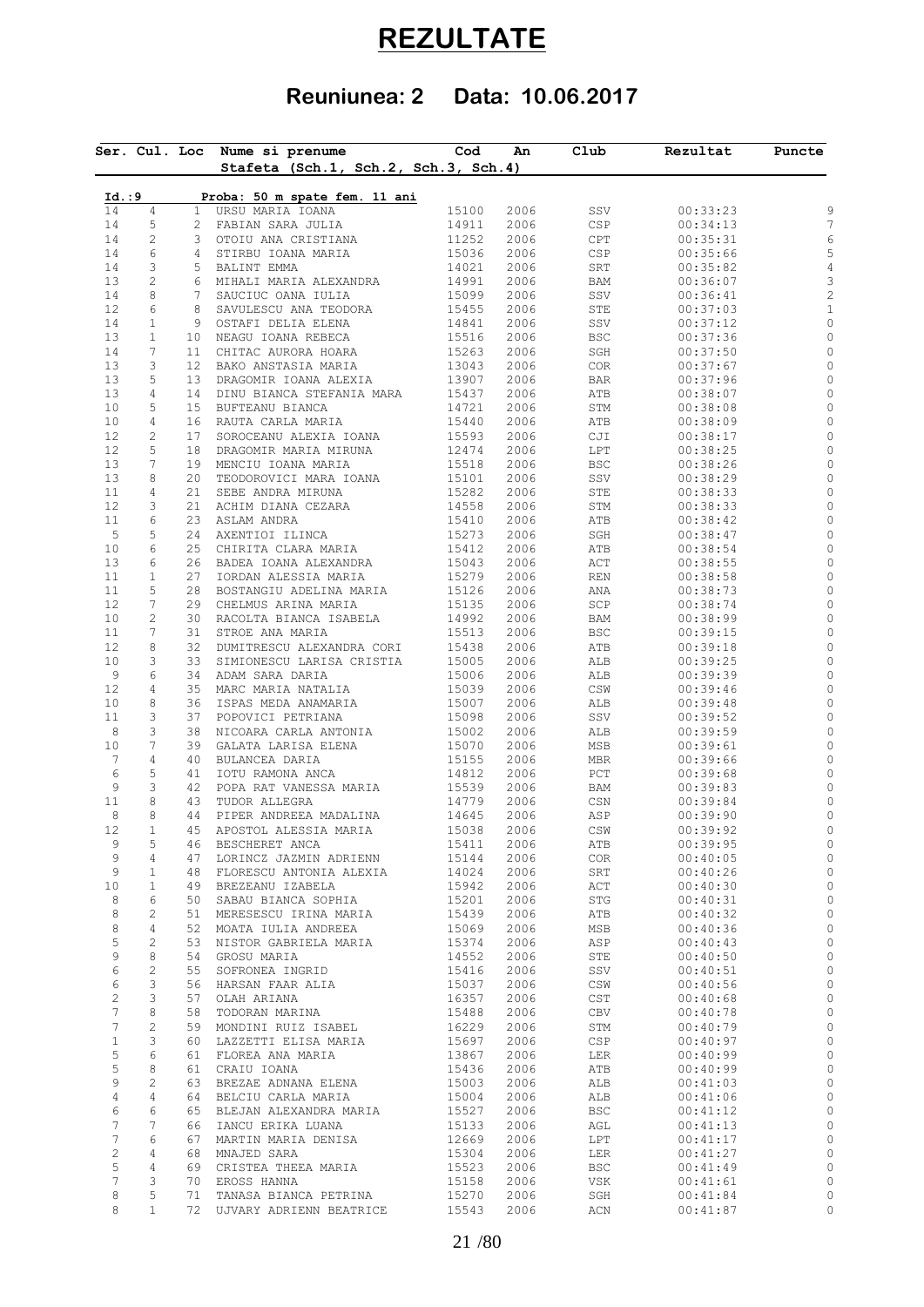| 3                         | 3              | 73              | STUPINEAN AKINYI ISABELLE      | 15310 | 2006 | LER            | 00:41:90  | 0              |
|---------------------------|----------------|-----------------|--------------------------------|-------|------|----------------|-----------|----------------|
| 6                         | 4              |                 | 74 GINGHINA ALINA ANDREEA      | 14901 | 2006 | AGL            | 00:41:92  | 0              |
| 6                         | $\mathbf{1}$   | 75              | HIRBOVANU VANESA DANIELA       | 15221 | 2006 | STM            | 00:41:95  | 0              |
| 7                         | $\mathbf{1}$   | 75              |                                |       | 2006 |                |           | $\circ$        |
|                           |                |                 | TALPOS STEFANA ARISA           | 15061 |      | SSB            | 00:41:95  |                |
| 9                         | 7              | 77              | RADU ARIANA MARIA              | 14902 | 2006 | AGL            | 00:42:14  | 0              |
| $\,4$                     | $\mathbf{2}$   | 78              | FRASINEANU MARIA REBECA        | 14651 | 2006 | CPI            | 00:42:19  | $\circ$        |
| 6                         | 8              | 79              | DRAGHICI MIRUNA MARIUCA        | 15122 | 2006 | ANA            | 00:42:24  | 0              |
| 6                         | 7              | 80              | BERES KRISZTINA                | 14907 | 2006 | H2O            | 00:42:50  | $\circ$        |
| 5                         | $\mathbf 1$    | 81              | BURCA ALEXANDRA MIHAELA        | 15197 | 2006 | SHD            | 00:42:54  | 0              |
|                           |                |                 |                                |       |      |                |           |                |
| 3                         | 4              | 82              | OROSZFAI KRISZTINA             | 14909 | 2006 | H2O            | 00:42:57  | 0              |
| $\sqrt{4}$                | 3              | 83              | OPREA MARIA FLORENTINA         | 15515 | 2006 | <b>BSC</b>     | 00:42:59  | 0              |
| 5                         | 3              | 84              | ILIE DARIA MARIA               | 15454 | 2006 | STE            | 00:42:71  | $\circ$        |
| $\overline{c}$            | $\mathbf 1$    | 85              | DOBRICAN IOANA RUXANDRA        | 14996 | 2006 | CPI            | 00:43:07  | 0              |
| $\boldsymbol{7}$          | 5              | 86              | NEGRU VERONICA MARIA           | 15250 | 2006 | COR            | 00:43:08  | 0              |
|                           |                |                 |                                |       |      |                |           |                |
| 3                         | $1\,$          | 87              | OTVOS MELISA MARIA             | 16356 | 2006 | $\mathsf{CST}$ | 00:43:09  | 0              |
| $\sqrt{4}$                | $\,8\,$        | 88              | LAZAR SIMONA MARINA            | 15457 | 2006 | STE            | 00:43:12  | $\circ$        |
| $\sqrt{4}$                | 5              | 89              | SANDU SARA PATRICIA            | 15207 | 2006 | STM            | 00:43:13  | 0              |
| $\,4$                     | $\mathbf 1$    | 90              | BOJA ROXANA TEODORA            | 15202 | 2006 | STM            | 00:43:69  | 0              |
| 3                         | 6              | 91              | MUNUNAR AMELIA SEVERICA        | 16259 | 2006 | LBM            | 00:43:97  | 0              |
| $\ensuremath{\mathsf{3}}$ | 7              | 92              |                                | 15542 |      |                |           | $\circ$        |
|                           |                |                 | UJVARY DORA                    |       | 2006 | ACN            | 00:43:98  |                |
| 3                         | 5              | 93              | SALAJAN MARA ANA               | 13722 | 2006 | <b>COR</b>     | 00:44:22  | 0              |
| $\ensuremath{\mathsf{3}}$ | $\overline{c}$ | 94              | PETRUTIU MARIA ALEXANDRA       | 15000 | 2006 | ALB            | 00:44:28  | $\circ$        |
| 4                         | $\overline{7}$ | 95              | CSERGO MELINDA                 | 14833 | 2006 | SOS            | 00:44:39  | 0              |
| 4                         | 6              | 96              | GHITUN ALEXANDRA               | 15128 | 2006 | ANA            | 00:44:43  | 0              |
| $\mathbf{1}$              | 4              | 97              | DIACONU ALEXANDRA FLORENT      | 15670 | 2006 | <b>CTR</b>     | 00:44:49  | 0              |
|                           |                |                 |                                |       |      |                |           |                |
| 3                         | 8              | 98              | IANCU MARA ALEXIA              | 15050 | 2006 | ACT            | 00:44:92  | 0              |
| $\overline{c}$            | 7              | 99              | BUZATOIU DIANA ELENA           | 15668 | 2006 | CTR            | 00:45:56  | 0              |
| $\sqrt{2}$                | $\mathbf{2}$   | 100             | BOGNARI TAMARA                 | 15213 | 2006 | STM            | 00:45:59  | 0              |
| $\sqrt{2}$                | 6              | 101             | BUDEA MELISA NATASHA           | 15188 | 2006 | LBM            | 00:47:47  | 0              |
| 2                         | 5              | 102             | AVRAM DELIA                    | 14677 | 2006 | ASP            | 00:47:94  | 0              |
|                           |                |                 |                                |       |      |                |           |                |
| $\mathbf{1}$              | 5              | 103             | MARCU CRISTINA ELENA           | 14522 | 2006 | SGL            | 00:51:82  | 0              |
| 5                         | 7              | 104             | IOFCIU ALEXANDRA SOPHIE        | 14814 | 2006 | PCT            | Descalif. | 0              |
| 8                         | 7              | 104             | BACIU DARIA PATRICIA           | 15182 | 2006 | LBC            | Descalif. | 0              |
| 11                        | $\overline{2}$ |                 | 105 RADULESCU ALEXANDRA        | 15335 | 2006 | DEB            | Descalif. | $\circ$        |
|                           |                |                 |                                |       |      |                |           |                |
|                           | Id.:10         |                 | Proba: 50 m spate masc. 11 ani |       |      |                |           |                |
| 17                        | 7              |                 |                                | 14560 |      |                |           |                |
|                           |                |                 | 1 KONCZ NIMROD KALMAN          |       | 2006 | H20            | 00:33:81  | 9              |
| 17                        | 3              | $\mathbf{2}$    | RADUCANU EDUARD                | 13338 | 2006 | ACT            | 00:33:86  | 7              |
| 17                        | 4              | 3               | DUCA STEFAN MIRCEA             | 15251 | 2006 | <b>COR</b>     | 00:34:19  | 6              |
| 17                        | 6              | 4               | MIHALACHE VLAD STEFAN          | 14593 | 2006 | ASP            | 00:34:43  | 5              |
| 17                        | $\mathbf{2}$   | 5               | CONSTANTINESCU ALEXANDRU       | 15525 | 2006 | <b>BSC</b>     | 00:34:67  | 4              |
| 17                        | $\mathbf{1}$   | 6               | RADU MATEI                     | 13163 | 2006 | CTR            | 00:34:93  | 3              |
|                           |                |                 |                                |       |      |                |           |                |
| 17                        | 5              | 7               | NAGY NANDOR                    | 15191 | 2006 | SHD            | 00:35:00  | $\overline{c}$ |
| 17                        | 8              | 8               | COJOCARU CAROL MIHAI           | 14789 | 2006 | CSN            | 00:35:27  | $\mathbf{1}$   |
| 16                        | 5              | 9               | IONESCU DAVID ANDREI           | 15520 | 2006 | <b>BSC</b>     | 00:35:53  | $\circ$        |
| 16                        | 4              | 10              | HRISCU RARES                   | 15396 | 2006 | LBC            | 00:35:88  | 0              |
| 16                        | 6              | 11              | ANGHEL HORIA PETRU             | 15529 | 2006 | <b>BSC</b>     | 00:35:91  | $\circ$        |
|                           | 3              | 12 <sup>°</sup> | MATES ROBERT FLORIN            |       |      |                |           |                |
| 15                        |                |                 |                                | 15028 | 2006 | ALB            | 00:36:15  | 0              |
| 16                        | 7              |                 | 13 NICOLAEV VLADIMIR ANDREI    | 14818 | 2006 | PCT            | 00:36:31  | $\circ$        |
| 16                        | 2              | 14              | TUICA MARIO GABRIEL            | 15053 | 2006 | DAC            | 00:36:39  | 0              |
| 16                        | 8              |                 | 15 M.SEDIQ EDRIS               | 15446 | 2006 | ATB            | 00:36:44  | $\circ$        |
| 15                        | 5              | 16              | BUCUR ANDREAS ALIN             | 14608 | 2006 | ASP            | 00:36:48  | $\circ$        |
| 15                        | 4              | 17              | STANCEL LUKAS                  | 15026 | 2006 | ALB            | 00:36:68  | $\circ$        |
|                           |                |                 |                                |       |      |                |           |                |
| 15                        | 7              | 18              | CSEH ANDREI                    | 15532 | 2006 | LBM            | 00:37:02  | $\mathbb{O}$   |
| 13                        | 5              | 19              | SCORTEA TEOFIL                 | 15445 | 2006 | ATB            | 00:37:17  | $\circ$        |
| 13                        | 4              | 20              | KRIZBAI NEGRU ROBERT           | 15031 | 2006 | ALB            | 00:37:33  | $\circ$        |
| 13                        | $\mathbf{2}$   | 21              | IASCHIU ANDREI                 | 15443 | 2006 | ATB            | 00:37:50  | $\circ$        |
| 16                        | 3              | 22              | PISOSCHI MATEI VALERIU         | 15458 | 2006 | STE            | 00:37:53  | $\mathbb O$    |
| 15                        | 6              | 23              | SLAVU RARES STEFAN             | 14892 | 2006 | AGL            | 00:37:57  | $\circ$        |
|                           |                |                 |                                |       |      |                |           |                |
| 13                        | 8              | 24              | CUNTAN EDUARD                  | 15906 | 2006 | SSB            | 00:37:66  | $\mathbb O$    |
| 14                        | $\mathbf{2}$   | 25              | HARABAGIU RARES PETRU          | 14986 | 2006 | BAM            | 00:37:69  | $\mathbb{C}$   |
| 12                        | 6              | 26              | ALEXANDRU PATRIC ANGELO        | 15166 | 2006 | MAR            | 00:37:71  | $\mathbb O$    |
| 14                        | 7              | 27              | CURECHERIU ALEX GABRIEL        | 14997 | 2006 | CPI            | 00:37:74  | $\mathbb{C}$   |
| 13                        | 7              | 28              | MURARU KAAN STEFAN             | 15517 | 2006 | <b>BSC</b>     | 00:37:83  | $\mathbb O$    |
| 14                        | 3              | 29              | CARTIS HORIA STEFAN            | 14418 | 2006 | $\mathsf{CST}$ | 00:37:86  | $\circ$        |
|                           |                |                 |                                |       |      |                |           |                |
| 14                        | 6              | 30              | RACHIERU STEFAN RAZVAN         | 13947 | 2006 | CTR            | 00:37:88  | $\mathbb{O}$   |
| 14                        | $\mathbf{1}$   | 31              | POPA TUDOR                     | 15190 | 2006 | SHD            | 00:37:91  | $\mathbb O$    |
| 15                        | $\mathbf{2}$   | 32              | JITARU MATEI AIAN              | 15554 | 2006 | $\mathsf{CST}$ | 00:38:14  | $\mathbb{O}$   |
| 15                        | 8              | 33              | POSTELNICU GEORGE ALEXAND      | 15550 | 2006 | REN            | 00:38:33  | $\mathbb O$    |
| 16                        | $\mathbf{1}$   | 34              | BACIU DENIS ANDREI             | 15183 | 2006 | LBC            | 00:38:35  | $\circ$        |
|                           |                |                 |                                |       |      |                |           |                |
| 13                        | $\mathbf{1}$   | 35              | ROSU MARIUS                    | 15499 | 2006 | ASP            | 00:38:36  | $\circ$        |
| 15                        | $\mathbf{1}$   | 36              | GHINDA CEZAR ANDREI            | 14780 | 2006 | CSN            | 00:38:47  | $\circ$        |
| 12                        | 5              | 37              | RADOS LUCA NICOLAS             | 15192 | 2006 | SHD            | 00:38:52  | $\mathbb{C}$   |
| $\,8\,$                   | 8              | 38              | STRIMBEANU RAZVAN              | 13334 | 2006 | PCT            | 00:38:59  | $\circ$        |
| 13                        | 6              | 39              | DOBRESCU MIHAI                 | 14919 | 2006 | CPT            | 00:38:66  | $\mathbb{C}$   |
|                           | 5              |                 |                                |       |      |                |           | $\circ$        |
| 14                        |                | 40              | SEKSI LUCA                     | 15280 | 2006 | <b>BSC</b>     | 00:38:72  |                |
| 10                        | 8              | 41              | MARIN ALEXANDRU RAZVAN         | 15198 | 2006 | SHD            | 00:38:73  | $\circ$        |
| 11                        | 3              | 42              | ROSCA MIHNEA IONUT             | 15278 | 2006 | STE            | 00:38:82  | $\mathbb{C}$   |
| 13                        | 3              | 43              | SERBAN PAUL ANDREI             | 15544 | 2006 | ACN            | 00:39:09  | $\circ$        |
| 11                        | 5              | 44              | FLOREA RAZVAN STEFAN           | 14392 | 2006 | LBR            | 00:39:34  | $\circ$        |
| 12                        | $\mathbf{2}$   | 45              |                                |       |      |                |           | $\circ$        |
|                           |                |                 | BIRGHILESCU ALEXANDRU          | 15276 | 2006 | <b>BSC</b>     | 00:39:36  |                |
| 10                        | 5              | 46              | SAVUCA LUCA IONUT              | 14894 | 2006 | AGL            | 00:39:52  | $\circ$        |
| $7\phantom{.0}$           | 6              | 47              | GALATANU VLAD                  | 15208 | 2006 | STM            | 00:39:56  | $\circ$        |
| 10                        | 6              | 48              | ANDREI MIHAI ALEXANDRU         | 15441 | 2006 | ATB            | 00:39:57  | $\circ$        |
| $12 \,$                   | 3              | 48              | PAUNESCU CEZAR                 | 15195 | 2006 | SHD            | 00:39:57  | $\circ$        |
|                           |                |                 |                                |       |      |                |           |                |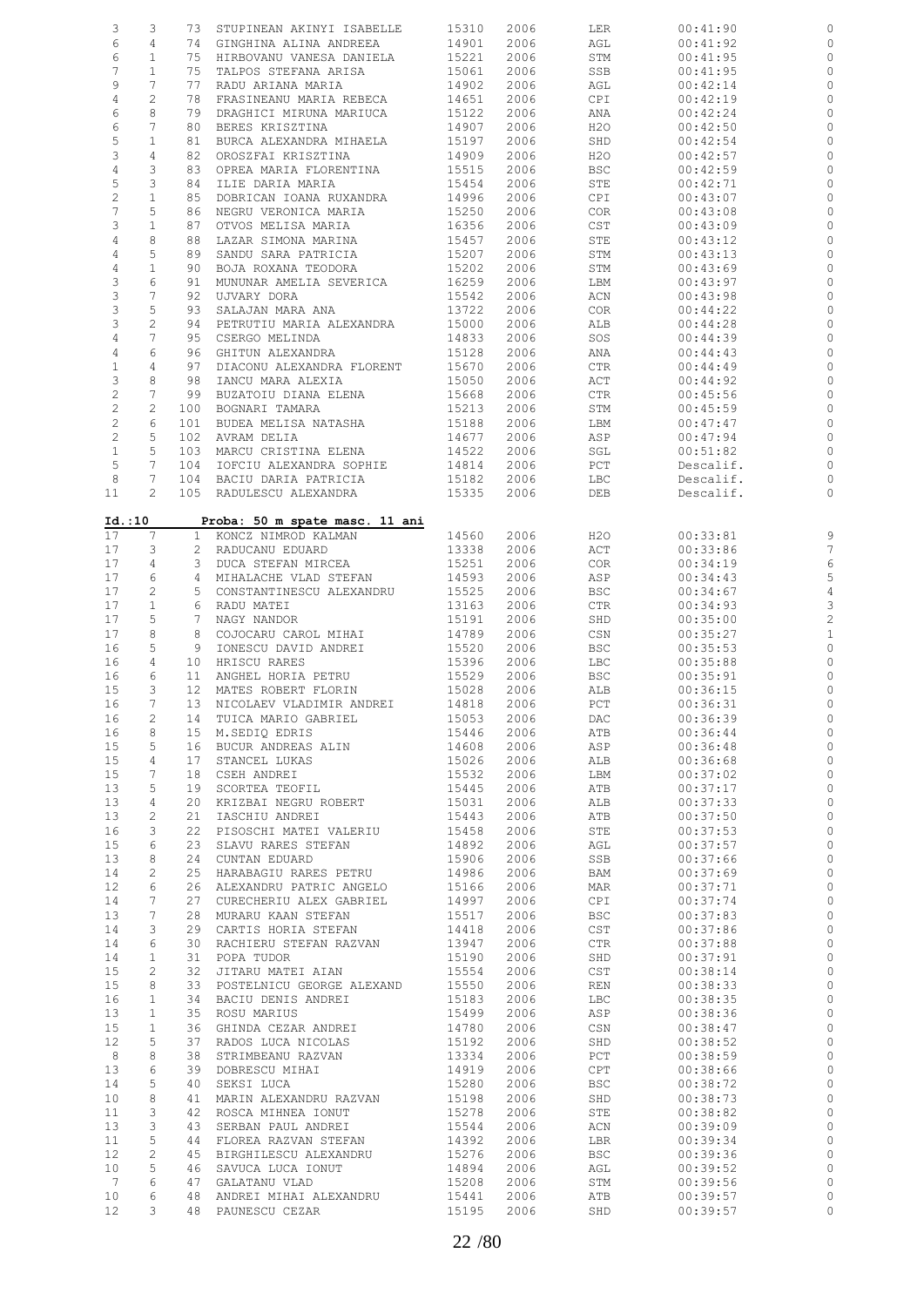| 10              | 2               |     | 50 MEZDREA BANU ALEXANDRU                                           | 14409      | 2006 | $\mathop{\tt CST}\nolimits$ | 00:39:64  | 0              |
|-----------------|-----------------|-----|---------------------------------------------------------------------|------------|------|-----------------------------|-----------|----------------|
| 12              | 7               | 51  | CRISTESCU NICOLAE OCTAVIA                                           | 15247      | 2006 | ALS                         | 00:39:76  | 0              |
| 9               | 7               | 52  | CIOBANU RAUL FLAVIAN                                                | 15169      | 2006 | MAR                         | 00:39:85  | $\circ$        |
| 12              | 4               | 52  | MIHALCU ADAM                                                        | 14990      | 2006 | BAM                         | 00:39:85  | 0              |
| 6               | 3               | 54  | TALPES IOAN VLAD                                                    | 15044      | 2006 | PCT                         | 00:39:88  | $\circ$        |
|                 |                 |     |                                                                     |            |      |                             |           |                |
| 12              | 8               | 55  | PANAIT PAUL DRAGOS                                                  | 15102      | 2006 | SSV                         | 00:39:94  | 0              |
| 10              | 4               | 56  | NISTOR DARIUS DRAGAN                                                | 15215      | 2006 | STM                         | 00:40:06  | $\circ$        |
| 6               | 7               | 57  | CSENDES LASZLO IGOR                                                 | 15285      | 2006 | SS7                         | 00:40:11  | 0              |
| 10              | $\mathbf{1}$    | 58  | POP DARIUS ANDREI                                                   | 14410      | 2006 | CST                         | 00:40:30  | $\circ$        |
| 8               | 1               | 59  | CIONCA LUCA IOAN                                                    | 15149      | 2006 | LBO                         | 00:40:36  | 0              |
|                 |                 |     |                                                                     |            |      |                             |           |                |
| 11              | 6               | 60  | POPA CRISTIAN                                                       | 15548      | 2006 | REN                         | 00:40:39  | 0              |
| 9               | 4               | 61  | FLESCHIU DAVID MIHAI                                                | 15556      | 2006 | CAT                         | 00:40:43  | 0              |
| 5               | 2               | 62  | COSMA ANDREI SEBASTIAN                                              | 15322      | 2006 | SPL                         | 00:40:48  | $\circ$        |
| 8               | 6               | 63  | FIRU LUCIAN MIHAI                                                   | 13170      | 2006 | TSP                         | 00:40:59  | 0              |
| 11              | 1               | 64  | DRAGOMIR DAVID                                                      | 13349      | 2006 | REN                         | 00:40:60  | $\circ$        |
|                 |                 |     |                                                                     |            |      |                             |           |                |
| 9               | 5               | 65  | MATEI VLAD ALEXANDRU                                                | 14607      | 2006 | ASP                         | 00:40:78  | 0              |
| 8               | 4               | 66  | MOCANU DARIUS ADRIAN                                                | 15199      | 2006 | SHD                         | 00:40:80  | $\circ$        |
| 11              | 7               | 66  | ROTARU LUCA STEFAN                                                  | 15552      | 2006 | ALS                         | 00:40:80  | 0              |
| 6               | 2               | 68  | STRATU ALEXANDRU                                                    | 15414      | 2006 | SVU                         | 00:40:82  | 0              |
| 8               | 2               | 69  | SUCIU BOGDAN ALEXANDRU                                              | 15027      | 2006 | ALB                         | 00:40:88  | 0              |
| 9               | 6               | 70  | POPA CAROL                                                          | 13344      | 2006 |                             |           |                |
|                 |                 |     |                                                                     |            |      | ACT                         | 00:40:93  | 0              |
| 5               | 8               | 71  | SALCUCEANU TUDOR                                                    | 15200      | 2006 | SHD                         | 00:40:98  | 0              |
| 11              | 2               | 72  | BADEA PERLIK ROBERT                                                 | 13239      | 2006 | CPT                         | 00:41:02  | 0              |
| 11              | 8               | 73  | BOKOR BALAZS                                                        | 14832      | 2006 | SOS                         | 00:41:11  | 0              |
| 9               | 1               | 74  | LUCA CRISTIAN VASILE                                                | 14999      | 2006 | ALB                         | 00:41:14  | 0              |
| 9               | $\mathbf{2}$    | 75  |                                                                     | 15590      | 2006 |                             |           |                |
|                 |                 |     | CHIRIAC VICTOR GABRIEL                                              |            |      | CJI                         | 00:41:25  | 0              |
| 9               | 3               | 76  | TATARU BOGDAN PAVEL                                                 | 15447      | 2006 | ATB                         | 00:41:29  | 0              |
| 6               | 5               | 77  | TEODOR COSMIN                                                       | 15049      | 2006 | ACT                         | 00:41:38  | 0              |
| 8               | 7               | 78  | PREDILA ROBERT CRISTIAN                                             | 15286      | 2006 | ASP                         | 00:41:47  | 0              |
| 8               | 3               | 79  | TREGER TOMAS TRISTIAN                                               | 14987      | 2006 | BAM                         | 00:41:68  | 0              |
| $7\phantom{.0}$ | 2               |     |                                                                     |            |      |                             |           |                |
|                 |                 | 80  | DEAC RARES ANDREI                                                   | 16202      | 2006 | TUR                         | 00:41:69  | 0              |
| 10              | 7               | 81  | TINCOCA GIULIANO ANDREI                                             | 12414      | 2006 | DAC                         | 00:41:95  | 0              |
| 4               | 6               | 82  | HARSAN FARR IUGA ROBERT                                             | 14408      | 2006 | CST                         | 00:41:97  | 0              |
| 5               | 3               | 83  | ZAMAN DAVID ANDREI                                                  | 15306      | 2006 | LER                         | 00:42:00  | 0              |
| $\overline{7}$  | 8               | 84  | ENCIU SEBASTIAN                                                     | 15047      | 2006 | ACT                         | 00:42:16  | 0              |
|                 | 7               |     |                                                                     |            |      |                             |           |                |
| $\mathsf S$     |                 | 85  | POP RAZVAN TUDOR                                                    | 14984      | 2006 | BAM                         | 00:42:26  | 0              |
| 5               | 4               | 86  | FRASENIUC EDUARD MIHAI                                              | 15415      | 2006 | SVU                         | 00:42:29  | 0              |
| 6               | 6               | 87  | NOFIT CODRIN MIHAI                                                  | 13701      | 2006 | SGL                         | 00:42:38  | 0              |
| $\overline{7}$  | $\mathbf{1}$    | 87  | DAN TUDOR                                                           | 14993      | 2006 | YST                         | 00:42:38  | 0              |
| 6               | 8               | 89  | BOZONCA GABRIEL                                                     | 14787      | 2006 | CSN                         | 00:42:39  | $\circ$        |
|                 | 5               | 90  |                                                                     |            |      |                             |           |                |
| 7               |                 |     | ONCIOIU IOAN ALEXANDRU                                              | 14137      | 2006 | DAC                         | 00:42:46  | 0              |
| $\,4$           | 8               | 91  | DUTA ROBERT MIHAI                                                   | 15522      | 2006 | <b>BSC</b>                  | 00:42:50  | $\circ$        |
| 9               | 8               | 92  | SANDRU MATEI                                                        | 15024      | 2006 | ALB                         | 00:42:60  | 0              |
| 5               | 6               | 93  | CARDEI DARIUS ANDREI                                                | 15138      | 2006 | SCP                         | 00:42:63  | $\circ$        |
| 4               | 5               | 94  | STOICA ROBERT ALEX.                                                 | 15321      | 2006 | SPL                         | 00:42:68  | 0              |
|                 |                 |     |                                                                     |            |      |                             |           |                |
| 5               | $\mathbf 1$     | 95  | POPLACENEL STEFAN                                                   | 15071      | 2006 | MSB                         | 00:42:78  | $\circ$        |
| 6               | 4               | 96  | NOVAC IULIAN DORU                                                   | 15048      | 2006 | ACT                         | 00:42:80  | 0              |
| $\sqrt{4}$      | 3               | 97  | MORAR BOGDAN FLORIN                                                 | 14985      | 2006 | BAM                         | 00:42:88  | $\circ$        |
| $7\overline{ }$ | $\overline{4}$  | 98  | STAN MATEI STEFAN                                                   | 15460      | 2006 | PET                         | 00:42:93  | $\circ$        |
| 4               | $\mathbf{1}$    |     | 99 MORJOLIC LIVIU                                                   | 15508 2006 |      | ASP                         | 00:43:04  | $\circ$        |
|                 |                 |     |                                                                     |            |      |                             |           |                |
| 3               | $\mathbf{1}$    |     | 100 BOBOC BOGDAN COSTIN                                             | 14923      | 2006 | CPT                         | 00:43:23  | 0              |
| 6               | $\mathbf{1}$    |     | 100 RAICU BADEA GABRIEL                                             | 13093      | 2006 | LPT                         | 00:43:23  | $\circ$        |
| $\overline{c}$  | $\overline{4}$  |     | 102 MARINESCU VLAD IONUT                                            | 15317      | 2006 | LER                         | 00:43:38  | $\mathbb O$    |
| $\sqrt{ }$      | 7               |     | 103 SECOBAN STEFAN ALEX.                                            | 15272      | 2006 | SGH                         | 00:43:48  | $\circ$        |
| $\overline{c}$  | $\overline{c}$  |     | 104 MANOLE VLAD IONUT                                               | 15294      | 2006 | LER                         | 00:43:49  | $\mathbb{O}$   |
| $\mathcal{E}$   | 8               | 105 |                                                                     | 15305      | 2006 |                             |           | $\circ$        |
|                 |                 |     | ZAPUC STEFAN LAURENTIU                                              |            |      | LER                         | 00:43:50  |                |
| $\mathsf 3$     | 3               | 106 | IANCU DAN CRISTIAN                                                  | 14998      | 2006 | CPI                         | 00:43:64  | $\mathbb{C}$   |
| $\mathfrak{Z}$  | 2               |     | 107 VOICU CATALIN                                                   | 15449      | 2006 | ATB                         | 00:44:23  | $\circ$        |
| $\mathcal{E}$   | 5               |     | 108 CATRINESCU MIHNEA GABRIEL                                       | 14828      | 2006 | MPL                         | 00:44:44  | $\mathbb O$    |
| $\mathfrak{Z}$  | 6               |     | 109 LUPUT SEBASTIAN MIHAI                                           | 15218      | 2006 | STM                         | 00:44:56  | $\circ$        |
|                 | 6               |     |                                                                     |            |      |                             | 00:44:63  |                |
| $\sqrt{2}$      |                 |     | 110 ION DAVID ALEXANDRU                                             | 15277      | 2006 | STE                         |           | $\circ$        |
| $\mathsf S$     | 5               | 111 | DOBRE ALEXANDRU TEODOR                                              | 14629      | 2006 | ASP                         | 00:44:64  | $\mathbb{C}$   |
| $\overline{4}$  | $\overline{c}$  |     | 112 BUHOCI STEFAN OCTAVIAN                                          | 15526      | 2006 | BSC                         | 00:45:17  | $\circ$        |
| $\sqrt{2}$      | $7\phantom{.0}$ |     | 113 COJOCARU ANDREI SERBAN                                          | 14625      | 2006 | ASP                         | 00:46:30  | $\mathbb O$    |
| 3               | 7               |     | 114 DUMITRESCU VLADIMIR                                             | 15461      | 2006 | PET                         | 00:46:40  | $\circ$        |
| $\overline{c}$  |                 |     |                                                                     |            |      |                             |           |                |
|                 | 3               | 115 | PINZARU BOGDAN ANDREI<br>116 STOICAN GEORGE TUDOR<br>117 DERETTE LE | 15186      | 2006 | LBM                         | 00:46:52  | $\mathbb O$    |
| $\overline{2}$  | 8               |     |                                                                     | 15665      | 2006 | CTR                         | 00:46:91  | $\mathbb{C}$   |
| $\mathbf{1}$    | 5               | 117 | PREDUT MIHAI DANIEL                                                 | 16203      | 2006 | TUR                         | 00:47:30  | $\mathbb O$    |
| $\mathbf{1}$    | 3               |     | 118 CIOBANASU ANDREI                                                | 16012      | 2006 | STM                         | 00:47:52  | $\mathbb{C}$   |
| $\overline{c}$  | $\mathbf{1}$    |     | 119 CIORGOVEAN ALEXANDRU                                            | 15029      | 2006 | ALB                         | 00:48:86  | $\circ$        |
|                 |                 |     |                                                                     |            |      |                             |           |                |
| $\mathbf{1}$    | $\overline{4}$  |     | 120 BOUR RADU ANDREI                                                | 14790      | 2006 | CSN                         | 00:49:54  | $\mathbb O$    |
| $7\phantom{.0}$ | 3               | 121 | DUDUI RAZVAN                                                        | 15210      | 2006 | STM                         | Descalif. | $\mathbb O$    |
| 10              | 3               |     | 121 FLOREA ANDREI                                                   | 15222      | 2006 | STM                         | Descalif. | $\mathbb O$    |
| 11              | 4               |     | 122 MICLEA DRAGOS IULIAN                                            | 15534      | 2006 | CBV                         | Descalif. | $\circ$        |
| 14              | $\overline{4}$  |     | 123 OPREA MARIO CALIN                                               | 15385      | 2006 | SRT                         | Descalif. | $\circ$        |
|                 |                 |     |                                                                     |            |      |                             |           |                |
| 14              | 8               |     | 124 TATAR MARIUS CRISTIAN 13732                                     |            | 2006 | COR                         | Descalif. | $\circ$        |
|                 |                 |     |                                                                     |            |      |                             |           |                |
| Id.:11          |                 |     | Proba: 50 m bras fem. 10 ani                                        |            |      |                             |           |                |
| 16              | $\overline{4}$  |     | 1 VASS BRIGITTA                                                     | 16348      | 2007 | VCN                         | 00:41:09  | 9              |
| 16              | 3               |     | 2 LAZAR TIMEEA MARIA                                                | 16301      | 2007 | BSC                         | 00:42:03  | $\overline{7}$ |
|                 |                 |     |                                                                     |            |      |                             |           |                |
| 16              | 5               |     | 3 ANDREI IARINA IOANA                                               | 15963      | 2007 | ATB                         | 00:42:52  | $\epsilon$     |
| 16              | $\overline{7}$  |     | 4 BUTNARU ALEXANDRA MIHAELA                                         | 12459      | 2007 | WIN                         | 00:43:09  | 5              |
| 16              | 2               |     | 5 FULEA SARA MARIA                                                  | 15965      | 2007 | ATB                         | 00:43:28  | $\overline{4}$ |
| 13              | 6               |     | 6 PREDA IRINA ANA                                                   | 16307      | 2007 | <b>BSC</b>                  | 00:43:31  | 3              |
| 16              | 6               |     | 7 ALEMNARITEI BRIANA ALEXAN                                         | 15962      | 2007 | ATB                         | 00:43:77  | $\overline{c}$ |
|                 |                 |     |                                                                     |            |      |                             |           |                |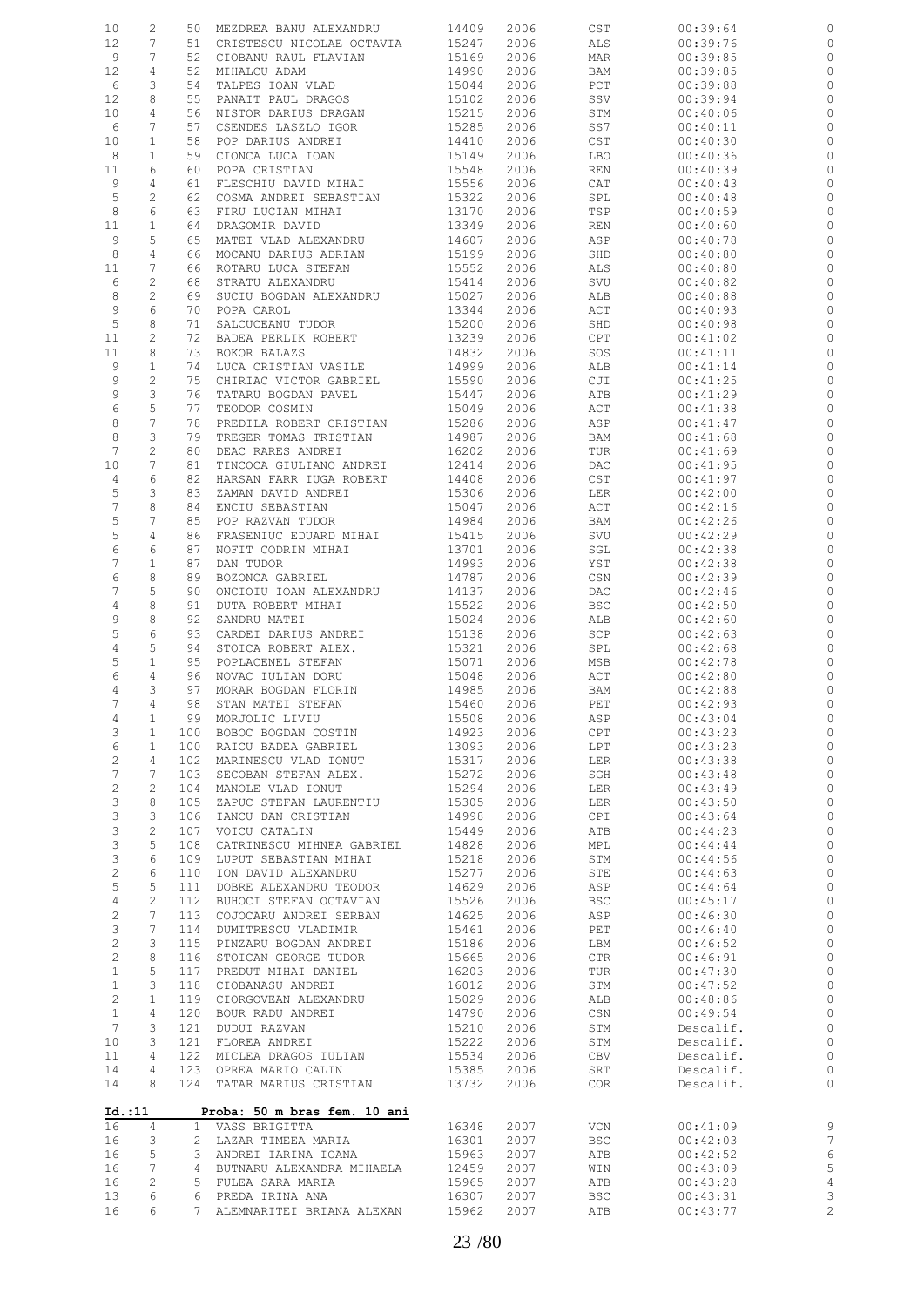| 16              | 8               | 8               | POSA PETRA IZABELA          | 14792 | 2007 | CSN        | 00:44:04 | $\mathbf 1$  |
|-----------------|-----------------|-----------------|-----------------------------|-------|------|------------|----------|--------------|
| 15              | 5               | 9               | ARGESANU MARIA ALEXIA       | 14605 | 2007 | ASP        | 00:44:12 | 0            |
| 16              | $\mathbf{1}$    | 10              | NICULAE TEODORA ANA MARIA   | 15966 | 2007 | ATB        | 00:44:14 | $\circ$      |
|                 |                 |                 |                             |       |      |            |          |              |
| 14              | 8               | 11              | POP MARIA ROXANA            | 15883 | 2007 | BAM        | 00:44:35 | 0            |
| 15              | 3               | 12 <sup>°</sup> | FRUNZA INGRID IOANA         | 16234 | 2007 | STE        | 00:44:36 | $\circ$      |
| 14              | $\overline{4}$  | 13              | MIHALCEA MARIA CAMELIA      | 16235 | 2007 | STE        | 00:44:83 | $\circ$      |
| 15              | 6               | 14              | PARASCHIV EVA MARIA         | 15929 | 2007 | ACT        | 00:45:13 | 0            |
| 14              | 5               | 15 <sub>1</sub> | GROSU ANA GEORGIANA         | 15930 | 2007 | ACT        | 00:45:56 | $\circ$      |
|                 |                 |                 |                             |       |      |            |          |              |
| 15              | $\mathbf{2}$    | 16              | PREOTU MARIA ANTONIA        | 15695 | 2007 | CSP        | 00:45:84 | $\circ$      |
| 14              | 6               | 17              | STANCU AIDA MARIA           | 14827 | 2007 | MPL        | 00:46:16 | $\circ$      |
| 14              | 3               | 18              | IMRE KEDVES REKA            | 16190 | 2007 | MSW        | 00:46:78 | 0            |
|                 | $\overline{c}$  |                 |                             |       |      |            |          |              |
| 14              |                 | 19              | NITESCU EVA MARIA           | 15287 | 2007 | ALS        | 00:47:31 | $\circ$      |
| 13              | 7               | 20              | EFTIMIE BIANCA MARIA        | 16332 | 2007 | STE        | 00:47:45 | 0            |
| 15              | 1               | 21              | CICEU CRISTA PETRA          | 15888 | 2007 | BAM        | 00:47:79 | $\circ$      |
| 13              | 5               | 22              | BUDEA ANDREEA               | 15145 | 2007 | <b>COR</b> | 00:47:83 | $\circ$      |
|                 |                 |                 |                             |       |      |            |          |              |
| 13              | $\mathbf{1}$    | 23              | VISINESCU OANA NICOLETA     | 15711 | 2007 | AQU        | 00:47:86 | $\circ$      |
| 13              | 8               | 24              | MIRCEA COSMINA IOANA        | 14643 | 2007 | ASP        | 00:47:93 | 0            |
| 11              | 3               | 25              | TRUSCA MELISA ANNE          | 14622 | 2007 | ASP        | 00:48:15 | $\circ$      |
| 14              | $\mathbf{1}$    | 26              | SARKANY MELINDA SAROLTA     | 15878 | 2007 | STG        | 00:48:24 | 0            |
|                 | 8               |                 |                             |       |      |            |          |              |
| 15              |                 | 27              | BOLEACU PAULA MARIA         | 15870 | 2007 | SSV        | 00:48:37 | $\circ$      |
| 11              | 2               | 28              | COJOCARIU ANA MARIA         | 14654 | 2007 | ASP        | 00:48:49 | $\circ$      |
| 10              | 5               | 29              | BREZAN SARA MARIA           | 15492 | 2007 | CSN        | 00:48:75 | $\circ$      |
| 12              | $\mathbf{1}$    | 30              | MAFTEI DENISA               | 14797 | 2007 | CSN        | 00:48:76 | 0            |
|                 | $\overline{c}$  |                 |                             |       |      |            |          | $\circ$      |
| $\overline{c}$  |                 | 31              | DORCEA ANDREEA CAMELIA      | 15308 | 2007 | LER        | 00:48:94 |              |
| 5               | $\mathbf{2}$    | 32              | REMETE MIRESTEAN DARIA      | 15856 | 2007 | ALB        | 00:49:03 | 0            |
| 13              | 3               | 33              | KUTI ANITA                  | 16327 | 2007 | SOS        | 00:49:07 | $\circ$      |
| 11              | 5               | 34              | ENACHE MARIA                | 15827 | 2007 | TIM        | 00:49:22 | $\circ$      |
|                 |                 |                 |                             |       |      |            |          |              |
| 9               | 4               | 35              | SZEKERES ARIENN             | 15671 | 2007 | H20        | 00:49:23 | $\circ$      |
| 12              | 7               | 36              | ANTON CRINA MARIANA         | 15121 | 2007 | ANA        | 00:49:32 | 0            |
| 10              | 4               | 37              | PIRVU MIHAELA ADRIANA       | 14626 | 2007 | ASP        | 00:49:38 | $\circ$      |
| 11              | $\mathbf{1}$    | 38              | IORDACHE MARIA ALEXIA       | 15694 | 2007 | WIN        | 00:49:41 | $\circ$      |
|                 |                 |                 |                             |       |      |            |          |              |
| 13              | 2               | 39              | STAMATE DARIA MARIA         | 14528 | 2007 | SGL        | 00:49:55 | $\circ$      |
| 13              | 4               | 40              | PREDA IOANA                 | 16299 | 2007 | <b>BSC</b> | 00:49:68 | 0            |
| 12              | 6               | 41              | CROITORU ADELA IOANA        | 16153 | 2007 | LER        | 00:49:84 | $\circ$      |
| 11              | 8               | 42              | TUDORESCU AFRODITI MARIA    | 15056 | 2007 | DAC        | 00:49:85 | $\circ$      |
|                 |                 |                 |                             |       |      |            |          |              |
| 11              | 7               | 43              | APETREI ELENA CLARA         | 15921 | 2007 | SCP        | 00:49:98 | $\mathbb{O}$ |
| 10              | 8               | 44              | CIOINEAG CATERINA ALEXIA    | 16073 | 2007 | CSN        | 00:50:03 | $\circ$      |
| 8               | $\mathbf{2}$    | 45              | CORBU ALEXANDRA MARIA       | 15776 | 2007 | CBV        | 00:50:15 | $\mathbb{O}$ |
| 11              | $\overline{4}$  | 46              | ARHIRE ROXANA MARIA         | 15964 | 2007 | ATB        | 00:50:26 | $\circ$      |
|                 |                 |                 |                             |       |      |            |          |              |
| 12              | 3               | 47              | VOICU IOANA ALEXANDRA       | 16304 | 2007 | <b>BSC</b> | 00:50:30 | $\circ$      |
| 12              | $\mathbf{2}$    | 47              | RUSU EREMIA BIANCA IOANA    | 16298 | 2007 | <b>BSC</b> | 00:50:30 | $\circ$      |
| 10              | 3               | 49              | COSTANDACHE CAROLINA        | 15715 | 2007 | AGL        | 00:50:67 | $\circ$      |
| 8               | 8               | 50              | PATRASCU RAISA STEFANIA     | 15052 | 2007 | DAC        | 00:50:71 | $\circ$      |
|                 |                 |                 |                             |       |      |            |          |              |
| 10              | 1               | 50              | BERINDE MARA                | 15885 | 2007 | BAM        | 00:50:71 | $\circ$      |
| 12              | 8               | 52              | CERNAUTANU ROBERTA ANA      | 16302 | 2007 | <b>BSC</b> | 00:50:79 | $\circ$      |
| 9               | 6               | 53              | MIHAI TEODORA MARIA         | 15720 | 2007 | AGL        | 00:50:96 | $\circ$      |
|                 |                 |                 |                             |       |      |            | 00:50:96 |              |
| 10              | $\mathbf{2}$    | 53              | OANCEA MARIA TEODORA        | 14708 | 2007 | REN        |          | $\circ$      |
| 12              | 5               | 55              | CRACIUN NICOLA AIANA        | 15877 | 2007 | STG        | 00:51:20 | $\mathbb{C}$ |
| 2               | 6               | 56              | ION ANADIANA                | 16272 | 2007 | LER        | 00:51:48 | $\circ$      |
| 11              | 6               |                 | 57 MUNTEANU MARIA           | 15928 | 2007 | ACT        | 00:51:52 | $\circ$      |
| 10              | 7               |                 | 58 BEJAN DARIANA            | 15804 | 2007 | SHD        | 00:51:59 | 0            |
|                 |                 |                 |                             |       |      |            |          |              |
| 6               | 5               |                 | 59 RUSE CLAUDIA ANGELICA    | 15967 | 2007 | ATB        | 00:51:96 | $\circ$      |
| 8               | 6               | 60              | CARPENIS SIDONIA ELENA      | 15822 | 2007 | LPT        | 00:52:08 | $\circ$      |
| 9               | 5               | 61              | NICOLAE MELANIA ANA MARIA   | 15432 | 2007 | LLP        | 00:52:13 | $\circ$      |
| $\mathbf{1}$    | 4               | 62              | LUTA SARA MARIA             | 15431 | 2007 | LLP        | 00:52:27 | $\circ$      |
|                 |                 |                 |                             |       |      |            |          |              |
| 8               | 4               | 62              | LUNGU BIANCA IOANA          | 15801 | 2007 | SHD        | 00:52:27 | $\circ$      |
| 9               | 3               | 64              | ROSU MARIA ALESSIA          | 13447 | 2007 | STE        | 00:52:47 | $\circ$      |
| $7\phantom{.0}$ | 3               | 65              | ROMAN KARINA ALEXANDRA      | 16010 | 2007 | STM        | 00:52:48 | $\circ$      |
| 10              | 6               | 66              |                             | 14796 |      |            |          | $\circ$      |
|                 |                 |                 | COZMA IOANA                 |       | 2007 | CSN        | 00:52:80 |              |
| 5               | 6               | 67              | CRACIUN DARIA ALESIA        | 15876 | 2007 | STG        | 00:52:95 | $\circ$      |
| 9               | 2               | 68              | SALCUDEAN RALUCA ELENA      | 15857 | 2007 | ALB        | 00:53:03 | $\mathbb O$  |
| $\overline{4}$  | 8               | 69              | VARGA ANDRADA DIANA         | 16265 | 2007 | LBM        | 00:53:08 | $\circ$      |
| 6               | 8               | 70              | ROGOJANU SARA               | 15911 | 2007 | SSB        | 00:53:19 | $\circ$      |
| 5               | $\overline{4}$  | 71              | ION MIRUNA ALEXANDRA        |       |      |            |          | $\circ$      |
|                 |                 |                 |                             | 15716 | 2007 | AGL        | 00:53:25 |              |
| $7\overline{ }$ | 4               | 72              | BLAGA MARIA OLIVIA          | 15634 | 2007 | DEL        | 00:53:26 | $\circ$      |
| 9               | 8               | 73              | VOICU ALESSIA ANA MARIA     | 16293 | 2007 | <b>BSC</b> | 00:53:29 | $\circ$      |
| $\sqrt{2}$      | 7               |                 | 74 VANGHELESCU MIRUNA       | 16295 | 2007 | BSC        | 00:53:57 | $\circ$      |
|                 |                 |                 |                             |       |      |            |          |              |
| $7\phantom{.0}$ | 5               | 75              | SECOBAN NATALIA ANDREEA     | 16285 | 2007 | SGH        | 00:53:70 | $\circ$      |
| 7               | $7\phantom{.0}$ |                 | 76 GIDEI LARISA MARIA       | 15803 | 2007 | SHD        | 00:53:77 | $\circ$      |
| 8               | 5               | 77              | TATAR MAIA                  | 16345 | 2007 | VCN        | 00:53:83 | $\circ$      |
| 8               | 3               | 78              | SABIN IRINA                 | 16284 | 2007 | SGH        | 00:53:85 | $\circ$      |
| 8               | $\mathbf{1}$    | 79              |                             | 16294 |      |            |          | $\circ$      |
|                 |                 |                 | VASILESCU EMA CRISTINA      |       | 2007 | <b>BSC</b> | 00:53:94 |              |
| 5               | 3               |                 | 80 MIHAI DELIA ECATERINA    | 14618 | 2007 | ASP        | 00:54:08 | $\circ$      |
| 9               | $\mathbf{1}$    | 81              | SABAU INGRID MONICA         | 15886 | 2007 | BAM        | 00:54:10 | $\mathbb{C}$ |
| 6               | 4               | 82              | BADRALEXI SOFIA MARIA       | 16346 | 2007 | VCN        | 00:54:12 | $\circ$      |
| 9               | $7\phantom{.0}$ |                 |                             |       | 2007 | H2O        |          | $\circ$      |
|                 |                 |                 | 83 CAZAN RENATA             | 14910 |      |            | 00:54:38 |              |
| 8               | $7\phantom{.0}$ |                 | 84 BADITA ALEXIA NICOLA     | 15802 | 2007 | SHD        | 00:54:49 | $\circ$      |
| 6               | 6               |                 | 85 VULTURESCU ALESSIA IOANA | 16303 | 2007 | <b>BSC</b> | 00:54:56 | $\mathbb O$  |
| 4               | $\overline{c}$  |                 | 86 RADULESCU MAYA ANDREEA   | 13986 | 2007 | CPT        | 00:54:69 | $\mathbb{C}$ |
| $7\phantom{.0}$ | 2               | 87              |                             |       |      |            |          | $\mathbb O$  |
|                 |                 |                 | HRIB MARIA                  | 15591 | 2007 | CJI        | 00:54:73 |              |
| 7               | 6               | 88              | ANGHEL ALEXANDRA IRINA      | 16148 | 2007 | LER        | 00:54:78 | $\mathbb{C}$ |
| $7\phantom{.0}$ | $\mathbf{1}$    | 89              | GIROVANU ANDREA DENISA      | 15922 | 2007 | SCP        | 00:54:80 | $\circ$      |
| 6               | 3               | 90              | NOVACEAN AMALIA COSMINA     | 15845 | 2007 | ALB        | 00:54:97 | $\circ$      |
| 3               | 3               | 91              | TARANTIS MAIA GABRIELA      | 15055 | 2007 | DAC        | 00:55:10 | $\circ$      |
|                 |                 |                 |                             |       |      |            |          |              |
| $\mathbf{1}$    | 3               |                 | 92 MARIN IOANA ALEXANDRA    | 16230 | 2007 | SPL        | 00:55:20 | $\circ$      |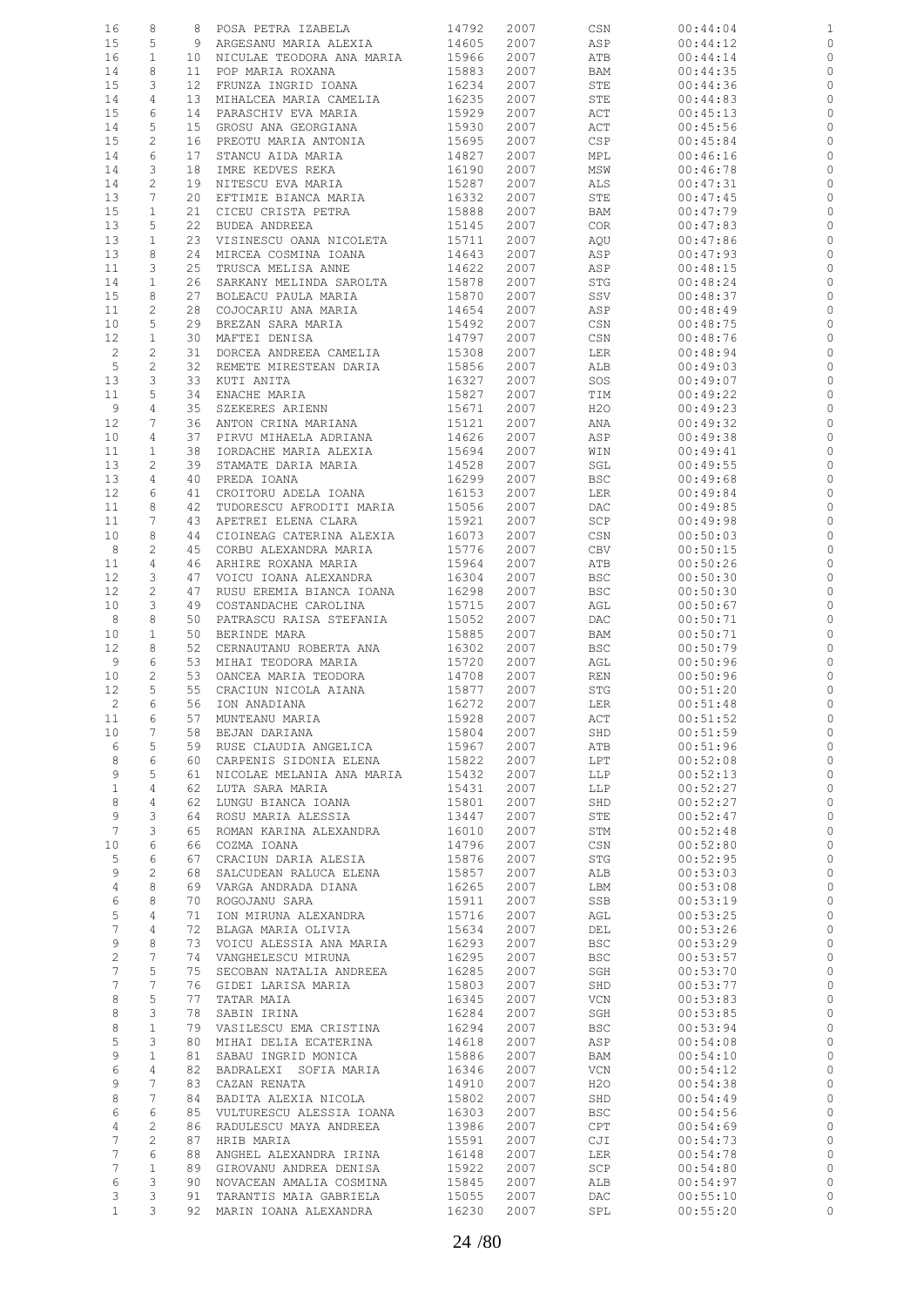| 6                         | $\mathbf{1}$    |                 | 93 MAICAN ALEXANDRA MARIA     | 16159 | 2007 | LER            | 00:55:24  |                         |
|---------------------------|-----------------|-----------------|-------------------------------|-------|------|----------------|-----------|-------------------------|
| 5                         | $\mathbf{1}$    | 94              | PETREA ANDREEA LACRAMIORA     | 15718 | 2007 | AGL            | 00:55:35  |                         |
|                           |                 |                 |                               |       |      |                |           |                         |
| 4                         | 3               | 95              | RASADEAN MAIA ALEXANDRA       | 16132 | 2007 | STM            | 00:55:44  | 0                       |
| 4                         | $\overline{4}$  | 96              | COZMA ROBERTA ALEXANDRA       | 15782 | 2007 | CBV            | 00:55:51  | 0                       |
| 5                         | 5               | 97              | SERBANESCU MARIA ALESSAND     | 13971 | 2007 | TSP            | 00:55:62  | 0                       |
| $\sqrt{4}$                | $\mathbf{1}$    | 98              | SAVA CARLA IOANA              | 15968 | 2007 | ATB            | 00:55:78  | $\circ$                 |
|                           | 2               |                 |                               |       |      |                |           |                         |
| 3                         |                 | 99              | DRAGOI MARIA                  | 16242 | 2007 | MSB            | 00:55:95  | 0                       |
| 6                         | $\mathbf{2}$    | 100             | MACOVEI MARA IOANA            | 16300 | 2007 | <b>BSC</b>     | 00:56:46  | 0                       |
| 6                         | 7               | 101             | CURTICAPEAN IRISZ ANTONIA     | 15673 | 2007 | H2O            | 00:56:86  | 0                       |
| 5                         | $7\phantom{.0}$ | 102             | BLESNEAC MARA ANDREEA         | 14581 | 2007 | ASP            | 00:57:02  | 0                       |
| 5                         | 8               | 103             | DATTOLA ANTONIA               | 15873 | 2007 | SSV            | 00:57:10  | 0                       |
|                           |                 |                 |                               |       |      |                |           |                         |
| $1\,$                     | 5               | 104             | TELEGEANU IOANA ANDREEA       | 16232 | 2007 | SPL            | 00:57:12  | $\circ$                 |
| $\,4$                     | 6               | 105             | ENACHE ALEXIA NICOLETA        | 15376 | 2007 | ASP            | 00:57:49  | 0                       |
| 3                         | 5               | 106             | GORCEA SABRINA ANA MARIA      | 16031 | 2007 | ASP            | 00:57:69  | $\circ$                 |
| $\sqrt{4}$                | 5               | 107             | TIMOFTE REBECA                | 15633 | 2007 | DEL            | 00:57:93  | 0                       |
| 3                         | 6               | 108             | TRAISTARU AMALIA ANDREEA      | 15246 | 2007 | ALS            | 00:58:29  | $\circ$                 |
| $\,4$                     | 7               | 109             | RACEANU ELENA ALEXANDRA       | 16237 | 2007 | ${\tt STE}$    | 00:58:55  | 0                       |
|                           |                 |                 |                               |       |      |                |           |                         |
| 3                         | 4               | 110             | SOARE ANA MARIA               | 13495 | 2007 | LPT            | 00:58:93  | 0                       |
| 3                         | $\mathbf{1}$    | 111             | MEITA IARINA ANDREEA          | 15796 | 2007 | SHD            | 01:00:77  | 0                       |
| $\ensuremath{\mathsf{3}}$ | 8               | 112             | POPA MARIA ROBERTA            | 16164 | 2007 | LER            | 01:01:58  | $\circ$                 |
| 3                         | 7               | 113             | VISAN CRISTINA BIANCA         | 14649 | 2007 | ASP            | 01:01:89  | 0                       |
| $\sqrt{2}$                | 3               | 114             | SVEDUNEAC DIANA ANDREEA       | 16282 | 2007 | SGH            | 01:04:45  | 0                       |
|                           |                 |                 |                               |       |      |                |           |                         |
| $\mathbf{1}$              | 6               | 115             | GHEORGHE ANDRADA              | 16290 | 2007 | CMB            | 01:05:40  | 0                       |
| $\mathbf{2}$              | $\overline{4}$  | 116             | IOSUB ELISABETA FLORENTIN     | 16287 | 2007 | SGH            | Descalif. | $\circ$                 |
| $\mathbf{2}$              | 5               | 116             | SINESCU ALEXIA MARIA          | 15678 | 2007 | REN            | Descalif. | 0                       |
| $7\phantom{.0}$           | 8               | 117             | BERTA ALINA RIANA             | 16015 | 2007 | STM            | Descalif. | $\circ$                 |
| 15                        | 4               | 118             | SAMUILA IRIS ALEXANDRA        | 15249 | 2007 | <b>COR</b>     | Descalif. | 0                       |
|                           |                 |                 |                               |       |      |                |           |                         |
| 15                        | 7               | 119             | TOADER FRANCESCA              | 16296 | 2007 | BSC            | Descalif. | 0                       |
| $\overline{c}$            | 8               | 121             | MOLNAR ZSOFIA                 | 15880 | 2007 | STG            | Neprez.   | 0                       |
| 14                        | 7               | 121             | HORGHIDAN ANASTASIA IOANA     | 15925 | 2007 | SCP            | Neprez.   | 0                       |
|                           |                 |                 |                               |       |      |                |           |                         |
| Id. : 12                  |                 |                 | Proba: 50 m bras masc. 10 ani |       |      |                |           |                         |
| 18                        | 6               | $\mathbf{1}$    | BADEA ROBERT ANDREI           | 15969 | 2007 | ATB            | 00:40:87  | 9                       |
| 18                        | 5               |                 | 2 CRACIUN PETRU ACHIM         | 15972 | 2007 | ATB            | 00:41:46  | 7                       |
| 18                        | $\overline{4}$  | 3               | COJOCARU FLAVIUS C-TIN        | 14798 | 2007 | CSN            | 00:41:89  | $\epsilon$              |
| 17                        | 7               | 4               | BONCIU MATEI STEFAN           | 16305 | 2007 | <b>BSC</b>     | 00:42:85  | 5                       |
| 18                        | 3               | 5               | MUNTEAN RARES IONUT           | 15924 | 2007 | SCP            | 00:42:88  | 4                       |
| 16                        | 5               | 6               | TRANDAFIR COSMIN CRISTIAN     | 16320 | 2007 | <b>BSC</b>     | 00:43:67  | 3                       |
|                           |                 |                 |                               |       |      |                |           |                         |
| 17                        | $\mathbf{1}$    | 7               | NISTORESCU ALEXANDRU          | 13687 | 2007 | <b>BAR</b>     | 00:43:68  | $\overline{\mathbf{c}}$ |
| 18                        | $\overline{c}$  | 8               | SIBISEANU DAVID ANDREI        | 15982 | 2007 | ATB            | 00:43:70  | $\mathbf{1}$            |
| 17                        | 3               | 9               | ARON MARIO ROBERT             | 14635 | 2007 | ASP            | 00:43:77  | $\circ$                 |
| 17                        | 8               | 10              | COMAN DARIUS STEFAN           | 15725 | 2007 | <b>BAR</b>     | 00:43:85  | 0                       |
| 18                        | 8               | 11              | TAKACS DOMINIK ROBERTO        | 15255 | 2007 | COR            | 00:43:92  | $\circ$                 |
| 17                        | 4               | 12 <sup>°</sup> | HERMAN SZABO PETER            | 16275 | 2007 | CSW            | 00:44:16  | 0                       |
| 16                        | 6               | 13              | MIHAI RARES ANDREI            | 15977 | 2007 | ATB            | 00:44:54  | 0                       |
| 17                        | $\mathbf{2}$    | 14              | BRICEAG DARIUS GABRIEL        | 14949 | 2007 | CPT            | 00:44:65  | 0                       |
|                           | 5               | 15 <sub>2</sub> |                               | 15971 | 2007 |                |           | $\circ$                 |
| 17                        |                 |                 | BULICA IOAN                   |       |      | ATB            | 00:44:93  |                         |
| 15                        | $\mathbf{2}$    | 16              | POPESCU MATEI ALEXANDRU       | 15981 | 2007 | ATB            | 00:45:00  | 0                       |
| 17                        | 6               | 17              | TAPIRLUIE MIHAI ANDREI        | 13968 | 2007 | TSP            | 00:45:04  | $\circ$                 |
| 16                        | 1               | 18              | PAUL DAVID                    | 15884 | 2007 | BAM            | 00:45:08  |                         |
| 18                        | 7               | 18              | TROCIN STEFAN                 | 15872 | 2007 | SSV            | 00:45:08  | $\circ$                 |
| $\overline{c}$            | 6               | 20              | ANTIMIR CESAR GABRIEL         | 16306 | 2007 | <b>BSC</b>     | 00:45:30  | $\circ$                 |
| 16                        | 7               | 21              | BARCAN ALEXANDRU MIHAI        | 14416 | 2007 | CST            | 00:45:37  | $\circ$                 |
| 14                        | 4               | 22              | CONSTANTIN MIHAI ANTONIO      | 16311 | 2007 | <b>BSC</b>     | 00:45:92  | $\circ$                 |
| 16                        | 8               | 23              | BARBU ALBERT VALENTIN         | 16273 | 2007 | STE            | 00:46:02  | $\mathbb{O}$            |
|                           |                 |                 |                               |       |      |                |           |                         |
| 18                        | $\mathbf{1}$    | 24              | IORDACHE MATEI ALEX.          | 15288 | 2007 | ALS            | 00:46:03  | $\circ$                 |
| 15                        | 6               | 25              | RUSE MATEI IULIAN             | 14641 | 2007 | ASP            | 00:46:04  | $\circ$                 |
| 16                        | 3               | 26              | PETER ROBERT ALEXANDRU        | 15979 | 2007 | ATB            | 00:46:18  | $\mathbb O$             |
| 12                        | 4               | 27              | ABRIHAN DAVID ANDREI          | 16093 | 2007 | DEV            | 00:46:22  | $\circ$                 |
| 15                        | 3               | 28              | TEISANU DARIUS OCTAV          | 15932 | 2007 | ACT            | 00:46:56  | $\circ$                 |
| 14                        | 6               | 29              | ENESCU ARMAND GUSTAV          | 15847 | 2007 | ALB            | 00:46:57  | $\circ$                 |
| 14                        | $\mathbf{2}$    | 30              | CAZAN DAVID ANDREI            | 15935 | 2007 |                |           | $\mathbb{O}$            |
|                           |                 |                 |                               |       |      | ACT            | 00:46:84  |                         |
| 10                        | $\mathbf{2}$    | 31              | TATAR LUCA VALENTIN           | 12990 | 2007 | MSM            | 00:46:99  | $\circ$                 |
| 16                        | $\mathbf{2}$    | 31              | STAMATE GABRIEL LUCA          | 14601 | 2007 | ASP            | 00:46:99  | $\mathbb O$             |
| 15                        | 4               | 33              | ONISORU DARIUS CRISTIAN       | 15587 | 2007 | CJI            | 00:47:48  | $\mathbb O$             |
| 13                        | 8               | 34              | SLAVIC ALEXANDER              | 15464 | 2007 | PET            | 00:47:77  | $\mathbb O$             |
| 13                        | 7               | 35              | MAJOR ERIK MARCIN             | 15256 | 2007 | <b>COR</b>     | 00:47:91  | $\mathbb{C}$            |
| 12                        | 5               | 36              | GHEORGHIU AYAN                | 15850 | 2007 | ALB            | 00:47:99  | $\mathbb O$             |
| 15                        | 7               | 37              | BORCEA NIKOLAS GEORGE         | 15717 | 2007 | AGL            | 00:48:11  | $\mathbb O$             |
| 13                        | 6               | 38              | ILISUAN ALEX                  | 14417 | 2007 | $\mathsf{CST}$ | 00:48:12  | $\mathbb O$             |
|                           |                 |                 |                               |       |      |                |           | $\circ$                 |
| 11                        | 6               | 39              | EL LAKKIS HASSAN              | 16326 | 2007 | <b>BSC</b>     | 00:48:22  |                         |
| 15                        | 8               | 40              | CALINIC RARES CRISTIAN        | 15933 | 2007 | ACT            | 00:48:23  | $\mathbb{C}$            |
| 10                        | 5               | 41              | THENEA CRISTIAN ANDREI        | 15813 | 2007 | DEL            | 00:48:34  | $\circ$                 |
|                           | 4               | 42              | PETRE EDUARD IONUT            | 16269 | 2007 | CPI            | 00:48:37  | $\mathbb{O}$            |
|                           | 3               | 43              | LUPU MATEI FILIP              | 16270 | 2007 | CPI            | 00:48:39  | $\circ$                 |
|                           |                 | 44              | DRAGULET ALEXANDRU MIHAI      | 16106 | 2007 | DEB            | 00:48:40  | $\circ$                 |
|                           | $\mathbf{1}$    |                 | GEORGESCU VLAD                | 15973 | 2007 | ATB            | 00:48:49  | $\circ$                 |
|                           | 5               | 45              |                               | 15879 | 2007 | STG            | 00:48:53  | $\circ$                 |
| 9                         | 6               | 46              | GHERMAN IANIS ADRIAN          |       |      |                |           |                         |
| 13<br>14<br>14<br>14      |                 |                 |                               |       |      |                |           |                         |
| 12                        | 7               | 47              | POPA RARES CRISTIAN           | 15394 | 2007 | DEV            | 00:48:71  | $\mathbb{C}$            |
| 12                        | $\mathbf{1}$    | 47              | MURARU EDWARD CRISTIAN        | 16318 | 2007 | BSC            | 00:48:71  | $\circ$                 |
| 10                        | 4               | 49              | DAVID MATEI                   | 15889 | 2007 | BAM            | 00:48:78  | $\circ$                 |
|                           | 5               | 50              | LUPU CRISTIAN ANDREI          | 14826 | 2007 | MPL            | 00:49:01  | $\circ$                 |
| 15<br>13                  | 2               | 51              | STOLERIU RADU IONUT           | 15588 | 2007 | CJI            | 00:49:05  | $\circ$                 |
| $\overline{c}$            | 7               | 52              | HAMED ABDELRAHMAN             | 16314 | 2007 | BSC            | 00:49:08  | $\circ$                 |
| 10                        | $\mathbf{1}$    | 52              | DRAGOIU MIHAI IONUT           | 14597 | 2007 | ASP            | 00:49:08  | $\circ$                 |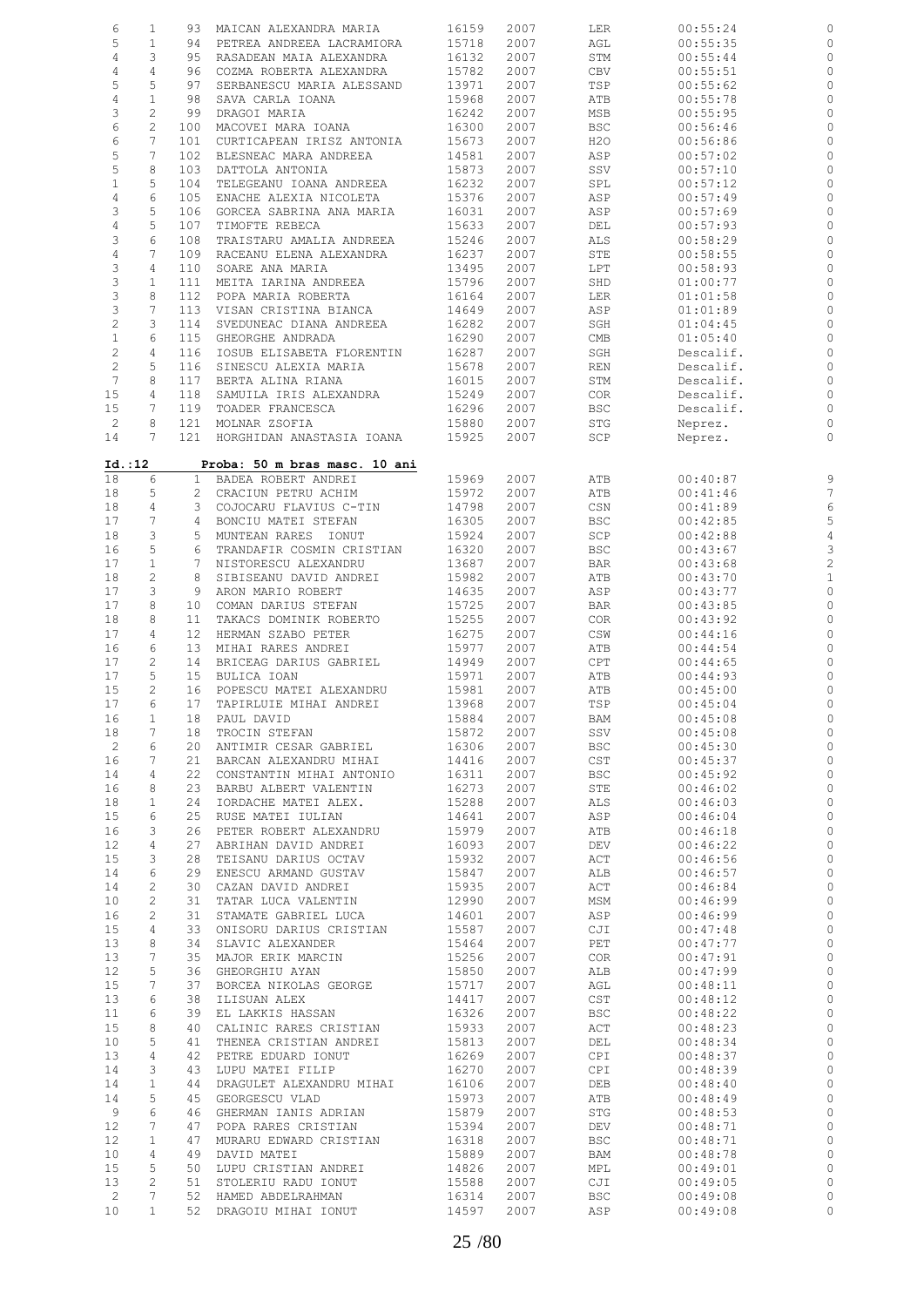| 13              | 1              | 54  | GAGYI BOTOND              | 13899 | 2007 | H2O                         | 00:49:16  |              |
|-----------------|----------------|-----|---------------------------|-------|------|-----------------------------|-----------|--------------|
| $\overline{c}$  | 8              | 55  | DUMITRACHE DAVID ANDREI   | 15684 | 2007 | ALS                         | 00:49:38  | 0            |
|                 | 8              | 56  |                           |       |      |                             |           |              |
| 14              |                |     | POCORA VLAD TEODOR        | 15114 | 2007 | ANA                         | 00:49:58  | 0            |
| 13              | 5              | 57  | ANTON BOGDAN              | 16256 | 2007 | SRT                         | 00:49:59  | 0            |
| 11              | 1              | 58  | RADU ALEXANDRU MARIO      | 16319 | 2007 | <b>BSC</b>                  | 00:49:65  | 0            |
| 9               | 3              | 59  | TENGHER STEFAN ILIE       | 15984 | 2007 | ATB                         | 00:49:90  | 0            |
| $7\phantom{.0}$ | 4              | 60  | PISTOL ROBERT IONUT       | 13991 | 2007 | CPT                         | 00:49:92  | 0            |
| 11              | 8              | 60  | ABOUD ADAM                | 16145 | 2007 | LER                         | 00:49:92  | 0            |
|                 | 2              | 61  | DESPINA STEFAN IONUT      | 15113 | 2007 | ANA                         | 00:49:92  | 0            |
| 12              |                |     |                           |       |      |                             |           |              |
| 9               | $\mathbf{2}$   | 63  | MODORAN MIHNEA COSMIN     | 16162 | 2007 | LER                         | 00:49:95  | 0            |
| 10              | 3              | 64  | COROIANU DANIEL           | 15143 | 2007 | <b>COR</b>                  | 00:50:10  | 0            |
| 10              | 7              | 65  | VOINEA SERGIU BOGDAN      | 16218 | 2007 | SRT                         | 00:50:18  | 0            |
| 9               | 8              | 66  | GRIGORE ANDREI            | 15974 | 2007 | ATB                         | 00:50:27  | 0            |
| 12              | 6              | 67  | PURCAR MIRCEA             | 15809 | 2007 | SHD                         | 00:50:31  | 0            |
| 14              | 7              | 68  | DUNA ANDREI VALENTIN      | 13976 | 2007 | CPT                         | 00:50:40  | 0            |
| 8               | 3              | 69  | RAGEA DAVID               | 14542 | 2007 | DGL                         | 00:50:55  | 0            |
| 8               | 5              | 70  | ANDRIES ERIC STEFAN       | 15861 | 2007 | PCT                         | 00:50:59  | 0            |
|                 |                |     |                           |       |      |                             |           |              |
| 11              | 5              | 70  | BALUTA RARES ANDREI       | 14594 | 2007 | ASP                         | 00:50:59  | 0            |
| 11              | $\overline{c}$ | 71  | BOCICAI IOAN ADRIAN       | 15970 | 2007 | ATB                         | 00:50:59  | 0            |
| $\overline{4}$  | 4              | 73  | DIN LUCA STEFAN           | 15831 | 2007 | DAC                         | 00:50:62  | 0            |
| 9               | $\mathbf 1$    | 74  | FARCAS LAURENTIU CRISTIAN | 16353 | 2007 | $\mathop{\tt CST}\nolimits$ | 00:50:83  | 0            |
| $\sqrt{2}$      | $\overline{c}$ | 75  | GOLIC VICTOR              | 16315 | 2007 | <b>BSC</b>                  | 00:51:01  | 0            |
| $\overline{7}$  | 5              | 76  | BARTA TUDOR               | 16134 | 2007 | MAR                         | 00:51:14  | 0            |
| 6               | $\sqrt{4}$     | 77  | MIREA RARES IONUT         | 15054 | 2007 | DAC                         | 00:51:30  | 0            |
| 10              | 6              | 78  | JURMA PAUL GABRIEL        | 16011 | 2007 | STM                         | 00:51:40  | 0            |
| $7\phantom{.0}$ | 6              | 79  | POPESCU DAVID CRISTIAN    | 15980 | 2007 | ATB                         | 00:51:41  | 0            |
|                 |                |     |                           |       |      |                             |           |              |
| $7\phantom{.0}$ | 1              | 80  | OANTA RARES MIHAI         | 15428 | 2007 | LLP                         | 00:51:68  | 0            |
| 8               | 6              | 81  | IVANCENCU DIMITRIE VICTOR | 16329 | 2007 | STE                         | 00:51:78  | 0            |
| 5               | 2              | 82  | SIMION ROBERT             | 15848 | 2007 | ALB                         | 00:51:81  | 0            |
| 12              | 3              | 82  | BESLEAGA ALBERT CRISTIAN  | 15807 | 2007 | SHD                         | 00:51:81  | 0            |
| 9               | 5              | 84  | MOIAN DUSA RARES          | 16180 | 2007 | MBV                         | 00:51:83  | 0            |
| 11              | 7              | 85  | VOLOSENIUC HUDESCU ALEXAN | 15923 | 2007 | SCP                         | 00:51:90  | 0            |
| 11              | 3              | 86  | MATEI BLEDEA LUCA PATRICK | 15887 | 2007 | BAM                         | 00:51:91  | 0            |
|                 |                |     |                           |       |      |                             |           |              |
| 9               | 7              | 87  | SPIRIDON STEFAN           | 16092 | 2007 | CSN                         | 00:52:04  | 0            |
| 10              | 8              | 88  | BALINT LUCA ANDREI        | 16257 | 2007 | LBM                         | 00:52:14  | 0            |
| 5               | 1              | 89  | JURJA CAROL               | 16156 | 2007 | LER                         | 00:52:40  | 0            |
| 8               | 4              | 89  | DOBROGHI DAVID DUMITRU    | 15864 | 2007 | SVU                         | 00:52:40  | 0            |
| $\overline{7}$  | 8              | 91  | STROE DAVID IOAN          | 16172 | 2007 | LER                         | 00:52:67  | 0            |
| $\overline{7}$  | 3              | 92  | TARAN ANDREI ALEXANDRU    | 15882 | 2007 | OLI                         | 00:52:95  | 0            |
| 8               | 7              | 93  | BUCUR TOMA                | 16338 | 2007 | LER                         | 00:52:97  | 0            |
| 8               | 8              | 94  | COJOCARU MIHAI SEBASTIAN  | 16113 | 2007 | WIN                         | 00:53:01  | 0            |
|                 |                |     |                           |       |      |                             |           |              |
| $\sqrt{2}$      | $\mathbf{1}$   | 95  | DELEU MIHNEA C-TIN        | 14799 | 2007 | CSN                         | 00:53:18  | 0            |
| 8               | $\mathbf 1$    | 96  | MIHAILA ANDREI FLORIN     | 16316 | 2007 | BSC                         | 00:53:29  | 0            |
| 6               | 5              | 97  | NEAGU CEZAR STEFAN        | 15871 | 2007 | SSV                         | 00:53:31  | 0            |
| $\mathbf{1}$    | 4              | 98  | MORARU VLADUT ANDREI      | 15430 | 2007 | LLP                         | 00:53:49  | 0            |
| 4               | 5              | 99  | SCHMIDT CHRISTIAN         | 15912 | 2007 | SSB                         | 00:53:50  | 0            |
| $1\,$           | 7              | 100 | DINICA CIPRIAN DORIN      | 16288 | 2007 | $\mathop{\rm CMB}\nolimits$ | 00:53:59  | 0            |
| 4               | 2              | 101 | LILEA ALBERT IONUT        | 13984 | 2007 | CPT                         | 00:53:60  | 0            |
|                 | 7              |     |                           |       |      |                             |           |              |
| 7               |                | 102 | FLOREA TUDOR ANDREI       | 15941 | 2007 | ACT                         | 00:53:91  | $\circ$      |
| 5               | 5              | 103 | AGAPI DARIUS FLORIN       | 16283 | 2007 | SGH                         | 00:53:94  |              |
| 5               | 7              | 104 | PANTEA ERIC VLADUT        | 15978 | 2007 | ATB                         | 00:54:13  | 0            |
| 6               | 3              | 105 | STANGACIU ALEXANDRU EUGEN | 15983 | 2007 | ATB                         | 00:54:15  | $\circ$      |
| 5               | 8              | 106 | BLIDARU DAVID ANDREI      | 14589 | 2007 | ASP                         | 00:54:21  | $\circ$      |
| 5               | 3              | 107 | BUJOR GEORGE ANTONIO      | 15244 | 2007 | ALS                         | 00:54:30  | $\circ$      |
| $\,8\,$         | $\mathbf{2}$   | 108 | ISTRATE ALEXANDRU MIHAI   | 13700 | 2007 | SGL                         | 00:54:32  | $\circ$      |
| 3               | 5              | 109 | RUS MATEI                 | 16349 | 2007 | VCN                         | 00:54:38  | $\circ$      |
| 6               | 8              | 110 | POPA VICTOR MARIAN        | 16240 | 2007 | MSB                         | 00:54:42  | $\circ$      |
|                 |                |     |                           |       |      |                             |           |              |
| $\overline{4}$  | 7              | 111 | BUDRIS PAUL PATRIK        | 15810 | 2007 | SHD                         | 00:54:52  | $\circ$      |
| 9               | 4              | 112 | MOSU DARIUS LUCA          | 16268 | 2007 | LBM                         | 00:54:58  | $\circ$      |
| $\overline{4}$  | 3              | 113 | DRAGOMIR ALEXANDRU NICOLA | 15938 | 2007 | ACT                         | 00:54:70  | $\circ$      |
| 5               | 6              | 114 | CIUBOTARU ROBERT ANDREI   | 15936 | 2007 | ACT                         | 00:54:79  | $\circ$      |
| 6               | $\mathbf{2}$   | 115 | MADARAS IOAN PIO VLADIMIR | 15914 | 2007 | SSB                         | 00:54:84  | $\circ$      |
| $\overline{4}$  | 6              | 116 | GHEORGHE ROBERT STEFAN    | 15693 | 2007 | WIN                         | 00:54:89  | $\mathbb{O}$ |
| 6               | $\mathbf{1}$   | 117 | MARANGOCI DARIUS GABRIEL  | 14596 | 2007 | ASP                         | 00:54:93  | $\circ$      |
| $\mathsf 3$     | 3              | 118 | IORDACHE STEFAN           | 14675 | 2007 | ASP                         | 00:54:94  | $\circ$      |
| $\overline{7}$  | $\mathbf{2}$   | 119 | MATIAS ALEXANDRU          | 14801 | 2007 | CSN                         | 00:55:14  | $\mathbb{O}$ |
| $\mathsf S$     | 4              | 120 | CHISCOP VLAD MIHAI        | 14606 | 2007 | ASP                         | 00:55:69  | $\circ$      |
|                 |                |     |                           |       |      |                             |           |              |
| $\mathbf{1}$    | $\mathbf{2}$   | 121 | MUSAT TIBERIU GABRIEL     | 16233 | 2007 | SPL                         | 00:55:73  | $\circ$      |
| 4               | $\mathbf 1$    | 122 | ALEXANDRU GABRIEL DAN     | 16146 | 2007 | LER                         | 00:55:96  | $\circ$      |
| 6               | 7              | 123 | TUFAN ALBERT GABRIEL      | 15248 | 2007 | <b>COR</b>                  | 00:56:05  | $\circ$      |
| 6               | 6              | 124 | TUDOR DARIUS ANDREI       | 15862 | 2007 | PCT                         | 00:56:22  | $\circ$      |
| 3               | 6              | 125 | NEGRU TUDOR               | 16008 | 2007 | STM                         | 00:56:64  | $\circ$      |
| $\mathbf{1}$    | 6              | 126 | UTULEAC FLORIN ORLANDO    | 16128 | 2007 | SPL                         | 00:57:50  | $\mathbb{O}$ |
| 3               | $\mathbf{2}$   | 127 | COANDA ERIC ANDREI        | 14659 | 2007 | ASP                         | 00:57:68  | $\circ$      |
| $\mathbf{1}$    | 3              | 128 | MARINESCU STEFAN CALIN    | 15429 | 2007 | LLP                         | 00:57:94  | $\circ$      |
|                 |                |     |                           |       |      |                             |           |              |
| 2               | 3              | 129 | POPESCU DAVID MIHAI       | 16165 | 2007 | LER                         | 00:58:96  | $\circ$      |
| 2               | 4              | 130 | BUIACU MARIO MIHAI        | 15377 | 2007 | ASP                         | 00:59:16  | $\circ$      |
| 3               | $\mathbf{1}$   | 131 | BARBU ANDREI RAZVAN       | 15939 | 2007 | ACT                         | 00:59:68  | $\circ$      |
| $\mathbf{1}$    | $\mathbf{1}$   | 132 | GHEORGHE ANDREI           | 16289 | 2007 | CMB                         | 01:02:58  | $\circ$      |
| 2               | 5              | 133 | DRAGOI DARIUS ANDREI      | 16241 | 2007 | MSB                         | 01:02:67  | $\circ$      |
| $\mathbf{1}$    | 5              | 134 | CAZACU ANDREI LIVIU       | 15427 | 2007 | LLP                         | 01:03:21  | $\circ$      |
| 3               | 4              | 135 | BARBU RAZVAN              | 15854 | 2007 | ALB                         | Descalif. | $\circ$      |
| 3               | 7              | 135 | LUNGU DAVID               | 15863 | 2007 | SVU                         | Descalif. | $\circ$      |
| 3               | 8              | 136 | PAGU MIHAIL ALEXANDRU     | 16333 | 2007 | STE                         | Descalif. | 0            |
|                 |                |     |                           |       |      |                             |           |              |
| 4               | 8              | 137 | CHILIMENT ALEXIS          | 16313 | 2007 | BSC                         | Descalif. | $\circ$      |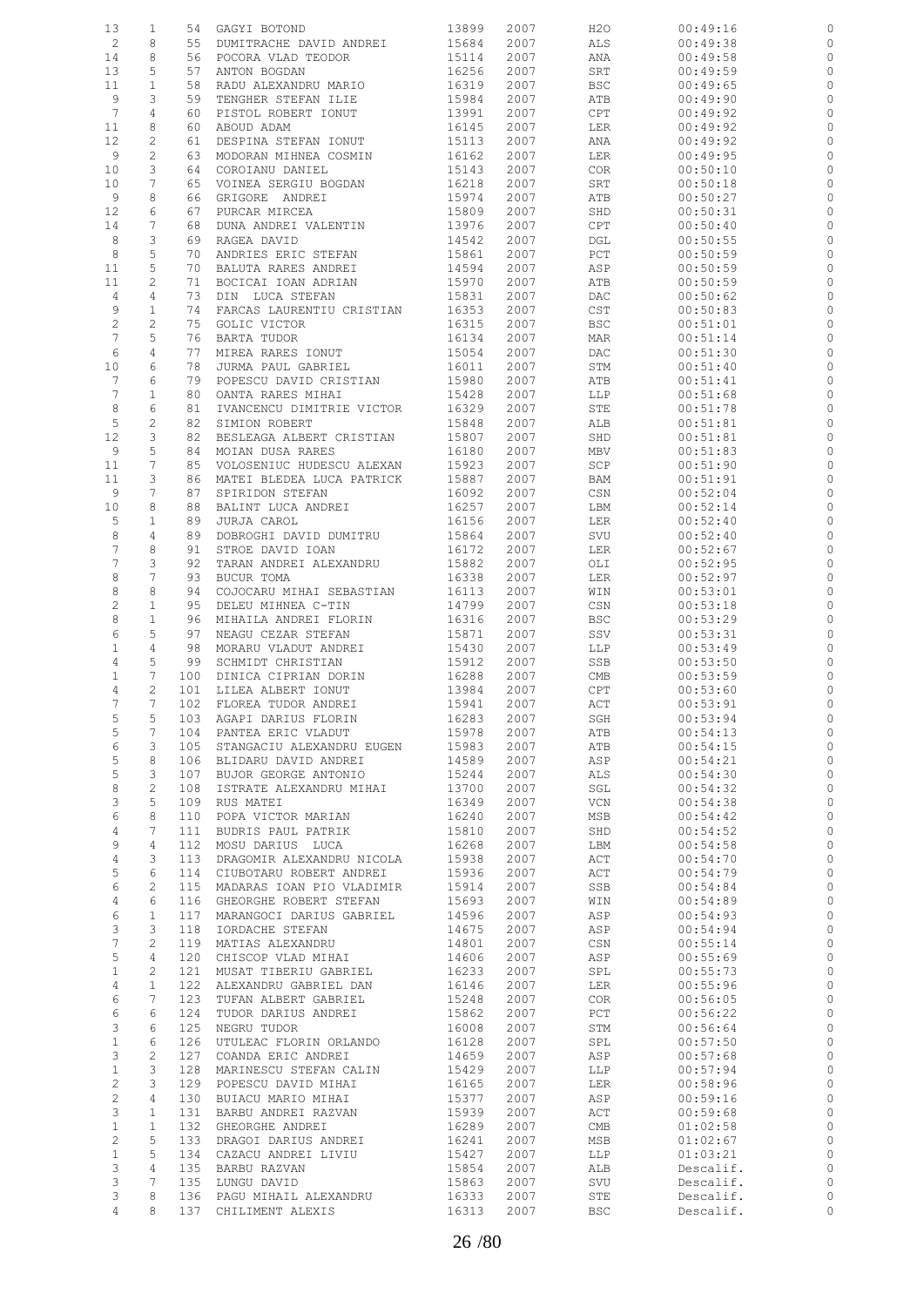| 11              | 4              |              | 138 MAFTEI LEONARDO           | 14800 | 2007 | CSN                         | Descalif.            | 0              |
|-----------------|----------------|--------------|-------------------------------|-------|------|-----------------------------|----------------------|----------------|
| 13              | 3              |              | 139 POPA ALEXANDRU RARES      | 16274 | 2007 | CSW                         | Descalif.            | 0              |
| 16              | $\overline{4}$ |              | 140 DOBRE CRISTIAN ANDREI     | 16310 | 2007 | <b>BSC</b>                  | Descalif.            | $\circ$        |
|                 |                |              |                               |       |      |                             |                      |                |
| Id. : 13        |                |              | Proba: 100 m bras fem. 11 ani |       |      |                             |                      |                |
| 12              | $\mathbf{1}$   | $\mathbf{1}$ | FABIAN SARA JULIA             | 14911 | 2006 | CSP                         | 01:23:99             | 9              |
| 12              | 8              | $\mathbf{2}$ | OTOIU ANA CRISTIANA           | 11252 | 2006 | CPT                         | 01:26:05             | $\overline{7}$ |
| 11              | 7              | 3            | CHIRITA CLARA MARIA           | 15412 | 2006 | ATB                         | 01:26:85             | 6              |
| 12              | 3              | 4            | BAKO ANSTASIA MARIA           | 13043 | 2006 | <b>COR</b>                  | 01:27:60             | 5              |
| 12              | 7              | 5            | POPA RAT VANESSA MARIA        | 15539 | 2006 | BAM                         | 01:28:22             | $\overline{4}$ |
| 11              | 4              | 6            | BOSTANGIU ADELINA MARIA       | 15126 | 2006 | ANA                         | 01:28:60             | 3              |
| 11              | 5              | 7            | URSU MARIA IOANA              | 15100 | 2006 | SSV                         | 01:29:14             | $\overline{c}$ |
| 11              | $\mathbf{2}$   | 8            | CRAIU IOANA                   | 15436 | 2006 | ATB                         | 01:29:30             | $\mathbf{1}$   |
| 12              | 5              | 9            | OSTAFI DELIA ELENA            | 14841 | 2006 |                             |                      | $\circ$        |
|                 |                |              |                               | 15263 |      | SSV                         | 01:29:92<br>01:30:68 |                |
| 12              | 6              | 10           | CHITAC AURORA HOARA           |       | 2006 | SGH                         |                      | 0              |
| 9               | 1              | 11           | STIRBU IOANA MARIA            | 15036 | 2006 | CSP                         | 01:30:83             | $\circ$        |
| 9               | 2              | 12           | RAUTA CARLA MARIA             | 15440 | 2006 | ATB                         | 01:31:78             | 0              |
| 11              | $\mathbf{1}$   | 13           | CRISTEA THEEA MARIA           | 15523 | 2006 | <b>BSC</b>                  | 01:32:08             | 0              |
| 10              | 2              | 14           | SAUCIUC OANA IULIA            | 15099 | 2006 | SSV                         | 01:32:09             | 0              |
| 10              | 5              | 15           | AXENTIOI ILINCA               | 15273 | 2006 | SGH                         | 01:32:17             | 0              |
| 8               | 7              | 16           | NEGRU VERONICA MARIA          | 15250 | 2006 | <b>COR</b>                  | 01:32:41             | 0              |
| 11              | 8              | 17           | MENCIU IOANA MARIA            | 15518 | 2006 | <b>BSC</b>                  | 01:32:95             | 0              |
| $\mathbf{1}$    | 6              | 18           | ACHIM DIANA CEZARA            | 14558 | 2006 | STM                         | 01:32:98             | 0              |
| 9               | 5              | 19           | TUDOR ALLEGRA                 | 14779 | 2006 | CSN                         | 01:33:04             | 0              |
| $7\phantom{.0}$ | 3              | 20           | MERESESCU IRINA MARIA         | 15439 | 2006 | ATB                         | 01:33:21             | 0              |
| 8               | 6              | 21           | DUMITRESCU ALEXANDRA CORI     | 15438 | 2006 | ATB                         | 01:33:34             | 0              |
| 11              | 6              | 22           | BOJA ROXANA TEODORA           | 15202 | 2006 | STM                         | 01:33:55             | 0              |
| 9               | 8              | 23           | SOFRONEA INGRID               | 15416 | 2006 | SSV                         | 01:33:80             | 0              |
| 9               | 3              | 24           | BERES KRISZTINA               | 14907 | 2006 | H2O                         | 01:33:94             | 0              |
| 10              | 6              | 25           | POPOVICI PETRIANA             | 15098 | 2006 | SSV                         | 01:34:24             | 0              |
| 10              | 7              | 26           | DRAGOMIR IOANA ALEXIA         | 13907 | 2006 | <b>BAR</b>                  | 01:34:50             | 0              |
| $\overline{c}$  | 5              | 27           | UJVARY ADRIENN BEATRICE       | 15543 | 2006 | ACN                         | 01:34:66             | 0              |
| 3               | 5              | 28           | RADULESCU LUCIA ELENA         | 13866 | 2006 | LER                         | 01:34:72             | 0              |
| $\mathbf{2}$    | 7              | 29           | SAVULESCU ANA TEODORA         | 15455 | 2006 | STE                         | 01:35:46             | 0              |
| $\overline{7}$  | 7              | 30           | STROE ANA MARIA               | 15513 | 2006 | <b>BSC</b>                  | 01:35:72             | $\circ$        |
| $\,8\,$         | 4              | 31           | DUMITRESCU ALISSA MARIA       | 14442 | 2006 | LLP                         | 01:36:10             | 0              |
| $\sqrt{2}$      | $\mathbf{2}$   | 32           | ILIE DARIA MARIA              | 15454 | 2006 | STE                         | 01:36:31             | 0              |
| $\sqrt{2}$      | 3              | 33           | UJVARY DORA                   | 15542 | 2006 | ACN                         | 01:36:41             | 0              |
| $\,8\,$         | 5              | 34           | DRAGOMIR MARIA MIRUNA         | 12474 | 2006 | LPT                         | 01:37:24             | $\circ$        |
| 6               | 6              | 35           | IANCU ERIKA LUANA             | 15133 | 2006 | AGL                         | 01:37:53             | 0              |
| 11              | 3              | 36           | TANASA BIANCA PETRINA         | 15270 | 2006 | SGH                         | 01:37:57             | 0              |
| 8               | $\mathbf 1$    | 37           | ASLAM ANDRA                   | 15410 | 2006 | ATB                         | 01:37:68             | 0              |
| 8               | 3              | 38           | BURCIU DAIANA GEORGIA         | 14023 | 2006 | SRT                         | 01:37:74             | $\circ$        |
| 12              | 4              | 39           | ISPAS MEDA ANAMARIA           | 15007 | 2006 | ALB                         | 01:37:87             | 0              |
| $\overline{c}$  | 8              | 40           | SEBE ANDRA MIRUNA             | 15282 | 2006 | STE                         | 01:38:05             | $\circ$        |
| 10              | 4              | 41           | NEAGU IOANA REBECA            | 15516 | 2006 | <b>BSC</b>                  | 01:38:07             | 0              |
|                 | $\mathbf{1}$   |              |                               |       |      |                             |                      |                |
| 6               |                | 42           | RACOLTA BIANCA ISABELA        | 14992 | 2006 | BAM                         | 01:38:23             | $\circ$        |
| 6               | 5<br>6         | 43           | BURCA ALEXANDRA MIHAELA       | 15197 | 2006 | SHD                         | 01:38:29             | 0              |
| 7               |                | 44           | GINGHINA ALINA ANDREEA        | 14901 | 2006 | AGL                         | 01:38:38             | $\circ$        |
| 8               | 8              | 45           | BESCHERET ANCA                | 15411 | 2006 | ATB                         | 01:38:40             | $\circ$        |
| $\overline{7}$  | 5              | 46           | MARTIN MARIA DENISA           | 12669 | 2006 | LPT                         | 01:38:90             | $\circ$        |
| 9               | 7              | 47           | BREZAE ADNANA ELENA           | 15003 | 2006 | ALB                         | 01:39:10             | $\circ$        |
| 7               | $\overline{c}$ | 48           | GALATA LARISA ELENA           | 15070 | 2006 | MSB                         | 01:39:17             | $\circ$        |
| 10              | 8              | 49           | SANDU SARA PATRICIA           | 15207 | 2006 | STM                         | 01:39:44             | $\mathbb{O}$   |
| 9               | 4              | 50           | OPREA MARIA FLORENTINA        | 15515 | 2006 | <b>BSC</b>                  | 01:39:56             | $\circ$        |
| 6               | 4              | 51           | LAZZETTI ELISA MARIA          | 15697 | 2006 | CSP                         | 01:39:60             | $\circ$        |
| 10              | 3              | 52           | HIRBOVANU VANESA DANIELA      | 15221 | 2006 | STM                         | 01:39:62             | $\circ$        |
| 12              | $\mathbf{2}$   | 53           | CHELMUS ARINA MARIA           | 15135 | 2006 | SCP                         | 01:39:64             | $\circ$        |
| 9               | 6              | 54           | BUFTEANU BIANCA               | 14721 | 2006 | STM                         | 01:39:90             | $\circ$        |
| 3               | 4              | 55           | NITU ANNA DENISA              | 15307 | 2006 | LER                         | 01:40:39             | $\circ$        |
| $\sqrt{ }$      | 8              | 56           | GHEORGHE IULIA CRISTINA       | 15046 | 2006 | ACT                         | 01:40:54             | $\circ$        |
| 6               | 3              | 57           | SOROCEANU ALEXIA IOANA        | 15593 | 2006 | CJI                         | 01:40:61             | $\circ$        |
| $\mathbf{1}$    | 7              | 58           | POPA MIRUNA LIANA             | 15555 | 2006 | TIM                         | 01:40:76             | $\circ$        |
| 2               | $\mathbf{1}$   | 59           | GROSU MARIA                   | 14552 | 2006 | STE                         | 01:41:11             | $\circ$        |
| $\overline{4}$  | 8              | 60           | FRASINEANU MARIA REBECA       | 14651 | 2006 | CPI                         | 01:41:32             | $\circ$        |
| $\mathbf{1}$    | 3              | 61           | MONDINI RUIZ ISABEL           | 16229 | 2006 | STM                         | 01:42:50             | $\circ$        |
| 5               | $\mathbf{1}$   | 62           | OROSZFAI KRISZTINA            | 14909 | 2006 | H20                         | 01:43:99             | $\circ$        |
| 10              | $\mathbf{1}$   | 63           | ADAM SARA DARIA               | 15006 | 2006 | ALB                         | 01:44:18             | $\circ$        |
| 3               | 6              | 64           | TODORAN MARINA                | 15488 | 2006 | CBV                         | 01:44:25             | $\circ$        |
| 5               | $\mathbf{2}$   | 65           | BLEJAN ALEXANDRA MARIA        | 15527 | 2006 | BSC                         | 01:44:46             | $\circ$        |
| 5               | 3              | 66           | OLAH ARIANA                   | 16357 | 2006 | $\mathop{\tt CST}\nolimits$ | 01:44:60             | $\circ$        |
| 8               | $\mathbf{2}$   | 67           | LORINCZ JAZMIN ADRIENN        | 15144 | 2006 | COR                         | 01:44:65             | $\circ$        |
| 5               | 8              | 68           | BELCIU CARLA MARIA            | 15004 | 2006 | ALB                         | 01:44:80             | $\circ$        |
| 7               | $\mathbf{1}$   | 69           | CSERGO MELINDA                | 14833 | 2006 | SOS                         | 01:45:13             | $\circ$        |
| 4               | $\mathbf{2}$   | 70           | STROE LAVINIA ALEXANDRA       | 14817 | 2006 | PCT                         | 01:45:69             | $\circ$        |
| 5               | 5              | 71           | SIMIONESCU LARISA CRISTIA     | 15005 | 2006 | ALB                         | 01:45:89             | $\circ$        |
| $\mathbf{1}$    | $\mathbf{2}$   | 72           | IORDAN ALESSIA MARIA          | 15279 | 2006 | REN                         | 01:46:09             | $\circ$        |
| $\overline{4}$  | 3              | 73           | RADU ARIANA MARIA             | 14902 | 2006 | AGL                         | 01:46:86             | $\circ$        |
| 6               | $\mathbf{2}$   | 74           | PIPER ANDREEA MADALINA        | 14645 | 2006 | ASP                         | 01:46:90             | $\circ$        |
| 3               | $\mathbf{1}$   | 75           | BACIU DARIA PATRICIA          | 15182 | 2006 | LBC                         | 01:47:76             | $\circ$        |
| 5               | 7              | 76           | TEODOROVICI MARA IOANA        | 15101 | 2006 | SSV                         | 01:48:60             | $\circ$        |
| $\overline{c}$  | 6              | 77           | LAZAR SIMONA MARINA           | 15457 | 2006 | STE                         | 01:49:01             | $\circ$        |
| 3               | 3              | 78           | MARCU CRISTINA ELENA          | 14522 | 2006 | SGL                         | 01:49:70             | 0              |
| 6               | 8              | 79           | DRAGHICI MIRUNA MARIUCA       | 15122 | 2006 | ANA                         | 01:50:38             | $\circ$        |
| 5               | 6              | 80           | NICOARA CARLA ANTONIA         | 15002 | 2006 | ALB                         | 01:50:47             | $\circ$        |
|                 |                |              |                               |       |      |                             |                      |                |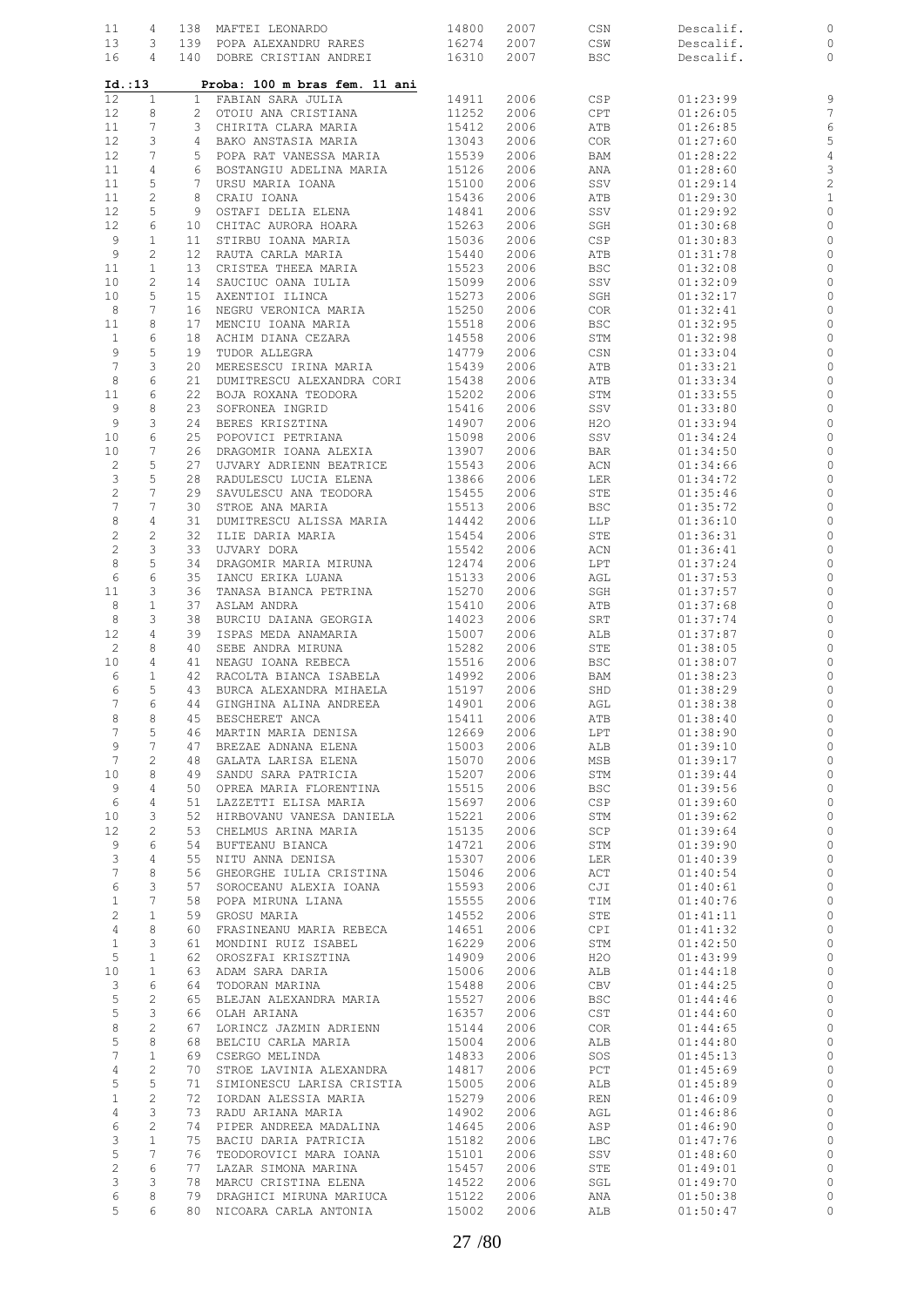| 3<br>7<br>TALPOS STEFANA ARISA<br>15061<br>2006<br>SSB<br>01:50:70<br>81<br>6<br>7<br>15374<br>2006<br>ASP<br>82<br>NISTOR GABRIELA MARIA<br>01:52:76<br>$\overline{4}$<br>5<br>15000<br>2006<br>83<br>PETRUTIU MARIA ALEXANDRA<br>ALB<br>01:52:79<br>3<br>$\mathbf{2}$<br>84<br>15069<br>2006<br>MSB<br>01:53:03<br>MOATA IULIA ANDREEA<br>$\mathbf{1}$<br>4<br>85<br>DIACONU ALEXANDRA FLORENT<br>15670<br>2006<br><b>CTR</b><br>01:53:49<br>$\mathbf{1}$<br>5<br>15668<br>2006<br>86<br>BUZATOIU DIANA ELENA<br><b>CTR</b><br>01:54:01<br>5<br>4<br>87<br>GHITUN ALEXANDRA<br>15128<br>2006<br>ANA<br>01:54:08<br>$\overline{c}$<br>4<br>88<br>MUNUNAR AMELIA SEVERICA<br>16259<br>2006<br>01:56:40<br>LBM<br>$\overline{4}$<br>4<br>89<br>GALMEANU MARIA<br>16029<br>2006<br>ASP<br>01:56:53<br>$\overline{7}$<br>$\overline{4}$<br>90<br>BOGNARI TAMARA<br>15213<br>2006<br>STM<br>02:00:49<br>3<br>8<br>BUDEA MELISA NATASHA<br>15188<br>2006<br>02:03:76<br>91<br>LBM<br>$\overline{4}$<br>6<br>16356<br>92<br>OTVOS MELISA MARIA<br>2006<br>CST<br>02:04:68<br>14996<br>4<br>1<br>93<br>DOBRICAN IOANA RUXANDRA<br>2006<br>CPI<br>Descalif.<br>7<br>4<br>93 DINU BIANCA STEFANIA MARA<br>15437<br>2006<br>ATB<br>Descalif.<br>Proba: 100 m bras masc. 11 ani<br>Id.:14<br>3<br>14<br>IASCHIU ANDREI<br>15443<br>2006<br>ATB<br>01:25:59<br>$\mathbf{1}$<br>15<br>8<br>15276<br>2006<br><b>BSC</b><br>01:27:17<br>2<br>BIRGHILESCU ALEXANDRU<br>15<br>3<br>13338<br>2006<br>ACT<br>01:27:31<br>3<br>RADUCANU EDUARD<br>15<br>4<br>15215<br>2006<br>4 NISTOR DARIUS DRAGAN<br>STM<br>01:27:68<br>$\overline{c}$<br>15<br>14608<br>2006<br>BUCUR ANDREAS ALIN<br>ASP<br>01:27:68<br>4<br>$\sqrt{2}$<br>15166<br>2006<br>14<br>ALEXANDRU PATRIC ANGELO<br>MAR<br>01:28:22<br>6<br>7<br>$\overline{c}$<br>15278<br>2006<br>STE<br>7<br>ROSCA MIHNEA IONUT<br>01:28:38<br>6<br>15<br>$7^{\circ}$<br>MEZDREA BANU ALEXANDRU<br>14409<br>2006<br>CST<br>01:28:38<br>$\mathbf{1}$<br>15445<br>2006<br>01:29:20<br>14<br>9<br>SCORTEA TEOFIL<br>ATB<br>5<br>13690<br>2006<br>14<br>COJOCARU STEFAN<br><b>BAR</b><br>01:29:96<br>10<br>15<br>5<br>15550<br>2006<br>POSTELNICU GEORGE ALEXAND<br>REN<br>01:30:67<br>11<br>8<br>5<br>14818<br>2006<br>12<br>NICOLAEV VLADIMIR ANDREI<br>PCT<br>01:31:30<br>13<br>$\mathbf 1$<br>14560<br>2006<br>13<br>KONCZ NIMROD KALMAN<br>H2O<br>01:31:66<br>8<br>5<br>14997<br>2006<br>14<br>CURECHERIU ALEX GABRIEL<br>CPI<br>01:31:99<br>3<br>$\mathbf{1}$<br>15<br>RADU MATEI<br>13163<br>2006<br>CTR<br>01:32:09<br>8<br>15446<br>14<br>16<br>M.SEDIO EDRIS<br>2006<br>ATB<br>01:33:10<br>15385<br>14<br>4<br>17<br>OPREA MARIO CALIN<br>2006<br>SRT<br>01:33:17<br>5<br>15447<br>10<br>18<br>TATARU BOGDAN PAVEL<br>2006<br>ATB<br>01:33:85<br>15<br>$\mathbf{1}$<br>15548<br>2006<br>19<br>POPA CRISTIAN<br>REN<br>01:33:98<br>15026<br>2006<br>15<br>7<br>20<br>STANCEL LUKAS<br>ALB<br>01:34:16<br>13<br>7<br>15024<br>21<br>SANDRU MATEI<br>2006<br>ALB<br>01:34:34<br>$\mathbf{1}$<br>13947<br>2006<br>4<br>22<br>RACHIERU STEFAN RAZVAN<br>CTR<br>01:34:39<br>13<br>8<br>15200<br>23<br>SALCUCEANU TUDOR<br>2006<br>SHD<br>01:34:44<br>12<br>8<br>24<br>CARTIS HORIA STEFAN<br>14418<br>2006<br>$\mathop{\tt CST}\nolimits$<br>01:34:68<br>13<br>6<br>25<br>14832<br>2006<br>BOKOR BALAZS<br>SOS<br>01:34:72<br>10<br>2<br>15045<br>2006<br>26<br>NICULAIE DAVID ANDREAS<br>ACT<br>01:35:27<br>11<br>5<br>27<br>15031<br>2006<br>KRIZBAI NEGRU ROBERT<br>ALB<br>01:35:37<br>13<br>3<br>14987<br>2006<br>28<br>TREGER TOMAS TRISTIAN<br>BAM<br>01:35:80<br>12<br>4<br>29<br>HARABAGIU RARES PETRU<br>14986<br>2006<br>01:35:89<br>BAM<br>10<br>$\mathbf{1}$<br>30<br>ANDREI MIHAI ALEXANDRU<br>15441<br>2006<br>ATB<br>01:35:93<br>14<br>7<br>2006<br>31<br>MATEI VLAD ALEXANDRU<br>14607<br>ASP<br>01:36:09<br>10<br>3<br>32<br>RAICU BADEA GABRIEL<br>13093<br>2006<br>LPT<br>01:36:14<br>2<br>$7\phantom{.0}$<br>15396<br>2006<br>33 HRISCU RARES<br>LBC<br>01:36:36<br>4<br>8<br>34 MICLEA DRAGOS IULIAN<br>15534<br>2006<br>CBV<br>01:36:97<br>15556<br>11<br>$\mathbf{1}$<br>35<br>FLESCHIU DAVID MIHAI<br>2006<br>CAT<br>01:37:08<br>$\mathbf{1}$<br>6<br>15048<br>2006<br>ACT<br>36<br>NOVAC IULIAN DORU<br>01:37:15<br>4<br>11<br>37<br>POP DARIUS ANDREI<br>14410<br>2006<br>CST<br>01:38:41<br>12<br>3<br>38<br>MIHALACHE VLAD STEFAN<br>14593<br>2006<br>ASP<br>01:38:50<br>$\overline{c}$<br>$\mathbf{1}$<br>39<br>PISOSCHI MATEI VALERIU<br>15458<br>2006<br>STE<br>01:38:86<br>12<br>5<br>CIONCA LUCA IOAN<br>15149<br>2006<br>LBO<br>01:38:94<br>40<br>4<br>13<br>DUMITRESCU VLADIMIR<br>15461<br>2006<br>PET<br>01:39:25<br>41<br>$\overline{4}$<br>3<br>13732<br>42<br>TATAR MARIUS CRISTIAN<br>2006<br><b>COR</b><br>01:39:27<br>9<br>3<br>14789<br>43<br>COJOCARU CAROL MIHAI<br>2006<br>CSN<br>01:39:48<br>8<br>$\mathbf{1}$<br>14892<br>44<br>SLAVU RARES STEFAN<br>2006<br>AGL<br>01:39:59<br>5<br>3<br>13334<br>45<br>STRIMBEANU RAZVAN<br>2006<br>PCT<br>01:39:97<br>13<br>$\mathbf{2}$<br>MATES ROBERT FLORIN<br>15028<br>2006<br>ALB<br>01:40:04<br>46<br>$\mathbf{2}$<br>$\mathbf{1}$<br>47<br>LUPUT SEBASTIAN MIHAI<br>15218<br>2006<br>STM<br>01:40:16<br>$7\phantom{.0}$<br>10<br>14993<br>2006<br>48<br>DAN TUDOR<br>YST<br>01:40:24<br>2<br>6<br>15322<br>2006<br>49<br>COSMA ANDREI SEBASTIAN<br>SPL<br>01:40:51<br>7<br>5<br>15280<br>2006<br><b>BSC</b><br>50<br>SEKSI LUCA<br>01:40:70<br>9<br>4<br>15529<br>2006<br>51<br>ANGHEL HORIA PETRU<br><b>BSC</b><br>01:40:97<br>8<br>8<br>15053<br>2006<br>52<br>TUICA MARIO GABRIEL<br>DAC<br>01:41:55<br>$\,8\,$<br>4<br>15199<br>2006<br>53<br>MOCANU DARIUS ADRIAN<br>SHD<br>01:41:57<br>$\overline{4}$<br>7<br>15295<br>2006<br>54<br>IONESCU ANDREI<br>LER<br>01:41:72<br>6<br>8<br>15192<br>55<br>RADOS LUCA NICOLAS<br>2006<br>SHD<br>01:41:85<br>$\overline{4}$<br>$\mathbf{2}$<br>15309<br>BARNEA DRAGOS CRISTIAN<br>2006<br>01:41:86<br>56<br>LER<br>7<br>13349<br>11<br>57<br>DRAGOMIR DAVID<br>2006<br>REN<br>01:41:90<br>2<br>4<br>15544<br>2006<br>58<br>SERBAN PAUL ANDREI<br>ACN<br>01:41:98<br>14985<br>10 <sub>o</sub><br>6<br>59<br>MORAR BOGDAN FLORIN<br>2006<br>BAM<br>01:42:02<br>10<br>4<br>ROTARU LUCA STEFAN<br>15552<br>2006<br>ALS<br>01:42:51<br>60<br>8<br>7<br>PAUNESCU CEZAR<br>15195<br>2006<br>SHD<br>01:42:55<br>61<br>$\overline{4}$<br>4<br>62<br>BADEA PERLIK ROBERT<br>13239<br>2006<br>CPT<br>01:42:72<br>8<br>15191<br>2006<br>11<br>63<br>NAGY NANDOR<br>SHD<br>01:42:98<br>4<br>15190<br>7<br>64<br>POPA TUDOR<br>2006<br>SHD<br>01:43:09<br>7<br>8<br>14894<br>65<br>SAVUCA LUCA IONUT<br>2006<br>AGL<br>01:43:22<br>7<br>7<br>14787<br>BOZONCA GABRIEL<br>2006<br>CSN<br>01:43:27<br>66<br>5<br>6<br>15183<br>67<br>BACIU DENIS ANDREI<br>2006<br>LBC<br>01:43:39<br>6<br>$\mathbf{1}$<br>68<br>PANAIT PAUL DRAGOS<br>15102<br>2006<br>SSV<br>01:43:48 |  |  |  |  |                         |
|--------------------------------------------------------------------------------------------------------------------------------------------------------------------------------------------------------------------------------------------------------------------------------------------------------------------------------------------------------------------------------------------------------------------------------------------------------------------------------------------------------------------------------------------------------------------------------------------------------------------------------------------------------------------------------------------------------------------------------------------------------------------------------------------------------------------------------------------------------------------------------------------------------------------------------------------------------------------------------------------------------------------------------------------------------------------------------------------------------------------------------------------------------------------------------------------------------------------------------------------------------------------------------------------------------------------------------------------------------------------------------------------------------------------------------------------------------------------------------------------------------------------------------------------------------------------------------------------------------------------------------------------------------------------------------------------------------------------------------------------------------------------------------------------------------------------------------------------------------------------------------------------------------------------------------------------------------------------------------------------------------------------------------------------------------------------------------------------------------------------------------------------------------------------------------------------------------------------------------------------------------------------------------------------------------------------------------------------------------------------------------------------------------------------------------------------------------------------------------------------------------------------------------------------------------------------------------------------------------------------------------------------------------------------------------------------------------------------------------------------------------------------------------------------------------------------------------------------------------------------------------------------------------------------------------------------------------------------------------------------------------------------------------------------------------------------------------------------------------------------------------------------------------------------------------------------------------------------------------------------------------------------------------------------------------------------------------------------------------------------------------------------------------------------------------------------------------------------------------------------------------------------------------------------------------------------------------------------------------------------------------------------------------------------------------------------------------------------------------------------------------------------------------------------------------------------------------------------------------------------------------------------------------------------------------------------------------------------------------------------------------------------------------------------------------------------------------------------------------------------------------------------------------------------------------------------------------------------------------------------------------------------------------------------------------------------------------------------------------------------------------------------------------------------------------------------------------------------------------------------------------------------------------------------------------------------------------------------------------------------------------------------------------------------------------------------------------------------------------------------------------------------------------------------------------------------------------------------------------------------------------------------------------------------------------------------------------------------------------------------------------------------------------------------------------------------------------------------------------------------------------------------------------------------------------------------------------------------------------------------------------------------------------------------------------------------------------------------------------------------------------------------------------------------------------------------------------------------------------------------------------------------------------------------------------------------------------------------------------------------------------------------------------------------------------------------------------------------------------------------------------------------------------------------------------------------------------------------------------------------------------------------------------------------------------------------------------------------------------------------------------------------------------------------------------------------------------------------------------------------------------------------------------------------------------------------------------------------------------------------------------------------------------------------------------------------------------------------------------------------------------------------------------------------------------------------------------------------------------------------------------------------------------------------------------------------------------------------------------------------------------------------------------------------------------------------------------------------------------------------------------------------------------------------------------------------------------------------------------------------------------------------------------------------------------|--|--|--|--|-------------------------|
|                                                                                                                                                                                                                                                                                                                                                                                                                                                                                                                                                                                                                                                                                                                                                                                                                                                                                                                                                                                                                                                                                                                                                                                                                                                                                                                                                                                                                                                                                                                                                                                                                                                                                                                                                                                                                                                                                                                                                                                                                                                                                                                                                                                                                                                                                                                                                                                                                                                                                                                                                                                                                                                                                                                                                                                                                                                                                                                                                                                                                                                                                                                                                                                                                                                                                                                                                                                                                                                                                                                                                                                                                                                                                                                                                                                                                                                                                                                                                                                                                                                                                                                                                                                                                                                                                                                                                                                                                                                                                                                                                                                                                                                                                                                                                                                                                                                                                                                                                                                                                                                                                                                                                                                                                                                                                                                                                                                                                                                                                                                                                                                                                                                                                                                                                                                                                                                                                                                                                                                                                                                                                                                                                                                                                                                                                                                                                                                                                                                                                                                                                                                                                                                                                                                                                                                                                                                                                                                                |  |  |  |  |                         |
|                                                                                                                                                                                                                                                                                                                                                                                                                                                                                                                                                                                                                                                                                                                                                                                                                                                                                                                                                                                                                                                                                                                                                                                                                                                                                                                                                                                                                                                                                                                                                                                                                                                                                                                                                                                                                                                                                                                                                                                                                                                                                                                                                                                                                                                                                                                                                                                                                                                                                                                                                                                                                                                                                                                                                                                                                                                                                                                                                                                                                                                                                                                                                                                                                                                                                                                                                                                                                                                                                                                                                                                                                                                                                                                                                                                                                                                                                                                                                                                                                                                                                                                                                                                                                                                                                                                                                                                                                                                                                                                                                                                                                                                                                                                                                                                                                                                                                                                                                                                                                                                                                                                                                                                                                                                                                                                                                                                                                                                                                                                                                                                                                                                                                                                                                                                                                                                                                                                                                                                                                                                                                                                                                                                                                                                                                                                                                                                                                                                                                                                                                                                                                                                                                                                                                                                                                                                                                                                                |  |  |  |  | 0                       |
|                                                                                                                                                                                                                                                                                                                                                                                                                                                                                                                                                                                                                                                                                                                                                                                                                                                                                                                                                                                                                                                                                                                                                                                                                                                                                                                                                                                                                                                                                                                                                                                                                                                                                                                                                                                                                                                                                                                                                                                                                                                                                                                                                                                                                                                                                                                                                                                                                                                                                                                                                                                                                                                                                                                                                                                                                                                                                                                                                                                                                                                                                                                                                                                                                                                                                                                                                                                                                                                                                                                                                                                                                                                                                                                                                                                                                                                                                                                                                                                                                                                                                                                                                                                                                                                                                                                                                                                                                                                                                                                                                                                                                                                                                                                                                                                                                                                                                                                                                                                                                                                                                                                                                                                                                                                                                                                                                                                                                                                                                                                                                                                                                                                                                                                                                                                                                                                                                                                                                                                                                                                                                                                                                                                                                                                                                                                                                                                                                                                                                                                                                                                                                                                                                                                                                                                                                                                                                                                                |  |  |  |  | 0                       |
|                                                                                                                                                                                                                                                                                                                                                                                                                                                                                                                                                                                                                                                                                                                                                                                                                                                                                                                                                                                                                                                                                                                                                                                                                                                                                                                                                                                                                                                                                                                                                                                                                                                                                                                                                                                                                                                                                                                                                                                                                                                                                                                                                                                                                                                                                                                                                                                                                                                                                                                                                                                                                                                                                                                                                                                                                                                                                                                                                                                                                                                                                                                                                                                                                                                                                                                                                                                                                                                                                                                                                                                                                                                                                                                                                                                                                                                                                                                                                                                                                                                                                                                                                                                                                                                                                                                                                                                                                                                                                                                                                                                                                                                                                                                                                                                                                                                                                                                                                                                                                                                                                                                                                                                                                                                                                                                                                                                                                                                                                                                                                                                                                                                                                                                                                                                                                                                                                                                                                                                                                                                                                                                                                                                                                                                                                                                                                                                                                                                                                                                                                                                                                                                                                                                                                                                                                                                                                                                                |  |  |  |  |                         |
|                                                                                                                                                                                                                                                                                                                                                                                                                                                                                                                                                                                                                                                                                                                                                                                                                                                                                                                                                                                                                                                                                                                                                                                                                                                                                                                                                                                                                                                                                                                                                                                                                                                                                                                                                                                                                                                                                                                                                                                                                                                                                                                                                                                                                                                                                                                                                                                                                                                                                                                                                                                                                                                                                                                                                                                                                                                                                                                                                                                                                                                                                                                                                                                                                                                                                                                                                                                                                                                                                                                                                                                                                                                                                                                                                                                                                                                                                                                                                                                                                                                                                                                                                                                                                                                                                                                                                                                                                                                                                                                                                                                                                                                                                                                                                                                                                                                                                                                                                                                                                                                                                                                                                                                                                                                                                                                                                                                                                                                                                                                                                                                                                                                                                                                                                                                                                                                                                                                                                                                                                                                                                                                                                                                                                                                                                                                                                                                                                                                                                                                                                                                                                                                                                                                                                                                                                                                                                                                                |  |  |  |  | 0                       |
|                                                                                                                                                                                                                                                                                                                                                                                                                                                                                                                                                                                                                                                                                                                                                                                                                                                                                                                                                                                                                                                                                                                                                                                                                                                                                                                                                                                                                                                                                                                                                                                                                                                                                                                                                                                                                                                                                                                                                                                                                                                                                                                                                                                                                                                                                                                                                                                                                                                                                                                                                                                                                                                                                                                                                                                                                                                                                                                                                                                                                                                                                                                                                                                                                                                                                                                                                                                                                                                                                                                                                                                                                                                                                                                                                                                                                                                                                                                                                                                                                                                                                                                                                                                                                                                                                                                                                                                                                                                                                                                                                                                                                                                                                                                                                                                                                                                                                                                                                                                                                                                                                                                                                                                                                                                                                                                                                                                                                                                                                                                                                                                                                                                                                                                                                                                                                                                                                                                                                                                                                                                                                                                                                                                                                                                                                                                                                                                                                                                                                                                                                                                                                                                                                                                                                                                                                                                                                                                                |  |  |  |  | 0                       |
|                                                                                                                                                                                                                                                                                                                                                                                                                                                                                                                                                                                                                                                                                                                                                                                                                                                                                                                                                                                                                                                                                                                                                                                                                                                                                                                                                                                                                                                                                                                                                                                                                                                                                                                                                                                                                                                                                                                                                                                                                                                                                                                                                                                                                                                                                                                                                                                                                                                                                                                                                                                                                                                                                                                                                                                                                                                                                                                                                                                                                                                                                                                                                                                                                                                                                                                                                                                                                                                                                                                                                                                                                                                                                                                                                                                                                                                                                                                                                                                                                                                                                                                                                                                                                                                                                                                                                                                                                                                                                                                                                                                                                                                                                                                                                                                                                                                                                                                                                                                                                                                                                                                                                                                                                                                                                                                                                                                                                                                                                                                                                                                                                                                                                                                                                                                                                                                                                                                                                                                                                                                                                                                                                                                                                                                                                                                                                                                                                                                                                                                                                                                                                                                                                                                                                                                                                                                                                                                                |  |  |  |  | $\circ$                 |
|                                                                                                                                                                                                                                                                                                                                                                                                                                                                                                                                                                                                                                                                                                                                                                                                                                                                                                                                                                                                                                                                                                                                                                                                                                                                                                                                                                                                                                                                                                                                                                                                                                                                                                                                                                                                                                                                                                                                                                                                                                                                                                                                                                                                                                                                                                                                                                                                                                                                                                                                                                                                                                                                                                                                                                                                                                                                                                                                                                                                                                                                                                                                                                                                                                                                                                                                                                                                                                                                                                                                                                                                                                                                                                                                                                                                                                                                                                                                                                                                                                                                                                                                                                                                                                                                                                                                                                                                                                                                                                                                                                                                                                                                                                                                                                                                                                                                                                                                                                                                                                                                                                                                                                                                                                                                                                                                                                                                                                                                                                                                                                                                                                                                                                                                                                                                                                                                                                                                                                                                                                                                                                                                                                                                                                                                                                                                                                                                                                                                                                                                                                                                                                                                                                                                                                                                                                                                                                                                |  |  |  |  | 0                       |
|                                                                                                                                                                                                                                                                                                                                                                                                                                                                                                                                                                                                                                                                                                                                                                                                                                                                                                                                                                                                                                                                                                                                                                                                                                                                                                                                                                                                                                                                                                                                                                                                                                                                                                                                                                                                                                                                                                                                                                                                                                                                                                                                                                                                                                                                                                                                                                                                                                                                                                                                                                                                                                                                                                                                                                                                                                                                                                                                                                                                                                                                                                                                                                                                                                                                                                                                                                                                                                                                                                                                                                                                                                                                                                                                                                                                                                                                                                                                                                                                                                                                                                                                                                                                                                                                                                                                                                                                                                                                                                                                                                                                                                                                                                                                                                                                                                                                                                                                                                                                                                                                                                                                                                                                                                                                                                                                                                                                                                                                                                                                                                                                                                                                                                                                                                                                                                                                                                                                                                                                                                                                                                                                                                                                                                                                                                                                                                                                                                                                                                                                                                                                                                                                                                                                                                                                                                                                                                                                |  |  |  |  | $\circ$                 |
|                                                                                                                                                                                                                                                                                                                                                                                                                                                                                                                                                                                                                                                                                                                                                                                                                                                                                                                                                                                                                                                                                                                                                                                                                                                                                                                                                                                                                                                                                                                                                                                                                                                                                                                                                                                                                                                                                                                                                                                                                                                                                                                                                                                                                                                                                                                                                                                                                                                                                                                                                                                                                                                                                                                                                                                                                                                                                                                                                                                                                                                                                                                                                                                                                                                                                                                                                                                                                                                                                                                                                                                                                                                                                                                                                                                                                                                                                                                                                                                                                                                                                                                                                                                                                                                                                                                                                                                                                                                                                                                                                                                                                                                                                                                                                                                                                                                                                                                                                                                                                                                                                                                                                                                                                                                                                                                                                                                                                                                                                                                                                                                                                                                                                                                                                                                                                                                                                                                                                                                                                                                                                                                                                                                                                                                                                                                                                                                                                                                                                                                                                                                                                                                                                                                                                                                                                                                                                                                                |  |  |  |  | 0                       |
|                                                                                                                                                                                                                                                                                                                                                                                                                                                                                                                                                                                                                                                                                                                                                                                                                                                                                                                                                                                                                                                                                                                                                                                                                                                                                                                                                                                                                                                                                                                                                                                                                                                                                                                                                                                                                                                                                                                                                                                                                                                                                                                                                                                                                                                                                                                                                                                                                                                                                                                                                                                                                                                                                                                                                                                                                                                                                                                                                                                                                                                                                                                                                                                                                                                                                                                                                                                                                                                                                                                                                                                                                                                                                                                                                                                                                                                                                                                                                                                                                                                                                                                                                                                                                                                                                                                                                                                                                                                                                                                                                                                                                                                                                                                                                                                                                                                                                                                                                                                                                                                                                                                                                                                                                                                                                                                                                                                                                                                                                                                                                                                                                                                                                                                                                                                                                                                                                                                                                                                                                                                                                                                                                                                                                                                                                                                                                                                                                                                                                                                                                                                                                                                                                                                                                                                                                                                                                                                                |  |  |  |  | $\circ$                 |
|                                                                                                                                                                                                                                                                                                                                                                                                                                                                                                                                                                                                                                                                                                                                                                                                                                                                                                                                                                                                                                                                                                                                                                                                                                                                                                                                                                                                                                                                                                                                                                                                                                                                                                                                                                                                                                                                                                                                                                                                                                                                                                                                                                                                                                                                                                                                                                                                                                                                                                                                                                                                                                                                                                                                                                                                                                                                                                                                                                                                                                                                                                                                                                                                                                                                                                                                                                                                                                                                                                                                                                                                                                                                                                                                                                                                                                                                                                                                                                                                                                                                                                                                                                                                                                                                                                                                                                                                                                                                                                                                                                                                                                                                                                                                                                                                                                                                                                                                                                                                                                                                                                                                                                                                                                                                                                                                                                                                                                                                                                                                                                                                                                                                                                                                                                                                                                                                                                                                                                                                                                                                                                                                                                                                                                                                                                                                                                                                                                                                                                                                                                                                                                                                                                                                                                                                                                                                                                                                |  |  |  |  | 0                       |
|                                                                                                                                                                                                                                                                                                                                                                                                                                                                                                                                                                                                                                                                                                                                                                                                                                                                                                                                                                                                                                                                                                                                                                                                                                                                                                                                                                                                                                                                                                                                                                                                                                                                                                                                                                                                                                                                                                                                                                                                                                                                                                                                                                                                                                                                                                                                                                                                                                                                                                                                                                                                                                                                                                                                                                                                                                                                                                                                                                                                                                                                                                                                                                                                                                                                                                                                                                                                                                                                                                                                                                                                                                                                                                                                                                                                                                                                                                                                                                                                                                                                                                                                                                                                                                                                                                                                                                                                                                                                                                                                                                                                                                                                                                                                                                                                                                                                                                                                                                                                                                                                                                                                                                                                                                                                                                                                                                                                                                                                                                                                                                                                                                                                                                                                                                                                                                                                                                                                                                                                                                                                                                                                                                                                                                                                                                                                                                                                                                                                                                                                                                                                                                                                                                                                                                                                                                                                                                                                |  |  |  |  | $\circ$                 |
|                                                                                                                                                                                                                                                                                                                                                                                                                                                                                                                                                                                                                                                                                                                                                                                                                                                                                                                                                                                                                                                                                                                                                                                                                                                                                                                                                                                                                                                                                                                                                                                                                                                                                                                                                                                                                                                                                                                                                                                                                                                                                                                                                                                                                                                                                                                                                                                                                                                                                                                                                                                                                                                                                                                                                                                                                                                                                                                                                                                                                                                                                                                                                                                                                                                                                                                                                                                                                                                                                                                                                                                                                                                                                                                                                                                                                                                                                                                                                                                                                                                                                                                                                                                                                                                                                                                                                                                                                                                                                                                                                                                                                                                                                                                                                                                                                                                                                                                                                                                                                                                                                                                                                                                                                                                                                                                                                                                                                                                                                                                                                                                                                                                                                                                                                                                                                                                                                                                                                                                                                                                                                                                                                                                                                                                                                                                                                                                                                                                                                                                                                                                                                                                                                                                                                                                                                                                                                                                                |  |  |  |  |                         |
|                                                                                                                                                                                                                                                                                                                                                                                                                                                                                                                                                                                                                                                                                                                                                                                                                                                                                                                                                                                                                                                                                                                                                                                                                                                                                                                                                                                                                                                                                                                                                                                                                                                                                                                                                                                                                                                                                                                                                                                                                                                                                                                                                                                                                                                                                                                                                                                                                                                                                                                                                                                                                                                                                                                                                                                                                                                                                                                                                                                                                                                                                                                                                                                                                                                                                                                                                                                                                                                                                                                                                                                                                                                                                                                                                                                                                                                                                                                                                                                                                                                                                                                                                                                                                                                                                                                                                                                                                                                                                                                                                                                                                                                                                                                                                                                                                                                                                                                                                                                                                                                                                                                                                                                                                                                                                                                                                                                                                                                                                                                                                                                                                                                                                                                                                                                                                                                                                                                                                                                                                                                                                                                                                                                                                                                                                                                                                                                                                                                                                                                                                                                                                                                                                                                                                                                                                                                                                                                                |  |  |  |  | 0                       |
|                                                                                                                                                                                                                                                                                                                                                                                                                                                                                                                                                                                                                                                                                                                                                                                                                                                                                                                                                                                                                                                                                                                                                                                                                                                                                                                                                                                                                                                                                                                                                                                                                                                                                                                                                                                                                                                                                                                                                                                                                                                                                                                                                                                                                                                                                                                                                                                                                                                                                                                                                                                                                                                                                                                                                                                                                                                                                                                                                                                                                                                                                                                                                                                                                                                                                                                                                                                                                                                                                                                                                                                                                                                                                                                                                                                                                                                                                                                                                                                                                                                                                                                                                                                                                                                                                                                                                                                                                                                                                                                                                                                                                                                                                                                                                                                                                                                                                                                                                                                                                                                                                                                                                                                                                                                                                                                                                                                                                                                                                                                                                                                                                                                                                                                                                                                                                                                                                                                                                                                                                                                                                                                                                                                                                                                                                                                                                                                                                                                                                                                                                                                                                                                                                                                                                                                                                                                                                                                                |  |  |  |  | $\circ$                 |
|                                                                                                                                                                                                                                                                                                                                                                                                                                                                                                                                                                                                                                                                                                                                                                                                                                                                                                                                                                                                                                                                                                                                                                                                                                                                                                                                                                                                                                                                                                                                                                                                                                                                                                                                                                                                                                                                                                                                                                                                                                                                                                                                                                                                                                                                                                                                                                                                                                                                                                                                                                                                                                                                                                                                                                                                                                                                                                                                                                                                                                                                                                                                                                                                                                                                                                                                                                                                                                                                                                                                                                                                                                                                                                                                                                                                                                                                                                                                                                                                                                                                                                                                                                                                                                                                                                                                                                                                                                                                                                                                                                                                                                                                                                                                                                                                                                                                                                                                                                                                                                                                                                                                                                                                                                                                                                                                                                                                                                                                                                                                                                                                                                                                                                                                                                                                                                                                                                                                                                                                                                                                                                                                                                                                                                                                                                                                                                                                                                                                                                                                                                                                                                                                                                                                                                                                                                                                                                                                |  |  |  |  |                         |
|                                                                                                                                                                                                                                                                                                                                                                                                                                                                                                                                                                                                                                                                                                                                                                                                                                                                                                                                                                                                                                                                                                                                                                                                                                                                                                                                                                                                                                                                                                                                                                                                                                                                                                                                                                                                                                                                                                                                                                                                                                                                                                                                                                                                                                                                                                                                                                                                                                                                                                                                                                                                                                                                                                                                                                                                                                                                                                                                                                                                                                                                                                                                                                                                                                                                                                                                                                                                                                                                                                                                                                                                                                                                                                                                                                                                                                                                                                                                                                                                                                                                                                                                                                                                                                                                                                                                                                                                                                                                                                                                                                                                                                                                                                                                                                                                                                                                                                                                                                                                                                                                                                                                                                                                                                                                                                                                                                                                                                                                                                                                                                                                                                                                                                                                                                                                                                                                                                                                                                                                                                                                                                                                                                                                                                                                                                                                                                                                                                                                                                                                                                                                                                                                                                                                                                                                                                                                                                                                |  |  |  |  |                         |
|                                                                                                                                                                                                                                                                                                                                                                                                                                                                                                                                                                                                                                                                                                                                                                                                                                                                                                                                                                                                                                                                                                                                                                                                                                                                                                                                                                                                                                                                                                                                                                                                                                                                                                                                                                                                                                                                                                                                                                                                                                                                                                                                                                                                                                                                                                                                                                                                                                                                                                                                                                                                                                                                                                                                                                                                                                                                                                                                                                                                                                                                                                                                                                                                                                                                                                                                                                                                                                                                                                                                                                                                                                                                                                                                                                                                                                                                                                                                                                                                                                                                                                                                                                                                                                                                                                                                                                                                                                                                                                                                                                                                                                                                                                                                                                                                                                                                                                                                                                                                                                                                                                                                                                                                                                                                                                                                                                                                                                                                                                                                                                                                                                                                                                                                                                                                                                                                                                                                                                                                                                                                                                                                                                                                                                                                                                                                                                                                                                                                                                                                                                                                                                                                                                                                                                                                                                                                                                                                |  |  |  |  | 9                       |
|                                                                                                                                                                                                                                                                                                                                                                                                                                                                                                                                                                                                                                                                                                                                                                                                                                                                                                                                                                                                                                                                                                                                                                                                                                                                                                                                                                                                                                                                                                                                                                                                                                                                                                                                                                                                                                                                                                                                                                                                                                                                                                                                                                                                                                                                                                                                                                                                                                                                                                                                                                                                                                                                                                                                                                                                                                                                                                                                                                                                                                                                                                                                                                                                                                                                                                                                                                                                                                                                                                                                                                                                                                                                                                                                                                                                                                                                                                                                                                                                                                                                                                                                                                                                                                                                                                                                                                                                                                                                                                                                                                                                                                                                                                                                                                                                                                                                                                                                                                                                                                                                                                                                                                                                                                                                                                                                                                                                                                                                                                                                                                                                                                                                                                                                                                                                                                                                                                                                                                                                                                                                                                                                                                                                                                                                                                                                                                                                                                                                                                                                                                                                                                                                                                                                                                                                                                                                                                                                |  |  |  |  | $\overline{7}$          |
|                                                                                                                                                                                                                                                                                                                                                                                                                                                                                                                                                                                                                                                                                                                                                                                                                                                                                                                                                                                                                                                                                                                                                                                                                                                                                                                                                                                                                                                                                                                                                                                                                                                                                                                                                                                                                                                                                                                                                                                                                                                                                                                                                                                                                                                                                                                                                                                                                                                                                                                                                                                                                                                                                                                                                                                                                                                                                                                                                                                                                                                                                                                                                                                                                                                                                                                                                                                                                                                                                                                                                                                                                                                                                                                                                                                                                                                                                                                                                                                                                                                                                                                                                                                                                                                                                                                                                                                                                                                                                                                                                                                                                                                                                                                                                                                                                                                                                                                                                                                                                                                                                                                                                                                                                                                                                                                                                                                                                                                                                                                                                                                                                                                                                                                                                                                                                                                                                                                                                                                                                                                                                                                                                                                                                                                                                                                                                                                                                                                                                                                                                                                                                                                                                                                                                                                                                                                                                                                                |  |  |  |  | 6                       |
|                                                                                                                                                                                                                                                                                                                                                                                                                                                                                                                                                                                                                                                                                                                                                                                                                                                                                                                                                                                                                                                                                                                                                                                                                                                                                                                                                                                                                                                                                                                                                                                                                                                                                                                                                                                                                                                                                                                                                                                                                                                                                                                                                                                                                                                                                                                                                                                                                                                                                                                                                                                                                                                                                                                                                                                                                                                                                                                                                                                                                                                                                                                                                                                                                                                                                                                                                                                                                                                                                                                                                                                                                                                                                                                                                                                                                                                                                                                                                                                                                                                                                                                                                                                                                                                                                                                                                                                                                                                                                                                                                                                                                                                                                                                                                                                                                                                                                                                                                                                                                                                                                                                                                                                                                                                                                                                                                                                                                                                                                                                                                                                                                                                                                                                                                                                                                                                                                                                                                                                                                                                                                                                                                                                                                                                                                                                                                                                                                                                                                                                                                                                                                                                                                                                                                                                                                                                                                                                                |  |  |  |  | 5                       |
|                                                                                                                                                                                                                                                                                                                                                                                                                                                                                                                                                                                                                                                                                                                                                                                                                                                                                                                                                                                                                                                                                                                                                                                                                                                                                                                                                                                                                                                                                                                                                                                                                                                                                                                                                                                                                                                                                                                                                                                                                                                                                                                                                                                                                                                                                                                                                                                                                                                                                                                                                                                                                                                                                                                                                                                                                                                                                                                                                                                                                                                                                                                                                                                                                                                                                                                                                                                                                                                                                                                                                                                                                                                                                                                                                                                                                                                                                                                                                                                                                                                                                                                                                                                                                                                                                                                                                                                                                                                                                                                                                                                                                                                                                                                                                                                                                                                                                                                                                                                                                                                                                                                                                                                                                                                                                                                                                                                                                                                                                                                                                                                                                                                                                                                                                                                                                                                                                                                                                                                                                                                                                                                                                                                                                                                                                                                                                                                                                                                                                                                                                                                                                                                                                                                                                                                                                                                                                                                                |  |  |  |  | 5                       |
|                                                                                                                                                                                                                                                                                                                                                                                                                                                                                                                                                                                                                                                                                                                                                                                                                                                                                                                                                                                                                                                                                                                                                                                                                                                                                                                                                                                                                                                                                                                                                                                                                                                                                                                                                                                                                                                                                                                                                                                                                                                                                                                                                                                                                                                                                                                                                                                                                                                                                                                                                                                                                                                                                                                                                                                                                                                                                                                                                                                                                                                                                                                                                                                                                                                                                                                                                                                                                                                                                                                                                                                                                                                                                                                                                                                                                                                                                                                                                                                                                                                                                                                                                                                                                                                                                                                                                                                                                                                                                                                                                                                                                                                                                                                                                                                                                                                                                                                                                                                                                                                                                                                                                                                                                                                                                                                                                                                                                                                                                                                                                                                                                                                                                                                                                                                                                                                                                                                                                                                                                                                                                                                                                                                                                                                                                                                                                                                                                                                                                                                                                                                                                                                                                                                                                                                                                                                                                                                                |  |  |  |  | 3                       |
|                                                                                                                                                                                                                                                                                                                                                                                                                                                                                                                                                                                                                                                                                                                                                                                                                                                                                                                                                                                                                                                                                                                                                                                                                                                                                                                                                                                                                                                                                                                                                                                                                                                                                                                                                                                                                                                                                                                                                                                                                                                                                                                                                                                                                                                                                                                                                                                                                                                                                                                                                                                                                                                                                                                                                                                                                                                                                                                                                                                                                                                                                                                                                                                                                                                                                                                                                                                                                                                                                                                                                                                                                                                                                                                                                                                                                                                                                                                                                                                                                                                                                                                                                                                                                                                                                                                                                                                                                                                                                                                                                                                                                                                                                                                                                                                                                                                                                                                                                                                                                                                                                                                                                                                                                                                                                                                                                                                                                                                                                                                                                                                                                                                                                                                                                                                                                                                                                                                                                                                                                                                                                                                                                                                                                                                                                                                                                                                                                                                                                                                                                                                                                                                                                                                                                                                                                                                                                                                                |  |  |  |  | $\overline{\mathbf{c}}$ |
|                                                                                                                                                                                                                                                                                                                                                                                                                                                                                                                                                                                                                                                                                                                                                                                                                                                                                                                                                                                                                                                                                                                                                                                                                                                                                                                                                                                                                                                                                                                                                                                                                                                                                                                                                                                                                                                                                                                                                                                                                                                                                                                                                                                                                                                                                                                                                                                                                                                                                                                                                                                                                                                                                                                                                                                                                                                                                                                                                                                                                                                                                                                                                                                                                                                                                                                                                                                                                                                                                                                                                                                                                                                                                                                                                                                                                                                                                                                                                                                                                                                                                                                                                                                                                                                                                                                                                                                                                                                                                                                                                                                                                                                                                                                                                                                                                                                                                                                                                                                                                                                                                                                                                                                                                                                                                                                                                                                                                                                                                                                                                                                                                                                                                                                                                                                                                                                                                                                                                                                                                                                                                                                                                                                                                                                                                                                                                                                                                                                                                                                                                                                                                                                                                                                                                                                                                                                                                                                                |  |  |  |  | $\overline{c}$          |
|                                                                                                                                                                                                                                                                                                                                                                                                                                                                                                                                                                                                                                                                                                                                                                                                                                                                                                                                                                                                                                                                                                                                                                                                                                                                                                                                                                                                                                                                                                                                                                                                                                                                                                                                                                                                                                                                                                                                                                                                                                                                                                                                                                                                                                                                                                                                                                                                                                                                                                                                                                                                                                                                                                                                                                                                                                                                                                                                                                                                                                                                                                                                                                                                                                                                                                                                                                                                                                                                                                                                                                                                                                                                                                                                                                                                                                                                                                                                                                                                                                                                                                                                                                                                                                                                                                                                                                                                                                                                                                                                                                                                                                                                                                                                                                                                                                                                                                                                                                                                                                                                                                                                                                                                                                                                                                                                                                                                                                                                                                                                                                                                                                                                                                                                                                                                                                                                                                                                                                                                                                                                                                                                                                                                                                                                                                                                                                                                                                                                                                                                                                                                                                                                                                                                                                                                                                                                                                                                |  |  |  |  |                         |
|                                                                                                                                                                                                                                                                                                                                                                                                                                                                                                                                                                                                                                                                                                                                                                                                                                                                                                                                                                                                                                                                                                                                                                                                                                                                                                                                                                                                                                                                                                                                                                                                                                                                                                                                                                                                                                                                                                                                                                                                                                                                                                                                                                                                                                                                                                                                                                                                                                                                                                                                                                                                                                                                                                                                                                                                                                                                                                                                                                                                                                                                                                                                                                                                                                                                                                                                                                                                                                                                                                                                                                                                                                                                                                                                                                                                                                                                                                                                                                                                                                                                                                                                                                                                                                                                                                                                                                                                                                                                                                                                                                                                                                                                                                                                                                                                                                                                                                                                                                                                                                                                                                                                                                                                                                                                                                                                                                                                                                                                                                                                                                                                                                                                                                                                                                                                                                                                                                                                                                                                                                                                                                                                                                                                                                                                                                                                                                                                                                                                                                                                                                                                                                                                                                                                                                                                                                                                                                                                |  |  |  |  | $\circ$                 |
|                                                                                                                                                                                                                                                                                                                                                                                                                                                                                                                                                                                                                                                                                                                                                                                                                                                                                                                                                                                                                                                                                                                                                                                                                                                                                                                                                                                                                                                                                                                                                                                                                                                                                                                                                                                                                                                                                                                                                                                                                                                                                                                                                                                                                                                                                                                                                                                                                                                                                                                                                                                                                                                                                                                                                                                                                                                                                                                                                                                                                                                                                                                                                                                                                                                                                                                                                                                                                                                                                                                                                                                                                                                                                                                                                                                                                                                                                                                                                                                                                                                                                                                                                                                                                                                                                                                                                                                                                                                                                                                                                                                                                                                                                                                                                                                                                                                                                                                                                                                                                                                                                                                                                                                                                                                                                                                                                                                                                                                                                                                                                                                                                                                                                                                                                                                                                                                                                                                                                                                                                                                                                                                                                                                                                                                                                                                                                                                                                                                                                                                                                                                                                                                                                                                                                                                                                                                                                                                                |  |  |  |  | $\circ$                 |
|                                                                                                                                                                                                                                                                                                                                                                                                                                                                                                                                                                                                                                                                                                                                                                                                                                                                                                                                                                                                                                                                                                                                                                                                                                                                                                                                                                                                                                                                                                                                                                                                                                                                                                                                                                                                                                                                                                                                                                                                                                                                                                                                                                                                                                                                                                                                                                                                                                                                                                                                                                                                                                                                                                                                                                                                                                                                                                                                                                                                                                                                                                                                                                                                                                                                                                                                                                                                                                                                                                                                                                                                                                                                                                                                                                                                                                                                                                                                                                                                                                                                                                                                                                                                                                                                                                                                                                                                                                                                                                                                                                                                                                                                                                                                                                                                                                                                                                                                                                                                                                                                                                                                                                                                                                                                                                                                                                                                                                                                                                                                                                                                                                                                                                                                                                                                                                                                                                                                                                                                                                                                                                                                                                                                                                                                                                                                                                                                                                                                                                                                                                                                                                                                                                                                                                                                                                                                                                                                |  |  |  |  | $\circ$                 |
|                                                                                                                                                                                                                                                                                                                                                                                                                                                                                                                                                                                                                                                                                                                                                                                                                                                                                                                                                                                                                                                                                                                                                                                                                                                                                                                                                                                                                                                                                                                                                                                                                                                                                                                                                                                                                                                                                                                                                                                                                                                                                                                                                                                                                                                                                                                                                                                                                                                                                                                                                                                                                                                                                                                                                                                                                                                                                                                                                                                                                                                                                                                                                                                                                                                                                                                                                                                                                                                                                                                                                                                                                                                                                                                                                                                                                                                                                                                                                                                                                                                                                                                                                                                                                                                                                                                                                                                                                                                                                                                                                                                                                                                                                                                                                                                                                                                                                                                                                                                                                                                                                                                                                                                                                                                                                                                                                                                                                                                                                                                                                                                                                                                                                                                                                                                                                                                                                                                                                                                                                                                                                                                                                                                                                                                                                                                                                                                                                                                                                                                                                                                                                                                                                                                                                                                                                                                                                                                                |  |  |  |  | $\circ$                 |
|                                                                                                                                                                                                                                                                                                                                                                                                                                                                                                                                                                                                                                                                                                                                                                                                                                                                                                                                                                                                                                                                                                                                                                                                                                                                                                                                                                                                                                                                                                                                                                                                                                                                                                                                                                                                                                                                                                                                                                                                                                                                                                                                                                                                                                                                                                                                                                                                                                                                                                                                                                                                                                                                                                                                                                                                                                                                                                                                                                                                                                                                                                                                                                                                                                                                                                                                                                                                                                                                                                                                                                                                                                                                                                                                                                                                                                                                                                                                                                                                                                                                                                                                                                                                                                                                                                                                                                                                                                                                                                                                                                                                                                                                                                                                                                                                                                                                                                                                                                                                                                                                                                                                                                                                                                                                                                                                                                                                                                                                                                                                                                                                                                                                                                                                                                                                                                                                                                                                                                                                                                                                                                                                                                                                                                                                                                                                                                                                                                                                                                                                                                                                                                                                                                                                                                                                                                                                                                                                |  |  |  |  | $\circ$                 |
|                                                                                                                                                                                                                                                                                                                                                                                                                                                                                                                                                                                                                                                                                                                                                                                                                                                                                                                                                                                                                                                                                                                                                                                                                                                                                                                                                                                                                                                                                                                                                                                                                                                                                                                                                                                                                                                                                                                                                                                                                                                                                                                                                                                                                                                                                                                                                                                                                                                                                                                                                                                                                                                                                                                                                                                                                                                                                                                                                                                                                                                                                                                                                                                                                                                                                                                                                                                                                                                                                                                                                                                                                                                                                                                                                                                                                                                                                                                                                                                                                                                                                                                                                                                                                                                                                                                                                                                                                                                                                                                                                                                                                                                                                                                                                                                                                                                                                                                                                                                                                                                                                                                                                                                                                                                                                                                                                                                                                                                                                                                                                                                                                                                                                                                                                                                                                                                                                                                                                                                                                                                                                                                                                                                                                                                                                                                                                                                                                                                                                                                                                                                                                                                                                                                                                                                                                                                                                                                                |  |  |  |  | $\circ$                 |
|                                                                                                                                                                                                                                                                                                                                                                                                                                                                                                                                                                                                                                                                                                                                                                                                                                                                                                                                                                                                                                                                                                                                                                                                                                                                                                                                                                                                                                                                                                                                                                                                                                                                                                                                                                                                                                                                                                                                                                                                                                                                                                                                                                                                                                                                                                                                                                                                                                                                                                                                                                                                                                                                                                                                                                                                                                                                                                                                                                                                                                                                                                                                                                                                                                                                                                                                                                                                                                                                                                                                                                                                                                                                                                                                                                                                                                                                                                                                                                                                                                                                                                                                                                                                                                                                                                                                                                                                                                                                                                                                                                                                                                                                                                                                                                                                                                                                                                                                                                                                                                                                                                                                                                                                                                                                                                                                                                                                                                                                                                                                                                                                                                                                                                                                                                                                                                                                                                                                                                                                                                                                                                                                                                                                                                                                                                                                                                                                                                                                                                                                                                                                                                                                                                                                                                                                                                                                                                                                |  |  |  |  | $\circ$                 |
|                                                                                                                                                                                                                                                                                                                                                                                                                                                                                                                                                                                                                                                                                                                                                                                                                                                                                                                                                                                                                                                                                                                                                                                                                                                                                                                                                                                                                                                                                                                                                                                                                                                                                                                                                                                                                                                                                                                                                                                                                                                                                                                                                                                                                                                                                                                                                                                                                                                                                                                                                                                                                                                                                                                                                                                                                                                                                                                                                                                                                                                                                                                                                                                                                                                                                                                                                                                                                                                                                                                                                                                                                                                                                                                                                                                                                                                                                                                                                                                                                                                                                                                                                                                                                                                                                                                                                                                                                                                                                                                                                                                                                                                                                                                                                                                                                                                                                                                                                                                                                                                                                                                                                                                                                                                                                                                                                                                                                                                                                                                                                                                                                                                                                                                                                                                                                                                                                                                                                                                                                                                                                                                                                                                                                                                                                                                                                                                                                                                                                                                                                                                                                                                                                                                                                                                                                                                                                                                                |  |  |  |  | $\circ$                 |
|                                                                                                                                                                                                                                                                                                                                                                                                                                                                                                                                                                                                                                                                                                                                                                                                                                                                                                                                                                                                                                                                                                                                                                                                                                                                                                                                                                                                                                                                                                                                                                                                                                                                                                                                                                                                                                                                                                                                                                                                                                                                                                                                                                                                                                                                                                                                                                                                                                                                                                                                                                                                                                                                                                                                                                                                                                                                                                                                                                                                                                                                                                                                                                                                                                                                                                                                                                                                                                                                                                                                                                                                                                                                                                                                                                                                                                                                                                                                                                                                                                                                                                                                                                                                                                                                                                                                                                                                                                                                                                                                                                                                                                                                                                                                                                                                                                                                                                                                                                                                                                                                                                                                                                                                                                                                                                                                                                                                                                                                                                                                                                                                                                                                                                                                                                                                                                                                                                                                                                                                                                                                                                                                                                                                                                                                                                                                                                                                                                                                                                                                                                                                                                                                                                                                                                                                                                                                                                                                |  |  |  |  | 0                       |
|                                                                                                                                                                                                                                                                                                                                                                                                                                                                                                                                                                                                                                                                                                                                                                                                                                                                                                                                                                                                                                                                                                                                                                                                                                                                                                                                                                                                                                                                                                                                                                                                                                                                                                                                                                                                                                                                                                                                                                                                                                                                                                                                                                                                                                                                                                                                                                                                                                                                                                                                                                                                                                                                                                                                                                                                                                                                                                                                                                                                                                                                                                                                                                                                                                                                                                                                                                                                                                                                                                                                                                                                                                                                                                                                                                                                                                                                                                                                                                                                                                                                                                                                                                                                                                                                                                                                                                                                                                                                                                                                                                                                                                                                                                                                                                                                                                                                                                                                                                                                                                                                                                                                                                                                                                                                                                                                                                                                                                                                                                                                                                                                                                                                                                                                                                                                                                                                                                                                                                                                                                                                                                                                                                                                                                                                                                                                                                                                                                                                                                                                                                                                                                                                                                                                                                                                                                                                                                                                |  |  |  |  |                         |
|                                                                                                                                                                                                                                                                                                                                                                                                                                                                                                                                                                                                                                                                                                                                                                                                                                                                                                                                                                                                                                                                                                                                                                                                                                                                                                                                                                                                                                                                                                                                                                                                                                                                                                                                                                                                                                                                                                                                                                                                                                                                                                                                                                                                                                                                                                                                                                                                                                                                                                                                                                                                                                                                                                                                                                                                                                                                                                                                                                                                                                                                                                                                                                                                                                                                                                                                                                                                                                                                                                                                                                                                                                                                                                                                                                                                                                                                                                                                                                                                                                                                                                                                                                                                                                                                                                                                                                                                                                                                                                                                                                                                                                                                                                                                                                                                                                                                                                                                                                                                                                                                                                                                                                                                                                                                                                                                                                                                                                                                                                                                                                                                                                                                                                                                                                                                                                                                                                                                                                                                                                                                                                                                                                                                                                                                                                                                                                                                                                                                                                                                                                                                                                                                                                                                                                                                                                                                                                                                |  |  |  |  | $\circ$                 |
|                                                                                                                                                                                                                                                                                                                                                                                                                                                                                                                                                                                                                                                                                                                                                                                                                                                                                                                                                                                                                                                                                                                                                                                                                                                                                                                                                                                                                                                                                                                                                                                                                                                                                                                                                                                                                                                                                                                                                                                                                                                                                                                                                                                                                                                                                                                                                                                                                                                                                                                                                                                                                                                                                                                                                                                                                                                                                                                                                                                                                                                                                                                                                                                                                                                                                                                                                                                                                                                                                                                                                                                                                                                                                                                                                                                                                                                                                                                                                                                                                                                                                                                                                                                                                                                                                                                                                                                                                                                                                                                                                                                                                                                                                                                                                                                                                                                                                                                                                                                                                                                                                                                                                                                                                                                                                                                                                                                                                                                                                                                                                                                                                                                                                                                                                                                                                                                                                                                                                                                                                                                                                                                                                                                                                                                                                                                                                                                                                                                                                                                                                                                                                                                                                                                                                                                                                                                                                                                                |  |  |  |  | 0                       |
|                                                                                                                                                                                                                                                                                                                                                                                                                                                                                                                                                                                                                                                                                                                                                                                                                                                                                                                                                                                                                                                                                                                                                                                                                                                                                                                                                                                                                                                                                                                                                                                                                                                                                                                                                                                                                                                                                                                                                                                                                                                                                                                                                                                                                                                                                                                                                                                                                                                                                                                                                                                                                                                                                                                                                                                                                                                                                                                                                                                                                                                                                                                                                                                                                                                                                                                                                                                                                                                                                                                                                                                                                                                                                                                                                                                                                                                                                                                                                                                                                                                                                                                                                                                                                                                                                                                                                                                                                                                                                                                                                                                                                                                                                                                                                                                                                                                                                                                                                                                                                                                                                                                                                                                                                                                                                                                                                                                                                                                                                                                                                                                                                                                                                                                                                                                                                                                                                                                                                                                                                                                                                                                                                                                                                                                                                                                                                                                                                                                                                                                                                                                                                                                                                                                                                                                                                                                                                                                                |  |  |  |  | $\circ$                 |
|                                                                                                                                                                                                                                                                                                                                                                                                                                                                                                                                                                                                                                                                                                                                                                                                                                                                                                                                                                                                                                                                                                                                                                                                                                                                                                                                                                                                                                                                                                                                                                                                                                                                                                                                                                                                                                                                                                                                                                                                                                                                                                                                                                                                                                                                                                                                                                                                                                                                                                                                                                                                                                                                                                                                                                                                                                                                                                                                                                                                                                                                                                                                                                                                                                                                                                                                                                                                                                                                                                                                                                                                                                                                                                                                                                                                                                                                                                                                                                                                                                                                                                                                                                                                                                                                                                                                                                                                                                                                                                                                                                                                                                                                                                                                                                                                                                                                                                                                                                                                                                                                                                                                                                                                                                                                                                                                                                                                                                                                                                                                                                                                                                                                                                                                                                                                                                                                                                                                                                                                                                                                                                                                                                                                                                                                                                                                                                                                                                                                                                                                                                                                                                                                                                                                                                                                                                                                                                                                |  |  |  |  | 0                       |
|                                                                                                                                                                                                                                                                                                                                                                                                                                                                                                                                                                                                                                                                                                                                                                                                                                                                                                                                                                                                                                                                                                                                                                                                                                                                                                                                                                                                                                                                                                                                                                                                                                                                                                                                                                                                                                                                                                                                                                                                                                                                                                                                                                                                                                                                                                                                                                                                                                                                                                                                                                                                                                                                                                                                                                                                                                                                                                                                                                                                                                                                                                                                                                                                                                                                                                                                                                                                                                                                                                                                                                                                                                                                                                                                                                                                                                                                                                                                                                                                                                                                                                                                                                                                                                                                                                                                                                                                                                                                                                                                                                                                                                                                                                                                                                                                                                                                                                                                                                                                                                                                                                                                                                                                                                                                                                                                                                                                                                                                                                                                                                                                                                                                                                                                                                                                                                                                                                                                                                                                                                                                                                                                                                                                                                                                                                                                                                                                                                                                                                                                                                                                                                                                                                                                                                                                                                                                                                                                |  |  |  |  | $\circ$                 |
|                                                                                                                                                                                                                                                                                                                                                                                                                                                                                                                                                                                                                                                                                                                                                                                                                                                                                                                                                                                                                                                                                                                                                                                                                                                                                                                                                                                                                                                                                                                                                                                                                                                                                                                                                                                                                                                                                                                                                                                                                                                                                                                                                                                                                                                                                                                                                                                                                                                                                                                                                                                                                                                                                                                                                                                                                                                                                                                                                                                                                                                                                                                                                                                                                                                                                                                                                                                                                                                                                                                                                                                                                                                                                                                                                                                                                                                                                                                                                                                                                                                                                                                                                                                                                                                                                                                                                                                                                                                                                                                                                                                                                                                                                                                                                                                                                                                                                                                                                                                                                                                                                                                                                                                                                                                                                                                                                                                                                                                                                                                                                                                                                                                                                                                                                                                                                                                                                                                                                                                                                                                                                                                                                                                                                                                                                                                                                                                                                                                                                                                                                                                                                                                                                                                                                                                                                                                                                                                                |  |  |  |  | 0                       |
|                                                                                                                                                                                                                                                                                                                                                                                                                                                                                                                                                                                                                                                                                                                                                                                                                                                                                                                                                                                                                                                                                                                                                                                                                                                                                                                                                                                                                                                                                                                                                                                                                                                                                                                                                                                                                                                                                                                                                                                                                                                                                                                                                                                                                                                                                                                                                                                                                                                                                                                                                                                                                                                                                                                                                                                                                                                                                                                                                                                                                                                                                                                                                                                                                                                                                                                                                                                                                                                                                                                                                                                                                                                                                                                                                                                                                                                                                                                                                                                                                                                                                                                                                                                                                                                                                                                                                                                                                                                                                                                                                                                                                                                                                                                                                                                                                                                                                                                                                                                                                                                                                                                                                                                                                                                                                                                                                                                                                                                                                                                                                                                                                                                                                                                                                                                                                                                                                                                                                                                                                                                                                                                                                                                                                                                                                                                                                                                                                                                                                                                                                                                                                                                                                                                                                                                                                                                                                                                                |  |  |  |  | 0                       |
|                                                                                                                                                                                                                                                                                                                                                                                                                                                                                                                                                                                                                                                                                                                                                                                                                                                                                                                                                                                                                                                                                                                                                                                                                                                                                                                                                                                                                                                                                                                                                                                                                                                                                                                                                                                                                                                                                                                                                                                                                                                                                                                                                                                                                                                                                                                                                                                                                                                                                                                                                                                                                                                                                                                                                                                                                                                                                                                                                                                                                                                                                                                                                                                                                                                                                                                                                                                                                                                                                                                                                                                                                                                                                                                                                                                                                                                                                                                                                                                                                                                                                                                                                                                                                                                                                                                                                                                                                                                                                                                                                                                                                                                                                                                                                                                                                                                                                                                                                                                                                                                                                                                                                                                                                                                                                                                                                                                                                                                                                                                                                                                                                                                                                                                                                                                                                                                                                                                                                                                                                                                                                                                                                                                                                                                                                                                                                                                                                                                                                                                                                                                                                                                                                                                                                                                                                                                                                                                                |  |  |  |  | 0                       |
|                                                                                                                                                                                                                                                                                                                                                                                                                                                                                                                                                                                                                                                                                                                                                                                                                                                                                                                                                                                                                                                                                                                                                                                                                                                                                                                                                                                                                                                                                                                                                                                                                                                                                                                                                                                                                                                                                                                                                                                                                                                                                                                                                                                                                                                                                                                                                                                                                                                                                                                                                                                                                                                                                                                                                                                                                                                                                                                                                                                                                                                                                                                                                                                                                                                                                                                                                                                                                                                                                                                                                                                                                                                                                                                                                                                                                                                                                                                                                                                                                                                                                                                                                                                                                                                                                                                                                                                                                                                                                                                                                                                                                                                                                                                                                                                                                                                                                                                                                                                                                                                                                                                                                                                                                                                                                                                                                                                                                                                                                                                                                                                                                                                                                                                                                                                                                                                                                                                                                                                                                                                                                                                                                                                                                                                                                                                                                                                                                                                                                                                                                                                                                                                                                                                                                                                                                                                                                                                                |  |  |  |  |                         |
|                                                                                                                                                                                                                                                                                                                                                                                                                                                                                                                                                                                                                                                                                                                                                                                                                                                                                                                                                                                                                                                                                                                                                                                                                                                                                                                                                                                                                                                                                                                                                                                                                                                                                                                                                                                                                                                                                                                                                                                                                                                                                                                                                                                                                                                                                                                                                                                                                                                                                                                                                                                                                                                                                                                                                                                                                                                                                                                                                                                                                                                                                                                                                                                                                                                                                                                                                                                                                                                                                                                                                                                                                                                                                                                                                                                                                                                                                                                                                                                                                                                                                                                                                                                                                                                                                                                                                                                                                                                                                                                                                                                                                                                                                                                                                                                                                                                                                                                                                                                                                                                                                                                                                                                                                                                                                                                                                                                                                                                                                                                                                                                                                                                                                                                                                                                                                                                                                                                                                                                                                                                                                                                                                                                                                                                                                                                                                                                                                                                                                                                                                                                                                                                                                                                                                                                                                                                                                                                                |  |  |  |  | 0                       |
|                                                                                                                                                                                                                                                                                                                                                                                                                                                                                                                                                                                                                                                                                                                                                                                                                                                                                                                                                                                                                                                                                                                                                                                                                                                                                                                                                                                                                                                                                                                                                                                                                                                                                                                                                                                                                                                                                                                                                                                                                                                                                                                                                                                                                                                                                                                                                                                                                                                                                                                                                                                                                                                                                                                                                                                                                                                                                                                                                                                                                                                                                                                                                                                                                                                                                                                                                                                                                                                                                                                                                                                                                                                                                                                                                                                                                                                                                                                                                                                                                                                                                                                                                                                                                                                                                                                                                                                                                                                                                                                                                                                                                                                                                                                                                                                                                                                                                                                                                                                                                                                                                                                                                                                                                                                                                                                                                                                                                                                                                                                                                                                                                                                                                                                                                                                                                                                                                                                                                                                                                                                                                                                                                                                                                                                                                                                                                                                                                                                                                                                                                                                                                                                                                                                                                                                                                                                                                                                                |  |  |  |  | $\circ$                 |
|                                                                                                                                                                                                                                                                                                                                                                                                                                                                                                                                                                                                                                                                                                                                                                                                                                                                                                                                                                                                                                                                                                                                                                                                                                                                                                                                                                                                                                                                                                                                                                                                                                                                                                                                                                                                                                                                                                                                                                                                                                                                                                                                                                                                                                                                                                                                                                                                                                                                                                                                                                                                                                                                                                                                                                                                                                                                                                                                                                                                                                                                                                                                                                                                                                                                                                                                                                                                                                                                                                                                                                                                                                                                                                                                                                                                                                                                                                                                                                                                                                                                                                                                                                                                                                                                                                                                                                                                                                                                                                                                                                                                                                                                                                                                                                                                                                                                                                                                                                                                                                                                                                                                                                                                                                                                                                                                                                                                                                                                                                                                                                                                                                                                                                                                                                                                                                                                                                                                                                                                                                                                                                                                                                                                                                                                                                                                                                                                                                                                                                                                                                                                                                                                                                                                                                                                                                                                                                                                |  |  |  |  | 0                       |
|                                                                                                                                                                                                                                                                                                                                                                                                                                                                                                                                                                                                                                                                                                                                                                                                                                                                                                                                                                                                                                                                                                                                                                                                                                                                                                                                                                                                                                                                                                                                                                                                                                                                                                                                                                                                                                                                                                                                                                                                                                                                                                                                                                                                                                                                                                                                                                                                                                                                                                                                                                                                                                                                                                                                                                                                                                                                                                                                                                                                                                                                                                                                                                                                                                                                                                                                                                                                                                                                                                                                                                                                                                                                                                                                                                                                                                                                                                                                                                                                                                                                                                                                                                                                                                                                                                                                                                                                                                                                                                                                                                                                                                                                                                                                                                                                                                                                                                                                                                                                                                                                                                                                                                                                                                                                                                                                                                                                                                                                                                                                                                                                                                                                                                                                                                                                                                                                                                                                                                                                                                                                                                                                                                                                                                                                                                                                                                                                                                                                                                                                                                                                                                                                                                                                                                                                                                                                                                                                |  |  |  |  | $\circ$                 |
|                                                                                                                                                                                                                                                                                                                                                                                                                                                                                                                                                                                                                                                                                                                                                                                                                                                                                                                                                                                                                                                                                                                                                                                                                                                                                                                                                                                                                                                                                                                                                                                                                                                                                                                                                                                                                                                                                                                                                                                                                                                                                                                                                                                                                                                                                                                                                                                                                                                                                                                                                                                                                                                                                                                                                                                                                                                                                                                                                                                                                                                                                                                                                                                                                                                                                                                                                                                                                                                                                                                                                                                                                                                                                                                                                                                                                                                                                                                                                                                                                                                                                                                                                                                                                                                                                                                                                                                                                                                                                                                                                                                                                                                                                                                                                                                                                                                                                                                                                                                                                                                                                                                                                                                                                                                                                                                                                                                                                                                                                                                                                                                                                                                                                                                                                                                                                                                                                                                                                                                                                                                                                                                                                                                                                                                                                                                                                                                                                                                                                                                                                                                                                                                                                                                                                                                                                                                                                                                                |  |  |  |  | $\circ$                 |
|                                                                                                                                                                                                                                                                                                                                                                                                                                                                                                                                                                                                                                                                                                                                                                                                                                                                                                                                                                                                                                                                                                                                                                                                                                                                                                                                                                                                                                                                                                                                                                                                                                                                                                                                                                                                                                                                                                                                                                                                                                                                                                                                                                                                                                                                                                                                                                                                                                                                                                                                                                                                                                                                                                                                                                                                                                                                                                                                                                                                                                                                                                                                                                                                                                                                                                                                                                                                                                                                                                                                                                                                                                                                                                                                                                                                                                                                                                                                                                                                                                                                                                                                                                                                                                                                                                                                                                                                                                                                                                                                                                                                                                                                                                                                                                                                                                                                                                                                                                                                                                                                                                                                                                                                                                                                                                                                                                                                                                                                                                                                                                                                                                                                                                                                                                                                                                                                                                                                                                                                                                                                                                                                                                                                                                                                                                                                                                                                                                                                                                                                                                                                                                                                                                                                                                                                                                                                                                                                |  |  |  |  | $\circ$                 |
|                                                                                                                                                                                                                                                                                                                                                                                                                                                                                                                                                                                                                                                                                                                                                                                                                                                                                                                                                                                                                                                                                                                                                                                                                                                                                                                                                                                                                                                                                                                                                                                                                                                                                                                                                                                                                                                                                                                                                                                                                                                                                                                                                                                                                                                                                                                                                                                                                                                                                                                                                                                                                                                                                                                                                                                                                                                                                                                                                                                                                                                                                                                                                                                                                                                                                                                                                                                                                                                                                                                                                                                                                                                                                                                                                                                                                                                                                                                                                                                                                                                                                                                                                                                                                                                                                                                                                                                                                                                                                                                                                                                                                                                                                                                                                                                                                                                                                                                                                                                                                                                                                                                                                                                                                                                                                                                                                                                                                                                                                                                                                                                                                                                                                                                                                                                                                                                                                                                                                                                                                                                                                                                                                                                                                                                                                                                                                                                                                                                                                                                                                                                                                                                                                                                                                                                                                                                                                                                                |  |  |  |  | 0                       |
|                                                                                                                                                                                                                                                                                                                                                                                                                                                                                                                                                                                                                                                                                                                                                                                                                                                                                                                                                                                                                                                                                                                                                                                                                                                                                                                                                                                                                                                                                                                                                                                                                                                                                                                                                                                                                                                                                                                                                                                                                                                                                                                                                                                                                                                                                                                                                                                                                                                                                                                                                                                                                                                                                                                                                                                                                                                                                                                                                                                                                                                                                                                                                                                                                                                                                                                                                                                                                                                                                                                                                                                                                                                                                                                                                                                                                                                                                                                                                                                                                                                                                                                                                                                                                                                                                                                                                                                                                                                                                                                                                                                                                                                                                                                                                                                                                                                                                                                                                                                                                                                                                                                                                                                                                                                                                                                                                                                                                                                                                                                                                                                                                                                                                                                                                                                                                                                                                                                                                                                                                                                                                                                                                                                                                                                                                                                                                                                                                                                                                                                                                                                                                                                                                                                                                                                                                                                                                                                                |  |  |  |  | $\circ$                 |
|                                                                                                                                                                                                                                                                                                                                                                                                                                                                                                                                                                                                                                                                                                                                                                                                                                                                                                                                                                                                                                                                                                                                                                                                                                                                                                                                                                                                                                                                                                                                                                                                                                                                                                                                                                                                                                                                                                                                                                                                                                                                                                                                                                                                                                                                                                                                                                                                                                                                                                                                                                                                                                                                                                                                                                                                                                                                                                                                                                                                                                                                                                                                                                                                                                                                                                                                                                                                                                                                                                                                                                                                                                                                                                                                                                                                                                                                                                                                                                                                                                                                                                                                                                                                                                                                                                                                                                                                                                                                                                                                                                                                                                                                                                                                                                                                                                                                                                                                                                                                                                                                                                                                                                                                                                                                                                                                                                                                                                                                                                                                                                                                                                                                                                                                                                                                                                                                                                                                                                                                                                                                                                                                                                                                                                                                                                                                                                                                                                                                                                                                                                                                                                                                                                                                                                                                                                                                                                                                |  |  |  |  |                         |
|                                                                                                                                                                                                                                                                                                                                                                                                                                                                                                                                                                                                                                                                                                                                                                                                                                                                                                                                                                                                                                                                                                                                                                                                                                                                                                                                                                                                                                                                                                                                                                                                                                                                                                                                                                                                                                                                                                                                                                                                                                                                                                                                                                                                                                                                                                                                                                                                                                                                                                                                                                                                                                                                                                                                                                                                                                                                                                                                                                                                                                                                                                                                                                                                                                                                                                                                                                                                                                                                                                                                                                                                                                                                                                                                                                                                                                                                                                                                                                                                                                                                                                                                                                                                                                                                                                                                                                                                                                                                                                                                                                                                                                                                                                                                                                                                                                                                                                                                                                                                                                                                                                                                                                                                                                                                                                                                                                                                                                                                                                                                                                                                                                                                                                                                                                                                                                                                                                                                                                                                                                                                                                                                                                                                                                                                                                                                                                                                                                                                                                                                                                                                                                                                                                                                                                                                                                                                                                                                |  |  |  |  | 0                       |
|                                                                                                                                                                                                                                                                                                                                                                                                                                                                                                                                                                                                                                                                                                                                                                                                                                                                                                                                                                                                                                                                                                                                                                                                                                                                                                                                                                                                                                                                                                                                                                                                                                                                                                                                                                                                                                                                                                                                                                                                                                                                                                                                                                                                                                                                                                                                                                                                                                                                                                                                                                                                                                                                                                                                                                                                                                                                                                                                                                                                                                                                                                                                                                                                                                                                                                                                                                                                                                                                                                                                                                                                                                                                                                                                                                                                                                                                                                                                                                                                                                                                                                                                                                                                                                                                                                                                                                                                                                                                                                                                                                                                                                                                                                                                                                                                                                                                                                                                                                                                                                                                                                                                                                                                                                                                                                                                                                                                                                                                                                                                                                                                                                                                                                                                                                                                                                                                                                                                                                                                                                                                                                                                                                                                                                                                                                                                                                                                                                                                                                                                                                                                                                                                                                                                                                                                                                                                                                                                |  |  |  |  |                         |
|                                                                                                                                                                                                                                                                                                                                                                                                                                                                                                                                                                                                                                                                                                                                                                                                                                                                                                                                                                                                                                                                                                                                                                                                                                                                                                                                                                                                                                                                                                                                                                                                                                                                                                                                                                                                                                                                                                                                                                                                                                                                                                                                                                                                                                                                                                                                                                                                                                                                                                                                                                                                                                                                                                                                                                                                                                                                                                                                                                                                                                                                                                                                                                                                                                                                                                                                                                                                                                                                                                                                                                                                                                                                                                                                                                                                                                                                                                                                                                                                                                                                                                                                                                                                                                                                                                                                                                                                                                                                                                                                                                                                                                                                                                                                                                                                                                                                                                                                                                                                                                                                                                                                                                                                                                                                                                                                                                                                                                                                                                                                                                                                                                                                                                                                                                                                                                                                                                                                                                                                                                                                                                                                                                                                                                                                                                                                                                                                                                                                                                                                                                                                                                                                                                                                                                                                                                                                                                                                |  |  |  |  | $\circ$                 |
|                                                                                                                                                                                                                                                                                                                                                                                                                                                                                                                                                                                                                                                                                                                                                                                                                                                                                                                                                                                                                                                                                                                                                                                                                                                                                                                                                                                                                                                                                                                                                                                                                                                                                                                                                                                                                                                                                                                                                                                                                                                                                                                                                                                                                                                                                                                                                                                                                                                                                                                                                                                                                                                                                                                                                                                                                                                                                                                                                                                                                                                                                                                                                                                                                                                                                                                                                                                                                                                                                                                                                                                                                                                                                                                                                                                                                                                                                                                                                                                                                                                                                                                                                                                                                                                                                                                                                                                                                                                                                                                                                                                                                                                                                                                                                                                                                                                                                                                                                                                                                                                                                                                                                                                                                                                                                                                                                                                                                                                                                                                                                                                                                                                                                                                                                                                                                                                                                                                                                                                                                                                                                                                                                                                                                                                                                                                                                                                                                                                                                                                                                                                                                                                                                                                                                                                                                                                                                                                                |  |  |  |  | $\circ$                 |
|                                                                                                                                                                                                                                                                                                                                                                                                                                                                                                                                                                                                                                                                                                                                                                                                                                                                                                                                                                                                                                                                                                                                                                                                                                                                                                                                                                                                                                                                                                                                                                                                                                                                                                                                                                                                                                                                                                                                                                                                                                                                                                                                                                                                                                                                                                                                                                                                                                                                                                                                                                                                                                                                                                                                                                                                                                                                                                                                                                                                                                                                                                                                                                                                                                                                                                                                                                                                                                                                                                                                                                                                                                                                                                                                                                                                                                                                                                                                                                                                                                                                                                                                                                                                                                                                                                                                                                                                                                                                                                                                                                                                                                                                                                                                                                                                                                                                                                                                                                                                                                                                                                                                                                                                                                                                                                                                                                                                                                                                                                                                                                                                                                                                                                                                                                                                                                                                                                                                                                                                                                                                                                                                                                                                                                                                                                                                                                                                                                                                                                                                                                                                                                                                                                                                                                                                                                                                                                                                |  |  |  |  | $\circ$                 |
|                                                                                                                                                                                                                                                                                                                                                                                                                                                                                                                                                                                                                                                                                                                                                                                                                                                                                                                                                                                                                                                                                                                                                                                                                                                                                                                                                                                                                                                                                                                                                                                                                                                                                                                                                                                                                                                                                                                                                                                                                                                                                                                                                                                                                                                                                                                                                                                                                                                                                                                                                                                                                                                                                                                                                                                                                                                                                                                                                                                                                                                                                                                                                                                                                                                                                                                                                                                                                                                                                                                                                                                                                                                                                                                                                                                                                                                                                                                                                                                                                                                                                                                                                                                                                                                                                                                                                                                                                                                                                                                                                                                                                                                                                                                                                                                                                                                                                                                                                                                                                                                                                                                                                                                                                                                                                                                                                                                                                                                                                                                                                                                                                                                                                                                                                                                                                                                                                                                                                                                                                                                                                                                                                                                                                                                                                                                                                                                                                                                                                                                                                                                                                                                                                                                                                                                                                                                                                                                                |  |  |  |  | $\circ$                 |
|                                                                                                                                                                                                                                                                                                                                                                                                                                                                                                                                                                                                                                                                                                                                                                                                                                                                                                                                                                                                                                                                                                                                                                                                                                                                                                                                                                                                                                                                                                                                                                                                                                                                                                                                                                                                                                                                                                                                                                                                                                                                                                                                                                                                                                                                                                                                                                                                                                                                                                                                                                                                                                                                                                                                                                                                                                                                                                                                                                                                                                                                                                                                                                                                                                                                                                                                                                                                                                                                                                                                                                                                                                                                                                                                                                                                                                                                                                                                                                                                                                                                                                                                                                                                                                                                                                                                                                                                                                                                                                                                                                                                                                                                                                                                                                                                                                                                                                                                                                                                                                                                                                                                                                                                                                                                                                                                                                                                                                                                                                                                                                                                                                                                                                                                                                                                                                                                                                                                                                                                                                                                                                                                                                                                                                                                                                                                                                                                                                                                                                                                                                                                                                                                                                                                                                                                                                                                                                                                |  |  |  |  | $\circ$                 |
|                                                                                                                                                                                                                                                                                                                                                                                                                                                                                                                                                                                                                                                                                                                                                                                                                                                                                                                                                                                                                                                                                                                                                                                                                                                                                                                                                                                                                                                                                                                                                                                                                                                                                                                                                                                                                                                                                                                                                                                                                                                                                                                                                                                                                                                                                                                                                                                                                                                                                                                                                                                                                                                                                                                                                                                                                                                                                                                                                                                                                                                                                                                                                                                                                                                                                                                                                                                                                                                                                                                                                                                                                                                                                                                                                                                                                                                                                                                                                                                                                                                                                                                                                                                                                                                                                                                                                                                                                                                                                                                                                                                                                                                                                                                                                                                                                                                                                                                                                                                                                                                                                                                                                                                                                                                                                                                                                                                                                                                                                                                                                                                                                                                                                                                                                                                                                                                                                                                                                                                                                                                                                                                                                                                                                                                                                                                                                                                                                                                                                                                                                                                                                                                                                                                                                                                                                                                                                                                                |  |  |  |  | $\circ$                 |
|                                                                                                                                                                                                                                                                                                                                                                                                                                                                                                                                                                                                                                                                                                                                                                                                                                                                                                                                                                                                                                                                                                                                                                                                                                                                                                                                                                                                                                                                                                                                                                                                                                                                                                                                                                                                                                                                                                                                                                                                                                                                                                                                                                                                                                                                                                                                                                                                                                                                                                                                                                                                                                                                                                                                                                                                                                                                                                                                                                                                                                                                                                                                                                                                                                                                                                                                                                                                                                                                                                                                                                                                                                                                                                                                                                                                                                                                                                                                                                                                                                                                                                                                                                                                                                                                                                                                                                                                                                                                                                                                                                                                                                                                                                                                                                                                                                                                                                                                                                                                                                                                                                                                                                                                                                                                                                                                                                                                                                                                                                                                                                                                                                                                                                                                                                                                                                                                                                                                                                                                                                                                                                                                                                                                                                                                                                                                                                                                                                                                                                                                                                                                                                                                                                                                                                                                                                                                                                                                |  |  |  |  | $\circ$                 |
|                                                                                                                                                                                                                                                                                                                                                                                                                                                                                                                                                                                                                                                                                                                                                                                                                                                                                                                                                                                                                                                                                                                                                                                                                                                                                                                                                                                                                                                                                                                                                                                                                                                                                                                                                                                                                                                                                                                                                                                                                                                                                                                                                                                                                                                                                                                                                                                                                                                                                                                                                                                                                                                                                                                                                                                                                                                                                                                                                                                                                                                                                                                                                                                                                                                                                                                                                                                                                                                                                                                                                                                                                                                                                                                                                                                                                                                                                                                                                                                                                                                                                                                                                                                                                                                                                                                                                                                                                                                                                                                                                                                                                                                                                                                                                                                                                                                                                                                                                                                                                                                                                                                                                                                                                                                                                                                                                                                                                                                                                                                                                                                                                                                                                                                                                                                                                                                                                                                                                                                                                                                                                                                                                                                                                                                                                                                                                                                                                                                                                                                                                                                                                                                                                                                                                                                                                                                                                                                                |  |  |  |  | $\mathbb{O}$            |
|                                                                                                                                                                                                                                                                                                                                                                                                                                                                                                                                                                                                                                                                                                                                                                                                                                                                                                                                                                                                                                                                                                                                                                                                                                                                                                                                                                                                                                                                                                                                                                                                                                                                                                                                                                                                                                                                                                                                                                                                                                                                                                                                                                                                                                                                                                                                                                                                                                                                                                                                                                                                                                                                                                                                                                                                                                                                                                                                                                                                                                                                                                                                                                                                                                                                                                                                                                                                                                                                                                                                                                                                                                                                                                                                                                                                                                                                                                                                                                                                                                                                                                                                                                                                                                                                                                                                                                                                                                                                                                                                                                                                                                                                                                                                                                                                                                                                                                                                                                                                                                                                                                                                                                                                                                                                                                                                                                                                                                                                                                                                                                                                                                                                                                                                                                                                                                                                                                                                                                                                                                                                                                                                                                                                                                                                                                                                                                                                                                                                                                                                                                                                                                                                                                                                                                                                                                                                                                                                |  |  |  |  | $\circ$                 |
|                                                                                                                                                                                                                                                                                                                                                                                                                                                                                                                                                                                                                                                                                                                                                                                                                                                                                                                                                                                                                                                                                                                                                                                                                                                                                                                                                                                                                                                                                                                                                                                                                                                                                                                                                                                                                                                                                                                                                                                                                                                                                                                                                                                                                                                                                                                                                                                                                                                                                                                                                                                                                                                                                                                                                                                                                                                                                                                                                                                                                                                                                                                                                                                                                                                                                                                                                                                                                                                                                                                                                                                                                                                                                                                                                                                                                                                                                                                                                                                                                                                                                                                                                                                                                                                                                                                                                                                                                                                                                                                                                                                                                                                                                                                                                                                                                                                                                                                                                                                                                                                                                                                                                                                                                                                                                                                                                                                                                                                                                                                                                                                                                                                                                                                                                                                                                                                                                                                                                                                                                                                                                                                                                                                                                                                                                                                                                                                                                                                                                                                                                                                                                                                                                                                                                                                                                                                                                                                                |  |  |  |  | $\mathbb{O}$            |
|                                                                                                                                                                                                                                                                                                                                                                                                                                                                                                                                                                                                                                                                                                                                                                                                                                                                                                                                                                                                                                                                                                                                                                                                                                                                                                                                                                                                                                                                                                                                                                                                                                                                                                                                                                                                                                                                                                                                                                                                                                                                                                                                                                                                                                                                                                                                                                                                                                                                                                                                                                                                                                                                                                                                                                                                                                                                                                                                                                                                                                                                                                                                                                                                                                                                                                                                                                                                                                                                                                                                                                                                                                                                                                                                                                                                                                                                                                                                                                                                                                                                                                                                                                                                                                                                                                                                                                                                                                                                                                                                                                                                                                                                                                                                                                                                                                                                                                                                                                                                                                                                                                                                                                                                                                                                                                                                                                                                                                                                                                                                                                                                                                                                                                                                                                                                                                                                                                                                                                                                                                                                                                                                                                                                                                                                                                                                                                                                                                                                                                                                                                                                                                                                                                                                                                                                                                                                                                                                |  |  |  |  | $\circ$                 |
|                                                                                                                                                                                                                                                                                                                                                                                                                                                                                                                                                                                                                                                                                                                                                                                                                                                                                                                                                                                                                                                                                                                                                                                                                                                                                                                                                                                                                                                                                                                                                                                                                                                                                                                                                                                                                                                                                                                                                                                                                                                                                                                                                                                                                                                                                                                                                                                                                                                                                                                                                                                                                                                                                                                                                                                                                                                                                                                                                                                                                                                                                                                                                                                                                                                                                                                                                                                                                                                                                                                                                                                                                                                                                                                                                                                                                                                                                                                                                                                                                                                                                                                                                                                                                                                                                                                                                                                                                                                                                                                                                                                                                                                                                                                                                                                                                                                                                                                                                                                                                                                                                                                                                                                                                                                                                                                                                                                                                                                                                                                                                                                                                                                                                                                                                                                                                                                                                                                                                                                                                                                                                                                                                                                                                                                                                                                                                                                                                                                                                                                                                                                                                                                                                                                                                                                                                                                                                                                                |  |  |  |  |                         |
|                                                                                                                                                                                                                                                                                                                                                                                                                                                                                                                                                                                                                                                                                                                                                                                                                                                                                                                                                                                                                                                                                                                                                                                                                                                                                                                                                                                                                                                                                                                                                                                                                                                                                                                                                                                                                                                                                                                                                                                                                                                                                                                                                                                                                                                                                                                                                                                                                                                                                                                                                                                                                                                                                                                                                                                                                                                                                                                                                                                                                                                                                                                                                                                                                                                                                                                                                                                                                                                                                                                                                                                                                                                                                                                                                                                                                                                                                                                                                                                                                                                                                                                                                                                                                                                                                                                                                                                                                                                                                                                                                                                                                                                                                                                                                                                                                                                                                                                                                                                                                                                                                                                                                                                                                                                                                                                                                                                                                                                                                                                                                                                                                                                                                                                                                                                                                                                                                                                                                                                                                                                                                                                                                                                                                                                                                                                                                                                                                                                                                                                                                                                                                                                                                                                                                                                                                                                                                                                                |  |  |  |  | $\circ$                 |
|                                                                                                                                                                                                                                                                                                                                                                                                                                                                                                                                                                                                                                                                                                                                                                                                                                                                                                                                                                                                                                                                                                                                                                                                                                                                                                                                                                                                                                                                                                                                                                                                                                                                                                                                                                                                                                                                                                                                                                                                                                                                                                                                                                                                                                                                                                                                                                                                                                                                                                                                                                                                                                                                                                                                                                                                                                                                                                                                                                                                                                                                                                                                                                                                                                                                                                                                                                                                                                                                                                                                                                                                                                                                                                                                                                                                                                                                                                                                                                                                                                                                                                                                                                                                                                                                                                                                                                                                                                                                                                                                                                                                                                                                                                                                                                                                                                                                                                                                                                                                                                                                                                                                                                                                                                                                                                                                                                                                                                                                                                                                                                                                                                                                                                                                                                                                                                                                                                                                                                                                                                                                                                                                                                                                                                                                                                                                                                                                                                                                                                                                                                                                                                                                                                                                                                                                                                                                                                                                |  |  |  |  | $\circ$                 |
|                                                                                                                                                                                                                                                                                                                                                                                                                                                                                                                                                                                                                                                                                                                                                                                                                                                                                                                                                                                                                                                                                                                                                                                                                                                                                                                                                                                                                                                                                                                                                                                                                                                                                                                                                                                                                                                                                                                                                                                                                                                                                                                                                                                                                                                                                                                                                                                                                                                                                                                                                                                                                                                                                                                                                                                                                                                                                                                                                                                                                                                                                                                                                                                                                                                                                                                                                                                                                                                                                                                                                                                                                                                                                                                                                                                                                                                                                                                                                                                                                                                                                                                                                                                                                                                                                                                                                                                                                                                                                                                                                                                                                                                                                                                                                                                                                                                                                                                                                                                                                                                                                                                                                                                                                                                                                                                                                                                                                                                                                                                                                                                                                                                                                                                                                                                                                                                                                                                                                                                                                                                                                                                                                                                                                                                                                                                                                                                                                                                                                                                                                                                                                                                                                                                                                                                                                                                                                                                                |  |  |  |  | $\circ$                 |
|                                                                                                                                                                                                                                                                                                                                                                                                                                                                                                                                                                                                                                                                                                                                                                                                                                                                                                                                                                                                                                                                                                                                                                                                                                                                                                                                                                                                                                                                                                                                                                                                                                                                                                                                                                                                                                                                                                                                                                                                                                                                                                                                                                                                                                                                                                                                                                                                                                                                                                                                                                                                                                                                                                                                                                                                                                                                                                                                                                                                                                                                                                                                                                                                                                                                                                                                                                                                                                                                                                                                                                                                                                                                                                                                                                                                                                                                                                                                                                                                                                                                                                                                                                                                                                                                                                                                                                                                                                                                                                                                                                                                                                                                                                                                                                                                                                                                                                                                                                                                                                                                                                                                                                                                                                                                                                                                                                                                                                                                                                                                                                                                                                                                                                                                                                                                                                                                                                                                                                                                                                                                                                                                                                                                                                                                                                                                                                                                                                                                                                                                                                                                                                                                                                                                                                                                                                                                                                                                |  |  |  |  | $\mathbb{O}$            |
|                                                                                                                                                                                                                                                                                                                                                                                                                                                                                                                                                                                                                                                                                                                                                                                                                                                                                                                                                                                                                                                                                                                                                                                                                                                                                                                                                                                                                                                                                                                                                                                                                                                                                                                                                                                                                                                                                                                                                                                                                                                                                                                                                                                                                                                                                                                                                                                                                                                                                                                                                                                                                                                                                                                                                                                                                                                                                                                                                                                                                                                                                                                                                                                                                                                                                                                                                                                                                                                                                                                                                                                                                                                                                                                                                                                                                                                                                                                                                                                                                                                                                                                                                                                                                                                                                                                                                                                                                                                                                                                                                                                                                                                                                                                                                                                                                                                                                                                                                                                                                                                                                                                                                                                                                                                                                                                                                                                                                                                                                                                                                                                                                                                                                                                                                                                                                                                                                                                                                                                                                                                                                                                                                                                                                                                                                                                                                                                                                                                                                                                                                                                                                                                                                                                                                                                                                                                                                                                                |  |  |  |  | $\circ$                 |
|                                                                                                                                                                                                                                                                                                                                                                                                                                                                                                                                                                                                                                                                                                                                                                                                                                                                                                                                                                                                                                                                                                                                                                                                                                                                                                                                                                                                                                                                                                                                                                                                                                                                                                                                                                                                                                                                                                                                                                                                                                                                                                                                                                                                                                                                                                                                                                                                                                                                                                                                                                                                                                                                                                                                                                                                                                                                                                                                                                                                                                                                                                                                                                                                                                                                                                                                                                                                                                                                                                                                                                                                                                                                                                                                                                                                                                                                                                                                                                                                                                                                                                                                                                                                                                                                                                                                                                                                                                                                                                                                                                                                                                                                                                                                                                                                                                                                                                                                                                                                                                                                                                                                                                                                                                                                                                                                                                                                                                                                                                                                                                                                                                                                                                                                                                                                                                                                                                                                                                                                                                                                                                                                                                                                                                                                                                                                                                                                                                                                                                                                                                                                                                                                                                                                                                                                                                                                                                                                |  |  |  |  | $\mathbb{O}$            |
|                                                                                                                                                                                                                                                                                                                                                                                                                                                                                                                                                                                                                                                                                                                                                                                                                                                                                                                                                                                                                                                                                                                                                                                                                                                                                                                                                                                                                                                                                                                                                                                                                                                                                                                                                                                                                                                                                                                                                                                                                                                                                                                                                                                                                                                                                                                                                                                                                                                                                                                                                                                                                                                                                                                                                                                                                                                                                                                                                                                                                                                                                                                                                                                                                                                                                                                                                                                                                                                                                                                                                                                                                                                                                                                                                                                                                                                                                                                                                                                                                                                                                                                                                                                                                                                                                                                                                                                                                                                                                                                                                                                                                                                                                                                                                                                                                                                                                                                                                                                                                                                                                                                                                                                                                                                                                                                                                                                                                                                                                                                                                                                                                                                                                                                                                                                                                                                                                                                                                                                                                                                                                                                                                                                                                                                                                                                                                                                                                                                                                                                                                                                                                                                                                                                                                                                                                                                                                                                                |  |  |  |  | $\circ$                 |
|                                                                                                                                                                                                                                                                                                                                                                                                                                                                                                                                                                                                                                                                                                                                                                                                                                                                                                                                                                                                                                                                                                                                                                                                                                                                                                                                                                                                                                                                                                                                                                                                                                                                                                                                                                                                                                                                                                                                                                                                                                                                                                                                                                                                                                                                                                                                                                                                                                                                                                                                                                                                                                                                                                                                                                                                                                                                                                                                                                                                                                                                                                                                                                                                                                                                                                                                                                                                                                                                                                                                                                                                                                                                                                                                                                                                                                                                                                                                                                                                                                                                                                                                                                                                                                                                                                                                                                                                                                                                                                                                                                                                                                                                                                                                                                                                                                                                                                                                                                                                                                                                                                                                                                                                                                                                                                                                                                                                                                                                                                                                                                                                                                                                                                                                                                                                                                                                                                                                                                                                                                                                                                                                                                                                                                                                                                                                                                                                                                                                                                                                                                                                                                                                                                                                                                                                                                                                                                                                |  |  |  |  | $\mathbb O$             |
|                                                                                                                                                                                                                                                                                                                                                                                                                                                                                                                                                                                                                                                                                                                                                                                                                                                                                                                                                                                                                                                                                                                                                                                                                                                                                                                                                                                                                                                                                                                                                                                                                                                                                                                                                                                                                                                                                                                                                                                                                                                                                                                                                                                                                                                                                                                                                                                                                                                                                                                                                                                                                                                                                                                                                                                                                                                                                                                                                                                                                                                                                                                                                                                                                                                                                                                                                                                                                                                                                                                                                                                                                                                                                                                                                                                                                                                                                                                                                                                                                                                                                                                                                                                                                                                                                                                                                                                                                                                                                                                                                                                                                                                                                                                                                                                                                                                                                                                                                                                                                                                                                                                                                                                                                                                                                                                                                                                                                                                                                                                                                                                                                                                                                                                                                                                                                                                                                                                                                                                                                                                                                                                                                                                                                                                                                                                                                                                                                                                                                                                                                                                                                                                                                                                                                                                                                                                                                                                                |  |  |  |  | $\circ$                 |
|                                                                                                                                                                                                                                                                                                                                                                                                                                                                                                                                                                                                                                                                                                                                                                                                                                                                                                                                                                                                                                                                                                                                                                                                                                                                                                                                                                                                                                                                                                                                                                                                                                                                                                                                                                                                                                                                                                                                                                                                                                                                                                                                                                                                                                                                                                                                                                                                                                                                                                                                                                                                                                                                                                                                                                                                                                                                                                                                                                                                                                                                                                                                                                                                                                                                                                                                                                                                                                                                                                                                                                                                                                                                                                                                                                                                                                                                                                                                                                                                                                                                                                                                                                                                                                                                                                                                                                                                                                                                                                                                                                                                                                                                                                                                                                                                                                                                                                                                                                                                                                                                                                                                                                                                                                                                                                                                                                                                                                                                                                                                                                                                                                                                                                                                                                                                                                                                                                                                                                                                                                                                                                                                                                                                                                                                                                                                                                                                                                                                                                                                                                                                                                                                                                                                                                                                                                                                                                                                |  |  |  |  |                         |
|                                                                                                                                                                                                                                                                                                                                                                                                                                                                                                                                                                                                                                                                                                                                                                                                                                                                                                                                                                                                                                                                                                                                                                                                                                                                                                                                                                                                                                                                                                                                                                                                                                                                                                                                                                                                                                                                                                                                                                                                                                                                                                                                                                                                                                                                                                                                                                                                                                                                                                                                                                                                                                                                                                                                                                                                                                                                                                                                                                                                                                                                                                                                                                                                                                                                                                                                                                                                                                                                                                                                                                                                                                                                                                                                                                                                                                                                                                                                                                                                                                                                                                                                                                                                                                                                                                                                                                                                                                                                                                                                                                                                                                                                                                                                                                                                                                                                                                                                                                                                                                                                                                                                                                                                                                                                                                                                                                                                                                                                                                                                                                                                                                                                                                                                                                                                                                                                                                                                                                                                                                                                                                                                                                                                                                                                                                                                                                                                                                                                                                                                                                                                                                                                                                                                                                                                                                                                                                                                |  |  |  |  | $\mathbb O$             |
|                                                                                                                                                                                                                                                                                                                                                                                                                                                                                                                                                                                                                                                                                                                                                                                                                                                                                                                                                                                                                                                                                                                                                                                                                                                                                                                                                                                                                                                                                                                                                                                                                                                                                                                                                                                                                                                                                                                                                                                                                                                                                                                                                                                                                                                                                                                                                                                                                                                                                                                                                                                                                                                                                                                                                                                                                                                                                                                                                                                                                                                                                                                                                                                                                                                                                                                                                                                                                                                                                                                                                                                                                                                                                                                                                                                                                                                                                                                                                                                                                                                                                                                                                                                                                                                                                                                                                                                                                                                                                                                                                                                                                                                                                                                                                                                                                                                                                                                                                                                                                                                                                                                                                                                                                                                                                                                                                                                                                                                                                                                                                                                                                                                                                                                                                                                                                                                                                                                                                                                                                                                                                                                                                                                                                                                                                                                                                                                                                                                                                                                                                                                                                                                                                                                                                                                                                                                                                                                                |  |  |  |  | $\mathbb{C}$            |
|                                                                                                                                                                                                                                                                                                                                                                                                                                                                                                                                                                                                                                                                                                                                                                                                                                                                                                                                                                                                                                                                                                                                                                                                                                                                                                                                                                                                                                                                                                                                                                                                                                                                                                                                                                                                                                                                                                                                                                                                                                                                                                                                                                                                                                                                                                                                                                                                                                                                                                                                                                                                                                                                                                                                                                                                                                                                                                                                                                                                                                                                                                                                                                                                                                                                                                                                                                                                                                                                                                                                                                                                                                                                                                                                                                                                                                                                                                                                                                                                                                                                                                                                                                                                                                                                                                                                                                                                                                                                                                                                                                                                                                                                                                                                                                                                                                                                                                                                                                                                                                                                                                                                                                                                                                                                                                                                                                                                                                                                                                                                                                                                                                                                                                                                                                                                                                                                                                                                                                                                                                                                                                                                                                                                                                                                                                                                                                                                                                                                                                                                                                                                                                                                                                                                                                                                                                                                                                                                |  |  |  |  | $\circ$                 |
|                                                                                                                                                                                                                                                                                                                                                                                                                                                                                                                                                                                                                                                                                                                                                                                                                                                                                                                                                                                                                                                                                                                                                                                                                                                                                                                                                                                                                                                                                                                                                                                                                                                                                                                                                                                                                                                                                                                                                                                                                                                                                                                                                                                                                                                                                                                                                                                                                                                                                                                                                                                                                                                                                                                                                                                                                                                                                                                                                                                                                                                                                                                                                                                                                                                                                                                                                                                                                                                                                                                                                                                                                                                                                                                                                                                                                                                                                                                                                                                                                                                                                                                                                                                                                                                                                                                                                                                                                                                                                                                                                                                                                                                                                                                                                                                                                                                                                                                                                                                                                                                                                                                                                                                                                                                                                                                                                                                                                                                                                                                                                                                                                                                                                                                                                                                                                                                                                                                                                                                                                                                                                                                                                                                                                                                                                                                                                                                                                                                                                                                                                                                                                                                                                                                                                                                                                                                                                                                                |  |  |  |  | $\circ$                 |
|                                                                                                                                                                                                                                                                                                                                                                                                                                                                                                                                                                                                                                                                                                                                                                                                                                                                                                                                                                                                                                                                                                                                                                                                                                                                                                                                                                                                                                                                                                                                                                                                                                                                                                                                                                                                                                                                                                                                                                                                                                                                                                                                                                                                                                                                                                                                                                                                                                                                                                                                                                                                                                                                                                                                                                                                                                                                                                                                                                                                                                                                                                                                                                                                                                                                                                                                                                                                                                                                                                                                                                                                                                                                                                                                                                                                                                                                                                                                                                                                                                                                                                                                                                                                                                                                                                                                                                                                                                                                                                                                                                                                                                                                                                                                                                                                                                                                                                                                                                                                                                                                                                                                                                                                                                                                                                                                                                                                                                                                                                                                                                                                                                                                                                                                                                                                                                                                                                                                                                                                                                                                                                                                                                                                                                                                                                                                                                                                                                                                                                                                                                                                                                                                                                                                                                                                                                                                                                                                |  |  |  |  | $\circ$                 |
|                                                                                                                                                                                                                                                                                                                                                                                                                                                                                                                                                                                                                                                                                                                                                                                                                                                                                                                                                                                                                                                                                                                                                                                                                                                                                                                                                                                                                                                                                                                                                                                                                                                                                                                                                                                                                                                                                                                                                                                                                                                                                                                                                                                                                                                                                                                                                                                                                                                                                                                                                                                                                                                                                                                                                                                                                                                                                                                                                                                                                                                                                                                                                                                                                                                                                                                                                                                                                                                                                                                                                                                                                                                                                                                                                                                                                                                                                                                                                                                                                                                                                                                                                                                                                                                                                                                                                                                                                                                                                                                                                                                                                                                                                                                                                                                                                                                                                                                                                                                                                                                                                                                                                                                                                                                                                                                                                                                                                                                                                                                                                                                                                                                                                                                                                                                                                                                                                                                                                                                                                                                                                                                                                                                                                                                                                                                                                                                                                                                                                                                                                                                                                                                                                                                                                                                                                                                                                                                                |  |  |  |  | $\circ$                 |
|                                                                                                                                                                                                                                                                                                                                                                                                                                                                                                                                                                                                                                                                                                                                                                                                                                                                                                                                                                                                                                                                                                                                                                                                                                                                                                                                                                                                                                                                                                                                                                                                                                                                                                                                                                                                                                                                                                                                                                                                                                                                                                                                                                                                                                                                                                                                                                                                                                                                                                                                                                                                                                                                                                                                                                                                                                                                                                                                                                                                                                                                                                                                                                                                                                                                                                                                                                                                                                                                                                                                                                                                                                                                                                                                                                                                                                                                                                                                                                                                                                                                                                                                                                                                                                                                                                                                                                                                                                                                                                                                                                                                                                                                                                                                                                                                                                                                                                                                                                                                                                                                                                                                                                                                                                                                                                                                                                                                                                                                                                                                                                                                                                                                                                                                                                                                                                                                                                                                                                                                                                                                                                                                                                                                                                                                                                                                                                                                                                                                                                                                                                                                                                                                                                                                                                                                                                                                                                                                |  |  |  |  |                         |
|                                                                                                                                                                                                                                                                                                                                                                                                                                                                                                                                                                                                                                                                                                                                                                                                                                                                                                                                                                                                                                                                                                                                                                                                                                                                                                                                                                                                                                                                                                                                                                                                                                                                                                                                                                                                                                                                                                                                                                                                                                                                                                                                                                                                                                                                                                                                                                                                                                                                                                                                                                                                                                                                                                                                                                                                                                                                                                                                                                                                                                                                                                                                                                                                                                                                                                                                                                                                                                                                                                                                                                                                                                                                                                                                                                                                                                                                                                                                                                                                                                                                                                                                                                                                                                                                                                                                                                                                                                                                                                                                                                                                                                                                                                                                                                                                                                                                                                                                                                                                                                                                                                                                                                                                                                                                                                                                                                                                                                                                                                                                                                                                                                                                                                                                                                                                                                                                                                                                                                                                                                                                                                                                                                                                                                                                                                                                                                                                                                                                                                                                                                                                                                                                                                                                                                                                                                                                                                                                |  |  |  |  | $\mathbb{O}$            |
|                                                                                                                                                                                                                                                                                                                                                                                                                                                                                                                                                                                                                                                                                                                                                                                                                                                                                                                                                                                                                                                                                                                                                                                                                                                                                                                                                                                                                                                                                                                                                                                                                                                                                                                                                                                                                                                                                                                                                                                                                                                                                                                                                                                                                                                                                                                                                                                                                                                                                                                                                                                                                                                                                                                                                                                                                                                                                                                                                                                                                                                                                                                                                                                                                                                                                                                                                                                                                                                                                                                                                                                                                                                                                                                                                                                                                                                                                                                                                                                                                                                                                                                                                                                                                                                                                                                                                                                                                                                                                                                                                                                                                                                                                                                                                                                                                                                                                                                                                                                                                                                                                                                                                                                                                                                                                                                                                                                                                                                                                                                                                                                                                                                                                                                                                                                                                                                                                                                                                                                                                                                                                                                                                                                                                                                                                                                                                                                                                                                                                                                                                                                                                                                                                                                                                                                                                                                                                                                                |  |  |  |  | $\circ$                 |
|                                                                                                                                                                                                                                                                                                                                                                                                                                                                                                                                                                                                                                                                                                                                                                                                                                                                                                                                                                                                                                                                                                                                                                                                                                                                                                                                                                                                                                                                                                                                                                                                                                                                                                                                                                                                                                                                                                                                                                                                                                                                                                                                                                                                                                                                                                                                                                                                                                                                                                                                                                                                                                                                                                                                                                                                                                                                                                                                                                                                                                                                                                                                                                                                                                                                                                                                                                                                                                                                                                                                                                                                                                                                                                                                                                                                                                                                                                                                                                                                                                                                                                                                                                                                                                                                                                                                                                                                                                                                                                                                                                                                                                                                                                                                                                                                                                                                                                                                                                                                                                                                                                                                                                                                                                                                                                                                                                                                                                                                                                                                                                                                                                                                                                                                                                                                                                                                                                                                                                                                                                                                                                                                                                                                                                                                                                                                                                                                                                                                                                                                                                                                                                                                                                                                                                                                                                                                                                                                |  |  |  |  | $\circ$                 |
|                                                                                                                                                                                                                                                                                                                                                                                                                                                                                                                                                                                                                                                                                                                                                                                                                                                                                                                                                                                                                                                                                                                                                                                                                                                                                                                                                                                                                                                                                                                                                                                                                                                                                                                                                                                                                                                                                                                                                                                                                                                                                                                                                                                                                                                                                                                                                                                                                                                                                                                                                                                                                                                                                                                                                                                                                                                                                                                                                                                                                                                                                                                                                                                                                                                                                                                                                                                                                                                                                                                                                                                                                                                                                                                                                                                                                                                                                                                                                                                                                                                                                                                                                                                                                                                                                                                                                                                                                                                                                                                                                                                                                                                                                                                                                                                                                                                                                                                                                                                                                                                                                                                                                                                                                                                                                                                                                                                                                                                                                                                                                                                                                                                                                                                                                                                                                                                                                                                                                                                                                                                                                                                                                                                                                                                                                                                                                                                                                                                                                                                                                                                                                                                                                                                                                                                                                                                                                                                                |  |  |  |  | $\mathbb O$             |
|                                                                                                                                                                                                                                                                                                                                                                                                                                                                                                                                                                                                                                                                                                                                                                                                                                                                                                                                                                                                                                                                                                                                                                                                                                                                                                                                                                                                                                                                                                                                                                                                                                                                                                                                                                                                                                                                                                                                                                                                                                                                                                                                                                                                                                                                                                                                                                                                                                                                                                                                                                                                                                                                                                                                                                                                                                                                                                                                                                                                                                                                                                                                                                                                                                                                                                                                                                                                                                                                                                                                                                                                                                                                                                                                                                                                                                                                                                                                                                                                                                                                                                                                                                                                                                                                                                                                                                                                                                                                                                                                                                                                                                                                                                                                                                                                                                                                                                                                                                                                                                                                                                                                                                                                                                                                                                                                                                                                                                                                                                                                                                                                                                                                                                                                                                                                                                                                                                                                                                                                                                                                                                                                                                                                                                                                                                                                                                                                                                                                                                                                                                                                                                                                                                                                                                                                                                                                                                                                |  |  |  |  | $\circ$                 |
|                                                                                                                                                                                                                                                                                                                                                                                                                                                                                                                                                                                                                                                                                                                                                                                                                                                                                                                                                                                                                                                                                                                                                                                                                                                                                                                                                                                                                                                                                                                                                                                                                                                                                                                                                                                                                                                                                                                                                                                                                                                                                                                                                                                                                                                                                                                                                                                                                                                                                                                                                                                                                                                                                                                                                                                                                                                                                                                                                                                                                                                                                                                                                                                                                                                                                                                                                                                                                                                                                                                                                                                                                                                                                                                                                                                                                                                                                                                                                                                                                                                                                                                                                                                                                                                                                                                                                                                                                                                                                                                                                                                                                                                                                                                                                                                                                                                                                                                                                                                                                                                                                                                                                                                                                                                                                                                                                                                                                                                                                                                                                                                                                                                                                                                                                                                                                                                                                                                                                                                                                                                                                                                                                                                                                                                                                                                                                                                                                                                                                                                                                                                                                                                                                                                                                                                                                                                                                                                                |  |  |  |  | $\circ$                 |
|                                                                                                                                                                                                                                                                                                                                                                                                                                                                                                                                                                                                                                                                                                                                                                                                                                                                                                                                                                                                                                                                                                                                                                                                                                                                                                                                                                                                                                                                                                                                                                                                                                                                                                                                                                                                                                                                                                                                                                                                                                                                                                                                                                                                                                                                                                                                                                                                                                                                                                                                                                                                                                                                                                                                                                                                                                                                                                                                                                                                                                                                                                                                                                                                                                                                                                                                                                                                                                                                                                                                                                                                                                                                                                                                                                                                                                                                                                                                                                                                                                                                                                                                                                                                                                                                                                                                                                                                                                                                                                                                                                                                                                                                                                                                                                                                                                                                                                                                                                                                                                                                                                                                                                                                                                                                                                                                                                                                                                                                                                                                                                                                                                                                                                                                                                                                                                                                                                                                                                                                                                                                                                                                                                                                                                                                                                                                                                                                                                                                                                                                                                                                                                                                                                                                                                                                                                                                                                                                |  |  |  |  | $\circ$                 |
| 5<br>6<br>69<br>TINCOCA GIULIANO ANDREI<br>12414<br>2006<br>DAC<br>01:43:54                                                                                                                                                                                                                                                                                                                                                                                                                                                                                                                                                                                                                                                                                                                                                                                                                                                                                                                                                                                                                                                                                                                                                                                                                                                                                                                                                                                                                                                                                                                                                                                                                                                                                                                                                                                                                                                                                                                                                                                                                                                                                                                                                                                                                                                                                                                                                                                                                                                                                                                                                                                                                                                                                                                                                                                                                                                                                                                                                                                                                                                                                                                                                                                                                                                                                                                                                                                                                                                                                                                                                                                                                                                                                                                                                                                                                                                                                                                                                                                                                                                                                                                                                                                                                                                                                                                                                                                                                                                                                                                                                                                                                                                                                                                                                                                                                                                                                                                                                                                                                                                                                                                                                                                                                                                                                                                                                                                                                                                                                                                                                                                                                                                                                                                                                                                                                                                                                                                                                                                                                                                                                                                                                                                                                                                                                                                                                                                                                                                                                                                                                                                                                                                                                                                                                                                                                                                    |  |  |  |  | $\circ$                 |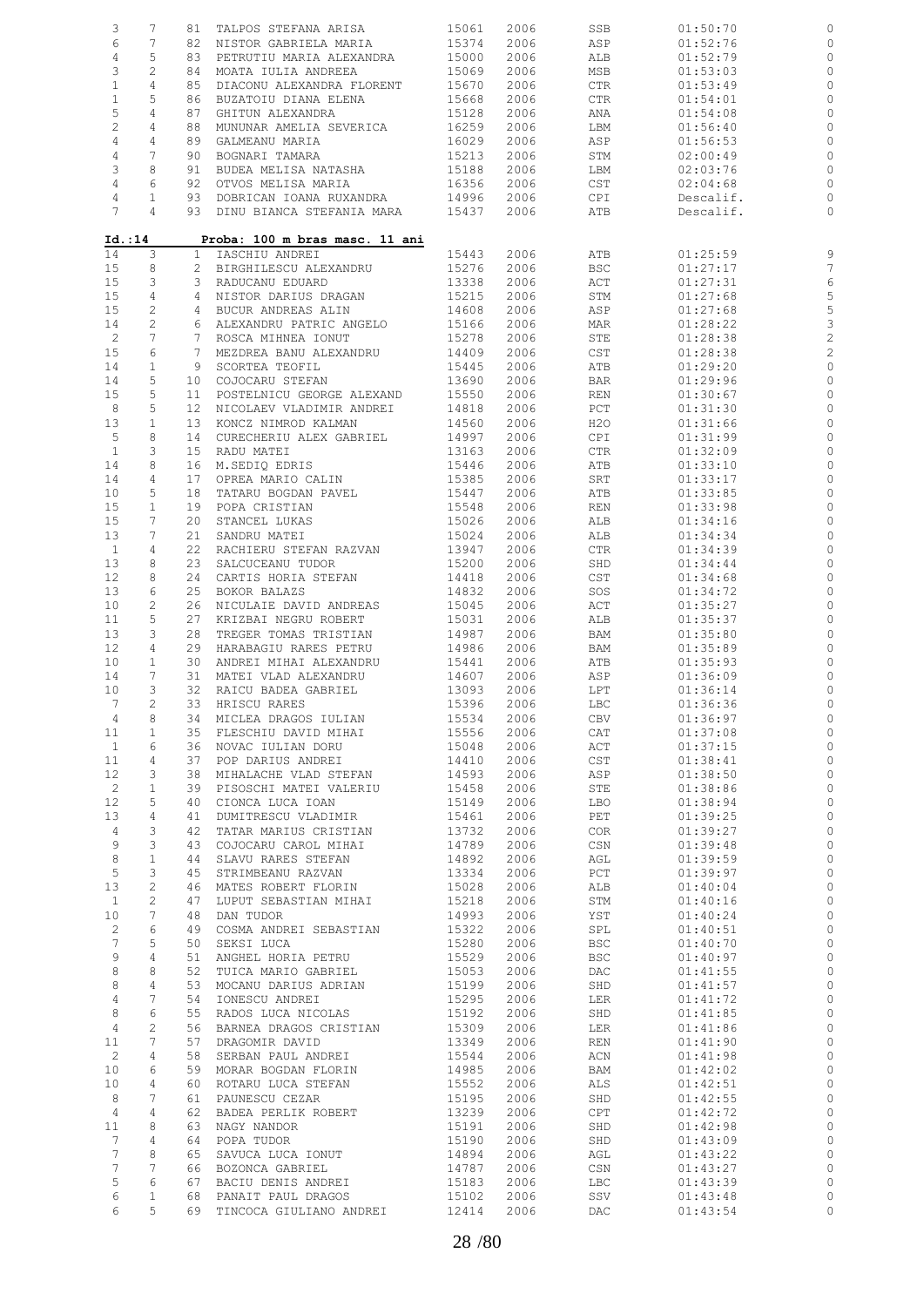| 12               | 2               | 70             | SECOBAN STEFAN ALEX.                               | 15272 | 2006 | SGH                         | 01:43:63  | $\mathbb O$    |
|------------------|-----------------|----------------|----------------------------------------------------|-------|------|-----------------------------|-----------|----------------|
| 9                | 8               | 71             | TEODOR COSMIN                                      | 15049 | 2006 | ACT                         | 01:43:72  | $\mathbb O$    |
| 9                | $\sqrt{2}$      | 72             | GALATANU VLAD                                      | 15208 | 2006 | STM                         | 01:44:02  | $\mathbb O$    |
| $\,8\,$          | $\overline{c}$  | 73             | BUHOCI STEFAN OCTAVIAN                             | 15526 | 2006 | <b>BSC</b>                  | 01:44:26  | $\mathbb O$    |
|                  |                 |                |                                                    |       |      |                             |           |                |
| 8                | 3               | 74             | VOICU CATALIN                                      | 15449 | 2006 | ATB                         | 01:44:46  | $\mathbb O$    |
| 9                | 6               | 75             | PREDUT MIHAI DANIEL                                | 16203 | 2006 | TUR                         | 01:44:48  | $\mathbb O$    |
| 12               | $\mathbf{1}$    | 76             | SZELMENCZI ZALAN                                   | 15388 | 2006 | MSM                         | 01:44:52  | $\mathbb O$    |
| 9                | 5               | 77             | MURARU KAAN STEFAN                                 | 15517 | 2006 | <b>BSC</b>                  | 01:44:81  | $\mathbb O$    |
| 3                | $\mathbf{1}$    | 78             | CSEH ANDREI                                        | 15532 | 2006 | LBM                         | 01:45:36  | $\mathbb O$    |
| 5                | $\sqrt{4}$      | 79             | ENCIU SEBASTIAN                                    | 15047 | 2006 | ACT                         | 01:45:44  | $\mathbb O$    |
| $\mathbf{1}$     | 5               | 80             | STOICAN GEORGE TUDOR                               | 15665 | 2006 | CTR                         | 01:45:69  | $\mathbb O$    |
| 12               | $\overline{7}$  | 81             | CARDEI DARIUS ANDREI                               | 15138 | 2006 | SCP                         | 01:45:72  | $\mathbb O$    |
| $\overline{c}$   | 3               | 82             | CIOBANU RAUL FLAVIAN                               | 15169 | 2006 | MAR                         | 01:46:33  | $\mathbb O$    |
| 9                | 7               | 83             | CHIRIAC VICTOR GABRIEL                             | 15590 | 2006 | CJI                         | 01:46:54  | $\mathbb O$    |
| 6                | $\overline{4}$  | 84             | ONCIOIU IOAN ALEXANDRU                             | 14137 | 2006 | DAC                         | 01:47:23  | $\mathbb O$    |
|                  |                 |                |                                                    |       |      |                             |           |                |
| 6                | $\mathbf{2}$    | 85             | HARSAN FARR IUGA ROBERT                            | 14408 | 2006 | $\mathop{\tt CST}\nolimits$ | 01:47:35  | $\mathbb O$    |
| $\overline{c}$   | $\overline{c}$  | 86             | STOICA ROBERT ALEX.                                | 15321 | 2006 | SPL                         | 01:47:71  | $\mathbb O$    |
| $\boldsymbol{7}$ | $\mathbf{1}$    | 87             | FRASENIUC EDUARD MIHAI                             | 15415 | 2006 | SVU                         | 01:48:21  | $\mathbb O$    |
| 5                | 5               | 88             | CIOBANASU ANDREI                                   | 16012 | 2006 | STM                         | 01:48:36  | $\mathbb O$    |
| 3                | $\sqrt{4}$      | 89             | POPLACENEL STEFAN                                  | 15071 | 2006 | MSB                         | 01:48:66  | $\mathbb O$    |
| 6                | 7               | 90             | LUCA CRISTIAN VASILE                               | 14999 | 2006 | ALB                         | 01:48:96  | $\mathbb O$    |
| 3                | 3               | 91             | ROSU MARIUS                                        | 15499 | 2006 | ASP                         | 01:48:99  | $\mathbb O$    |
| $11\,$           | $\overline{c}$  | 92             | SUCIU BOGDAN ALEXANDRU                             | 15027 | 2006 | ALB                         | 01:49:47  | $\mathbb O$    |
| 5                | $\overline{c}$  | 93             | DINU STEFAN                                        | 15710 | 2006 | AQU                         | 01:50:44  | $\mathbb O$    |
| 3                | 6               | 94             | DUTA ROBERT MIHAI                                  | 15522 | 2006 | <b>BSC</b>                  | 01:51:63  | $\mathbb O$    |
| $\mathbf{2}$     | $\,8\,$         | 95             | ION DAVID ALEXANDRU                                | 15277 | 2006 | STE                         | 01:52:18  | $\mathbb O$    |
| 7                | 6               | 96             | COJOCARU ANDREI SERBAN                             | 14625 | 2006 | ASP                         | 01:52:59  | $\mathbb O$    |
|                  |                 |                |                                                    |       |      |                             |           |                |
| $\overline{4}$   | $\mathbf{1}$    | 97             | NOFIT CODRIN MIHAI                                 | 13701 | 2006 | SGL                         | 01:53:02  | $\mathbb O$    |
| 3                | 5               | 98             | CUNTAN EDUARD                                      | 15906 | 2006 | SSB                         | 01:54:33  | $\mathbb O$    |
| 6                | 8               | 99             | CIORGOVEAN ALEXANDRU                               | 15029 | 2006 | ALB                         | 01:54:95  | $\mathbb O$    |
| 9                | $\mathbf{1}$    | 100            | POP RAZVAN TUDOR                                   | 14984 | 2006 | BAM                         | 01:55:01  | $\mathbb O$    |
| 3                | $7\phantom{.0}$ | 101            | BOUR RADU ANDREI                                   | 14790 | 2006 | CSN                         | 01:55:45  | $\mathbb O$    |
| $\mathsf S$      | $\mathbf{1}$    | 102            | DUDUI RAZVAN                                       | 15210 | 2006 | STM                         | 01:56:00  | $\mathbb O$    |
| 5                | $7\phantom{.0}$ | 103            | FLOREA ANDREI                                      | 15222 | 2006 | STM                         | 01:58:13  | $\mathbb O$    |
| 3                | $\,8\,$         | 104            | PINZARU BOGDAN ANDREI                              | 15186 | 2006 | LBM                         | 01:59:72  | $\mathbb O$    |
| $\overline{4}$   | 5               | 105            | BOBOC BOGDAN COSTIN                                | 14923 | 2006 | CPT                         | 02:00:79  | $\mathbb O$    |
| $\mathsf 3$      | $\overline{c}$  | 106            | GHINDA CEZAR ANDREI                                | 14780 | 2006 | CSN                         | Descalif. | $\mathbb O$    |
| 11               | 3               | 106            | MARIN ALEXANDRU RAZVAN                             | 15198 | 2006 | SHD                         | Descalif. | $\circ$        |
| 11               | 6               | 107            | CRISTESCU NICOLAE OCTAVIA                          | 15247 | 2006 | ALS                         | Descalif. | $\mathbb O$    |
| 14               | 6               | 108            | MORJOLIC LIVIU                                     | 15508 | 2006 | ASP                         | Descalif. | $\circ$        |
|                  |                 |                |                                                    |       |      |                             |           |                |
| 12               | 6               | 110            | IONESCU DAVID ANDREI                               | 15520 | 2006 | <b>BSC</b>                  | Neprez.   | $\mathbb O$    |
| 13               | 5               | 110            | CONSTANTINESCU ALEXANDRU                           | 15525 | 2006 | <b>BSC</b>                  | Neprez.   | $\circ$        |
| Id.:15           |                 |                | Proba: 4 X 50 m liber fem. 11 ani                  |       |      |                             |           |                |
| $\overline{c}$   | 5               |                | 1 FC/1) RAUTA, DUMITRESCU, DINU, CHIRITA           |       |      | ATB                         | 02:06:95  | 18             |
| $\mathbf{2}$     | 4               | $\overline{2}$ | FC/1) URSU, SAUCIUC, POPOVICI, OSTAFI              |       |      | SSV                         | 02:08:25  | 14             |
| $\overline{c}$   | 3               | 3              | FC/1) NEAGU, OPREA, CRISTEA, MENCIU                |       |      | <b>BSC</b>                  | 02:12:41  | 12             |
| $\mathbf{2}$     | $\overline{c}$  | 4              | FC/1) ACHIM, BUFTEANU, MONDINI, SANDU              |       |      | STM                         | 02:12:42  | 10             |
| $\mathbf{1}$     | 5               | 5              | FC/2) ASLAM, MERESESCU, BESCHERET, CRAIU           |       |      | ATB                         | 02:14:42  | 8              |
| $\sqrt{2}$       | 7               | 6              | FC/1) FLOREA, MNAJED, RADULESCU, NITU              |       |      | LER                         | 02:16:22  | $\epsilon$     |
| $\sqrt{2}$       | 8               | 7              | FC/1) ADAM, SIMIONESCU, ISPAS, NICOARA             |       |      | ALB                         | 02:16:90  | $\overline{4}$ |
| $\sqrt{2}$       | 6               | 8              | FC/1) SEBE, ILIE, SAVULESCU, GROSU                 |       |      | STE                         | 02:16:95  | $\sqrt{2}$     |
| $\mathbf 1$      | 4               | 9              | FC/1) BADEA, BREZEANU, GHEORGHE, IANCU             |       |      | ACT                         | 02:17:88  | $\mathbb O$    |
|                  | 3               |                |                                                    |       |      |                             |           | $\mathbb O$    |
| $\mathbf{1}$     |                 | 10             | FC/1) SALAJAN, LORINCZ, NEGRU, BAKO                |       |      | COR                         | 02:18:34  |                |
| $\mathbf{2}$     | $\mathbf{1}$    | 11             | FC/1) PIPER, NISTOR, AVRAM, GALMEANU               |       |      | ASP                         | 02:25:42  | 0              |
| Id.:16           |                 |                | Proba: 4 X 50 m liber masc. 11 ani                 |       |      |                             |           |                |
| 2                | 5               | 1              | MC/1) SCORTEA, ANDREI, IASCHIU, M. SEDIQ           |       |      | ATB                         | 02:05:54  | 18             |
| 2                | 4               | 2              | MC/1) IONESCU, ANGHEL, BIRGHILESCU, CONSTANTINESCU |       |      | <b>BSC</b>                  | 02:06:41  | 14             |
| $\sqrt{2}$       | 3               | 3              | MC/1) MIHALACHE, DOBRE, BUCUR, MATEI               |       |      | ASP                         | 02:08:62  | 12             |
| 2                | $\mathbf{1}$    | 4              | MC/1) SALCUCEANU, POPA, RADOS, NAGY                |       |      | SHD                         | 02:10:88  | 10             |
| $\mathbf{1}$     | 4               | 5              | MC/1) STANCEL, LUCA, SUCIU, MATES                  |       |      | ALB                         | 02:15:35  | 8              |
| $\sqrt{2}$       | $\overline{7}$  | 6              | MC/1) MEZDREA, CARTIS, JITARU, POP                 |       |      | $\mathsf{CST}$              | 02:15:65  | $\epsilon$     |
| $\mathbf{1}$     | 3               | 7              | MC/1) FLOREA, GALATANU, LUPUT, NISTOR              |       |      | STM                         | 02:16:92  | $\overline{4}$ |
| $\mathbf{1}$     | 5               | 8              | MC/1) POP, TREGER, MORAR, HARABAGIU                |       |      | BAM                         | 02:17:31  | $\sqrt{2}$     |
| $\mathbf 1$      | $\overline{c}$  | 9              | MC/1) ZAMAN, IONESCU, MANOLE, BARNEA               |       |      | LER                         | 02:18:48  | $\mathbb O$    |
| $\sqrt{2}$       | 8               | 10             | MC/1) GHINDA, BOZONCA, BOUR, COJOCARU              |       |      | CSN                         | 02:20:61  | $\mathbb O$    |
| $\sqrt{2}$       | $\overline{c}$  |                |                                                    |       |      |                             |           | $\mathbb O$    |
|                  |                 | 11             | MC/1) RADUCANU, ENCIU, NOVAC, TEODOR               |       |      | ACT                         | Descalif. |                |
| $\mathbf{1}$     | 7               | 12             | MC/2) SEKSI, MURARU, DUTA, BUHOCI                  |       |      | <b>BSC</b>                  | Neprez.   | 0              |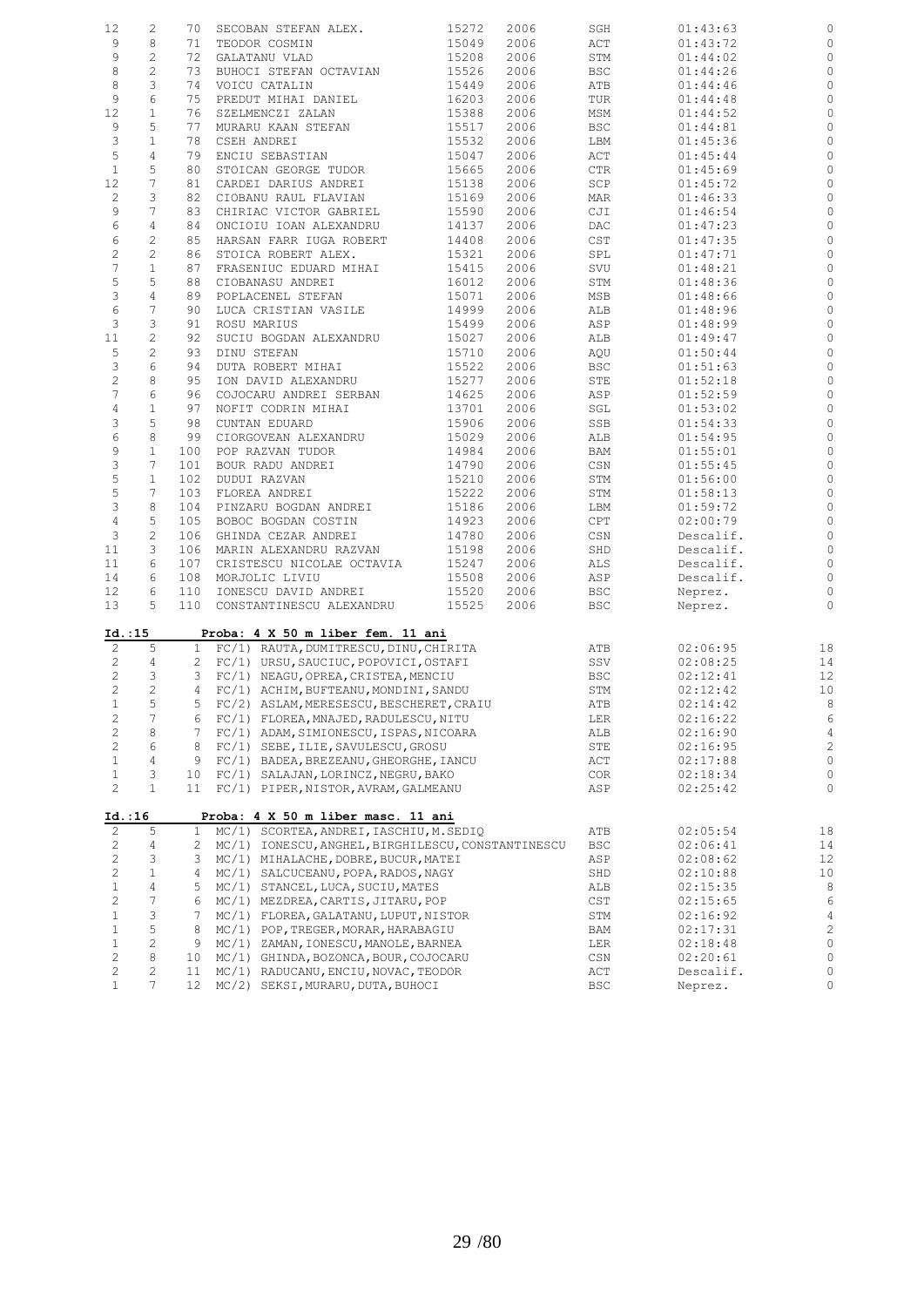## **CLASAMENT INDIVIDUAL CUMULAT**

i.

| Loc Nume si prenume Cod Club                                                                                                                                                                                                               |  | Total proba/puncte<br>${\tt pot.}$                                                            |
|--------------------------------------------------------------------------------------------------------------------------------------------------------------------------------------------------------------------------------------------|--|-----------------------------------------------------------------------------------------------|
| Fete - 10 ani                                                                                                                                                                                                                              |  |                                                                                               |
|                                                                                                                                                                                                                                            |  |                                                                                               |
|                                                                                                                                                                                                                                            |  |                                                                                               |
|                                                                                                                                                                                                                                            |  |                                                                                               |
|                                                                                                                                                                                                                                            |  | $\begin{array}{rr} 12 & 4/3, 11/9 \\ 11 & 4/5, 11/6 \\ 11 & 4/4, 11/7 \\ 9 & 4/9 \end{array}$ |
|                                                                                                                                                                                                                                            |  |                                                                                               |
|                                                                                                                                                                                                                                            |  |                                                                                               |
|                                                                                                                                                                                                                                            |  |                                                                                               |
|                                                                                                                                                                                                                                            |  |                                                                                               |
|                                                                                                                                                                                                                                            |  |                                                                                               |
|                                                                                                                                                                                                                                            |  |                                                                                               |
|                                                                                                                                                                                                                                            |  |                                                                                               |
|                                                                                                                                                                                                                                            |  |                                                                                               |
|                                                                                                                                                                                                                                            |  |                                                                                               |
|                                                                                                                                                                                                                                            |  |                                                                                               |
|                                                                                                                                                                                                                                            |  |                                                                                               |
|                                                                                                                                                                                                                                            |  |                                                                                               |
|                                                                                                                                                                                                                                            |  |                                                                                               |
|                                                                                                                                                                                                                                            |  |                                                                                               |
|                                                                                                                                                                                                                                            |  |                                                                                               |
|                                                                                                                                                                                                                                            |  |                                                                                               |
|                                                                                                                                                                                                                                            |  |                                                                                               |
|                                                                                                                                                                                                                                            |  |                                                                                               |
|                                                                                                                                                                                                                                            |  |                                                                                               |
|                                                                                                                                                                                                                                            |  |                                                                                               |
|                                                                                                                                                                                                                                            |  |                                                                                               |
|                                                                                                                                                                                                                                            |  |                                                                                               |
|                                                                                                                                                                                                                                            |  |                                                                                               |
|                                                                                                                                                                                                                                            |  |                                                                                               |
|                                                                                                                                                                                                                                            |  |                                                                                               |
|                                                                                                                                                                                                                                            |  |                                                                                               |
|                                                                                                                                                                                                                                            |  |                                                                                               |
|                                                                                                                                                                                                                                            |  |                                                                                               |
|                                                                                                                                                                                                                                            |  |                                                                                               |
|                                                                                                                                                                                                                                            |  |                                                                                               |
|                                                                                                                                                                                                                                            |  |                                                                                               |
|                                                                                                                                                                                                                                            |  |                                                                                               |
|                                                                                                                                                                                                                                            |  |                                                                                               |
|                                                                                                                                                                                                                                            |  |                                                                                               |
|                                                                                                                                                                                                                                            |  |                                                                                               |
|                                                                                                                                                                                                                                            |  |                                                                                               |
|                                                                                                                                                                                                                                            |  |                                                                                               |
|                                                                                                                                                                                                                                            |  |                                                                                               |
|                                                                                                                                                                                                                                            |  |                                                                                               |
|                                                                                                                                                                                                                                            |  |                                                                                               |
|                                                                                                                                                                                                                                            |  |                                                                                               |
|                                                                                                                                                                                                                                            |  |                                                                                               |
|                                                                                                                                                                                                                                            |  |                                                                                               |
|                                                                                                                                                                                                                                            |  | $\overline{0}$                                                                                |
| 50 CURTICAPEAN IRISZ ANTONIA 15673 H2O<br>51 TATAR MAIA 16345 VCN<br>52 GIDEI LARISA MARIA 15803 SHD<br>53 COSTANDACHE CAROLINA 15715 AGL                                                                                                  |  | $\overline{0}$                                                                                |
|                                                                                                                                                                                                                                            |  | $\overline{0}$                                                                                |
|                                                                                                                                                                                                                                            |  | $\overline{0}$                                                                                |
| 53 COSTANDACHE CAROLINA 15715 AGL<br>54 BADRALEXI SOFIA MARIA 16346 VCN<br>55 PIRVU MHHAELA ADRIANA 14626 ASP<br>56 TARANTIS MAIA GABRIELA 15055 DAC<br>57 POP MARIA ROXANA 15883 BAM<br>58 ROSU MARIA ALESSIA 13447 STE<br>59 LUNGU BIANC |  | $\overline{0}$                                                                                |
|                                                                                                                                                                                                                                            |  | $\overline{0}$                                                                                |
|                                                                                                                                                                                                                                            |  | $\overline{0}$                                                                                |
|                                                                                                                                                                                                                                            |  | $\overline{0}$                                                                                |
|                                                                                                                                                                                                                                            |  | $\overline{0}$                                                                                |
|                                                                                                                                                                                                                                            |  | $\overline{0}$                                                                                |
|                                                                                                                                                                                                                                            |  | $\overline{0}$                                                                                |
|                                                                                                                                                                                                                                            |  | $\overline{0}$                                                                                |
|                                                                                                                                                                                                                                            |  | $\overline{0}$                                                                                |
|                                                                                                                                                                                                                                            |  | $\overline{0}$                                                                                |
|                                                                                                                                                                                                                                            |  | $\overline{0}$                                                                                |
|                                                                                                                                                                                                                                            |  | $\overline{0}$                                                                                |
|                                                                                                                                                                                                                                            |  | $\overline{0}$                                                                                |
|                                                                                                                                                                                                                                            |  | $\overline{0}$                                                                                |
|                                                                                                                                                                                                                                            |  | $\overline{0}$                                                                                |
|                                                                                                                                                                                                                                            |  | $\overline{0}$                                                                                |
|                                                                                                                                                                                                                                            |  | $\overline{0}$                                                                                |
|                                                                                                                                                                                                                                            |  | $\overline{0}$                                                                                |
|                                                                                                                                                                                                                                            |  | $\overline{0}$                                                                                |
|                                                                                                                                                                                                                                            |  | $\overline{0}$                                                                                |
|                                                                                                                                                                                                                                            |  | $\overline{0}$<br>$\overline{0}$                                                              |
| 63 CRACIUN NICOLA AIANA 15877 STG<br>64 CIOINEAG CATERINA ALEXIA 16073 CSN<br>65 COVACIU BOGDANA STEFANIA 16198 TUR<br>66 CAZAN RENATA 14910 H2O<br>67 ANGHEL ALEXANDRA IRINA 16148 LER<br>68 ROGOJANU SARA<br>69 CORBU ALEXANDRA MARIA 15 |  | $\overline{0}$                                                                                |
|                                                                                                                                                                                                                                            |  | $\overline{0}$                                                                                |
| 78 SINESCU ALEXIA MARIA 15678 REN                                                                                                                                                                                                          |  | $\bigcirc$                                                                                    |
|                                                                                                                                                                                                                                            |  |                                                                                               |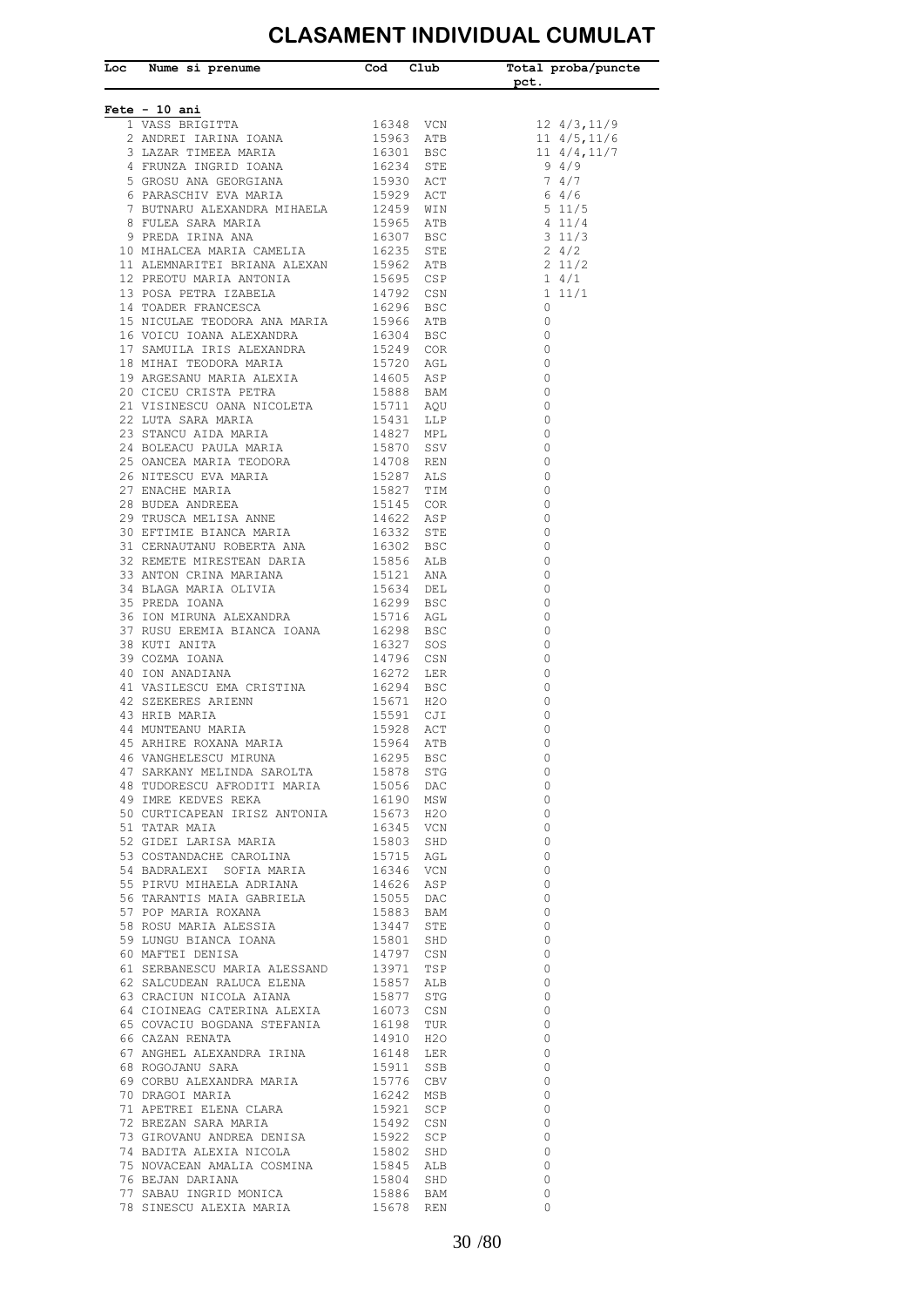| 1.25 MANIMARDT RIANCA GABRIELLA<br>1.9475 MANIARDT RIANCA CRISTIANA 1.1252 CPT 31 2/9,6/9,9/6,13/7<br>2.953 MANIARD AND ANN 15100 SW 24 2/6,6/7,9/31/5<br>4 MANO ANNE ARRIA MARIA 1.1300 SW 24 2/6,6/7,9/31/5<br>4 MANO ANNE ARRIA MA |  |  |
|---------------------------------------------------------------------------------------------------------------------------------------------------------------------------------------------------------------------------------------|--|--|
|                                                                                                                                                                                                                                       |  |  |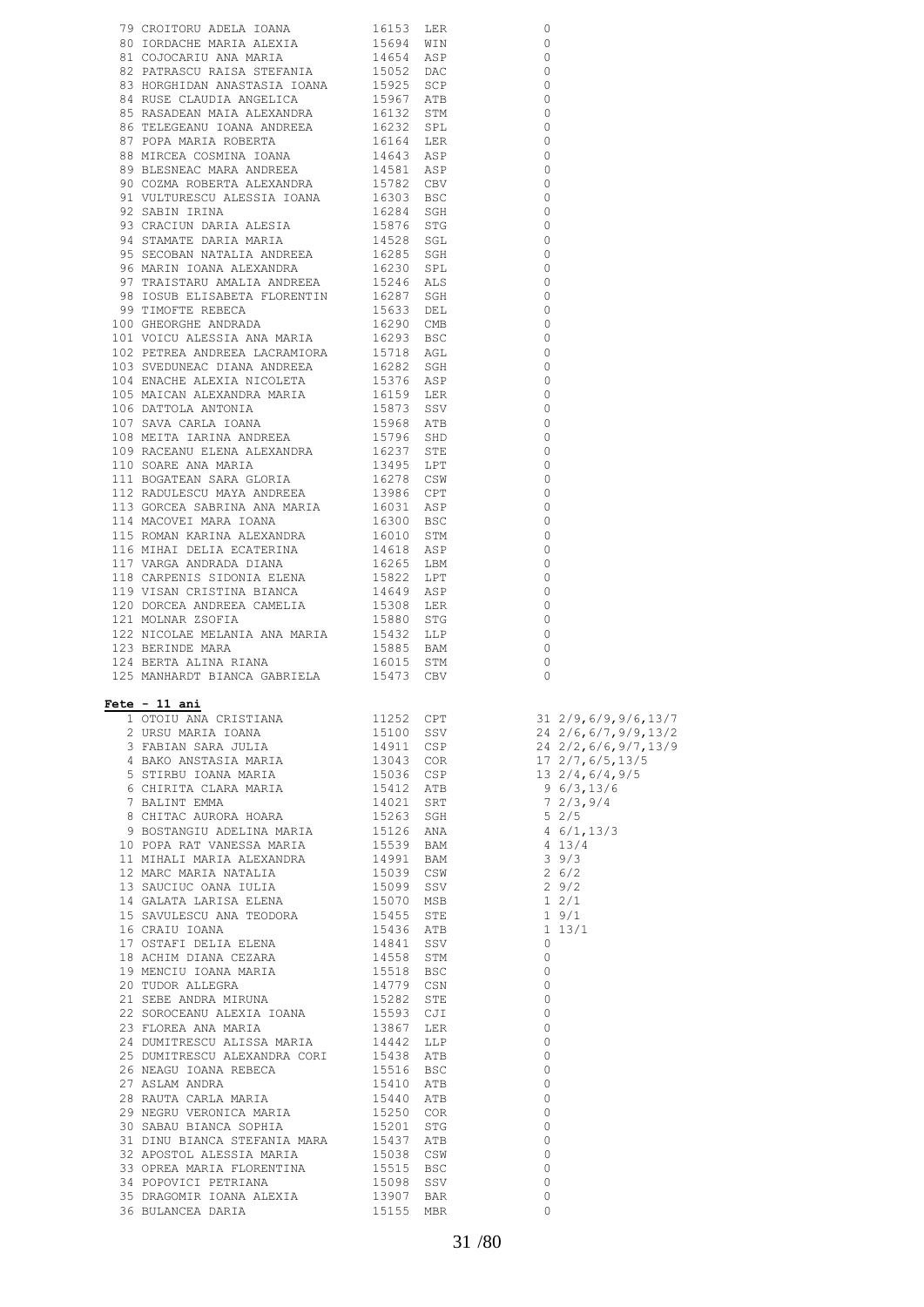| 37 IANOU ERIKA LUANA (1913) AGU<br>18 MERESERCU IRNA MARIA 19453 ACE<br>19 MERESERCU IRNA MARIA 19452 STE<br>40 DADULESCU IACIA KIENA 19565 ETE 39 GROSU MARIA 19566 ELER<br>40 PADIGHEADA ALEXANDEA MARIA 19527 BSC BER 44<br>44 FRASTIKEAN         |  | $\overline{0}$                        |
|------------------------------------------------------------------------------------------------------------------------------------------------------------------------------------------------------------------------------------------------------|--|---------------------------------------|
|                                                                                                                                                                                                                                                      |  | $\frac{1}{2}$                         |
|                                                                                                                                                                                                                                                      |  | $\overline{0}$                        |
|                                                                                                                                                                                                                                                      |  | $\overline{\phantom{0}}$              |
|                                                                                                                                                                                                                                                      |  | $\overline{\phantom{0}}$              |
|                                                                                                                                                                                                                                                      |  | $\overline{\phantom{0}}$              |
|                                                                                                                                                                                                                                                      |  | $\overline{\phantom{0}}$              |
|                                                                                                                                                                                                                                                      |  | $\overline{\phantom{0}}$              |
|                                                                                                                                                                                                                                                      |  | $\overline{\phantom{0}}$              |
|                                                                                                                                                                                                                                                      |  | $\overline{\phantom{0}}$              |
|                                                                                                                                                                                                                                                      |  | $\overline{\phantom{0}}$              |
|                                                                                                                                                                                                                                                      |  | $\overline{\phantom{0}}$              |
|                                                                                                                                                                                                                                                      |  | $\overline{\phantom{0}}$              |
|                                                                                                                                                                                                                                                      |  | $\overline{\phantom{0}}$              |
|                                                                                                                                                                                                                                                      |  | $\overline{\phantom{0}}$              |
|                                                                                                                                                                                                                                                      |  | $\overline{\phantom{0}}$              |
|                                                                                                                                                                                                                                                      |  | $\circ$                               |
|                                                                                                                                                                                                                                                      |  | $\overline{\phantom{0}}$              |
|                                                                                                                                                                                                                                                      |  | $\overline{\phantom{0}}$              |
|                                                                                                                                                                                                                                                      |  | $\circ$                               |
|                                                                                                                                                                                                                                                      |  | $\overline{\phantom{0}}$              |
|                                                                                                                                                                                                                                                      |  | $\circ$                               |
|                                                                                                                                                                                                                                                      |  | $\overline{\phantom{0}}$              |
|                                                                                                                                                                                                                                                      |  | $\Omega$                              |
|                                                                                                                                                                                                                                                      |  | $\overline{\phantom{0}}$              |
|                                                                                                                                                                                                                                                      |  | $\Omega$                              |
|                                                                                                                                                                                                                                                      |  | $\circ$                               |
|                                                                                                                                                                                                                                                      |  | $\Omega$                              |
|                                                                                                                                                                                                                                                      |  | $\circ$                               |
|                                                                                                                                                                                                                                                      |  | $\circ$                               |
|                                                                                                                                                                                                                                                      |  | $\circ$                               |
|                                                                                                                                                                                                                                                      |  | $\circ$                               |
|                                                                                                                                                                                                                                                      |  | $\circ$                               |
|                                                                                                                                                                                                                                                      |  | $\circ$                               |
|                                                                                                                                                                                                                                                      |  | $\circ$                               |
|                                                                                                                                                                                                                                                      |  | $\circ$                               |
|                                                                                                                                                                                                                                                      |  | $\circ$                               |
|                                                                                                                                                                                                                                                      |  | $\circ$                               |
|                                                                                                                                                                                                                                                      |  | $\circ$                               |
|                                                                                                                                                                                                                                                      |  | $\circ$                               |
|                                                                                                                                                                                                                                                      |  | $\circ$                               |
|                                                                                                                                                                                                                                                      |  | $\circ$                               |
|                                                                                                                                                                                                                                                      |  | $\circ$                               |
|                                                                                                                                                                                                                                                      |  | $\circ$                               |
|                                                                                                                                                                                                                                                      |  | $\circ$<br>$\circ$                    |
| 82 BACIU DARIA PATRICIA 15182 LBC<br>83 CHELMUS ARINA MARIA 15135 SCP<br>84 GHITUN ALEXANDRA 15128 ANA 85 BURCA ALEXANDRA MIHAELA 15197 SHD                                                                                                          |  |                                       |
|                                                                                                                                                                                                                                                      |  | $\overline{0}$                        |
|                                                                                                                                                                                                                                                      |  | $\begin{array}{c} 0 \\ 0 \end{array}$ |
|                                                                                                                                                                                                                                                      |  |                                       |
|                                                                                                                                                                                                                                                      |  |                                       |
|                                                                                                                                                                                                                                                      |  |                                       |
|                                                                                                                                                                                                                                                      |  |                                       |
|                                                                                                                                                                                                                                                      |  |                                       |
|                                                                                                                                                                                                                                                      |  |                                       |
|                                                                                                                                                                                                                                                      |  |                                       |
|                                                                                                                                                                                                                                                      |  |                                       |
|                                                                                                                                                                                                                                                      |  |                                       |
|                                                                                                                                                                                                                                                      |  |                                       |
|                                                                                                                                                                                                                                                      |  |                                       |
|                                                                                                                                                                                                                                                      |  |                                       |
|                                                                                                                                                                                                                                                      |  |                                       |
|                                                                                                                                                                                                                                                      |  |                                       |
|                                                                                                                                                                                                                                                      |  |                                       |
|                                                                                                                                                                                                                                                      |  |                                       |
|                                                                                                                                                                                                                                                      |  |                                       |
|                                                                                                                                                                                                                                                      |  |                                       |
|                                                                                                                                                                                                                                                      |  | $\overline{0}$                        |
|                                                                                                                                                                                                                                                      |  | $\overline{0}$                        |
|                                                                                                                                                                                                                                                      |  | $\overline{\phantom{0}}$              |
| 1999 UP1 104 NUNUNAR AMELIA SEVERICA 16259 LBM<br>105 BOGNARI TAMARA 15213 STM<br>106 MARCU CRISTINA ELENA 14522 SGL<br>107 BUZATOIU DIANA ELENA 1566 CTR<br>108 DIACONU ALEXANDRA FLORENT 15670 CTR<br>109 BUDEA MELISA NATASHA 15188 T             |  | $\overline{0}$                        |
|                                                                                                                                                                                                                                                      |  | $\overline{0}$                        |
|                                                                                                                                                                                                                                                      |  | $\overline{0}$                        |
|                                                                                                                                                                                                                                                      |  | $\overline{0}$                        |
|                                                                                                                                                                                                                                                      |  |                                       |
|                                                                                                                                                                                                                                                      |  | $\overline{0}$<br>$\overline{0}$      |
| 109 BUDEA MELISA NATASHA<br>100 BUDEA MELISA NATASHA<br>15697 CSP<br>111 BADEA IOANA ALEXANDRA<br>15697 CSP<br>111 BADEA IOANA ALEXANDRA<br>15043 ACT<br>112 BREZEANU IZABELA<br>15942 ACT<br>113 IOTU RAMONA ANCA<br>14812 PCT<br>14 IANCU MARA ALE |  | $\overline{0}$                        |
|                                                                                                                                                                                                                                                      |  | $\bigcirc$                            |
|                                                                                                                                                                                                                                                      |  |                                       |
| Baieti - 10 ani                                                                                                                                                                                                                                      |  |                                       |
|                                                                                                                                                                                                                                                      |  |                                       |
| <u>eti – 10 ani</u><br>1 BADEA ROBERT ANDREI<br>2 BONCIU MATEI STEFAN 16305 BSC 11 3/6,12/5<br>3 TAKACS DOMINIK ROBERTO 15255 COR 7 3/7<br>4 CRACIUN PETRU ACHIM 15972 ATB 7 12/7                                                                    |  |                                       |
|                                                                                                                                                                                                                                                      |  |                                       |
|                                                                                                                                                                                                                                                      |  |                                       |
| 5 COJOCARU FLAVIUS C-TIN 14798 CSN 6 12/6                                                                                                                                                                                                            |  |                                       |
|                                                                                                                                                                                                                                                      |  |                                       |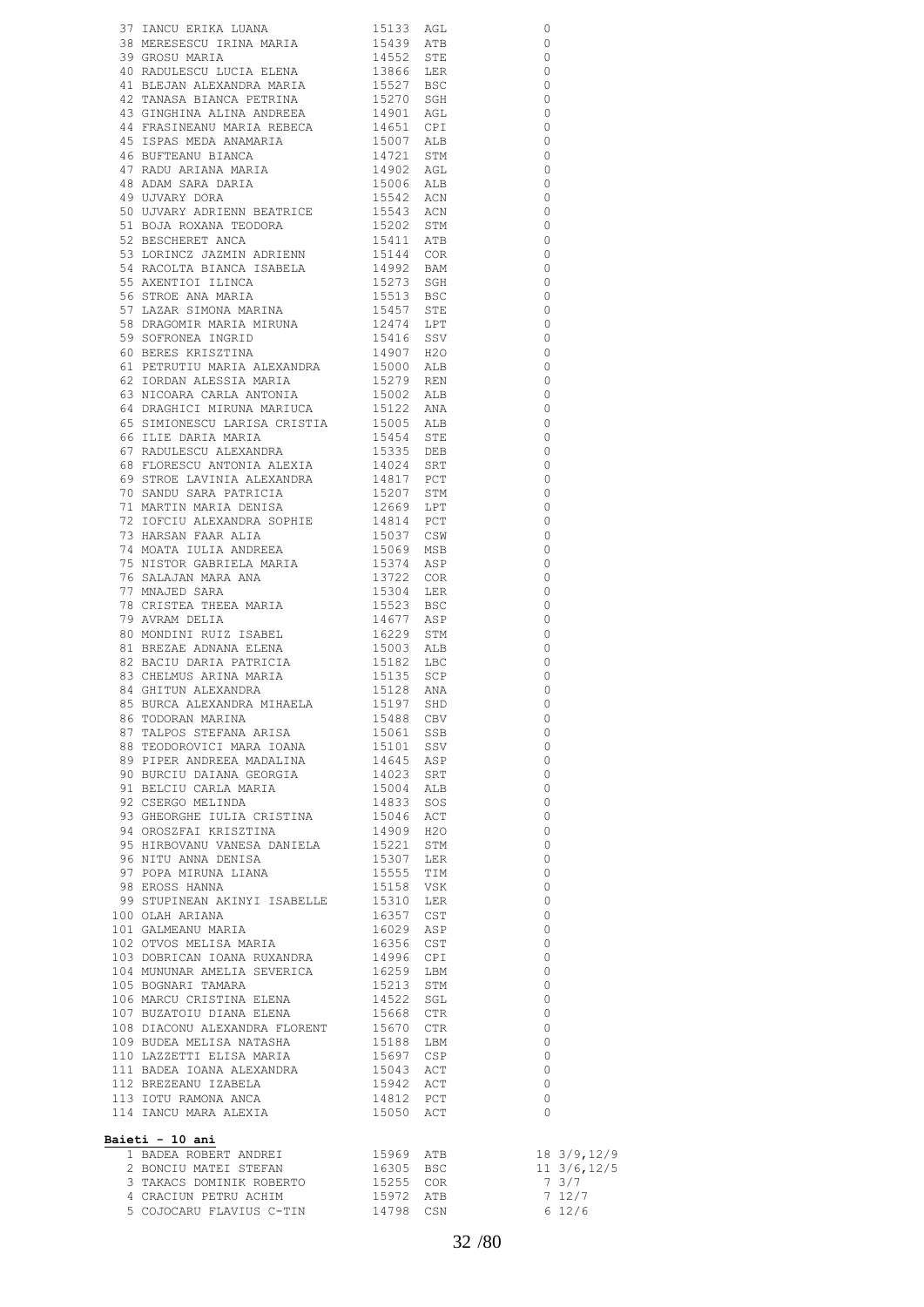| 6 STRIERANNO DATES 1989<br>1980 - ANGELIA (1989)<br>1980 - ANGELIA (1989 - ANGELIA 1982<br>1980 - ANGELIA (1989 - ANGELIA 1982<br>1980 - ANGELIA (1989 - ANGELIA 1989 - ANGELIA 1989 - ANGELIA (1989 - ANGELIA 1989 - ANGELIA 1989 -       |  |                                            |
|--------------------------------------------------------------------------------------------------------------------------------------------------------------------------------------------------------------------------------------------|--|--------------------------------------------|
|                                                                                                                                                                                                                                            |  |                                            |
|                                                                                                                                                                                                                                            |  |                                            |
|                                                                                                                                                                                                                                            |  |                                            |
|                                                                                                                                                                                                                                            |  |                                            |
|                                                                                                                                                                                                                                            |  |                                            |
|                                                                                                                                                                                                                                            |  |                                            |
|                                                                                                                                                                                                                                            |  |                                            |
|                                                                                                                                                                                                                                            |  |                                            |
|                                                                                                                                                                                                                                            |  |                                            |
|                                                                                                                                                                                                                                            |  |                                            |
|                                                                                                                                                                                                                                            |  |                                            |
|                                                                                                                                                                                                                                            |  |                                            |
|                                                                                                                                                                                                                                            |  |                                            |
|                                                                                                                                                                                                                                            |  |                                            |
|                                                                                                                                                                                                                                            |  |                                            |
|                                                                                                                                                                                                                                            |  |                                            |
|                                                                                                                                                                                                                                            |  |                                            |
|                                                                                                                                                                                                                                            |  |                                            |
|                                                                                                                                                                                                                                            |  |                                            |
|                                                                                                                                                                                                                                            |  |                                            |
|                                                                                                                                                                                                                                            |  |                                            |
|                                                                                                                                                                                                                                            |  |                                            |
|                                                                                                                                                                                                                                            |  |                                            |
|                                                                                                                                                                                                                                            |  |                                            |
|                                                                                                                                                                                                                                            |  |                                            |
|                                                                                                                                                                                                                                            |  |                                            |
|                                                                                                                                                                                                                                            |  |                                            |
|                                                                                                                                                                                                                                            |  |                                            |
|                                                                                                                                                                                                                                            |  |                                            |
|                                                                                                                                                                                                                                            |  |                                            |
|                                                                                                                                                                                                                                            |  |                                            |
|                                                                                                                                                                                                                                            |  |                                            |
|                                                                                                                                                                                                                                            |  |                                            |
|                                                                                                                                                                                                                                            |  |                                            |
|                                                                                                                                                                                                                                            |  |                                            |
|                                                                                                                                                                                                                                            |  |                                            |
|                                                                                                                                                                                                                                            |  |                                            |
|                                                                                                                                                                                                                                            |  |                                            |
|                                                                                                                                                                                                                                            |  |                                            |
|                                                                                                                                                                                                                                            |  |                                            |
|                                                                                                                                                                                                                                            |  |                                            |
|                                                                                                                                                                                                                                            |  |                                            |
|                                                                                                                                                                                                                                            |  |                                            |
|                                                                                                                                                                                                                                            |  | $\overline{0}$                             |
| 54 ARON MARIO ROBERT 14635 ASP<br>55 GHERMAN IANIS ADRIAN 15879 STG<br>56 CORNESCU RARES CRISTIAN 15933 ACT<br>57 GOLIC VICTOR 1680 ALB<br>57 GOLIC VICTOR 16815 BSC<br>58 CALINIC RARES CRISTIAN 15933 ACT<br>59 POPESCU DAVID CRISTIAN 1 |  | $\overline{\phantom{0}}$                   |
|                                                                                                                                                                                                                                            |  | $\circ$                                    |
|                                                                                                                                                                                                                                            |  | $\overline{0}$                             |
|                                                                                                                                                                                                                                            |  | $\overline{0}$                             |
|                                                                                                                                                                                                                                            |  | $\overline{\phantom{0}}$                   |
|                                                                                                                                                                                                                                            |  | $\overline{0}$                             |
|                                                                                                                                                                                                                                            |  | $\overline{0}$<br>$\circ$                  |
|                                                                                                                                                                                                                                            |  | $\overline{0}$                             |
|                                                                                                                                                                                                                                            |  | $\circ$                                    |
|                                                                                                                                                                                                                                            |  | $\overline{0}$                             |
|                                                                                                                                                                                                                                            |  | $\circ$                                    |
|                                                                                                                                                                                                                                            |  | $\overline{0}$                             |
|                                                                                                                                                                                                                                            |  | $\circ$                                    |
|                                                                                                                                                                                                                                            |  | $\circ$                                    |
|                                                                                                                                                                                                                                            |  | $\circ$<br>$\circ$                         |
|                                                                                                                                                                                                                                            |  | $\circ$                                    |
|                                                                                                                                                                                                                                            |  | $\overline{0}$                             |
|                                                                                                                                                                                                                                            |  | $\circ$                                    |
|                                                                                                                                                                                                                                            |  | $\overline{0}$                             |
| 65 MODONAM MHANEA COSMIN 16162 LER<br>66 ISTRATE ALEXANDRU MIHAI 16162 LER<br>67 MUSAT TIBERIU GABRIEL 16233 SPL<br>67 MUSAT TIBERIU GABRIEL 16233 SPL<br>68 RAGEA DAVID 1482 DGL<br>70 DRAGOIU MIHAI IONUT 14826 MPL<br>71 STOLERIU RADU  |  | $\circ$                                    |
|                                                                                                                                                                                                                                            |  | $\overline{0}$                             |
|                                                                                                                                                                                                                                            |  | $\overline{0}$                             |
|                                                                                                                                                                                                                                            |  | $\overline{\phantom{0}}$<br>$\overline{0}$ |
|                                                                                                                                                                                                                                            |  | $\overline{0}$                             |
|                                                                                                                                                                                                                                            |  | $\overline{0}$                             |
|                                                                                                                                                                                                                                            |  | $\overline{\phantom{0}}$                   |
|                                                                                                                                                                                                                                            |  | $\overline{\phantom{0}}$                   |
|                                                                                                                                                                                                                                            |  | $\overline{0}$                             |
|                                                                                                                                                                                                                                            |  | $\overline{0}$                             |
|                                                                                                                                                                                                                                            |  | $\overline{\phantom{0}}$                   |
|                                                                                                                                                                                                                                            |  | $\overline{0}$<br>$\overline{\phantom{0}}$ |
|                                                                                                                                                                                                                                            |  |                                            |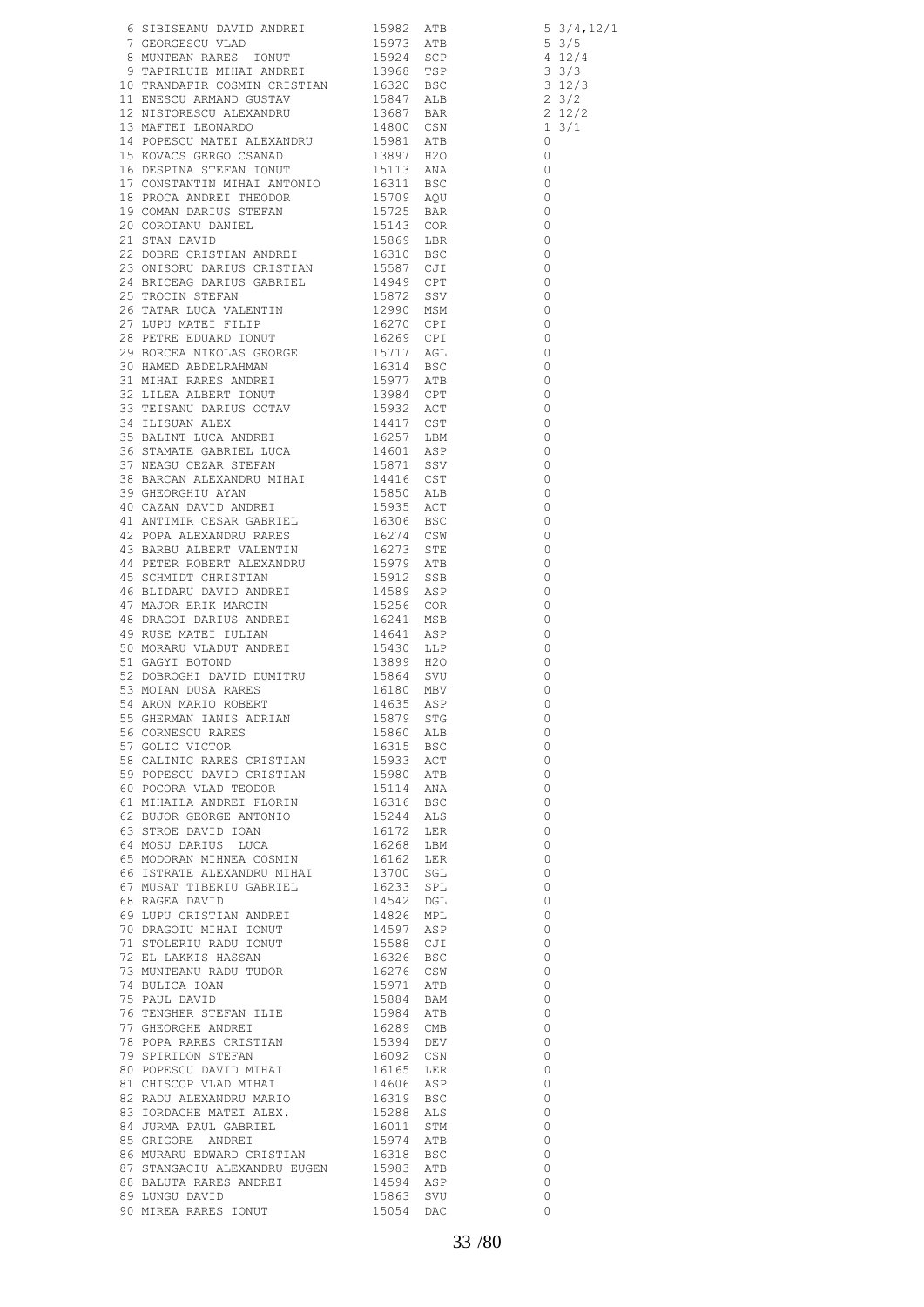| 91 OANTA RARES MIHAI 15428 LLP<br>92 MATEI BEDEXA LUCA PATRICK 155819 BAN (1978)<br>93 PURGAR MIRCEA<br>93 PURGAR MIRCEA 15609 SHO (1978)<br>94 NGARJ TORNIUS FLORINI 16283 SGR<br>96 PAGU MIHAIL ALEXANDRU 16333 STR (1978)<br>97 MADARA                  |  |                          |
|------------------------------------------------------------------------------------------------------------------------------------------------------------------------------------------------------------------------------------------------------------|--|--------------------------|
|                                                                                                                                                                                                                                                            |  | $\circ$                  |
|                                                                                                                                                                                                                                                            |  | $\circ$                  |
|                                                                                                                                                                                                                                                            |  | $\overline{0}$           |
|                                                                                                                                                                                                                                                            |  | $\overline{0}$           |
|                                                                                                                                                                                                                                                            |  | $\overline{0}$           |
|                                                                                                                                                                                                                                                            |  | $\overline{0}$           |
|                                                                                                                                                                                                                                                            |  | $\overline{0}$           |
|                                                                                                                                                                                                                                                            |  | $\overline{0}$           |
|                                                                                                                                                                                                                                                            |  | $\overline{0}$           |
|                                                                                                                                                                                                                                                            |  | $\circ$                  |
|                                                                                                                                                                                                                                                            |  | $\overline{0}$           |
|                                                                                                                                                                                                                                                            |  | $\overline{0}$           |
|                                                                                                                                                                                                                                                            |  | $\overline{0}$           |
|                                                                                                                                                                                                                                                            |  | $\overline{\phantom{0}}$ |
|                                                                                                                                                                                                                                                            |  | $\overline{0}$           |
|                                                                                                                                                                                                                                                            |  | $\overline{0}$           |
|                                                                                                                                                                                                                                                            |  | $\overline{0}$           |
|                                                                                                                                                                                                                                                            |  | $\overline{\phantom{0}}$ |
|                                                                                                                                                                                                                                                            |  | $\overline{\phantom{0}}$ |
|                                                                                                                                                                                                                                                            |  | $\overline{0}$           |
|                                                                                                                                                                                                                                                            |  |                          |
|                                                                                                                                                                                                                                                            |  | $\overline{\phantom{0}}$ |
|                                                                                                                                                                                                                                                            |  | $\overline{\phantom{0}}$ |
|                                                                                                                                                                                                                                                            |  | $\overline{\phantom{0}}$ |
|                                                                                                                                                                                                                                                            |  | $\overline{0}$           |
|                                                                                                                                                                                                                                                            |  | $\overline{0}$           |
|                                                                                                                                                                                                                                                            |  | $\overline{\phantom{0}}$ |
|                                                                                                                                                                                                                                                            |  | $\overline{0}$           |
|                                                                                                                                                                                                                                                            |  | $\overline{0}$           |
|                                                                                                                                                                                                                                                            |  | $\overline{0}$           |
|                                                                                                                                                                                                                                                            |  | $\overline{\phantom{0}}$ |
|                                                                                                                                                                                                                                                            |  | $\overline{0}$           |
|                                                                                                                                                                                                                                                            |  | $\overline{0}$           |
|                                                                                                                                                                                                                                                            |  | $\overline{0}$           |
|                                                                                                                                                                                                                                                            |  | $\overline{0}$           |
|                                                                                                                                                                                                                                                            |  | $\Omega$                 |
|                                                                                                                                                                                                                                                            |  | $\overline{\phantom{0}}$ |
|                                                                                                                                                                                                                                                            |  | $\Omega$                 |
|                                                                                                                                                                                                                                                            |  | $\Omega$                 |
|                                                                                                                                                                                                                                                            |  | $\Omega$                 |
|                                                                                                                                                                                                                                                            |  | $\overline{0}$           |
|                                                                                                                                                                                                                                                            |  | $\Omega$                 |
| 131 THENEA CRISTIAN ANDREI<br>132 BUCUR TOMA                                                                                                                                                                                                               |  |                          |
|                                                                                                                                                                                                                                                            |  | $\Omega$                 |
| 130 OANCEA MARIOS VALENTIN<br>131 THENEA CRISTIAN ANDREI<br>132 BUCUR TOMA<br>16338 LER<br>133 BARBU ANDREI RAZVAN<br>16338 LER<br>15813 DEL<br>174 BUIACU MARIO MIHAI<br>15939 ACT<br>15939 ACT<br>15939 ACT<br>15939 ACT<br>15932 CEV<br>1582 CBV<br>160 |  | $\Omega$                 |
|                                                                                                                                                                                                                                                            |  | $\overline{0}$           |
|                                                                                                                                                                                                                                                            |  | $\circ$                  |
|                                                                                                                                                                                                                                                            |  | $\overline{\phantom{0}}$ |
|                                                                                                                                                                                                                                                            |  | $\mathbf 0$              |
|                                                                                                                                                                                                                                                            |  | $\Omega$                 |
|                                                                                                                                                                                                                                                            |  | $\overline{0}$           |
|                                                                                                                                                                                                                                                            |  | 0                        |
|                                                                                                                                                                                                                                                            |  | $\overline{0}$           |
|                                                                                                                                                                                                                                                            |  | $\overline{0}$           |
|                                                                                                                                                                                                                                                            |  | $\overline{0}$           |
|                                                                                                                                                                                                                                                            |  | $\overline{0}$           |
|                                                                                                                                                                                                                                                            |  | $\overline{\phantom{0}}$ |
|                                                                                                                                                                                                                                                            |  | $\overline{0}$           |
|                                                                                                                                                                                                                                                            |  | $\overline{\phantom{0}}$ |
| 138 DELEU MIHNEA C-TIN<br>14799 CSN<br>139 ABRIHAN DAVID ANDREI<br>140 DRAGULET ALEXANDRU MIHAI 16003 DEB<br>141 UTULEAC FLORIN ORLANDO 16128 SPL<br>142 ANDRIES ERIC STEFAN 15861 PCT<br>143 HERMAN SZABO PETER 16275 CSW<br>144 ANTON BOGD               |  | $\bigcirc$               |
|                                                                                                                                                                                                                                                            |  |                          |
| Baieti - 11 ani                                                                                                                                                                                                                                            |  |                          |
|                                                                                                                                                                                                                                                            |  |                          |
|                                                                                                                                                                                                                                                            |  |                          |
|                                                                                                                                                                                                                                                            |  |                          |
|                                                                                                                                                                                                                                                            |  |                          |
|                                                                                                                                                                                                                                                            |  |                          |
|                                                                                                                                                                                                                                                            |  |                          |
|                                                                                                                                                                                                                                                            |  |                          |
|                                                                                                                                                                                                                                                            |  |                          |
|                                                                                                                                                                                                                                                            |  |                          |
|                                                                                                                                                                                                                                                            |  |                          |
|                                                                                                                                                                                                                                                            |  |                          |
|                                                                                                                                                                                                                                                            |  |                          |
|                                                                                                                                                                                                                                                            |  |                          |
|                                                                                                                                                                                                                                                            |  |                          |
|                                                                                                                                                                                                                                                            |  |                          |
|                                                                                                                                                                                                                                                            |  |                          |
|                                                                                                                                                                                                                                                            |  |                          |
|                                                                                                                                                                                                                                                            |  |                          |
|                                                                                                                                                                                                                                                            |  |                          |
|                                                                                                                                                                                                                                                            |  |                          |
|                                                                                                                                                                                                                                                            |  |                          |
|                                                                                                                                                                                                                                                            |  |                          |
|                                                                                                                                                                                                                                                            |  |                          |
|                                                                                                                                                                                                                                                            |  |                          |
|                                                                                                                                                                                                                                                            |  |                          |
|                                                                                                                                                                                                                                                            |  |                          |
| 25 JITARU MATEI AIAN 6 15554 CST                                                                                                                                                                                                                           |  | $\mathbf 0$              |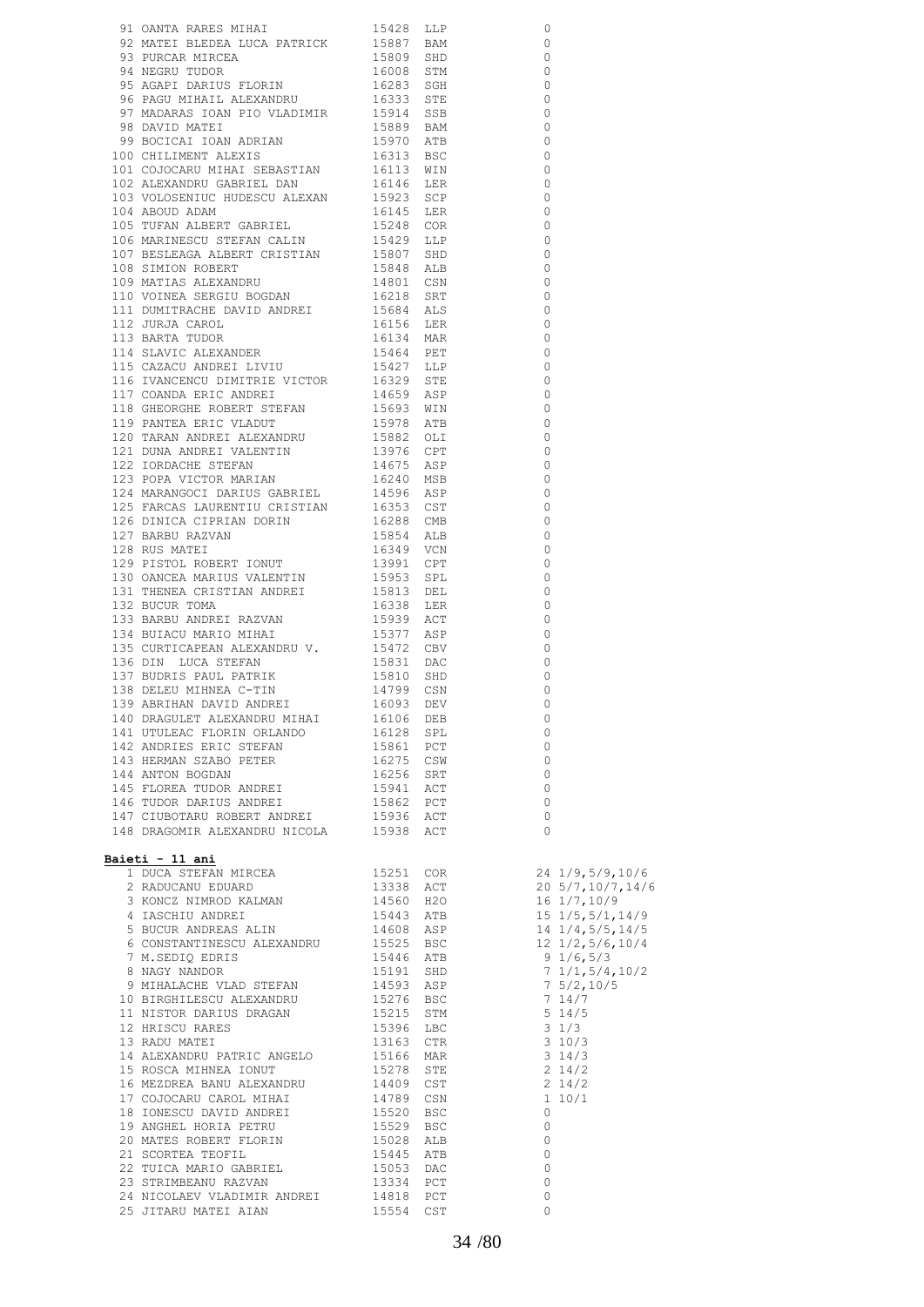|                                                                                                                                                                                                                                        |                                                                                                      |     | 0                        |
|----------------------------------------------------------------------------------------------------------------------------------------------------------------------------------------------------------------------------------------|------------------------------------------------------------------------------------------------------|-----|--------------------------|
|                                                                                                                                                                                                                                        |                                                                                                      |     | $\circ$                  |
|                                                                                                                                                                                                                                        |                                                                                                      |     | $\overline{0}$           |
|                                                                                                                                                                                                                                        |                                                                                                      |     | $\overline{\phantom{0}}$ |
| 26 SLAVU RARES STEFAN 14892 AGL<br>27 POSTELNICU GEORGE ALEXAND 15550 REN 28 SERBAN PAUL ANDREI 15544 ACN 29 ANDREI MIHAI ALEXANDRU 15441 ATB<br>30 STANCEL LUKAS 15026 ALB<br>31 PANAIT PAUL DRAGOS 15102 SSV<br>32 MATEI VLAD ALEXAN |                                                                                                      |     | $\overline{0}$           |
|                                                                                                                                                                                                                                        |                                                                                                      |     | $\overline{0}$           |
|                                                                                                                                                                                                                                        |                                                                                                      |     |                          |
|                                                                                                                                                                                                                                        |                                                                                                      |     | $\overline{0}$           |
| 32 PRILLE VEHE MELLETING 1919 CPT<br>33 DOBRESCU MIHAI 15280 BSC<br>35 BACIU DENIS ANDREI 15383 LBC<br>36 OPREA MARIO CALIN 15385 SRT<br>37 CSEH ANDREI 15532 LBM<br>15363 LBC<br>14006 PM                                             |                                                                                                      |     | $\overline{\phantom{0}}$ |
|                                                                                                                                                                                                                                        |                                                                                                      |     | $\overline{\phantom{0}}$ |
|                                                                                                                                                                                                                                        |                                                                                                      |     | $\circ$                  |
|                                                                                                                                                                                                                                        |                                                                                                      |     | $\circ$                  |
|                                                                                                                                                                                                                                        | 15532 LBM                                                                                            |     | $\overline{0}$           |
| 37 COBIL ANDILLI<br>38 HARABAGIU RARES PETRU                                                                                                                                                                                           |                                                                                                      |     | $\overline{\phantom{0}}$ |
|                                                                                                                                                                                                                                        |                                                                                                      |     | $\overline{0}$           |
|                                                                                                                                                                                                                                        |                                                                                                      |     |                          |
|                                                                                                                                                                                                                                        |                                                                                                      |     | $\overline{0}$           |
|                                                                                                                                                                                                                                        |                                                                                                      |     | $\overline{0}$           |
|                                                                                                                                                                                                                                        |                                                                                                      |     | $\overline{\phantom{0}}$ |
|                                                                                                                                                                                                                                        |                                                                                                      |     | $\overline{\phantom{0}}$ |
|                                                                                                                                                                                                                                        |                                                                                                      |     | $\overline{\phantom{0}}$ |
|                                                                                                                                                                                                                                        |                                                                                                      |     | $\overline{\phantom{0}}$ |
|                                                                                                                                                                                                                                        |                                                                                                      |     | $\overline{\phantom{0}}$ |
| 47 TATAR MARIUS CRISTIAN 13732 COR<br>48 CURECHERIU ALEX GABRIEL 14997 CPI                                                                                                                                                             |                                                                                                      |     | $\overline{\phantom{0}}$ |
|                                                                                                                                                                                                                                        |                                                                                                      |     | $\overline{\phantom{0}}$ |
|                                                                                                                                                                                                                                        |                                                                                                      |     | $\overline{\phantom{0}}$ |
|                                                                                                                                                                                                                                        | 15556 CAT<br>15552 ALS                                                                               |     |                          |
|                                                                                                                                                                                                                                        |                                                                                                      |     | $\overline{\phantom{0}}$ |
|                                                                                                                                                                                                                                        | 13349 REN<br>14990 BAM                                                                               |     | $\overline{\phantom{0}}$ |
|                                                                                                                                                                                                                                        |                                                                                                      |     | $\overline{0}$           |
|                                                                                                                                                                                                                                        | 15049 ACT<br>15048 ACT                                                                               |     | $\overline{\phantom{0}}$ |
| - CONDUCTED AND MEAN SERVICE TO RESCRIBE THE SCRIPT OF STREAM STREAM STREAM STREAM STREAM STREAM STREAM STREAM STREAM STREAM STREAM STREAM STREAM STREAM STREAM STREAM STREAM STREAM STREAM STREAM STREAM STREAM STREAM STREAM         |                                                                                                      |     | $\overline{\phantom{0}}$ |
|                                                                                                                                                                                                                                        | 14894 AGL<br>12414 DAC                                                                               |     | $\overline{\phantom{0}}$ |
| 56 TINCOCA GIULIANO ANDREI                                                                                                                                                                                                             |                                                                                                      |     | $\overline{\phantom{0}}$ |
|                                                                                                                                                                                                                                        |                                                                                                      |     | $\overline{\phantom{0}}$ |
|                                                                                                                                                                                                                                        | 15590 CJI<br>15071 MSB                                                                               |     | $\overline{\phantom{0}}$ |
|                                                                                                                                                                                                                                        |                                                                                                      |     | $\overline{\phantom{0}}$ |
|                                                                                                                                                                                                                                        | 14984 BAM<br>15517 BSC                                                                               |     |                          |
|                                                                                                                                                                                                                                        |                                                                                                      |     | $\overline{\phantom{0}}$ |
|                                                                                                                                                                                                                                        | 15024 ALB                                                                                            |     | $\overline{\phantom{0}}$ |
|                                                                                                                                                                                                                                        | 15210 STM                                                                                            |     | $\overline{\phantom{0}}$ |
| 50 TINCOLA GIULIANO ANDREI<br>58 POPLACENEL STEFAN<br>59 POP RAZVAN TUDOR<br>60 MURARU KAAN STEFAN<br>61 SANDRU MATEI<br>62 DUDUI RAZVAN<br>63 SALCUCEANU TUDOR<br>64 RADOS LUCA NICOLAS<br>65 COSMA ANDREI SERASTIAN                  | 15200 SHD<br>15192 SHD                                                                               |     | $\overline{0}$           |
|                                                                                                                                                                                                                                        |                                                                                                      |     | $\overline{0}$           |
| 65 COSMA ANDREI SEBASTIAN                                                                                                                                                                                                              |                                                                                                      |     | $\overline{0}$           |
| 65 COSTAI INTERNATIONALE<br>66 FIRU LUCIAN MIHAI<br>67 DOBRE ALEXANDRU TEODOR                                                                                                                                                          | 15322 SPL<br>13170 TSP                                                                               |     | $\overline{\phantom{0}}$ |
|                                                                                                                                                                                                                                        |                                                                                                      |     | $\overline{\phantom{0}}$ |
|                                                                                                                                                                                                                                        | 14629 ASP<br>14828 MPL<br>15027 ALB                                                                  |     | $\overline{0}$           |
| 68 CATRINESCU MIHNEA GABRIEL                                                                                                                                                                                                           |                                                                                                      |     |                          |
| 69 SUCIU BOGDAN ALEXANDRU<br>70 DINU OEELIN                                                                                                                                                                                            |                                                                                                      |     | $\overline{0}$           |
|                                                                                                                                                                                                                                        | 15710 AQU                                                                                            |     | $\overline{\phantom{0}}$ |
| 70 DINU STEFAN<br>71 CSENDES LASZLO IGOR<br>71 CSENDES LASZLO IGOR 15285 SS7<br>72 TATARU BOGDAN PAVEL 15447 ATB<br>73 LUCA CRISTIAN VASILE 14999 ALB<br>74 BADEA PERLIK NOBERT 13239 CPT                                              |                                                                                                      |     | $\overline{\phantom{0}}$ |
|                                                                                                                                                                                                                                        |                                                                                                      |     | $\overline{0}$           |
|                                                                                                                                                                                                                                        |                                                                                                      |     | $\circ$                  |
|                                                                                                                                                                                                                                        |                                                                                                      |     | $\circ$                  |
|                                                                                                                                                                                                                                        | 15306                                                                                                | LER | $\overline{\phantom{0}}$ |
| 75 ZAMAN DAVID ANDREI<br>75 ZAMAN DAVID ANDREI<br>77 POP DARIUS ANDREI<br>78 SZELMENCZI ZALAN<br>79 POPA CAROL                                                                                                                         | 14832 SOS                                                                                            |     | $\overline{\phantom{0}}$ |
|                                                                                                                                                                                                                                        | 14410 CST<br>15388 MSM<br>13344 ACT<br>15286 ASP<br>14787 CSN<br>15534 CBV<br>19449 ATB<br>15449 ATB |     | $\overline{0}$           |
|                                                                                                                                                                                                                                        |                                                                                                      |     | $\overline{\phantom{0}}$ |
|                                                                                                                                                                                                                                        |                                                                                                      |     | $\overline{\phantom{0}}$ |
|                                                                                                                                                                                                                                        |                                                                                                      |     |                          |
| 80 PREDILA ROBERT CRISTIAN                                                                                                                                                                                                             |                                                                                                      |     | $\overline{\phantom{0}}$ |
| 81 BOZONCA GABRIEL<br>82 MICLEA DRAGOS IULIAN<br>83 MORAD DAGOS IULIAN                                                                                                                                                                 |                                                                                                      |     | $\overline{\phantom{0}}$ |
|                                                                                                                                                                                                                                        |                                                                                                      |     | $\overline{\phantom{0}}$ |
| 83 MORAR BOGDAN FLORIN<br>93 MORAR BOGDAN FIRMAN:<br>84 VOICU CATALIN 19445 119445 119445 119445 119445 119447 CTR<br>86 CIOBANU RAUL FLAVIAN 15169 MAR<br>15047 ACT                                                                   |                                                                                                      |     | $\overline{\phantom{0}}$ |
|                                                                                                                                                                                                                                        |                                                                                                      |     | $\overline{\phantom{0}}$ |
|                                                                                                                                                                                                                                        |                                                                                                      |     | $\overline{\phantom{0}}$ |
| 86 CIOBANU RAUL FLAVIAN<br>87 ENCIU SEBASTIAN<br>88 ROSU MARIUS                                                                                                                                                                        |                                                                                                      |     | $\overline{\phantom{0}}$ |
|                                                                                                                                                                                                                                        |                                                                                                      |     | $\overline{\phantom{0}}$ |
|                                                                                                                                                                                                                                        | 15499 ASP                                                                                            |     | $\overline{\phantom{0}}$ |
| 88 KUSU MARILUS<br>89 CARTIS HORIA STEFAN                                                                                                                                                                                              | 14418 CST<br>15522 BSC<br>15190 SHD                                                                  |     | $\overline{0}$           |
|                                                                                                                                                                                                                                        |                                                                                                      |     | $\overline{\phantom{0}}$ |
| 90 DUTA ROBERT MIHAI<br>91 POPA TUDOR<br>92 GALATANU VLAD                                                                                                                                                                              |                                                                                                      |     | $\overline{\phantom{0}}$ |
|                                                                                                                                                                                                                                        |                                                                                                      |     |                          |
|                                                                                                                                                                                                                                        | 15208 STM<br>15031 ALB                                                                               |     | $\overline{\phantom{0}}$ |
| 93 KRIZBAI NEGRU ROBERT                                                                                                                                                                                                                |                                                                                                      |     | $\overline{0}$           |
| $\begin{tabular}{llllll} 94 & \texttt{ONCIOU} & \texttt{IOAN} & \texttt{ALEXANDRU} & & & 14137 & \texttt{DAC} \\ 95 & \texttt{FLOREA} & \texttt{RAZVAN} & \texttt{STEFAN} & & & 14392 & \texttt{LBR} \end{tabular}$                    |                                                                                                      |     | $\overline{\phantom{0}}$ |
|                                                                                                                                                                                                                                        |                                                                                                      |     | $\overline{\phantom{0}}$ |
|                                                                                                                                                                                                                                        |                                                                                                      |     | $\overline{\phantom{0}}$ |
| 96 RAICU BADEA GABRIEL<br>97 TREGER TOMAS TRISTIAN                                                                                                                                                                                     | 13093 LPT<br>14987 BAM                                                                               |     | $\overline{0}$           |
|                                                                                                                                                                                                                                        |                                                                                                      |     | $\overline{\phantom{0}}$ |
| 98 BARNEA DRAGOS CRISTIAN<br>99 DAN TUDOR<br>99 DAN TUDOR                                                                                                                                                                              | 15309 LER<br>14993 YST                                                                               |     | $\overline{\phantom{0}}$ |
|                                                                                                                                                                                                                                        |                                                                                                      |     | $\overline{0}$           |
|                                                                                                                                                                                                                                        |                                                                                                      |     | $\overline{0}$           |
| 14993 YST 16202 TUR<br>100 DEAC RARES ANDREI 16202 TUR<br>101 STAN MATEI STEFAN 15460 PET<br>102 POPA CRISTIAN 15548 REN                                                                                                               |                                                                                                      |     | $\overline{0}$           |
|                                                                                                                                                                                                                                        | ירטב<br>15526 BSC<br>חִקֵּת בּי                                                                      |     |                          |
| 103 BUHOCI STEFAN OCTAVIAN                                                                                                                                                                                                             |                                                                                                      |     | $\overline{0}$           |
|                                                                                                                                                                                                                                        | 15461 PET<br>15272 SGH                                                                               |     | $\overline{\phantom{0}}$ |
|                                                                                                                                                                                                                                        |                                                                                                      |     | $\overline{0}$           |
|                                                                                                                                                                                                                                        | 15044 PCT<br>15321 SPL                                                                               |     | $\overline{0}$           |
|                                                                                                                                                                                                                                        |                                                                                                      |     | $\overline{0}$           |
| 104 DUMITRESCU VLADIMIR<br>105 SECOBAN STEFAN ALEX.<br>106 TALPES IOAN VLAD<br>107 STOICA ROBERT ALEX.<br>108 MORJOLIC LIVIU<br>109 MOCANU DARIUS ADRIAN<br>109 MOCANU DARIUS ADRIAN                                                   | 15508 ASP<br>15199 SHD                                                                               |     | $\overline{\phantom{0}}$ |
|                                                                                                                                                                                                                                        |                                                                                                      |     | $\overline{\phantom{0}}$ |
| 110 FRASENIUC EDUARD MIHAI 15415 SVU                                                                                                                                                                                                   |                                                                                                      |     | $\circ$                  |
|                                                                                                                                                                                                                                        |                                                                                                      |     |                          |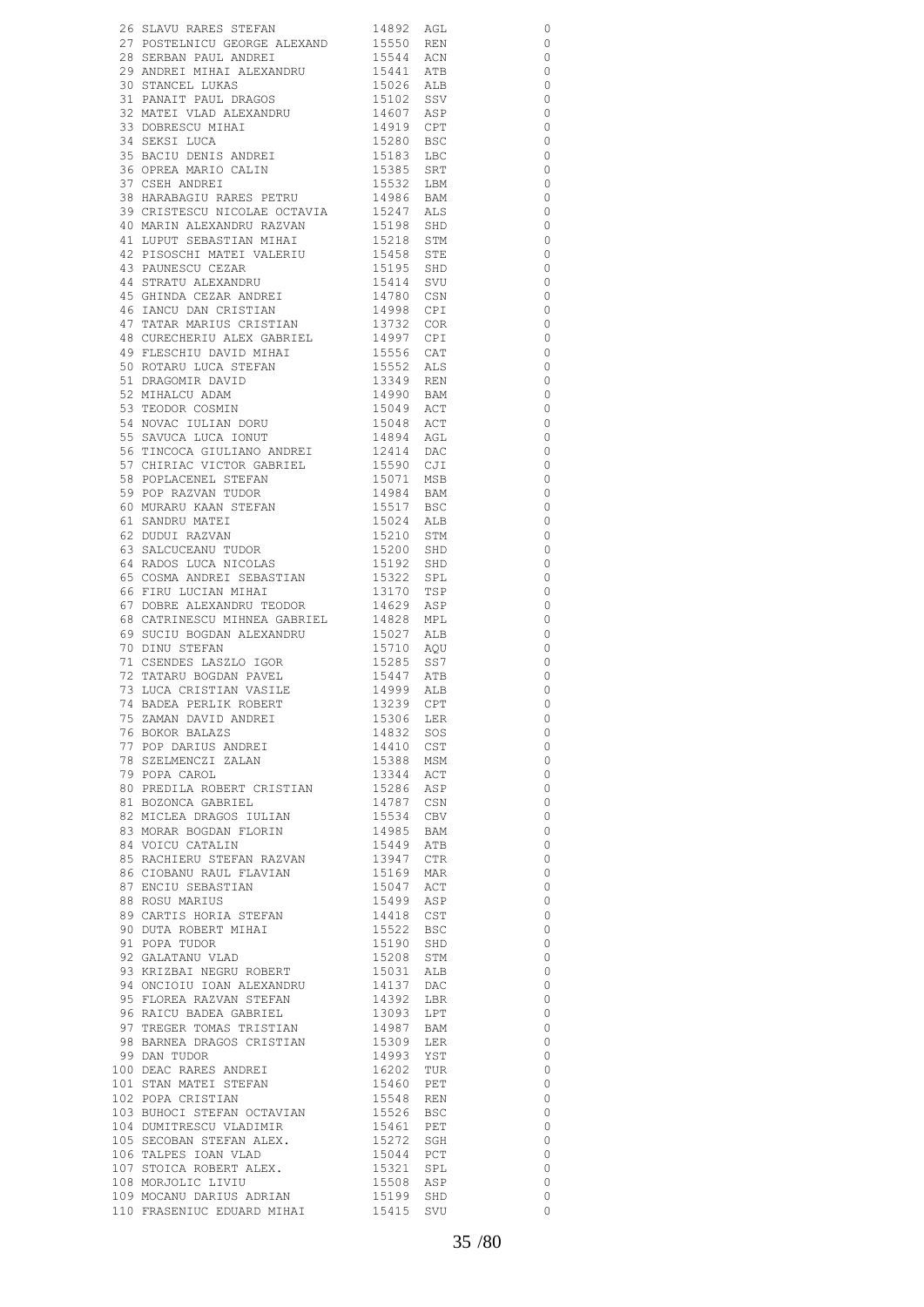|  | 111 ZAPUC STEFAN LAURENTIU        | 15305     | LER        | $\Omega$ |
|--|-----------------------------------|-----------|------------|----------|
|  | 112 CIONCA LUCA IOAN              | 15149     | <b>LBO</b> | $\Omega$ |
|  | 113 STOICAN GEORGE TUDOR          | 15665     | <b>CTR</b> | $\Omega$ |
|  | 114 CARDEI DARIUS ANDREI          | 15138 SCP |            | $\Omega$ |
|  | 115 PINZARU BOGDAN ANDREI 15186   |           | LBM        | $\Omega$ |
|  | 116 FLOREA ANDREI                 | 15222     | STM        | $\Omega$ |
|  | 117 ION DAVID ALEXANDRU           | 15277     | STE        | $\Omega$ |
|  | 118 MARINESCU VLAD IONUT          | 15317     | T.ER       | $\Omega$ |
|  | 119 BOBOC BOGDAN COSTIN 14923 CPT |           |            | $\Omega$ |
|  | 120 PREDUT MIHAI DANIEL           | 16203     | TUR        | $\Omega$ |
|  | 121 HARSAN FARR IUGA ROBERT 14408 |           | CST        | $\Omega$ |
|  | 122 CUNTAN EDUARD                 | 15906     | SSB        | $\Omega$ |
|  | 123 CIORGOVEAN ALEXANDRU          | 15029     | ALB        | $\Omega$ |
|  | 124 BOUR RADU ANDREI              | 14790     | CSN        | $\Omega$ |
|  | 125 MANOLE VLAD IONUT             | 15294     | LER        | $\Omega$ |
|  | 126 CIOBANASU ANDREI              | 16012     | STM        | $\Omega$ |
|  | 127 IONESCU ANDREI                | 15295     | LER        | $\Omega$ |
|  | 128 NICULAIE DAVID ANDREAS        | 15045     | ACT        | $\Omega$ |
|  | 129 COJOCARU ANDREI SERBAN        | 14625     | ASP        | $\Omega$ |
|  | 130 NOFIT CODRIN MIHAI            | 13701     | SGL        | $\Omega$ |
|  | 131 COJOCARU STEFAN               | 13690     | <b>BAR</b> | $\Omega$ |
|  |                                   |           |            |          |

#### **CLASAMENT STAFETE CUMULAT**

|                                                                                                            | Loc Club Stafeta(Sch.1,Sch.2,Sch.3,Sch4.)                                                                                                                                                                                                                                                                                                                          | Total proba/puncte<br>pct.                                                         |
|------------------------------------------------------------------------------------------------------------|--------------------------------------------------------------------------------------------------------------------------------------------------------------------------------------------------------------------------------------------------------------------------------------------------------------------------------------------------------------------|------------------------------------------------------------------------------------|
| Fete - 10 ani                                                                                              |                                                                                                                                                                                                                                                                                                                                                                    |                                                                                    |
| 1 BSC                                                                                                      | VOICU, TOADER, PREDA, LAZAR                                                                                                                                                                                                                                                                                                                                        | 18 8/18                                                                            |
| 2 ATB                                                                                                      | ALEMNARITEI, FULEA, NICULAE, ANDREI                                                                                                                                                                                                                                                                                                                                | 14 8/14                                                                            |
| 3 ASP                                                                                                      | TRUSCA, ARGESANU, COJOCARIU, PIRVU                                                                                                                                                                                                                                                                                                                                 | 12 8/12                                                                            |
| 4 STE                                                                                                      | MIHALCEA, ROSU, EFTIMIE, FRUNZA                                                                                                                                                                                                                                                                                                                                    | 108/10                                                                             |
| 5 BAM                                                                                                      | POP, BERINDE, SABAU, CICEU                                                                                                                                                                                                                                                                                                                                         | 88/8                                                                               |
| 6 AGL                                                                                                      | PETREA, COSTANDACHE, ION, MIHAI                                                                                                                                                                                                                                                                                                                                    | 68/6                                                                               |
| 7 LER                                                                                                      | ANGHEL, CROITORU, DORCEA, ION                                                                                                                                                                                                                                                                                                                                      | 48/4                                                                               |
| 8 SHD                                                                                                      | BADITA, GIDEI, BEJAN, LUNGU                                                                                                                                                                                                                                                                                                                                        | 28/2                                                                               |
| 9 CSN                                                                                                      | POSA, COZMA, BREZAN, CIOINEAG                                                                                                                                                                                                                                                                                                                                      | $\Omega$                                                                           |
| 10 STG                                                                                                     | MOLNAR, CRACIUN, CRACIUN, SARKANY                                                                                                                                                                                                                                                                                                                                  | 0                                                                                  |
| 11 SGH                                                                                                     |                                                                                                                                                                                                                                                                                                                                                                    | 0                                                                                  |
| Fete - 11 ani                                                                                              |                                                                                                                                                                                                                                                                                                                                                                    |                                                                                    |
| 1 ATB                                                                                                      |                                                                                                                                                                                                                                                                                                                                                                    | 26 15/26                                                                           |
| 2 SSV                                                                                                      |                                                                                                                                                                                                                                                                                                                                                                    | 14 15/14                                                                           |
| 3 BSC                                                                                                      |                                                                                                                                                                                                                                                                                                                                                                    | 12 15/12                                                                           |
| 4 STM                                                                                                      |                                                                                                                                                                                                                                                                                                                                                                    | 10 15/10                                                                           |
| 5 LER                                                                                                      |                                                                                                                                                                                                                                                                                                                                                                    | 6 15/6                                                                             |
| 6 ALB                                                                                                      |                                                                                                                                                                                                                                                                                                                                                                    | 4 15/4                                                                             |
| 7 STE                                                                                                      |                                                                                                                                                                                                                                                                                                                                                                    | $2\;15/2$                                                                          |
| 8 ASP                                                                                                      |                                                                                                                                                                                                                                                                                                                                                                    | $\circ$                                                                            |
| 9 ACT                                                                                                      |                                                                                                                                                                                                                                                                                                                                                                    | $\circ$                                                                            |
| 10 COR                                                                                                     |                                                                                                                                                                                                                                                                                                                                                                    | 0                                                                                  |
| Baieti - 10 ani<br>1 ATB<br>2 BSC<br>3 ASP<br>4 ACT<br>5 CSN<br>6 COR<br>7 LLP<br>8 CPT<br>9 LER<br>10 ALB | GEORGESCU, CRACIUN, SIBISEANU, BADEA<br>BONCIU, RADU, CONSTANTIN, DOBRE<br>RUSE, BALUTA, BLIDARU, STAMATE<br>TEISANU, CAZAN, CALINIC, FLOREA<br>MAFTEI, DELEU, COJOCARU, SPIRIDON<br>MAJOR, TUFAN, COROIANU, TAKACS<br>OANTA, MARINESCU, CAZACU, MORARU<br>DUNA, LILEA, PISTOL, BRICEAG<br>ALEXANDRU, JURJA, MODORAN, STROE<br>ENESCU, GHEORGHIU, CORNESCU, SIMION | 28 7/28<br>167/16<br>12 7/12<br>87/8<br>67/6<br>47/4<br>0<br>0<br>0<br>$\mathbf 0$ |
| Baieti - 11 ani                                                                                            |                                                                                                                                                                                                                                                                                                                                                                    |                                                                                    |
| 1 ATB                                                                                                      |                                                                                                                                                                                                                                                                                                                                                                    | 18 16/18                                                                           |
| 2 BSC                                                                                                      |                                                                                                                                                                                                                                                                                                                                                                    | 14 16/14                                                                           |
| 3 ASP                                                                                                      |                                                                                                                                                                                                                                                                                                                                                                    | 12 16/12                                                                           |
| 4 SHD                                                                                                      |                                                                                                                                                                                                                                                                                                                                                                    | 10 16/10                                                                           |
| 5 ALB                                                                                                      |                                                                                                                                                                                                                                                                                                                                                                    | 8 16/8                                                                             |
| 6 CST                                                                                                      |                                                                                                                                                                                                                                                                                                                                                                    | 6 16/6                                                                             |
| 7 STM                                                                                                      |                                                                                                                                                                                                                                                                                                                                                                    | 4 16/4                                                                             |
| 8 BAM                                                                                                      |                                                                                                                                                                                                                                                                                                                                                                    | 2 16/2                                                                             |
| 9 ACT                                                                                                      |                                                                                                                                                                                                                                                                                                                                                                    | 0                                                                                  |
| 10 CSN                                                                                                     |                                                                                                                                                                                                                                                                                                                                                                    | 0                                                                                  |
| 11 LER                                                                                                     |                                                                                                                                                                                                                                                                                                                                                                    | $\Omega$                                                                           |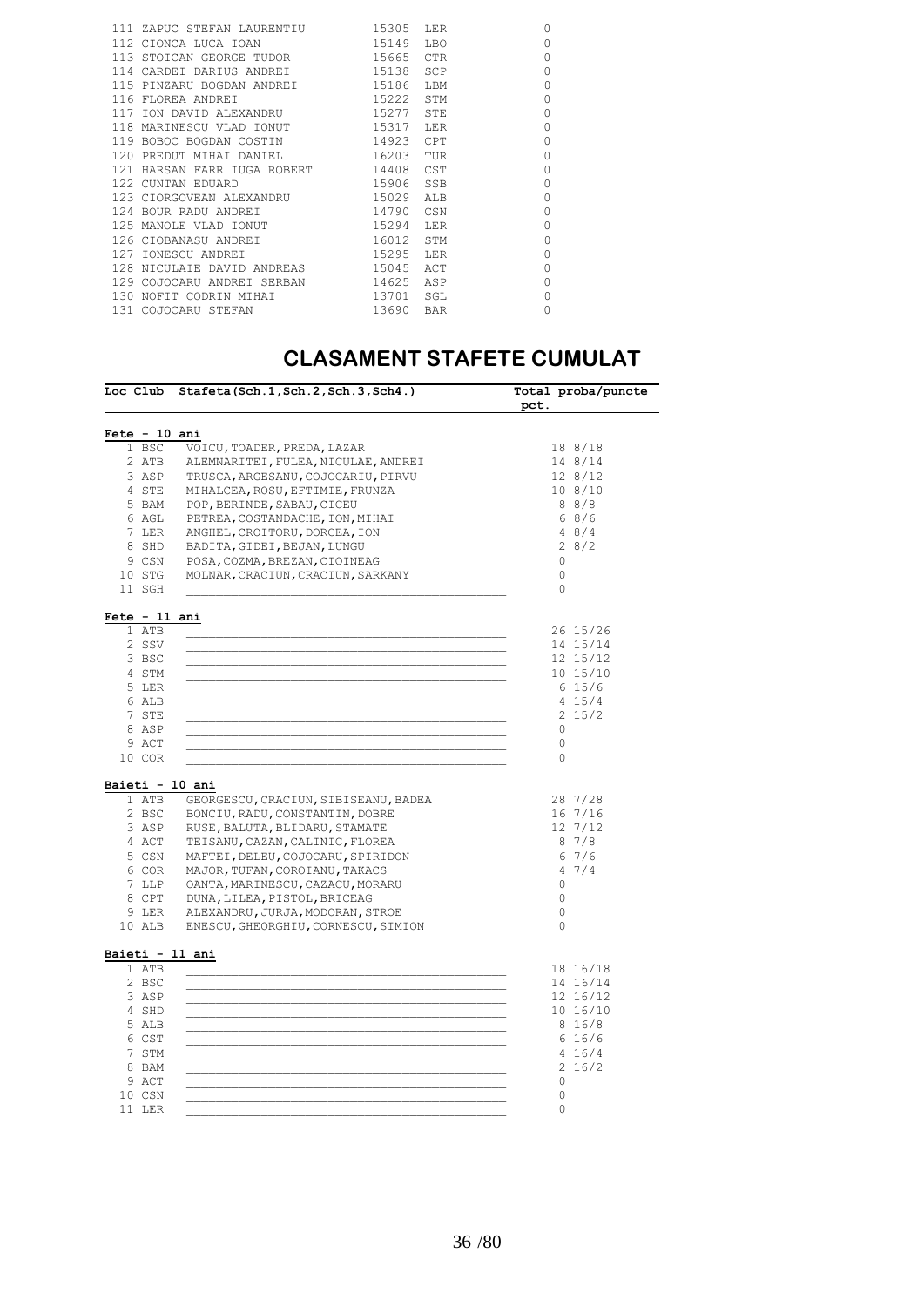### **CLASAMENT ECHIPE CUMULAT**

| Loc       | Club               | Total<br>pct.                                                                                                      | proba/puncte            |
|-----------|--------------------|--------------------------------------------------------------------------------------------------------------------|-------------------------|
| Fete      | $-10$<br>ani       |                                                                                                                    |                         |
| 1         | BSC                | 32                                                                                                                 | 4/4, 8/18, 11/10        |
| 2<br>3    | ATB                | 31<br>21                                                                                                           | 4/5, 8/14, 11/12        |
| 4         | STE<br>ACT         | 13                                                                                                                 | 4/11,8/10<br>4/13       |
| 5         | ASP                | 12                                                                                                                 | 8/12                    |
| 6         | VCN                | 12                                                                                                                 | 4/3, 11/9               |
| 7         | BAM                | 8                                                                                                                  | 8/8                     |
| 8         | AGL                | 6                                                                                                                  | 8/6                     |
| 9<br>10   | WIN<br>LER         | 5<br>4                                                                                                             | 11/5<br>8/4             |
| 11        | SHD                | $\mathbf{2}$                                                                                                       | 8/2                     |
| 12        | CSN                | $1\,$                                                                                                              | 11/1                    |
| 13        | CSP                | $1\,$                                                                                                              | 4/1                     |
| 14<br>15  | ALB                | 0<br>0                                                                                                             |                         |
| 16        | ALS<br>ANA         | 0                                                                                                                  |                         |
| 17        | AQU                | 0                                                                                                                  |                         |
| 18        | CBV                | 0                                                                                                                  |                         |
| 19        | CJI                | 0                                                                                                                  |                         |
| 20<br>21  | CMB                | 0<br>0                                                                                                             |                         |
| 22        | COR<br>CPT         | 0                                                                                                                  |                         |
| 23        | CSW                | 0                                                                                                                  |                         |
| 24        | DAC                | 0                                                                                                                  |                         |
| 25        | DEL                | 0                                                                                                                  |                         |
| 26<br>27  | H <sub>2</sub> O   | 0<br>0                                                                                                             |                         |
| 28        | LBM<br>LLP         | 0                                                                                                                  |                         |
| 29        | LPT                | 0                                                                                                                  |                         |
| 30        | MPL                | 0                                                                                                                  |                         |
| 31        | MSB                | 0                                                                                                                  |                         |
| 32<br>33  | MSW<br>REN         | 0<br>0                                                                                                             |                         |
| 34        | SCP                | 0                                                                                                                  |                         |
| 35        | SGH                | 0                                                                                                                  |                         |
| 36        | SGL                | 0                                                                                                                  |                         |
| 37<br>38  | SOS<br>SPL         | 0<br>0                                                                                                             |                         |
| 39        | SSB                | 0                                                                                                                  |                         |
| 40        | SSV                | 0                                                                                                                  |                         |
| 41        | STG                | 0                                                                                                                  |                         |
| 42        | STM                | 0                                                                                                                  |                         |
| 43<br>44  | TIM<br>TSP         | 0<br>0                                                                                                             |                         |
| 45        | TUR                | 0                                                                                                                  |                         |
| Fete<br>1 | - 11<br>ani<br>SSV | 40                                                                                                                 | 2/6,6/7,9/11,13/2,15/14 |
| 2         | CSP                | 37                                                                                                                 | 2/6, 6/10, 9/12, 13/9   |
| 3         | ATB                | 36                                                                                                                 | 6/3, 13/7, 15/26        |
| 4         | CPT                | 31                                                                                                                 | 2/9, 6/9, 9/6, 13/7     |
| 5<br>6    | COR<br>BSC         | 17<br>12                                                                                                           | 2/7, 6/5, 13/5<br>15/12 |
| 7         | STM                | 10                                                                                                                 | 15/10                   |
| 8         | BAM                | 7                                                                                                                  | 9/3, 13/4               |
| 9         | SRT                | 7                                                                                                                  | 2/3,9/4                 |
| 10        | LER                | 6                                                                                                                  | 15/6                    |
| 11<br>12  | SGH<br>ALB         | 5<br>4                                                                                                             | 2/5<br>15/4             |
| 13        | ANA                | 4                                                                                                                  | 6/1, 13/3               |
| 14        | STE                | 3                                                                                                                  | 9/1, 15/2               |
| 15        | CSW                | $\mathfrak{2}% _{T}=\mathfrak{2}_{T}\!\left( a,b\right) ,\ \mathfrak{2}_{T}=\mathfrak{2}_{T}\!\left( a,b\right) ,$ | 6/2                     |
| 16<br>17  | MSB<br>ACN         | $\mathbf 1$<br>0                                                                                                   | 2/1                     |
| 18        | ACT                | 0                                                                                                                  |                         |
| 19        | AGL                | 0                                                                                                                  |                         |
| 20        | ASP                | 0                                                                                                                  |                         |
| 21<br>22  | BAR<br>CBV         | 0<br>0                                                                                                             |                         |
| 23        | CJI                | 0                                                                                                                  |                         |
| 24        | CPI                | 0                                                                                                                  |                         |
| 25        | CSN                | 0                                                                                                                  |                         |
| 26<br>27  | CST<br>CTR         | 0<br>0                                                                                                             |                         |
| 28        | DEB                | 0                                                                                                                  |                         |
| 29        | H <sub>2</sub> O   | 0                                                                                                                  |                         |
| 30        | LBC                | 0                                                                                                                  |                         |
| 31<br>32  | LBM<br>LLP         | 0<br>0                                                                                                             |                         |
|           |                    |                                                                                                                    |                         |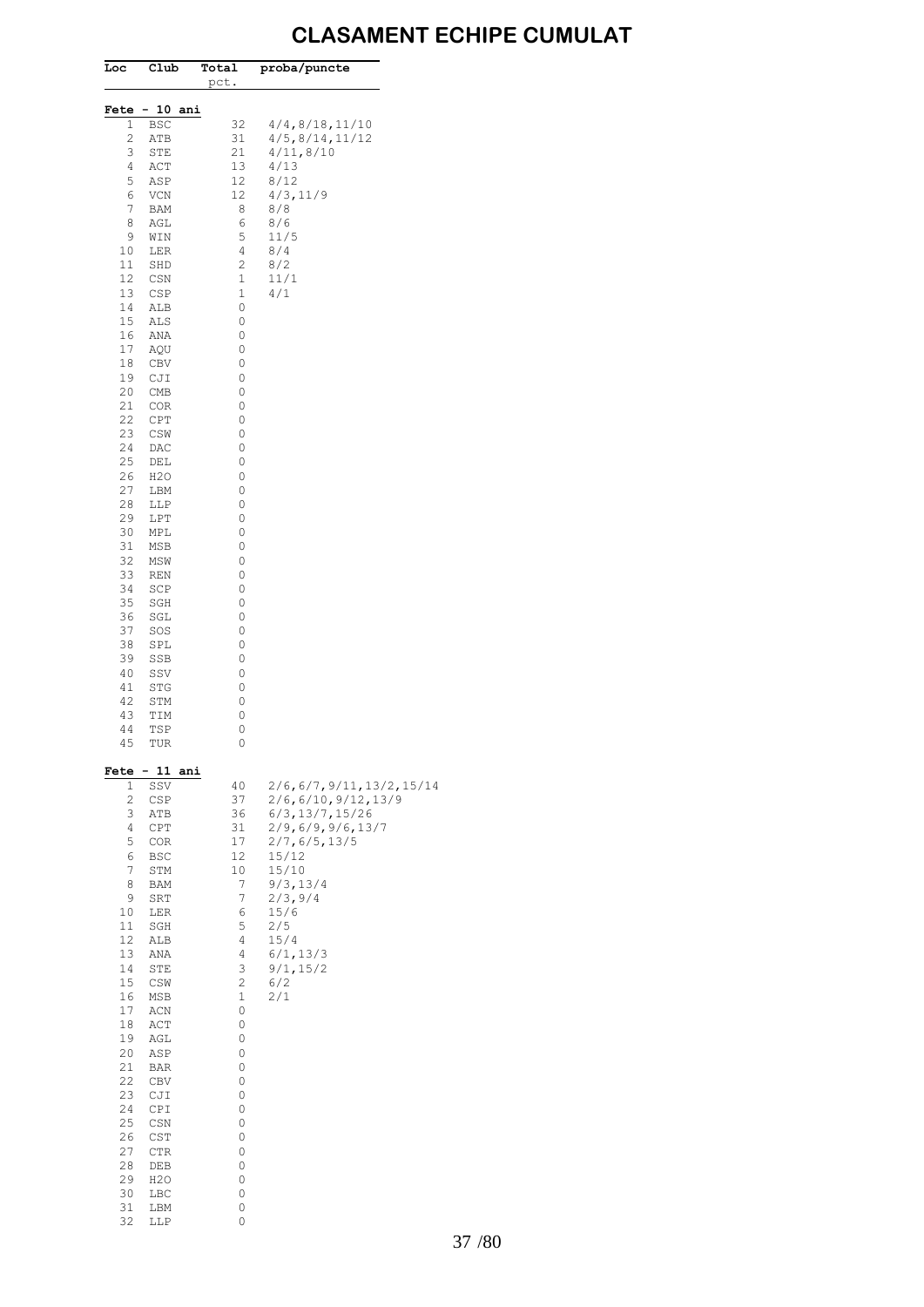| 33 | LPT        | Λ |
|----|------------|---|
| 34 | <b>MBR</b> | 0 |
| 35 | PCT        | 0 |
| 36 | <b>REN</b> | 0 |
| 37 | SCP        | 0 |
| 38 | SGL        | Ω |
| 39 | SHD        | Ω |
| 40 | SOS        | Ω |
| 41 | SSB        | Ω |
| 42 | <b>STG</b> | Ω |
| 43 | TIM        | 0 |
| 44 | <b>VSK</b> |   |

|                              | Baieti - 10 ani             |                                                                                                                    |                                   |
|------------------------------|-----------------------------|--------------------------------------------------------------------------------------------------------------------|-----------------------------------|
| 1                            | ATB                         | 63                                                                                                                 | 3/18, 7/28, 12/17                 |
| $\overline{\mathbf{c}}$<br>3 | BSC                         | 30<br>13                                                                                                           | 3/6, 7/16, 12/8<br>3/1, 7/6, 12/6 |
| 4                            | CSN<br>ASP                  | 12                                                                                                                 | 7/12                              |
| 5                            | COR                         | 11                                                                                                                 | 3/7, 7/4                          |
| 6                            | ACT                         | 8                                                                                                                  | 7/8                               |
| 7                            | SCP                         | 4                                                                                                                  | 12/4                              |
| 8                            | TSP                         | 3                                                                                                                  | 3/3                               |
| 9                            | ALB                         | $\mathfrak{2}% _{T}=\mathfrak{2}_{T}\!\left( a,b\right) ,\ \mathfrak{2}_{T}=\mathfrak{2}_{T}\!\left( a,b\right) ,$ | 3/2                               |
| 10                           | BAR                         | $\overline{c}$                                                                                                     | 12/2                              |
| 11                           | AGL                         | 0                                                                                                                  |                                   |
| 12                           | ALS                         | 0                                                                                                                  |                                   |
| 13                           | ANA                         | 0                                                                                                                  |                                   |
| 14                           | AQU                         | 0                                                                                                                  |                                   |
| 15                           | BAM                         | 0                                                                                                                  |                                   |
| 16<br>17                     | CBV<br>CJI                  | 0<br>0                                                                                                             |                                   |
| 18                           | CMB                         | 0                                                                                                                  |                                   |
| 19                           | CPI                         | 0                                                                                                                  |                                   |
| 20                           | CPT                         | 0                                                                                                                  |                                   |
| 21                           | CST                         | 0                                                                                                                  |                                   |
| 22                           | CSW                         | 0                                                                                                                  |                                   |
| 23                           | DAC                         | 0                                                                                                                  |                                   |
| 24                           | DEB                         | 0                                                                                                                  |                                   |
| 25                           | DEL                         | 0                                                                                                                  |                                   |
| 26                           | DEV                         | 0                                                                                                                  |                                   |
| 27                           | DGL                         | 0                                                                                                                  |                                   |
| 28                           | H2O                         | 0                                                                                                                  |                                   |
| 29<br>30                     | LBM                         | 0<br>0                                                                                                             |                                   |
| 31                           | LBR<br>LER                  | 0                                                                                                                  |                                   |
| 32                           | LLP                         | 0                                                                                                                  |                                   |
| 33                           | MAR                         | 0                                                                                                                  |                                   |
| 34                           | MBV                         | 0                                                                                                                  |                                   |
| 35                           | MPL                         | 0                                                                                                                  |                                   |
| 36                           | MSB                         | 0                                                                                                                  |                                   |
| 37                           | MSM                         | 0                                                                                                                  |                                   |
| 38                           | OLI                         | 0                                                                                                                  |                                   |
| 39                           | PCT                         | 0                                                                                                                  |                                   |
| 40                           | PET                         | 0                                                                                                                  |                                   |
| 41                           | SGH                         | 0                                                                                                                  |                                   |
| 42<br>43                     | SGL                         | 0<br>0                                                                                                             |                                   |
| 44                           | SHD<br>SPL                  | 0                                                                                                                  |                                   |
| 45                           | SRT                         | 0                                                                                                                  |                                   |
| 46                           | SSB                         | 0                                                                                                                  |                                   |
| 47                           | SSV                         | 0                                                                                                                  |                                   |
| 48                           | STE                         | 0                                                                                                                  |                                   |
| 49                           | <b>STG</b>                  | 0                                                                                                                  |                                   |
| 50                           | STM                         | 0                                                                                                                  |                                   |
| 51                           | SVU                         | 0                                                                                                                  |                                   |
| 52                           | VCN                         | 0                                                                                                                  |                                   |
| 53                           | WIN                         | 0                                                                                                                  |                                   |
|                              |                             |                                                                                                                    |                                   |
| 1                            | Baieti - 11 ani<br>ATB      | 42                                                                                                                 | 1/11, 5/4, 14/9, 16/18            |
| $\overline{c}$               | ASP                         | 33                                                                                                                 | 1/4,5/7,10/5,14/5,16/12           |
| 3                            | BSC                         | 33                                                                                                                 | $1/2$ , 5/6, 10/4, 14/7, 16/14    |
| 4                            | COR                         | 24                                                                                                                 | 1/9, 5/9, 10/6                    |
| 5                            | ACT                         | 20                                                                                                                 | 5/7, 10/7, 14/6                   |
| 6                            | SHD                         | 17                                                                                                                 | 1/1, 5/4, 10/2, 16/10             |
| 7                            | H2O                         | 16                                                                                                                 | 1/7, 10/9                         |
| 8                            | STM                         | 9                                                                                                                  | 14/5, 16/4                        |
| 9                            | ALB                         | 8                                                                                                                  | 16/8                              |
| 10                           | $\mathop{\tt CST}\nolimits$ | 8                                                                                                                  | 14/2, 16/6                        |
| 11                           | CTR                         | 3                                                                                                                  | 10/3                              |
| 12                           | LBC                         | 3<br>3                                                                                                             | 1/3                               |
| 13<br>14                     | MAR<br>BAM                  | 2                                                                                                                  | 14/3<br>16/2                      |
| 15                           | STE                         | 2                                                                                                                  | 14/2                              |
|                              |                             |                                                                                                                    |                                   |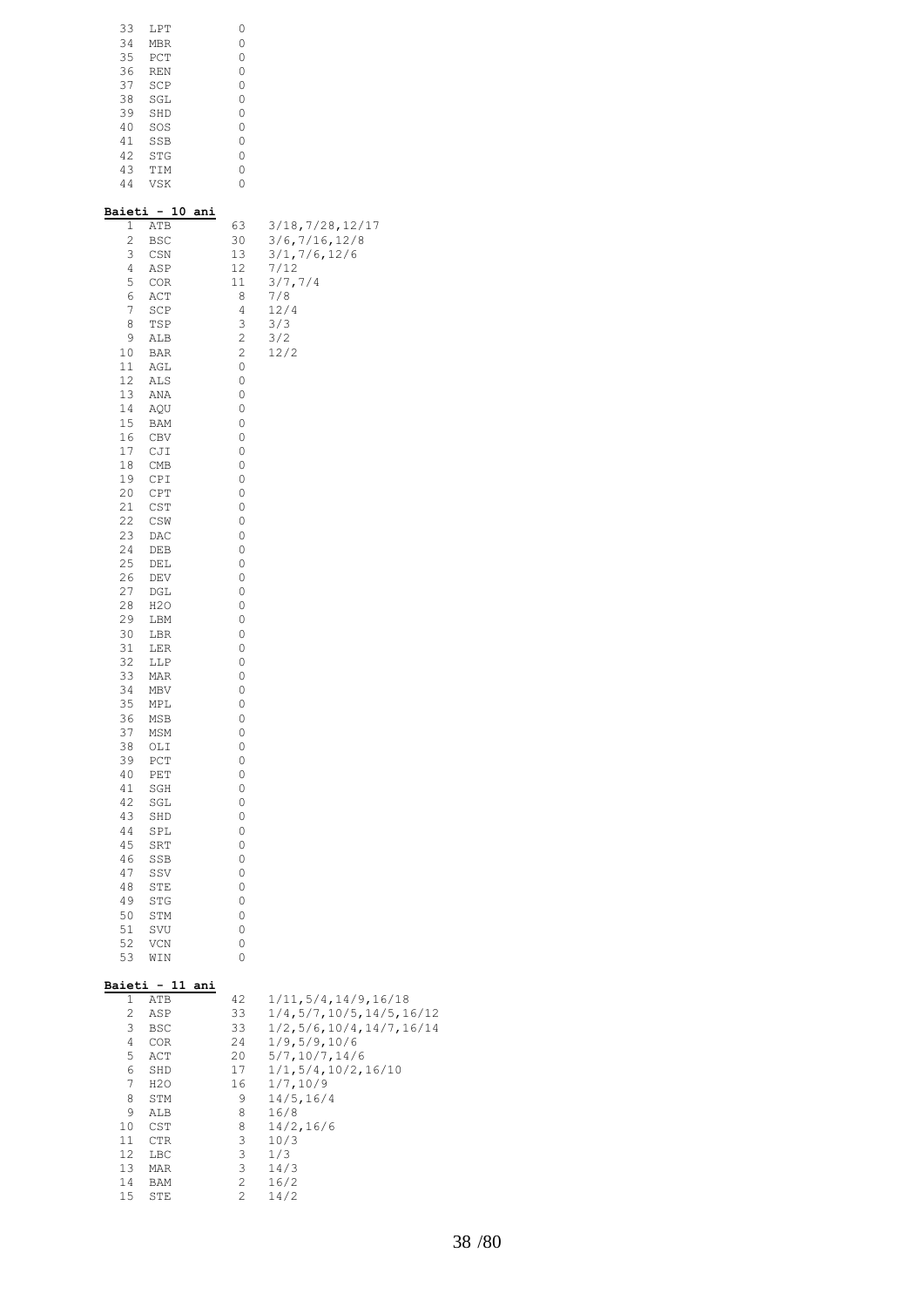| 16       | CSN               | 1<br>0 | 10/1 |
|----------|-------------------|--------|------|
| 17<br>18 | ACN               | 0      |      |
| 19       | AGL<br><b>ALS</b> | 0      |      |
| 20       |                   | 0      |      |
| 21       | AQU               | 0      |      |
|          | <b>BAR</b>        |        |      |
| 22       | CAT               | 0      |      |
| 23       | CBV               | 0      |      |
| 24       | CJI               | 0      |      |
| 25       | CPI               | 0      |      |
| 26       | CPT               | 0      |      |
| 27       | DAC               | 0      |      |
| 28       | LBM               | 0      |      |
| 29       | LBO               | 0      |      |
| 30       | LBR               | 0      |      |
| 31       | $_{\rm LER}$      | 0      |      |
| 32       | LPT               | 0      |      |
| 33       | MPL               | 0      |      |
| 34       | MSB               | 0      |      |
| 35       | MSM               | 0      |      |
| 36       | PCT               | 0      |      |
| 37       | PET               | 0      |      |
| 38       | $\mathbb{REN}$    | 0      |      |
| 39       | SCP               | 0      |      |
| 40       | SGH               | 0      |      |
| 41       | SGL               | 0      |      |
| 42       | SOS               | 0      |      |
| 43       | SPL               | 0      |      |
| 44       | SRT               | 0      |      |
| 45       | SS7               | 0      |      |
| 46       | SSB               | 0      |      |
| 47       | SSV               | 0      |      |
| 48       | SVU               | 0      |      |
| 49       | TSP               | 0      |      |
| 50       | TUR               | 0      |      |
| 51       | YST               | 0      |      |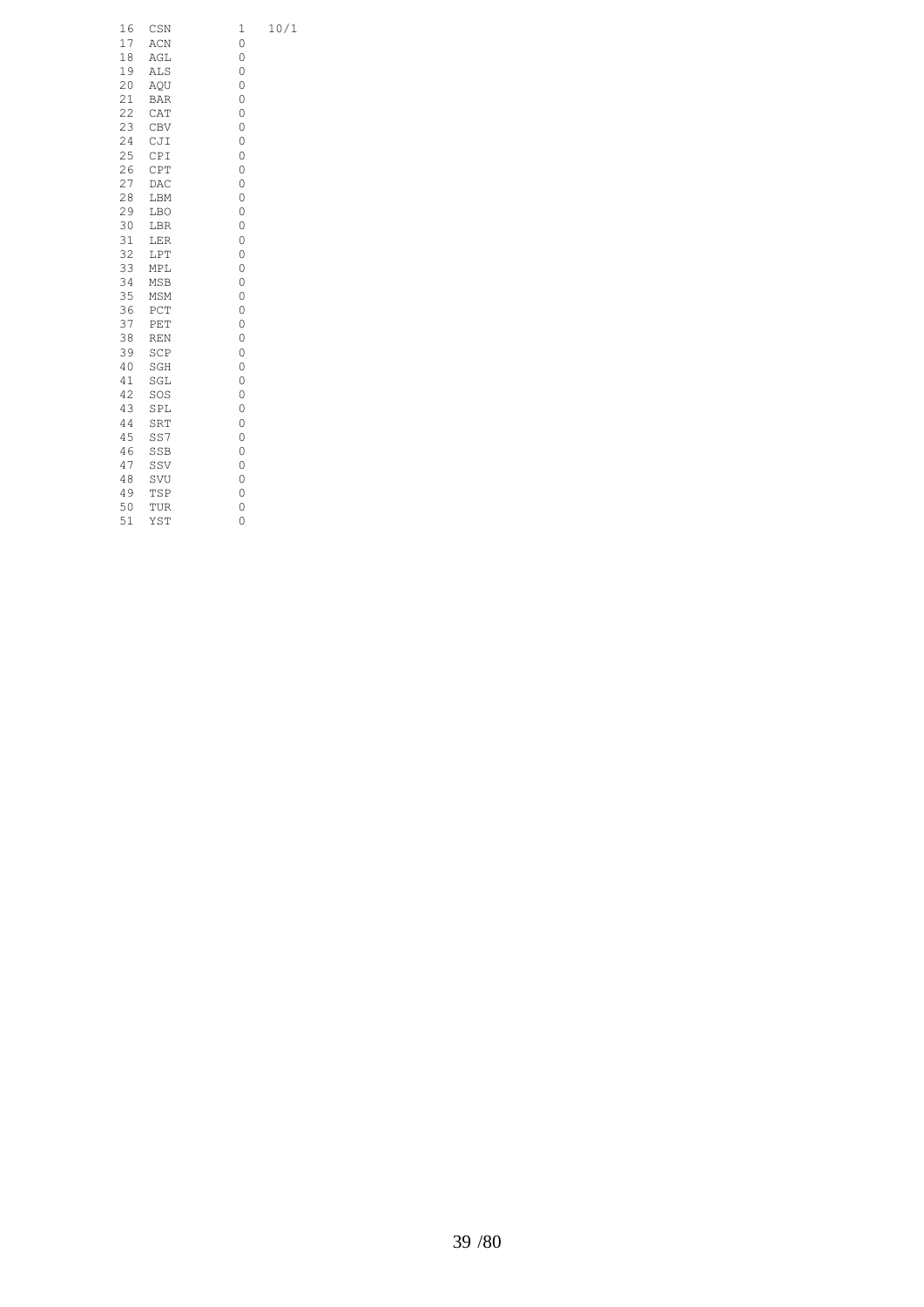#### **CLASAMENT GENERAL ECHIPE**

| Loc            | Club              | Total<br>gen.<br>pct. | Total<br>pct.<br>fete | Total<br>pct.<br>baieti | F10                  | F11               | <b>B10</b>     | $\overline{B11}$                   |
|----------------|-------------------|-----------------------|-----------------------|-------------------------|----------------------|-------------------|----------------|------------------------------------|
| 1              | ATB               | 172                   | 67                    | 105                     | 31                   | 36                | 63             | 42                                 |
| $\overline{c}$ | <b>BSC</b>        | 107                   | 44                    | 63                      | 32                   | 12                | 30             | 33                                 |
| 3              | ASP               | 57                    | 12                    | 45                      | 12                   | $\mathbb O$       | 12             | 33                                 |
| 4              | COR               | 52                    | 17                    | 35                      | $\mathbb O$          | 17                | $1\,1$         | 24                                 |
| 5              | ACT               | 41                    | 13                    | 28                      | 13                   | $\mathbb O$       | 8              | 20                                 |
| 6              | SSV               | 40                    | 40                    | $\mathbb O$             | $\mathsf O$          | 40                | 0              | $\mathbb O$                        |
| $\overline{7}$ | CSP               | 38                    | 38                    | $\mathbb O$             | $\mathbf 1$          | 37                | 0              | $\mathbb O$                        |
| 8              | CPT               | 31                    | 31<br>24              | $\mathbb O$             | $\circ$              | 31<br>$\mathsf 3$ | 0              | $\mathbb O$                        |
| 9<br>10        | STE<br>SHD        | 26<br>19              | $\overline{c}$        | $\overline{c}$<br>17    | 21<br>$\overline{c}$ | $\mathbb O$       | 0<br>0         | $\mathbf{2}$<br>$17$               |
| 11             | STM               | 19                    | 10                    | $\mathsf 9$             | 0                    | 10                | 0              | 9                                  |
| 12             | <b>BAM</b>        | 17                    | 15                    | $\mathbf{2}$            | 8                    | 7                 | 0              | $\sqrt{2}$                         |
| 13             | H2O               | 16                    | $\mathbb O$           | 16                      | 0                    | 0                 | 0              | 16                                 |
| 14             | CSN               | 15                    | $\mathbf{1}$          | 14                      | 1                    | 0                 | 13             | $\,1$                              |
| 15             | ALB               | 14                    | 4                     | 10                      | 0                    | 4                 | 2              | $\,8\,$                            |
| 16             | VCN               | 12                    | 12                    | $\mathbb O$             | 12                   | 0                 | 0              | 0                                  |
| 17             | LER               | $10$                  | 10                    | $\mathbb O$             | 4                    | 6                 | $\circ$        | $\mathbb O$                        |
| 18             | CST               | 8                     | $\mathbb O$           | 8                       | $\circ$              | 0                 | 0              | 8                                  |
| 19             | SRT               | $\boldsymbol{7}$      | $\overline{7}$        | 0                       | 0                    | $\overline{7}$    | 0              | $\mathbb O$                        |
| 20             | AGL               | 6                     | 6                     | 0                       | 6                    | 0                 | 0              | 0                                  |
| 21<br>22       | WIN               | 5                     | 5                     | 0                       | 5<br>$\circ$         | 0                 | 0              | 0                                  |
| 23             | SGH<br>ANA        | 5<br>4                | 5<br>4                | 0<br>$\mathbb O$        | 0                    | 5<br>4            | 0<br>$\circ$   | $\mathbb O$<br>$\mathsf{O}\xspace$ |
| 24             | SCP               | 4                     | 0                     | 4                       | 0                    | 0                 | 4              | 0                                  |
| 25             | TSP               | 3                     | 0                     | 3                       | 0                    | 0                 | 3              | $\mathsf{O}\xspace$                |
| 26             | <b>CTR</b>        | 3                     | 0                     | 3                       | 0                    | 0                 | 0              | 3                                  |
| 27             | LBC               | 3                     | 0                     | 3                       | 0                    | 0                 | $\circ$        | 3                                  |
| 28             | MAR               | 3                     | $\circ$               | 3                       | 0                    | 0                 | 0              | 3                                  |
| 29             | CSW               | $\overline{c}$        | $\overline{c}$        | $\mathbb O$             | 0                    | $\overline{c}$    | 0              | $\mathsf{O}\xspace$                |
| 30             | <b>BAR</b>        | $\overline{c}$        | 0                     | $\overline{c}$          | 0                    | 0                 | $\overline{c}$ | 0                                  |
| 31             | MSB               | 1                     | $\mathbf 1$           | $\mathbb O$             | 0                    | $\mathbf 1$       | 0              | $\mathbb O$                        |
| 32             | ALS               | 0                     | 0                     | 0                       | 0                    | 0                 | 0              | 0                                  |
| 33             | AQU               | 0                     | 0                     | 0                       | 0                    | 0                 | 0              | 0                                  |
| 34             | <b>CBV</b>        | 0                     | 0                     | 0                       | 0                    | 0                 | 0              | 0                                  |
| 35<br>36       | CJI               | 0<br>0                | 0<br>0                | 0<br>0                  | 0<br>0               | 0<br>0            | 0<br>0         | 0<br>0                             |
| 37             | <b>CMB</b><br>DAC | 0                     | 0                     | 0                       | 0                    | 0                 | 0              | 0                                  |
| 38             | DEL               | 0                     | 0                     | 0                       | 0                    | 0                 | 0              | 0                                  |
| 39             | LBM               | 0                     | 0                     | 0                       | 0                    | 0                 | 0              | 0                                  |
| 40             | LLP               | 0                     | 0                     | 0                       | 0                    | 0                 | 0              | 0                                  |
| 41             | LPT               | 0                     | 0                     | $\mathbb O$             | 0                    | 0                 | 0              | 0                                  |
| 42             | MPL               | 0                     | 0                     | 0                       | 0                    | 0                 | 0              | 0                                  |
| 43             | MSW               | 0                     | 0                     | 0                       | 0                    | 0                 | 0              | 0                                  |
| 44             | <b>REN</b>        | 0                     | 0                     | 0                       | 0                    | 0                 | 0              | 0                                  |
| 45             | SGL               | 0                     | $\circ$               | $\mathbf 0$             | 0                    | 0                 | 0              | $\mathsf{O}\xspace$                |
| 46             | SOS               | $\circ$               | $\mathbb O$           | $\mathbb O$             | 0                    | $\mathbb O$       | 0              | 0                                  |
| 47             | SPL               | $\circ$               | $\mathsf O$           | $\mathsf O$             | 0                    | 0                 | $\circ$        | $\mathsf O$                        |
| 48<br>49       | SSB<br><b>STG</b> | 0<br>0                | 0<br>0                | $\mathsf O$<br>0        | 0<br>0               | 0<br>0            | 0<br>0         | $\mathbb O$<br>0                   |
| 50             | TIM               | 0                     | 0                     | $\mathsf O$             | 0                    | 0                 | 0              | 0                                  |
| 51             | TUR               | 0                     | 0                     | 0                       | 0                    | 0                 | 0              | 0                                  |
| 52             | ACN               | 0                     | 0                     | 0                       | 0                    | 0                 | 0              | 0                                  |
| 53             | CPI               | 0                     | 0                     | 0                       | 0                    | 0                 | 0              | 0                                  |
| 54             | DEB               | 0                     | 0                     | 0                       | 0                    | 0                 | 0              | 0                                  |
| 55             | MBR               | 0                     | 0                     | 0                       | 0                    | 0                 | 0              | 0                                  |
| 56             | PCT               | 0                     | 0                     | 0                       | 0                    | 0                 | 0              | 0                                  |
| 57             | VSK               | 0                     | 0                     | 0                       | 0                    | 0                 | 0              | 0                                  |
| 58             | DEV               | 0                     | 0                     | 0                       | 0                    | 0                 | 0              | 0                                  |
| 59             | DGL               | 0                     | 0                     | 0                       | 0                    | 0                 | 0              | 0                                  |
| 60             | LBR               | 0                     | 0                     | 0                       | 0                    | 0                 | 0              | 0                                  |
| 61             | MBV               | 0                     | 0                     | 0                       | 0                    | 0                 | 0              | 0                                  |
| 62             | MSM               | 0                     | 0                     | 0                       | 0                    | 0                 | 0              | 0                                  |
| 63             | OLI               | 0                     | 0                     | 0                       | 0                    | 0                 | 0              | 0                                  |
| 64<br>65       | PET<br>SVU        | 0<br>0                | 0<br>0                | 0<br>0                  | 0<br>0               | 0<br>0            | 0<br>0         | 0<br>0                             |
| 66             | CAT               | 0                     | 0                     | 0                       | 0                    | 0                 | 0              | 0                                  |
| 67             | <b>LBO</b>        | 0                     | 0                     | 0                       | 0                    | 0                 | 0              | 0                                  |
| 68             | SS7               | 0                     | 0                     | 0                       | 0                    | 0                 | $\circ$        | 0                                  |
| 69             | YST               | 0                     | 0                     | $\mathsf O$             | 0                    | 0                 | $\circ$        | $\mathbb O$                        |
|                |                   |                       |                       |                         |                      |                   |                |                                    |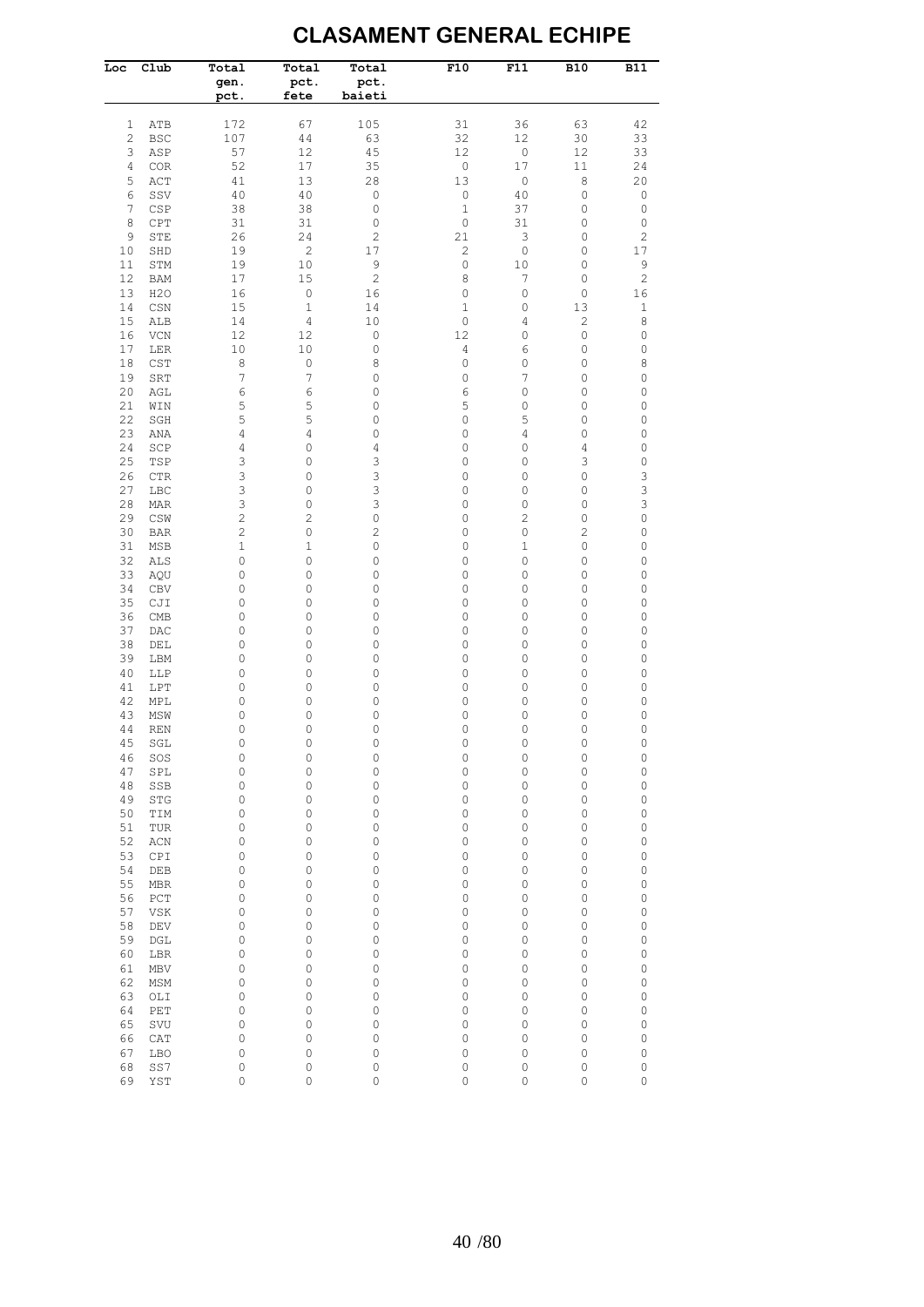# **REZULTATE**

## **Reuniunea: 3 Data: 10.06.2017**

|                | Ser. Cul. Loc  |                 | Nume si prenume<br>Stafeta (Sch.1, Sch.2, Sch.3, Sch.4) | $\mathsf{cod}$ | An   | Club             | Rezultat | Puncte |
|----------------|----------------|-----------------|---------------------------------------------------------|----------------|------|------------------|----------|--------|
|                |                |                 |                                                         |                |      |                  |          |        |
|                | Id.: 17        |                 | Proba: 100 m liber masc. 11 ani                         |                |      |                  |          |        |
| 17             | $\overline{4}$ | $\mathbf{1}$    | DUCA STEFAN MIRCEA                                      | 15251          | 2006 | COR              | 01:04:99 |        |
| 17             | 6              | $\overline{c}$  | CONSTANTINESCU ALEXANDRU                                | 15525          | 2006 | BSC              | 01:05:19 |        |
| 17             | 2              | 3               | RADUCANU EDUARD                                         | 13338          | 2006 | ACT              | 01:06:40 |        |
| 17             | $\mathbf{1}$   | 4               | M.SEDIQ EDRIS                                           | 15446          | 2006 | ATB              | 01:07:05 |        |
| 17             | 8              | 5               | NAGY NANDOR                                             | 15191          | 2006 | SHD              | 01:07:06 |        |
| 16             | 6              | 6               | HRISCU RARES                                            | 15396          | 2006 | LBC              | 01:07:45 |        |
| 16             | 5              | $7^{\circ}$     | KONCZ NIMROD KALMAN                                     | 14560          | 2006 | H <sub>2</sub> O | 01:07:60 |        |
| 17             | 3              | 8               | MIHALACHE VLAD STEFAN                                   | 14593          | 2006 | ASP              | 01:07:65 |        |
| 17             | 7              | 9               | IASCHIU ANDREI                                          | 15443          | 2006 | ATB              | 01:07:72 |        |
| 15             | 4              | 10 <sub>o</sub> | SCORTEA TEOFIL                                          | 15445          | 2006 | ATB              | 01:08:86 |        |
| $\mathbf{1}$   | 7              | 11              | RADU MATEI                                              | 13163          | 2006 | <b>CTR</b>       | 01:09:39 |        |
| 13             | 1              | 12 <sup>°</sup> | NICOLAEV VLADIMIR ANDREI                                | 14818          | 2006 | $_{\rm PCT}$     | 01:09:78 |        |
| 10             | 6              | 13              | STRIMBEANU RAZVAN                                       | 13334          | 2006 | PCT              | 01:09:98 |        |
| 16             | 7              | 13              | IONESCU DAVID ANDREI                                    | 15520          | 2006 | BSC              | 01:09:98 |        |
| 16             | $\overline{4}$ | 15              | STANCEL LUKAS                                           | 15026          | 2006 | ALB              | 01:10:05 |        |
| 16             | 3              | 16              | POSTELNICU GEORGE ALEXAND                               | 15550          | 2006 | REN              | 01:10:43 |        |
| 16             | 8              | 17              | ANDREI MIHAI ALEXANDRU                                  | 15441          | 2006 | ATB              | 01:10:44 |        |
| 3              | 8              | 18              | SERBAN PAUL ANDREI                                      | 15544          | 2006 | ACN              | 01:10:55 |        |
| 5              | 7              | 19              | DOBRESCU MIHAI                                          | 14919          | 2006 | CPT              | 01:11:09 |        |
| 3              | 6              | 20              | MICLEA DRAGOS IULIAN                                    | 15534          | 2006 | CBV              | 01:11:29 |        |
| $\mathbf{1}$   | 6              | 21              | RACHIERU STEFAN RAZVAN                                  | 13947          | 2006 | CTR              | 01:11:36 |        |
| 16             | $\mathbf{1}$   | 22              | DRAGOMIR DAVID                                          | 13349          | 2006 | REN              | 01:11:56 |        |
| 14             | 6              | 23              | OPREA MARIO CALIN                                       | 15385          | 2006 | SRT              | 01:11:57 |        |
| $\mathbf{1}$   | 5              | 24              | PISOSCHI MATEI VALERIU                                  | 15458          | 2006 | STE              | 01:11:67 |        |
| 16             | $\mathbf{2}$   | 25              | ANGHEL HORIA PETRU                                      | 15529          | 2006 | BSC              | 01:11:70 |        |
| 3              | $\overline{4}$ | 26              | TUICA MARIO GABRIEL                                     | 15053          | 2006 | DAC              | 01:11:77 |        |
| 5              | 3              | 27              | CURECHERIU ALEX GABRIEL                                 | 14997          | 2006 | CPI              | 01:12:00 |        |
| 15             | 6              | 28              | TATAR MARIUS CRISTIAN                                   | 13732          | 2006 | COR              | 01:12:01 |        |
| $\mathbf{1}$   | $\overline{4}$ | 29              | ROSCA MIHNEA IONUT                                      | 15278          | 2006 | STE              | 01:12:18 |        |
| 13             | 5              | 30              | HARABAGIU RARES PETRU                                   | 14986          | 2006 | BAM              | 01:12:90 |        |
| $\overline{c}$ | 3              | 31              | ALEXANDRU PATRIC ANGELO                                 | 15166          | 2006 | MAR              | 01:13:05 |        |
| 14             | 7              | 32              | MURARU KAAN STEFAN                                      | 15517          | 2006 | $_{\rm BSC}$     | 01:13:09 |        |
| 14             | $\,8\,$        | 33              | BACIU DENIS ANDREI                                      | 15183          | 2006 | LBC              | 01:13:13 |        |
| 9              | 5              | 34              | SLAVU RARES STEFAN                                      | 14892          | 2006 | AGL              | 01:13:15 |        |
| 15             | 5              | 35              | COJOCARU CAROL MIHAI                                    | 14789          | 2006 | CSN              | 01:13:40 |        |
| 15             | $\,8\,$        | 36              | CRISTESCU NICOLAE OCTAVIA                               | 15247          | 2006 | ALS              | 01:13:48 |        |
| 17             | 5              | 37              | BUCUR ANDREAS ALIN                                      | 14608          | 2006 | ASP              | 01:13:67 |        |
| 15             | $\mathbf{1}$   | 38              | MATEI VLAD ALEXANDRU                                    | 14607          | 2006 | ASP              | 01:13:72 |        |
| 13             | 3              | 39              | SECOBAN STEFAN ALEX.                                    | 15272          | 2006 | SGH              | 01:13:82 |        |
| $\overline{c}$ | $\mathbf{2}$   | 40              | COSMA ANDREI SEBASTIAN                                  | 15322          | 2006 | SPL              | 01:13:83 |        |
| 11             | $\,8\,$        | 41              | SEKSI LUCA                                              | 15280          | 2006 | BSC              | 01:13:98 |        |
| 15             | 3              | 42              | MATES ROBERT FLORIN                                     | 15028          | 2006 | ALB              | 01:13:99 |        |
| 13             | $\sqrt{2}$     | 43              | RADOS LUCA NICOLAS                                      | 15192          | 2006 | SHD              | 01:14:15 |        |
| 14             | $\overline{4}$ | 44              | STRATU ALEXANDRU                                        | 15414          | 2006 | SVU              |          |        |
| 14             | 3              | 45              |                                                         | 14418          | 2006 | CST              | 01:14:22 |        |
|                |                |                 | CARTIS HORIA STEFAN                                     |                |      |                  | 01:14:32 |        |
| 3              | 7              | 46              | CSEH ANDREI                                             | 15532          | 2006 | LBM              | 01:14:33 |        |
| 11             | 6              | 47              | POPA TUDOR                                              | 15190          | 2006 | SHD              | 01:14:81 |        |
| 15             | 2              | 48              | MEZDREA BANU ALEXANDRU                                  | 14409          | 2006 | CST              | 01:14:83 |        |
| 12             | 5              | 49              | DOBRE ALEXANDRU TEODOR                                  | 14629          | 2006 | ASP              | 01:14:98 |        |
| 14             | $\mathbf{1}$   | 50              | POP DARIUS ANDREI                                       | 14410          | 2006 | $\mathsf{CST}$   | 01:15:46 |        |
| 10             | 3              | 51              | NICULAIE DAVID ANDREAS                                  | 15045          | 2006 | ACT              | 01:15:51 |        |
| 6              | 8              | 52              | FLOREA ANDREI                                           | 15222          | 2006 | STM              | 01:15:52 |        |
| 11             | 3              | 53              | PAUNESCU CEZAR                                          | 15195          | 2006 | SHD              | 01:15:54 |        |
| 8              | 6              | 54              | GHINDA CEZAR ANDREI                                     | 14780          | 2006 | CSN              | 01:15:77 |        |
| 9              | $\mathbf{1}$   | 55              | POPA CAROL                                              | 13344          | 2006 | ACT              | 01:15:78 |        |
| 11             | $\mathbf{1}$   | 56              | BIRGHILESCU ALEXANDRU                                   | 15276          | 2006 | <b>BSC</b>       | 01:15:82 |        |
| 13             | 7              | 57              | LUCA CRISTIAN VASILE                                    | 14999          | 2006 | ALB              | 01:15:96 |        |
| 14             | $\mathbf{2}$   | 58              | FLESCHIU DAVID MIHAI                                    | 15556          | 2006 | CAT              | 01:16:04 |        |
| 13             | 6              | 59              | FIRU LUCIAN MIHAI                                       | 13170          | 2006 | TSP              | 01:16:12 |        |
| 6              | 3              | 60              | PANAIT PAUL DRAGOS                                      | 15102          | 2006 | SSV              | 01:16:34 |        |
| 9              | $\mathbf{2}$   | 61              | SAVUCA LUCA IONUT                                       | 14894          | 2006 | AGL              | 01:16:38 |        |
| $\overline{4}$ | 8              | 62              | ONCIOIU IOAN ALEXANDRU                                  | 14137          | 2006 | DAC              | 01:16:58 |        |
| 10             | 5              | 63              | TREGER TOMAS TRISTIAN                                   | 14987          | 2006 | BAM              | 01:16:67 |        |
| 11             | $\overline{c}$ | 64              | TATARU BOGDAN PAVEL                                     | 15447          | 2006 | ATB              | 01:16:78 |        |
| 4              | 4              | 65              | BARNEA DRAGOS CRISTIAN                                  | 15309          | 2006 | LER              | 01:16:83 |        |
| 2              | 7              | 66              | STOICA ROBERT ALEX.                                     | 15321          | 2006 | SPL              | 01:16:97 |        |
| 6              | 7              | 67              | GALATANU VLAD                                           | 15208          | 2006 | STM              | 01:17:02 |        |
| 11             | 4              | 68              | POP RAZVAN TUDOR                                        | 14984          | 2006 | BAM              | 01:17:06 |        |
| 13             | 8              | 69              | POPLACENEL STEFAN                                       | 15071          | 2006 | MSB              | 01:17:14 |        |
|                | 5              | 70              | TINCOCA GIULIANO ANDREI                                 | 12414          | 2006 | DAC              | 01:17:18 |        |
|                |                |                 |                                                         |                |      |                  |          |        |
| 3<br>9         | 7              | 70              | JITARU MATEI AIAN                                       | 15554          | 2006 | $\mathsf{CST}$   | 01:17:18 |        |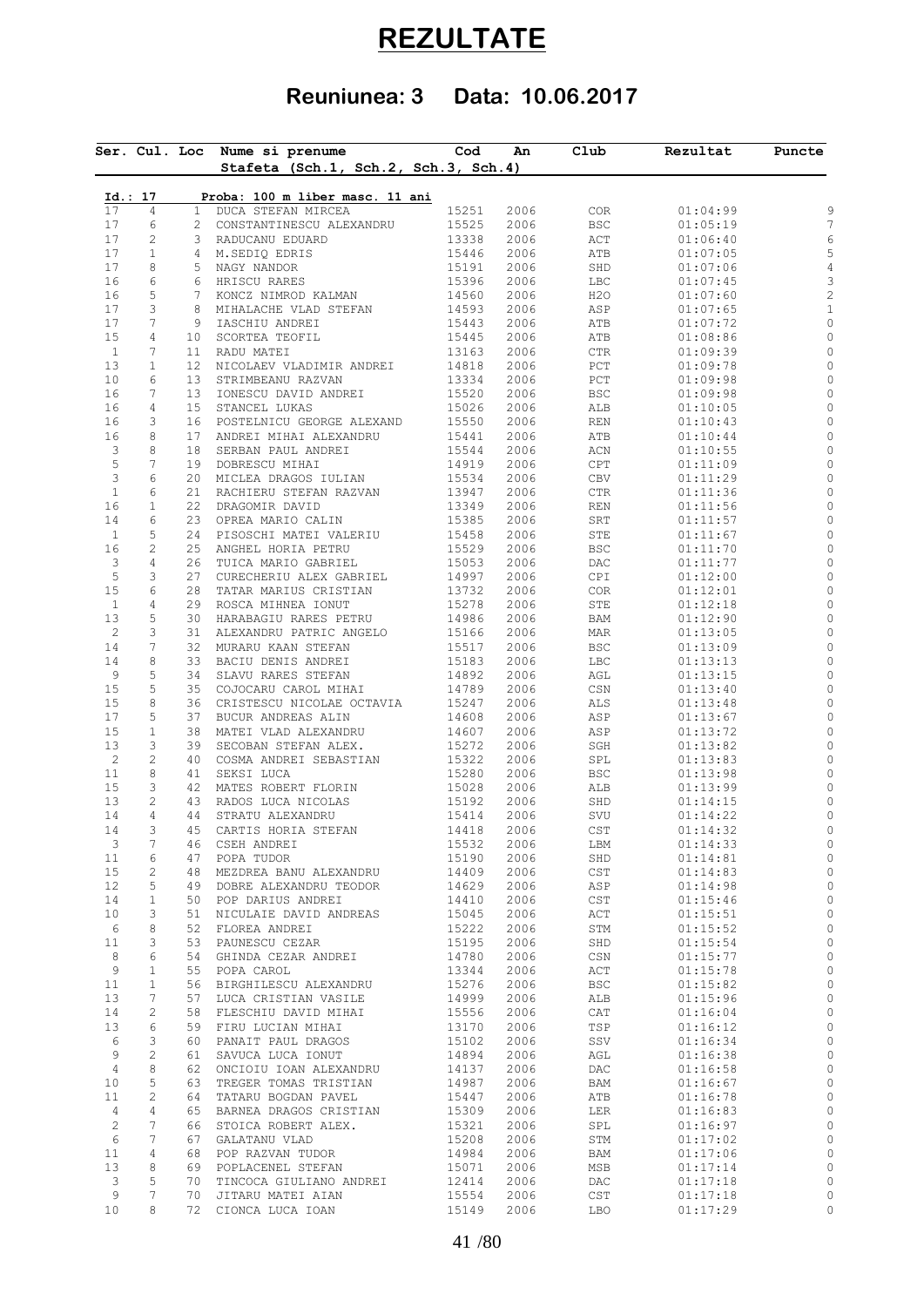| 5                 | 6                   | 73              | CSENDES LASZLO IGOR               | 15285          | 2006         | SS7                         | 01:17:46             | 0                  |
|-------------------|---------------------|-----------------|-----------------------------------|----------------|--------------|-----------------------------|----------------------|--------------------|
| 11                | 7                   | 74              | MARIN ALEXANDRU RAZVAN            | 15198          | 2006         | SHD                         | 01:17:55             | 0                  |
| $7\phantom{.0}$   | 6                   | 75              | FRASENIUC EDUARD MIHAI            | 15415          | 2006         | SVU                         | 01:17:62             | 0                  |
| 10                | $\mathbf 1$         | 76              | NOVAC IULIAN DORU                 | 15048          | 2006         | ACT                         | 01:17:68             | 0                  |
| 5                 | 2                   | 77              | BADEA PERLIK ROBERT               | 13239          | 2006         | CPT                         | 01:18:11             | 0                  |
| $\overline{9}$    | 3                   | 78              | HARSAN FARR IUGA ROBERT           | 14408          | 2006         | $\mathop{\tt CST}\nolimits$ | 01:18:13             | $\circ$            |
| 15                | 7                   | 79              | NISTOR DARIUS DRAGAN              | 15215          | 2006         | STM                         | 01:18:18             | 0                  |
| 5                 | 8                   | 80              | BOBOC BOGDAN COSTIN               | 14923          | 2006         | CPT                         | 01:18:26             | 0                  |
| 10                | 4                   | 81              | DEAC RARES ANDREI                 | 16202          | 2006         | TUR                         | 01:18:43             | 0                  |
| $\overline{c}$    | 6                   | 82              | CIOBANU RAUL FLAVIAN              | 15169          | 2006         | MAR                         | 01:18:50             | 0                  |
| 10                | 7                   | 83              | KRIZBAI NEGRU ROBERT              | 15031          | 2006         | ALB                         | 01:18:71             | 0                  |
| 8                 | $\mathbf{1}$        | 84              | DINU STEFAN                       | 15710          | 2006         | AQU                         | 01:18:75             | 0                  |
| 8                 | 4                   | 85              | BOZONCA GABRIEL                   | 14787          | 2006         | CSN                         | 01:18:76             | 0                  |
| $7\phantom{.0}$   | 4                   | 86              | DAN TUDOR                         | 14993          | 2006         | YST                         | 01:18:85             | 0                  |
| 12                | 8                   | 87              | ROTARU LUCA STEFAN                | 15552          | 2006         | ALS                         | 01:18:89             | 0                  |
|                   | 5                   | 88              |                                   | 15295          | 2006         |                             |                      | 0                  |
| 4<br>14           | 5                   | 88              | IONESCU ANDREI                    | 15548          |              | LER                         | 01:18:94             | 0                  |
|                   |                     |                 | POPA CRISTIAN                     |                | 2006         | REN                         | 01:18:94             |                    |
| 8                 | 5                   | 90              | MIHALCU ADAM                      | 14990          | 2006         | BAM                         | 01:19:02             | 0                  |
| 9                 | 6                   | 90              | ENCIU SEBASTIAN                   | 15047          | 2006         | ACT                         | 01:19:02             | 0                  |
| $\overline{4}$    | 2                   | 92              | ZAMAN DAVID ANDREI                | 15306          | 2006         | LER                         | 01:19:03             | 0                  |
| 12                | $\overline{4}$      | 93              | CUNTAN EDUARD                     | 15906          | 2006         | SSB                         | 01:19:13             | 0                  |
| $\overline{c}$    | 8                   | 94              | FLOREA RAZVAN STEFAN              | 14392          | 2006         | LBR                         | 01:19:28             | 0                  |
| 12                | 3                   | 95              | ROSU MARIUS                       | 15499          | 2006         | ASP                         | 01:19:61             | 0                  |
| 10                | $\mathbf{2}$        | 96              | SALCUCEANU TUDOR                  | 15200          | 2006         | SHD                         | 01:19:92             | 0                  |
| 11                | 5                   | 97              | SZELMENCZI ZALAN                  | 15388          | 2006         | MSM                         | 01:20:04             | 0                  |
| $7\phantom{.0}$   | $\mathbf{1}$        | 98              | DUDUI RAZVAN                      | 15210          | 2006         | STM                         | 01:20:06             | 0                  |
| 8                 | 3                   | 99              | TEODOR COSMIN                     | 15049          | 2006         | ACT                         | 01:20:23             | 0                  |
| 9                 | 8                   | 100             | STAN MATEI STEFAN                 | 15460          | 2006         | PET                         | 01:20:26             | 0                  |
| $\overline{7}$    | 5                   | 101             | PREDUT MIHAI DANIEL               | 16203          | 2006         | TUR                         | 01:20:69             | 0                  |
| 8                 | 8                   | 102             | CHIRIAC VICTOR GABRIEL            | 15590          | 2006         | CJI                         | 01:20:78             | 0                  |
| $\sqrt{4}$        | 3                   | 103             | MANOLE VLAD IONUT                 | 15294          | 2006         | LER                         | 01:21:20             | 0                  |
| $\sqrt{2}$        | $\mathbf{1}$        | 104             | CATRINESCU MIHNEA GABRIEL         | 14828          | 2006         | MPL                         | 01:21:30             | 0                  |
| $\sqrt{4}$        | $\mathbf{1}$        | 105             | NOFIT CODRIN MIHAI                | 13701          | 2006         | SGL                         | 01:21:46             | 0                  |
| $\overline{7}$    | 3                   | 106             | BOKOR BALAZS                      | 14832          | 2006         | SOS                         | 01:21:88             | 0                  |
| 3                 | $\mathbf{1}$        | 107             | PINZARU BOGDAN ANDREI             | 15186          | 2006         | LBM                         | 01:21:94             | 0                  |
| $\mathbf{1}$      | $\mathbf{1}$        | 108             | LUPUT SEBASTIAN MIHAI             | 15218          | 2006         | STM                         | 01:21:95             | 0                  |
| 6                 | 6                   | 109             | VOICU CATALIN                     | 15449          | 2006         | ATB                         | 01:21:97             | 0                  |
| 13                | 4                   | 110             | SUCIU BOGDAN ALEXANDRU            | 15027          | 2006         | ALB                         | 01:22:03             | 0                  |
| 12                | 6                   | 111             | PREDILA ROBERT CRISTIAN           | 15286          | 2006         | ASP                         | 01:22:04             | 0                  |
| $\mathbf{1}$      | 3                   | 112             | ION DAVID ALEXANDRU               | 15277          | 2006         | STE                         | 01:22:35             | 0                  |
| $\overline{4}$    | 7                   | 113             | ZAPUC STEFAN LAURENTIU            | 15305          | 2006         | LER                         | 01:22:75             | 0                  |
| 7                 | 2                   | 114             | DUTA ROBERT MIHAI                 | 15522          | 2006         | BSC                         | 01:23:22             | 0                  |
| 8                 | 7                   | 115             | MORAR BOGDAN FLORIN               | 14985          | 2006         | BAM                         | 01:23:25             | 0                  |
| $\mathbf{1}$      | $\mathbf{2}$        | 116             | STOICAN GEORGE TUDOR              | 15665          | 2006         | CTR                         | 01:23:31             | 0                  |
| 12                | 2                   | 117             | COJOCARU ANDREI SERBAN            | 14625          | 2006         | ASP                         | 01:23:36             | $\circ$            |
| 5                 | 4                   | 118             | CIOBANASU ANDREI                  | 16012          | 2006         | STM                         | 01:23:46             | 0                  |
| 4                 | 6                   | 119             | MARINESCU VLAD IONUT              | 15317          | 2006         | LER                         | 01:23:74             | $\circ$            |
| 2                 | 5                   | 120             | RAICU BADEA GABRIEL               | 13093          | 2006         | LPT                         | 01:23:80             | 0                  |
| 6                 | $\overline{4}$      | 121             | MOCANU DARIUS ADRIAN              | 15199          | 2006         | SHD                         | 01:24:11             | $\circ$            |
| 5                 | 5                   | 122             | IANCU DAN CRISTIAN                | 14998          | 2006         | CPI                         | 01:24:56             | $\circ$            |
| 6                 | $\mathbf{2}$        | 123             | BUHOCI STEFAN OCTAVIAN            | 15526          | 2006         | <b>BSC</b>                  | 01:24:64             | $\circ$            |
| $7\phantom{.0}$   | 7                   | 124             | SANDRU MATEI                      | 15024          | 2006         | ALB                         | 01:24:79             | $\circ$            |
| 12                | 7                   | 125             | MORJOLIC LIVIU                    |                | 2006         | ASP                         | 01:24:83             | $\circ$            |
| 8                 |                     |                 |                                   |                |              |                             |                      |                    |
|                   |                     |                 |                                   | 15508          |              |                             |                      |                    |
|                   | $\mathbf{2}$        | 126             | CIORGOVEAN ALEXANDRU              | 15029          | 2006         | ALB                         | 01:27:31             | $\mathbb{O}$       |
| 6                 | $\mathbf 1$         | 127             | CARDEI DARIUS ANDREI              | 15138          | 2006         | SCP                         | 01:27:60             | $\circ$            |
| 3                 | $\mathbf{2}$        | 128             | BOUR RADU ANDREI                  | 14790          | 2006         | CSN                         | Descalif.            | $\circ$            |
| 9                 | $\overline{4}$      | 128             | DUMITRESCU VLADIMIR               | 15461          | 2006         | PET                         | Descalif.            | $\circ$            |
|                   |                     |                 |                                   |                |              |                             |                      |                    |
| Id.: 18           |                     |                 | Proba: 100 m liber fem. 11 ani    |                |              |                             |                      |                    |
| 14                | 5                   | $\mathbf{1}$    | OTOIU ANA CRISTIANA               | 11252          | 2006         | CPT                         | 01:04:36             | 9                  |
| 14                | $\overline{4}$      |                 | 2 URSU MARIA IOANA                | 15100          | 2006         | SSV                         | 01:05:86             | $\overline{7}$     |
| 14                | $\mathbf{2}$        | 3               | STIRBU IOANA MARIA                | 15036          | 2006         | CSP                         | 01:07:07             | $\epsilon$         |
| 14                | 7                   | 4               | BAKO ANSTASIA MARIA               | 13043          | 2006         | <b>COR</b>                  | 01:08:10             | 5                  |
| 14                | 6                   | 5               | FABIAN SARA JULIA                 | 14911          | 2006         | CSP                         | 01:08:42             | $\overline{4}$     |
| 12                | 5                   | 6               | CHIRITA CLARA MARIA               | 15412          | 2006         | ATB                         | 01:08:52             | $\mathbf{3}$       |
| 14                | $\mathbf{1}$        | 7               | MARC MARIA NATALIA                | 15039          | 2006         | CSW                         | 01:08:62             | $\overline{c}$     |
| 13                | 4                   | 8               | CHITAC AURORA HOARA               | 15263          | 2006         | SGH                         | 01:09:33             | $\mathbf{1}$       |
| 14                | 3                   | 9               | OSTAFI DELIA ELENA                | 14841          | 2006         | SSV                         | 01:09:37             | $\circ$            |
| 12                | 7                   | 10              | BADEA IOANA ALEXANDRA             | 15043          | 2006         | ACT                         | 01:09:56             | $\circ$            |
| 11                | 3                   | 11              | DINU BIANCA STEFANIA MARA         | 15437          | 2006         | ATB                         | 01:09:68             | $\circ$            |
| 13                | 3                   | 12 <sup>°</sup> | MENCIU IOANA MARIA                | 15518          | 2006         | <b>BSC</b>                  | 01:10:98             | $\circ$            |
| 12                | 6                   | 13              | BOSTANGIU ADELINA MARIA           | 15126          | 2006         | ANA                         | 01:11:12             | $\circ$            |
| 10                | 3                   | 14              | AXENTIOI ILINCA                   | 15273          | 2006         | SGH                         | 01:11:14             | $\circ$            |
| 12                | 8                   | 15 <sub>1</sub> | BALINT EMMA                       | 14021          | 2006         | SRT                         | 01:11:53             | $\mathbb{O}$       |
| 11                | 5                   | 16              | ASLAM ANDRA                       | 15410          | 2006         | ATB                         | 01:11:61             | $\circ$            |
| 11                | $\mathbf{2}$        | 17              | MIHALI MARIA ALEXANDRA            | 14991          | 2006         | BAM                         | 01:11:77             | $\circ$            |
| $\overline{c}$    | 2                   | 18              | DRAGOMIR MARIA MIRUNA             | 12474          | 2006         | LPT                         | 01:11:79             | $\circ$            |
| 12                | 4                   | 19              | SAUCIUC OANA IULIA                | 15099          | 2006         | SSV                         | 01:12:02             | $\mathbb O$        |
| 11                | 8                   | 20              | RACOLTA BIANCA ISABELA            | 14992          | 2006         | BAM                         | 01:12:15             | $\circ$            |
| 14                | 8                   | 20              | POPOVICI PETRIANA                 | 15098          | 2006         | SSV                         | 01:12:15             | $\circ$            |
| $12 \overline{ }$ | 3                   | 22              | NEAGU IOANA REBECA                | 15516          | 2006         | <b>BSC</b>                  | 01:12:17             | $\circ$            |
| 10                | 7                   | 23              | RAUTA CARLA MARIA                 | 15440          | 2006         | ATB                         | 01:12:21             | $\circ$            |
| $12 \overline{ }$ | $\mathbf{2}$        | 24              | DRAGOMIR IOANA ALEXIA             | 13907          | 2006         | BAR                         | 01:12:32             | $\circ$            |
| 13<br>10          | 8<br>$\overline{2}$ | 25<br>26        | BUFTEANU BIANCA<br>BESCHERET ANCA | 14721<br>15411 | 2006<br>2006 | STM<br>ATB                  | 01:12:65<br>01:12:75 | $\circ$<br>$\circ$ |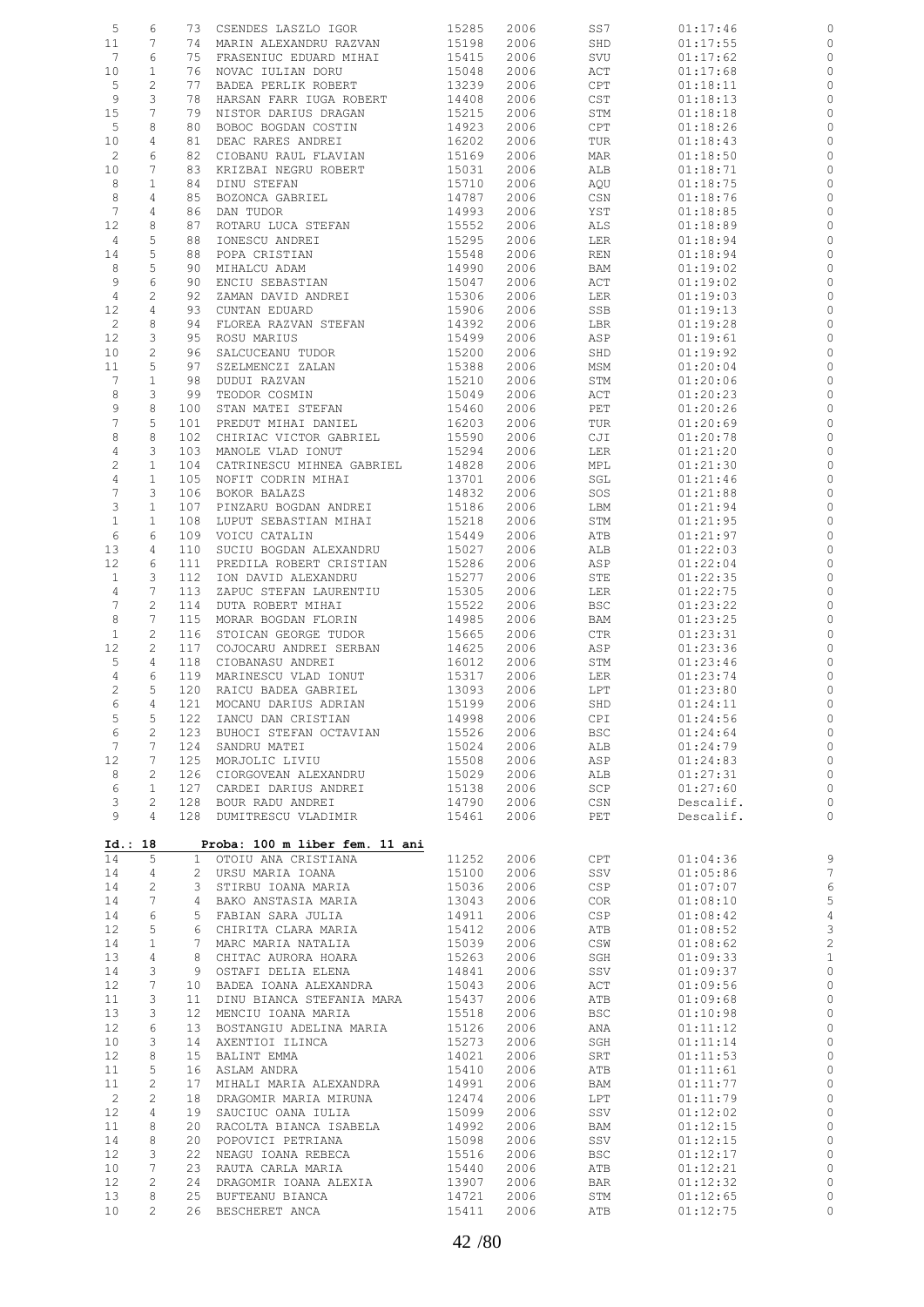| 12              | 1                     | 27  | DUMITRESCU ALEXANDRA CORI | 15438 | 2006 | ATB        | 01:12:96             |                             |
|-----------------|-----------------------|-----|---------------------------|-------|------|------------|----------------------|-----------------------------|
| $\overline{c}$  | 3                     | 28  | DUMITRESCU ALISSA MARIA   | 14442 | 2006 | LLP        | 01:13:02             | 0                           |
| 2               | 7                     | 29  | BULANCEA DARIA            | 15155 | 2006 | MBR        | 01:13:04             | 0                           |
| $\mathbf{1}$    | 1                     | 30  | ACHIM DIANA CEZARA        | 14558 | 2006 | STM        | 01:13:18             | 0                           |
| 13              | $\mathbf{1}$          | 31  | ADAM SARA DARIA           | 15006 | 2006 | ALB        | 01:13:25             | 0                           |
|                 |                       |     |                           |       |      |            |                      |                             |
| 13              | $\mathbf{2}$          | 32  | POPA RAT VANESSA MARIA    | 15539 | 2006 | BAM        | 01:13:66             | $\circ$                     |
| $\mathbf{1}$    | 5                     | 33  | GROSU MARIA               | 14552 | 2006 | STE        | 01:13:67             | 0                           |
| $\mathbf{1}$    | 4                     | 34  | SAVULESCU ANA TEODORA     | 15455 | 2006 | STE        | 01:13:77             | 0                           |
| 11              | 4                     | 34  | SOROCEANU ALEXIA IOANA    | 15593 | 2006 | CJI        | 01:13:77             | 0                           |
| 4               | 7                     | 36  | FLOREA ANA MARIA          | 13867 | 2006 | LER        | 01:13:95             | 0                           |
| 9               | 8                     | 37  | BOJA ROXANA TEODORA       | 15202 | 2006 | STM        | 01:14:03             | 0                           |
| $\mathbf{2}$    | 8                     | 38  | ILIE DARIA MARIA          | 15454 | 2006 | STE        | 01:14:25             | $\circ$                     |
| $7\phantom{.0}$ | $\mathbf{1}$          | 39  | SANDU SARA PATRICIA       | 15207 | 2006 | STM        | 01:14:38             | 0                           |
| 7               | 4                     | 40  | IANCU ERIKA LUANA         | 15133 | 2006 | AGL        | 01:14:44             | $\circ$                     |
| 11              | 6                     | 41  | OPREA MARIA FLORENTINA    | 15515 | 2006 | <b>BSC</b> | 01:14:46             | 0                           |
| 11              | $\mathbf{1}$          | 42  | IORDAN ALESSIA MARIA      | 15279 | 2006 | REN        | 01:14:49             | 0                           |
|                 | 5                     | 43  |                           | 15070 |      |            |                      | 0                           |
| 13              |                       |     | GALATA LARISA ELENA       |       | 2006 | MSB        | 01:14:53             |                             |
| $\mathbf{1}$    | 3                     | 44  | SEBE ANDRA MIRUNA         | 15282 | 2006 | STE        | 01:14:90             | $\circ$                     |
| 10              | $\mathbf{1}$          | 45  | CHELMUS ARINA MARIA       | 15135 | 2006 | SCP        | 01:15:08             | 0                           |
| 10              | 5                     | 46  | TANASA BIANCA PETRINA     | 15270 | 2006 | SGH        | 01:15:36             | $\circ$                     |
| $\mathbf{1}$    | 7                     | 47  | MONDINI RUIZ ISABEL       | 16229 | 2006 | STM        | 01:15:48             | 0                           |
| 8               | 6                     | 48  | HIRBOVANU VANESA DANIELA  | 15221 | 2006 | STM        | 01:15:58             | 0                           |
| $\mathcal{E}$   | 3                     | 49  | TODORAN MARINA            | 15488 | 2006 | CBV        | 01:15:75             | 0                           |
| 13              | 6                     | 50  | SABAU BIANCA SOPHIA       | 15201 | 2006 | STG        | 01:15:79             | $\circ$                     |
| 11              | 7                     | 51  | APOSTOL ALESSIA MARIA     | 15038 | 2006 | CSW        | 01:16:03             | 0                           |
| 3               | 7                     | 52  | RADULESCU ALEXANDRA       | 15335 | 2006 | DEB        | 01:16:05             | $\circ$                     |
| 10              | 4                     | 53  | SOFRONEA INGRID           | 15416 | 2006 | SSV        | 01:16:25             | 0                           |
| 9               | 7                     | 54  | STROE ANA MARIA           | 15513 | 2006 | <b>BSC</b> | 01:16:77             | $\circ$                     |
| 9               | 3                     | 55  | NISTOR GABRIELA MARIA     | 15374 | 2006 | ASP        | 01:17:00             | 0                           |
| $\overline{4}$  | $\mathbf{1}$          | 56  | MNAJED SARA               | 15304 | 2006 | LER        | 01:17:03             | 0                           |
| 10              | 8                     | 57  | LORINCZ JAZMIN ADRIENN    | 15144 | 2006 | <b>COR</b> | 01:17:05             | 0                           |
| 4               | 3                     | 58  | FRASINEANU MARIA REBECA   | 14651 | 2006 | CPI        | 01:17:07             | 0                           |
| 10              | 6                     | 59  | NEGRU VERONICA MARIA      | 15250 | 2006 | <b>COR</b> | 01:17:22             | 0                           |
| 13              | 7                     | 60  |                           | 15007 |      |            |                      |                             |
|                 |                       |     | ISPAS MEDA ANAMARIA       |       | 2006 | ALB        | 01:17:23             | 0                           |
| 8               | 8                     | 61  | MERESESCU IRINA MARIA     | 15439 | 2006 | ATB        | 01:17:74             | 0                           |
| 8               | 3                     | 62  | CRISTEA THEEA MARIA       | 15523 | 2006 | <b>BSC</b> | 01:17:86             | 0                           |
| $\overline{c}$  | 6                     | 63  | MARTIN MARIA DENISA       | 12669 | 2006 | LPT        | 01:17:94             | 0                           |
| $\overline{c}$  | 4                     | 64  | UJVARY ADRIENN BEATRICE   | 15543 | 2006 | ACN        | 01:18:00             | 0                           |
| $\,8\,$         | $\mathbf{1}$          | 65  | FLORESCU ANTONIA ALEXIA   | 14024 | 2006 | SRT        | 01:18:47             | 0                           |
| $\overline{7}$  | 3                     | 66  | GINGHINA ALINA ANDREEA    | 14901 | 2006 | AGL        | 01:18:76             | 0                           |
| 9               | 6                     | 67  | HARSAN FAAR ALIA          | 15037 | 2006 | CSW        | 01:18:80             | 0                           |
| 9               | 5                     | 68  | PIPER ANDREEA MADALINA    | 14645 | 2006 | ASP        | 01:18:81             | 0                           |
| 3               | $\mathbf{2}$          | 69  | TUDOR ALLEGRA             | 14779 | 2006 | CSN        | 01:18:85             | 0                           |
| 9               | 4                     | 70  | CRAIU IOANA               | 15436 | 2006 | ATB        | 01:18:95             | 0                           |
| $\sqrt{2}$      | 5                     | 71  | UJVARY DORA               | 15542 | 2006 | ACN        | 01:19:12             | 0                           |
| 3               | 8                     | 72  | MUNUNAR AMELIA SEVERICA   | 16259 | 2006 | LBM        | 01:19:27             | 0                           |
| 9               | $\mathbf{1}$          | 73  | DRAGHICI MIRUNA MARIUCA   | 15122 | 2006 | ANA        | 01:19:56             | 0                           |
| 4               | 4                     | 74  | IOTU RAMONA ANCA          | 14812 | 2006 | PCT        |                      | 0                           |
| 6               | 8                     | 75  |                           |       |      |            | 01:19:68<br>01:19:78 |                             |
|                 |                       |     | IOFCIU ALEXANDRA SOPHIE   | 14814 | 2006 | PCT        |                      | $\circ$                     |
| 9               | 2                     |     | 76 BREZEANU IZABELA       | 15942 | 2006 | ACT        | 01:19:79             |                             |
| 5               | 3                     | 77  | OTVOS MELISA MARIA        | 16356 | 2006 | CST        | 01:19:81             | $\circ$                     |
| 7               | $\mathbf{2}^{\prime}$ | 78  | OROSZFAI KRISZTINA        | 14909 | 2006 | H2O        | 01:19:92             | $\circ$                     |
| 5               | 8                     | 79  | STROE LAVINIA ALEXANDRA   | 14817 | 2006 | PCT        | 01:19:99             | $\circ$                     |
| 8               | 4                     | 80  | MOATA IULIA ANDREEA       | 15069 | 2006 | MSB        | 01:20:01             | $\circ$                     |
| 3               | 4                     | 81  | STUPINEAN AKINYI ISABELLE | 15310 | 2006 | LER        | 01:20:34             | $\mathbb O$                 |
| 4               | 8                     | 82  | NITU ANNA DENISA          | 15307 | 2006 | LER        | 01:20:35             | $\circ$                     |
| 8               | 2                     | 83  | TEODOROVICI MARA IOANA    | 15101 | 2006 | SSV        | 01:20:65             | $\circ$                     |
| 6               | 3                     | 84  | GHEORGHE IULIA CRISTINA   | 15046 | 2006 | ACT        | 01:20:68             | $\circ$                     |
| 4               | 6                     | 85  | SALAJAN MARA ANA          | 13722 | 2006 | COR.       | 01:20:70             | $\circ$                     |
| 5               | 6                     | 86  | BELCIU CARLA MARIA        | 15004 | 2006 | ALB        | 01:20:83             | $\circ$                     |
| 6               | 4                     | 87  | PETRUTIU MARIA ALEXANDRA  | 15000 | 2006 | ALB        | 01:20:90             | $\circ$                     |
| 6               | 2                     | 88  | NICOARA CARLA ANTONIA     | 15002 | 2006 | ALB        | 01:20:95             | $\circ$                     |
| $\overline{7}$  | 6                     | 89  | SIMIONESCU LARISA CRISTIA | 15005 | 2006 | ALB        | 01:21:07             | $\circ$                     |
| 5               | $\overline{c}$        | 90  | RADU ARIANA MARIA         | 14902 | 2006 | AGL        | 01:21:43             | $\circ$                     |
| $\overline{c}$  | $\mathbf{1}$          | 91  | LAZAR SIMONA MARINA       | 15457 | 2006 | STE        | 01:21:94             | $\circ$                     |
| 4               | $\overline{c}$        | 92  | EROSS HANNA               | 15158 | 2006 | VSK        | 01:21:99             | $\circ$                     |
| $\mathsf S$     | $7\phantom{.0}$       | 93  | BURCA ALEXANDRA MIHAELA   | 15197 | 2006 | SHD        | 01:23:25             | $\circ$                     |
| 6               | 5                     | 94  |                           |       |      |            |                      |                             |
| $7\phantom{.0}$ | $7\phantom{.0}$       |     | BREZAE ADNANA ELENA       | 15003 | 2006 | ALB        | 01:23:39             | $\mathbb{C}$<br>$\mathbb O$ |
|                 |                       | 94  | BERES KRISZTINA           | 14907 | 2006 | H2O        | 01:23:39             |                             |
| 8               | 5                     | 96  | TALPOS STEFANA ARISA      | 15061 | 2006 | SSB        | 01:23:51             | $\circ$                     |
| 8               | 7                     | 97  | CSERGO MELINDA            | 14833 | 2006 | SOS        | 01:23:53             | $\mathbb O$                 |
| $7\phantom{.0}$ | 5                     | 98  | BLEJAN ALEXANDRA MARIA    | 15527 | 2006 | <b>BSC</b> | 01:23:87             | $\mathbb O$                 |
| 7               | 8                     | 99  | BURCIU DAIANA GEORGIA     | 14023 | 2006 | SRT        | 01:24:05             | $\mathbb{C}$                |
| $\mathbf{1}$    | $\mathbf{2}$          | 100 | BUZATOIU DIANA ELENA      | 15668 | 2006 | CTR        | 01:24:06             | $\mathbb O$                 |
| 6               | 7                     | 101 | IANCU MARA ALEXIA         | 15050 | 2006 | ACT        | 01:24:07             | $\mathbb{C}$                |
| $\mathbf{1}$    | 6                     | 102 | DIACONU ALEXANDRA FLORENT | 15670 | 2006 | CTR        | 01:24:15             | $\circ$                     |
| 6               | $\mathbf{1}$          | 103 | BOGNARI TAMARA            | 15213 | 2006 | STM        | 01:24:71             | $\circ$                     |
| 4               | 5                     | 104 | DOBRICAN IOANA RUXANDRA   | 14996 | 2006 | CPI        | 01:25:14             | $\circ$                     |
| 5               | $\mathbf{1}$          | 105 | OLAH ARIANA               | 16357 | 2006 | <b>CST</b> | 01:25:42             | $\mathbb O$                 |
| 3               | 6                     |     | 106 BACIU DARIA PATRICIA  | 15182 | 2006 | LBC        | 01:25:65             | $\circ$                     |
| $\mathsf S$     | 4                     | 107 | GALMEANU MARIA            | 16029 | 2006 | ASP        | 01:26:42             | $\circ$                     |
| 5               | 5                     |     | 108 AVRAM DELIA           | 14677 | 2006 | ASP        | 01:28:00             | $\circ$                     |
| 3               | $\mathbf{1}$          | 109 | BUDEA MELISA NATASHA      | 15188 | 2006 | LBM        | 01:28:22             | $\circ$                     |
| 3               | 5                     |     | 110 MARCU CRISTINA ELENA  | 14522 | 2006 | SGL        | 01:28:50             | $\circ$                     |
| 6               | 6                     |     | 111 GHITUN ALEXANDRA      | 15128 | 2006 | ANA        | 01:28:85             | $\circ$                     |
|                 |                       |     |                           |       |      |            |                      |                             |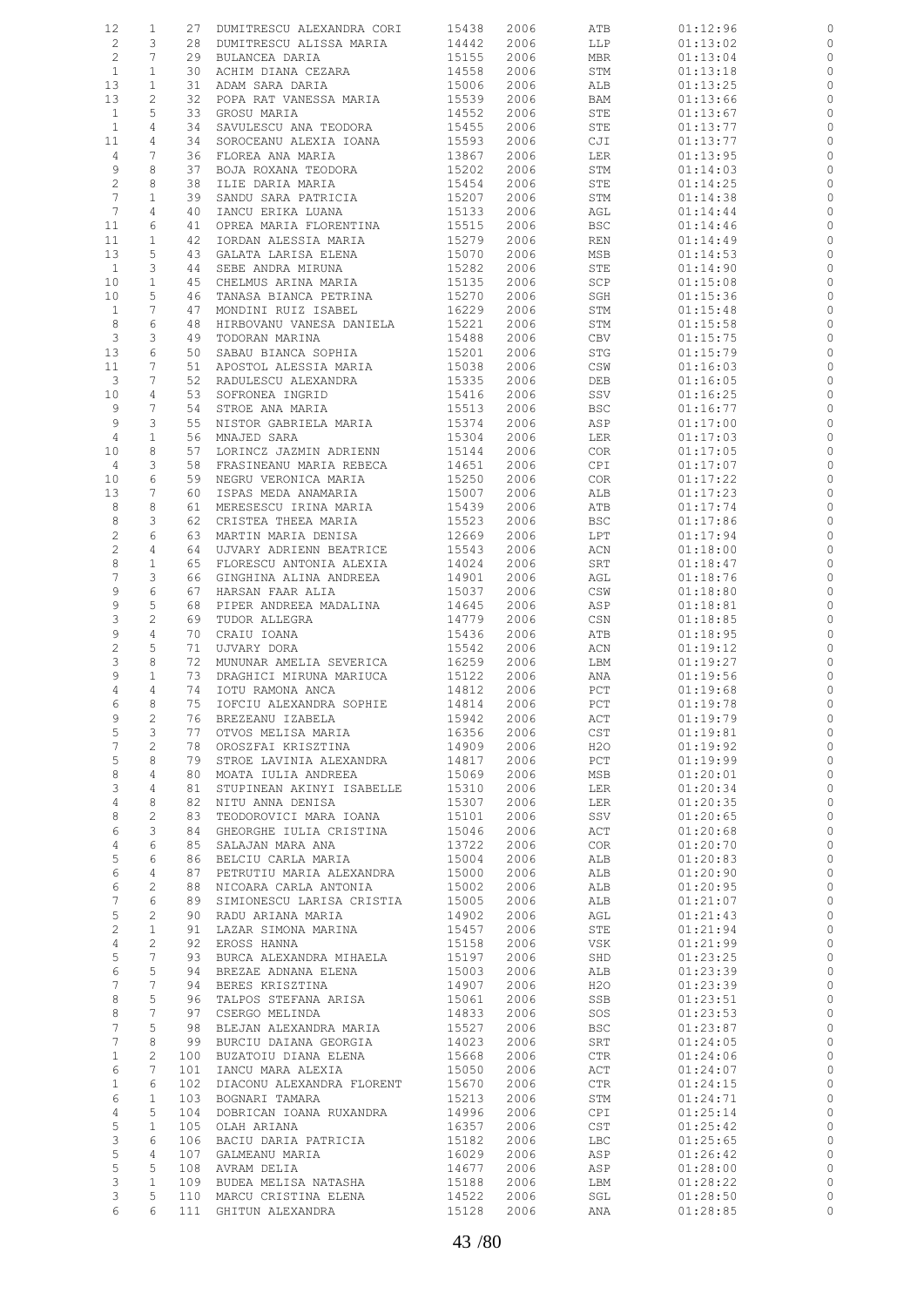| Id.: 19                      |                 | Proba: 50 m liber masc. 10 ani                      |                |              |                                    |                      |                    |
|------------------------------|-----------------|-----------------------------------------------------|----------------|--------------|------------------------------------|----------------------|--------------------|
| 19<br>4                      | $\mathbf{1}$    | BADEA ROBERT ANDREI                                 | 15969          | 2007         | ATB                                | 00:30:79             | 9                  |
| 6<br>19                      |                 | 2 COMAN DARIUS STEFAN                               | 15725          | 2007         | <b>BAR</b>                         | 00:31:48             | 7                  |
| 19<br>5                      | 3               | TAKACS DOMINIK ROBERTO                              | 15255          | 2007         | <b>COR</b>                         | 00:31:53             | 6                  |
| $\mathbf{1}$<br>4            | 4               | NISTORESCU ALEXANDRU                                | 13687          | 2007         | <b>BAR</b>                         | 00:31:54             | 5                  |
| 3<br>19                      | 5               | SIBISEANU DAVID ANDREI                              | 15982          | 2007         | ATB                                | 00:31:63             | 4                  |
| $\mathbf{2}$<br>19           | 6               | PROCA ANDREI THEODOR                                | 15709          | 2007         | AQU                                | 00:32:37             | 3                  |
| 5<br>18                      | 7               | TAPIRLUIE MIHAI ANDREI                              | 13968          | 2007         | TSP                                | 00:32:58             | $\overline{c}$     |
| 2<br>18                      | 8               | STAMATE GABRIEL LUCA                                | 14601          | 2007         | ASP                                | 00:32:60             | 1                  |
| 8<br>19                      | 9               | DOBRE CRISTIAN ANDREI                               | 16310          | 2007         | BSC                                | 00:32:69             | 0                  |
| 19<br>7                      | 10              | BONCIU MATEI STEFAN                                 | 16305          | 2007         | <b>BSC</b>                         | 00:32:80             | 0                  |
| 17<br>4                      | 11              | BRICEAG DARIUS GABRIEL                              | 14949          | 2007         | CPT                                | 00:32:81             | 0                  |
| 18<br>1                      | 12 <sup>°</sup> | TEISANU DARIUS OCTAV                                | 15932          | 2007         | ACT                                | 00:32:98             | 0                  |
| 17<br>8<br>2<br>16           | 13<br>14        | POPESCU MATEI ALEXANDRU<br>CONSTANTIN MIHAI ANTONIO | 15981<br>16311 | 2007<br>2007 | ATB<br><b>BSC</b>                  | 00:33:02<br>00:33:05 | 0<br>0             |
| 17<br>2                      | 15              | ENESCU ARMAND GUSTAV                                | 15847          | 2007         | ALB                                | 00:33:22             | 0                  |
| 17<br>$\mathbf{1}$           | 16              | MAFTEI LEONARDO                                     | 14800          | 2007         | CSN                                | 00:33:29             | 0                  |
| 17<br>3                      | 17              | CRACIUN PETRU ACHIM                                 | 15972          | 2007         | ATB                                | 00:33:40             | 0                  |
| 18<br>8                      | 18              | HERMAN SZABO PETER                                  | 16275          | 2007         | CSW                                | 00:33:53             | 0                  |
| 18<br>4                      | 19              | ILISUAN ALEX                                        | 14417          | 2007         | $\mathsf{CST}$                     | 00:33:57             | 0                  |
| 19<br>$\mathbf{1}$           | 19              | ONISORU DARIUS CRISTIAN                             | 15587          | 2007         | CJI                                | 00:33:57             | 0                  |
| 16<br>5                      | 21              | MAJOR ERIK MARCIN                                   | 15256          | 2007         | COR                                | 00:33:73             | 0                  |
| 5<br>17                      | 22              | LUPU MATEI FILIP                                    | 16270          | 2007         | CPI                                | 00:33:78             | 0                  |
| 16<br>8                      | 23              | DESPINA STEFAN IONUT                                | 15113          | 2007         | ANA                                | 00:33:83             | 0                  |
| 16<br>4                      | 24              | MIHAI RARES ANDREI                                  | 15977          | 2007         | ATB                                | 00:33:91             | 0                  |
| 17<br>6                      | 25              | MUNTEAN RARES IONUT                                 | 15924          | 2007         | SCP                                | 00:34:06             | 0                  |
| 3<br>18                      | 26              | GAGYI BOTOND                                        | 13899          | 2007         | H2O                                | 00:34:12             | 0                  |
| 16<br>3                      | 27              | POPA ALEXANDRU RARES                                | 16274          | 2007         | CSW                                | 00:34:13             | 0                  |
| 6<br>15                      | 28              | OANTA RARES MIHAI                                   | 15428          | 2007         | LLP                                | 00:34:15             | 0                  |
| $\mathbf{1}$<br>3            | 29              | RADU ALEXANDRU MARIO                                | 16319          | 2007         | <b>BSC</b>                         | 00:34:24             | 0                  |
| 2<br>$\mathbf{1}$<br>15<br>4 | 30<br>31        | TATAR LUCA VALENTIN<br>DUNA ANDREI VALENTIN         | 12990<br>13976 | 2007<br>2007 | MSM<br>CPT                         | 00:34:25<br>00:34:32 | 0<br>0             |
| 7<br>15                      | 32              | TROCIN STEFAN                                       | 15872          | 2007         | SSV                                | 00:34:51             | 0                  |
| 18<br>6                      | 33              | COJOCARU FLAVIUS C-TIN                              | 14798          | 2007         | CSN                                | 00:34:69             | 0                  |
| 15<br>$\mathbf{1}$           | 34              | MOIAN DUSA RARES                                    | 16180          | 2007         | MBV                                | 00:34:71             | 0                  |
| 14<br>6                      | 35              | ANTIMIR CESAR GABRIEL                               | 16306          | 2007         | <b>BSC</b>                         | 00:34:73             | 0                  |
| 7<br>16                      | 36              | MORARU VLADUT ANDREI                                | 15430          | 2007         | LLP                                | 00:34:86             | 0                  |
| 12<br>5                      | 37              | ANDRIES ERIC STEFAN                                 | 15861          | 2007         | PCT                                | 00:34:88             | 0                  |
| 5<br>14                      | 37              | CALINIC RARES CRISTIAN                              | 15933          | 2007         | ACT                                | 00:34:88             | 0                  |
| 16<br>$\mathbf{1}$           | 39              | PETRE EDUARD IONUT                                  | 16269          | 2007         | <b>CPI</b>                         | 00:34:94             | 0                  |
| 6<br>16                      | 40              | BARCAN ALEXANDRU MIHAI                              | 14416          | 2007         | $\mathop{\tt CST}\nolimits$        | 00:35:02             | 0                  |
| 11<br>6                      | 41              | DELEU MIHNEA C-TIN                                  | 14799          | 2007         | CSN                                | 00:35:06             | 0                  |
| 13<br>4                      | 42              | PETER ROBERT ALEXANDRU                              | 15979          | 2007         | ATB                                | 00:35:15             | $\circ$            |
| 14<br>4                      | 43              | CAZAN DAVID ANDREI                                  | 15935          | 2007         | ACT                                | 00:35:21             | 0                  |
| 5<br>15<br>2<br>15           | 44<br>45        | STAN DAVID<br>BORCEA NIKOLAS GEORGE                 | 15869<br>15717 | 2007<br>2007 | LBR<br>AGL                         | 00:35:30<br>00:35:41 | 0<br>0             |
| 3<br>15                      | 46              | LUPU CRISTIAN ANDREI                                | 14826          | 2007         | MPL                                | 00:35:46             | 0                  |
| 13<br>6                      | 47              | STROE DAVID IOAN                                    | 16172          | 2007         | LER                                | 00:35:49             | 0                  |
| $\overline{2}$<br>14         | 48              | BALUTA RARES ANDREI                                 | 14594          | 2007         | ASP                                | 00:35:57             | $\circ$            |
| 14<br>8                      | 49              | RUSE MATEI IULIAN                                   | 14641          | 2007         | ASP                                | 00:35:61             | 0                  |
| 14<br>7                      | 50              | MODORAN MIHNEA COSMIN                               | 16162          | 2007         | LER                                | 00:35:65             | $\circ$            |
| 12<br>$\mathbf{1}$           | 51              | GHEORGHIU AYAN                                      | 15850          | 2007         | ALB                                | 00:35:76             | 0                  |
| 15<br>8                      | 52              | BARBU ALBERT VALENTIN                               | 16273          | 2007         | STE                                | 00:35:79             | $\circ$            |
| 12<br>7                      | 53              | HAMED ABDELRAHMAN                                   | 16314          | 2007         | BSC                                | 00:35:80             | $\circ$            |
| 13<br>2                      | 54              | IORDACHE MATEI ALEX.                                | 15288          | 2007         | ALS                                | 00:35:82             | $\circ$            |
| 13<br>$\mathbf{1}$           | 55              | POPA RARES CRISTIAN                                 | 15394          | 2007         | DEV                                | 00:35:91             | $\circ$            |
| 13<br>5                      | 56              | BLIDARU DAVID ANDREI                                | 14589          | 2007         | ASP                                | 00:35:93             | $\circ$            |
| 14<br>$\mathbf{1}$           | 57              | DOBROGHI DAVID DUMITRU                              | 15864          | 2007         | SVU                                | 00:35:96             | $\circ$            |
| 18<br>7<br>7<br>11           | 58<br>59        | GEORGESCU VLAD<br>GHEORGHE ANDREI                   | 15973<br>16289 | 2007<br>2007 | ATB<br>$\mathop{\rm CMB}\nolimits$ | 00:35:98<br>00:36:08 | $\circ$<br>$\circ$ |
| 12<br>2                      | 59              | RAGEA DAVID                                         | 14542          | 2007         | DGL                                | 00:36:08             | $\circ$            |
| 10<br>8                      | 61              | BULICA IOAN                                         | 15971          | 2007         | ATB                                | 00:36:22             | $\circ$            |
| 14<br>3                      | 62              | MIHAILA ANDREI FLORIN                               | 16316          | 2007         | <b>BSC</b>                         | 00:36:32             | $\circ$            |
| 13<br>3                      | 63              | NEAGU CEZAR STEFAN                                  | 15871          | 2007         | SSV                                | 00:36:36             | $\circ$            |
| 10<br>3                      | 64              | GHERMAN IANIS ADRIAN                                | 15879          | 2007         | STG                                | 00:36:38             | $\circ$            |
| 7<br>13                      | 65              | LILEA ALBERT IONUT                                  | 13984          | 2007         | CPT                                | 00:36:39             | $\circ$            |
| 12<br>8                      | 66              | MURARU EDWARD CRISTIAN                              | 16318          | 2007         | BSC                                | 00:36:43             | $\circ$            |
| 12<br>4                      | 67              | DRAGOI DARIUS ANDREI                                | 16241          | 2007         | MSB                                | 00:36:45             | $\circ$            |
| 10<br>4                      | 68              | MUNTEANU RADU TUDOR                                 | 16276          | 2007         | CSW                                | 00:36:49             | $\circ$            |
| 8<br>13                      | 69              | BUJOR GEORGE ANTONIO                                | 15244          | 2007         | ALS                                | 00:36:51             | $\circ$            |
| $\mathbf{1}$<br>6            | 70              | DUMITRACHE DAVID ANDREI                             | 15684          | 2007         | ALS                                | 00:36:74             | $\circ$            |
| 11<br>4                      | 71              | DRAGOIU MIHAI IONUT                                 | 14597          | 2007         | ASP                                | 00:36:80             | $\circ$            |
| 3<br>$12 \overline{ }$<br>3  | 72              | POPESCU DAVID CRISTIAN                              | 15980          | 2007         | ATB                                | 00:37:00             | $\circ$            |
| 11<br>9<br>8                 | 73<br>74        | PAUL DAVID<br>MUSAT TIBERIU GABRIEL                 | 15884<br>16233 | 2007<br>2007 | BAM<br>SPL                         | 00:37:03<br>00:37:07 | $\circ$<br>$\circ$ |
| 5<br>10                      | 75              | MOSU DARIUS LUCA                                    | 16268          | 2007         | LBM                                | 00:37:09             | $\circ$            |
| 8<br>11                      | 76              | ARON MARIO ROBERT                                   | 14635          | 2007         | ASP                                | 00:37:13             | $\circ$            |
| 5<br>$7\phantom{.0}$         | 77              | ALEXANDRU GABRIEL DAN                               | 16146          | 2007         | LER                                | 00:37:19             | $\circ$            |
| $7\phantom{.0}$<br>6         | 78              | STOLERIU RADU IONUT                                 | 15588          | 2007         | CJI                                | 00:37:21             | $\circ$            |
| 6<br>10                      | 79              | EL LAKKIS HASSAN                                    | 16326          | 2007         | <b>BSC</b>                         | 00:37:22             | $\circ$            |
| 2<br>8                       | 80              | PISTOL ROBERT IONUT                                 | 13991          | 2007         | CPT                                | 00:37:29             | $\circ$            |
| 5<br>11                      | 81              | COANDA ERIC ANDREI                                  | 14659          | 2007         | ASP                                | 00:37:37             | $\circ$            |
| 7<br>10                      | 82              | AGAPI DARIUS FLORIN                                 | 16283          | 2007         | SGH                                | 00:37:46             | 0                  |
| 7<br>$\mathbf{1}$            | 83              | SLAVIC ALEXANDER                                    | 15464          | 2007         | PET                                | 00:37:48             | $\circ$            |
| 11<br>$\mathbf{1}$           | 84              | VOLOSENIUC HUDESCU ALEXAN                           | 15923          | 2007         | SCP                                | 00:37:53             | $\circ$            |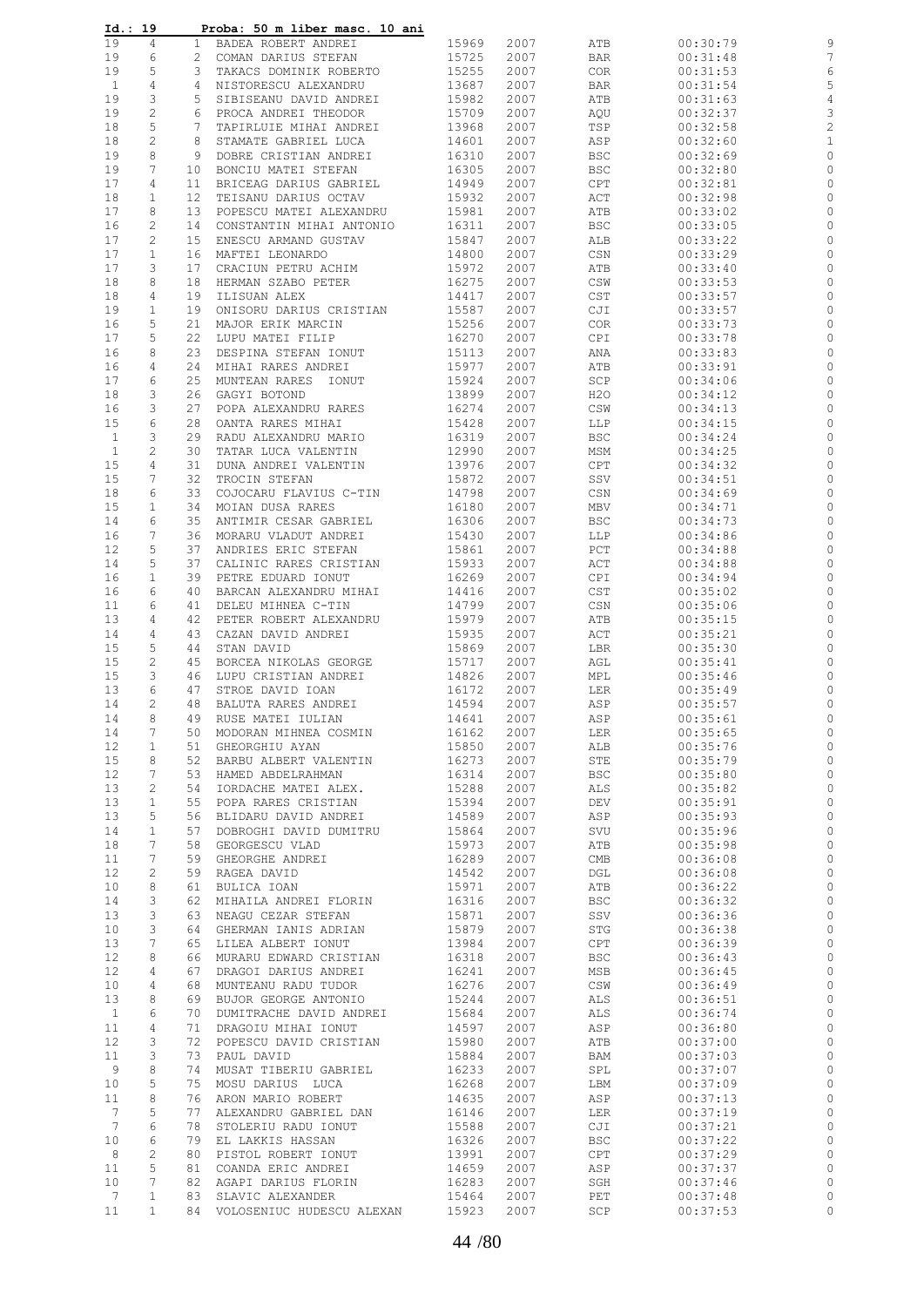| 9                       | 6              | 85              | BALINT LUCA ANDREI                                | 16257          | 2007         | LBM        | 00:37:54             | 0                  |
|-------------------------|----------------|-----------------|---------------------------------------------------|----------------|--------------|------------|----------------------|--------------------|
| 4                       | 3              | 86              | ABRIHAN DAVID ANDREI                              | 16093          | 2007         | DEV        | 00:37:55             | 0                  |
| 10                      | 2              | 86              | MARANGOCI DARIUS GABRIEL                          | 14596          | 2007         | ASP        | 00:37:55             | 0                  |
| 9                       | $\mathbf{1}$   | 88              | FARCAS LAURENTIU CRISTIAN                         | 16353          | 2007         | CST        | 00:37:59             | 0                  |
| 12                      | 6              | 89              | LUNGU DAVID                                       | 15863          | 2007         | SVU        | 00:37:76             | 0                  |
| 10                      | $\mathbf{1}$   | 90              | ANTON BOGDAN                                      | 16256          | 2007         | SRT        | 00:37:90             | 0                  |
| $7\phantom{.0}$         | 3              | 91              | UTULEAC FLORIN ORLANDO                            | 16128          | 2007         | SPL        | 00:37:96             | 0                  |
| 8                       | 3              | 92              | TUDOR DARIUS ANDREI                               | 15862          | 2007         | PCT        | 00:38:03             | 0                  |
| $\sqrt{4}$              | 7              | 93              | TRANDAFIR COSMIN CRISTIAN                         | 16320          | 2007         | <b>BSC</b> | 00:38:09             | 0                  |
| 8                       | 6              | 94              | CHISCOP VLAD MIHAI                                | 14606          | 2007         | ASP        | 00:38:24             | 0                  |
| 9                       | 2              | 95              | COROIANU DANIEL                                   | 15143          | 2007         | <b>COR</b> | 00:38:25             |                    |
|                         |                |                 |                                                   |                | 2007         |            |                      | 0                  |
| 9                       | 4              | 96              | SCHMIDT CHRISTIAN                                 | 15912          |              | SSB        | 00:38:31             | 0                  |
| 9                       | 7              | 97              | COJOCARU MIHAI SEBASTIAN                          | 16113          | 2007         | WIN        | 00:38:36             | 0                  |
| 7                       | 8              | 98              | SPIRIDON STEFAN                                   | 16092          | 2007         | CSN        | 00:38:45             | 0                  |
| 6                       | 5              | 99              | TENGHER STEFAN ILIE                               | 15984          | 2007         | ATB        | 00:38:49             | 0                  |
| 6                       | $\mathbf{2}$   | 99              | JURJA CAROL                                       | 16156          | 2007         | LER        | 00:38:49             | 0                  |
| 7                       | 4              | 101             | BESLEAGA ALBERT CRISTIAN                          | 15807          | 2007         | SHD        | 00:38:55             | 0                  |
| 7                       | 7              | 101             | VOINEA SERGIU BOGDAN                              | 16218          | 2007         | SRT        | 00:38:55             | 0                  |
| 5                       | 4              | 103             | IORDACHE STEFAN                                   | 14675          | 2007         | ASP        | 00:38:59             | 0                  |
| 3                       | 4              | 104             | CURTICAPEAN ALEXANDRU V.                          | 15472          | 2007         | CBV        | 00:38:62             | 0                  |
| 6                       | 4              | 105             | PANTEA ERIC VLADUT                                | 15978          | 2007         | ATB        | 00:38:69             | 0                  |
| 8                       | 4              | 106             | GRIGORE ANDREI                                    | 15974          | 2007         | ATB        | 00:38:77             | 0                  |
| 9                       | 5              | 107             | FLOREA TUDOR ANDREI                               | 15941          | 2007         | ACT        | 00:39:02             | 0                  |
| 9                       | 3              | 107             | POCORA VLAD TEODOR                                | 15114          | 2007         | ANA        | 00:39:02             | 0                  |
| 6                       | 7              | 109             | PURCAR MIRCEA                                     | 15809          | 2007         | SHD        | 00:39:11             | 0                  |
| 8                       | 7              | 109             | BUCUR TOMA                                        | 16338          | 2007         | LER        | 00:39:11             | 0                  |
| 5                       | 6              | 111             | MARINESCU STEFAN CALIN                            | 15429          | 2007         | LLP        | 00:39:24             | 0                  |
| $\mathbf{2}$            | 6              | 112             | OANCEA MARIUS VALENTIN                            | 15953          | 2007         | SPL        | 00:39:29             | 0                  |
| 6                       | 3              | 113             | DRAGOMIR ALEXANDRU NICOLA                         | 15938          | 2007         | ACT        | 00:39:32             | 0                  |
| 8                       | $\mathbf{1}$   | 114             | STANGACIU ALEXANDRU EUGEN                         | 15983          | 2007         | ATB        | 00:39:55             | 0                  |
| 5                       | 8              | 115             | TARAN ANDREI ALEXANDRU                            | 15882          | 2007         | OLI        | 00:39:60             | 0                  |
| $\sqrt{4}$              | $\mathbf{1}$   | 116             | NEGRU TUDOR                                       | 16008          | 2007         | STM        | 00:39:67             | 0                  |
| 5                       | 7              | 117             | DINICA CIPRIAN DORIN                              | 16288          | 2007         | CMB        | 00:39:70             | 0                  |
| 5                       | 3              | 118             | MIREA RARES IONUT                                 | 15054          | 2007         | DAC        | 00:39:72             | 0                  |
| 5                       | 5              | 119             | JURMA PAUL GABRIEL                                | 16011          | 2007         | STM        | 00:39:79             | $\circ$            |
| $\sqrt{4}$              | $\mathbf{2}$   | 120             | TUFAN ALBERT GABRIEL                              | 15248          | 2007         | <b>COR</b> | 00:39:84             | 0                  |
| $\overline{\mathbf{c}}$ | 3              | 121             | POPESCU DAVID MIHAI                               | 16165          | 2007         | LER        | 00:39:89             | 0                  |
| 5                       | $\mathbf{2}$   | 122             | CIUBOTARU ROBERT ANDREI                           | 15936          | 2007         | ACT        | 00:39:90             | 0                  |
| $\overline{\mathbf{c}}$ | 5              | 123             | MADARAS IOAN PIO VLADIMIR                         | 15914          | 2007         | SSB        | 00:40:03             | 0                  |
| 6                       | 6              | 124             | DIN LUCA STEFAN                                   | 15831          | 2007         | DAC        | 00:40:07             | 0                  |
| 8                       | 5              | 125             | ISTRATE ALEXANDRU MIHAI                           | 13700          | 2007         | SGL        | 00:40:17             | 0                  |
| 6                       | 8              | 126             | TIHENEA CRISTIAN ANDREI                           | 15813          | 2007         | DEL        | 00:40:41             | 0                  |
| $\sqrt{4}$              | 6              | 127             | CAZACU ANDREI LIVIU                               | 15427          | 2007         | LLP        | 00:40:45             | 0                  |
| 5                       | $\mathbf{1}$   | 128             | DAVID MATEI                                       | 15889          | 2007         | BAM        | 00:40:65             | 0                  |
| 4                       | 4              | 129             | CHILIMENT ALEXIS                                  | 16313          | 2007         | <b>BSC</b> | 00:40:72             | $\circ$            |
| 2                       | $\mathbf 1$    | 130             | POPA VICTOR MARIAN                                | 16240          | 2007         | MSB        | 00:40:98             | 0                  |
| $\overline{7}$          | 2              | 131             | CORNESCU RARES                                    | 15860          | 2007         | ALB        | 00:41:01             | 0                  |
| 6                       | $\mathbf{1}$   | 132             | DRAGULET ALEXANDRU MIHAI                          | 16106          | 2007         | DEB        | 00:41:13             | 0                  |
| 3                       | $\overline{2}$ | 133             | MATEI BLEDEA LUCA PATRICK                         | 15887          | 2007         | <b>BAM</b> | 00:41:16             | $\circ$            |
| 3                       | 7              |                 | 134 BARBU RAZVAN                                  | 15854          | 2007         | ALB        | 00:41:27             | 0                  |
| 4                       | 5              | 135             | MATIAS ALEXANDRU                                  | 14801          | 2007         | CSN        | 00:41:45             | $\circ$            |
| 3                       | 6              | 136             | BARBU ANDREI RAZVAN                               | 15939          | 2007         | ACT        | 00:41:48             | $\circ$            |
| $\overline{c}$          | $\mathbf{2}$   | 137             | BOCICAI IOAN ADRIAN                               | 15970          | 2007         | ATB        | 00:41:50             | $\circ$            |
| $\mathsf 3$             | 8              | 138             | ABOUD ADAM                                        | 16145          | 2007         | LER        | 00:41:72             | $\mathbb{C}$       |
| $\mathsf 3$             | 5              | 139             | SIMION ROBERT                                     | 15848          | 2007         | ALB        | 00:41:84             | $\circ$            |
| $\overline{c}$          | 8              | 140             | GHEORGHE ROBERT STEFAN                            | 15693          | 2007         | WIN        | 00:42:05             | $\circ$            |
| $\mathsf 3$             | 3              | 141             | BUIACU MARIO MIHAI                                | 15377          | 2007         | ASP        | 00:42:29             | $\circ$            |
| $\overline{4}$          | 8              | 141             | PAGU MIHAIL ALEXANDRU                             | 16333          | 2007         | STE        | 00:42:29             | $\circ$            |
| $\overline{c}$          | 7              | 143             | RUS MATEI                                         | 16349          | 2007         | VCN        | 00:42:48             | $\mathbb{C}$       |
| $\overline{c}$          | 4              | 144             | IVANCENCU DIMITRIE VICTOR                         | 16329          | 2007         | STE        | 00:42:79             | $\circ$            |
| $\mathbf{1}$            | 5              | 145             | GOLIC VICTOR                                      | 16315          | 2007         | BSC        | Scut.med.            | $\circ$            |
| 3                       | $\mathbf{1}$   | 146             | BUDRIS PAUL PATRIK                                | 15810          | 2007         | SHD        | Descalif.            | $\circ$            |
| 8                       | 8              |                 | 146 BARTA TUDOR                                   | 16134          | 2007         | MAR        | Descalif.            | $\circ$            |
|                         |                |                 |                                                   |                |              |            |                      |                    |
| Id.: 20                 |                |                 | Proba: 50 m liber fem. 10 ani                     |                |              |            |                      |                    |
| 16                      | $\overline{4}$ | $\mathbf{1}$    | ANDREI IARINA IOANA                               | 15963          | 2007         | ATB        | 00:31:69             | 9                  |
| 16                      | 5              |                 | 2 LAZAR TIMEEA MARIA                              | 16301          | 2007         | <b>BSC</b> | 00:32:21             | $\overline{7}$     |
| $\mathbf{1}$            | 7              |                 | 3 PARASCHIV EVA MARIA                             | 15929          | 2007         | ACT        | 00:32:47             | $\epsilon$         |
| 16                      | 3              | 4               | FRUNZA INGRID IOANA                               | 16234          | 2007         | STE        | 00:32:50             | 5                  |
| 16                      | $\mathbf{2}$   | 5               | VOICU IOANA ALEXANDRA                             | 16304          | 2007         | BSC        | 00:32:94             | $\overline{4}$     |
| 16                      | 6              | 6               | BUTNARU ALEXANDRA MIHAELA                         | 12459          | 2007         | WIN        | 00:33:10             | 3                  |
| 16                      | $\mathbf{1}$   | 7               | SAMUILA IRIS ALEXANDRA                            | 15249          | 2007         | COR        | 00:33:16             | $\overline{c}$     |
| 16                      | 7              | 8               | PREOTU MARIA ANTONIA                              | 15695          | 2007         | CSP        | 00:33:18             | $\mathbf{1}$       |
|                         | 8              | 9               |                                                   |                |              |            |                      | $\circ$            |
| 16                      |                |                 | GROSU ANA GEORGIANA                               | 15930          | 2007         | ACT        | 00:33:22             |                    |
| 15                      | 4              | 10              | TOADER FRANCESCA                                  | 16296          | 2007         | <b>BSC</b> | 00:33:26             | $\circ$            |
| 15                      | 6              | 11              | VASS BRIGITTA                                     | 16348          | 2007         | VCN        | 00:33:72             | $\circ$            |
| 15                      | 3              | 12 <sup>°</sup> | NICULAE TEODORA ANA MARIA                         | 15966          | 2007         | ATB        | 00:34:14             | $\circ$            |
| 15                      | 5              | 13              | MIHALCEA MARIA CAMELIA                            | 16235          | 2007         | STE        | 00:34:22             | $\circ$            |
| 15                      | $\mathbf{1}$   | 14              | POSA PETRA IZABELA                                | 14792          | 2007         | CSN        | 00:34:39             | $\mathbb{O}$       |
| 15                      | 7              | 15              | BOLEACU PAULA MARIA                               | 15870          | 2007         | SSV        | 00:34:88             | $\circ$            |
|                         | 5              | 16              | TRUSCA MELISA ANNE                                | 14622          | 2007         | ASP        | 00:35:02             | $\circ$            |
| $\mathbf{1}$            |                |                 | ALEMNARITEI BRIANA ALEXAN                         | 15962          | 2007         | ATB        | 00:35:03             | $\circ$            |
| 15                      | $\mathbf{2}$   | 17              |                                                   |                |              |            |                      |                    |
| 12                      | 6              | 18              | EFTIMIE BIANCA MARIA                              | 16332          | 2007         | STE        | 00:35:13             | $\circ$            |
| 14<br>11                | 4<br>5         | 19              | ARGESANU MARIA ALEXIA<br>20 PIRVU MIHAELA ADRIANA | 14605<br>14626 | 2007<br>2007 | ASP<br>ASP | 00:35:14<br>00:35:21 | $\circ$<br>$\circ$ |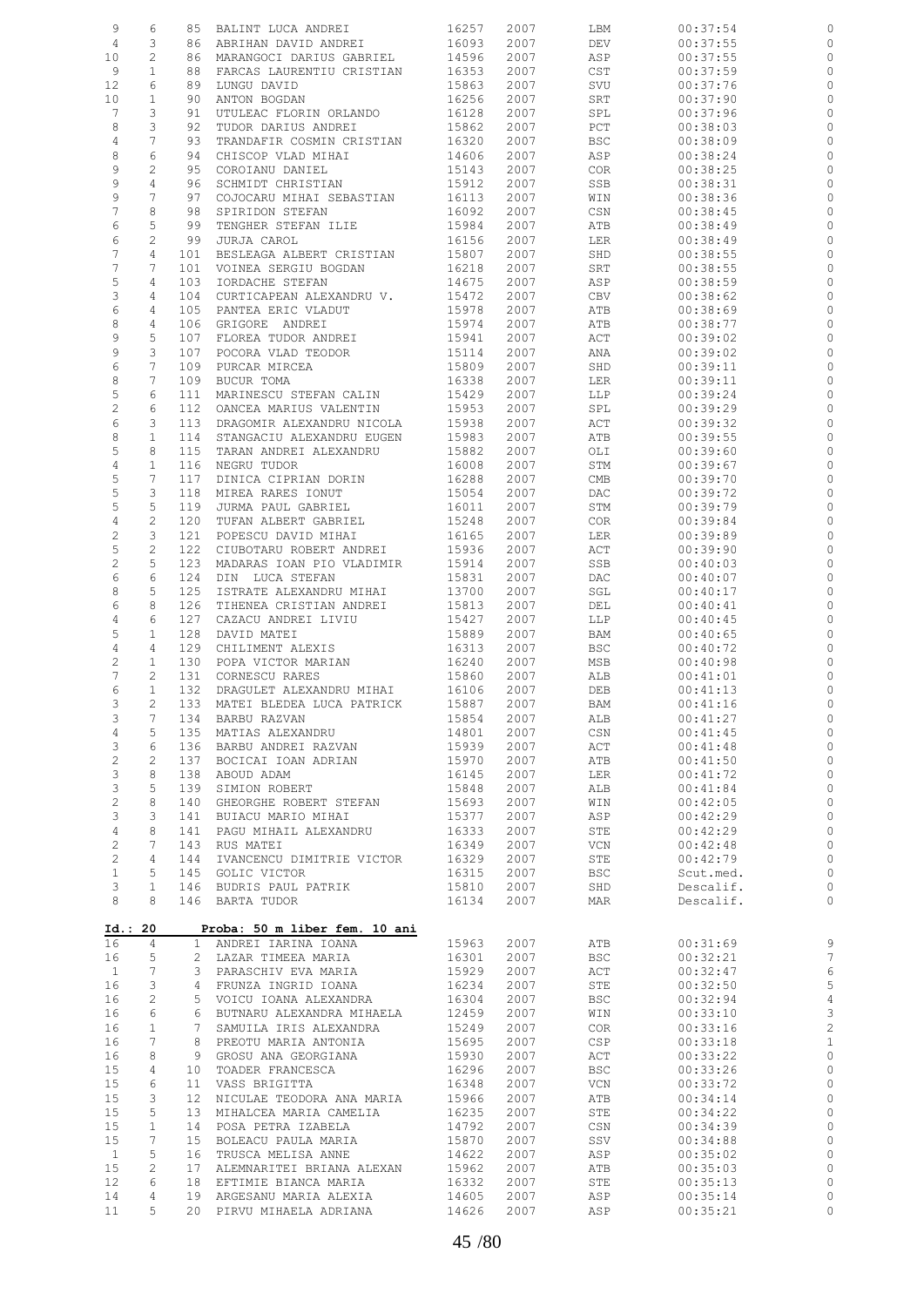| 14                | 7               | 21  | BUDEA ANDREEA               | 15145 | 2007 | <b>COR</b>                       | 00:35:40 |              |
|-------------------|-----------------|-----|-----------------------------|-------|------|----------------------------------|----------|--------------|
| 13                | 8               | 22  | PREDA IRINA ANA             | 16307 | 2007 | <b>BSC</b>                       | 00:35:50 | 0            |
| 14                | 6               | 23  | LUTA SARA MARIA             | 15431 | 2007 | LLP                              | 00:35:56 | 0            |
| 14                | 5               | 24  |                             | 15720 | 2007 |                                  |          |              |
|                   |                 |     | MIHAI TEODORA MARIA         |       |      | AGL                              | 00:35:67 | 0            |
| 14                | $\mathbf{1}$    | 25  | STANCU AIDA MARIA           | 14827 | 2007 | MPL                              | 00:35:84 | 0            |
| 11                | 4               | 26  | BADRALEXI SOFIA MARIA       | 16346 | 2007 | VCN                              | 00:35:85 | $\circ$      |
| 13                | 7               | 27  | VANGHELESCU MIRUNA          | 16295 | 2007 | <b>BSC</b>                       | 00:35:88 | 0            |
| 13                | 5               | 28  | MUNTEANU MARIA              | 15928 | 2007 | ACT                              | 00:35:95 | 0            |
| 14                | 2               | 29  | CICEU CRISTA PETRA          | 15888 | 2007 | BAM                              | 00:35:97 | 0            |
|                   |                 |     |                             |       |      |                                  |          |              |
| 2                 | 8               | 30  | ION ANADIANA                | 16272 | 2007 | LER                              | 00:36:04 | 0            |
| 13                | 3               | 31  | RUSU EREMIA BIANCA IOANA    | 16298 | 2007 | BSC                              | 00:36:14 | 0            |
| 13                | 6               | 32  | KUTI ANITA                  | 16327 | 2007 | SOS                              | 00:36:15 | $\circ$      |
| $12 \overline{ }$ | 5               | 33  | MIRCEA COSMINA IOANA        | 14643 | 2007 | ASP                              | 00:36:28 | 0            |
| 13                | $\mathbf{2}$    | 34  | OANCEA MARIA TEODORA        | 14708 | 2007 | REN                              | 00:36:30 | $\circ$      |
|                   |                 |     |                             |       |      |                                  |          |              |
| $\mathbf{1}$      | 6               | 35  | NITESCU EVA MARIA           | 15287 | 2007 | ALS                              | 00:36:32 | 0            |
| 15                | 8               | 35  | COJOCARIU ANA MARIA         | 14654 | 2007 | ASP                              | 00:36:32 | $\circ$      |
| 12                | 3               | 37  | VISINESCU OANA NICOLETA     | 15711 | 2007 | AQU                              | 00:36:33 | 0            |
| $7\phantom{.0}$   | $\mathbf{1}$    | 38  | COVACIU BOGDANA STEFANIA    | 16198 | 2007 | TUR                              | 00:36:86 | $\circ$      |
| 12                | 4               | 39  | ARHIRE ROXANA MARIA         | 15964 | 2007 | ATB                              | 00:36:88 | 0            |
| $12 \overline{ }$ | $\mathbf{1}$    | 40  | PATRASCU RAISA STEFANIA     | 15052 | 2007 | DAC                              | 00:36:89 | $\circ$      |
|                   |                 |     |                             |       |      |                                  |          |              |
| 13                | $\mathbf{1}$    | 41  | ENACHE MARIA                | 15827 | 2007 | TIM                              | 00:36:90 | 0            |
| 8                 | 3               | 42  | POP MARIA ROXANA            | 15883 | 2007 | BAM                              | 00:37:08 | $\circ$      |
| 13                | 4               | 43  | FULEA SARA MARIA            | 15965 | 2007 | ATB                              | 00:37:12 | 0            |
| 10                | 5               | 44  | CIOINEAG CATERINA ALEXIA    | 16073 | 2007 | CSN                              | 00:37:26 | $\circ$      |
| 10                | $\mathbf 1$     | 45  | TUDORESCU AFRODITI MARIA    | 15056 | 2007 | DAC                              | 00:37:38 | 0            |
| 10                | 3               |     |                             | 15921 | 2007 | SCP                              |          | $\circ$      |
|                   |                 | 46  | APETREI ELENA CLARA         |       |      |                                  | 00:37:39 |              |
| 12                | $\mathbf{2}$    | 47  | CERNAUTANU ROBERTA ANA      | 16302 | 2007 | <b>BSC</b>                       | 00:37:40 | 0            |
| 11                | 6               | 48  | BREZAN SARA MARIA           | 15492 | 2007 | $\mathbb{C}\mathbb{S}\mathbb{N}$ | 00:37:58 | $\circ$      |
| 9                 | 5               | 49  | SZEKERES ARIENN             | 15671 | 2007 | H2O                              | 00:37:59 | 0            |
| 11                | 7               | 50  | DATTOLA ANTONIA             | 15873 | 2007 | SSV                              | 00:37:65 | $\circ$      |
| 12                | 7               | 51  |                             | 16299 | 2007 | <b>BSC</b>                       | 00:37:66 | $\circ$      |
|                   |                 |     | PREDA IOANA                 |       |      |                                  |          |              |
| 6                 | $\mathbf{1}$    | 52  | IORDACHE MARIA ALEXIA       | 15694 | 2007 | WIN                              | 00:37:79 | $\circ$      |
| 11                | 8               | 53  | TARANTIS MAIA GABRIELA      | 15055 | 2007 | DAC                              | 00:37:89 | 0            |
| 12                | 8               | 54  | LUNGU BIANCA IOANA          | 15801 | 2007 | SHD                              | 00:37:97 | $\circ$      |
| 11                | 3               | 55  | BERINDE MARA                | 15885 | 2007 | BAM                              | 00:38:14 | $\circ$      |
| $7\phantom{.0}$   | 4               | 56  | IMRE KEDVES REKA            | 16190 | 2007 | MSW                              | 00:38:17 | $\circ$      |
|                   |                 |     |                             |       |      |                                  |          |              |
| $\mathbf{1}$      | 4               | 57  | DORCEA ANDREEA CAMELIA      | 15308 | 2007 | LER                              | 00:38:45 | 0            |
| 6                 | 3               | 58  | CORBU ALEXANDRA MARIA       | 15776 | 2007 | CBV                              | 00:38:47 | $\circ$      |
| 10                | 4               | 59  | ANTON CRINA MARIANA         | 15121 | 2007 | ANA                              | 00:38:49 | 0            |
| $7\phantom{.0}$   | 3               | 60  | COSTANDACHE CAROLINA        | 15715 | 2007 | AGL                              | 00:38:51 | 0            |
| 9                 | 4               | 60  | PETREA ANDREEA LACRAMIORA   | 15718 | 2007 | AGL                              | 00:38:51 | 0            |
| 8                 | 2               | 62  |                             | 16132 | 2007 |                                  |          | $\circ$      |
|                   |                 |     | RASADEAN MAIA ALEXANDRA     |       |      | STM                              | 00:38:54 |              |
| 11                | 2               | 63  | VASILESCU EMA CRISTINA      | 16294 | 2007 | <b>BSC</b>                       | 00:38:56 | $\circ$      |
| 9                 | 7               | 64  | ION MIRUNA ALEXANDRA        | 15716 | 2007 | AGL                              | 00:38:64 | 0            |
| 9                 | $\mathbf{2}$    | 65  | COZMA ROBERTA ALEXANDRA     | 15782 | 2007 | CBV                              | 00:38:78 | 0            |
| 10                | 6               | 66  | HRIB MARIA                  | 15591 | 2007 | CJI                              | 00:38:80 | $\circ$      |
| 6                 | 5               | 67  | DRAGOI MARIA                | 16242 | 2007 | MSB                              | 00:38:98 | 0            |
|                   |                 |     |                             |       |      |                                  |          |              |
| 9                 | $\mathbf{1}$    | 68  | BLAGA MARIA OLIVIA          | 15634 | 2007 | DEL                              | 00:39:00 | 0            |
| $7\phantom{.0}$   | 6               | 69  | SERBANESCU MARIA ALESSAND   | 13971 | 2007 | TSP                              | 00:39:05 | $\circ$      |
| 10 <sub>1</sub>   | $\overline{c}$  |     | 70 SABAU INGRID MONICA      | 15886 | 2007 | BAM                              | 00:39:19 |              |
| 11                | $\mathbf{1}$    |     | 71 BERTA ALINA RIANA        | 16015 | 2007 | STM                              | 00:39:35 | 0            |
| 8                 | $7\phantom{.0}$ | 72  | ANGHEL ALEXANDRA IRINA      | 16148 | 2007 | <b>LER</b>                       | 00:39:38 | $\circ$      |
| 8                 | 4               | 73  | TATAR MAIA                  | 16345 | 2007 | VCN                              | 00:39:39 | $\circ$      |
|                   |                 |     |                             |       |      |                                  |          |              |
| $\epsilon$        | 7               | 74  | MARIN IOANA ALEXANDRA       | 16230 | 2007 | SPL                              | 00:39:43 | $\circ$      |
| 10                | 7               | 75  | CROITORU ADELA IOANA        | 16153 | 2007 | LER                              | 00:39:56 | $\circ$      |
| 6                 | 6               | 76  | CURTICAPEAN IRISZ ANTONIA   | 15673 | 2007 | H2O                              | 00:39:58 | $\circ$      |
| 9                 | 6               | 77  | VOICU ALESSIA ANA MARIA     | 16293 | 2007 | <b>BSC</b>                       | 00:39:72 | $\circ$      |
| 8                 | $\mathbf{1}$    | 78  | GIDEI LARISA MARIA          | 15803 | 2007 | SHD                              | 00:39:73 | $\circ$      |
| 10                | 8               | 79  | CAZAN RENATA                | 14910 | 2007 | H20                              | 00:39:75 | $\circ$      |
|                   |                 |     |                             |       |      |                                  |          |              |
| 7                 | 2               | 80  | REMETE MIRESTEAN DARIA      | 15856 | 2007 | ALB                              | 00:39:78 | $\circ$      |
| 8                 | $\,8\,$         | 81  | SARKANY MELINDA SAROLTA     | 15878 | 2007 | STG                              | 00:39:82 | $\circ$      |
| 8                 | 5               | 82  | BOGATEAN SARA GLORIA        | 16278 | 2007 | CSW                              | 00:39:83 | $\circ$      |
| 8                 | 6               |     | 83 MAFTEI DENISA            | 14797 | 2007 | CSN                              | 00:40:03 | $\mathbb O$  |
| 9                 | 3               | 84  | BEJAN DARIANA               | 15804 | 2007 | SHD                              | 00:40:04 | $\circ$      |
| 6                 | 8               | 85  | CRACIUN DARIA ALESIA        | 15876 | 2007 | STG                              | 00:40:58 | $\circ$      |
|                   |                 |     |                             |       |      |                                  |          |              |
| 6                 | 4               | 86  | VULTURESCU ALESSIA IOANA    | 16303 | 2007 | <b>BSC</b>                       | 00:40:64 | $\circ$      |
| $7\phantom{.0}$   | 8               | 87  | MIHAI DELIA ECATERINA       | 14618 | 2007 | ASP                              | 00:40:76 | $\circ$      |
| $\overline{4}$    | 3               | 88  | SABIN IRINA                 | 16284 | 2007 | SGH                              | 00:40:81 | $\circ$      |
| $\mathsf S$       | 8               | 89  | BLESNEAC MARA ANDREEA       | 14581 | 2007 | ASP                              | 00:40:82 | $\circ$      |
|                   |                 |     |                             |       |      |                                  |          |              |
| 5                 | $\mathbf{1}$    | 90  | SOARE ANA MARIA             | 13495 | 2007 | LPT                              | 00:41:08 | $\circ$      |
| $\sqrt{2}$        | 4               | 91  | BADITA ALEXIA NICOLA        | 15802 | 2007 | SHD                              | 00:41:09 | $\circ$      |
| 3                 | $7\phantom{.0}$ | 92  | SVEDUNEAC DIANA ANDREEA     | 16282 | 2007 | SGH                              | 00:41:12 | $\circ$      |
| $\mathsf S$       | 3               | 92  | MAICAN ALEXANDRA MARIA      | 16159 | 2007 | LER                              | 00:41:12 | $\mathbb{C}$ |
| $\overline{7}$    | 5               | 94  | TRAISTARU AMALIA ANDREEA    | 15246 | 2007 | ALS                              | 00:41:24 | $\mathbb O$  |
| 5                 | 7               | 95  |                             |       | 2007 |                                  |          | $\mathbb O$  |
|                   |                 |     | ROGOJANU SARA               | 15911 |      | SSB                              | 00:41:25 |              |
| 5                 | 6               | 96  | CRACIUN NICOLA AIANA        | 15877 | 2007 | STG                              | 00:41:37 | $\mathbb O$  |
| $\overline{4}$    | 7               | 97  | GHEORGHE ANDRADA            | 16290 | 2007 | CMB                              | 00:41:38 | $\mathbb O$  |
| 3                 | 4               | 98  | ROMAN KARINA ALEXANDRA      | 16010 | 2007 | STM                              | 00:41:41 | $\mathbb{C}$ |
| $\sqrt{ }$        | 7               | 99  | POPA MARIA ROBERTA          | 16164 | 2007 | LER                              | 00:41:42 | $\mathbb O$  |
| 5                 | $\overline{c}$  | 100 |                             |       |      |                                  |          | $\mathbb O$  |
|                   |                 |     | SALCUDEAN RALUCA ELENA      | 15857 | 2007 | ALB                              | 00:41:56 |              |
| $\mathsf S$       | 4               | 101 | VARGA ANDRADA DIANA         | 16265 | 2007 | LBM                              | 00:41:61 | $\mathbb O$  |
| 4                 | 4               | 102 | NOVACEAN AMALIA COSMINA     | 15845 | 2007 | ALB                              | 00:41:62 | $\mathbb O$  |
| 9                 | 8               | 103 | RUSE CLAUDIA ANGELICA       | 15967 | 2007 | ATB                              | 00:41:71 | $\circ$      |
| $\overline{c}$    | 6               |     | 104 TELEGEANU IOANA ANDREEA | 16232 | 2007 | SPL                              | 00:41:74 | $\circ$      |
| 6                 | $\overline{2}$  |     | 105 STAMATE DARIA MARIA     | 14528 | 2007 | SGL                              | 00:41:81 | $\circ$      |
|                   |                 |     |                             |       |      |                                  |          |              |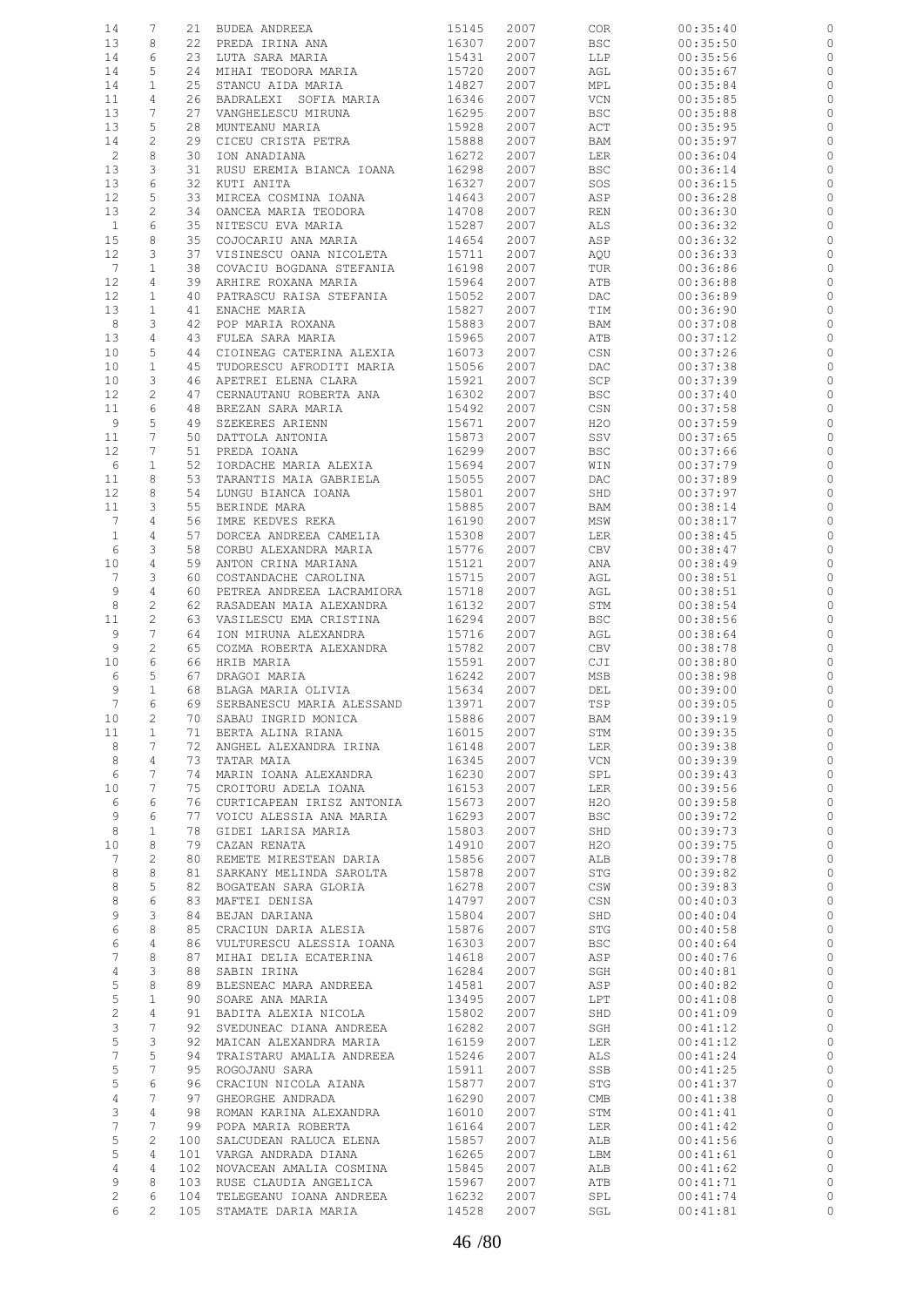| $\sqrt{4}$                | 8               |                 | 106 SINESCU ALEXIA MARIA      | 15678      | 2007 | REN                         | 00:41:82  |                |
|---------------------------|-----------------|-----------------|-------------------------------|------------|------|-----------------------------|-----------|----------------|
| $\,4$                     | 5               |                 | 107 MACOVEI MARA IOANA        | 16300      | 2007 | <b>BSC</b>                  | 00:41:90  | 0              |
| $\sqrt{2}$                | $\overline{c}$  | 108             | IOSUB ELISABETA FLORENTIN     | 16287      | 2007 | SGH                         | 00:41:96  | $\circ$        |
| $\sqrt{2}$                | $\mathbf{1}$    | 109             | CARPENIS SIDONIA ELENA        | 15822      | 2007 | LPT                         | 00:42:00  | 0              |
|                           |                 |                 |                               |            |      |                             |           |                |
| $\ensuremath{\mathsf{3}}$ | 3               | 110             | SAVA CARLA IOANA              | 15968      | 2007 | ATB                         | 00:42:03  | $\circ$        |
| $\,4$                     | $\mathbf{1}$    | 111             | GIROVANU ANDREA DENISA        | 15922      | 2007 | SCP                         | 00:42:20  | 0              |
| $\,4$                     | $\overline{c}$  | 112             | MEITA IARINA ANDREEA          | 15796      | 2007 | SHD                         | 00:42:50  | 0              |
| 5                         | 5               | 113             | RADULESCU MAYA ANDREEA        | 13986      | 2007 | CPT                         | 00:42:55  | 0              |
| $\sqrt{4}$                | 6               | 114             | ROSU MARIA ALESSIA            | 13447      | 2007 | STE                         | 00:42:92  | 0              |
| 3                         | 2               | 115             | ENACHE ALEXIA NICOLETA        | 15376      | 2007 | ASP                         | 00:43:38  | 0              |
|                           |                 |                 |                               |            |      |                             |           |                |
| $\sqrt{2}$                | 3               | 116             | NICOLAE MELANIA ANA MARIA     | 15432      | 2007 | LLP                         | 00:44:06  | $\circ$        |
| $\ensuremath{\mathsf{3}}$ | $1\,$           | 117             | VISAN CRISTINA BIANCA         | 14649      | 2007 | ASP                         | 00:44:28  | 0              |
| $\mathfrak{Z}$            | 8               | 118             | MANHARDT BIANCA GABRIELA      | 15473      | 2007 | CBV                         | 00:44:44  | 0              |
| $\sqrt{2}$                | 5               | 119             | RACEANU ELENA ALEXANDRA       | 16237      | 2007 | STE                         | 00:44:79  | 0              |
| $\mathsf 3$               | 6               | 120             | SECOBAN NATALIA ANDREEA       | 16285      | 2007 | SGH                         | 00:44:90  | 0              |
| $\ensuremath{\mathsf{3}}$ | 5               | 121             | GORCEA SABRINA ANA MARIA      | 16031      | 2007 | ASP                         | 00:45:54  | 0              |
| $\sqrt{2}$                | $7\phantom{.0}$ | 122             | TIMOFTE REBECA                | 15633      | 2007 | DEL                         | Descalif. | 0              |
|                           |                 |                 |                               |            |      |                             |           |                |
| 14                        | 3               | 122             | COZMA IOANA                   | 14796      | 2007 | CSN                         | Descalif. | $\circ$        |
| $\mathbf{1}$              | 2               | 124             | MOLNAR ZSOFIA                 | 15880      | 2007 | STG                         | Neprez.   | 0              |
| $\mathbf{1}$              | $\mathbf{1}$    |                 | 124 HORGHIDAN ANASTASIA IOANA | 15925      | 2007 | SCP                         | Neprez.   | $\circ$        |
|                           |                 |                 |                               |            |      |                             |           |                |
|                           | Id.: 21         |                 | Proba: 50 m bras masc. 11 ani |            |      |                             |           |                |
| 16                        | 3               |                 | 1 BUCUR ANDREAS ALIN          | 14608      | 2006 | ASP                         | 00:38:64  | 9              |
|                           | 5               |                 | 2 ROSCA MIHNEA IONUT          |            |      |                             | 00:39:16  | $\overline{7}$ |
| 16                        |                 |                 |                               | 15278      | 2006 | STE                         |           |                |
| 16                        | 6               |                 | 3 BIRGHILESCU ALEXANDRU       | 15276      | 2006 | <b>BSC</b>                  | 00:39:50  | 6              |
| 16                        | $\overline{4}$  |                 | 4 RADUCANU EDUARD             | 13338      | 2006 | ACT                         | 00:39:80  | 5              |
| 16                        | 8               | 5               | DUCA STEFAN MIRCEA            | 15251      | 2006 | COR                         | 00:40:40  | $\overline{4}$ |
| 16                        | $\overline{c}$  |                 | 6 IASCHIU ANDREI              | 15443      | 2006 | ATB                         | 00:40:60  | 3              |
| 15                        | 5               | $7\phantom{.0}$ | NISTOR DARIUS DRAGAN          | 15215      | 2006 | STM                         | 00:40:70  | $\overline{c}$ |
| 15                        | $\overline{4}$  |                 | 8 MEZDREA BANU ALEXANDRU      | 14409      | 2006 | CST                         | 00:40:72  | $\mathbf{1}$   |
|                           |                 |                 |                               |            |      |                             |           |                |
| 15                        | 3               | 9               | CURECHERIU ALEX GABRIEL       | 14997      | 2006 | CPI                         | 00:41:30  | $\circ$        |
| 14                        | $\mathbf{2}$    |                 | 10 KONCZ NIMROD KALMAN        | 14560      | 2006 | H2O                         | 00:41:33  | $\circ$        |
| 15                        | 6               | 10              | ALEXANDRU PATRIC ANGELO       | 15166      | 2006 | MAR                         | 00:41:33  | 0              |
| 14                        | 3               | 12 <sup>°</sup> | SCORTEA TEOFIL                | 15445      | 2006 | ATB                         | 00:41:54  | $\circ$        |
| 15                        | 7               | 13              | OPREA MARIO CALIN             | 15385      | 2006 | SRT                         | 00:41:60  | $\circ$        |
| 16                        | $\mathbf{1}$    | 14              | COJOCARU STEFAN               | 13690      | 2006 | <b>BAR</b>                  | 00:41:68  | $\circ$        |
| 14                        | 7               | 15              | M.SEDIQ EDRIS                 | 15446      | 2006 | ATB                         | 00:41:78  | 0              |
|                           |                 |                 |                               |            |      |                             |           |                |
| 14                        | 5               | 16              | BOKOR BALAZS                  | 14832      | 2006 | SOS                         | 00:42:04  | $\circ$        |
| 16                        | 7               | 17              | POSTELNICU GEORGE ALEXAND     | 15550      | 2006 | REN                         | 00:42:15  | 0              |
| 14                        | 4               | 18              | ANGHEL HORIA PETRU            | 15529      | 2006 | <b>BSC</b>                  | 00:42:83  | $\circ$        |
| 15                        | $\mathbf{1}$    | 19              | RADU MATEI                    | 13163      | 2006 | CTR                         | 00:42:87  | $\circ$        |
| 14                        | 8               | 20              | NICOLAEV VLADIMIR ANDREI      | 14818      | 2006 | PCT                         | 00:43:00  | $\circ$        |
| 12                        | $\overline{c}$  | 21              | ANDREI MIHAI ALEXANDRU        | 15441      | 2006 | ATB                         | 00:43:33  | $\circ$        |
|                           |                 | 22              | SANDRU MATEI                  |            |      |                             |           |                |
| 13                        | 8               |                 |                               | 15024      | 2006 | ALB                         | 00:43:38  | $\circ$        |
| 14                        | 6               | 23              | CARTIS HORIA STEFAN           | 14418      | 2006 | CST                         | 00:43:45  | $\circ$        |
| 13                        | $\overline{4}$  | 24              | HARABAGIU RARES PETRU         | 14986      | 2006 | BAM                         | 00:43:51  | $\circ$        |
| 13                        | 6               | 25              | SALCUCEANU TUDOR              | 15200      | 2006 | SHD                         | 00:43:53  | $\circ$        |
| 12                        | 8               | 26              | TREGER TOMAS TRISTIAN         | 14987      | 2006 | BAM                         | 00:43:64  | $\mathbb O$    |
| 10                        | 3               |                 | 27 TATARU BOGDAN PAVEL        | 15447      | 2006 | ATB                         | 00:43:86  | $\circ$        |
| 15                        | $\overline{2}$  |                 | 28 POPA CRISTIAN              | 15548 2006 |      | $\mathop{\rm REN}\nolimits$ | 00:44:01  | $\circ$        |
| 13                        | 5               |                 | 29 STRIMBEANU RAZVAN          | 13334      | 2006 | PCT                         | 00:44:03  | 0              |
|                           |                 |                 |                               |            |      |                             |           |                |
| 14                        | $\mathbf{1}$    |                 | 30 FLESCHIU DAVID MIHAI       | 15556      | 2006 | CAT                         | 00:44:13  | $\circ$        |
| 12                        | 5               | 31              | MATEI VLAD ALEXANDRU          | 14607      | 2006 | ASP                         | 00:44:22  | $\circ$        |
| 13                        | 3               | 32              | RACHIERU STEFAN RAZVAN        | 13947      | 2006 | CTR                         | 00:44:27  | $\mathbb{O}$   |
| 13                        | $\mathbf{1}$    | 33              | MICLEA DRAGOS IULIAN          | 15534      | 2006 | CBV                         | 00:44:50  | $\mathbb O$    |
| 12                        | 6               | 34              | NICULAIE DAVID ANDREAS        | 15045      | 2006 | ACT                         | 00:44:61  | $\circ$        |
| 9                         | 7               | 35              | CIONCA LUCA IOAN              | 15149      | 2006 | LBO                         | 00:44:67  | $\circ$        |
| 13                        | 7               | 36              | DUMITRESCU VLADIMIR           | 15461      | 2006 | PET                         | 00:44:78  | $\mathbb O$    |
|                           | 7               |                 |                               |            |      |                             |           |                |
| 11                        |                 | 37              | SLAVU RARES STEFAN            | 14892      | 2006 | AGL                         | 00:44:87  | $\circ$        |
| 11                        | 4               | 38              | MORJOLIC LIVIU                | 15508      | 2006 | ASP                         | 00:45:09  | $\circ$        |
| 8                         | 4               | 39              | COSMA ANDREI SEBASTIAN        | 15322      | 2006 | SPL                         | 00:45:19  | $\circ$        |
| 10                        | 4               | 40              | KRIZBAI NEGRU ROBERT          | 15031      | 2006 | ALB                         | 00:45:22  | $\mathbb O$    |
| 10                        | 6               | 41              | POP DARIUS ANDREI             | 14410      | 2006 | CST                         | 00:45:26  | $\circ$        |
| 15                        | 8               | 42              | CONSTANTINESCU ALEXANDRU      | 15525      | 2006 | <b>BSC</b>                  | 00:45:32  | $\mathbb{C}$   |
| $\,8\,$                   | $\mathbf{2}$    | 43              | TUICA MARIO GABRIEL           | 15053      | 2006 | DAC                         | 00:45:42  | $\mathbb O$    |
| 10                        | 7               | 44              | RAICU BADEA GABRIEL           | 13093      | 2006 | LPT                         | 00:45:44  | $\mathbb{C}$   |
|                           | 6               |                 |                               |            |      |                             |           |                |
| 11                        |                 | 44              | HRISCU RARES                  | 15396      | 2006 | LBC                         | 00:45:44  | $\mathbb O$    |
| 10                        | $\mathbf{1}$    | 46              | TALPES IOAN VLAD              | 15044      | 2006 | PCT                         | 00:45:65  | $\circ$        |
| $\mathbf{1}$              | 6               | 47              | ROTARU LUCA STEFAN            | 15552      | 2006 | ALS                         | 00:45:92  | $\circ$        |
| 11                        | 8               | 47              | SEKSI LUCA                    | 15280      | 2006 | <b>BSC</b>                  | 00:45:92  | $\mathbb O$    |
| $12 \overline{ }$         | $\mathbf{1}$    | 49              | MORAR BOGDAN FLORIN           | 14985      | 2006 | BAM                         | 00:46:16  | $\mathbb{C}$   |
| 11                        | 3               | 50              | COJOCARU CAROL MIHAI          | 14789      | 2006 | CSN                         | 00:46:17  | $\circ$        |
| 7                         | 5               | 51              | TEODOR COSMIN                 | 15049      | 2006 | ACT                         | 00:46:20  | $\mathbb{C}$   |
|                           | 5               |                 |                               |            |      |                             |           |                |
| 10                        |                 | 52              | PISOSCHI MATEI VALERIU        | 15458      | 2006 | STE                         | 00:46:29  | $\mathbb O$    |
| 8                         | 3               | 53              | PREDILA ROBERT CRISTIAN       | 15286      | 2006 | ASP                         | 00:46:36  | $\circ$        |
| 10                        | 8               | 54              | MARIN ALEXANDRU RAZVAN        | 15198      | 2006 | SHD                         | 00:46:41  | $\circ$        |
| 12                        | 4               | 55              | LUPUT SEBASTIAN MIHAI         | 15218      | 2006 | STM                         | 00:46:59  | $\circ$        |
| 8                         | 7               | 56              | TATAR MARIUS CRISTIAN         | 13732      | 2006 | <b>COR</b>                  | 00:46:72  | $\mathbb{C}$   |
| 6                         | $\mathbf{1}$    | 57              | PAUNESCU CEZAR                | 15195      | 2006 | SHD                         | 00:46:98  | $\circ$        |
| $7\phantom{.0}$           | 4               | 57              | NOVAC IULIAN DORU             | 15048      | 2006 | ACT                         | 00:46:98  | $\mathbb O$    |
|                           |                 |                 |                               |            |      |                             |           |                |
| 11                        | $\overline{c}$  | 58              | DRAGOMIR DAVID                | 13349      | 2006 | REN                         | 00:46:98  | $\mathbb O$    |
| 9                         | 5               | 60              | SAVUCA LUCA IONUT             | 14894      | 2006 | AGL                         | 00:46:99  | $\mathbb O$    |
| $\,8\,$                   | $\mathbf{1}$    |                 | 61 CRISTESCU NICOLAE OCTAVIA  | 15247      | 2006 | ALS                         | 00:47:02  | $\circ$        |
| 5                         | $7\phantom{.0}$ |                 | 62 CSEH ANDREI                | 15532      | 2006 | LBM                         | 00:47:14  | $\circ$        |
| 9                         | $\mathbf{1}$    |                 | 63 DAN TUDOR                  | 14993      | 2006 | YST                         | 00:47:21  | $\circ$        |
|                           |                 |                 |                               |            |      |                             |           |                |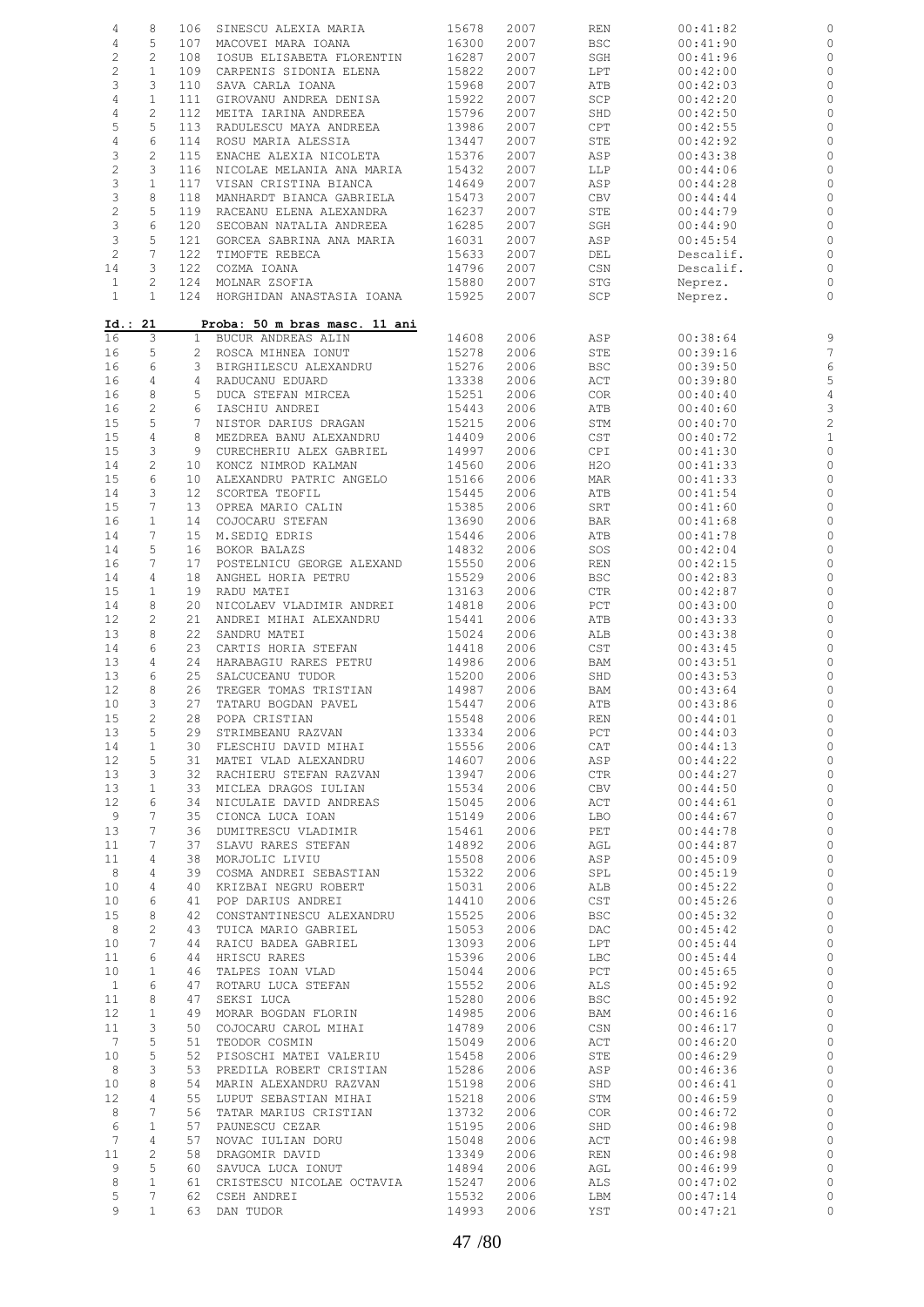| 4                | 6                   | 64                  | GALATANU VLAD                                  | 15208          | 2006         | STM                           | 00:47:23             | 0                   |
|------------------|---------------------|---------------------|------------------------------------------------|----------------|--------------|-------------------------------|----------------------|---------------------|
| 7                | 3                   | 65                  | MOCANU DARIUS ADRIAN                           | 15199          | 2006         | SHD                           | 00:47:35             | $\circ$             |
| 6                | $\mathbf{2}$        | 66                  | STOICAN GEORGE TUDOR                           | 15665          | 2006         | CTR                           | 00:47:41             | $\circ$             |
| 13               | $\overline{c}$      | 67                  | IONESCU DAVID ANDREI                           | 15520          | 2006         | <b>BSC</b>                    | 00:47:42             | $\circ$             |
| 9                | 4                   | 68                  | BADEA PERLIK ROBERT                            | 13239          | 2006         | $\mathtt{CPT}$                | 00:47:46             | 0                   |
| 7                | 7                   | 69                  | MATES ROBERT FLORIN                            | 15028          | 2006         | ALB                           | 00:47:62             | $\circ$             |
| 10               | 2                   | 69                  | NAGY NANDOR                                    | 15191          | 2006         | SHD                           | 00:47:62             | 0                   |
| 5                | 4                   | 71                  | SERBAN PAUL ANDREI                             | 15544          | 2006         | ACN                           | 00:47:70             | $\circ$             |
| $\boldsymbol{7}$ | 6                   | 72                  | POPA CAROL                                     | 13344          | 2006         | ACT                           | 00:47:73             | 0                   |
| 6                | $\overline{7}$      | 73                  | VOICU CATALIN                                  | 15449          | 2006         | ATB                           | 00:47:76             | $\circ$             |
| 9                | 8                   | 74                  | BOZONCA GABRIEL                                | 14787          | 2006         | CSN                           | 00:47:86             | 0                   |
| 9                | $\overline{c}$      | 75                  | SZELMENCZI ZALAN                               | 15388          | 2006         | MSM                           | 00:47:87             | $\circ$             |
| 12               | 3                   | 76                  | CHIRIAC VICTOR GABRIEL                         | 15590          | 2006         | CJI                           | 00:47:98             | 0                   |
| 6                | 6                   | 77                  | RADOS LUCA NICOLAS                             | 15192          | 2006         | SHD                           | 00:48:04             | 0                   |
| 6                | 3                   | 78                  | POPA TUDOR                                     | 15190          | 2006         | SHD                           | 00:48:09             | 0                   |
| 8                | 5                   | 79                  | BUHOCI STEFAN OCTAVIAN                         | 15526          | 2006         | BSC                           | 00:48:15             | 0                   |
| 6                | 4                   | 80                  | PANAIT PAUL DRAGOS                             | 15102          | 2006         | SSV                           | 00:48:19             | 0                   |
| $\boldsymbol{7}$ | 8                   | 81                  | FRASENIUC EDUARD MIHAI                         | 15415          | 2006         | SVU                           | 00:48:24             | 0                   |
| 3                | 4                   | 82                  | BACIU DENIS ANDREI                             | 15183          | 2006         | LBC                           | 00:48:34             | 0                   |
| 8                | 6                   | 83                  | TINCOCA GIULIANO ANDREI                        | 12414          | 2006         | DAC                           | 00:48:66             | $\circ$             |
| 4                | 4                   | 84                  | CSENDES LASZLO IGOR                            | 15285          | 2006         | SS7                           | 00:48:76             | 0                   |
| 5                | $\overline{c}$      | 85                  | DINU STEFAN                                    | 15710          | 2006         | AQU                           | 00:48:79             | 0                   |
| 6                | 5                   | 86                  | PREDUT MIHAI DANIEL                            | 16203          | 2006         | TUR                           | 00:48:99             | 0                   |
| 9                | 6                   | 87                  | SECOBAN STEFAN ALEX.                           | 15272          | 2006         | SGH                           | 00:49:19             | 0                   |
| 5                | 6                   | 88                  | CIOBANASU ANDREI                               | 16012          | 2006         | STM                           | 00:49:20             | 0                   |
| 8                | 8                   | 89                  | CARDEI DARIUS ANDREI                           | 15138          | 2006         | SCP                           | 00:49:23             | 0                   |
| $\overline{4}$   | 3                   | 90                  | STOICA ROBERT ALEX.                            | 15321          | 2006         | SPL                           | 00:49:32             | 0                   |
| 5                | 8                   | 91                  | CIOBANU RAUL FLAVIAN                           | 15169          | 2006         | MAR                           | 00:49:55             | 0                   |
| $\,4$            | 8                   | 92                  | SUCIU BOGDAN ALEXANDRU                         | 15027          | 2006         | ALB                           | 00:49:72             | $\circ$             |
| 7                | $\mathbf{1}$        | 93                  | ENCIU SEBASTIAN                                | 15047          | 2006         | ACT                           | 00:50:06             | 0                   |
| $\overline{7}$   | $\mathbf{2}$        | 94                  | MURARU KAAN STEFAN                             | 15517          | 2006         | <b>BSC</b>                    | 00:50:19             | 0                   |
| 3                | 6                   | 95                  | HARSAN FARR IUGA ROBERT                        | 14408          | 2006         | CST                           | 00:50:20             | 0                   |
| 5                | 3                   | 96                  | LUCA CRISTIAN VASILE                           | 14999          | 2006         | ALB                           | 00:51:01             | 0                   |
| 3                | 7                   | 97                  | ION DAVID ALEXANDRU                            | 15277          | 2006         | STE                           | 00:51:11             | 0                   |
| 3                | 5                   | 98                  | GHINDA CEZAR ANDREI                            | 14780          | 2006         | CSN                           | 00:51:15             | $\circ$             |
| 3                | 8                   | 99                  | POPLACENEL STEFAN                              | 15071          | 2006         | MSB                           | 00:51:29             | 0                   |
| $\sqrt{2}$       | $7\phantom{.0}$     | 100                 | ONCIOIU IOAN ALEXANDRU                         | 14137          | 2006         | DAC                           | 00:51:38             | 0                   |
| 5                | $\mathbf{1}$        | 101                 | STRATU ALEXANDRU                               | 15414          | 2006         | SVU                           | 00:52:33             | 0                   |
| $\overline{4}$   | 5                   | 102                 | DOBRESCU MIHAI                                 | 14919          | 2006         | CPT                           | 00:52:47             | 0                   |
| $\sqrt{2}$       | 3                   | 103                 | CUNTAN EDUARD                                  | 15906          | 2006         | SSB                           | 00:52:77             | 0                   |
| 3                | $\mathbf{2}$        | 104                 | DUTA ROBERT MIHAI                              | 15522          | 2006         | <b>BSC</b>                    | 00:52:89             | $\circ$             |
| 5                | 5                   | 105                 | ROSU MARIUS                                    | 15499          | 2006         | ASP                           | 00:52:96             | 0                   |
| $\mathbf{1}$     | 5                   | 106                 | COJOCARU ANDREI SERBAN                         | 14625          | 2006         | ASP                           | 00:53:09             | $\mathbb O$         |
| 2                | 5                   | 107                 | IANCU DAN CRISTIAN                             | 14998          | 2006         | CPI                           | 00:53:16             | 0                   |
| 3                | $\mathbf{1}$        | 108                 | DOBRE ALEXANDRU TEODOR                         | 14629          | 2006         | ASP                           | 00:53:34             | $\circ$             |
| 2                | 4                   | 109                 | POP RAZVAN TUDOR                               | 14984          | 2006         | BAM                           | 00:53:57             | 0                   |
| $\sqrt{2}$       | $\mathbf{1}$        | 110                 | CIORGOVEAN ALEXANDRU                           | 15029          | 2006         | ALB                           | 00:53:72             | $\mathbb O$         |
| 2                | 6                   | 111                 | DUDUI RAZVAN                                   | 15210          | 2006         | STM                           | 00:53:87             | 0                   |
| $\mathbf{1}$     | 4                   | 112                 | PINZARU BOGDAN ANDREI                          | 15186          | 2006         | LBM                           | 00:54:36             | $\circ$             |
| $\overline{c}$   | 2                   | 113                 | NOFIT CODRIN MIHAI                             | 13701          | 2006         | $\operatorname{\mathsf{SGL}}$ | 00:54:48             | $\circ$             |
| 3                | 3                   | 114                 | BOUR RADU ANDREI                               | 14790          | 2006         | $_{\mbox{\tiny{CSN}}}$        | 00:54:74             | $\circ$             |
| $\mathbf{2}$     | 8                   | 115                 | FLOREA ANDREI                                  | 15222          | 2006         | STM                           | 00:55:53             | $\circ$             |
| $\mathbf{1}$     | 3                   | 116                 | BOBOC BOGDAN COSTIN                            | 14923          | 2006         | CPT                           | 00:55:54             | $\circ$             |
| 6                | 8                   | 117                 | JITARU MATEI AIAN                              | 15554          | 2006         | $\mathsf{CST}$                | 00:58:24             | $\circ$             |
| 11               | $\mathbf{1}$        | 118                 | STANCEL LUKAS                                  | 15026          | 2006         | ALB                           | Descalif.            | $\circ$             |
| 12               | 7                   |                     | 118 MIHALACHE VLAD STEFAN                      | 14593          | 2006         | ASP                           | Descalif.            | $\circ$             |
|                  |                     |                     |                                                |                |              |                               |                      |                     |
|                  | Id.: 22             |                     | Proba: 50 m bras fem. 11 ani                   |                |              |                               |                      |                     |
| 13               | 6                   | $\mathbf{1}$        | FABIAN SARA JULIA                              | 14911          | 2006         | CSP                           | 00:38:77             | 9                   |
| 13<br>13         | 4<br>$\overline{c}$ | $\overline{2}$<br>3 | BAKO ANSTASIA MARIA<br>BOSTANGIU ADELINA MARIA | 13043<br>15126 | 2006<br>2006 | COR<br>ANA                    | 00:38:86<br>00:39:25 | $\overline{7}$<br>6 |
| 13               | 3                   | 4                   | OTOIU ANA CRISTIANA                            | 11252          | 2006         | CPT                           | 00:39:46             | 5                   |
| 13               | $\mathbf{1}$        | 5                   | CHIRITA CLARA MARIA                            | 15412          | 2006         | ATB                           | 00:39:67             | $\overline{4}$      |
| 13               | 5                   | 6                   | OSTAFI DELIA ELENA                             |                |              |                               |                      | 3                   |
| 11               | 3                   | 7                   |                                                | 14841<br>15539 | 2006         | SSV                           | 00:40:66             | $\overline{c}$      |
| 13               | 7                   | 8                   | POPA RAT VANESSA MARIA<br>URSU MARIA IOANA     | 15100          | 2006<br>2006 | BAM<br>SSV                    | 00:40:79<br>00:41:03 | $1\,$               |
| 13               | 8                   | 9                   | CRAIU IOANA                                    | 15436          | 2006         | ATB                           | 00:41:29             | $\circ$             |
| 12               | 3                   | 10 <sup>°</sup>     | POPOVICI PETRIANA                              | 15098          | 2006         | SSV                           | 00:41:75             | $\circ$             |
| 12               | 4                   | 11                  | RADULESCU LUCIA ELENA                          | 13866          | 2006         | LER                           | 00:42:11             | $\circ$             |
| 11               | $\mathbf{1}$        | 12 <sup>°</sup>     | CRISTEA THEEA MARIA                            | 15523          | 2006         | <b>BSC</b>                    | 00:42:12             | $\mathbb O$         |
| 12               | 8                   | 13                  | STIRBU IOANA MARIA                             | 15036          | 2006         | CSP                           | 00:42:46             | $\circ$             |
| 10               | 6                   | 14                  | SOFRONEA INGRID                                | 15416          | 2006         | SSV                           | 00:42:66             | $\circ$             |
| 12               | 6                   | 15                  | BOJA ROXANA TEODORA                            | 15202          | 2006         | STM                           | 00:42:72             | $\circ$             |
| 12               | 7                   | 16                  | MENCIU IOANA MARIA                             | 15518          | 2006         | <b>BSC</b>                    | 00:42:78             | $\circ$             |
| 12               | $\mathbf{2}$        | 17                  | ACHIM DIANA CEZARA                             | 14558          | 2006         | STM                           | 00:42:84             | $\circ$             |
| 12               | $\mathbf{1}$        | 18                  | CHITAC AURORA HOARA                            | 15263          | 2006         | SGH                           | 00:42:97             | $\circ$             |
| 12               | 5                   | 19                  | SAUCIUC OANA IULIA                             | 15099          | 2006         | SSV                           | 00:43:07             | $\circ$             |
| $7\phantom{.0}$  | 3                   | 20                  | BERES KRISZTINA                                | 14907          | 2006         | H20                           | 00:43:12             | $\circ$             |
| $\,8\,$          | 5                   | 21                  | MERESESCU IRINA MARIA                          | 15439          | 2006         | ATB                           | 00:43:20             | $\circ$             |
| 10               | 4                   | 22                  | NEGRU VERONICA MARIA                           | 15250          | 2006         | <b>COR</b>                    | 00:43:64             | $\circ$             |
| 9                | 4                   | 23                  | AXENTIOI ILINCA                                | 15273          | 2006         | SGH                           | 00:43:66             | $\circ$             |
| 8                | 6                   | 24                  | NEAGU IOANA REBECA                             | 15516          | 2006         | BSC                           | 00:43:67             | $\circ$             |
| 11               | 6                   | 25                  | DRAGOMIR IOANA ALEXIA                          | 13907          | 2006         | BAR                           | 00:43:75             | 0                   |
| 9                | 3                   | 26                  | SAVULESCU ANA TEODORA                          | 15455          | 2006         | STE                           | 00:43:76             | 0                   |
| 10               | $\mathbf{1}$        | 27                  | DUMITRESCU ALEXANDRA CORI                      | 15438          | 2006         | ATB                           | 00:43:85             | $\mathbf 0$         |
|                  |                     |                     |                                                |                |              |                               |                      |                     |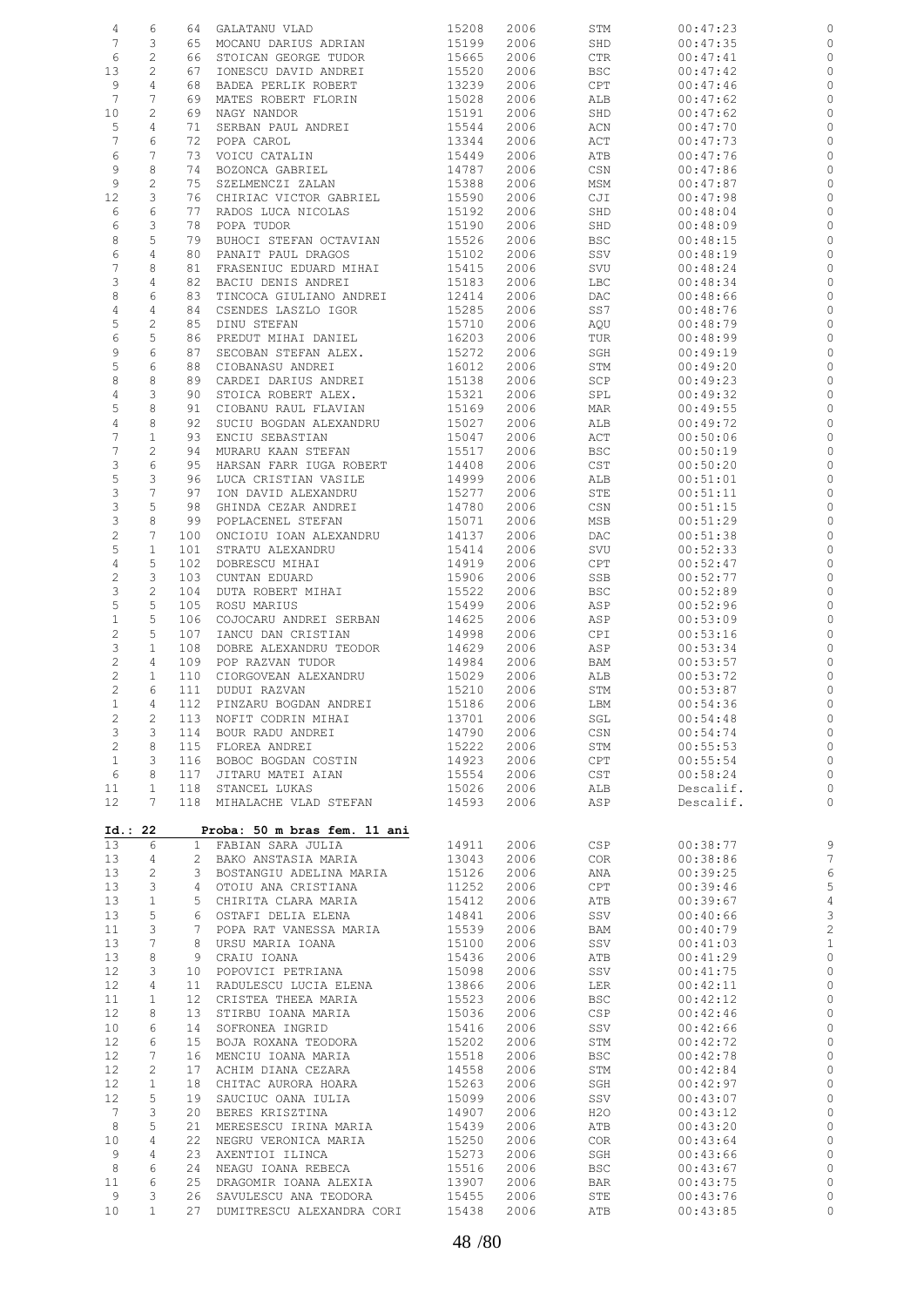| 9                              | 5               | 28              | UJVARY ADRIENN BEATRICE                            | 15543 | 2006 | ACN                         | 00:43:89  |                |
|--------------------------------|-----------------|-----------------|----------------------------------------------------|-------|------|-----------------------------|-----------|----------------|
| 10                             | 5               | 29              | BALINT EMMA                                        | 14021 | 2006 | SRT                         | 00:43:96  | 0              |
| 11                             | $\overline{4}$  | 29              | TUDOR ALLEGRA                                      | 14779 | 2006 | CSN                         | 00:43:96  | 0              |
| 11                             | 5               | 31              | RAUTA CARLA MARIA                                  | 15440 | 2006 | ATB                         | 00:44:21  | 0              |
| 10                             | 7               | 32              | ILIE DARIA MARIA                                   | 15454 | 2006 | STE                         | 00:44:29  | 0              |
| 11                             | 2               | 33              | DUMITRESCU ALISSA MARIA                            | 14442 | 2006 | LLP                         | 00:44:32  | $\circ$        |
| 9                              | $\mathbf{2}$    | 34              | GALATA LARISA ELENA                                | 15070 | 2006 | MSB                         | 00:44:49  | 0              |
| 9                              | $7\phantom{.0}$ | 35              | DINU BIANCA STEFANIA MARA                          | 15437 | 2006 | ATB                         | 00:44:52  | 0              |
| 10                             | 8               | 36              | STROE ANA MARIA                                    | 15513 | 2006 | <b>BSC</b>                  | 00:44:79  | 0              |
| 11                             | 8               | 37              | ISPAS MEDA ANAMARIA                                | 15007 | 2006 | ALB                         | 00:44:86  | 0              |
| 9                              | 6               | 38              | RACOLTA BIANCA ISABELA                             | 14992 | 2006 | BAM                         | 00:44:94  | 0              |
|                                |                 |                 |                                                    |       |      |                             |           |                |
| 6                              | 4               | 39              | SANDU SARA PATRICIA                                | 15207 | 2006 | STM                         | 00:45:02  | $\circ$        |
| 8                              | 8               | 40              | POPA MIRUNA LIANA                                  | 15555 | 2006 | TIM                         | 00:45:15  | 0              |
| 9                              | 8               | 41              | HIRBOVANU VANESA DANIELA                           | 15221 | 2006 | STM                         | 00:45:21  | $\circ$        |
| 5                              | $\overline{4}$  | 42              | UJVARY DORA                                        | 15542 | 2006 | ACN                         | 00:45:29  | 0              |
| 10                             | $\overline{c}$  | 43              | GINGHINA ALINA ANDREEA                             | 14901 | 2006 | AGL                         | 00:45:34  | $\circ$        |
| 7                              | 5               | 44              | BREZAE ADNANA ELENA                                | 15003 | 2006 | ALB                         | 00:45:41  | 0              |
| 8                              | 4               | 45              | IANCU ERIKA LUANA                                  | 15133 | 2006 | AGL                         | 00:45:45  | $\circ$        |
| 6                              | $\overline{c}$  | 46              | DRAGOMIR MARIA MIRUNA                              | 12474 | 2006 | LPT                         | 00:45:50  | 0              |
| $\,8\,$                        | 2               | 47              | ASLAM ANDRA                                        | 15410 | 2006 | ATB                         | 00:45:52  | $\circ$        |
| 7                              | 6               | 48              | BURCIU DAIANA GEORGIA                              | 14023 | 2006 | SRT                         | 00:45:59  | 0              |
| 6                              | 3               | 49              | CHELMUS ARINA MARIA                                | 15135 | 2006 | SCP                         | 00:45:65  | $\circ$        |
| 10                             | 3               | 50              | BESCHERET ANCA                                     | 15411 | 2006 | ATB                         | 00:45:68  | 0              |
| 6                              | $\mathbf{1}$    | 51              | MIHALI MARIA ALEXANDRA                             | 14991 | 2006 | BAM                         | 00:45:74  | $\circ$        |
| 6                              | 5               | 52              | SOROCEANU ALEXIA IOANA                             | 15593 | 2006 | CJI                         | 00:45:80  | 0              |
| 6                              | 7               | 53              | BURCA ALEXANDRA MIHAELA                            | 15197 | 2006 | SHD                         | 00:45:94  | 0              |
| 8                              | $\mathbf{1}$    | 54              | OPREA MARIA FLORENTINA                             | 15515 | 2006 | <b>BSC</b>                  | 00:46:01  | 0              |
| $7\phantom{.0}$                | 4               | 55              | MARTIN MARIA DENISA                                | 12669 | 2006 | LPT                         | 00:46:19  | $\circ$        |
|                                | 7               |                 |                                                    |       |      |                             |           |                |
| 11                             |                 | 56              | SEBE ANDRA MIRUNA                                  | 15282 | 2006 | STE                         | 00:46:21  | 0              |
| $\mathbf{1}$                   | 3               | 57              | LAZZETTI ELISA MARIA                               | 15697 | 2006 | <b>CSP</b>                  | 00:46:32  | $\circ$        |
| $7\phantom{.0}$                | 7               | 58              | BUFTEANU BIANCA                                    | 14721 | 2006 | STM                         | 00:47:05  | 0              |
| 9                              | $\mathbf{1}$    | 59              | GROSU MARIA                                        | 14552 | 2006 | STE                         | 00:47:10  | 0              |
| 7                              | $\mathbf{2}$    | 60              | MONDINI RUIZ ISABEL                                | 16229 | 2006 | STM                         | 00:47:42  | 0              |
| 8                              | 7               | 61              | TANASA BIANCA PETRINA                              | 15270 | 2006 | SGH                         | 00:47:44  | 0              |
| $\overline{4}$                 | 4               | 62              | STROE LAVINIA ALEXANDRA                            | 14817 | 2006 | PCT                         | 00:47:46  | 0              |
| $\overline{7}$                 | $\mathbf{1}$    | 63              | SIMIONESCU LARISA CRISTIA                          | 15005 | 2006 | ALB                         | 00:47:57  | 0              |
| 5                              | 8               | 64              | FRASINEANU MARIA REBECA                            | 14651 | 2006 | CPI                         | 00:47:66  | 0              |
| 6                              | 6               | 65              | PIPER ANDREEA MADALINA                             | 14645 | 2006 | ASP                         | 00:47:80  | 0              |
| 3                              | 4               | 66              | DRAGHICI MIRUNA MARIUCA                            | 15122 | 2006 | ANA                         | 00:47:97  | 0              |
| 7                              | 8               | 67              | GHEORGHE IULIA CRISTINA                            | 15046 | 2006 | ACT                         | 00:48:07  | 0              |
| 4                              | 6               | 68              | OROSZFAI KRISZTINA                                 | 14909 | 2006 | H2O                         | 00:48:54  | 0              |
| 6                              | 8               | 69              | ADAM SARA DARIA                                    | 15006 | 2006 | ALB                         | 00:48:57  | 0              |
| 8                              | 3               | 70              | CSERGO MELINDA                                     | 14833 | 2006 | SOS                         | 00:48:70  | 0              |
| 3                              | $\mathbf{2}$    | 71              | BACIU DARIA PATRICIA                               | 15182 | 2006 | LBC                         | 00:49:03  | 0              |
| $\mathsf S$                    | $\mathbf{1}$    | 72              | RADU ARIANA MARIA                                  | 14902 | 2006 | AGL                         | 00:49:14  | 0              |
| 3                              | 5               | 73              | BLEJAN ALEXANDRA MARIA                             | 15527 |      |                             |           |                |
|                                |                 |                 |                                                    |       | 2006 | <b>BSC</b>                  | 00:49:19  | 0              |
| 4                              | $\mathbf{1}$    | 74              | BELCIU CARLA MARIA                                 | 15004 | 2006 | ALB                         | 00:49:23  | $\circ$        |
| 5                              | 7               | 75              | IORDAN ALESSIA MARIA                               | 15279 | 2006 | REN                         | 00:49:25  | 0              |
| 4                              | 5               | 76              | TODORAN MARINA                                     | 15488 | 2006 | CBV                         | 00:49:37  | $\circ$        |
| 5                              | 2               | 77              | MARCU CRISTINA ELENA                               | 14522 | 2006 | SGL                         | 00:49:79  |                |
| $\mathbf{2}$                   | 3               | 78              | MOATA IULIA ANDREEA                                | 15069 | 2006 | MSB                         | 00:49:80  | 0              |
| 5                              | 5               | 79              | IOFCIU ALEXANDRA SOPHIE                            | 14814 | 2006 | PCT                         | 00:49:86  | 0              |
| 3                              | 3               | 80              | BULANCEA DARIA                                     | 15155 | 2006 | <b>MBR</b>                  | 00:50:04  | $\circ$        |
| 4                              | $\mathbf{2}$    | 81              | SALAJAN MARA ANA                                   | 13722 | 2006 | <b>COR</b>                  | 00:50:06  | $\circ$        |
| $\mathbf{2}$                   | 4               | 82              | NICOARA CARLA ANTONIA                              | 15002 | 2006 | ALB                         | 00:50:21  | $\circ$        |
| 5                              | 6               | 83              | LORINCZ JAZMIN ADRIENN                             | 15144 | 2006 | <b>COR</b>                  | 00:50:41  | $\circ$        |
| $\overline{4}$                 | 7               | 84              | OLAH ARIANA                                        | 16357 | 2006 | $\mathsf{CST}$              | 00:51:24  | $\circ$        |
| 2                              | 5               | 85              | TALPOS STEFANA ARISA                               | 15061 | 2006 | SSB                         | 00:51:43  | $\circ$        |
| $\,4$                          | $\,8\,$         | 86              | DIACONU ALEXANDRA FLORENT                          | 15670 | 2006 | CTR                         | 00:51:55  | $\circ$        |
| 4                              | 3               | 87              | TEODOROVICI MARA IOANA                             | 15101 | 2006 | SSV                         | 00:51:60  | $\circ$        |
| 3                              | $\overline{7}$  | 88              | NISTOR GABRIELA MARIA                              | 15374 | 2006 | ASP                         | 00:51:78  | $\circ$        |
| 5                              | 3               | 89              | LAZAR SIMONA MARINA                                | 15457 | 2006 | STE                         | 00:51:95  | $\circ$        |
| 3                              | 6               | 90              | AVRAM DELIA                                        | 14677 | 2006 | ASP                         | 00:51:99  | $\circ$        |
|                                |                 |                 |                                                    | 15128 | 2006 |                             |           |                |
| 3                              | $\mathbf 1$     | 91              | GHITUN ALEXANDRA                                   |       |      | ANA                         | 00:52:29  | $\circ$        |
| $\ensuremath{\mathsf{3}}$      | 8               | 92              | PETRUTIU MARIA ALEXANDRA                           | 15000 | 2006 | ALB                         | 00:52:77  | $\circ$        |
| $\mathbf{2}$                   | 6               | 93              | MUNUNAR AMELIA SEVERICA                            | 16259 | 2006 | LBM                         | 00:52:78  | $\circ$        |
| $\sqrt{2}$                     | 8               | 94              | BUZATOIU DIANA ELENA                               | 15668 | 2006 | CTR                         | 00:54:19  | $\circ$        |
| $\overline{c}$                 | 7               | 95              | DOBRICAN IOANA RUXANDRA                            | 14996 | 2006 | CPI                         | 00:54:44  | $\circ$        |
| $\overline{c}$                 | $\mathbf{2}$    | 96              | GALMEANU MARIA                                     | 16029 | 2006 | ASP                         | 00:56:03  | $\circ$        |
| $\mathbf{2}$                   | $\mathbf{1}$    | 97              | BOGNARI TAMARA                                     | 15213 | 2006 | STM                         | 00:57:64  | $\circ$        |
| $\mathbf{1}$                   | 4               | 98              | BUDEA MELISA NATASHA                               | 15188 | 2006 | LBM                         | 00:57:69  | $\circ$        |
| $\mathbf{1}$                   | 5               | 99              | OTVOS MELISA MARIA                                 | 16356 | 2006 | $\mathop{\tt CST}\nolimits$ | 00:58:55  | $\circ$        |
| $Id.$ :                        | 23              |                 | Proba: 4 X 50 m mixt masc. 11 ani                  |       |      |                             |           |                |
| $\overline{c}$                 | 4               | $\mathbf{1}$    | MC/1) ANGHEL, BIRGHILESCU, IONESCU, CONSTANTINESCU |       |      | <b>BSC</b>                  | 02:19:84  | 18             |
| $\overline{c}$                 | 3               | 2               | MC/1) MIHALACHE, BUCUR, MATEI, DOBRE               |       |      | ASP                         | 02:24:28  | 14             |
| $\overline{c}$                 | 5               | 3               | MC/1) M.SEDIQ, IASCHIU, SCORTEA, ANDREI            |       |      | ATB                         | 02:24:76  | 12             |
| $\overline{c}$                 | 8               | 4               | MC/1) KRIZBAI, SANDRU, MATES, STANCEL              |       |      | ALB                         | 02:24:83  | 10             |
| $\overline{c}$                 | $\overline{7}$  | 5               | MC/1) NAGY, SALCUCEANU, PAUNESCU, POPA             |       |      | SHD                         | 02:27:24  | 8              |
| $\mathbf{2}$                   | $\overline{c}$  | 6               | MC/1) CARTIS, MEZDREA, JITARU, POP                 |       |      | CST                         | 02:30:68  | $\epsilon$     |
| $\mathbf{1}$                   | 5               | 7               | MC/1) FLOREA, NISTOR, DUDUI, GALATANU              |       |      | STM                         | 02:34:39  | $\overline{4}$ |
| $\mathbf{1}$                   | $\overline{4}$  | 8               | MC/1) HARABAGIU, TREGER, MIHALCU, POP              |       |      | BAM                         | 02:35:38  | $\overline{c}$ |
| $\mathbf{1}$                   | $\overline{7}$  | 9               | MC/2) MURARU, BUHOCI, SEKSI, DUTA                  |       |      | BSC                         | 02:37:57  | $\circ$        |
| $\mathbf{1}$                   | 3               | 10 <sup>°</sup> | MC/1) COJOCARU, BOUR, GHINDA, BOZONCA              |       |      | CSN                         | 02:40:72  | $\circ$        |
|                                | $\mathbf{2}$    |                 |                                                    |       |      |                             |           |                |
| $\mathbf{1}$<br>$\overline{c}$ | 6               | 11              | MC/1) BARNEA, IONESCU, ZAMAN, MANOLE               |       |      | LER                         | 02:43:94  | 0              |
|                                |                 | 12              | MC/1) RADUCANU, NICULAIE, NOVAC, ENCIU             |       |      | ACT                         | Descalif. | 0              |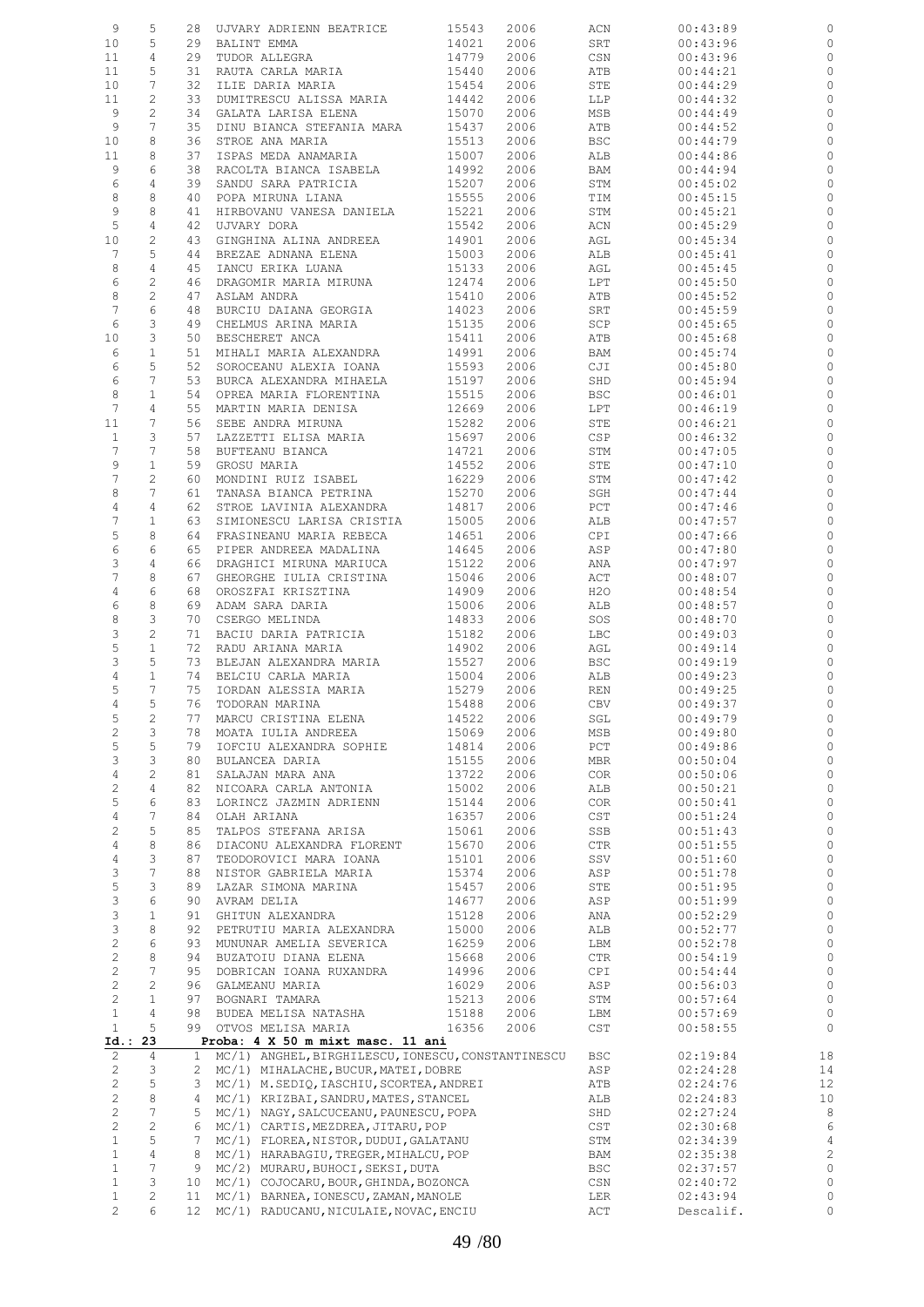| Id.: 24 |    | Proba: 4 X 50 m mixt fem. 11 ani |                                                                                                                                                                                                                                                                                                                                                                                                                                                               |          |          |
|---------|----|----------------------------------|---------------------------------------------------------------------------------------------------------------------------------------------------------------------------------------------------------------------------------------------------------------------------------------------------------------------------------------------------------------------------------------------------------------------------------------------------------------|----------|----------|
|         |    |                                  | ATB                                                                                                                                                                                                                                                                                                                                                                                                                                                           | 02:22:59 | 18       |
| 4       |    |                                  | SSV                                                                                                                                                                                                                                                                                                                                                                                                                                                           | 02:24:96 | 14       |
|         |    |                                  | <b>BSC</b>                                                                                                                                                                                                                                                                                                                                                                                                                                                    | 02:29:40 | 12       |
| ↷       | 4  |                                  | STM                                                                                                                                                                                                                                                                                                                                                                                                                                                           | 02:30:25 | 10       |
| 5       |    |                                  | ATB                                                                                                                                                                                                                                                                                                                                                                                                                                                           | 02:32:58 | 8        |
|         | 6. |                                  | <b>COR</b>                                                                                                                                                                                                                                                                                                                                                                                                                                                    | 02:33:01 | 6        |
|         |    |                                  | STE                                                                                                                                                                                                                                                                                                                                                                                                                                                           | 02:33:08 | 4        |
| 6       | 8  |                                  | LER                                                                                                                                                                                                                                                                                                                                                                                                                                                           | 02:34:29 | 2        |
|         |    |                                  | ALB                                                                                                                                                                                                                                                                                                                                                                                                                                                           | 02:37:21 | 0        |
| 4       | 10 |                                  | ACT                                                                                                                                                                                                                                                                                                                                                                                                                                                           | 02:45:14 | 0        |
| 8       |    |                                  | ASP                                                                                                                                                                                                                                                                                                                                                                                                                                                           | 02:53:42 | $\Omega$ |
|         |    |                                  | FC/1) RAUTA, CRAIU, DINU, CHIRITA<br>FC/1) URSU, SAUCIUC, OSTAFI, POPOVICI<br>FC/1) NEAGU, CRISTEA, MENCIU, OPREA<br>FC/1) BUFTEANU, BOJA, ACHIM, MONDINI<br>FC/2) ASLAM, BESCHERET, DUMITRESCU, MERESESCU<br>FC/1) LORINCZ, BAKO, NEGRU, SALAJAN<br>FC/1) SAVULESCU, ILIE, SEBE, GROSU<br>FC/1) MNAJED, RADULESCU, FLOREA, NITU<br>FC/1) SIMIONESCU, ISPAS, PETRUTIU, ADAM<br>FC/1) BREZEANU, GHEORGHE, BADEA, IANCU<br>FC/1) NISTOR, PIPER, AVRAM, GALMEANU |          |          |

#### **CLASAMENT INDIVIDUAL CUMULAT**

| Fete - 10 ani<br>20 4/5, 11/6, 20/9<br>18 4/4, 11/7, 20/7<br>$\circ$<br>$\circ$<br>$\overline{0}$<br>$\overline{\phantom{0}}$<br>$\circ$<br>$\circ$<br>$\overline{0}$<br>$\overline{\phantom{0}}$<br>$\circ$<br>$\overline{0}$<br>$\overline{0}$<br>$\circ$<br>$\circ$<br>$\mathbf 0$<br>46 VANGHELESCU MIRUNA<br>16295<br><b>BSC</b><br>- 0<br>$\overline{0}$<br>47 SARKANY MELINDA SAROLTA<br>15878 STG<br>48 TUDORESCU AFRODITI MARIA 15056 DAC<br>$\overline{0}$<br>49 IMRE KEDVES REKA<br>$\overline{0}$<br>16190 MSW<br>50 CURTICAPEAN IRISZ ANTONIA 15673 H2O<br>$\overline{0}$<br>51 TATAR MAIA<br>16345 VCN<br>$\overline{0}$<br>52 GIDEI LARISA MARIA<br>15803<br>SHD<br>$\circ$<br>53 COSTANDACHE CAROLINA<br>15715 AGL<br>$\circ$<br>54 BADRALEXI SOFIA MARIA<br>$\circ$<br>16346 VCN<br>55 PIRVU MIHAELA ADRIANA<br>$\circ$<br>14626<br>ASP<br>56 TARANTIS MAIA GABRIELA 15055 DAC<br>$\circ$<br>57 POP MARIA ROXANA<br>15883 BAM<br>$\circ$<br>13447<br>58 ROSU MARIA ALESSIA<br>STE<br>$\circ$<br>59 LUNGU BIANCA IOANA<br>$\circ$<br>15801<br>SHD<br>60 MAFTEI DENISA<br>14797 CSN<br>$\circ$<br>61 SERBANESCU MARIA ALESSAND<br>TSP<br>$\circ$<br>13971<br>$\Omega$<br>62 SALCUDEAN RALUCA ELENA<br>15857<br>ALB | Loc Nume si prenume | Cod Club | Total proba/puncte<br>${\sf pct.}$ |
|-----------------------------------------------------------------------------------------------------------------------------------------------------------------------------------------------------------------------------------------------------------------------------------------------------------------------------------------------------------------------------------------------------------------------------------------------------------------------------------------------------------------------------------------------------------------------------------------------------------------------------------------------------------------------------------------------------------------------------------------------------------------------------------------------------------------------------------------------------------------------------------------------------------------------------------------------------------------------------------------------------------------------------------------------------------------------------------------------------------------------------------------------------------------------------------------------------------------------------------|---------------------|----------|------------------------------------|
|                                                                                                                                                                                                                                                                                                                                                                                                                                                                                                                                                                                                                                                                                                                                                                                                                                                                                                                                                                                                                                                                                                                                                                                                                                   |                     |          |                                    |
|                                                                                                                                                                                                                                                                                                                                                                                                                                                                                                                                                                                                                                                                                                                                                                                                                                                                                                                                                                                                                                                                                                                                                                                                                                   |                     |          |                                    |
|                                                                                                                                                                                                                                                                                                                                                                                                                                                                                                                                                                                                                                                                                                                                                                                                                                                                                                                                                                                                                                                                                                                                                                                                                                   |                     |          |                                    |
|                                                                                                                                                                                                                                                                                                                                                                                                                                                                                                                                                                                                                                                                                                                                                                                                                                                                                                                                                                                                                                                                                                                                                                                                                                   |                     |          |                                    |
|                                                                                                                                                                                                                                                                                                                                                                                                                                                                                                                                                                                                                                                                                                                                                                                                                                                                                                                                                                                                                                                                                                                                                                                                                                   |                     |          |                                    |
|                                                                                                                                                                                                                                                                                                                                                                                                                                                                                                                                                                                                                                                                                                                                                                                                                                                                                                                                                                                                                                                                                                                                                                                                                                   |                     |          |                                    |
|                                                                                                                                                                                                                                                                                                                                                                                                                                                                                                                                                                                                                                                                                                                                                                                                                                                                                                                                                                                                                                                                                                                                                                                                                                   |                     |          |                                    |
|                                                                                                                                                                                                                                                                                                                                                                                                                                                                                                                                                                                                                                                                                                                                                                                                                                                                                                                                                                                                                                                                                                                                                                                                                                   |                     |          |                                    |
|                                                                                                                                                                                                                                                                                                                                                                                                                                                                                                                                                                                                                                                                                                                                                                                                                                                                                                                                                                                                                                                                                                                                                                                                                                   |                     |          |                                    |
|                                                                                                                                                                                                                                                                                                                                                                                                                                                                                                                                                                                                                                                                                                                                                                                                                                                                                                                                                                                                                                                                                                                                                                                                                                   |                     |          |                                    |
|                                                                                                                                                                                                                                                                                                                                                                                                                                                                                                                                                                                                                                                                                                                                                                                                                                                                                                                                                                                                                                                                                                                                                                                                                                   |                     |          |                                    |
|                                                                                                                                                                                                                                                                                                                                                                                                                                                                                                                                                                                                                                                                                                                                                                                                                                                                                                                                                                                                                                                                                                                                                                                                                                   |                     |          |                                    |
|                                                                                                                                                                                                                                                                                                                                                                                                                                                                                                                                                                                                                                                                                                                                                                                                                                                                                                                                                                                                                                                                                                                                                                                                                                   |                     |          |                                    |
|                                                                                                                                                                                                                                                                                                                                                                                                                                                                                                                                                                                                                                                                                                                                                                                                                                                                                                                                                                                                                                                                                                                                                                                                                                   |                     |          |                                    |
|                                                                                                                                                                                                                                                                                                                                                                                                                                                                                                                                                                                                                                                                                                                                                                                                                                                                                                                                                                                                                                                                                                                                                                                                                                   |                     |          |                                    |
|                                                                                                                                                                                                                                                                                                                                                                                                                                                                                                                                                                                                                                                                                                                                                                                                                                                                                                                                                                                                                                                                                                                                                                                                                                   |                     |          |                                    |
|                                                                                                                                                                                                                                                                                                                                                                                                                                                                                                                                                                                                                                                                                                                                                                                                                                                                                                                                                                                                                                                                                                                                                                                                                                   |                     |          |                                    |
|                                                                                                                                                                                                                                                                                                                                                                                                                                                                                                                                                                                                                                                                                                                                                                                                                                                                                                                                                                                                                                                                                                                                                                                                                                   |                     |          |                                    |
|                                                                                                                                                                                                                                                                                                                                                                                                                                                                                                                                                                                                                                                                                                                                                                                                                                                                                                                                                                                                                                                                                                                                                                                                                                   |                     |          |                                    |
|                                                                                                                                                                                                                                                                                                                                                                                                                                                                                                                                                                                                                                                                                                                                                                                                                                                                                                                                                                                                                                                                                                                                                                                                                                   |                     |          |                                    |
|                                                                                                                                                                                                                                                                                                                                                                                                                                                                                                                                                                                                                                                                                                                                                                                                                                                                                                                                                                                                                                                                                                                                                                                                                                   |                     |          |                                    |
|                                                                                                                                                                                                                                                                                                                                                                                                                                                                                                                                                                                                                                                                                                                                                                                                                                                                                                                                                                                                                                                                                                                                                                                                                                   |                     |          |                                    |
|                                                                                                                                                                                                                                                                                                                                                                                                                                                                                                                                                                                                                                                                                                                                                                                                                                                                                                                                                                                                                                                                                                                                                                                                                                   |                     |          |                                    |
|                                                                                                                                                                                                                                                                                                                                                                                                                                                                                                                                                                                                                                                                                                                                                                                                                                                                                                                                                                                                                                                                                                                                                                                                                                   |                     |          |                                    |
|                                                                                                                                                                                                                                                                                                                                                                                                                                                                                                                                                                                                                                                                                                                                                                                                                                                                                                                                                                                                                                                                                                                                                                                                                                   |                     |          |                                    |
|                                                                                                                                                                                                                                                                                                                                                                                                                                                                                                                                                                                                                                                                                                                                                                                                                                                                                                                                                                                                                                                                                                                                                                                                                                   |                     |          |                                    |
|                                                                                                                                                                                                                                                                                                                                                                                                                                                                                                                                                                                                                                                                                                                                                                                                                                                                                                                                                                                                                                                                                                                                                                                                                                   |                     |          |                                    |
|                                                                                                                                                                                                                                                                                                                                                                                                                                                                                                                                                                                                                                                                                                                                                                                                                                                                                                                                                                                                                                                                                                                                                                                                                                   |                     |          |                                    |
|                                                                                                                                                                                                                                                                                                                                                                                                                                                                                                                                                                                                                                                                                                                                                                                                                                                                                                                                                                                                                                                                                                                                                                                                                                   |                     |          |                                    |
|                                                                                                                                                                                                                                                                                                                                                                                                                                                                                                                                                                                                                                                                                                                                                                                                                                                                                                                                                                                                                                                                                                                                                                                                                                   |                     |          |                                    |
|                                                                                                                                                                                                                                                                                                                                                                                                                                                                                                                                                                                                                                                                                                                                                                                                                                                                                                                                                                                                                                                                                                                                                                                                                                   |                     |          |                                    |
|                                                                                                                                                                                                                                                                                                                                                                                                                                                                                                                                                                                                                                                                                                                                                                                                                                                                                                                                                                                                                                                                                                                                                                                                                                   |                     |          |                                    |
|                                                                                                                                                                                                                                                                                                                                                                                                                                                                                                                                                                                                                                                                                                                                                                                                                                                                                                                                                                                                                                                                                                                                                                                                                                   |                     |          |                                    |
|                                                                                                                                                                                                                                                                                                                                                                                                                                                                                                                                                                                                                                                                                                                                                                                                                                                                                                                                                                                                                                                                                                                                                                                                                                   |                     |          |                                    |
|                                                                                                                                                                                                                                                                                                                                                                                                                                                                                                                                                                                                                                                                                                                                                                                                                                                                                                                                                                                                                                                                                                                                                                                                                                   |                     |          |                                    |
|                                                                                                                                                                                                                                                                                                                                                                                                                                                                                                                                                                                                                                                                                                                                                                                                                                                                                                                                                                                                                                                                                                                                                                                                                                   |                     |          |                                    |
|                                                                                                                                                                                                                                                                                                                                                                                                                                                                                                                                                                                                                                                                                                                                                                                                                                                                                                                                                                                                                                                                                                                                                                                                                                   |                     |          |                                    |
|                                                                                                                                                                                                                                                                                                                                                                                                                                                                                                                                                                                                                                                                                                                                                                                                                                                                                                                                                                                                                                                                                                                                                                                                                                   |                     |          |                                    |
|                                                                                                                                                                                                                                                                                                                                                                                                                                                                                                                                                                                                                                                                                                                                                                                                                                                                                                                                                                                                                                                                                                                                                                                                                                   |                     |          |                                    |
|                                                                                                                                                                                                                                                                                                                                                                                                                                                                                                                                                                                                                                                                                                                                                                                                                                                                                                                                                                                                                                                                                                                                                                                                                                   |                     |          |                                    |
|                                                                                                                                                                                                                                                                                                                                                                                                                                                                                                                                                                                                                                                                                                                                                                                                                                                                                                                                                                                                                                                                                                                                                                                                                                   |                     |          |                                    |
|                                                                                                                                                                                                                                                                                                                                                                                                                                                                                                                                                                                                                                                                                                                                                                                                                                                                                                                                                                                                                                                                                                                                                                                                                                   |                     |          |                                    |
|                                                                                                                                                                                                                                                                                                                                                                                                                                                                                                                                                                                                                                                                                                                                                                                                                                                                                                                                                                                                                                                                                                                                                                                                                                   |                     |          |                                    |
|                                                                                                                                                                                                                                                                                                                                                                                                                                                                                                                                                                                                                                                                                                                                                                                                                                                                                                                                                                                                                                                                                                                                                                                                                                   |                     |          |                                    |
|                                                                                                                                                                                                                                                                                                                                                                                                                                                                                                                                                                                                                                                                                                                                                                                                                                                                                                                                                                                                                                                                                                                                                                                                                                   |                     |          |                                    |
|                                                                                                                                                                                                                                                                                                                                                                                                                                                                                                                                                                                                                                                                                                                                                                                                                                                                                                                                                                                                                                                                                                                                                                                                                                   |                     |          |                                    |
|                                                                                                                                                                                                                                                                                                                                                                                                                                                                                                                                                                                                                                                                                                                                                                                                                                                                                                                                                                                                                                                                                                                                                                                                                                   |                     |          |                                    |
|                                                                                                                                                                                                                                                                                                                                                                                                                                                                                                                                                                                                                                                                                                                                                                                                                                                                                                                                                                                                                                                                                                                                                                                                                                   |                     |          |                                    |
|                                                                                                                                                                                                                                                                                                                                                                                                                                                                                                                                                                                                                                                                                                                                                                                                                                                                                                                                                                                                                                                                                                                                                                                                                                   |                     |          |                                    |
|                                                                                                                                                                                                                                                                                                                                                                                                                                                                                                                                                                                                                                                                                                                                                                                                                                                                                                                                                                                                                                                                                                                                                                                                                                   |                     |          |                                    |
|                                                                                                                                                                                                                                                                                                                                                                                                                                                                                                                                                                                                                                                                                                                                                                                                                                                                                                                                                                                                                                                                                                                                                                                                                                   |                     |          |                                    |
|                                                                                                                                                                                                                                                                                                                                                                                                                                                                                                                                                                                                                                                                                                                                                                                                                                                                                                                                                                                                                                                                                                                                                                                                                                   |                     |          |                                    |
|                                                                                                                                                                                                                                                                                                                                                                                                                                                                                                                                                                                                                                                                                                                                                                                                                                                                                                                                                                                                                                                                                                                                                                                                                                   |                     |          |                                    |
|                                                                                                                                                                                                                                                                                                                                                                                                                                                                                                                                                                                                                                                                                                                                                                                                                                                                                                                                                                                                                                                                                                                                                                                                                                   |                     |          |                                    |
|                                                                                                                                                                                                                                                                                                                                                                                                                                                                                                                                                                                                                                                                                                                                                                                                                                                                                                                                                                                                                                                                                                                                                                                                                                   |                     |          |                                    |
|                                                                                                                                                                                                                                                                                                                                                                                                                                                                                                                                                                                                                                                                                                                                                                                                                                                                                                                                                                                                                                                                                                                                                                                                                                   |                     |          |                                    |
|                                                                                                                                                                                                                                                                                                                                                                                                                                                                                                                                                                                                                                                                                                                                                                                                                                                                                                                                                                                                                                                                                                                                                                                                                                   |                     |          |                                    |
|                                                                                                                                                                                                                                                                                                                                                                                                                                                                                                                                                                                                                                                                                                                                                                                                                                                                                                                                                                                                                                                                                                                                                                                                                                   |                     |          |                                    |
|                                                                                                                                                                                                                                                                                                                                                                                                                                                                                                                                                                                                                                                                                                                                                                                                                                                                                                                                                                                                                                                                                                                                                                                                                                   |                     |          |                                    |
|                                                                                                                                                                                                                                                                                                                                                                                                                                                                                                                                                                                                                                                                                                                                                                                                                                                                                                                                                                                                                                                                                                                                                                                                                                   |                     |          |                                    |
|                                                                                                                                                                                                                                                                                                                                                                                                                                                                                                                                                                                                                                                                                                                                                                                                                                                                                                                                                                                                                                                                                                                                                                                                                                   |                     |          |                                    |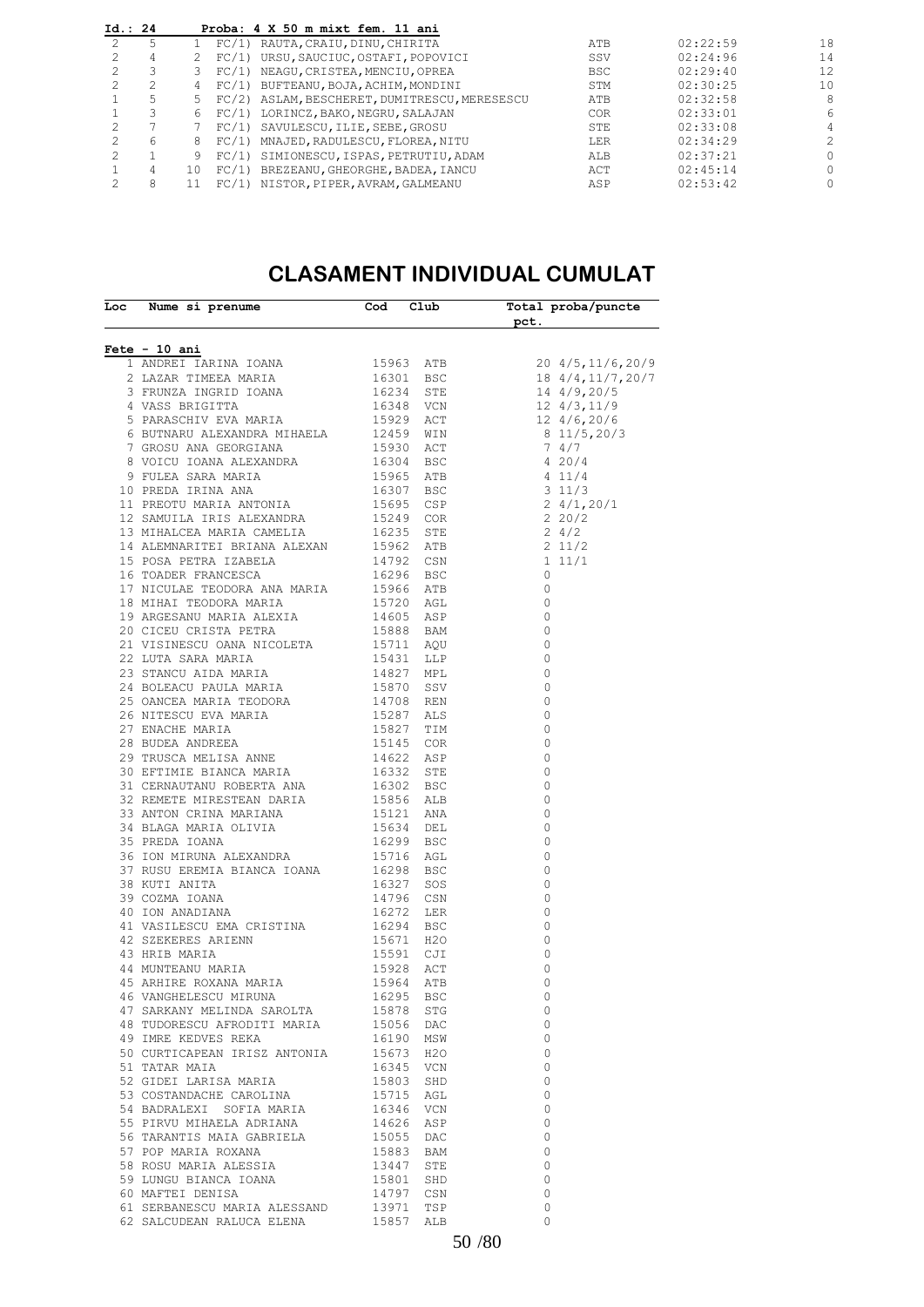| 63 CRACINN NICOLA AIANA 19877 STO<br>64 CRACINN NICOLA AIANA 19877 STO<br>64 CONAMEA GEREANIXA 16071 CSM<br>64 CONAME GEREANIXA 16071 CSM<br>64 CONAME STEERANIXA 1997 TON<br>66 CONSUMINGA MARIA 1997 TON<br>66 MOGENE MARIANA AIANA 1997 TON                                                                                                                                                                                                   |           | 0                                                                |
|--------------------------------------------------------------------------------------------------------------------------------------------------------------------------------------------------------------------------------------------------------------------------------------------------------------------------------------------------------------------------------------------------------------------------------------------------|-----------|------------------------------------------------------------------|
|                                                                                                                                                                                                                                                                                                                                                                                                                                                  |           | $\circ$                                                          |
|                                                                                                                                                                                                                                                                                                                                                                                                                                                  |           | $\overline{0}$                                                   |
|                                                                                                                                                                                                                                                                                                                                                                                                                                                  |           | $\circ$                                                          |
|                                                                                                                                                                                                                                                                                                                                                                                                                                                  |           | $\overline{\phantom{0}}$<br>$\circ$                              |
|                                                                                                                                                                                                                                                                                                                                                                                                                                                  |           | $\overline{\phantom{0}}$                                         |
|                                                                                                                                                                                                                                                                                                                                                                                                                                                  |           | $\overline{\phantom{0}}$                                         |
|                                                                                                                                                                                                                                                                                                                                                                                                                                                  |           | $\overline{\phantom{0}}$                                         |
|                                                                                                                                                                                                                                                                                                                                                                                                                                                  |           | $\circ$                                                          |
|                                                                                                                                                                                                                                                                                                                                                                                                                                                  |           | $\overline{0}$                                                   |
|                                                                                                                                                                                                                                                                                                                                                                                                                                                  |           | $\overline{\phantom{0}}$                                         |
|                                                                                                                                                                                                                                                                                                                                                                                                                                                  |           | $\overline{\phantom{0}}$                                         |
|                                                                                                                                                                                                                                                                                                                                                                                                                                                  |           | $\overline{\phantom{0}}$<br>$\overline{0}$                       |
|                                                                                                                                                                                                                                                                                                                                                                                                                                                  |           | $\overline{\phantom{0}}$                                         |
|                                                                                                                                                                                                                                                                                                                                                                                                                                                  |           | $\overline{\phantom{0}}$                                         |
|                                                                                                                                                                                                                                                                                                                                                                                                                                                  |           | $\overline{\phantom{0}}$                                         |
|                                                                                                                                                                                                                                                                                                                                                                                                                                                  |           | $\overline{0}$                                                   |
|                                                                                                                                                                                                                                                                                                                                                                                                                                                  |           | $\overline{\phantom{0}}$                                         |
|                                                                                                                                                                                                                                                                                                                                                                                                                                                  |           | $\overline{0}$                                                   |
|                                                                                                                                                                                                                                                                                                                                                                                                                                                  |           | $\overline{0}$                                                   |
|                                                                                                                                                                                                                                                                                                                                                                                                                                                  |           | $\overline{0}$<br>$\overline{\phantom{0}}$                       |
|                                                                                                                                                                                                                                                                                                                                                                                                                                                  |           | $\overline{\phantom{0}}$                                         |
|                                                                                                                                                                                                                                                                                                                                                                                                                                                  |           | $\overline{\phantom{0}}$                                         |
|                                                                                                                                                                                                                                                                                                                                                                                                                                                  |           | $\overline{0}$                                                   |
|                                                                                                                                                                                                                                                                                                                                                                                                                                                  |           | $\overline{\phantom{0}}$                                         |
|                                                                                                                                                                                                                                                                                                                                                                                                                                                  |           | $\overline{0}$                                                   |
|                                                                                                                                                                                                                                                                                                                                                                                                                                                  |           | $\overline{0}$                                                   |
|                                                                                                                                                                                                                                                                                                                                                                                                                                                  |           | $\overline{0}$                                                   |
|                                                                                                                                                                                                                                                                                                                                                                                                                                                  |           | $\overline{\phantom{0}}$                                         |
|                                                                                                                                                                                                                                                                                                                                                                                                                                                  |           | $\overline{0}$<br>$\overline{\phantom{0}}$                       |
|                                                                                                                                                                                                                                                                                                                                                                                                                                                  |           | $\overline{0}$                                                   |
|                                                                                                                                                                                                                                                                                                                                                                                                                                                  |           | $\overline{\phantom{0}}$                                         |
|                                                                                                                                                                                                                                                                                                                                                                                                                                                  |           | $\overline{\phantom{0}}$                                         |
|                                                                                                                                                                                                                                                                                                                                                                                                                                                  |           | $\overline{\phantom{0}}$                                         |
|                                                                                                                                                                                                                                                                                                                                                                                                                                                  |           | $\overline{\phantom{0}}$                                         |
|                                                                                                                                                                                                                                                                                                                                                                                                                                                  |           | $\overline{\phantom{0}}$                                         |
|                                                                                                                                                                                                                                                                                                                                                                                                                                                  |           | $\overline{\phantom{0}}$                                         |
|                                                                                                                                                                                                                                                                                                                                                                                                                                                  |           | $\overline{\phantom{0}}$<br>$\overline{\phantom{0}}$             |
|                                                                                                                                                                                                                                                                                                                                                                                                                                                  |           | $\overline{\phantom{0}}$                                         |
|                                                                                                                                                                                                                                                                                                                                                                                                                                                  |           | $\bigcirc$                                                       |
|                                                                                                                                                                                                                                                                                                                                                                                                                                                  |           | $\bigcirc$                                                       |
|                                                                                                                                                                                                                                                                                                                                                                                                                                                  |           | $\circ$                                                          |
|                                                                                                                                                                                                                                                                                                                                                                                                                                                  |           | $\Omega$                                                         |
|                                                                                                                                                                                                                                                                                                                                                                                                                                                  |           |                                                                  |
| 112 RADULESCU MAYA ANDREEA 13986 CPT<br>112 RADULESCU MAYA ANDREEA 13986 CPT<br>113 GORCEA SABRINA ANA MARIA 16031 ASP<br>114 MACOVEI MARA IOANA 16300 BSC<br>115 ROMAN KARINA ALEXANDRA 16100 BTM<br>116 MIHAI DELIA ECATERINA 1618 ASP<br>117 VARGA ANDRADA DIANA 16265 LBM<br>1                                                                                                                                                               |           | 0                                                                |
|                                                                                                                                                                                                                                                                                                                                                                                                                                                  |           | 0                                                                |
|                                                                                                                                                                                                                                                                                                                                                                                                                                                  |           | 0<br>$\circ$                                                     |
|                                                                                                                                                                                                                                                                                                                                                                                                                                                  |           | $\circ$                                                          |
|                                                                                                                                                                                                                                                                                                                                                                                                                                                  |           | $\circ$                                                          |
|                                                                                                                                                                                                                                                                                                                                                                                                                                                  |           | $\circ$                                                          |
|                                                                                                                                                                                                                                                                                                                                                                                                                                                  |           | $\circ$                                                          |
|                                                                                                                                                                                                                                                                                                                                                                                                                                                  |           | $\circ$                                                          |
|                                                                                                                                                                                                                                                                                                                                                                                                                                                  |           | $\overline{0}$                                                   |
|                                                                                                                                                                                                                                                                                                                                                                                                                                                  |           | $\circ$                                                          |
|                                                                                                                                                                                                                                                                                                                                                                                                                                                  |           | $\overline{0}$<br>$\circ$                                        |
| 122 NICOLAE MELANIA ANA MARIA 15432 LLP<br>123 BERINDE MARA 15885 BAM<br>124 BERTA ALINA RIANA 16015 STM<br>125 MANHARDT BIANCA GABRIELA 15473 CBV                                                                                                                                                                                                                                                                                               |           | $\circ$                                                          |
|                                                                                                                                                                                                                                                                                                                                                                                                                                                  |           |                                                                  |
| Fete - 11 ani                                                                                                                                                                                                                                                                                                                                                                                                                                    |           |                                                                  |
|                                                                                                                                                                                                                                                                                                                                                                                                                                                  |           | 45 2/9,6/9,9/0,1,1,1,1,1,1,22/9<br>37 2/2,6/6,9/7,13/9,18/4,22/9 |
|                                                                                                                                                                                                                                                                                                                                                                                                                                                  |           |                                                                  |
|                                                                                                                                                                                                                                                                                                                                                                                                                                                  |           | 32 2/6, 6/7, 9/9, 13/2, 18/7, 22/1                               |
|                                                                                                                                                                                                                                                                                                                                                                                                                                                  |           | 29 2/7,6/5,13/5,18/5,22/7                                        |
|                                                                                                                                                                                                                                                                                                                                                                                                                                                  |           | 19 2/4, 6/4, 9/5, 18/6                                           |
| $\begin{tabular}{l c c c} \bf \texttt{ate - 11 ani} & \color{red}{10\, \text{TOJU ANA CRISTIANA}} & \color{red}{11252} & \color{red}{CPT} \\ \hline 1 & \color{red}{0\, \text{TOJU ANA}} & \color{red}{0\, \text{ARIA}} & \color{red}{0\, \text{14911}} & \color{red}{CSP} \\ \hline 3 & \color{red}{\, \text{URSU}~ \text{MARIA}} & \color{red}{10\, \text{ANA}} & \color{red}{15100} & \color{red}{SSV} \\ \hline 4 & \color{red}{\, \text{BA$ |           | 16 6/3, 13/6, 18/3, 22/4<br>10 6/1, 13/3, 22/6                   |
|                                                                                                                                                                                                                                                                                                                                                                                                                                                  |           | 72/3,9/4                                                         |
|                                                                                                                                                                                                                                                                                                                                                                                                                                                  |           | $6\;\;2/5$ , 18/1                                                |
|                                                                                                                                                                                                                                                                                                                                                                                                                                                  |           | 6 13/4,22/2                                                      |
|                                                                                                                                                                                                                                                                                                                                                                                                                                                  |           | $4\ \ 6/2,18/2$                                                  |
|                                                                                                                                                                                                                                                                                                                                                                                                                                                  |           | 322/3                                                            |
|                                                                                                                                                                                                                                                                                                                                                                                                                                                  |           | $3 \frac{9}{3}$                                                  |
|                                                                                                                                                                                                                                                                                                                                                                                                                                                  |           | 29/2                                                             |
|                                                                                                                                                                                                                                                                                                                                                                                                                                                  |           | $1 \t2/1$<br>$1 \t9/1$                                           |
|                                                                                                                                                                                                                                                                                                                                                                                                                                                  |           | $1 \t13/1$                                                       |
|                                                                                                                                                                                                                                                                                                                                                                                                                                                  |           | $\overline{0}$                                                   |
|                                                                                                                                                                                                                                                                                                                                                                                                                                                  |           | 0                                                                |
| 20 TUDOR ALLEGRA                                                                                                                                                                                                                                                                                                                                                                                                                                 | 14779 CSN | $\circ$                                                          |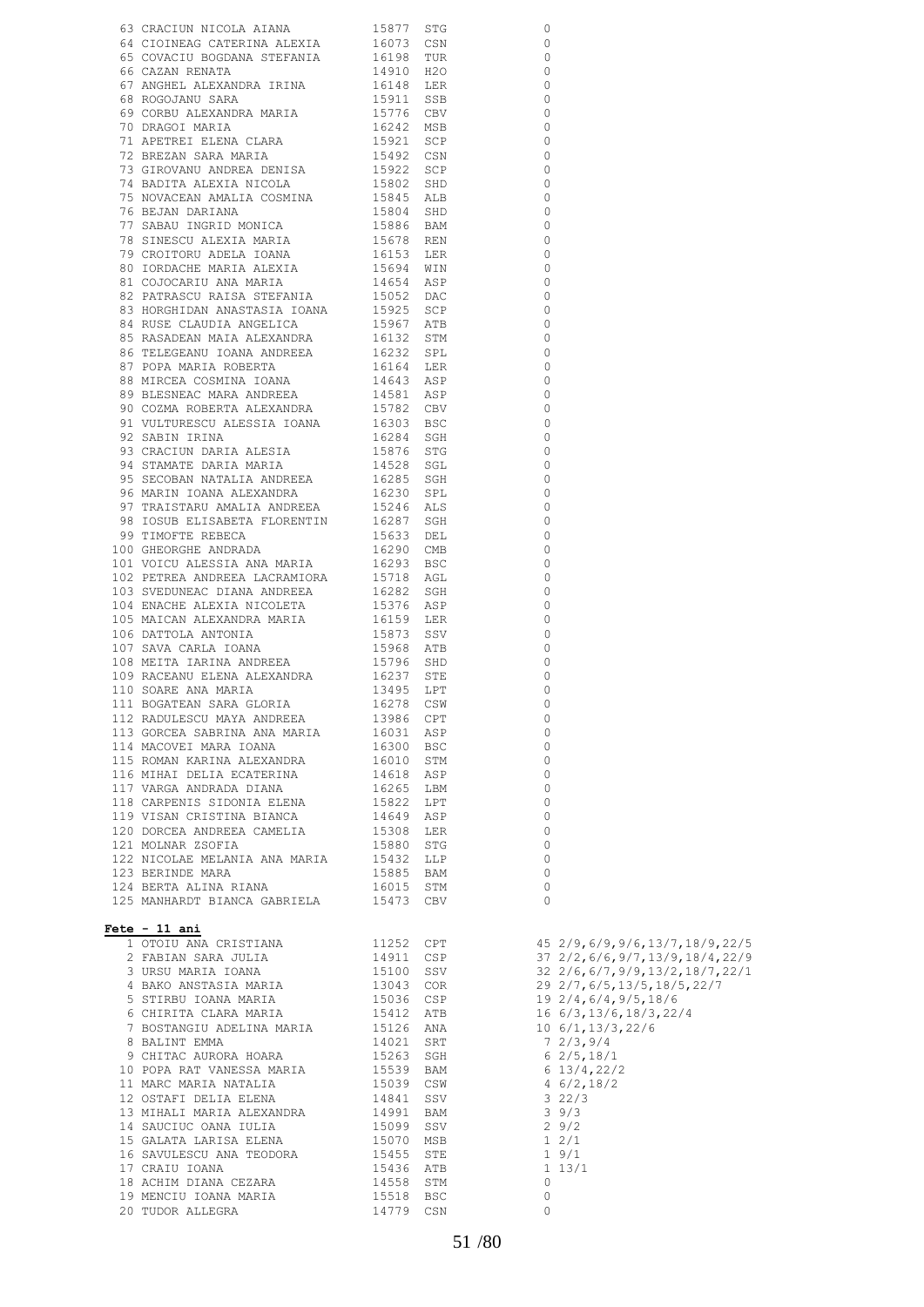|                                                                                                                                                                                                                                                                            |                                     | 0                        |
|----------------------------------------------------------------------------------------------------------------------------------------------------------------------------------------------------------------------------------------------------------------------------|-------------------------------------|--------------------------|
|                                                                                                                                                                                                                                                                            |                                     |                          |
| 21 SEBE ANDRA MIRUNA 15282 STE<br>22 SOROCEANU ALEXIA IOANA 15593 CJI<br>23 FLOREA ANA MARIA 13867 LER<br>24 DIMITTRESCU ALISSA MARIA 14442 LIP                                                                                                                            |                                     | $\circ$                  |
|                                                                                                                                                                                                                                                                            |                                     |                          |
|                                                                                                                                                                                                                                                                            |                                     | $\overline{0}$           |
| 24 DUMITRESCU ALISSA MARIA<br>25 DUMITRESCU ALISSA MARIA                                                                                                                                                                                                                   |                                     | $\overline{\phantom{0}}$ |
| EN DOMITRESCU ALEXANDRA CORI 19438 ATB<br>26 NEAGU IOANA REBECA 19516 BSC<br>27 ASLAM ANDRA 19410 ATB<br>28 RAUTA CARLA MARIA 1940 ATB<br>29 NEGRU VERONICA MARIA 19520 COR<br>30 SABAU BIANCA SOPHIA 195201 STG                                                           |                                     | $\overline{\phantom{0}}$ |
|                                                                                                                                                                                                                                                                            |                                     | $\overline{\phantom{0}}$ |
|                                                                                                                                                                                                                                                                            |                                     | $\overline{0}$           |
|                                                                                                                                                                                                                                                                            |                                     |                          |
|                                                                                                                                                                                                                                                                            |                                     | $\overline{\phantom{0}}$ |
|                                                                                                                                                                                                                                                                            |                                     | $\overline{\phantom{0}}$ |
|                                                                                                                                                                                                                                                                            |                                     | $\overline{0}$           |
| 30 SABAO BIANCA STEFANIA MARA 15437 ATB                                                                                                                                                                                                                                    |                                     | $\overline{0}$           |
|                                                                                                                                                                                                                                                                            |                                     |                          |
|                                                                                                                                                                                                                                                                            |                                     | $\overline{\phantom{0}}$ |
|                                                                                                                                                                                                                                                                            |                                     | $\overline{\phantom{0}}$ |
|                                                                                                                                                                                                                                                                            |                                     | $\overline{\phantom{0}}$ |
|                                                                                                                                                                                                                                                                            |                                     | $\overline{\phantom{0}}$ |
|                                                                                                                                                                                                                                                                            |                                     |                          |
|                                                                                                                                                                                                                                                                            |                                     | $\overline{\phantom{0}}$ |
|                                                                                                                                                                                                                                                                            |                                     | $\overline{\phantom{0}}$ |
|                                                                                                                                                                                                                                                                            |                                     | $\overline{0}$           |
|                                                                                                                                                                                                                                                                            |                                     | $\overline{0}$           |
| 31 DINU BIANCA STEFANIA MARA 19437 ATB<br>32 APOSTOL ALESSIA MARIA 15038 CSW<br>33 OPREA MARIA 15038 CSW<br>34 POPOVICI PETRIANA 15515 BSC<br>35 DRAGOMIR IOANA ALEXIA 13907 BAR<br>36 BULANCEA DARIA 15155 MBR<br>37 IANCU ERIKA LUANA 15                                 |                                     |                          |
|                                                                                                                                                                                                                                                                            |                                     | $\overline{\phantom{0}}$ |
|                                                                                                                                                                                                                                                                            |                                     | $\overline{\phantom{0}}$ |
|                                                                                                                                                                                                                                                                            |                                     | $\overline{0}$           |
| 43 GINGHINA ALINA ANDREEA                                                                                                                                                                                                                                                  | 14901 AGL                           | $\overline{0}$           |
|                                                                                                                                                                                                                                                                            |                                     |                          |
|                                                                                                                                                                                                                                                                            | 14651 CPI<br>15007 ALB              | $\overline{\phantom{0}}$ |
|                                                                                                                                                                                                                                                                            |                                     | $\overline{\phantom{0}}$ |
|                                                                                                                                                                                                                                                                            | 14721 STM                           | $\overline{\phantom{0}}$ |
|                                                                                                                                                                                                                                                                            | 14721 51M                           | $\overline{\phantom{0}}$ |
|                                                                                                                                                                                                                                                                            |                                     |                          |
|                                                                                                                                                                                                                                                                            | 15006 ALB                           | $\overline{\phantom{0}}$ |
| 19 TRASINEANU MARIA REBECA<br>44 FRASINEANU MARIA REBECA<br>45 ISPAS MEDA ANAMARIA<br>46 BUFTEANU BIANCA<br>47 RADU ARIANA MARIA<br>49 ADAM SARA DARIA<br>49 UJVARY DORA                                                                                                   | 15542 ACN                           | $\overline{\phantom{0}}$ |
|                                                                                                                                                                                                                                                                            |                                     | $\overline{\phantom{0}}$ |
| 50 UJVARY ADRIENN BEATRICE<br>51 BOJA ROXANA TEODORA<br>52 BESCHERET ANCA                                                                                                                                                                                                  | 15543 ACN<br>15202 STM              | $\overline{\phantom{0}}$ |
|                                                                                                                                                                                                                                                                            |                                     |                          |
|                                                                                                                                                                                                                                                                            | 15411 ATB                           | $\overline{\phantom{0}}$ |
| 53 LORINCZ JAZMIN ADRIENN 15144 COR                                                                                                                                                                                                                                        |                                     | $\overline{\phantom{0}}$ |
| 54 RACOLTA BIANCA ISABELA<br>55 AXENTIOI ILINCA<br>56 STROE ANA MARIA<br>57 LAZAR SIMONA MARINA                                                                                                                                                                            | 14992 BAM<br>15273 SGH              | $\overline{\phantom{0}}$ |
|                                                                                                                                                                                                                                                                            |                                     | $\overline{\phantom{0}}$ |
|                                                                                                                                                                                                                                                                            |                                     |                          |
|                                                                                                                                                                                                                                                                            | 15513 BSC<br>15457 STE              | $\overline{\phantom{0}}$ |
|                                                                                                                                                                                                                                                                            |                                     | $\overline{\phantom{0}}$ |
| 58 DRAGOMIR MARIA MIRUNA                                                                                                                                                                                                                                                   | 12474 LPT<br>15416 SSV              | $\overline{\phantom{0}}$ |
| 59 SOFRONEA INGRID<br>60 BERES KRISZTINA<br>61 PETRUTIU MARIA ALEXANDRA                                                                                                                                                                                                    |                                     | $\overline{0}$           |
|                                                                                                                                                                                                                                                                            |                                     |                          |
|                                                                                                                                                                                                                                                                            | 14907 H2O<br>15000 ALB              | $\overline{\phantom{0}}$ |
|                                                                                                                                                                                                                                                                            |                                     | $\overline{\phantom{0}}$ |
|                                                                                                                                                                                                                                                                            | 15279 REN<br>15002 ALB              | $\overline{0}$           |
| 62 IORDAN ALESSIA MARIA<br>63 NICOARA CARLA ANTONIA                                                                                                                                                                                                                        |                                     | $\overline{0}$           |
| 64 DRAGHICI MIRUNA MARIUCA 15122 ANA<br>65 SIMIONESCU LARISA CRISTIA 15005 ALB<br>66 ILIE DARIA MARIA 15454 STE<br>67 RADULESCU ALEXANDRA 15335 DEB<br>68 FLORESCU ANTONIA ALEXIA 14024 SRT<br>69 STROE LAVINIA ALEXANDRA 14817 PCT<br>70 SANDU                            |                                     |                          |
|                                                                                                                                                                                                                                                                            |                                     | $\overline{0}$           |
|                                                                                                                                                                                                                                                                            |                                     | $\overline{\phantom{0}}$ |
|                                                                                                                                                                                                                                                                            |                                     | $\overline{0}$           |
|                                                                                                                                                                                                                                                                            |                                     | $\overline{0}$           |
|                                                                                                                                                                                                                                                                            |                                     |                          |
|                                                                                                                                                                                                                                                                            |                                     | $\overline{\phantom{0}}$ |
|                                                                                                                                                                                                                                                                            |                                     | $\circ$                  |
|                                                                                                                                                                                                                                                                            |                                     | $\overline{\phantom{0}}$ |
| 09 SINUS BARA PATRICIA<br>70 SANDU SARA PATRICIA 15207 STM<br>71 MARTIN MARTA DENISA 12669 LPT                                                                                                                                                                             |                                     | $\overline{\phantom{0}}$ |
|                                                                                                                                                                                                                                                                            |                                     |                          |
|                                                                                                                                                                                                                                                                            |                                     | $\overline{\phantom{0}}$ |
|                                                                                                                                                                                                                                                                            |                                     |                          |
|                                                                                                                                                                                                                                                                            |                                     | $\overline{\phantom{0}}$ |
|                                                                                                                                                                                                                                                                            |                                     |                          |
|                                                                                                                                                                                                                                                                            |                                     | $\overline{\phantom{0}}$ |
|                                                                                                                                                                                                                                                                            |                                     | $\overline{\phantom{0}}$ |
|                                                                                                                                                                                                                                                                            |                                     | $\overline{\phantom{0}}$ |
| 12009 LPT<br>2009 LPT<br>2009 LPT<br>2009 LPT<br>2009 LPT<br>2009 LPT<br>2009 LPT<br>2009 LPT<br>2009 MPT<br>2009 MPT<br>2009 MPT<br>2009 MPT<br>2009 MPT<br>2009 MPT<br>2009 MPT<br>2009 MPT<br>2009 MPT<br>2009 MPT<br>2009 MPT<br>2009 MPT<br>2009 MPT<br>2009 MPT<br>2 |                                     | $\overline{\phantom{0}}$ |
|                                                                                                                                                                                                                                                                            |                                     |                          |
|                                                                                                                                                                                                                                                                            |                                     | $\overline{\phantom{0}}$ |
| 75 NISTOR GABRIELA FLANTA 13722 COR 77 MNAJED SARA 15304 LER 78 CRISTEA THEEA MARIA 15523 BSC 1977 MARIA 14677 ASP                                                                                                                                                         |                                     | $\overline{\phantom{0}}$ |
|                                                                                                                                                                                                                                                                            |                                     | $\overline{\phantom{0}}$ |
| 79 AVRAM DELIA<br>80 MONDINI RUIZ ISABEL                                                                                                                                                                                                                                   |                                     | $\overline{\phantom{0}}$ |
|                                                                                                                                                                                                                                                                            |                                     | $\overline{\phantom{0}}$ |
|                                                                                                                                                                                                                                                                            |                                     |                          |
|                                                                                                                                                                                                                                                                            |                                     | $\overline{\phantom{0}}$ |
|                                                                                                                                                                                                                                                                            |                                     | $\overline{\phantom{0}}$ |
|                                                                                                                                                                                                                                                                            |                                     | $\overline{\phantom{0}}$ |
|                                                                                                                                                                                                                                                                            |                                     | $\overline{\phantom{0}}$ |
|                                                                                                                                                                                                                                                                            |                                     |                          |
|                                                                                                                                                                                                                                                                            |                                     | $\overline{\phantom{0}}$ |
|                                                                                                                                                                                                                                                                            |                                     | $\overline{0}$           |
|                                                                                                                                                                                                                                                                            |                                     | $\overline{\phantom{0}}$ |
|                                                                                                                                                                                                                                                                            |                                     | $\overline{\phantom{0}}$ |
|                                                                                                                                                                                                                                                                            |                                     | $\overline{\phantom{0}}$ |
|                                                                                                                                                                                                                                                                            |                                     |                          |
|                                                                                                                                                                                                                                                                            |                                     | $\overline{\phantom{0}}$ |
|                                                                                                                                                                                                                                                                            |                                     | $\overline{\phantom{0}}$ |
|                                                                                                                                                                                                                                                                            | 15046 ACT<br>14909 H2O              | $\overline{\phantom{0}}$ |
| 93 GHEORGHE IULIA CRISTINA<br>94 OROSZFAI KRISZTINA                                                                                                                                                                                                                        |                                     | $\overline{\phantom{0}}$ |
| 95 HIRBOVANU VANESA DANIELA                                                                                                                                                                                                                                                |                                     |                          |
|                                                                                                                                                                                                                                                                            | 15221 STM<br>15307 LER              | $\overline{\phantom{0}}$ |
|                                                                                                                                                                                                                                                                            |                                     | $\overline{\phantom{0}}$ |
| 96 NITU ANNA DENISA<br>97 POPA MIRUNA LIANA<br>98 EROSS HANNA                                                                                                                                                                                                              | 15555 TIM<br>15158 VSK              | $\overline{\phantom{0}}$ |
|                                                                                                                                                                                                                                                                            |                                     | $\overline{\phantom{0}}$ |
|                                                                                                                                                                                                                                                                            |                                     |                          |
| 99 STUPINEAN AKINYI ISABELLE 15310 LER<br>00 OLAH ARIANA 16357 CST                                                                                                                                                                                                         |                                     | $\overline{0}$           |
|                                                                                                                                                                                                                                                                            |                                     | $\overline{0}$           |
| 100 OLAH ARIANA<br>101 GALMEANU MARIA<br>102 OTVOS MELISA MARIA                                                                                                                                                                                                            | 16029 ASP<br>16356 CST              | $\overline{\phantom{0}}$ |
|                                                                                                                                                                                                                                                                            |                                     | $\overline{0}$           |
|                                                                                                                                                                                                                                                                            |                                     |                          |
| 103 DOBRICAN IOANA RUXANDRA<br>104 MUNUNAR AMELIA SEVERICA<br>105 BOGNARI TAMARA                                                                                                                                                                                           | 14996 CPI<br>16259 LBM<br>15213 STM | $\circ$<br>$\circ$       |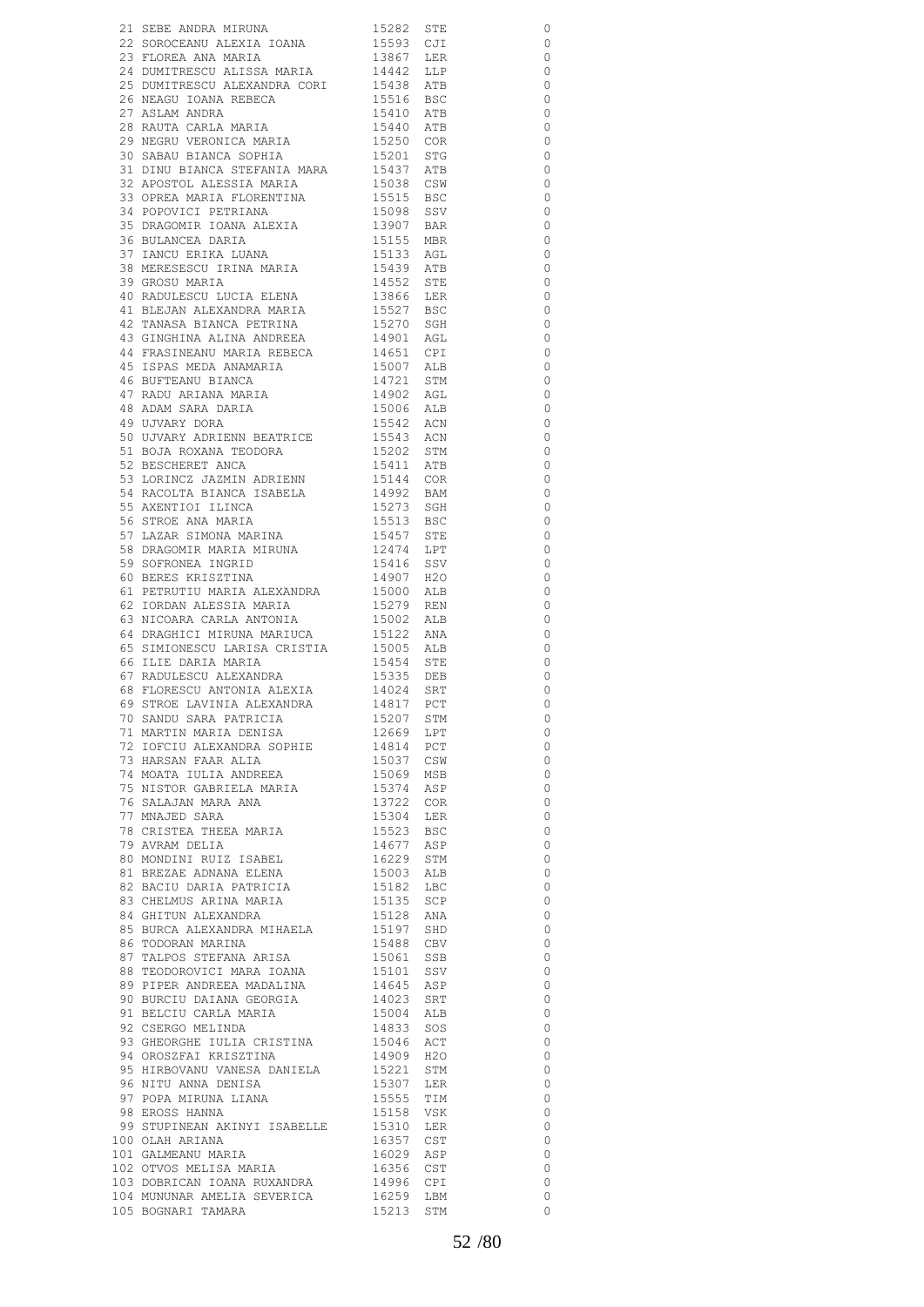|                                                                                                                                                                                                                                                      |  | 0                                              |
|------------------------------------------------------------------------------------------------------------------------------------------------------------------------------------------------------------------------------------------------------|--|------------------------------------------------|
|                                                                                                                                                                                                                                                      |  | $\begin{matrix} 0 \\ 0 \end{matrix}$           |
|                                                                                                                                                                                                                                                      |  | $\begin{matrix} 0 \\ 0 \\ 0 \\ 0 \end{matrix}$ |
|                                                                                                                                                                                                                                                      |  |                                                |
|                                                                                                                                                                                                                                                      |  |                                                |
|                                                                                                                                                                                                                                                      |  | $\begin{array}{c} 0 \\ 0 \end{array}$          |
|                                                                                                                                                                                                                                                      |  | $\begin{array}{c} 0 \\ 0 \end{array}$          |
| 114 IANCU NARA ALEXTA (1905) ACT (1908) AND 1908 AND 21 1908) AND 112 IANUS (1908) 113 1/4112 (1908) 113 1/412 (1908) 113 1/412 (1908) 113 1/412 (1908) 113 1/412 (1908) 113 1/412 (1908) 113 1/412 (1908) 113 1/412 (1908) 1                        |  |                                                |
| Baieti - 10 ani                                                                                                                                                                                                                                      |  |                                                |
|                                                                                                                                                                                                                                                      |  |                                                |
|                                                                                                                                                                                                                                                      |  |                                                |
|                                                                                                                                                                                                                                                      |  |                                                |
|                                                                                                                                                                                                                                                      |  |                                                |
|                                                                                                                                                                                                                                                      |  |                                                |
|                                                                                                                                                                                                                                                      |  |                                                |
|                                                                                                                                                                                                                                                      |  |                                                |
|                                                                                                                                                                                                                                                      |  |                                                |
|                                                                                                                                                                                                                                                      |  |                                                |
|                                                                                                                                                                                                                                                      |  |                                                |
|                                                                                                                                                                                                                                                      |  |                                                |
|                                                                                                                                                                                                                                                      |  |                                                |
|                                                                                                                                                                                                                                                      |  |                                                |
|                                                                                                                                                                                                                                                      |  |                                                |
|                                                                                                                                                                                                                                                      |  |                                                |
|                                                                                                                                                                                                                                                      |  |                                                |
|                                                                                                                                                                                                                                                      |  |                                                |
|                                                                                                                                                                                                                                                      |  |                                                |
|                                                                                                                                                                                                                                                      |  |                                                |
|                                                                                                                                                                                                                                                      |  |                                                |
|                                                                                                                                                                                                                                                      |  |                                                |
|                                                                                                                                                                                                                                                      |  |                                                |
|                                                                                                                                                                                                                                                      |  |                                                |
|                                                                                                                                                                                                                                                      |  |                                                |
|                                                                                                                                                                                                                                                      |  |                                                |
|                                                                                                                                                                                                                                                      |  |                                                |
|                                                                                                                                                                                                                                                      |  |                                                |
|                                                                                                                                                                                                                                                      |  |                                                |
|                                                                                                                                                                                                                                                      |  |                                                |
|                                                                                                                                                                                                                                                      |  |                                                |
|                                                                                                                                                                                                                                                      |  |                                                |
|                                                                                                                                                                                                                                                      |  |                                                |
|                                                                                                                                                                                                                                                      |  |                                                |
|                                                                                                                                                                                                                                                      |  |                                                |
|                                                                                                                                                                                                                                                      |  |                                                |
|                                                                                                                                                                                                                                                      |  | $\overline{0}$                                 |
|                                                                                                                                                                                                                                                      |  | $\overline{0}$<br>$\overline{0}$               |
|                                                                                                                                                                                                                                                      |  | $\overline{0}$                                 |
|                                                                                                                                                                                                                                                      |  | $\overline{0}$                                 |
|                                                                                                                                                                                                                                                      |  | $\overline{0}$                                 |
|                                                                                                                                                                                                                                                      |  | $\circ$                                        |
|                                                                                                                                                                                                                                                      |  | $\overline{0}$                                 |
|                                                                                                                                                                                                                                                      |  | $\overline{0}$                                 |
|                                                                                                                                                                                                                                                      |  | $\overline{0}$                                 |
|                                                                                                                                                                                                                                                      |  | $\overline{0}$                                 |
|                                                                                                                                                                                                                                                      |  | $\overline{0}$                                 |
|                                                                                                                                                                                                                                                      |  | $\overline{0}$<br>$\overline{0}$               |
|                                                                                                                                                                                                                                                      |  | $\circ$                                        |
|                                                                                                                                                                                                                                                      |  | $\circ$                                        |
|                                                                                                                                                                                                                                                      |  | $\overline{0}$                                 |
|                                                                                                                                                                                                                                                      |  | $\circ$                                        |
|                                                                                                                                                                                                                                                      |  | $\overline{0}$                                 |
|                                                                                                                                                                                                                                                      |  | $\circ$                                        |
|                                                                                                                                                                                                                                                      |  | $\overline{0}$                                 |
|                                                                                                                                                                                                                                                      |  | $\circ$                                        |
|                                                                                                                                                                                                                                                      |  | $\overline{0}$                                 |
|                                                                                                                                                                                                                                                      |  | $\overline{0}$<br>$\overline{0}$               |
|                                                                                                                                                                                                                                                      |  | $\overline{0}$                                 |
|                                                                                                                                                                                                                                                      |  | $\circ$                                        |
|                                                                                                                                                                                                                                                      |  | $\overline{0}$                                 |
|                                                                                                                                                                                                                                                      |  | $\overline{0}$                                 |
|                                                                                                                                                                                                                                                      |  | $\overline{0}$                                 |
|                                                                                                                                                                                                                                                      |  | $\overline{0}$                                 |
|                                                                                                                                                                                                                                                      |  | $\overline{0}$                                 |
|                                                                                                                                                                                                                                                      |  | $\circ$                                        |
| PURANCY VALUOT ANDEE<br>SI GAGYI BOTOND<br>SI GAGYI BOTOND<br>SI GAGYI BOTOND<br>SI MOIAN UUSA RARES<br>SI MOIAN USA RARES<br>SE MERNAN IANIS ADRIAN<br>SI 1636 ALD MEV<br>SE GERENAN IANIS ADRIAN<br>SI 1637 ASP<br>SE GERENAN IANIS ADRIAN<br>SI 1 |  | $\circ$<br>$\Omega$                            |
|                                                                                                                                                                                                                                                      |  |                                                |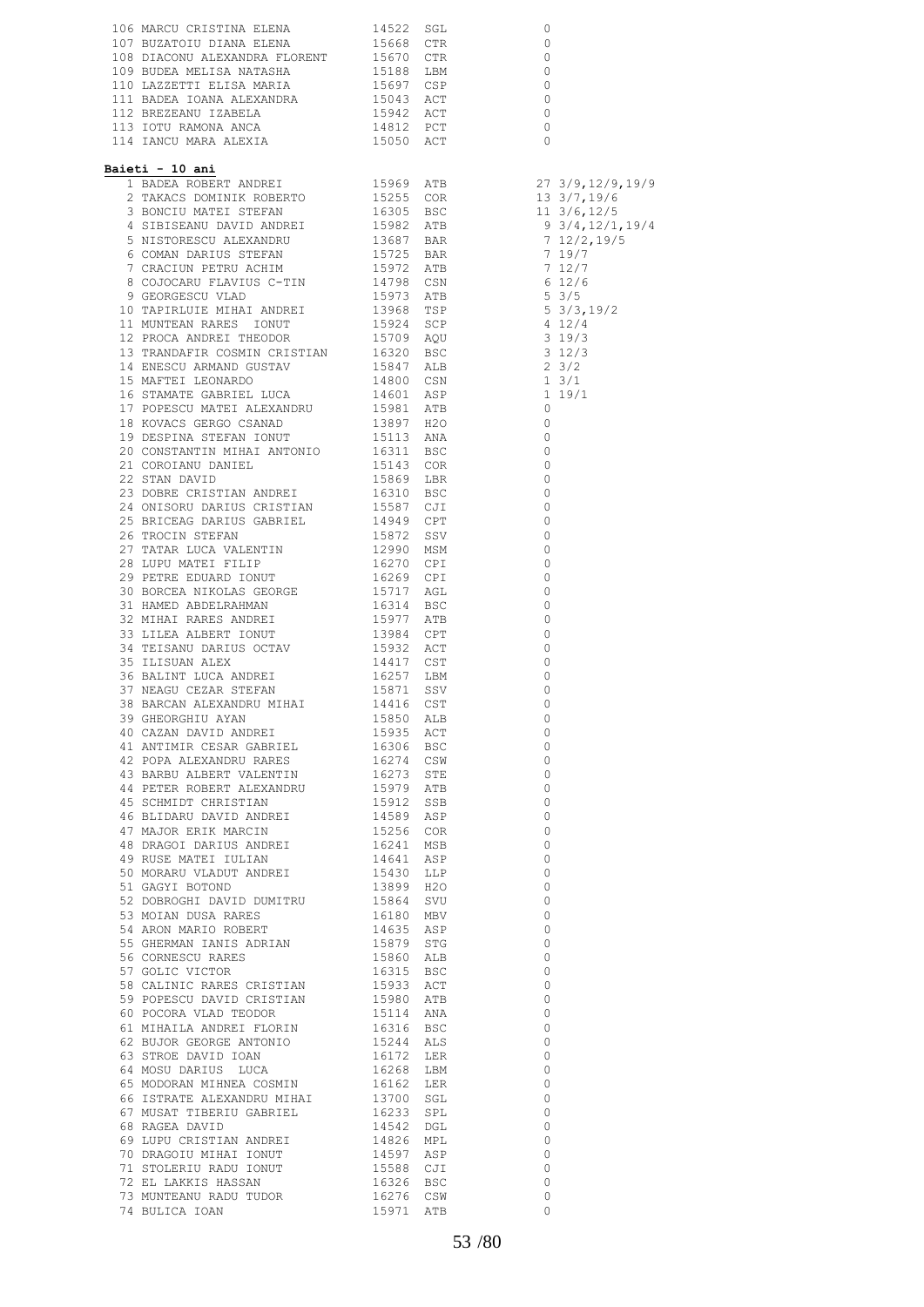| 75 PAUL DAVID                                                                                                                                                                                                                                   |                                                  |                                              |
|-------------------------------------------------------------------------------------------------------------------------------------------------------------------------------------------------------------------------------------------------|--------------------------------------------------|----------------------------------------------|
| 75 PAUL DAVID MEST AND 1994 SEP 1998 SM 1997<br>178 PAUL DAVID MEST 1998 SM 200<br>179 GENERAL STEFAN LILE<br>179 GENERAL STEFAN 115 1698 ARE<br>179 SPOR ARES CRISTIAN 16032 CSN 0 0<br>179 SPOR ARES CRISTIAN 16032 CSN 0 0<br>1992 CSN 0 201 |                                                  |                                              |
|                                                                                                                                                                                                                                                 |                                                  |                                              |
|                                                                                                                                                                                                                                                 |                                                  |                                              |
|                                                                                                                                                                                                                                                 |                                                  |                                              |
|                                                                                                                                                                                                                                                 |                                                  |                                              |
|                                                                                                                                                                                                                                                 |                                                  |                                              |
|                                                                                                                                                                                                                                                 |                                                  |                                              |
|                                                                                                                                                                                                                                                 |                                                  |                                              |
|                                                                                                                                                                                                                                                 |                                                  |                                              |
|                                                                                                                                                                                                                                                 |                                                  |                                              |
|                                                                                                                                                                                                                                                 |                                                  |                                              |
|                                                                                                                                                                                                                                                 |                                                  |                                              |
|                                                                                                                                                                                                                                                 |                                                  |                                              |
|                                                                                                                                                                                                                                                 |                                                  |                                              |
|                                                                                                                                                                                                                                                 |                                                  |                                              |
|                                                                                                                                                                                                                                                 |                                                  |                                              |
|                                                                                                                                                                                                                                                 |                                                  |                                              |
|                                                                                                                                                                                                                                                 |                                                  |                                              |
|                                                                                                                                                                                                                                                 |                                                  |                                              |
|                                                                                                                                                                                                                                                 |                                                  |                                              |
|                                                                                                                                                                                                                                                 |                                                  |                                              |
|                                                                                                                                                                                                                                                 |                                                  |                                              |
|                                                                                                                                                                                                                                                 |                                                  |                                              |
|                                                                                                                                                                                                                                                 |                                                  |                                              |
|                                                                                                                                                                                                                                                 |                                                  |                                              |
|                                                                                                                                                                                                                                                 |                                                  |                                              |
|                                                                                                                                                                                                                                                 |                                                  |                                              |
|                                                                                                                                                                                                                                                 |                                                  |                                              |
|                                                                                                                                                                                                                                                 |                                                  |                                              |
|                                                                                                                                                                                                                                                 |                                                  |                                              |
|                                                                                                                                                                                                                                                 |                                                  |                                              |
|                                                                                                                                                                                                                                                 |                                                  |                                              |
|                                                                                                                                                                                                                                                 |                                                  |                                              |
|                                                                                                                                                                                                                                                 |                                                  |                                              |
|                                                                                                                                                                                                                                                 |                                                  |                                              |
|                                                                                                                                                                                                                                                 |                                                  |                                              |
|                                                                                                                                                                                                                                                 |                                                  |                                              |
|                                                                                                                                                                                                                                                 |                                                  |                                              |
|                                                                                                                                                                                                                                                 |                                                  |                                              |
|                                                                                                                                                                                                                                                 |                                                  |                                              |
|                                                                                                                                                                                                                                                 |                                                  |                                              |
|                                                                                                                                                                                                                                                 |                                                  |                                              |
|                                                                                                                                                                                                                                                 |                                                  |                                              |
|                                                                                                                                                                                                                                                 |                                                  |                                              |
|                                                                                                                                                                                                                                                 |                                                  |                                              |
|                                                                                                                                                                                                                                                 |                                                  |                                              |
|                                                                                                                                                                                                                                                 |                                                  |                                              |
|                                                                                                                                                                                                                                                 |                                                  |                                              |
|                                                                                                                                                                                                                                                 |                                                  |                                              |
|                                                                                                                                                                                                                                                 |                                                  |                                              |
|                                                                                                                                                                                                                                                 |                                                  |                                              |
|                                                                                                                                                                                                                                                 |                                                  |                                              |
|                                                                                                                                                                                                                                                 |                                                  |                                              |
|                                                                                                                                                                                                                                                 |                                                  |                                              |
|                                                                                                                                                                                                                                                 |                                                  |                                              |
|                                                                                                                                                                                                                                                 |                                                  |                                              |
|                                                                                                                                                                                                                                                 |                                                  |                                              |
|                                                                                                                                                                                                                                                 |                                                  |                                              |
|                                                                                                                                                                                                                                                 |                                                  |                                              |
| 124 MARANGOCI DARIUS GABRIEL                                                                                                                                                                                                                    | 14596 ASP                                        | 0                                            |
| 125 FARCAS LAURENTIU CRISTIAN 16353 CST                                                                                                                                                                                                         |                                                  | 0                                            |
| 126 DINICA CIPRIAN DORIN                                                                                                                                                                                                                        | 16288 CMB                                        | 0                                            |
|                                                                                                                                                                                                                                                 |                                                  |                                              |
| 127 BARBU RAZVAN                                                                                                                                                                                                                                | 15854 ALB<br>16349 VCN                           | 0                                            |
| 128 RUS MATEI                                                                                                                                                                                                                                   |                                                  | 0                                            |
| 129 PISTOL ROBERT IONUT                                                                                                                                                                                                                         | 13991 CPT<br>15953 SPL                           | 0                                            |
| 130 OANCEA MARIUS VALENTIN                                                                                                                                                                                                                      |                                                  | 0                                            |
|                                                                                                                                                                                                                                                 |                                                  |                                              |
| 131 TIHENEA CRISTIAN ANDREI 15813 DEL                                                                                                                                                                                                           |                                                  | 0                                            |
| 132 BUCUR TOMA                                                                                                                                                                                                                                  | 16338 LER                                        | 0                                            |
| 133 BARBU ANDREI RAZVAN                                                                                                                                                                                                                         |                                                  | 0                                            |
| 134 BUIACU MARIO MIHAI                                                                                                                                                                                                                          | 15939 ACT<br>15377 ASP                           | 0                                            |
|                                                                                                                                                                                                                                                 |                                                  | 0                                            |
| 135 CURTICAPEAN ALEXANDRU V. 15472 CBV<br>136 DIN LUCA STEFAN                                                                                                                                                                                   |                                                  | 0                                            |
|                                                                                                                                                                                                                                                 | 15831 DAC                                        |                                              |
| 137 BUDRIS PAUL PATRIK                                                                                                                                                                                                                          | 15810 SHD<br>14799 CSN                           | 0                                            |
| 138 DELEU MIHNEA C-TIN                                                                                                                                                                                                                          |                                                  | 0                                            |
|                                                                                                                                                                                                                                                 |                                                  | 0                                            |
|                                                                                                                                                                                                                                                 |                                                  | 0                                            |
|                                                                                                                                                                                                                                                 |                                                  |                                              |
|                                                                                                                                                                                                                                                 |                                                  | 0                                            |
|                                                                                                                                                                                                                                                 |                                                  | 0                                            |
|                                                                                                                                                                                                                                                 |                                                  |                                              |
|                                                                                                                                                                                                                                                 |                                                  | 0                                            |
|                                                                                                                                                                                                                                                 |                                                  |                                              |
|                                                                                                                                                                                                                                                 |                                                  | $\circ$                                      |
|                                                                                                                                                                                                                                                 |                                                  | $\circ$                                      |
|                                                                                                                                                                                                                                                 |                                                  | $\circ$                                      |
|                                                                                                                                                                                                                                                 |                                                  | $\circ$                                      |
|                                                                                                                                                                                                                                                 |                                                  | $\Omega$                                     |
|                                                                                                                                                                                                                                                 |                                                  |                                              |
|                                                                                                                                                                                                                                                 |                                                  |                                              |
| Baieti - 11 ani                                                                                                                                                                                                                                 |                                                  |                                              |
| 1 DUCA STEFAN MIRCEA                                                                                                                                                                                                                            | 15251 COR                                        | 37 1/9,5/9,10/6,17/9,21/4                    |
| 2 RADUCANU EDUARD                                                                                                                                                                                                                               | 13338 ACT                                        | 31 5/7, 10/7, 14/6, 17/6, 21/5               |
|                                                                                                                                                                                                                                                 |                                                  |                                              |
| 3 BUCUR ANDREAS ALIN                                                                                                                                                                                                                            | 14608 ASP                                        | 23 1/4,5/5,14/5,21/9                         |
| 4 CONSTANTINESCU ALEXANDRU                                                                                                                                                                                                                      |                                                  |                                              |
| 5 IASCHIU ANDREI                                                                                                                                                                                                                                |                                                  | 19 1/2,5/6,10/4,17/7<br>18 1/5,5/1,14/9,21/3 |
| 6 KONCZ NIMROD KALMAN                                                                                                                                                                                                                           |                                                  |                                              |
| 7 M.SEDIQ EDRIS                                                                                                                                                                                                                                 |                                                  | 18 1/7,10/9,17/2<br>14 1/6,5/3,17/5          |
|                                                                                                                                                                                                                                                 | 15525 BSC<br>15443 ATB<br>14560 H2O<br>15446 ATB |                                              |
| 8 BIRGHILESCU ALEXANDRU<br>9 NAGY NANDOR                                                                                                                                                                                                        | 15276 BSC<br>15191 SHD                           | 13 14/7,21/6<br>$11 \t1/1, 5/4, 10/2, 17/4$  |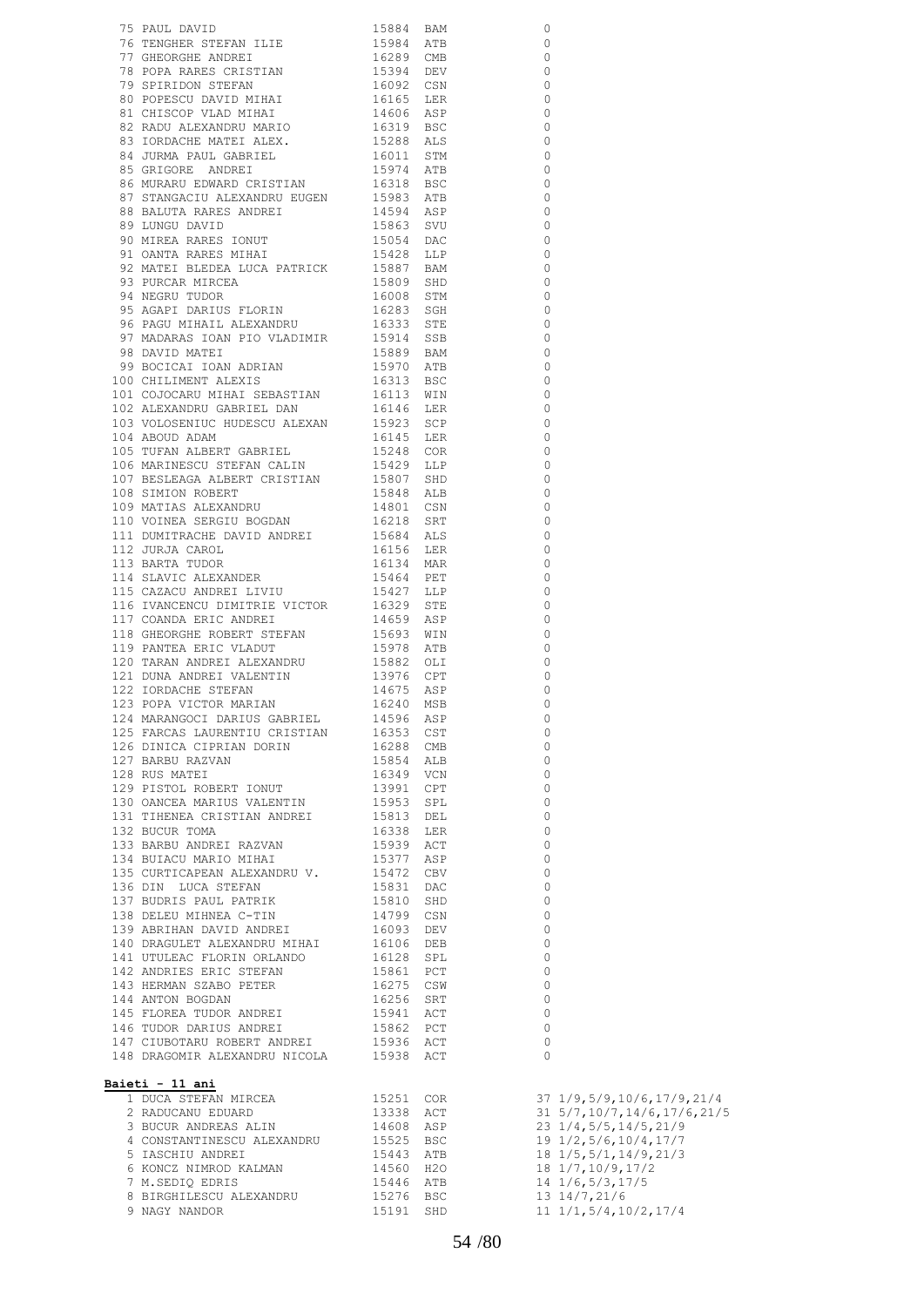| 10 NOGO MITRIPA TONIT<br>11 SURA MERICINA 10 1572, 2013 821<br>11 SURA MERICINA 114533 821<br>12 STEPHE PARKIS BRASAN<br>12 STEPHE PARKIS BRASAN<br>13 SIS 6 THE CARD 112 STEPHE 10 14469 12<br>13 STEPHE PARKIS 112 STEPHE 10 14469 12<br> |  |  |
|---------------------------------------------------------------------------------------------------------------------------------------------------------------------------------------------------------------------------------------------|--|--|
|                                                                                                                                                                                                                                             |  |  |
|                                                                                                                                                                                                                                             |  |  |
|                                                                                                                                                                                                                                             |  |  |
|                                                                                                                                                                                                                                             |  |  |
|                                                                                                                                                                                                                                             |  |  |
|                                                                                                                                                                                                                                             |  |  |
|                                                                                                                                                                                                                                             |  |  |
|                                                                                                                                                                                                                                             |  |  |
|                                                                                                                                                                                                                                             |  |  |
|                                                                                                                                                                                                                                             |  |  |
|                                                                                                                                                                                                                                             |  |  |
|                                                                                                                                                                                                                                             |  |  |
|                                                                                                                                                                                                                                             |  |  |
|                                                                                                                                                                                                                                             |  |  |
|                                                                                                                                                                                                                                             |  |  |
|                                                                                                                                                                                                                                             |  |  |
|                                                                                                                                                                                                                                             |  |  |
|                                                                                                                                                                                                                                             |  |  |
|                                                                                                                                                                                                                                             |  |  |
|                                                                                                                                                                                                                                             |  |  |
|                                                                                                                                                                                                                                             |  |  |
|                                                                                                                                                                                                                                             |  |  |
|                                                                                                                                                                                                                                             |  |  |
|                                                                                                                                                                                                                                             |  |  |
|                                                                                                                                                                                                                                             |  |  |
|                                                                                                                                                                                                                                             |  |  |
|                                                                                                                                                                                                                                             |  |  |
|                                                                                                                                                                                                                                             |  |  |
|                                                                                                                                                                                                                                             |  |  |
|                                                                                                                                                                                                                                             |  |  |
|                                                                                                                                                                                                                                             |  |  |
|                                                                                                                                                                                                                                             |  |  |
|                                                                                                                                                                                                                                             |  |  |
|                                                                                                                                                                                                                                             |  |  |
|                                                                                                                                                                                                                                             |  |  |
|                                                                                                                                                                                                                                             |  |  |
|                                                                                                                                                                                                                                             |  |  |
|                                                                                                                                                                                                                                             |  |  |
|                                                                                                                                                                                                                                             |  |  |
|                                                                                                                                                                                                                                             |  |  |
|                                                                                                                                                                                                                                             |  |  |
|                                                                                                                                                                                                                                             |  |  |
|                                                                                                                                                                                                                                             |  |  |
|                                                                                                                                                                                                                                             |  |  |
|                                                                                                                                                                                                                                             |  |  |
|                                                                                                                                                                                                                                             |  |  |
|                                                                                                                                                                                                                                             |  |  |
|                                                                                                                                                                                                                                             |  |  |
|                                                                                                                                                                                                                                             |  |  |
|                                                                                                                                                                                                                                             |  |  |
|                                                                                                                                                                                                                                             |  |  |
|                                                                                                                                                                                                                                             |  |  |
|                                                                                                                                                                                                                                             |  |  |
|                                                                                                                                                                                                                                             |  |  |
|                                                                                                                                                                                                                                             |  |  |
|                                                                                                                                                                                                                                             |  |  |
|                                                                                                                                                                                                                                             |  |  |
|                                                                                                                                                                                                                                             |  |  |
|                                                                                                                                                                                                                                             |  |  |
|                                                                                                                                                                                                                                             |  |  |
|                                                                                                                                                                                                                                             |  |  |
|                                                                                                                                                                                                                                             |  |  |
|                                                                                                                                                                                                                                             |  |  |
|                                                                                                                                                                                                                                             |  |  |
|                                                                                                                                                                                                                                             |  |  |
|                                                                                                                                                                                                                                             |  |  |
|                                                                                                                                                                                                                                             |  |  |
|                                                                                                                                                                                                                                             |  |  |
|                                                                                                                                                                                                                                             |  |  |
|                                                                                                                                                                                                                                             |  |  |
|                                                                                                                                                                                                                                             |  |  |
|                                                                                                                                                                                                                                             |  |  |
|                                                                                                                                                                                                                                             |  |  |
|                                                                                                                                                                                                                                             |  |  |
|                                                                                                                                                                                                                                             |  |  |
|                                                                                                                                                                                                                                             |  |  |
|                                                                                                                                                                                                                                             |  |  |
|                                                                                                                                                                                                                                             |  |  |
|                                                                                                                                                                                                                                             |  |  |
|                                                                                                                                                                                                                                             |  |  |
|                                                                                                                                                                                                                                             |  |  |
|                                                                                                                                                                                                                                             |  |  |
|                                                                                                                                                                                                                                             |  |  |
|                                                                                                                                                                                                                                             |  |  |
|                                                                                                                                                                                                                                             |  |  |
|                                                                                                                                                                                                                                             |  |  |
|                                                                                                                                                                                                                                             |  |  |
|                                                                                                                                                                                                                                             |  |  |
|                                                                                                                                                                                                                                             |  |  |
|                                                                                                                                                                                                                                             |  |  |
|                                                                                                                                                                                                                                             |  |  |
|                                                                                                                                                                                                                                             |  |  |
|                                                                                                                                                                                                                                             |  |  |
|                                                                                                                                                                                                                                             |  |  |
|                                                                                                                                                                                                                                             |  |  |
|                                                                                                                                                                                                                                             |  |  |
|                                                                                                                                                                                                                                             |  |  |
|                                                                                                                                                                                                                                             |  |  |
|                                                                                                                                                                                                                                             |  |  |
| 57 CHIRAK VICTOR GABRIEL 15590 CJI<br>67 CHIRAK VICTOR GABRIEL 15590 CJI 0<br>69 POPLACEMEL STEFAN 15071 8581 0<br>60 MORARU MATDIC 1998 ALEX<br>61 SANDRU MATDIC 1998 ALEX<br>61 SANDRU MATDIC 1000 STEPAN 15024 ALEX<br>63 SALCUCEANU T   |  |  |
|                                                                                                                                                                                                                                             |  |  |
|                                                                                                                                                                                                                                             |  |  |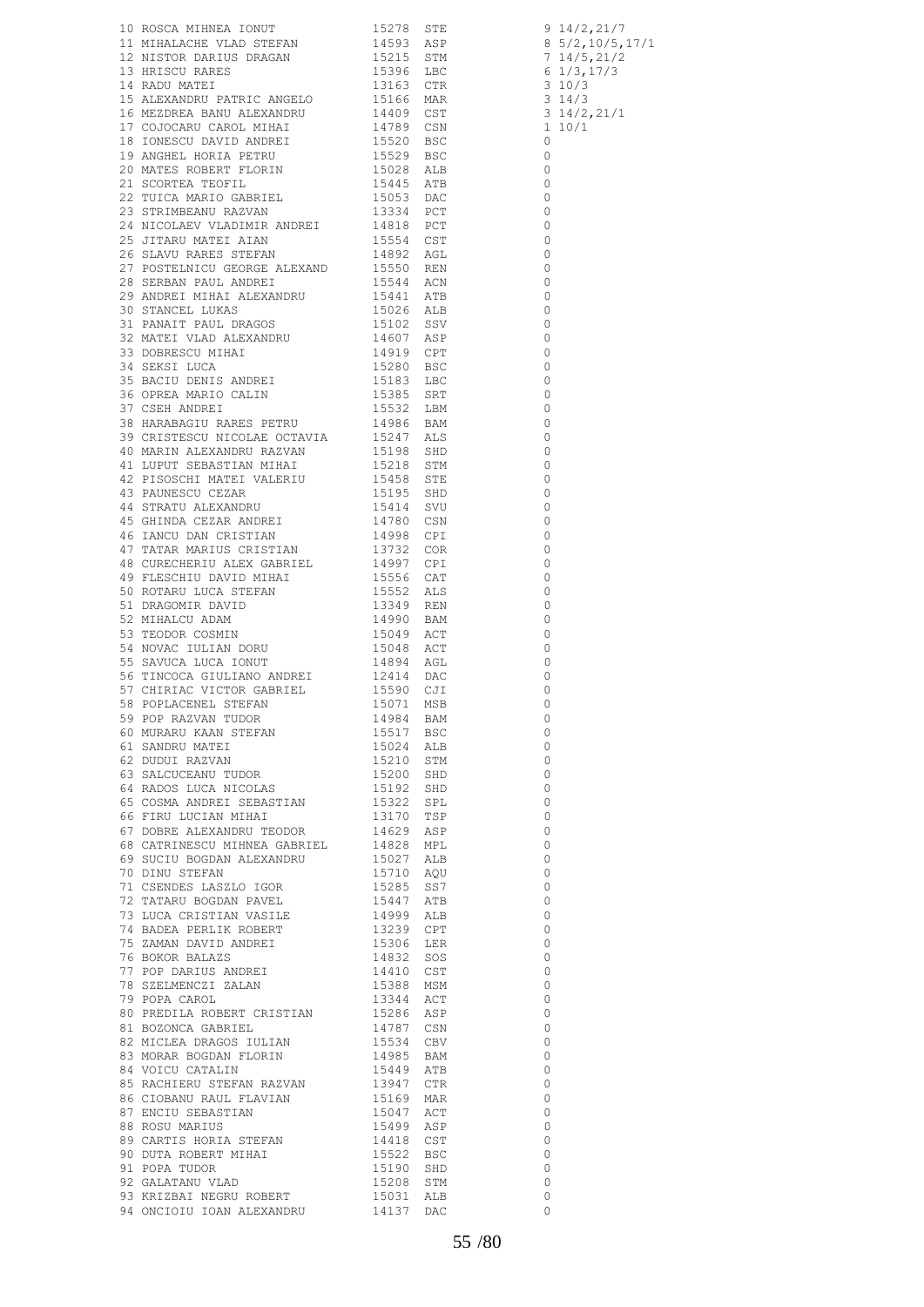| 95 FLOREA RAZVAN STEFAN 14392 LBR     |           |     | $\circ$     |
|---------------------------------------|-----------|-----|-------------|
| 96 RAICU BADEA GABRIEL 13093 LPT      |           |     | $\mathbf 0$ |
| 97 TREGER TOMAS TRISTIAN 14987 BAM    |           |     | $\circ$     |
| 98 BARNEA DRAGOS CRISTIAN 15309 LER   |           |     | $\circ$     |
| 99 DAN TUDOR                          | 14993 YST |     | $\circ$     |
| 100 DEAC RARES ANDREI 16202 TUR       |           |     | $\mathbf 0$ |
| 101 STAN MATEI STEFAN 15460 PET       |           |     | $\circ$     |
| 102 POPA CRISTIAN                     | 15548 REN |     | $\mathbf 0$ |
|                                       |           |     | $\circ$     |
| 104 DUMITRESCU VLADIMIR 15461 PET     |           |     | $\circ$     |
| 105 SECOBAN STEFAN ALEX. 15272 SGH    |           |     | $\circ$     |
| 106 TALPES IOAN VLAD                  | 15044 PCT |     | $\circ$     |
| 107 STOICA ROBERT ALEX. 15321 SPL     |           |     | $\circ$     |
| 108 MORJOLIC LIVIU                    | 15508 ASP |     | $\circ$     |
| 109 MOCANU DARIUS ADRIAN 15199 SHD    |           |     | $\circ$     |
| 110 FRASENIUC EDUARD MIHAI 15415 SVU  |           |     | $\mathbf 0$ |
| 111 ZAPUC STEFAN LAURENTIU 15305 LER  |           |     | $\circ$     |
| 112 CIONCA LUCA IOAN                  | 15149 LBO |     | $\circ$     |
| 113 STOICAN GEORGE TUDOR 15665 CTR    |           |     | $\circ$     |
| 114 CARDEI DARIUS ANDREI 15138 SCP    |           |     | $\circ$     |
| 115 PINZARU BOGDAN ANDREI 15186 LBM   |           |     | $\circ$     |
| 116 FLOREA ANDREI                     | 15222 STM |     | $\circ$     |
| 117 ION DAVID ALEXANDRU 15277 STE     |           |     | 0           |
| 118 MARINESCU VLAD IONUT 15317 LER    |           |     | $\circ$     |
| 119 BOBOC BOGDAN COSTIN 14923 CPT     |           |     | $\circ$     |
| 120 PREDUT MIHAI DANIEL 16203 TUR     |           |     | 0           |
| 121 HARSAN FARR IUGA ROBERT 14408 CST |           |     | $\mathbf 0$ |
| 122 CUNTAN EDUARD                     | 15906 SSB |     | $\mathbf 0$ |
| 123 CIORGOVEAN ALEXANDRU 15029 ALB    |           |     | $\circ$     |
| 124 BOUR RADU ANDREI                  | 14790 CSN |     | $\mathbf 0$ |
| 125 MANOLE VLAD IONUT 15294           |           | LER | $\mathbf 0$ |
| 126 CIOBANASU ANDREI                  | 16012     | STM | $\mathbf 0$ |
| 127 IONESCU ANDREI                    | 15295     | LER | $\mathbf 0$ |
| 128 NICULAIE DAVID ANDREAS 15045      |           | ACT | $\mathbf 0$ |
| 129 COJOCARU ANDREI SERBAN 14625 ASP  |           |     | $\mathbf 0$ |
| 130 NOFIT CODRIN MIHAI 13701 SGL      |           |     | $\circ$     |
| 131 COJOCARU STEFAN                   | 13690 BAR |     | $\circ$     |
|                                       |           |     |             |

#### **CLASAMENT STAFETE CUMULAT**

| VOICU, TOADER, PREDA, LAZAR         | 18 8/18                                                                                                                                                                                                                                                                                                                                          |                                                                                                                                                         |
|-------------------------------------|--------------------------------------------------------------------------------------------------------------------------------------------------------------------------------------------------------------------------------------------------------------------------------------------------------------------------------------------------|---------------------------------------------------------------------------------------------------------------------------------------------------------|
| ALEMNARITEI, FULEA, NICULAE, ANDREI | 14 8/14                                                                                                                                                                                                                                                                                                                                          |                                                                                                                                                         |
| TRUSCA, ARGESANU, COJOCARIU, PIRVU  | 128/12                                                                                                                                                                                                                                                                                                                                           |                                                                                                                                                         |
| MIHALCEA, ROSU, EFTIMIE, FRUNZA     | 108/10                                                                                                                                                                                                                                                                                                                                           |                                                                                                                                                         |
| POP, BERINDE, SABAU, CICEU          | 88/8                                                                                                                                                                                                                                                                                                                                             |                                                                                                                                                         |
| PETREA, COSTANDACHE, ION, MIHAI     | 68/6                                                                                                                                                                                                                                                                                                                                             |                                                                                                                                                         |
| ANGHEL, CROITORU, DORCEA, ION       | 48/4                                                                                                                                                                                                                                                                                                                                             |                                                                                                                                                         |
| BADITA, GIDEI, BEJAN, LUNGU         | 28/2                                                                                                                                                                                                                                                                                                                                             |                                                                                                                                                         |
| POSA, COZMA, BREZAN, CIOINEAG       | $\circ$                                                                                                                                                                                                                                                                                                                                          |                                                                                                                                                         |
| MOLNAR, CRACIUN, CRACIUN, SARKANY   | $\circ$                                                                                                                                                                                                                                                                                                                                          |                                                                                                                                                         |
|                                     | $\Omega$                                                                                                                                                                                                                                                                                                                                         |                                                                                                                                                         |
|                                     | 815/6, 24/2<br>$6\;15/2,24/4$<br>624/6<br>4 15/4<br>0<br>$\Omega$                                                                                                                                                                                                                                                                                |                                                                                                                                                         |
|                                     |                                                                                                                                                                                                                                                                                                                                                  |                                                                                                                                                         |
|                                     |                                                                                                                                                                                                                                                                                                                                                  |                                                                                                                                                         |
|                                     |                                                                                                                                                                                                                                                                                                                                                  |                                                                                                                                                         |
|                                     |                                                                                                                                                                                                                                                                                                                                                  |                                                                                                                                                         |
|                                     |                                                                                                                                                                                                                                                                                                                                                  |                                                                                                                                                         |
|                                     |                                                                                                                                                                                                                                                                                                                                                  |                                                                                                                                                         |
|                                     |                                                                                                                                                                                                                                                                                                                                                  |                                                                                                                                                         |
|                                     |                                                                                                                                                                                                                                                                                                                                                  |                                                                                                                                                         |
| ALEXANDRU, JURJA, MODORAN, STROE    | 0                                                                                                                                                                                                                                                                                                                                                |                                                                                                                                                         |
|                                     |                                                                                                                                                                                                                                                                                                                                                  |                                                                                                                                                         |
|                                     | $Fete - 10 ani$<br>$Fete - 11 ani$<br>Baieti - 10 ani<br>GEORGESCU, CRACIUN, SIBISEANU, BADEA<br>BONCIU, RADU, CONSTANTIN, DOBRE<br>RUSE, BALUTA, BLIDARU, STAMATE<br>TEISANU, CAZAN, CALINIC, FLOREA<br>MAFTEI, DELEU, COJOCARU, SPIRIDON<br>MAJOR, TUFAN, COROIANU, TAKACS<br>OANTA, MARINESCU, CAZACU, MORARU<br>DUNA, LILEA, PISTOL, BRICEAG | 52 15/26, 24/26<br>28 15/14, 24/14<br>24 15/12, 24/12<br>20 15/10, 24/10<br>28 7/28<br>16 7/16<br>12 7/12<br>87/8<br>67/6<br>47/4<br>$\circ$<br>$\circ$ |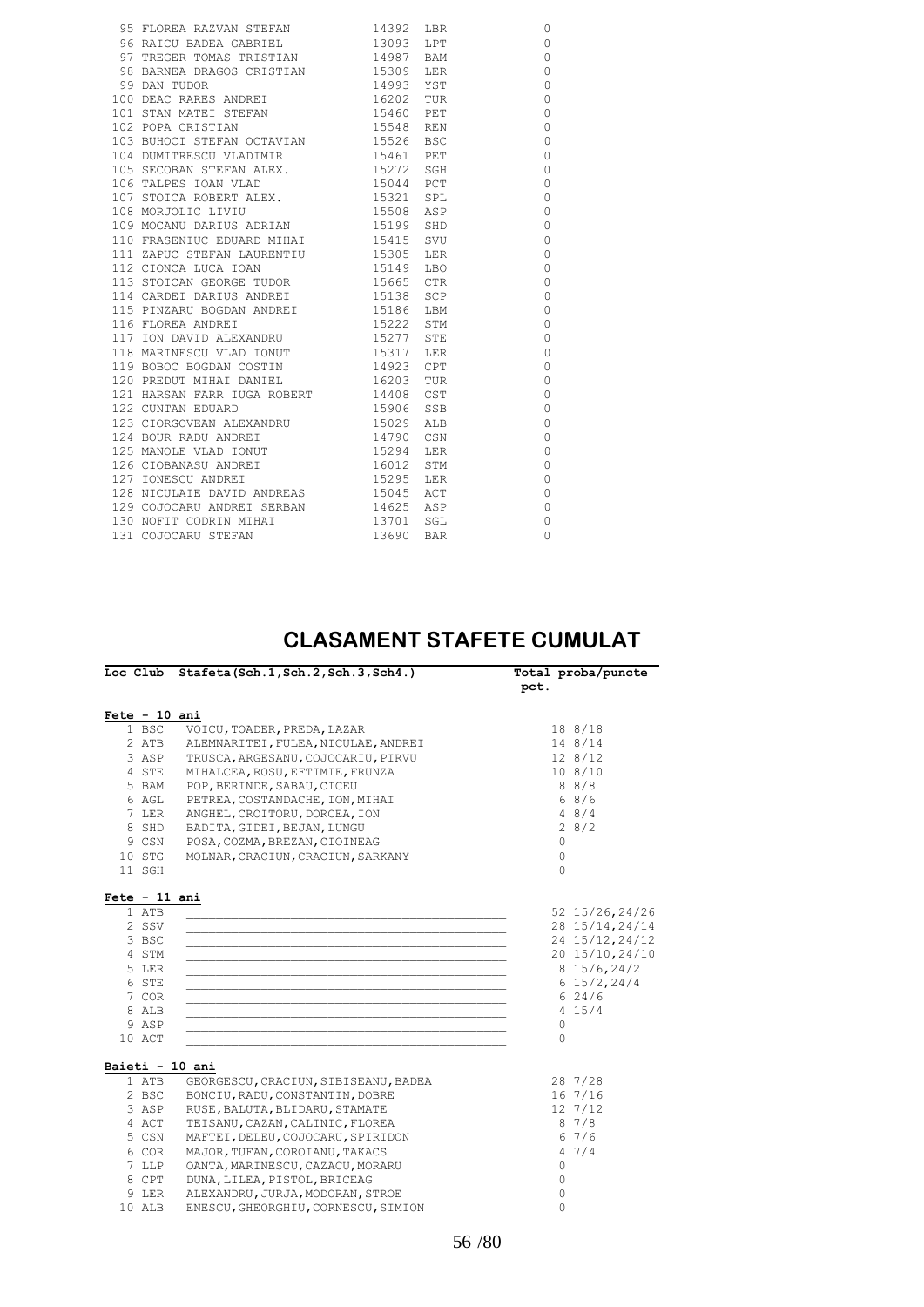| 1 BSC  | 32 16/14, 23/18 |
|--------|-----------------|
| 2 ATB  | 30 16/18, 23/12 |
| 3 ASP  | 26 16/12, 23/14 |
| 4 SHD  | 18 16/10, 23/8  |
| 5 ALB  | 18 16/8,23/10   |
| 6 CST  | 12 16/6,23/6    |
| 7 STM  | 816/4, 23/4     |
| 8 BAM  | 4 16/2, 23/2    |
| 9 ACT  |                 |
| 10 CSN |                 |
| 11 LER |                 |

#### **CLASAMENT ECHIPE CUMULAT**

| Loc          | Club                        | Total<br><u>pct.</u> | proba/puncte                                                     |
|--------------|-----------------------------|----------------------|------------------------------------------------------------------|
|              |                             |                      |                                                                  |
| 1            | Fete - 10 ani<br><b>BSC</b> | 43                   | 4/4, 8/18, 11/10, 20/11                                          |
| 2            | ATB                         | 40                   | 4/5, 8/14, 11/12, 20/9                                           |
| 3            | STE                         | 26                   | 4/11, 8/10, 20/5                                                 |
| 4            | ACT                         | 19                   | 4/13, 20/6                                                       |
| 5            | ASP                         | 12                   | 8/12                                                             |
| 6            | VCN                         | 12                   | 4/3, 11/9                                                        |
| 7<br>8       | BAM                         | 8<br>8               | 8/8<br>11/5, 20/3                                                |
| 9            | WIN<br>AGL                  | 6                    | 8/6                                                              |
| 10           | LER                         | 4                    | 8/4                                                              |
| 11           | COR                         | $\mathbf{2}$         | 20/2                                                             |
| 12           | CSP                         | 2                    | 4/1, 20/1                                                        |
| 13           | SHD                         | 2                    | 8/2                                                              |
| 14           | CSN                         | $\mathbf{1}$         | 11/1                                                             |
| 15           | ALB                         | 0                    |                                                                  |
| 16<br>17     | ALS<br>ANA                  | 0<br>0               |                                                                  |
| 18           | AQU                         | 0                    |                                                                  |
| 19           | CBV                         | 0                    |                                                                  |
| 20           | CJI                         | 0                    |                                                                  |
| 21           | CMB                         | 0                    |                                                                  |
| 22           | CPT                         | 0                    |                                                                  |
| 23           | CSW                         | 0                    |                                                                  |
| 24           | DAC                         | 0                    |                                                                  |
| 25<br>26     | DEL<br>H <sub>2</sub> O     | 0<br>0               |                                                                  |
| 27           | LBM                         | 0                    |                                                                  |
| 28           | LLP                         | 0                    |                                                                  |
| 29           | LPT                         | 0                    |                                                                  |
| 30           | MPL                         | 0                    |                                                                  |
| 31           | MSB                         | 0                    |                                                                  |
| 32           | MSW                         | 0                    |                                                                  |
| 33<br>34     | REN<br>SCP                  | 0<br>0               |                                                                  |
| 35           | SGH                         | 0                    |                                                                  |
| 36           | SGL                         | 0                    |                                                                  |
| 37           | SOS                         | 0                    |                                                                  |
| 38           | SPL                         | 0                    |                                                                  |
| 39           | SSB                         | 0                    |                                                                  |
| 40           | SSV                         | 0                    |                                                                  |
| 41<br>42     | STG<br>STM                  | 0<br>0               |                                                                  |
| 43           | TIM                         | 0                    |                                                                  |
| 44           | TSP                         | 0                    |                                                                  |
| 45           | TUR                         | 0                    |                                                                  |
|              | <b>Fete - 11 ani</b>        |                      |                                                                  |
| $\mathbf{1}$ | ATB                         | 69                   | $6/3$ , 13/7, 15/26, 18/3, 22/4, 24/26                           |
| 2            | SSV                         | 65                   | 2/6, 6/7, 9/11, 13/2, 15/14, 18/7, 22/4, 24/14                   |
| 3<br>4       | CSP<br>CPT                  | 56<br>45             | 2/6,6/10,9/12,13/9,18/10,22/9<br>2/9, 6/9, 9/6, 13/7, 18/9, 22/5 |
| 5            | COR                         | 35                   | 2/7, 6/5, 13/5, 18/5, 22/7, 24/6                                 |
| 6            | BSC                         | 24                   | 15/12, 24/12                                                     |
| 7            | STM                         | 20                   | 15/10,24/10                                                      |
| 8            | ANA                         | 10                   | 6/1, 13/3, 22/6                                                  |
| 9            | BAM                         | 9                    | 9/3, 13/4, 22/2                                                  |
| 10<br>11     | LER                         | 8<br>7               | 15/6, 24/2<br>2/3,9/4                                            |
| 12           | SRT<br>STE                  | 7                    | 9/1, 15/2, 24/4                                                  |
| 13           | SGH                         | 6                    | 2/5, 18/1                                                        |
| 14           | ALB                         | 4                    | 15/4                                                             |
|              |                             |                      |                                                                  |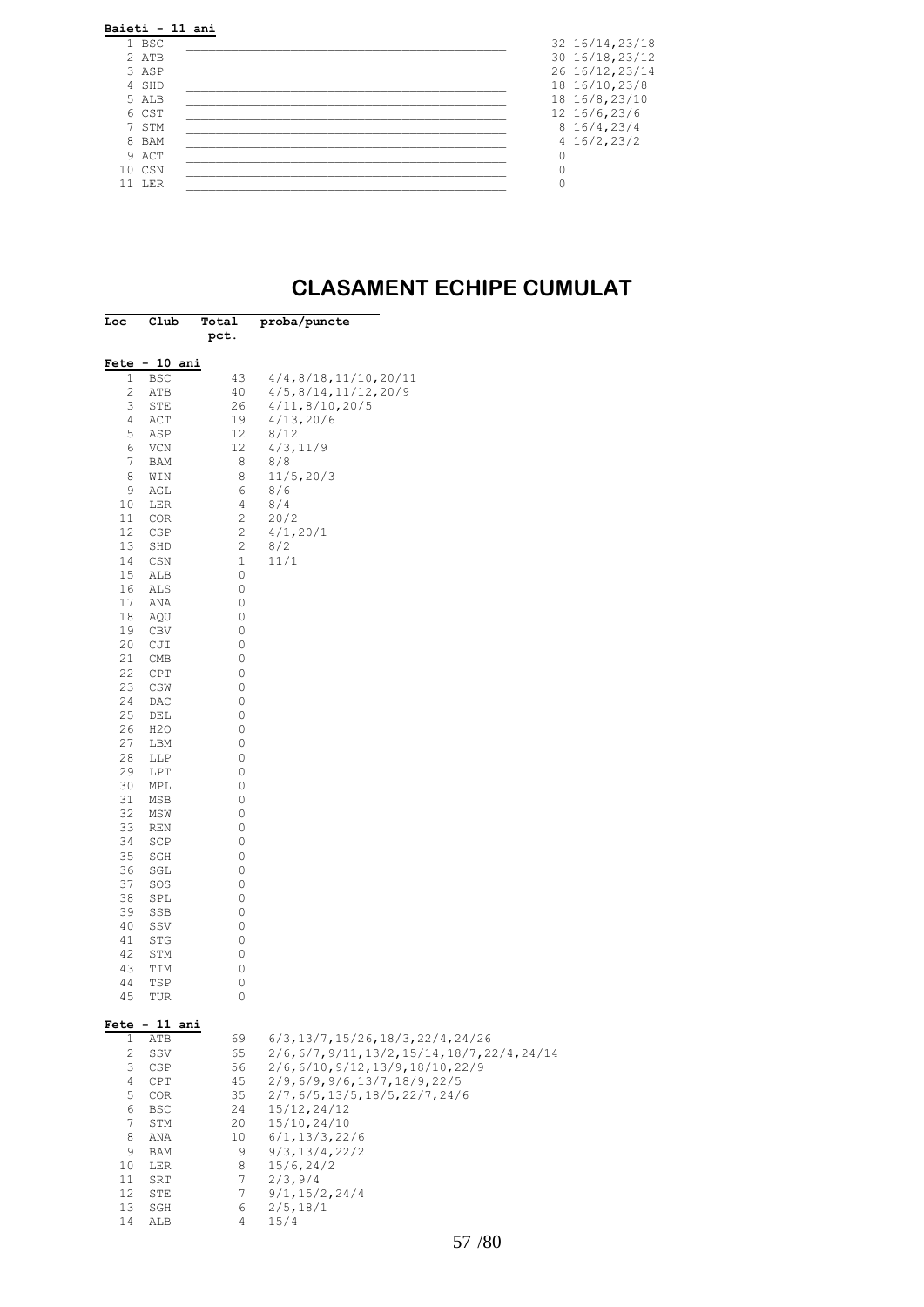| 15<br>CSW<br>16<br>MSB<br>17<br>ACN<br>18<br>ACT<br>19<br>AGL<br>20<br>ASP<br>21<br>BAR<br>22<br>CBV<br>23<br>CJI<br>24<br>CPI<br>25<br>CSN<br>26<br>CST<br>27<br>CTR<br>28<br>DEB<br>29<br>H2O<br>30<br>LBC<br>31<br>LBM<br>32<br>LLP<br>33<br>LPT<br>34<br>MBR<br>35<br>PCT<br>36<br><b>REN</b><br>37<br>SCP<br>38<br>SGL<br>39<br>SHD<br>40<br>SOS<br>41<br>SSB<br>42<br>STG<br>43<br>TIM<br>44<br>VSK                                                                                                                                                                                                                                                                                                                                                                                                                                                                                                                                              | 4<br>1<br>0<br>0<br>0<br>0<br>0<br>0<br>0<br>0<br>0<br>0<br>0<br>0<br>0<br>0<br>0<br>0<br>0<br>0<br>0<br>0<br>0<br>0<br>0<br>0<br>0<br>0<br>0<br>0                                                                                                                                               | 6/2, 18/2<br>2/1                                                                                                                                       |
|--------------------------------------------------------------------------------------------------------------------------------------------------------------------------------------------------------------------------------------------------------------------------------------------------------------------------------------------------------------------------------------------------------------------------------------------------------------------------------------------------------------------------------------------------------------------------------------------------------------------------------------------------------------------------------------------------------------------------------------------------------------------------------------------------------------------------------------------------------------------------------------------------------------------------------------------------------|--------------------------------------------------------------------------------------------------------------------------------------------------------------------------------------------------------------------------------------------------------------------------------------------------|--------------------------------------------------------------------------------------------------------------------------------------------------------|
| <u> Baieti - 10</u><br>ani<br>$\mathbf 1$<br>ATB<br>2<br>BSC<br>3<br>COR<br>4<br>BAR<br>5<br>ASP<br>6<br>CSN<br>7<br>ACT<br>8<br>TSP<br>9<br>SCP<br>10<br>AQU<br>11<br>ALB<br>12<br>AGL<br>13<br>ALS<br>14<br>ANA<br>15<br>BAM<br>16<br>CBV<br>17<br>CJI<br>18<br>CMB<br>19<br>CPI<br>20<br>CPT<br>21<br>$\mathbb{C}\mathbb{S}\mathbb{T}$<br>22<br>CSW<br>23<br>DAC<br>24<br>${\rm DEB}$<br>25<br>$\rm{DEL}$<br>26<br>$\mathop{\rm DEV}\nolimits$<br>27<br>$_{\rm DGL}$<br>28<br>H2O<br>29<br>$_{\rm LBM}$<br>30<br>LBR<br>31<br>$\mbox{LER}$<br>32<br>$_{\rm LLP}$<br>33<br>MAR<br>34<br>$\ensuremath{\mathsf{MBV}}$<br>35<br>$\tt MPI$<br>36<br>MSB<br>37<br>MSM<br>38<br>OLI<br>39<br>${\tt PCT}$<br>40<br>PET<br>41<br>SGH<br>42<br>SGL<br>43<br>SHD<br>44<br>SPL<br>45<br>${\tt SRT}$<br>46<br>SSB<br>47<br>SSV<br>48<br>STE<br>49<br>$\operatorname{\mathsf{STG}}$<br>50<br>STM<br>$51\,$<br>SVU<br>52<br>$\ensuremath{\text{VCN}}$<br>53<br>WIN | 76<br>30<br>17<br>14<br>13<br>13<br>8<br>5<br>4<br>3<br>$\sqrt{2}$<br>0<br>0<br>0<br>0<br>0<br>0<br>0<br>0<br>0<br>0<br>0<br>0<br>0<br>0<br>0<br>0<br>0<br>0<br>0<br>0<br>0<br>0<br>0<br>0<br>0<br>0<br>0<br>0<br>0<br>0<br>0<br>0<br>0<br>0<br>0<br>0<br>0<br>0<br>0<br>$\circ$<br>0<br>$\circ$ | 3/18, 7/28, 12/17, 19/13<br>3/6, 7/16, 12/8<br>3/7, 7/4, 19/6<br>12/2,19/12<br>7/12, 19/1<br>3/1, 7/6, 12/6<br>7/8<br>3/3, 19/2<br>12/4<br>19/3<br>3/2 |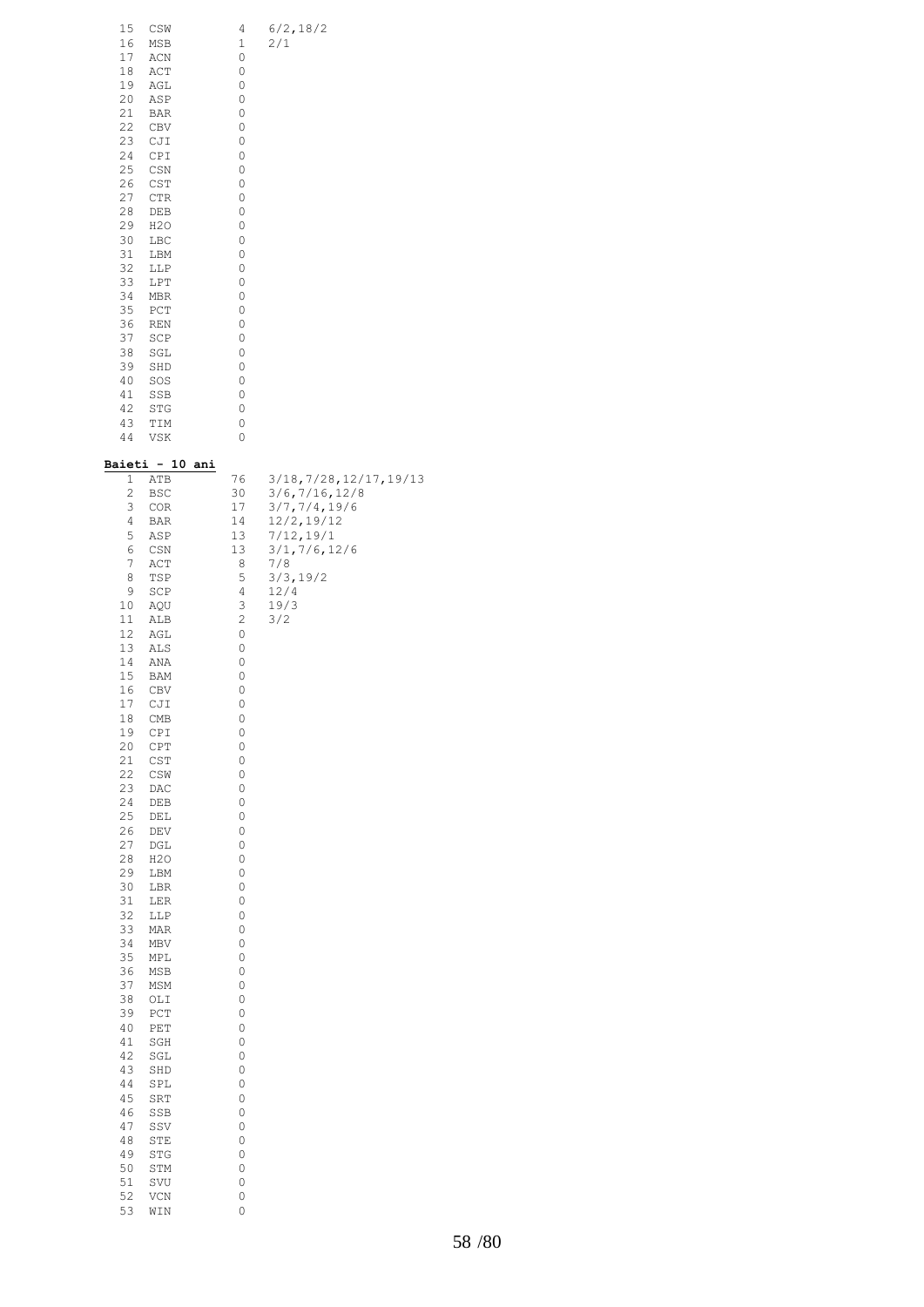| Baieti - 11 ani       |             |                                                  |
|-----------------------|-------------|--------------------------------------------------|
| 1<br>BSC              | 64          | $1/2, 5/6, 10/4, 14/7, 16/14, 17/7, 21/6, 23/18$ |
| 2<br>ATB              | 62          | 1/11, 5/4, 14/9, 16/18, 17/5, 21/3, 23/12        |
| 3<br>ASP              | 57          | 1/4,5/7,10/5,14/5,16/12,17/1,21/9,23/14          |
| 4<br>COR              | 37          | 1/9,5/9,10/6,17/9,21/4                           |
| 5<br>ACT              | 31          | 5/7, 10/7, 14/6, 17/6, 21/5                      |
| 6<br>SHD              | 29          | 1/1, 5/4, 10/2, 16/10, 17/4, 23/8                |
| 7<br>ALB              | 18          | 16/8,23/10                                       |
| 8<br>H <sub>2</sub> O | 18          | 1/7, 10/9, 17/2                                  |
| 9<br>CST              | 15          | 14/2, 16/6, 21/1, 23/6                           |
| 10<br>STM             | 15          | 14/5, 16/4, 21/2, 23/4                           |
| 11<br>STE             | 9           | 14/2, 21/7                                       |
| 12<br>LBC             | 6           | 1/3, 17/3                                        |
| 13<br>BAM             | 4           | 16/2, 23/2                                       |
| 14<br>CTR             | 3           | 10/3                                             |
| 15<br>MAR             | 3           | 14/3                                             |
| 16<br>CSN             | $\mathbf 1$ | 10/1                                             |
| 17<br>ACN             | 0           |                                                  |
| 18<br>AGL             | 0           |                                                  |
| 19<br>ALS             | 0           |                                                  |
| 20                    | 0           |                                                  |
| AQU<br>21             | 0           |                                                  |
| BAR                   | 0           |                                                  |
| 22<br>CAT             |             |                                                  |
| 23<br>CBV             | 0           |                                                  |
| 24<br>CJI             | 0           |                                                  |
| 25<br>CPI             | 0           |                                                  |
| 26<br>CPT             | 0           |                                                  |
| 27<br>DAC             | 0           |                                                  |
| 28<br>LBM             | 0           |                                                  |
| 29<br>LBO             | 0           |                                                  |
| 30<br>LBR             | 0           |                                                  |
| 31<br>LER             | 0           |                                                  |
| 32<br>LPT             | 0           |                                                  |
| 33<br>MPL             | 0           |                                                  |
| 34<br>MSB             | 0           |                                                  |
| 35<br>MSM             | 0           |                                                  |
| 36<br>PCT             | 0           |                                                  |
| 37<br>PET             | 0           |                                                  |
| 38<br>REN             | 0           |                                                  |
| 39<br>SCP             | 0           |                                                  |
| 40<br>SGH             | 0           |                                                  |
| 41<br>SGL             | 0           |                                                  |
| 42<br>SOS             | 0           |                                                  |
| 43<br>SPL             | 0           |                                                  |
| 44<br>SRT             | 0           |                                                  |
| 45<br>SS7             | 0           |                                                  |
| 46<br>SSB             | 0           |                                                  |
| 47<br>SSV             | 0           |                                                  |
| 48<br>SVU             | 0           |                                                  |
| 49<br>TSP             | 0           |                                                  |
| 50<br>TUR             | 0           |                                                  |
| 51<br>YST             | 0           |                                                  |
|                       |             |                                                  |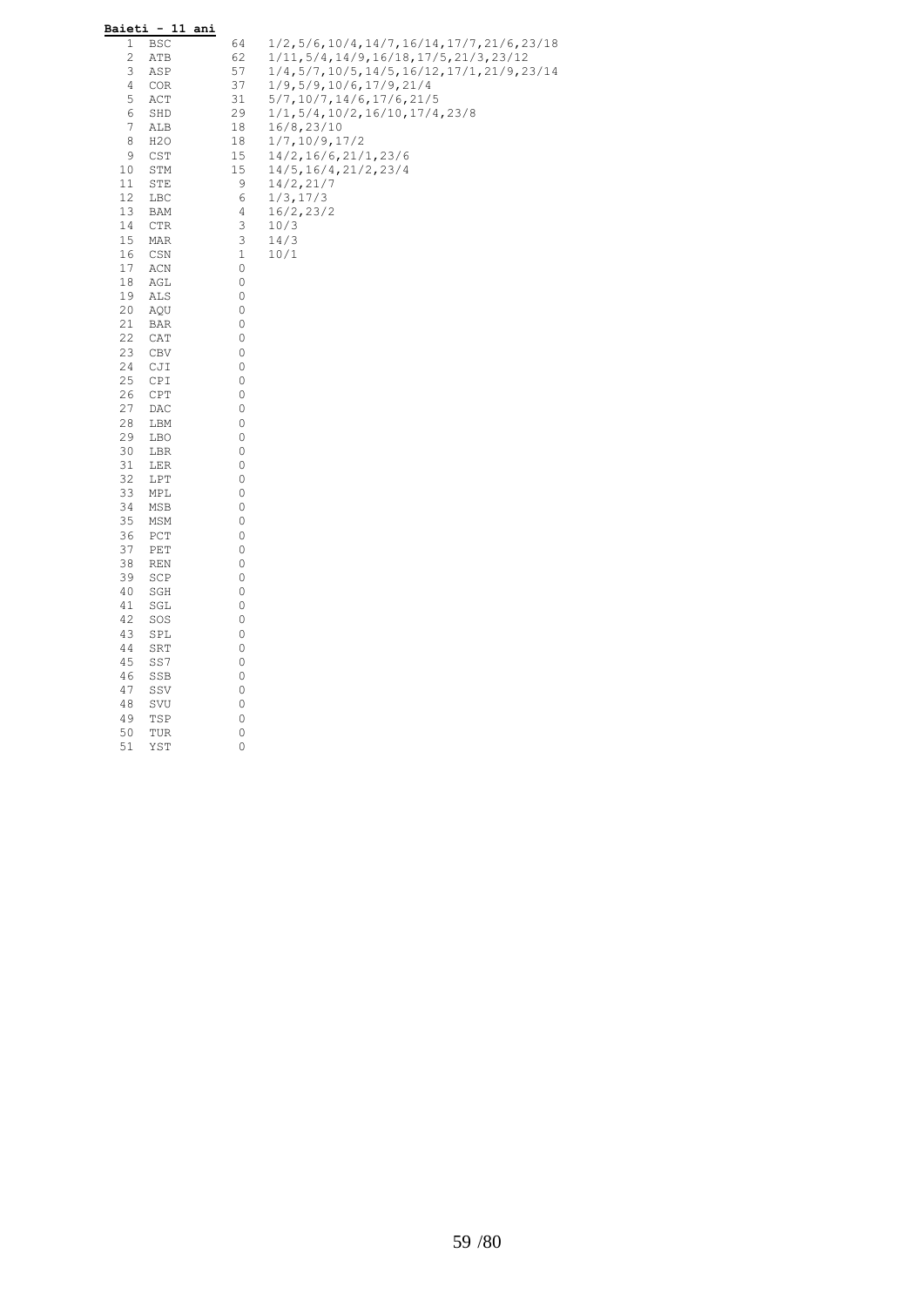#### **CLASAMENT GENERAL ECHIPE**

| Loc            | Club              | Total<br>gen.<br>pct. | Total<br>pct.<br>fete | Total<br>pct.<br>baieti | F10            | F11                    | <b>B10</b>     | $\overline{B11}$           |
|----------------|-------------------|-----------------------|-----------------------|-------------------------|----------------|------------------------|----------------|----------------------------|
| 1              | ATB               | 247                   | 109                   | 138                     | 40             | 69                     | 76             | 62                         |
| $\overline{c}$ | <b>BSC</b>        | 161                   | 67                    | 94                      | 43             | 24                     | 30             | 64                         |
| 3              | COR               | 91                    | 37                    | 54                      | $\mathbf{2}$   | 35                     | $17$           | 37                         |
| 4              | ASP               | 82                    | 12                    | 70                      | 12             | $\mathbb O$            | 13             | 57                         |
| 5              | SSV               | 65                    | 65                    | $\mathbb O$             | $\mathbb O$    | 65                     | $\mathbb O$    | $\mathbb O$                |
| 6              | ACT               | 58                    | 19                    | 39                      | 19             | $\mathbb O$            | 8              | 31                         |
| $\overline{7}$ | CSP               | 58                    | 58                    | $\mathbb O$             | $\overline{c}$ | 56                     | 0              | $\mathbb O$                |
| 8              | CPT               | 45                    | 45                    | $\mathbb O$             | $\mathbb O$    | 45<br>$\boldsymbol{7}$ | 0              | $\mathbb O$                |
| 9<br>10        | STE<br>STM        | 42<br>35              | 33<br>20              | $\mathsf 9$<br>15       | 26<br>0        | 20                     | 0<br>0         | 9<br>15                    |
| 11             | SHD               | 31                    | $\overline{c}$        | 29                      | $\overline{c}$ | $\mathbb O$            | 0              | 29                         |
| 12             | ALB               | 24                    | $\overline{4}$        | 20                      | 0              | 4                      | $\overline{c}$ | 18                         |
| 13             | <b>BAM</b>        | 21                    | 17                    | $\overline{4}$          | 8              | 9                      | 0              | $\overline{4}$             |
| 14             | H2O               | 18                    | $\mathbb O$           | 18                      | 0              | 0                      | 0              | 18                         |
| 15             | CSN               | 15                    | 1                     | 14                      | 1              | 0                      | 13             | $\mathbf{1}$               |
| 16             | CST               | 15                    | $\circ$               | 15                      | 0              | 0                      | 0              | 15                         |
| 17             | <b>BAR</b>        | 14                    | $\mathbb O$           | 14                      | 0              | 0                      | 14             | $\mathbb O$                |
| 18             | VCN               | 12                    | 12                    | $\mathbb O$             | 12             | 0                      | 0              | 0                          |
| 19             | LER               | 12                    | 12                    | $\mathbb O$             | 4              | 8                      | 0              | 0                          |
| 20             | ANA               | $10$                  | 10                    | 0                       | 0              | 10                     | 0              | 0                          |
| 21<br>22       | WIN               | 8<br>7                | $\,8\,$               | 0                       | 8<br>$\circ$   | 0                      | 0              | 0                          |
| 23             | SRT<br>AGL        | 6                     | 7<br>6                | 0<br>0                  | 6              | $\boldsymbol{7}$<br>0  | 0<br>$\circ$   | $\mathbb O$<br>$\mathbb O$ |
| 24             | SGH               | 6                     | 6                     | 0                       | 0              | 6                      | 0              | 0                          |
| 25             | LBC               | 6                     | 0                     | 6                       | 0              | 0                      | 0              | 6                          |
| 26             | TSP               | 5                     | 0                     | 5                       | 0              | 0                      | 5              | $\mathbb O$                |
| 27             | CSW               | 4                     | 4                     | $\mathbb O$             | 0              | 4                      | $\circ$        | $\mathsf{O}\xspace$        |
| 28             | SCP               | 4                     | 0                     | $\overline{4}$          | 0              | 0                      | 4              | $\mathbb O$                |
| 29             | AQU               | 3                     | 0                     | 3                       | 0              | 0                      | 3              | $\mathsf{O}\xspace$        |
| 30             | <b>CTR</b>        | 3                     | 0                     | 3                       | 0              | 0                      | 0              | 3                          |
| 31             | MAR               | 3                     | 0                     | 3                       | 0              | 0                      | 0              | 3                          |
| 32             | MSB               | 1                     | 1                     | 0                       | 0              | 1                      | 0              | 0                          |
| 33             | ALS               | 0                     | 0                     | 0                       | 0              | 0                      | 0              | 0                          |
| 34             | <b>CBV</b>        | 0                     | 0                     | 0                       | 0              | 0                      | 0              | 0                          |
| 35             | CJI               | 0                     | 0                     | 0                       | 0              | 0                      | 0              | 0                          |
| 36<br>37       | <b>CMB</b><br>DAC | 0<br>0                | 0<br>0                | 0<br>0                  | 0<br>0         | 0<br>0                 | 0<br>0         | 0<br>0                     |
| 38             | DEL               | 0                     | 0                     | 0                       | 0              | 0                      | 0              | 0                          |
| 39             | LBM               | 0                     | 0                     | 0                       | 0              | 0                      | 0              | 0                          |
| 40             | LLP               | 0                     | 0                     | 0                       | 0              | 0                      | 0              | 0                          |
| 41             | LPT               | 0                     | 0                     | $\mathbb O$             | 0              | 0                      | 0              | 0                          |
| 42             | MPL               | 0                     | 0                     | 0                       | 0              | 0                      | 0              | 0                          |
| 43             | MSW               | 0                     | 0                     | 0                       | 0              | 0                      | 0              | 0                          |
| 44             | <b>REN</b>        | 0                     | 0                     | 0                       | 0              | 0                      | 0              | 0                          |
| 45             | SGL               | 0                     | $\mathbf 0$           | $\mathbf 0$             | 0              | 0                      | 0              | $\mathsf{O}\xspace$        |
| 46             | SOS               | $\circ$               | $\mathbb O$           | $\mathbb O$             | 0              | $\mathbb O$            | 0              | 0                          |
| 47             | SPL               | $\circ$               | $\mathsf O$           | $\mathsf O$             | 0              | 0                      | $\circ$        | $\mathsf O$                |
| 48             | SSB               | 0                     | 0                     | $\mathsf O$             | 0              | 0                      | 0              | $\mathbb O$                |
| 49<br>50       | <b>STG</b><br>TIM | 0<br>0                | 0<br>0                | 0<br>$\mathsf O$        | 0<br>0         | 0<br>0                 | 0<br>0         | 0<br>0                     |
| 51             | TUR               | 0                     | 0                     | 0                       | 0              | 0                      | 0              | 0                          |
| 52             | ACN               | 0                     | 0                     | 0                       | 0              | 0                      | 0              | 0                          |
| 53             | CPI               | 0                     | 0                     | 0                       | 0              | 0                      | 0              | 0                          |
| 54             | DEB               | 0                     | 0                     | 0                       | 0              | 0                      | 0              | 0                          |
| 55             | MBR               | 0                     | 0                     | 0                       | 0              | 0                      | 0              | 0                          |
| 56             | PCT               | 0                     | 0                     | 0                       | 0              | 0                      | 0              | 0                          |
| 57             | VSK               | 0                     | 0                     | 0                       | 0              | 0                      | 0              | 0                          |
| 58             | DEV               | 0                     | 0                     | 0                       | 0              | 0                      | 0              | 0                          |
| 59             | DGL               | 0                     | 0                     | 0                       | 0              | 0                      | 0              | 0                          |
| 60             | LBR               | 0                     | 0                     | 0                       | 0              | 0                      | 0              | 0                          |
| 61             | MBV               | 0                     | 0                     | 0                       | 0              | 0                      | 0              | 0                          |
| 62             | MSM               | 0                     | 0                     | 0                       | 0              | 0                      | 0              | 0                          |
| 63             | OLI               | 0                     | 0                     | 0                       | 0              | 0                      | 0              | 0                          |
| 64<br>65       | PET<br>SVU        | 0<br>0                | 0<br>0                | 0<br>0                  | 0<br>0         | 0<br>0                 | 0<br>0         | 0                          |
| 66             | CAT               | 0                     | 0                     | 0                       | 0              | 0                      | 0              | 0<br>$\mathbb O$           |
| 67             | <b>LBO</b>        | 0                     | 0                     | 0                       | 0              | 0                      | 0              | 0                          |
| 68             | SS7               | 0                     | 0                     | 0                       | 0              | 0                      | $\circ$        | 0                          |
| 69             | YST               | 0                     | 0                     | $\mathsf O$             | 0              | 0                      | $\circ$        | $\mathbb O$                |
|                |                   |                       |                       |                         |                |                        |                |                            |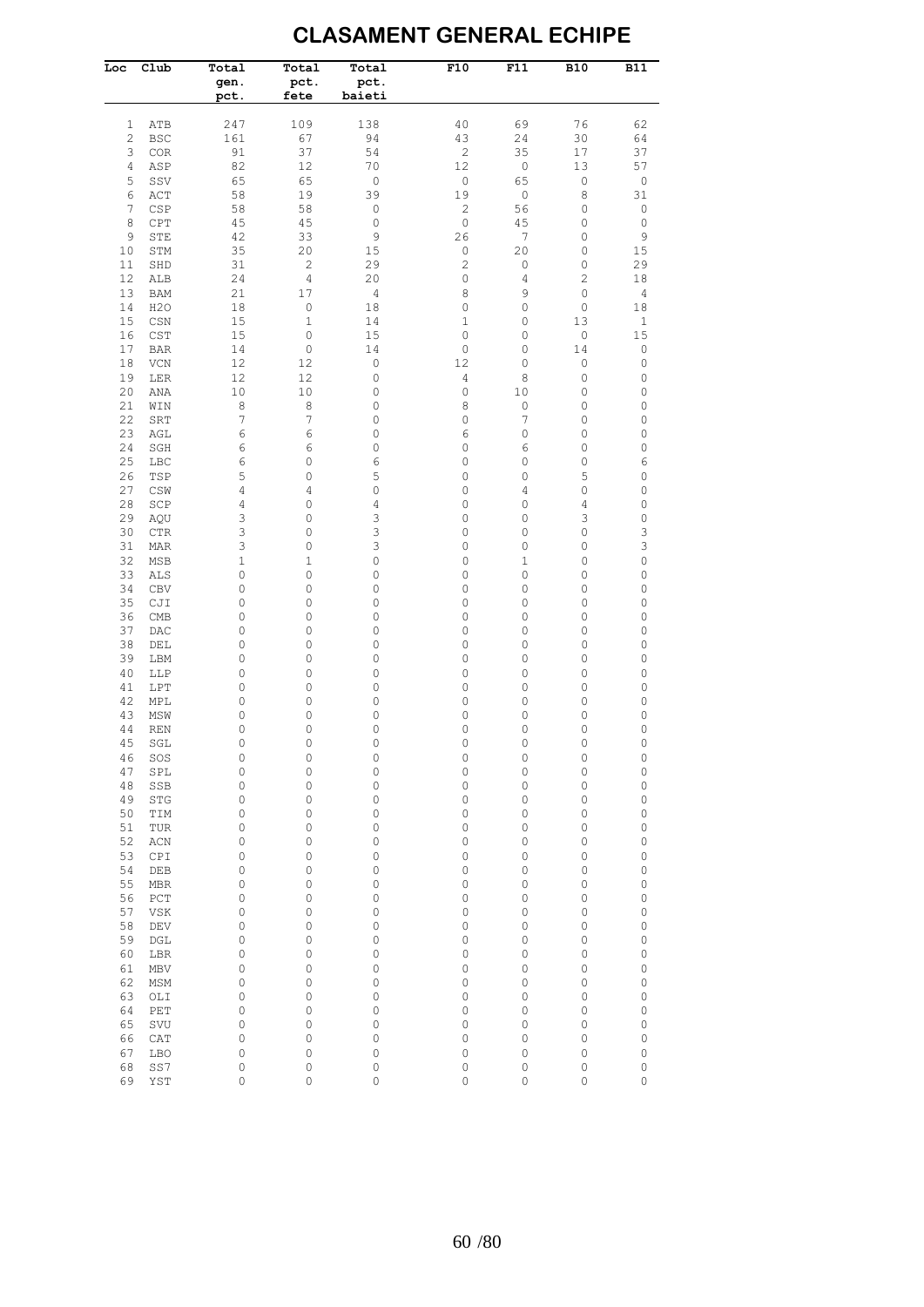# **REZULTATE**

## **Reuniunea: 4 Data: 11.06.2017**

|                   |                               |                 | Ser. Cul. Loc Nume si prenume<br>Stafeta (Sch.1, Sch.2, Sch.3, Sch.4) | $\mathsf{Cod}$ | An           | Club        | Rezultat             | Puncte |
|-------------------|-------------------------------|-----------------|-----------------------------------------------------------------------|----------------|--------------|-------------|----------------------|--------|
|                   |                               |                 |                                                                       |                |              |             |                      |        |
|                   | Id.: 25                       |                 | Proba: 100 m spate fem. 11 ani                                        |                |              |             |                      |        |
| 13                | 4                             |                 | 1 URSU MARIA IOANA                                                    | 15100          | 2006         | SSV         | 01:12:22             |        |
| 13                | 5                             |                 | 2 FABIAN SARA JULIA                                                   | 14911          | 2006         | CSP         | 01:14:76             |        |
| 13                | 8                             |                 | 3 OTOIU ANA CRISTIANA                                                 | 11252          | 2006         | CPT         | 01:17:19             |        |
| 13                | 3                             |                 | 4 SAUCIUC OANA IULIA                                                  | 15099          | 2006         | SSV         | 01:17:57             |        |
| 13                | $7\phantom{.0}$<br>$\epsilon$ |                 | 5 BALINT EMMA                                                         | 14021          | 2006         | ${\tt SRT}$ | 01:18:32             |        |
| 13<br>12          | 3                             | 7 <sup>7</sup>  | 6 STIRBU IOANA MARIA<br>MIHALI MARIA ALEXANDRA                        | 15036<br>14991 | 2006<br>2006 | CSP<br>BAM  | 01:18:88<br>01:19:05 |        |
| 12                | $\mathsf S$                   |                 | 8 DRAGOMIR MARIA MIRUNA                                               | 12474          | 2006         | LPT         | 01:19:29             |        |
| 13                | $\overline{c}$                | 9               | OSTAFI DELIA ELENA                                                    | 14841          | 2006         | SSV         | 01:19:91             |        |
| 12                | $\overline{4}$                | 10              | DINU BIANCA STEFANIA MARA                                             | 15437          | 2006         | ATB         | 01:20:34             |        |
| 11                | 2                             | 11              | NEAGU IOANA REBECA                                                    | 15516          | 2006         | BSC         | 01:20:98             |        |
| 10                | $\sqrt{2}$                    | 12              | RAUTA CARLA MARIA                                                     | 15440          | 2006         | ATB         | 01:21:23             |        |
| $\mathbf{1}$      | $\overline{c}$                | 13 <sup>°</sup> | ACHIM DIANA CEZARA                                                    | 14558          | 2006         | STM         | 01:21:30             |        |
| 11                | $\,8\,$                       | 14              | ASLAM ANDRA                                                           | 15410          | 2006         | ATB         | 01:21:40             |        |
| $\overline{c}$    | 7                             | 15 <sub>1</sub> | SAVULESCU ANA TEODORA                                                 | 15455          | 2006         | STE         | 01:21:43             |        |
| 13                | $\mathbf{1}$                  | 15              | DRAGOMIR IOANA ALEXIA                                                 | 13907          | 2006         | BAR         | 01:21:43             |        |
| $\overline{c}$    | 8                             | 17              | SEBE ANDRA MIRUNA                                                     | 15282          | 2006         | STE         | 01:21:86             |        |
| 12                | $\,8\,$                       | 18              | BUFTEANU BIANCA                                                       | 14721          | 2006         | STM         | 01:22:36             |        |
| 12                | $\overline{c}$                | 19              | ADAM SARA DARIA                                                       | 15006          | 2006         | ALB         | 01:22:69             |        |
| $12 \overline{ }$ | $\mathbf{1}$                  | 20              | CHITAC AURORA HOARA                                                   | 15263          | 2006         | SGH         | 01:22:75             |        |
| 9<br>10           | $\mathbf{1}$<br>6             | 21<br>22        | AXENTIOI ILINCA                                                       | 15273<br>15438 | 2006         | SGH         | 01:23:23             |        |
| 3                 | 7                             | 23              | DUMITRESCU ALEXANDRA CORI<br>RADULESCU ALEXANDRA                      | 15335          | 2006<br>2006 | ATB<br>DEB  | 01:23:39<br>01:23:40 |        |
| 11                | $\overline{4}$                | 24              | SOROCEANU ALEXIA IOANA                                                | 15593          | 2006         | CJI         | 01:23:46             |        |
| $\mathbf{1}$      | 3                             | 25              | CHELMUS ARINA MARIA                                                   | 15135          | 2006         | SCP         | 01:23:53             |        |
| $12 \overline{ }$ | $\epsilon$                    | 26              | IORDAN ALESSIA MARIA                                                  | 15279          | 2006         | REN         | 01:23:61             |        |
| 10                | 3                             | 27              | BADEA IOANA ALEXANDRA                                                 | 15043          | 2006         | ACT         | 01:23:97             |        |
| 9                 | $\overline{7}$                | 28              | MARC MARIA NATALIA                                                    | 15039          | 2006         | CSW         | 01:24:20             |        |
| 11                | 7                             | 29              | POPA RAT VANESSA MARIA                                                | 15539          | 2006         | BAM         | 01:24:48             |        |
| 11                | $\mathbf{1}$                  | 30              | LORINCZ JAZMIN ADRIENN                                                | 15144          | 2006         | COR         | 01:24:58             |        |
| 12                | 7                             | 31              | ISPAS MEDA ANAMARIA                                                   | 15007          | 2006         | ALB         | 01:24:69             |        |
| 9                 | $6\,$                         | 32              | STROE ANA MARIA                                                       | 15513          | 2006         | BSC         | 01:25:01             |        |
| 3                 | 3                             | 33              | PIPER ANDREEA MADALINA                                                | 14645          | 2006         | ASP         | 01:25:20             |        |
| 9                 | $\overline{4}$                | 34              | TEODOROVICI MARA IOANA                                                | 15101          | 2006         | SSV         | 01:25:26             |        |
| 11                | $\epsilon$                    | 35              | MENCIU IOANA MARIA                                                    | 15518          | 2006         | <b>BSC</b>  | 01:25:36             |        |
| 9<br>9            | 5<br>$\,8\,$                  | 36              | BESCHERET ANCA                                                        | 15411          | 2006         | ATB         | 01:25:98             |        |
| 10                | $\,1\,$                       | 37<br>38        | POPOVICI PETRIANA<br>APOSTOL ALESSIA MARIA                            | 15098<br>15038 | 2006<br>2006 | SSV<br>CSW  | 01:26:01<br>01:26:07 |        |
| $\overline{c}$    | 3                             | 39              | BULANCEA DARIA                                                        | 15155          | 2006         | MBR         | 01:26:41             |        |
| $7\phantom{.0}$   | $\epsilon$                    | 40              | BLEJAN ALEXANDRA MARIA                                                | 15527          | 2006         | BSC         | 01:26:42             |        |
| 11                | $\ensuremath{\mathsf{3}}$     | 41              | MOATA IULIA ANDREEA                                                   | 15069          | 2006         | MSB         | 01:26:46             |        |
| $\overline{c}$    | $\mathbf{1}$                  | 42              | GROSU MARIA                                                           | 14552          | 2006         | STE         | 01:26:90             |        |
| 10                | 8                             | 43              | FLORESCU ANTONIA ALEXIA                                               | 14024          | 2006         | SRT         | 01:27:30             |        |
| 8                 | $\mathbf{1}$                  |                 | 44 SIMIONESCU LARISA CRISTIA                                          | 15005          | 2006         | ALB         | 01:27:49             |        |
| 8                 | 2                             | 45              | IANCU ERIKA LUANA                                                     | 15133          | 2006         | AGL         | 01:27:56             |        |
| 8                 | 6                             | 46              | MARTIN MARIA DENISA                                                   | 12669          | 2006         | LPT         | 01:27:97             |        |
| 2                 | 2                             | 47              | ILIE DARIA MARIA                                                      | 15454          | 2006         | STE         | 01:28:07             |        |
| 8                 | 8                             | 48              | BOSTANGIU ADELINA MARIA                                               | 15126          | 2006         | ANA         | 01:28:08             |        |
| $7\phantom{.0}$   | 4                             | 49              | NICOARA CARLA ANTONIA                                                 | 15002          | 2006         | ALB         | 01:28:13             |        |
| 11                | 5<br>7                        | 49<br>51        | GALATA LARISA ELENA<br>BELCIU CARLA MARIA                             | 15070          | 2006         | MSB         | 01:28:13             |        |
| 6<br>10           | 7                             | 52              | SABAU BIANCA SOPHIA                                                   | 15004<br>15201 | 2006<br>2006 | ALB<br>STG  | 01:28:50<br>01:28:52 |        |
| 10                | 5                             | 53              | TANASA BIANCA PETRINA                                                 | 15270          | 2006         | SGH         | 01:28:54             |        |
| 3                 | 6                             | 54              | NISTOR GABRIELA MARIA                                                 | 15374          | 2006         | ASP         | 01:28:86             |        |
| 3                 | 5                             | 55              | TODORAN MARINA                                                        | 15488          | 2006         | CBV         | 01:29:05             |        |
| 6                 | 6                             | 56              | GHEORGHE IULIA CRISTINA                                               | 15046          | 2006         | ACT         | 01:29:08             |        |
| 8                 | 7                             | 56              | SOFRONEA INGRID                                                       | 15416          | 2006         | SSV         | 01:29:08             |        |
| $\overline{4}$    | $\mathbf 1$                   | 58              | EROSS HANNA                                                           | 15158          | 2006         | VSK         | 01:29:23             |        |
| $\overline{c}$    | 4                             | 59              | UJVARY ADRIENN BEATRICE                                               | 15543          | 2006         | ACN         | 01:29:42             |        |
| 9                 | $\overline{c}$                | 60              | TUDOR ALLEGRA                                                         | 14779          | 2006         | CSN         | 01:29:53             |        |
| $7\phantom{.0}$   | 3                             | 61              | MERESESCU IRINA MARIA                                                 | 15439          | 2006         | ATB         | 01:29:72             |        |
| $\mathbf{1}$      | 6                             | 62              | MONDINI RUIZ ISABEL                                                   | 16229          | 2006         | STM         | 01:29:76             |        |
| 10                | 4                             | 63              | CHIRITA CLARA MARIA                                                   | 15412          | 2006         | ATB         | 01:29:94             |        |
| 5                 | 7                             | 64              | IOFCIU ALEXANDRA SOPHIE                                               | 14814          | 2006         | PCT         | 01:30:43             |        |
| 6                 | 5                             | 65              | GINGHINA ALINA ANDREEA                                                | 14901          | 2006         | AGL         | 01:30:44             |        |
| $\overline{7}$    | 8                             | 66              | BURCA ALEXANDRA MIHAELA                                               | 15197          | 2006         | SHD         | 01:30:49             |        |
| 7<br>7            | 7                             | 67              | HARSAN FAAR ALIA                                                      | 15037          | 2006         | CSW         | 01:30:79             |        |
| 6                 | $\mathbf{1}$<br>3             | 68              | HIRBOVANU VANESA DANIELA                                              | 15221          | 2006         | STM         | 01:30:82             |        |
|                   |                               | 69              | RADU ARIANA MARIA<br>POPA MIRUNA LIANA                                | 14902<br>15555 | 2006<br>2006 | AGL<br>TIM  | 01:30:83<br>01:30:84 |        |
| $\mathbf{1}$      | 7                             | 70              |                                                                       |                |              |             |                      |        |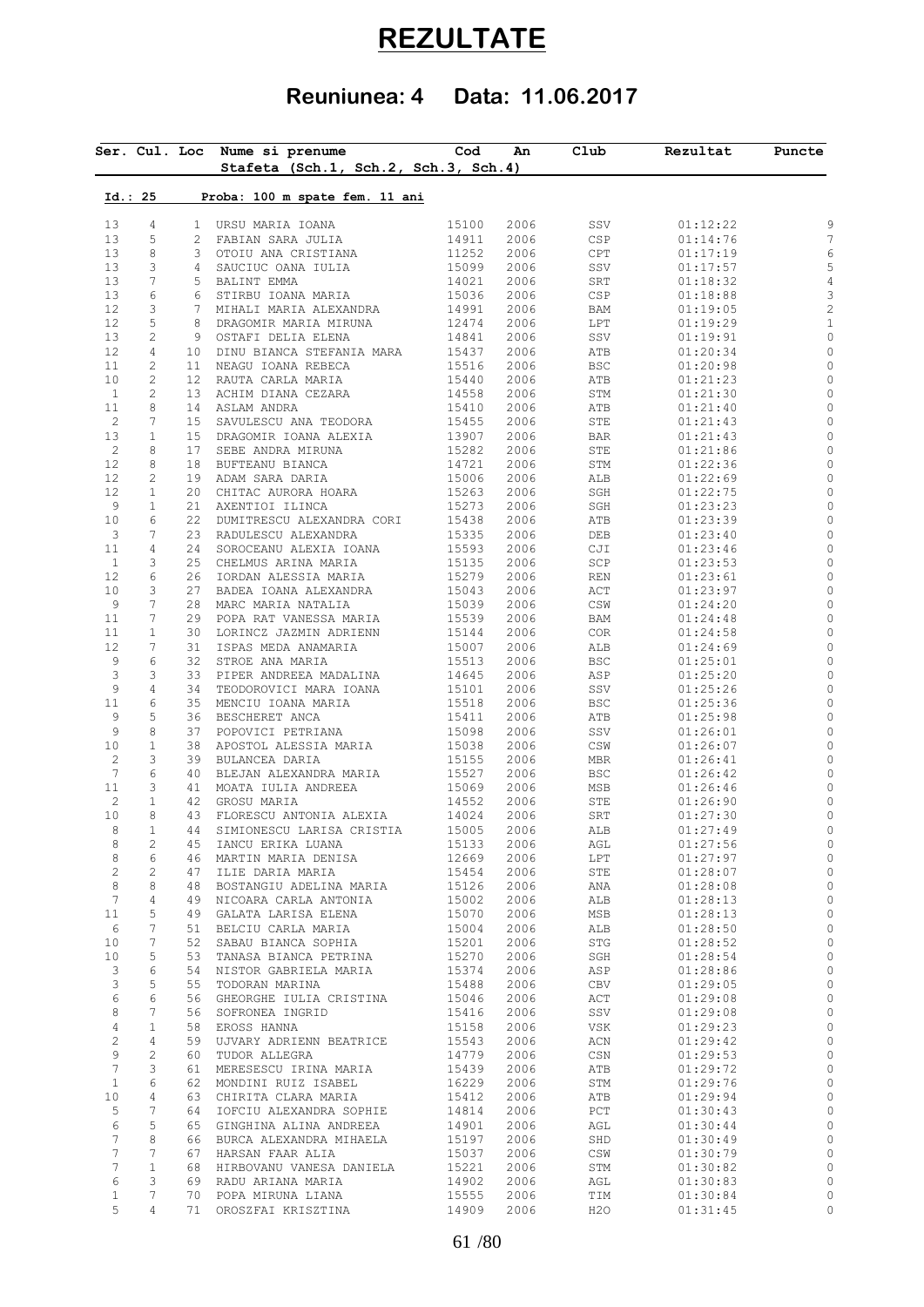| 4                 | 8               | 72          | STUPINEAN AKINYI ISABELLE       | 15310 | 2006 | LER              | 01:31:70  |                         |
|-------------------|-----------------|-------------|---------------------------------|-------|------|------------------|-----------|-------------------------|
| 7                 | 5               |             | 73 BREZEANU IZABELA             | 15942 | 2006 | ACT              | 01:32:00  | 0                       |
|                   |                 |             |                                 |       |      |                  |           |                         |
| 9                 | 3               | 74          | CRAIU IOANA                     | 15436 | 2006 | ATB              | 01:32:06  | 0                       |
| $\sqrt{2}$        | 5               | 75          | UJVARY DORA                     | 15542 | 2006 | ACN              | 01:32:09  | $\circ$                 |
| 8                 | 5               | 76          | CRISTEA THEEA MARIA             | 15523 | 2006 | <b>BSC</b>       | 01:32:46  | $\circ$                 |
| $\overline{4}$    | 3               | 77          | DOBRICAN IOANA RUXANDRA         | 14996 | 2006 | CPI              | 01:32:65  | $\circ$                 |
|                   |                 |             |                                 |       |      |                  |           |                         |
| 5                 | $\overline{c}$  | 77          | OTVOS MELISA MARIA              | 16356 | 2006 | CST              | 01:32:65  | $\circ$                 |
| 5                 | 5               | 79          | BERES KRISZTINA                 | 14907 | 2006 | H20              | 01:32:75  | $\circ$                 |
| 6                 | $\mathbf{2}$    | 80          | SANDU SARA PATRICIA             | 15207 | 2006 | STM              | 01:32:81  | 0                       |
| $\overline{c}$    | $\epsilon$      | 81          | LAZAR SIMONA MARINA             | 15457 | 2006 | STE              | 01:32:94  | $\circ$                 |
| $\,8\,$           | 3               |             |                                 |       |      |                  |           |                         |
|                   |                 | 82          | OPREA MARIA FLORENTINA          | 15515 | 2006 | <b>BSC</b>       | 01:33:18  | $\circ$                 |
| 3                 | $\overline{c}$  |             | 83 BACIU DARIA PATRICIA         | 15182 | 2006 | LBC              | 01:33:29  | $\circ$                 |
| $\overline{4}$    | $\overline{4}$  | 84          | OLAH ARIANA                     | 16357 | 2006 | CST              | 01:33:56  | 0                       |
| $\epsilon$        | $\overline{4}$  | 85          | BURCIU DAIANA GEORGIA           | 14023 | 2006 | SRT              | 01:33:74  | $\circ$                 |
| 5                 | 6               | 86          | IANCU MARA ALEXIA               | 15050 | 2006 | ACT              | 01:33:87  | $\circ$                 |
| $\overline{7}$    |                 |             |                                 |       |      |                  |           |                         |
|                   | 2               | 87          | BREZAE ADNANA ELENA             | 15003 | 2006 | ALB              | 01:33:96  | $\circ$                 |
| 8                 | $\overline{4}$  | 88          | TALPOS STEFANA ARISA            | 15061 | 2006 | SSB              | 01:34:03  | 0                       |
| 6                 | $\mathbf{1}$    | 89          | BOJA ROXANA TEODORA             | 15202 | 2006 | STM              | 01:35:48  | $\circ$                 |
| 6                 | 8               | 90          | DRAGHICI MIRUNA MARIUCA         | 15122 | 2006 | ANA              | 01:35:89  | $\circ$                 |
| $\sqrt{4}$        | $7\phantom{.0}$ | 91          | BAKO ANSTASIA MARIA             | 13043 | 2006 | COR <sub>.</sub> | 01:36:29  | $\circ$                 |
| 5                 | 3               | 92          | PETRUTIU MARIA ALEXANDRA        | 15000 | 2006 | ALB              | 01:36:46  | 0                       |
|                   |                 |             |                                 |       |      |                  |           |                         |
| $\overline{4}$    | $\overline{c}$  | 93          | NEGRU VERONICA MARIA            | 15250 | 2006 | COR              | 01:37:07  | $\circ$                 |
| 5                 | $\mathbf{1}$    | 94          | BOGNARI TAMARA                  | 15213 | 2006 | STM              | 01:37:23  | $\circ$                 |
| $\mathbf{1}$      | $\overline{4}$  | 95          | DIACONU ALEXANDRA FLORENT       | 15670 | 2006 | CTR              | 01:37:89  | $\circ$                 |
| $\overline{4}$    | 6               | 96          | SALAJAN MARA ANA                | 13722 | 2006 | COR              | 01:38:48  | $\circ$                 |
| 5                 | 8               | 97          | GHITUN ALEXANDRA                | 15128 | 2006 |                  | 01:39:38  | $\circ$                 |
|                   |                 |             |                                 |       |      | ANA              |           |                         |
| $\mathbf{3}$      | 8               | 98          | MUNUNAR AMELIA SEVERICA         | 16259 | 2006 | LBM              | 01:39:65  | $\circ$                 |
| $\mathbf{1}$      | 5               | 99          | BUZATOIU DIANA ELENA            | 15668 | 2006 | $\mathtt{CTR}$   | 01:40:32  | $\circ$                 |
| $\mathcal{E}$     | $\overline{4}$  | 100         | MARCU CRISTINA ELENA            | 14522 | 2006 | SGL              | 01:48:29  | $\circ$                 |
| $\overline{4}$    | 5               | 101         | IOTU RAMONA ANCA                | 14812 | 2006 | $_{\rm PCT}$     | Descalif. | $\circ$                 |
| 3                 | $\mathbf{1}$    |             | 102 BUDEA MELISA NATASHA        | 15188 | 2006 |                  |           | $\circ$                 |
|                   |                 |             |                                 |       |      | LBM              | Neprez.   |                         |
| Id.: 26           |                 |             | Proba: 100 m spate masc. 11 ani |       |      |                  |           |                         |
|                   |                 |             |                                 |       |      |                  |           |                         |
| 15                | 8               |             | 1 KONCZ NIMROD KALMAN           | 14560 | 2006 | H2O              | 01:13:34  | $\circ$                 |
| 15                | 3               |             | 2 CONSTANTINESCU ALEXANDRU      | 15525 | 2006 | <b>BSC</b>       | 01:13:77  | $\overline{7}$          |
| 15                | $7\phantom{.0}$ |             | 3 RADUCANU EDUARD               | 13338 | 2006 | ACT              | 01:14:26  | 6                       |
| 15                | 5               |             | 4 DUCA STEFAN MIRCEA            | 15251 | 2006 | <b>COR</b>       | 01:14:31  | 5                       |
| 15                | $\overline{4}$  |             | 5 MIHALACHE VLAD STEFAN         | 14593 | 2006 | ASP              | 01:14:81  | $\overline{4}$          |
| 14                | $\overline{4}$  |             | 6 IONESCU DAVID ANDREI          | 15520 | 2006 | <b>BSC</b>       | 01:16:65  | 3                       |
| 14                | $\mathbf{1}$    | $7^{\circ}$ | COJOCARU CAROL MIHAI            | 14789 | 2006 | CSN              | 01:16:70  | $\overline{\mathbf{c}}$ |
| 14                | 5               |             |                                 |       |      |                  |           |                         |
|                   |                 | 8           | NAGY NANDOR                     | 15191 | 2006 | SHD              | 01:17:90  | $\mathbf{1}$            |
| 14                | 3               | 9           | ANGHEL HORIA PETRU              | 15529 | 2006 | <b>BSC</b>       | 01:18:28  | $\circ$                 |
| 13                | 5               | 10          | NICOLAEV VLADIMIR ANDREI        | 14818 | 2006 | PCT              | 01:18:68  | $\circ$                 |
| 15                | $\mathbf{1}$    | 11          | HRISCU RARES                    | 15396 | 2006 | LBC              | 01:18:70  | $\circ$                 |
| 15                | 6               | 12          | STANCEL LUKAS                   | 15026 | 2006 | ALB              | 01:18:94  | $\circ$                 |
|                   | 6               | 13          | SCORTEA TEOFIL                  |       |      |                  |           |                         |
| 13                |                 |             |                                 | 15445 | 2006 | ATB              | 01:19:17  | $\circ$                 |
| $\overline{4}$    | 3               | 14          | TUICA MARIO GABRIEL             | 15053 | 2006 | DAC              | 01:19:99  | $\circ$                 |
| $\mathbf{1}$      | 2               |             | 15 RADU MATEI                   | 13163 | 2006 | CTR              | 01:20:04  | $\circ$                 |
| 3                 | 8               | 16          | SERBAN PAUL ANDREI              | 15544 | 2006 | ACN              | 01:20:61  |                         |
| $\mathbf{1}$      | 4               | 17          | PISOSCHI MATEI VALERIU          | 15458 | 2006 | STE              | 01:20:62  | 0                       |
| $\mathbf{1}$      | 3               |             | 18 RACHIERU STEFAN RAZVAN       | 13947 | 2006 | <b>CTR</b>       | 01:20:66  | $\circ$                 |
|                   |                 |             |                                 |       |      |                  |           |                         |
| 13                | 7               |             | 19 KRIZBAI NEGRU ROBERT         | 15031 | 2006 | ALB              | 01:20:69  | $\circ$                 |
| 14                | $\overline{c}$  | 20          | M.SEDIQ EDRIS                   | 15446 | 2006 | ATB              | 01:21:01  | $\circ$                 |
| 13                | $\mathbf{1}$    | 21          | IASCHIU ANDREI                  |       | 2006 | ATB              | 01:21:23  | $\circ$                 |
| 13                | 8               |             |                                 | 15443 |      |                  |           |                         |
|                   |                 | 22          | POPA TUDOR                      | 15190 | 2006 | SHD              | 01:21:61  | $\circ$                 |
|                   |                 |             |                                 |       |      |                  |           |                         |
| 11                | 4               | 23          | JITARU MATEI AIAN               | 15554 | 2006 | CST              | 01:21:77  | $\mathbb O$             |
| 12                | 8               | 24          | CARTIS HORIA STEFAN             | 14418 | 2006 | CST              | 01:21:79  | $\circ$                 |
| $\overline{c}$    | 5               | 25          | ALEXANDRU PATRIC ANGELO         | 15166 | 2006 | MAR              | 01:22:05  | $\mathbb O$             |
| 9                 | $\overline{c}$  | 26          | MURARU KAAN STEFAN              | 15517 | 2006 | <b>BSC</b>       | 01:22:18  | $\circ$                 |
| 14                | 7               | 27          | ROSU MARIUS                     | 15499 | 2006 | ASP              | 01:22:59  | $\mathbb O$             |
|                   |                 |             |                                 |       |      |                  |           |                         |
| $12 \overline{ }$ | 5               | 28          | CUNTAN EDUARD                   | 15906 | 2006 | SSB              | 01:22:61  | $\circ$                 |
| $12 \overline{ }$ | 6               | 29          | RADOS LUCA NICOLAS              | 15192 | 2006 | SHD              | 01:22:64  | $\circ$                 |
| 6                 | 8               | 30          | CURECHERIU ALEX GABRIEL         | 14997 | 2006 | CPI              | 01:22:78  | $\circ$                 |
| 15                | 2               | 31          | MATES ROBERT FLORIN             | 15028 | 2006 | ALB              | 01:23:30  | $\circ$                 |
| 13                | $\mathbf{2}$    | 32          | BACIU DENIS ANDREI              | 15183 | 2006 | LBC              | 01:23:40  | $\circ$                 |
| $7\phantom{.0}$   | 7               | 33          | STRIMBEANU RAZVAN               | 13334 | 2006 | PCT              | 01:23:48  | $\circ$                 |
| 11                | 3               | 34          |                                 | 14892 | 2006 | AGL              | 01:23:63  | $\circ$                 |
|                   |                 |             | SLAVU RARES STEFAN              |       |      |                  |           |                         |
| 13                | 4               | 35          | OPREA MARIO CALIN               | 15385 | 2006 | SRT              | 01:23:66  | $\circ$                 |
| 11                | 5               | 36          | MARIN ALEXANDRU RAZVAN          | 15198 | 2006 | SHD              | 01:23:67  | $\circ$                 |
| 9                 | 7               | 37          | SEKSI LUCA                      | 15280 | 2006 | <b>BSC</b>       | 01:23:88  | $\mathbb O$             |
| 10                | 6               | 38          | POP DARIUS ANDREI               | 14410 | 2006 | CST              | 01:24:05  | $\mathbb{C}$            |
| 11                | 8               | 39          | HARABAGIU RARES PETRU           | 14986 | 2006 | BAM              | 01:24:07  | $\mathbb O$             |
| 14                | 6               | 40          | POSTELNICU GEORGE ALEXAND       | 15550 | 2006 | REN              | 01:24:59  | $\,0\,$                 |
| 3                 | 7               | 41          | CSEH ANDREI                     | 15532 | 2006 | LBM              | 01:24:69  |                         |
|                   |                 |             |                                 |       |      |                  |           | $\mathbb O$             |
| 5                 | $\mathbf{2}$    | 41          | TATAR MARIUS CRISTIAN           | 13732 | 2006 | <b>COR</b>       | 01:24:69  | $\mathbb O$             |
| 12                | 4               | 43          | ANDREI MIHAI ALEXANDRU          | 15441 | 2006 | ATB              | 01:24:96  | $\mathbb{C}$            |
| 9                 | 4               | 44          | MEZDREA BANU ALEXANDRU          | 14409 | 2006 | CST              | 01:25:11  | $\,0\,$                 |
| $6\,$             | 5               | 45          | FLOREA ANDREI                   | 15222 | 2006 | STM              | 01:25:22  | $\mathbb{C}$            |
| 10 <sub>o</sub>   | $\mathbf{1}$    | 46          | NISTOR DARIUS DRAGAN            | 15215 | 2006 | STM              | 01:25:52  | $\mathbb O$             |
| 5                 | 4               | 47          | CSENDES LASZLO IGOR             | 15285 | 2006 | SS7              | 01:25:56  | $\mathbb O$             |
| $\overline{c}$    | $\mathbf{1}$    | 48          | FLOREA RAZVAN STEFAN            | 14392 | 2006 | LBR              | 01:25:89  | $\mathbb{C}$            |
| 10 <sub>o</sub>   | 2               | 49          | GHINDA CEZAR ANDREI             | 14780 | 2006 | CSN              | 01:25:97  | $\mathbb O$             |
| 13                | 3               | 50          | DOBRESCU MIHAI                  | 14919 | 2006 | CPT              | 01:26:00  | $\circ$                 |
| 10 <sup>°</sup>   | 3               | 51          | DRAGOMIR DAVID                  | 13349 | 2006 | REN              | 01:26:04  | $\circ$                 |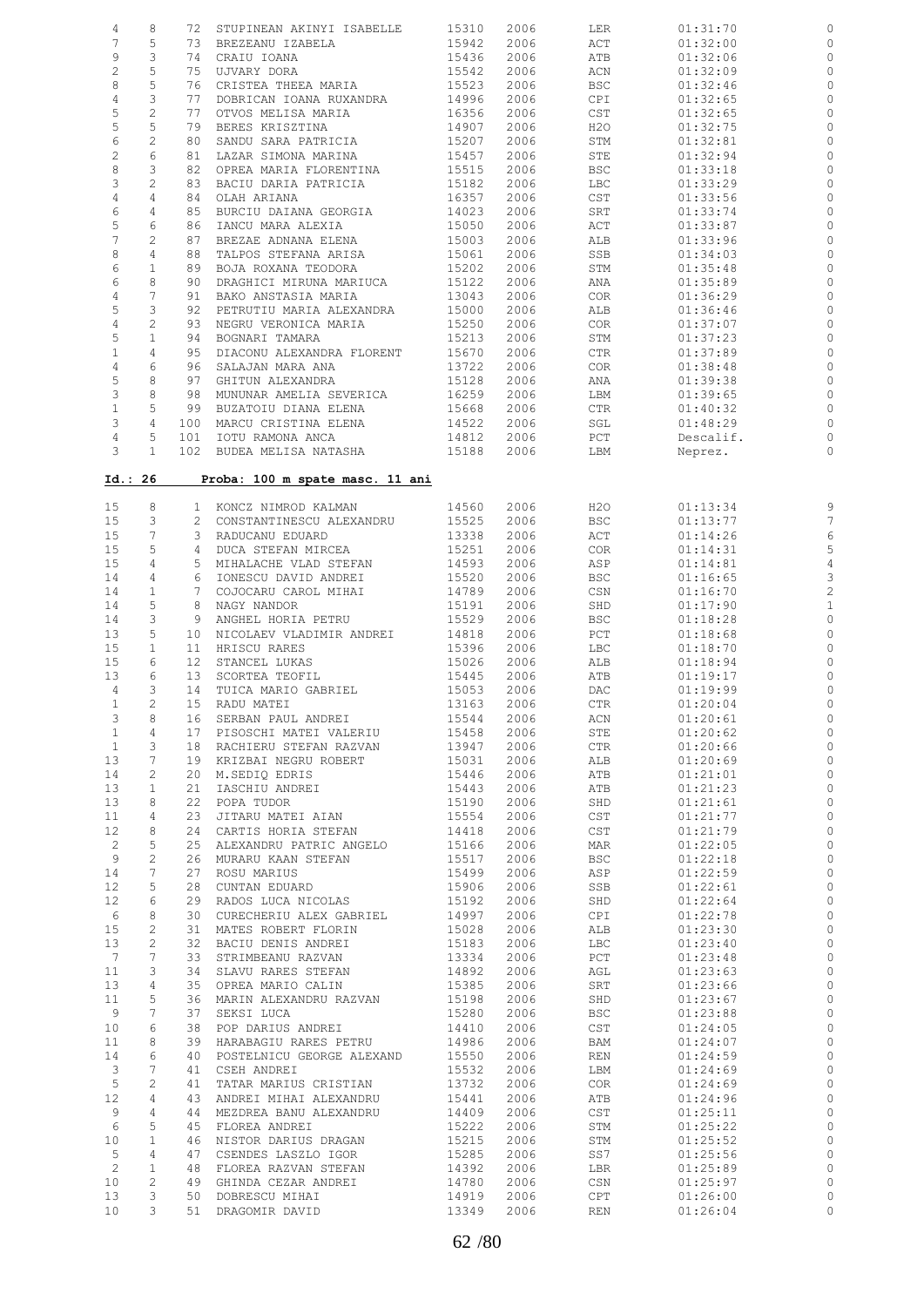| 10                | 5              | 52              | POPA CRISTIAN                            | 15548 | 2006 | REN         | 01:26:10  | 0                       |
|-------------------|----------------|-----------------|------------------------------------------|-------|------|-------------|-----------|-------------------------|
| 11                | 7              | 53              | CRISTESCU NICOLAE OCTAVIA                | 15247 | 2006 | ALS         | 01:26:19  | 0                       |
| 12                | 7              | 54              | PAUNESCU CEZAR                           | 15195 | 2006 | SHD         | 01:26:23  | 0                       |
| $\overline{c}$    | 8              | 55              | ROSCA MIHNEA IONUT                       | 15278 | 2006 | STE         | 01:26:57  | $\circ$                 |
| $\overline{4}$    | 7              | 56              | BUCUR ANDREAS ALIN                       | 14608 | 2006 | ASP         | 01:26:70  | 0                       |
| 10                | 7              | 57              | STRATU ALEXANDRU                         | 15414 | 2006 | SVU         | 01:26:98  | $\circ$                 |
| 11                | $\mathbf{1}$   | 58              | LUCA CRISTIAN VASILE                     | 14999 | 2006 | ALB         | 01:27:18  | 0                       |
| 10                | 8              | 59              | MIHALCU ADAM                             | 14990 | 2006 | BAM         | 01:27:76  | 0                       |
| 8                 | 6              | 60              |                                          | 15556 | 2006 | CAT         |           |                         |
|                   |                |                 | FLESCHIU DAVID MIHAI                     |       |      |             | 01:27:97  | 0                       |
| 9                 | 5              | 61              | MOCANU DARIUS ADRIAN                     | 15199 | 2006 | SHD         | 01:28:14  | 0                       |
| $\sqrt{2}$        | 6              | 62              | FIRU LUCIAN MIHAI                        | 13170 | 2006 | TSP         | 01:28:16  | 0                       |
| $\,8\,$           | 3              | 63              | POPA CAROL                               | 13344 | 2006 | ACT         | 01:28:49  | 0                       |
| 8                 | $\overline{c}$ | 64              | TATARU BOGDAN PAVEL                      | 15447 | 2006 | ATB         | 01:28:60  | 0                       |
| 8                 | 4              | 65              | BIRGHILESCU ALEXANDRU                    | 15276 | 2006 | <b>BSC</b>  | 01:28:61  | 0                       |
| 12                | $\mathbf{1}$   | 65              | SUCIU BOGDAN ALEXANDRU                   | 15027 | 2006 | ALB         | 01:28:61  | 0                       |
| $7\phantom{.0}$   | 4              | 67              | SAVUCA LUCA IONUT                        | 14894 | 2006 | AGL         | 01:29:25  | 0                       |
| $7\phantom{.0}$   | $\mathbf{2}$   | 68              | DUDUI RAZVAN                             | 15210 | 2006 | STM         | 01:29:27  | 0                       |
| $\mathbf{2}$      | 3              | 69              | CIOBANU RAUL FLAVIAN                     | 15169 | 2006 | MAR         | 01:29:44  | $\circ$                 |
| $7\phantom{.0}$   | 6              | 70              | HARSAN FARR IUGA ROBERT                  | 14408 | 2006 | CST         | 01:29:48  | 0                       |
| 9                 | 3              | 71              | PANAIT PAUL DRAGOS                       | 15102 | 2006 | SSV         | 01:29:57  | 0                       |
| 11                | 2              | 72              | MATEI VLAD ALEXANDRU                     | 14607 | 2006 | ASP         | 01:29:71  | 0                       |
| 6                 | 2              | 73              | GALATANU VLAD                            | 15208 | 2006 | STM         | 01:30:19  | 0                       |
| 2                 | $\mathbf{2}$   | 74              | COSMA ANDREI SEBASTIAN                   | 15322 | 2006 | SPL         | 01:30:21  | 0                       |
| 12                | $\mathbf{2}$   | 75              | CIONCA LUCA IOAN                         | 15149 | 2006 | LBO         | 01:30:29  | 0                       |
| 8                 | 8              | 76              | CHIRIAC VICTOR GABRIEL                   | 15590 | 2006 | CJI         | 01:30:36  | 0                       |
| 5                 | 5              | 77              | BADEA PERLIK ROBERT                      | 13239 | 2006 | CPT         | 01:30:40  | 0                       |
| $\overline{7}$    | 5              | 78              | RAICU BADEA GABRIEL                      | 13093 | 2006 | LPT         | 01:30:73  | 0                       |
| 3                 | 3              | 79              | DUTA ROBERT MIHAI                        | 15522 | 2006 | <b>BSC</b>  | 01:30:88  | $\circ$                 |
| 8                 | 5              | 80              | TREGER TOMAS TRISTIAN                    | 14987 | 2006 | BAM         | 01:30:94  | 0                       |
| 6                 | 4              | 81              | ROTARU LUCA STEFAN                       | 15552 | 2006 | ALS         | 01:31:04  | 0                       |
|                   |                |                 |                                          |       |      |             |           |                         |
| 9                 | 6              | 82              | SALCUCEANU TUDOR                         | 15200 | 2006 | SHD         | 01:31:14  | 0                       |
| 11                | 6              | 83              | POPLACENEL STEFAN                        | 15071 | 2006 | MSB         | 01:31:32  | 0                       |
| $\mathbf{1}$      | 7              | 84              | CARDEI DARIUS ANDREI                     | 15138 | 2006 | SCP         | 01:31:34  | 0                       |
| 10                | 4              | 85              | SECOBAN STEFAN ALEX.                     | 15272 | 2006 | SGH         | 01:31:56  | 0                       |
| 3                 | 6              | 86              | BOZONCA GABRIEL                          | 14787 | 2006 | CSN         | 01:32:19  | 0                       |
| 4                 | 4              | 87              | ZAMAN DAVID ANDREI                       | 15306 | 2006 | LER         | 01:32:32  | 0                       |
| 8                 | 7              | 88              | DEAC RARES ANDREI                        | 16202 | 2006 | TUR         | 01:32:41  | 0                       |
| $\sqrt{4}$        | $\mathbf{1}$   | 89              | DOBRE ALEXANDRU TEODOR                   | 14629 | 2006 | ASP         | 01:32:42  | 0                       |
| 7                 | 3              | 90              | DAN TUDOR                                | 14993 | 2006 | YST         | 01:32:58  | 0                       |
| 14                | 8              | 91              | PREDILA ROBERT CRISTIAN                  | 15286 | 2006 | ASP         | 01:32:92  | 0                       |
| 9                 | $\mathbf{1}$   | 92              | MORAR BOGDAN FLORIN                      | 14985 | 2006 | BAM         | 01:33:05  | 0                       |
| $\mathbf{1}$      | 5              | 93              | ION DAVID ALEXANDRU                      | 15277 | 2006 | STE         | 01:33:53  | $\circ$                 |
| 6                 | $\mathbf{1}$   | 94              | IANCU DAN CRISTIAN                       | 14998 | 2006 | CPI         | 01:33:79  | 0                       |
| 8                 | 1              | 95              | POP RAZVAN TUDOR                         | 14984 | 2006 | BAM         | 01:34:07  | 0                       |
| $\boldsymbol{7}$  | 8              | 96              | SANDRU MATEI                             | 15024 | 2006 | ALB         | 01:34:34  | 0                       |
| 5                 | 8              | 97              | MARINESCU VLAD IONUT                     | 15317 | 2006 | LER         | 01:34:38  | 0                       |
| $\overline{7}$    | $\mathbf 1$    | 98              | VOICU CATALIN                            | 15449 | 2006 | ATB         | 01:34:45  | $\circ$                 |
| 4                 | 5              | 99              | NOFIT CODRIN MIHAI                       | 13701 | 2006 | SGL         | 01:34:48  | 0                       |
| $\mathbf{1}$      | $\mathbf{1}$   | 100             | LUPUT SEBASTIAN MIHAI                    | 15218 | 2006 | STM         | 01:34:96  | $\circ$                 |
| 2                 | 7              | 101             |                                          | 15321 | 2006 | ${\tt SPL}$ | 01:35:75  | $\circ$                 |
| 5                 | $\mathbf{1}$   | 102             | STOICA ROBERT ALEX.<br>MANOLE VLAD IONUT | 15294 | 2006 |             |           | $\circ$                 |
|                   |                |                 |                                          |       |      | LER         | 01:35:82  |                         |
| 5                 | 6              | 103             | BOBOC BOGDAN COSTIN                      | 14923 | 2006 | CPT         | 01:37:73  | $\circ$                 |
| 3                 | 5              | 104             | BUHOCI STEFAN OCTAVIAN                   | 15526 | 2006 | <b>BSC</b>  | 01:38:59  | $\circ$                 |
| $\mathbf{1}$      | 6              | 105             | STOICAN GEORGE TUDOR                     | 15665 | 2006 | CTR         | 01:40:22  | $\circ$                 |
| 6                 | 6              | 106             | PREDUT MIHAI DANIEL                      | 16203 | 2006 | TUR         | 01:41:01  | $\circ$                 |
| 6                 | 7              | 107             | CIOBANASU ANDREI                         | 16012 | 2006 | STM         | 01:41:37  | $\mathbb O$             |
| $\overline{4}$    | 8              | 108             | COJOCARU ANDREI SERBAN                   | 14625 | 2006 | ASP         | 01:41:42  | $\mathbb O$             |
| 6                 | 3              | 109             | CIORGOVEAN ALEXANDRU                     | 15029 | 2006 | ALB         | 01:42:47  | $\mathbb O$             |
| 3                 | $\mathbf{1}$   | 110             | PINZARU BOGDAN ANDREI                    | 15186 | 2006 | LBM         | 01:43:87  | $\circ$                 |
| 3                 | $\overline{c}$ | 111             | BOUR RADU ANDREI                         | 14790 | 2006 | CSN         | Descalif. | $\circ$                 |
| 9                 | 8              | 111             | TEODOR COSMIN                            | 15049 | 2006 | ACT         | Descalif. | $\circ$                 |
| 4                 | $\mathbf{2}$   |                 | 113 MICLEA DRAGOS IULIAN                 | 15534 | 2006 | CBV         | Neprez.   | $\circ$                 |
|                   |                |                 |                                          |       |      |             |           |                         |
| Id.: 27           |                |                 | Proba: 50 m spate fem. 10 ani            |       |      |             |           |                         |
| 16                | 5              | $\mathbf{1}$    | ANDREI IARINA IOANA                      | 15963 | 2007 | ATB         | 00:36:40  | 9                       |
| 16                | $\mathbf{1}$   |                 | 2 FRUNZA INGRID IOANA                    | 16234 | 2007 | STE         | 00:36:71  | $\overline{7}$          |
| 16                | 4              | 3               | PREOTU MARIA ANTONIA                     | 15695 | 2007 | CSP         | 00:36:94  | $\epsilon$              |
| 16                | 3              | 4               | PARASCHIV EVA MARIA                      | 15929 | 2007 | ACT         | 00:37:33  | 5                       |
| 16                | 6              | 5               | BUTNARU ALEXANDRA MIHAELA                | 12459 | 2007 | WIN         | 00:38:02  |                         |
| 16                | 8              | 6               |                                          | 15930 |      |             |           | $\overline{4}$          |
|                   |                |                 | GROSU ANA GEORGIANA                      |       | 2007 | ACT         | 00:38:29  | 3                       |
| 15                | 5              | 7               | SAMUILA IRIS ALEXANDRA                   | 15249 | 2007 | <b>COR</b>  | 00:38:44  | $\overline{\mathbf{c}}$ |
| 15                | $\overline{4}$ | 8               | LAZAR TIMEEA MARIA                       | 16301 | 2007 | <b>BSC</b>  | 00:38:96  | $\mathbf{1}$            |
| 15                | 3              | 9               | TOADER FRANCESCA                         | 16296 | 2007 | <b>BSC</b>  | 00:39:24  | $\circ$                 |
| 16                | 7              | 10              | VASS BRIGITTA                            | 16348 | 2007 | VCN         | 00:39:30  | $\circ$                 |
| 15                | 6              | 11              | MIHALCEA MARIA CAMELIA                   | 16235 | 2007 | STE         | 00:39:51  | $\circ$                 |
| 15                | 8              | 12 <sup>°</sup> | STANCU AIDA MARIA                        | 14827 | 2007 | MPL         | 00:39:55  | $\circ$                 |
| 15                | $\mathbf{2}$   | 13              | NICULAE TEODORA ANA MARIA                | 15966 | 2007 | ATB         | 00:39:61  | $\circ$                 |
| 15                | 7              | 14              | ION ANADIANA                             | 16272 | 2007 | LER         | 00:40:10  | $\circ$                 |
| 15                | $\mathbf{1}$   | 15              | ALEMNARITEI BRIANA ALEXAN                | 15962 | 2007 | ATB         | 00:40:13  | $\circ$                 |
| $12 \overline{ }$ | 4              | 16              | PIRVU MIHAELA ADRIANA                    | 14626 | 2007 | ASP         | 00:40:52  | $\circ$                 |
| 14                | 3              | 17              | VOICU IOANA ALEXANDRA                    | 16304 | 2007 | <b>BSC</b>  | 00:40:61  | $\circ$                 |
| 13                | $\mathbf{2}$   | 18              | ENACHE MARIA                             | 15827 | 2007 | TIM         | 00:40:75  | $\circ$                 |
| 12                | 3              | 19              | TRUSCA MELISA ANNE                       | 14622 | 2007 | ASP         | 00:40:94  | $\circ$                 |
| 14                | 6              | 20              | POSA PETRA IZABELA                       | 14792 | 2007 | CSN         | 00:40:95  | $\circ$                 |
|                   | $\mathbf{1}$   | 21              | PREDA IRINA ANA                          | 16307 | 2007 | <b>BSC</b>  | 00:41:20  | $\circ$                 |
| 13                |                |                 |                                          |       |      |             |           |                         |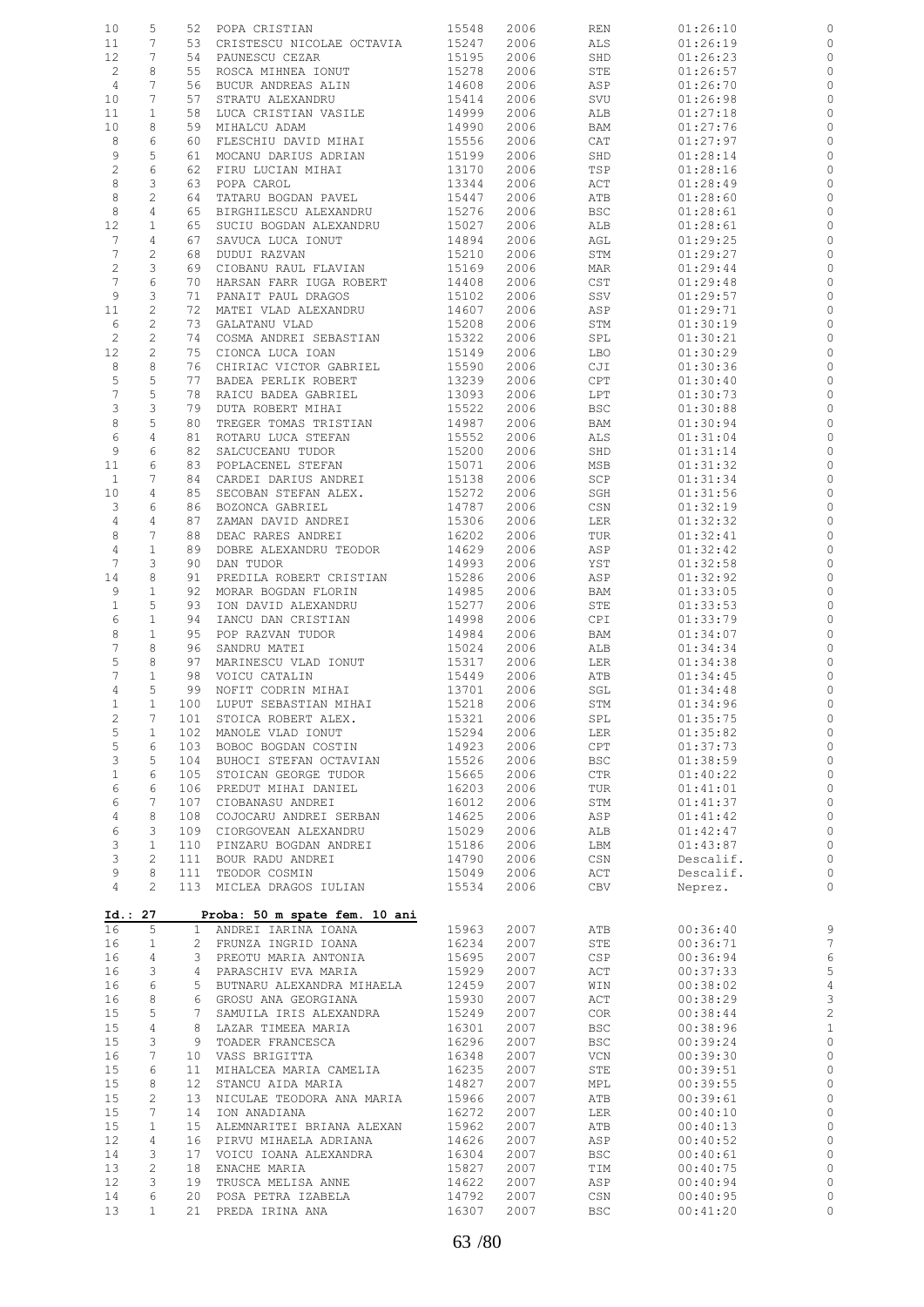| 10                | 5               |     | 22 IMRE KEDVES REKA                                    | 16190      | 2007 | MSW                         | 00:41:49 |              |
|-------------------|-----------------|-----|--------------------------------------------------------|------------|------|-----------------------------|----------|--------------|
| 14                | 4               |     | 23 BOLEACU PAULA MARIA                                 | 15870      | 2007 | SSV                         | 00:41:51 | 0            |
| 14                | $\mathbf{1}$    |     | 24 BUDEA ANDREEA                                       | 15145      | 2007 | COR                         | 00:41:57 | $\circ$      |
| 14                | 2               | 25  | LUTA SARA MARIA                                        | 15431      | 2007 | LLP                         | 00:41:65 | 0            |
|                   |                 |     | POP MARIA ROXANA<br>CAZAN RENATA                       |            |      |                             |          |              |
| 10                | 7               | 26  |                                                        | 15883      | 2007 | BAM                         | 00:41:69 | $\circ$      |
| 13                | 6               | 27  |                                                        | 14910      | 2007 | H2O                         | 00:41:81 | 0            |
| 12                | $\mathbf{1}$    | 28  | REMETE MIRESTEAN DARIA                                 | 15856      | 2007 | ALB                         | 00:41:85 | 0            |
| 13                | 8               | 29  | FULEA SARA MARIA                                       | 15965      | 2007 | ATB                         | 00:41:90 | 0            |
| 13                | 5               | 30  | RUSU EREMIA BIANCA IOANA                               | 16298      | 2007 | <b>BSC</b>                  | 00:41:95 | 0            |
|                   | 7               |     |                                                        |            |      |                             |          |              |
| 14                |                 | 30  | MIHAI TEODORA MARIA                                    | 15720      | 2007 | AGL                         | 00:41:95 | 0            |
| 13                | 4               | 32  | BREZAN SARA MARIA                                      | 15492      | 2007 | CSN                         | 00:41:99 | 0            |
| 8                 | 3               | 33  | LUNGU BIANCA IOANA                                     | 15801      | 2007 | SHD                         | 00:42:21 | 0            |
| 9                 | 4               | 34  | ARHIRE ROXANA MARIA                                    | 15964      | 2007 | ATB                         | 00:42:24 | 0            |
| 10                | 8               | 35  | BLAGA MARIA OLIVIA                                     | 15634      | 2007 | DEL                         | 00:42:39 | 0            |
| 11                | 3               | 36  | OANCEA MARIA TEODORA                                   | 14708      | 2007 | REN                         | 00:42:48 | 0            |
|                   |                 |     |                                                        |            |      |                             |          |              |
| 12                | $\overline{c}$  | 37  | ARGESANU MARIA ALEXIA                                  | 14605      | 2007 | ASP                         | 00:42:58 | 0            |
| 11                | 5               | 38  | VANGHELESCU MIRUNA                                     | 16295      | 2007 | <b>BSC</b>                  | 00:42:62 | 0            |
| 13                | 3               | 39  | PREDA IOANA                                            | 16299      | 2007 | <b>BSC</b>                  | 00:42:63 | $\circ$      |
| 14                | 8               | 39  | COZMA IOANA                                            | 14796      | 2007 | CSN                         | 00:42:63 | 0            |
| 8                 | $\overline{4}$  | 41  | TARANTIS MAIA GABRIELA                                 | 15055      | 2007 | DAC                         | 00:42:71 | 0            |
|                   |                 |     |                                                        |            |      |                             |          |              |
| 11                | 6               | 41  | TATAR MAIA                                             | 16345      | 2007 | VCN                         | 00:42:71 | 0            |
| 14                | 5               | 43  | VASILESCU EMA CRISTINA                                 | 16294      | 2007 | <b>BSC</b>                  | 00:42:85 | $\circ$      |
| 12                | 6               | 44  | HRIB MARIA                                             | 15591      | 2007 | CJI                         | 00:43:05 | 0            |
| 10                | 4               |     | 45 ANGHEL ALEXANDRA IRINA                              | 16148      | 2007 | LER                         | 00:43:17 | $\circ$      |
| $12 \overline{ }$ | 8               | 46  | APETREI ELENA CLARA                                    | 15921      | 2007 | SCP                         | 00:43:25 | 0            |
| 7                 | 5               |     |                                                        |            | 2007 |                             | 00:43:28 | $\circ$      |
|                   |                 | 47  | COZMA ROBERTA ALEXANDRA                                | 15782      |      | CBV                         |          |              |
| 12                | 7               | 48  | ANTON CRINA MARIANA                                    | 15121      | 2007 | ANA                         | 00:43:42 | 0            |
| 13                | 7               | 48  | KUTI ANITA                                             | 16327      | 2007 | SOS                         | 00:43:42 | $\circ$      |
| 8                 | 7               | 50  | VISINESCU OANA NICOLETA                                | 15711      | 2007 | AQU                         | 00:43:44 | 0            |
| 8                 | 8               | 51  | MUNTEANU MARIA                                         | 15928      | 2007 | ACT                         | 00:43:45 | $\circ$      |
| 9                 | $\mathbf{1}$    | 52  | COJOCARIU ANA MARIA                                    | 14654      | 2007 | ASP                         | 00:43:46 | 0            |
|                   |                 |     |                                                        |            |      |                             |          |              |
| 12                | 5               | 52  | CERNAUTANU ROBERTA ANA                                 | 16302      | 2007 | <b>BSC</b>                  | 00:43:46 | $\circ$      |
| 10 <sup>°</sup>   | $\overline{c}$  | 54  | DATTOLA ANTONIA                                        | 15873      | 2007 | SSV                         | 00:43:50 | 0            |
| 11                | $7\phantom{.0}$ | 55  | BADRALEXI SOFIA MARIA                                  | 16346      | 2007 | VCN                         | 00:43:63 | $\circ$      |
| 10                | $\mathbf{1}$    | 56  | CROITORU ADELA IOANA                                   | 16153      | 2007 | LER                         | 00:43:72 | 0            |
| 10                | 3               | 57  | SABAU INGRID MONICA                                    | 15886      | 2007 | BAM                         | 00:43:75 | $\circ$      |
|                   |                 |     |                                                        |            |      |                             |          |              |
| 11                | $\overline{c}$  | 58  | NITESCU EVA MARIA                                      | 15287      | 2007 | ALS                         | 00:43:76 | 0            |
| $7\phantom{.0}$   | 8               | 59  | RASADEAN MAIA ALEXANDRA                                | 16132      | 2007 | STM                         | 00:43:79 | $\circ$      |
| 8                 | 5               | 60  | BERINDE MARA                                           | 15885      | 2007 | BAM                         | 00:43:99 | 0            |
| 6                 | 6               | 61  | CIOINEAG CATERINA ALEXIA                               | 16073      | 2007 | CSN                         | 00:44:15 | $\circ$      |
| 10                | 6               | 62  | COVACIU BOGDANA STEFANIA                               | 16198      | 2007 | TUR                         | 00:44:22 | $\circ$      |
| 8                 | 6               | 63  |                                                        | 15052      | 2007 |                             |          | $\mathbb{O}$ |
|                   |                 |     | PATRASCU RAISA STEFANIA                                |            |      | DAC                         | 00:44:25 |              |
| $\mathbf{1}$      | 6               | 64  | DORCEA ANDREEA CAMELIA                                 | 15308      | 2007 | LER                         | 00:44:33 | $\circ$      |
| 9                 | 3               | 65  | BADITA ALEXIA NICOLA                                   | 15802      | 2007 | SHD                         | 00:44:38 | $\circ$      |
| 9                 | 8               | 66  | GIDEI LARISA MARIA                                     | 15803      | 2007 | SHD                         | 00:44:45 | $\circ$      |
| 11                | $\mathbf{1}$    | 67  | BEJAN DARIANA                                          | 15804      | 2007 | SHD                         | 00:44:47 | $\mathbb O$  |
| $7\phantom{.0}$   | 6               | 68  | SZEKERES ARIENN                                        | 15671      | 2007 | H20                         | 00:44:48 | $\circ$      |
|                   |                 |     |                                                        |            |      |                             |          |              |
| $7\phantom{.0}$   | 3               |     | 69 TRAISTARU AMALIA ANDREEA<br>70 MIRCEA COSMINA IOANA | 15246      | 2007 | ALS                         | 00:44:71 | $\mathbb O$  |
| 4                 | 5               |     |                                                        | 14643      | 2007 | ASP                         | 00:44:85 | $\circ$      |
| 5                 | $\overline{4}$  |     | 71 EFTIMIE BIANCA MARIA                                | 16332 2007 |      | STE                         | 00:44:97 | $\circ$      |
| $\mathbf{1}$      | 7               |     | 72 CICEU CRISTA PETRA                                  | 15888      | 2007 | BAM                         | 00:45:02 | 0            |
| 6                 | $\mathbf{1}$    |     | 73 TUDORESCU AFRODITI MARIA                            | 15056      | 2007 | DAC                         | 00:45:11 | $\circ$      |
|                   |                 |     |                                                        |            |      |                             |          |              |
| 5                 | $\mathbf{1}$    | 74  | RADULESCU MAYA ANDREEA                                 | 13986      | 2007 | CPT                         | 00:45:12 | $\circ$      |
| $7\phantom{.0}$   | 7               | 75  | DRAGOI MARIA                                           | 16242      | 2007 | MSB                         | 00:45:14 | $\circ$      |
| 11                | 4               | 76  | SARKANY MELINDA SAROLTA                                | 15878      | 2007 | STG                         | 00:45:24 | $\circ$      |
| 7                 | $\mathbf{1}$    | 77  | SERBANESCU MARIA ALESSAND                              | 13971      | 2007 | TSP                         | 00:45:25 | $\circ$      |
| 9                 | 7               | 78  | CRACIUN NICOLA AIANA                                   | 15877      | 2007 | STG                         | 00:45:31 | $\circ$      |
|                   | 2               | 79  |                                                        |            |      |                             |          | $\circ$      |
| 8                 | $7\phantom{.0}$ |     | ION MIRUNA ALEXANDRA                                   | 15716      | 2007 | AGL                         | 00:45:45 |              |
| 6                 |                 | 80  | CRACIUN DARIA ALESIA                                   | 15876      | 2007 | STG                         | 00:45:48 | $\circ$      |
| 5                 | 7               | 81  | GIROVANU ANDREA DENISA                                 | 15922      | 2007 | SCP                         | 00:45:76 | $\circ$      |
| 9                 | 2               | 82  | CURTICAPEAN IRISZ ANTONIA                              | 15673      | 2007 | H2O                         | 00:45:89 | $\circ$      |
| 6                 | $\overline{4}$  | 83  | VARGA ANDRADA DIANA                                    | 16265      | 2007 | LBM                         | 00:46:20 | $\circ$      |
| 11                | 8               | 84  | MAFTEI DENISA                                          | 14797      | 2007 | CSN                         | 00:46:35 | $\circ$      |
| 9                 | 6               | 85  | NOVACEAN AMALIA COSMINA                                | 15845      | 2007 | ALB                         | 00:46:37 | $\circ$      |
|                   |                 |     |                                                        |            |      |                             |          |              |
| 6                 | 3               |     | 86 VULTURESCU ALESSIA IOANA                            | 16303      | 2007 | <b>BSC</b>                  | 00:46:53 | $\circ$      |
| 8                 | $\mathbf{1}$    | 87  | COSTANDACHE CAROLINA                                   | 15715      | 2007 | AGL                         | 00:46:93 | $\circ$      |
| 9                 | 5               | 88  | IORDACHE MARIA ALEXIA                                  | 15694      | 2007 | WIN                         | 00:47:03 | $\circ$      |
| 3                 | 3               | 89  | ROSU MARIA ALESSIA                                     | 13447      | 2007 | STE                         | 00:47:09 | $\circ$      |
| $\overline{4}$    | 3               |     | 89 MACOVEI MARA IOANA                                  | 16300      | 2007 | <b>BSC</b>                  | 00:47:09 | $\circ$      |
|                   |                 |     |                                                        |            |      |                             |          |              |
| 4                 | $\overline{4}$  | 91  | SINESCU ALEXIA MARIA                                   | 15678      | 2007 | REN                         | 00:47:11 | $\circ$      |
| 4                 | $\overline{c}$  | 92  | GHEORGHE ANDRADA                                       | 16290      | 2007 | $\mathop{\rm CMB}\nolimits$ | 00:47:14 | $\circ$      |
| 4                 | $7\phantom{.0}$ | 93  | ROMAN KARINA ALEXANDRA                                 | 16010      | 2007 | STM                         | 00:47:17 | $\circ$      |
| $7\phantom{.0}$   | 2               |     | 94 RUSE CLAUDIA ANGELICA                               | 15967      | 2007 | ATB                         | 00:47:23 | $\circ$      |
| 3                 | 6               | 95  | RACEANU ELENA ALEXANDRA                                | 16237      | 2007 | STE                         | 00:47:32 | $\circ$      |
|                   |                 |     |                                                        |            |      |                             |          | $\circ$      |
| $\mathsf 3$       | $\overline{c}$  |     | 96 BERTA ALINA RIANA                                   | 16015      | 2007 | STM                         | 00:47:45 |              |
| 5                 | $\overline{c}$  | 97  | SOARE ANA MARIA                                        | 13495      | 2007 | LPT                         | 00:47:51 | $\circ$      |
| $\mathbf{1}$      | $\mathbf{1}$    |     | 98 BOGATEAN SARA GLORIA                                | 16278      | 2007 | CSW                         | 00:47:96 | $\circ$      |
| 2                 | 5               | 99  | BLESNEAC MARA ANDREEA                                  | 14581      | 2007 | ASP                         | 00:47:99 | $\circ$      |
| $\mathsf 3$       | $\mathbf{1}$    | 100 | TIMOFTE REBECA                                         | 15633      | 2007 | DEL                         | 00:48:19 | $\circ$      |
| $\mathsf 3$       | 8               | 101 | MAICAN ALEXANDRA MARIA                                 | 16159      | 2007 | LER                         | 00:48:24 | $\circ$      |
|                   |                 |     |                                                        |            |      |                             |          |              |
| $\mathbf{1}$      | $\overline{c}$  |     | 102 MOLNAR ZSOFIA                                      | 15880      | 2007 | STG                         | 00:48:50 | $\circ$      |
| 3                 | $\overline{4}$  |     | 103 PETREA ANDREEA LACRAMIORA                          | 15718      | 2007 | AGL                         | 00:48:53 | $\circ$      |
| $\mathsf 3$       | 7               |     | 104 POPA MARIA ROBERTA                                 | 16164      | 2007 | LER                         | 00:48:75 | $\mathbb{O}$ |
| 5                 | 3               |     | 105 VOICU ALESSIA ANA MARIA                            | 16293      | 2007 | <b>BSC</b>                  | 00:48:83 | $\circ$      |
| $\overline{2}$    | $\overline{4}$  |     | 106 CORBU ALEXANDRA MARIA                              | 15776      | 2007 | CBV                         | 00:48:90 | $\circ$      |
|                   |                 |     |                                                        |            |      |                             |          |              |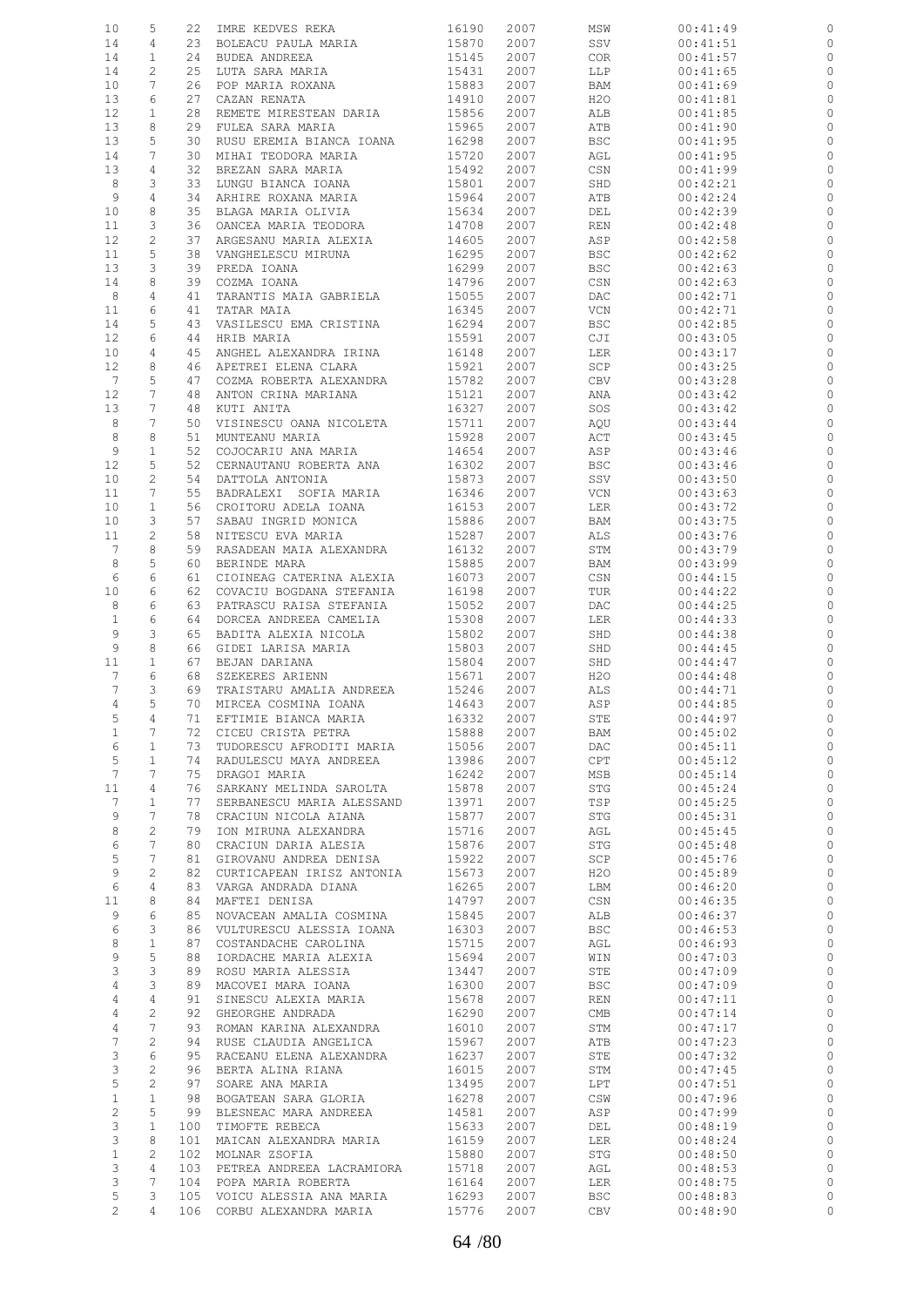| 5              | 5              |                 | 107 VISAN CRISTINA BIANCA      | 14649 | 2007 | ASP                         | 00:48:91  | 0              |
|----------------|----------------|-----------------|--------------------------------|-------|------|-----------------------------|-----------|----------------|
| $\overline{c}$ | 6              | 108             | STAMATE DARIA MARIA            | 14528 | 2007 | SGL                         | 00:48:98  | 0              |
| $\sqrt{2}$     | 3              | 109             | MEITA IARINA ANDREEA           | 15796 | 2007 | SHD                         | 00:49:07  | 0              |
| 7              | 4              | 110             | GORCEA SABRINA ANA MARIA       | 16031 | 2007 | ASP                         | 00:49:27  | 0              |
|                |                |                 |                                |       |      |                             |           |                |
| 5              | 6              | 111             | MIHAI DELIA ECATERINA          | 14618 | 2007 | ASP                         | 00:49:43  | $\circ$        |
| $\mathbf{1}$   | $\overline{4}$ | 112             | MANHARDT BIANCA GABRIELA       | 15473 | 2007 | CBV                         | 00:49:45  | $\circ$        |
| $\mathbf{1}$   | 3              | 113             | MARIN IOANA ALEXANDRA          | 16230 | 2007 | SPL                         | 00:49:50  | $\circ$        |
| $\overline{c}$ | 7              | 114             | SABIN IRINA                    | 16284 | 2007 | SGH                         | 00:49:56  | 0              |
| 6              | 5              | 115             | SAVA CARLA IOANA               | 15968 | 2007 | ATB                         | 00:49:61  | 0              |
|                |                |                 |                                |       |      |                             |           |                |
| $\overline{c}$ | 2              | 116             | NICOLAE MELANIA ANA MARIA      | 15432 | 2007 | LLP                         | 00:49:69  | 0              |
| $\mathbf{2}$   | $\mathbf{1}$   | 117             | TELEGEANU IOANA ANDREEA        | 16232 | 2007 | SPL                         | 00:50:32  | $\circ$        |
| $\sqrt{2}$     | 8              | 118             | ENACHE ALEXIA NICOLETA         | 15376 | 2007 | ASP                         | 00:51:06  | $\circ$        |
| $\mathbf{1}$   | 5              | 119             | CARPENIS SIDONIA ELENA         | 15822 | 2007 | LPT                         | 00:52:00  | 0              |
| 6              | 2              | 120             | SALCUDEAN RALUCA ELENA         | 15857 | 2007 | ALB                         | 00:52:30  | $\circ$        |
|                | 8              |                 | SECOBAN NATALIA ANDREEA        | 16285 |      |                             |           |                |
| 4              |                | 121             |                                |       | 2007 | SGH                         | 00:53:53  | 0              |
| $\,4$          | $\mathbf{1}$   | 122             | IOSUB ELISABETA FLORENTIN      | 16287 | 2007 | SGH                         | 00:54:89  | $\circ$        |
| $\sqrt{4}$     | 6              | 123             | SVEDUNEAC DIANA ANDREEA        | 16282 | 2007 | SGH                         | Descalif. | 0              |
| 6              | 8              |                 | 123 ROGOJANU SARA              | 15911 | 2007 | SSB                         | Descalif. | $\circ$        |
| 3              | 5              |                 | 125 HORGHIDAN ANASTASIA IOANA  | 15925 | 2007 | SCP                         | Neprez.   | $\circ$        |
|                |                |                 |                                |       |      |                             |           |                |
| Id.: 28        |                |                 |                                |       |      |                             |           |                |
|                |                |                 | Proba: 50 m spate masc. 10 ani |       |      |                             |           |                |
| 19             | $\overline{4}$ |                 | 1 BADEA ROBERT ANDREI          | 15969 | 2007 | ATB                         | 00:35:72  | 9              |
| 19             | 3              |                 | 2 GEORGESCU VLAD               | 15973 | 2007 | ATB                         | 00:36:89  | $\overline{7}$ |
| 19             | $\overline{c}$ |                 | 3 TAKACS DOMINIK ROBERTO       | 15255 | 2007 | COR                         | 00:37:03  | $\epsilon$     |
| 19             | 8              | 4               | PROCA ANDREI THEODOR           | 15709 | 2007 | AQU                         | 00:37:20  | 5              |
| 19             | 7              |                 | 5 SIBISEANU DAVID ANDREI       | 15982 | 2007 | ATB                         | 00:37:28  | $\overline{4}$ |
|                | 6              |                 |                                |       |      |                             |           |                |
| 19             |                | 6               | DOBRE CRISTIAN ANDREI          | 16310 | 2007 | <b>BSC</b>                  | 00:37:37  | 3              |
| 18             | 6              |                 | 7 ONISORU DARIUS CRISTIAN      | 15587 | 2007 | CJI                         | 00:37:52  | $\overline{c}$ |
| 17             | $\overline{c}$ | 8               | COMAN DARIUS STEFAN            | 15725 | 2007 | <b>BAR</b>                  | 00:37:69  | $\mathbf{1}$   |
| 18             | $1\,$          |                 | 9 POPA RARES CRISTIAN          | 15394 | 2007 | <b>DEV</b>                  | 00:38:28  | $\circ$        |
| 19             | $\mathbf{1}$   |                 | 10 MUNTEAN RARES IONUT         | 15924 | 2007 | SCP                         | 00:38:76  | $\circ$        |
|                | 3              |                 |                                |       |      |                             | 00:38:77  |                |
| 18             |                | 11              | MAFTEI LEONARDO                | 14800 | 2007 | $\mathbb{CSN}{}$            |           | $\circ$        |
| 18             | $\overline{c}$ | 12 <sup>7</sup> | COJOCARU FLAVIUS C-TIN         | 14798 | 2007 | CSN                         | 00:38:85  | 0              |
| 18             | 8              | 13              | BONCIU MATEI STEFAN            | 16305 | 2007 | <b>BSC</b>                  | 00:38:92  | $\circ$        |
| 17             | 4              | 14              | MIHAI RARES ANDREI             | 15977 | 2007 | ATB                         | 00:38:97  | $\circ$        |
| 17             | 8              | 15 <sub>2</sub> | STAMATE GABRIEL LUCA           | 14601 | 2007 | ASP                         | 00:38:98  | $\circ$        |
| 15             | $\mathbf{1}$   | 16              | CRACIUN PETRU ACHIM            | 15972 | 2007 | ATB                         | 00:39:24  | 0              |
|                |                |                 |                                |       |      |                             |           |                |
| 15             | 4              | 17              | ENESCU ARMAND GUSTAV           | 15847 | 2007 | ALB                         | 00:39:42  | $\circ$        |
| 17             | 6              | 18              | ILISUAN ALEX                   | 14417 | 2007 | CST                         | 00:39:50  | $\circ$        |
| 17             | 5              | 19              | LUPU MATEI FILIP               | 16270 | 2007 | CPI                         | 00:39:52  | $\circ$        |
| 18             | 7              | 19              | PETRE EDUARD IONUT             | 16269 | 2007 | CPI                         | 00:39:52  | $\circ$        |
| 18             | 5              | 21              | POPESCU MATEI ALEXANDRU        | 15981 | 2007 | ATB                         | 00:39:61  | $\circ$        |
| 17             | 3              | 22              | KOVACS GERGO CSANAD            | 13897 | 2007 | H2O                         | 00:39:69  | $\circ$        |
|                |                |                 |                                |       |      |                             |           |                |
| 16             | $\overline{4}$ | 23              | TEISANU DARIUS OCTAV           | 15932 | 2007 | ACT                         | 00:39:71  | $\circ$        |
| 16             | 3              | 24              | STAN DAVID                     | 15869 | 2007 | LBR                         | 00:39:79  | $\circ$        |
| 17             | $\mathbf{1}$   | 25              | TAPIRLUIE MIHAI ANDREI         | 13968 | 2007 | TSP                         | 00:39:84  | $\circ$        |
| 13             | 4              | 26              | CALINIC RARES CRISTIAN         | 15933 | 2007 | ACT                         | 00:39:88  | $\circ$        |
| 19             | 5              | 27              | NISTORESCU ALEXANDRU           | 13687 | 2007 | BAR                         | 00:39:97  | $\circ$        |
|                |                |                 |                                |       |      |                             |           |                |
| 15             | 6              |                 | 28 GAGYI BOTOND                | 13899 | 2007 | H2O                         | 00:40:19  | $\circ$        |
| 17             | $\overline{7}$ |                 | 29 PETER ROBERT ALEXANDRU      | 15979 | 2007 | ATB                         | 00:40:21  | $\circ$        |
| 14             | 3              |                 | 30 NEAGU CEZAR STEFAN          | 15871 | 2007 | SSV                         | 00:40:28  | 0              |
| 13             | $\mathbf{1}$   |                 | 31 GHERMAN IANIS ADRIAN        | 15879 | 2007 | STG                         | 00:40:58  | $\circ$        |
| 16             | 5              | 32              | TROCIN STEFAN                  | 15872 | 2007 | SSV                         | 00:40:62  | $\circ$        |
| 12             | $\overline{c}$ | 33              | BUJOR GEORGE ANTONIO           | 15244 | 2007 | ALS                         | 00:40:64  | $\mathbb{C}$   |
|                | 2              | 34              | CONSTANTIN MIHAI ANTONIO       |       |      |                             |           |                |
| 14             |                |                 |                                | 16311 | 2007 | <b>BSC</b>                  | 00:40:66  | $\circ$        |
| 13             | 7              | 35              | MOIAN DUSA RARES               | 16180 | 2007 | MBV                         | 00:40:81  | $\circ$        |
| 13             | 2              | 36              | DRAGOIU MIHAI IONUT            | 14597 | 2007 | ASP                         | 00:40:92  | $\circ$        |
| 15             | 7              | 36              | MODORAN MIHNEA COSMIN          | 16162 | 2007 | LER                         | 00:40:92  | $\circ$        |
| 11             | 2              | 38              | HERMAN SZABO PETER             | 16275 | 2007 | CSW                         | 00:41:02  | $\circ$        |
| 16             | $\mathbf{1}$   | 39              | MORARU VLADUT ANDREI           | 15430 | 2007 | LLP                         | 00:41:03  | $\circ$        |
| 15             | 5              | 40              |                                | 16257 | 2007 |                             | 00:41:04  | $\mathbb O$    |
|                |                |                 | BALINT LUCA ANDREI             |       |      | LBM                         |           |                |
| 12             | 6              | 41              | BRICEAG DARIUS GABRIEL         | 14949 | 2007 | CPT                         | 00:41:10  | $\circ$        |
| 15             | 3              |                 | 42 CORNESCU RARES              | 15860 | 2007 | ALB                         | 00:41:13  | $\mathbb O$    |
| 14             | 6              | 43              | BALUTA RARES ANDREI            | 14594 | 2007 | ASP                         | 00:41:22  | $\circ$        |
| 16             | 7              | 43              | ANTIMIR CESAR GABRIEL          | 16306 | 2007 | <b>BSC</b>                  | 00:41:22  | $\,0\,$        |
| 10             | 2              | 45              | GHEORGHIU AYAN                 | 15850 | 2007 | ALB                         | 00:41:47  | $\circ$        |
| 14             | 5              |                 |                                | 16314 | 2007 | <b>BSC</b>                  | 00:41:54  | $\,0\,$        |
|                |                |                 | 46 HAMED ABDELRAHMAN           |       |      |                             |           |                |
| 16             | 6              | 47              | MAJOR ERIK MARCIN              | 15256 | 2007 | COR <sub>.</sub>            | 00:41:60  | $\mathbb O$    |
| 14             | $\mathbf{1}$   |                 | 48 GHEORGHE ANDREI             | 16289 | 2007 | $\mathop{\rm CMB}\nolimits$ | 00:41:68  | $\circ$        |
| 14             | 8              | 49              | BARBU ALBERT VALENTIN          | 16273 | 2007 | STE                         | 00:41:76  | $\circ$        |
| 13             | 6              |                 | 50 STOLERIU RADU IONUT         | 15588 | 2007 | CJI                         | 00:41:80  | $\,$ $\,$      |
| 15             | $\overline{c}$ | 51              | BARCAN ALEXANDRU MIHAI         | 14416 | 2007 | CST                         | 00:41:87  | $\mathbb O$    |
|                |                |                 |                                |       |      |                             |           |                |
| 13             | 8              |                 | 52 CAZAN DAVID ANDREI          | 15935 | 2007 | ACT                         | 00:41:89  | $\circ$        |
| 13             | 5              | 53              | MUSAT TIBERIU GABRIEL          | 16233 | 2007 | SPL                         | 00:41:90  | $\mathbb O$    |
| 8              | 5              | 54              | DUMITRACHE DAVID ANDREI        | 15684 | 2007 | ALS                         | 00:42:00  | $\circ$        |
| 13             | $\mathbf{3}$   | 55              | BORCEA NIKOLAS GEORGE          | 15717 | 2007 | AGL                         | 00:42:16  | $\mathbb{C}$   |
| 16             | 8              | 56              | DESPINA STEFAN IONUT           | 15113 | 2007 | ANA                         | 00:42:24  | $\circ$        |
| 10             | $\mathbf{1}$   | 57              | PISTOL ROBERT IONUT            | 13991 | 2007 | CPT                         | 00:42:37  | $\mathbb{C}$   |
|                |                |                 |                                |       |      |                             |           |                |
| 14             | 7              |                 | 58 MIHAILA ANDREI FLORIN       | 16316 | 2007 | <b>BSC</b>                  | 00:42:56  | $\circ$        |
| 10             | 4              |                 | 59 BLIDARU DAVID ANDREI        | 14589 | 2007 | ASP                         | 00:42:60  | $\circ$        |
| 12             | 8              | 60              | ARON MARIO ROBERT              | 14635 | 2007 | ASP                         | 00:42:65  | $\circ$        |
| 11             | 3              | 61              | MATIAS ALEXANDRU               | 14801 | 2007 | CSN                         | 00:42:68  | $\,0\,$        |
| 12             | 5              |                 | 62 DOBROGHI DAVID DUMITRU      | 15864 | 2007 | SVU                         | 00:42:75  | $\mathbb{C}$   |
|                |                |                 |                                |       |      |                             |           |                |
| 12             | 4              |                 | 63 COROIANU DANIEL             | 15143 | 2007 | <b>COR</b>                  | 00:42:77  | $\circ$        |
| 11             | 6              |                 | 64 EL LAKKIS HASSAN            | 16326 | 2007 | <b>BSC</b>                  | 00:42:81  | $\circ$        |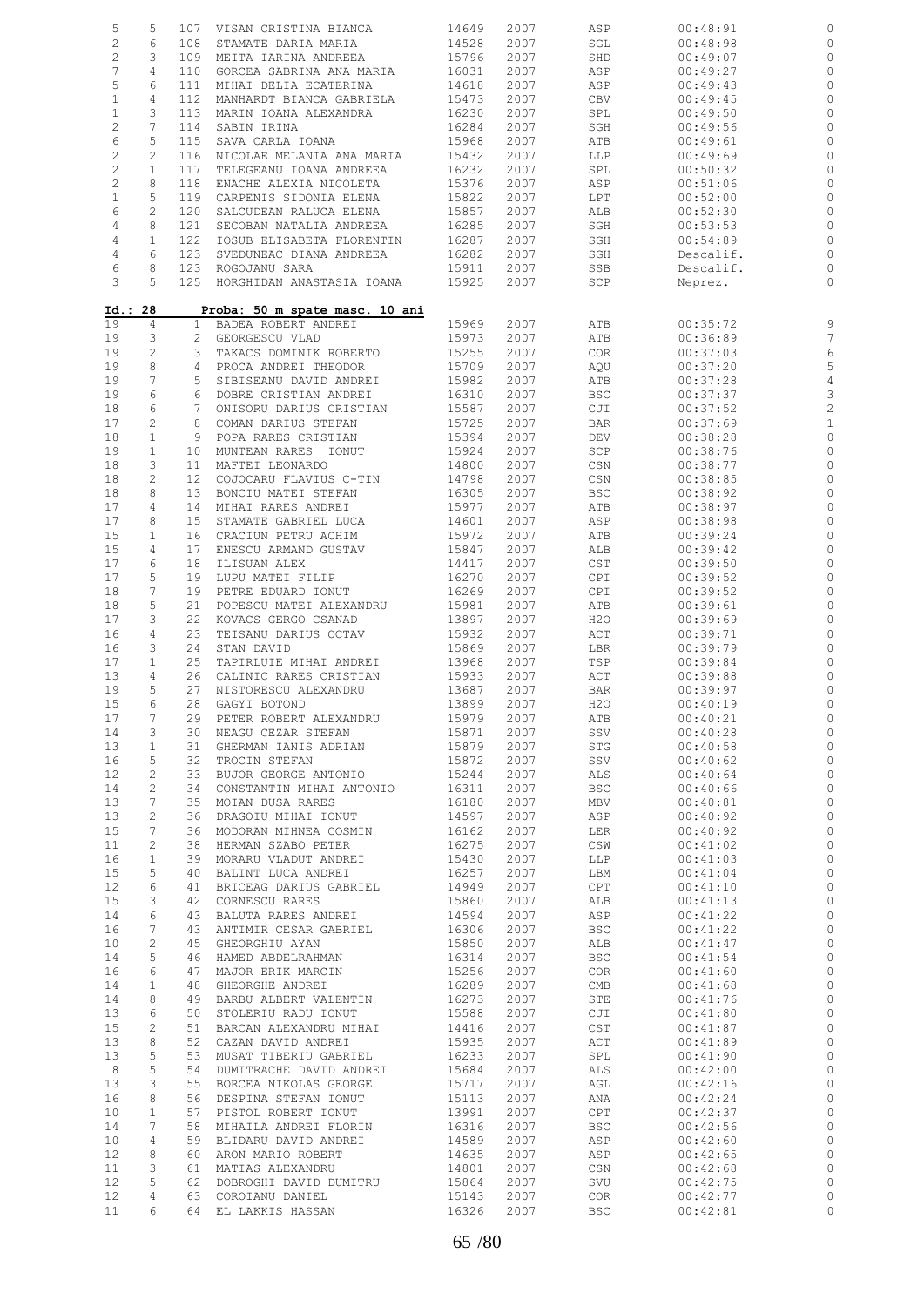| 8                         | $\mathbf{1}$    | 65  | DUNA ANDREI VALENTIN      | 13976 | 2007 | CPT        | 00:42:92  |                |
|---------------------------|-----------------|-----|---------------------------|-------|------|------------|-----------|----------------|
| 10                        | 5               | 66  | RAGEA DAVID               | 14542 | 2007 | DGL        | 00:43:02  | 0              |
| 9                         | 6               | 67  | BULICA IOAN               | 15971 | 2007 | ATB        | 00:43:04  | 0              |
| 10                        | $7\phantom{.0}$ | 68  | IORDACHE MATEI ALEX.      | 15288 | 2007 | ALS        | 00:43:07  | 0              |
| 8                         | 3               | 69  | LILEA ALBERT IONUT        | 13984 | 2007 | CPT        | 00:43:13  | 0              |
| 6                         | $\mathbf{2}$    | 70  | ABRIHAN DAVID ANDREI      | 16093 | 2007 | <b>DEV</b> | 00:43:20  | 0              |
| $\mathbf{1}$              | 3               | 71  | DELEU MIHNEA C-TIN        | 14799 | 2007 | CSN        | 00:43:49  | 0              |
| 6                         | 3               | 71  | GRIGORE ANDREI            | 15974 | 2007 | ATB        | 00:43:49  | 0              |
| 6                         | 8               | 73  | FARCAS LAURENTIU CRISTIAN | 16353 | 2007 | CST        | 00:43:52  | 0              |
| 9                         | $\mathbf{1}$    | 74  | MUNTEANU RADU TUDOR       | 16276 | 2007 | CSW        | 00:43:56  | 0              |
|                           | 4               | 75  |                           |       | 2007 |            |           | 0              |
| 14                        | 3               |     | STROE DAVID IOAN          | 16172 |      | LER        | 00:43:58  |                |
| 4                         |                 | 76  | TRANDAFIR COSMIN CRISTIAN | 16320 | 2007 | <b>BSC</b> | 00:43:73  | 0              |
| 11                        | 7               | 77  | JURJA CAROL               | 16156 | 2007 | LER        | 00:43:76  | 0              |
| 6                         | 4               | 78  | RUSE MATEI IULIAN         | 14641 | 2007 | ASP        | 00:43:82  | 0              |
| 11                        | 4               | 79  | LUNGU DAVID               | 15863 | 2007 | SVU        | 00:43:83  | 0              |
| $12 \overline{ }$         | 7               | 80  | VOLOSENIUC HUDESCU ALEXAN | 15923 | 2007 | SCP        | 00:43:97  | 0              |
| $7\phantom{.0}$           | $\mathbf{1}$    | 81  | COJOCARU MIHAI SEBASTIAN  | 16113 | 2007 | WIN        | 00:44:01  | 0              |
| 10                        | 3               | 82  | TIHENEA CRISTIAN ANDREI   | 15813 | 2007 | DEL        | 00:44:14  | 0              |
| 6                         | 5               | 83  | SPIRIDON STEFAN           | 16092 | 2007 | CSN        | 00:44:27  | 0              |
| 9                         | 7               | 84  | RADU ALEXANDRU MARIO      | 16319 | 2007 | <b>BSC</b> | 00:44:49  | 0              |
| 8                         | 8               | 85  | PURCAR MIRCEA             | 15809 | 2007 | SHD        | 00:44:55  | 0              |
| 9                         | 5               | 86  | PAUL DAVID                | 15884 | 2007 | BAM        | 00:44:67  | 0              |
| $\boldsymbol{7}$          | 8               | 87  | VOINEA SERGIU BOGDAN      | 16218 | 2007 | SRT        | 00:44:71  | 0              |
| 5                         | $\mathbf{1}$    | 88  | MIREA RARES IONUT         | 15054 | 2007 | <b>DAC</b> | 00:44:73  | $\circ$        |
| 10                        | 8               | 88  | ABOUD ADAM                | 16145 | 2007 | LER        | 00:44:73  | 0              |
| 5                         | 8               | 90  | CURTICAPEAN ALEXANDRU V.  | 15472 | 2007 | CBV        | 00:44:74  | 0              |
| 11                        | $\mathbf{1}$    | 90  | COANDA ERIC ANDREI        | 14659 | 2007 | ASP        | 00:44:74  | 0              |
| $7\phantom{.0}$           | 4               | 92  | CIUBOTARU ROBERT ANDREI   | 15936 | 2007 | ACT        | 00:44:91  | 0              |
| $\overline{4}$            | 8               | 93  | OANCEA MARIUS VALENTIN    | 15953 | 2007 | SPL        | 00:44:92  | 0              |
| 8                         | 6               | 94  | OANTA RARES MIHAI         | 15428 | 2007 | LLP        | 00:44:93  | 0              |
| 4                         | $\sqrt{2}$      | 95  | MOSU DARIUS LUCA          | 16268 | 2007 | LBM        | 00:44:99  | 0              |
| 11                        | 8               | 96  | BARTA TUDOR               | 16134 | 2007 | MAR        | 00:45:01  | 0              |
| 8                         | $\mathbf{2}$    | 97  | CHISCOP VLAD MIHAI        | 14606 | 2007 | ASP        | 00:45:12  | 0              |
|                           |                 |     |                           |       |      |            |           |                |
| 12                        | $\mathbf{1}$    | 98  | BUCUR TOMA                | 16338 | 2007 | LER        | 00:45:14  | 0              |
| 5                         | $\overline{4}$  | 99  | SIMION ROBERT             | 15848 | 2007 | ALB        | 00:45:52  | 0              |
| 5                         | 3               | 99  | JURMA PAUL GABRIEL        | 16011 | 2007 | STM        | 00:45:52  | 0              |
| 9                         | $\overline{c}$  | 100 | MURARU EDWARD CRISTIAN    | 16318 | 2007 | <b>BSC</b> | 00:45:52  | 0              |
| 4                         | $1\,$           | 102 | IORDACHE STEFAN           | 14675 | 2007 | ASP        | 00:45:53  | 0              |
| 4                         | 5               | 103 | NEGRU TUDOR               | 16008 | 2007 | STM        | 00:45:58  | 0              |
| 11                        | 5               | 104 | GOLIC VICTOR              | 16315 | 2007 | <b>BSC</b> | 00:45:66  | 0              |
| 7                         | 3               | 105 | DRAGOI DARIUS ANDREI      | 16241 | 2007 | MSB        | 00:45:72  | 0              |
| 9                         | 8               | 106 | TENGHER STEFAN ILIE       | 15984 | 2007 | ATB        | 00:45:80  | 0              |
| 6                         | $\mathbf{1}$    | 107 | FLOREA TUDOR ANDREI       | 15941 | 2007 | ACT        | 00:46:10  | 0              |
| 3                         | $\mathbf{2}$    | 108 | POPESCU DAVID MIHAI       | 16165 | 2007 | LER        | 00:46:16  | 0              |
| 7                         | 6               | 108 | TARAN ANDREI ALEXANDRU    | 15882 | 2007 | OLI        | 00:46:16  | 0              |
| $\mathbf{1}$              | 5               | 110 | BUDRIS PAUL PATRIK        | 15810 | 2007 | SHD        | 00:46:24  | 0              |
| 9                         | 3               | 111 | DRAGOMIR ALEXANDRU NICOLA | 15938 | 2007 | ACT        | 00:46:26  | 0              |
| 7                         | $\overline{c}$  | 112 | POPESCU DAVID CRISTIAN    | 15980 | 2007 | ATB        | 00:46:35  | 0              |
| 5                         | 2               |     | 113 CHILIMENT ALEXIS      | 16313 | 2007 | <b>BSC</b> | 00:46:40  | $\circ$        |
| 3                         | 5               | 114 | SLAVIC ALEXANDER          | 15464 | 2007 | PET        | 00:46:49  |                |
| 7                         | 7               | 115 | POCORA VLAD TEODOR        | 15114 | 2007 | ANA        | 00:46:58  | 0              |
| 6                         | 6               | 116 | BARBU ANDREI RAZVAN       | 15939 | 2007 | ACT        | 00:46:81  | $\circ$        |
| $\sqrt{2}$                | 4               | 117 | DAVID MATEI               | 15889 | 2007 | BAM        | 00:47:05  | $\circ$        |
| $\mathbf{1}$              | $\mathbf{2}$    | 118 | MATEI BLEDEA LUCA PATRICK | 15887 | 2007 | BAM        | 00:47:36  | $\circ$        |
| 3                         | $\mathbf{1}$    | 119 | IVANCENCU DIMITRIE VICTOR | 16329 | 2007 | STE        | 00:47:64  | $\circ$        |
| $\mathfrak{Z}$            | 4               | 120 | MADARAS IOAN PIO VLADIMIR | 15914 | 2007 | SSB        | 00:47:65  | $\circ$        |
| $\sqrt{2}$                | 5               | 121 | RUS MATEI                 | 16349 | 2007 | VCN        | 00:47:66  | $\circ$        |
| $\mathbf{1}$              | 6               | 122 | DRAGULET ALEXANDRU MIHAI  | 16106 | 2007 | DEB        | 00:47:99  | $\circ$        |
| $\overline{c}$            | 7               | 123 | STANGACIU ALEXANDRU EUGEN | 15983 | 2007 | ATB        | 00:48:10  | $\circ$        |
| 4                         | 7               | 124 | BESLEAGA ALBERT CRISTIAN  | 15807 | 2007 | SHD        | 00:48:17  | $\circ$        |
| $\overline{4}$            | 4               | 125 | MARANGOCI DARIUS GABRIEL  | 14596 | 2007 | ASP        | 00:48:27  | $\circ$        |
| 5                         | 6               | 126 | UTULEAC FLORIN ORLANDO    | 16128 | 2007 | SPL        | 00:48:29  | $\circ$        |
|                           | 3               | 127 | GHEORGHE ROBERT STEFAN    |       |      |            |           | $\circ$        |
| 3                         |                 |     |                           | 15693 | 2007 | WIN        | 00:48:54  |                |
| 5                         | 5               | 128 | CAZACU ANDREI LIVIU       | 15427 | 2007 | LLP        | 00:48:56  | $\circ$        |
| $\sqrt{2}$                | 6               | 129 | PANTEA ERIC VLADUT        | 15978 | 2007 | ATB        | 00:48:70  | $\circ$        |
| $\overline{c}$            | $\mathbf{2}$    | 130 | BARBU RAZVAN              | 15854 | 2007 | ALB        | 00:48:75  | $\circ$        |
| $\sqrt{2}$                | 3               | 131 | DIN LUCA STEFAN           | 15831 | 2007 | DAC        | 00:48:96  | $\circ$        |
| 5                         | $7\phantom{.0}$ | 132 | BOCICAI IOAN ADRIAN       | 15970 | 2007 | ATB        | 00:49:29  | $\circ$        |
| $\mathbf{2}$              | 8               | 133 | POPA VICTOR MARIAN        | 16240 | 2007 | MSB        | 00:49:40  | $\circ$        |
| $\overline{4}$            | 6               | 134 | MARINESCU STEFAN CALIN    | 15429 | 2007 | LLP        | 00:49:93  | $\circ$        |
| $\mathsf 3$               | 6               | 135 | DINICA CIPRIAN DORIN      | 16288 | 2007 | CMB        | 00:50:35  | $\circ$        |
| $\mathsf 3$               | 7               | 136 | BUIACU MARIO MIHAI        | 15377 | 2007 | ASP        | 00:50:39  | $\circ$        |
| $\ensuremath{\mathsf{3}}$ | 8               | 137 | TUFAN ALBERT GABRIEL      | 15248 | 2007 | <b>COR</b> | 00:51:13  | $\circ$        |
| $\mathbf{2}$              | $\mathbf{1}$    | 138 | PAGU MIHAIL ALEXANDRU     | 16333 | 2007 | STE        | 00:51:20  | $\circ$        |
| $\mathbf{1}$              | 4               | 139 | SCHMIDT CHRISTIAN         | 15912 | 2007 | SSB        | Descalif. | $\circ$        |
| 6                         | 7               | 139 | ISTRATE ALEXANDRU MIHAI   | 13700 | 2007 | SGL        | Descalif. | $\circ$        |
| 8                         | 4               | 140 | TUDOR DARIUS ANDREI       | 15862 | 2007 | PCT        | Descalif. | $\circ$        |
| 8                         | 7               | 141 | AGAPI DARIUS FLORIN       | 16283 | 2007 | SGH        | Descalif. | $\circ$        |
| 9                         | 4               | 142 | ANTON BOGDAN              | 16256 | 2007 | SRT        | Descalif. | $\circ$        |
| 10                        | 6               | 143 | ALEXANDRU GABRIEL DAN     | 16146 | 2007 | LER        | Descalif. | $\circ$        |
| 12                        | 3               | 144 | POPA ALEXANDRU RARES      | 16274 | 2007 | CSW        | Descalif. | $\circ$        |
| 15                        | 8               | 145 | ANDRIES ERIC STEFAN       | 15861 | 2007 | PCT        | Descalif. | $\circ$        |
| 16                        | $\overline{2}$  | 147 | LUPU CRISTIAN ANDREI      | 14826 | 2007 | MPL        | Neprez.   | $\overline{0}$ |
|                           |                 |     |                           |       |      |            |           |                |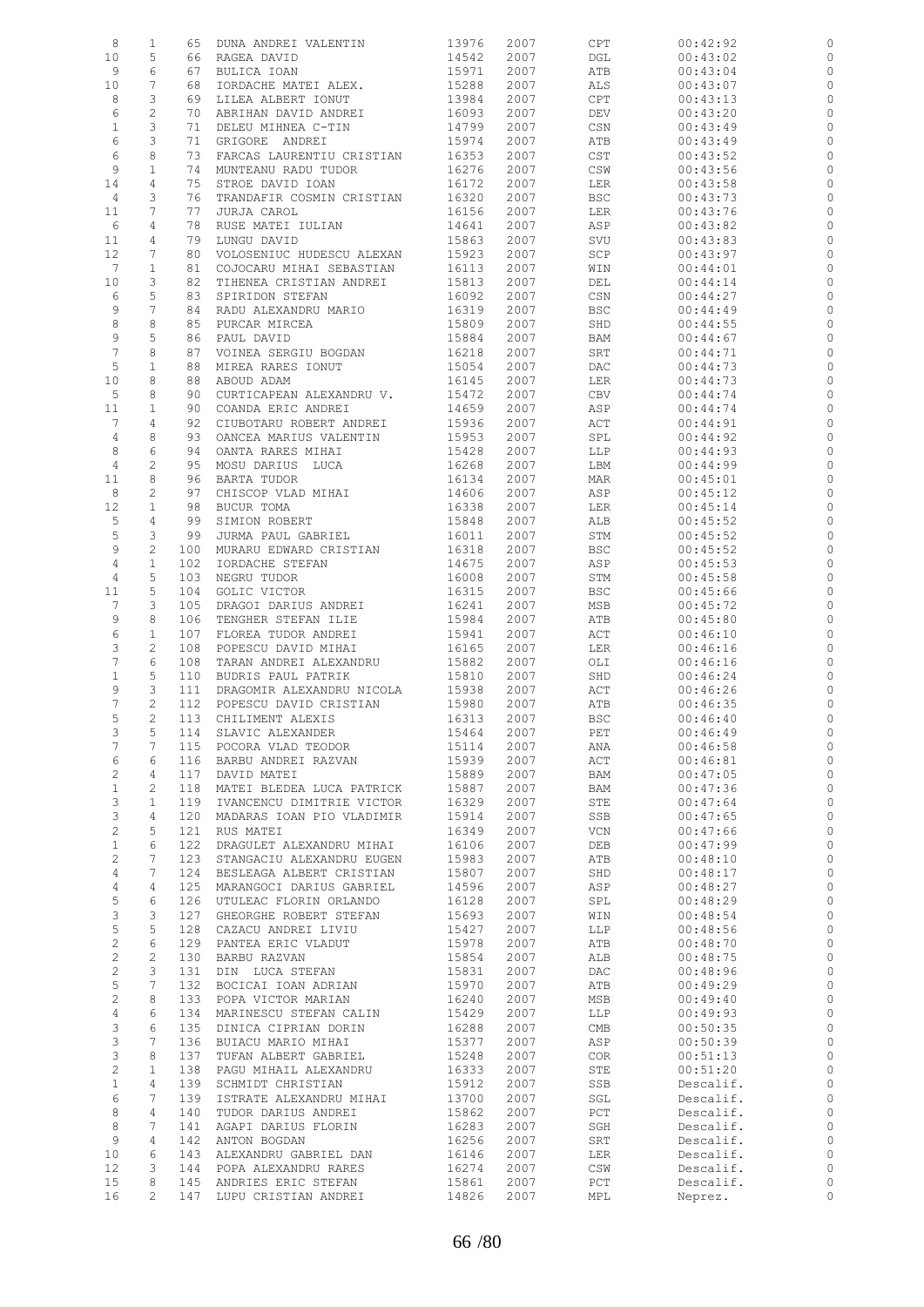| Id.: 29        |                     |                | Proba: 200 m mixt fem. 11 ani                     |                |              |                   |                      |                    |
|----------------|---------------------|----------------|---------------------------------------------------|----------------|--------------|-------------------|----------------------|--------------------|
| 13             | 5                   |                | 1 OTOIU ANA CRISTIANA                             | 11252          | 2006         | CPT               | 02:38:24             | 9                  |
| 13             | 4                   |                | 2 FABIAN SARA JULIA                               | 14911          | 2006         | CSP               | 02:39:61             | 7                  |
| 13             | 8                   |                | 3 CHIRITA CLARA MARIA                             | 15412          | 2006         | ATB               | 02:44:53             | 6                  |
| 13             | 3<br>3              | 4              | URSU MARIA IOANA<br>DINU BIANCA STEFANIA MARA     | 15100          | 2006<br>2006 | SSV               | 02:46:40             | 5                  |
| 12<br>12       | $\overline{4}$      | 5<br>6         | RAUTA CARLA MARIA                                 | 15437<br>15440 | 2006         | ATB<br>ATB        | 02:47:35<br>02:47:40 | 4<br>3             |
| 13             | $\mathbf{2}$        | 7 <sup>7</sup> | CHITAC AURORA HOARA                               | 15263          | 2006         | SGH               | 02:48:88             | $\overline{c}$     |
| 13             | $7\phantom{.0}$     | 8              | STIRBU IOANA MARIA                                | 15036          | 2006         | CSP               | 02:49:35             | 1                  |
| 11             | 2                   | 9              | AXENTIOI ILINCA                                   | 15273          | 2006         | SGH               | 02:50:39             | 0                  |
| 12             | $\mathbf{2}$        | 10             | DUMITRESCU ALEXANDRA CORI                         | 15438          | 2006         | ATB               | 02:51:15             | 0                  |
| 12             | 5                   | 11             | NEAGU IOANA REBECA                                | 15516          | 2006         | <b>BSC</b>        | 02:51:68             | 0                  |
| 10             | 4                   | 12             | ASLAM ANDRA                                       | 15410          | 2006         | ATB               | 02:52:33             | 0                  |
| 13             | 6                   | 13             | BAKO ANSTASIA MARIA                               | 13043          | 2006         | <b>COR</b>        | 02:52:57             | 0                  |
| 12             | 8                   | 14             | DRAGOMIR MARIA MIRUNA                             | 12474          | 2006         | LPT               | 02:53:42             | 0                  |
| 13             | 1                   | 15             | OSTAFI DELIA ELENA                                | 14841          | 2006         | SSV               | 02:54:49             | 0                  |
| 11             | 5                   | 16             | MARC MARIA NATALIA                                | 15039          | 2006         | CSW               | 02:55:16             | 0                  |
| 9              | 7                   | 17             | SAVULESCU ANA TEODORA                             | 15455          | 2006         | STE               | 02:55:25             | 0                  |
| 9<br>11        | 3<br>4              | 18<br>19       | MIHALI MARIA ALEXANDRA                            | 14991<br>15282 | 2006<br>2006 | BAM<br>STE        | 02:55:57<br>02:55:94 | 0<br>0             |
| 11             | $\mathbf{1}$        | 20             | SEBE ANDRA MIRUNA<br>DRAGOMIR IOANA ALEXIA        | 13907          | 2006         | BAR               | 02:56:80             | 0                  |
| 12             | $\mathbf{1}$        | 21             | BALINT EMMA                                       | 14021          | 2006         | SRT               | 02:56:92             | 0                  |
| 12             | 7                   | 22             | ACHIM DIANA CEZARA                                | 14558          | 2006         | STM               | 02:57:05             | 0                  |
| 10             | $\mathbf{1}$        | 23             | ADAM SARA DARIA                                   | 15006          | 2006         | ALB               | 02:58:07             | 0                  |
| 11             | 8                   | 24             | IANCU ERIKA LUANA                                 | 15133          | 2006         | AGL               | 02:58:48             | 0                  |
| 8              | 4                   | 25             | ILIE DARIA MARIA                                  | 15454          | 2006         | STE               | 02:58:91             | 0                  |
| 10             | 8                   | 26             | TANASA BIANCA PETRINA                             | 15270          | 2006         | SGH               | 02:59:39             | 0                  |
| 9              | 2                   | 27             | BESCHERET ANCA                                    | 15411          | 2006         | ATB               | 02:59:71             | 0                  |
| 10             | 7                   | 28             | BUFTEANU BIANCA                                   | 14721          | 2006         | STM               | 02:59:97             | 0                  |
| 4              | 2                   | 29             | MERESESCU IRINA MARIA                             | 15439          | 2006         | ATB               | 03:00:10             | 0                  |
| 11             | 6<br>4              | 30<br>31       | BOSTANGIU ADELINA MARIA<br>GROSU MARIA            | 15126          | 2006         | ANA               | 03:00:27             | 0<br>0             |
| 9<br>10        | 5                   | 32             | GALATA LARISA ELENA                               | 14552<br>15070 | 2006<br>2006 | STE<br>MSB        | 03:00:56<br>03:00:76 | 0                  |
| 11             | 7                   | 33             | MENCIU IOANA MARIA                                | 15518          | 2006         | <b>BSC</b>        | 03:01:35             | 0                  |
| 8              | $\overline{c}$      | 34             | POPA RAT VANESSA MARIA                            | 15539          | 2006         | BAM               | 03:01:51             | 0                  |
| 11             | 3                   | 35             | DUMITRESCU ALISSA MARIA                           | 14442          | 2006         | LLP               | 03:01:70             | 0                  |
| 10             | 2                   | 36             | FLOREA ANA MARIA                                  | 13867          | 2006         | LER               | 03:01:95             | 0                  |
| 8              | 6                   | 37             | OPREA MARIA FLORENTINA                            | 15515          | 2006         | <b>BSC</b>        | 03:02:18             | 0                  |
| 10             | 3<br>6              | 38             | TUDOR ALLEGRA                                     | 14779          | 2006         | CSN               | 03:02:28             | 0                  |
| 10<br>8        | 3                   | 39<br>40       | UJVARY ADRIENN BEATRICE<br>CRAIU IOANA            | 15543<br>15436 | 2006<br>2006 | ACN<br>ATB        | 03:02:77<br>03:02:93 | 0<br>0             |
| 7              | $\mathbf 1$         | 41             | UJVARY DORA                                       | 15542          | 2006         | ACN               | 03:03:10             | 0                  |
| 8              | 5                   | 42             | STROE ANA MARIA                                   | 15513          | 2006         | <b>BSC</b>        | 03:03:17             | $\circ$            |
| 9              | 8                   | 43             | ISPAS MEDA ANAMARIA                               | 15007          | 2006         | ALB               | 03:03:18             | 0                  |
| 6              | 5                   | 44             | BULANCEA DARIA                                    | 15155          | 2006         | MBR               | 03:03:53             | $\circ$            |
| 7              | 5                   | 45             | NEGRU VERONICA MARIA                              | 15250          | 2006         | COR               | 03:03:92             | 0                  |
| 5              | 3                   | 46             | SOFRONEA INGRID                                   | 15416          | 2006         | SSV               | 03:04:01             | $\circ$            |
| 5<br>9         | 4<br>5              | 47<br>48       | SABAU BIANCA SOPHIA<br>POPOVICI PETRIANA          | 15201<br>15098 | 2006<br>2006 | STG<br>SSV        | 03:04:78<br>03:04:80 | 0<br>$\mathbb{O}$  |
| 4              | 3                   | 49             | LAZZETTI ELISA MARIA                              | 15697          | 2006         | CSP               | 03:05:15             | 0                  |
| 8              | $\mathbf 1$         | 50             | LORINCZ JAZMIN ADRIENN                            | 15144          | 2006         | <b>COR</b>        | 03:05:91             | $\circ$            |
| 9              | $\mathbf 1$         | 51             | MARTIN MARIA DENISA                               | 12669          | 2006         | LPT               | 03:06:25             | $\circ$            |
| $\overline{7}$ | $\mathbf{2}$        | 52             | BOJA ROXANA TEODORA                               | 15202          | 2006         | STM               | 03:06:26             | $\circ$            |
| 9              | 6                   | 53             | BADEA IOANA ALEXANDRA                             | 15043          | 2006         | ACT               | 03:06:46             | $\circ$            |
| 6              | 4                   | 54             | SOROCEANU ALEXIA IOANA                            | 15593          | 2006         | CJI               | 03:06:91             | $\circ$            |
| 5<br>8         | $\overline{c}$<br>7 | 55<br>56       | FRASINEANU MARIA REBECA<br>BLEJAN ALEXANDRA MARIA | 14651<br>15527 | 2006<br>2006 | CPI<br><b>BSC</b> | 03:07:00<br>03:07:20 | $\circ$<br>$\circ$ |
| 6              | 7                   | 57             | CRISTEA THEEA MARIA                               | 15523          | 2006         | <b>BSC</b>        | 03:08:65             | $\circ$            |
| 6              | 3                   | 58             | APOSTOL ALESSIA MARIA                             | 15038          | 2006         | CSW               | 03:08:98             | $\circ$            |
| 5              | $\mathbf{1}$        | 59             | NISTOR GABRIELA MARIA                             | 15374          | 2006         | ASP               | 03:08:99             | $\circ$            |
| 7              | 3                   | 60             | GINGHINA ALINA ANDREEA                            | 14901          | 2006         | AGL               | 03:09:15             | $\circ$            |
| 5              | 6                   | 61             | SANDU SARA PATRICIA                               | 15207          | 2006         | STM               | 03:09:23             | $\circ$            |
| 3              | 5                   | 62             | TODORAN MARINA                                    | 15488          | 2006         | CBV               | 03:09:45             | $\circ$            |
| 6              | $\mathbf{2}$        | 63             | SIMIONESCU LARISA CRISTIA                         | 15005          | 2006         | ALB               | 03:09:93             | $\circ$            |
| 5              | 5<br>7              | 64             | IORDAN ALESSIA MARIA                              | 15279          | 2006         | REN               | 03:09:96             | $\circ$            |
| 5<br>7         | 6                   | 65<br>66       | GHEORGHE IULIA CRISTINA<br>RACOLTA BIANCA ISABELA | 15046<br>14992 | 2006<br>2006 | ACT<br>BAM        | 03:10:21<br>03:10:22 | $\circ$<br>$\circ$ |
| 7              | 4                   | 67             | CHELMUS ARINA MARIA                               | 15135          | 2006         | SCP               | 03:10:85             | $\circ$            |
| 4              | 5                   | 68             | HIRBOVANU VANESA DANIELA                          | 15221          | 2006         | STM               | 03:11:06             | $\circ$            |
| 6              | $\mathbf 1$         | 69             | MNAJED SARA                                       | 15304          | 2006         | LER               | 03:11:44             | $\circ$            |
| 5              | 8                   | 70             | BURCA ALEXANDRA MIHAELA                           | 15197          | 2006         | SHD               | 03:11:94             | $\circ$            |
| $\sqrt{4}$     | 6                   | 71             | BREZAE ADNANA ELENA                               | 15003          | 2006         | ALB               | 03:12:51             | $\circ$            |
| 6              | 6                   | 72             | LAZAR SIMONA MARINA                               | 15457          | 2006         | STE               | 03:13:09             | $\circ$            |
| 3              | 3                   | 73             | PIPER ANDREEA MADALINA                            | 14645          | 2006         | ASP               | 03:13:59             | $\circ$            |
| 4<br>7         | $\mathbf 1$<br>8    | 74<br>75       | BELCIU CARLA MARIA<br>FLORESCU ANTONIA ALEXIA     | 15004<br>14024 | 2006<br>2006 | ALB<br>SRT        | 03:14:40<br>03:14:43 | $\circ$<br>$\circ$ |
| 4              | 7                   | 76             | RADU ARIANA MARIA                                 | 14902          | 2006         | AGL               | 03:14:55             | $\circ$            |
| 3              | 8                   | 77             | MONDINI RUIZ ISABEL                               | 16229          | 2006         | STM               | 03:16:01             | $\circ$            |
| 8              | 8                   | 78             | RADULESCU LUCIA ELENA                             | 13866          | 2006         | LER               | 03:16:72             | $\circ$            |
| 4              | 4                   | 79             | NICOARA CARLA ANTONIA                             | 15002          | 2006         | ALB               | 03:16:96             | $\circ$            |
| 3              | 7                   | 80             | TEODOROVICI MARA IOANA                            | 15101          | 2006         | SSV               | 03:19:76             | $\circ$            |
| $\mathsf 3$    | 4                   | 81             | SALAJAN MARA ANA                                  | 13722          | 2006         | COR               | 03:20:29             | $\circ$            |
| 3<br>2         | 6<br>5              | 82<br>83       | NITU ANNA DENISA<br>MOATA IULIA ANDREEA           | 15307<br>15069 | 2006<br>2006 | LER<br>MSB        | 03:20:46<br>03:21:02 | 0<br>$\circ$       |
| 4              | 8                   | 84             | PETRUTIU MARIA ALEXANDRA                          | 15000          | 2006         | ALB               | 03:21:03             | $\circ$            |
|                |                     |                |                                                   |                |              |                   |                      |                    |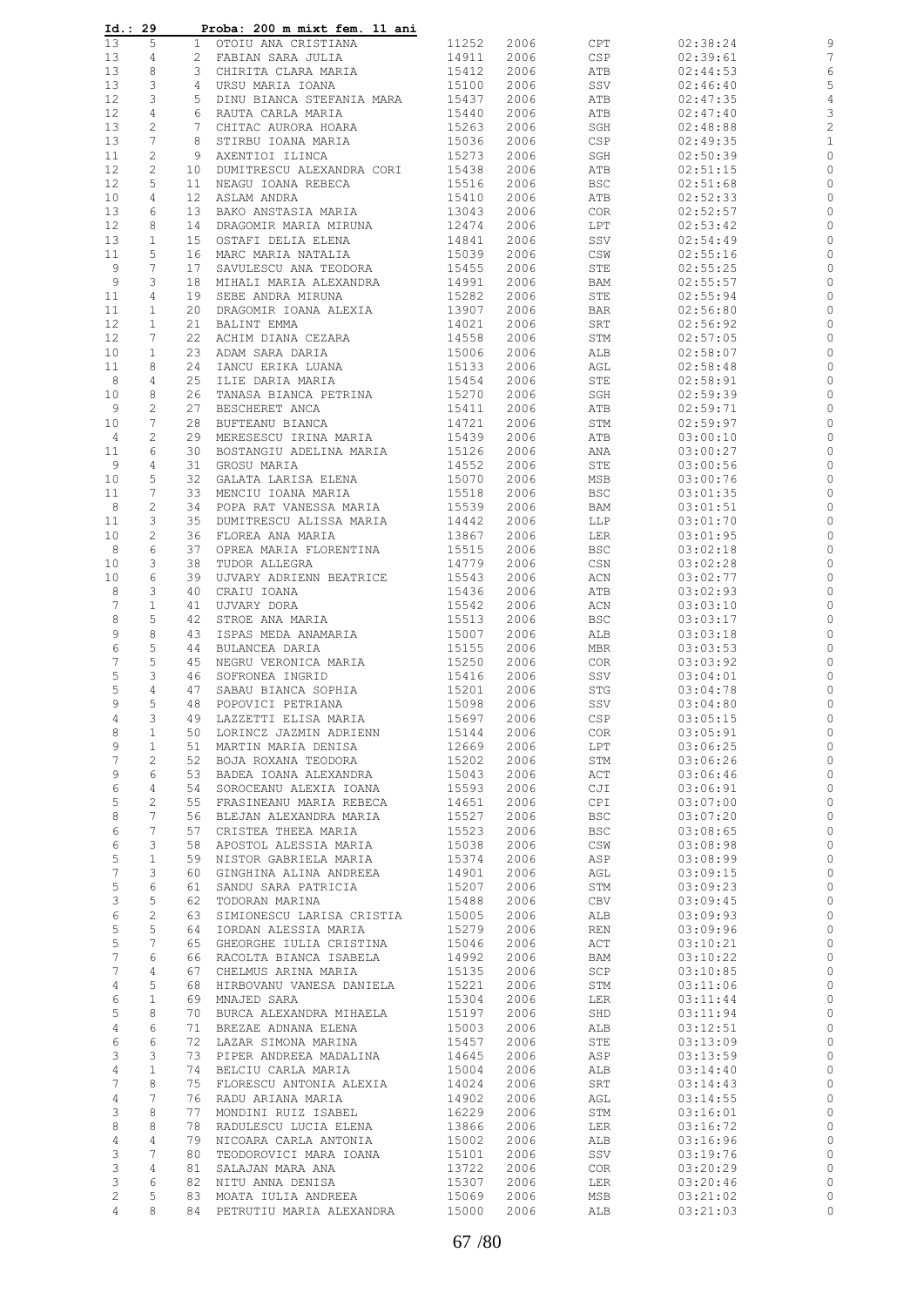| 3               | $\mathbf{1}$   |                 | 85 TALPOS STEFANA ARISA        | 15061 | 2006 | SSB          | 03:22:61  |                         |
|-----------------|----------------|-----------------|--------------------------------|-------|------|--------------|-----------|-------------------------|
| $\overline{c}$  | 7              | 86              | BACIU DARIA PATRICIA           | 15182 | 2006 | LBC          | 03:24:40  | 0                       |
| $\mathbf{1}$    | 5              | 87              | BREZEANU IZABELA               | 15942 | 2006 | ACT          | 03:24:89  | $\circ$                 |
|                 |                |                 |                                |       |      |              |           |                         |
| $\mathbf{2}$    | $\mathbf{2}$   | 88              | OLAH ARIANA                    | 16357 | 2006 | CST          | 03:26:01  | 0                       |
| $\mathbf{2}$    | 8              | 89              | DIACONU ALEXANDRA FLORENT      | 15670 | 2006 | CTR          | 03:26:19  | 0                       |
| $\mathbf{1}$    | 6              | 90              | BUZATOIU DIANA ELENA           | 15668 | 2006 | CTR          | 03:26:44  | $\circ$                 |
| $\overline{c}$  | 6              | 91              | DRAGHICI MIRUNA MARIUCA        | 15122 | 2006 | ANA          | 03:26:58  | 0                       |
|                 |                |                 |                                |       |      |              |           |                         |
| $\mathbf{1}$    | 4              | 92              | GALMEANU MARIA                 | 16029 | 2006 | ASP          | 03:27:27  | 0                       |
| $\mathbf{2}$    | 4              | 93              | GHITUN ALEXANDRA               | 15128 | 2006 | ANA          | 03:27:96  | 0                       |
| $\mathbf{1}$    | 8              | 94              | OTVOS MELISA MARIA             | 16356 | 2006 | CST          | 03:29:56  | 0                       |
|                 |                |                 |                                |       |      |              |           |                         |
| $\mathbf{1}$    | $\mathbf{2}$   | 95              | IANCU MARA ALEXIA              | 15050 | 2006 | ACT          | 03:30:41  | 0                       |
| $\mathbf{1}$    | 3              | 96              | BOGNARI TAMARA                 | 15213 | 2006 | STM          | 03:31:46  | 0                       |
| $\mathbf{2}$    | $\mathbf{1}$   | 97              | AVRAM DELIA                    | 14677 | 2006 | ASP          | 03:32:57  | 0                       |
| $\mathbf{1}$    | $\mathbf{1}$   | 98              | DOBRICAN IOANA RUXANDRA        | 14996 | 2006 | CPI          | 03:33:93  | $\circ$                 |
|                 |                |                 |                                |       |      |              |           |                         |
| $\mathbf{1}$    | 7              | 99              | MARCU CRISTINA ELENA           | 14522 | 2006 | SGL          | 03:35:26  | 0                       |
| 3               | $\mathbf{2}$   | 100             | OROSZFAI KRISZTINA             | 14909 | 2006 | H2O          | Descalif. | $\circ$                 |
| $7\phantom{.0}$ | 7              | 100             | BERES KRISZTINA                | 14907 | 2006 | H2O          | Descalif. | $\circ$                 |
|                 |                |                 |                                |       |      |              |           |                         |
| 12              | 6              | 101             | SAUCIUC OANA IULIA             | 15099 | 2006 | SSV          | Descalif. | $\circ$                 |
| $\overline{c}$  | 3              |                 | 103 CSERGO MELINDA             | 14833 | 2006 | SOS          | Neprez.   | $\circ$                 |
| 6               | 8              |                 | 103 RADULESCU ALEXANDRA        | 15335 | 2006 | DEB          | Neprez.   | $\circ$                 |
|                 |                |                 |                                |       |      |              |           |                         |
|                 |                |                 |                                |       |      |              |           |                         |
|                 | Id.: 30        |                 | Proba: 200 m mixt masc. 11 ani |       |      |              |           |                         |
| 16              | 4              |                 | 1 DUCA STEFAN MIRCEA           | 15251 | 2006 | <b>COR</b>   | 02:38:95  |                         |
| 16              | $\overline{c}$ |                 | 2 IASCHIU ANDREI               | 15443 | 2006 | ATB          | 02:40:24  | $\overline{7}$          |
|                 |                |                 |                                |       |      |              |           |                         |
| 16              | 5              |                 | 3 CONSTANTINESCU ALEXANDRU     | 15525 | 2006 | <b>BSC</b>   | 02:41:44  | $\epsilon$              |
| 16              | 3              |                 | 4 KONCZ NIMROD KALMAN          | 14560 | 2006 | H2O          | 02:42:57  | 5                       |
| 16              | $\mathbf{1}$   | 5 <sup>5</sup>  | SCORTEA TEOFIL                 | 15445 | 2006 | ATB          | 02:43:54  | $\overline{4}$          |
| 16              | 7              |                 |                                |       |      |              |           | 3                       |
|                 |                |                 | 6 M.SEDIQ EDRIS                | 15446 | 2006 | ATB          | 02:44:90  |                         |
| 16              | 6              | $7^{\circ}$     | RADUCANU EDUARD                | 13338 | 2006 | ACT          | 02:45:12  | $\overline{\mathbf{c}}$ |
| 15              | $\overline{c}$ |                 | 8 RADU MATEI                   | 13163 | 2006 | $_{\rm CTR}$ | 02:45:61  | $\mathbf{1}$            |
| 15              | 4              | 9               | POSTELNICU GEORGE ALEXAND      | 15550 | 2006 |              | 02:48:49  |                         |
|                 |                |                 |                                |       |      | REN          |           | $\circ$                 |
| 16              | 8              |                 | 10 MIHALACHE VLAD STEFAN       | 14593 | 2006 | ASP          | 02:49:56  | $\circ$                 |
| 15              | 6              | 11              | ALEXANDRU PATRIC ANGELO        | 15166 | 2006 | MAR          | 02:50:49  | 0                       |
| 14              | 8              | 12 <sup>°</sup> | ANDREI MIHAI ALEXANDRU         | 15441 | 2006 | ATB          | 02:52:35  | $\circ$                 |
|                 |                |                 |                                |       |      |              |           |                         |
| 15              | 8              | 13              | HRISCU RARES                   | 15396 | 2006 | LBC          | 02:53:01  | $\circ$                 |
| 14              | 5              | 14              | NAGY NANDOR                    | 15191 | 2006 | SHD          | 02:53:33  | $\circ$                 |
| 15              | $\mathbf{1}$   | 15              | STANCEL LUKAS                  | 15026 | 2006 | ALB          | 02:53:90  | 0                       |
|                 |                |                 |                                |       |      |              |           |                         |
| 15              | 7              | 16              | SERBAN PAUL ANDREI             | 15544 | 2006 | ACN          | 02:54:41  | $\circ$                 |
| 13              | $\overline{4}$ | 17              | RACHIERU STEFAN RAZVAN         | 13947 | 2006 | CTR          | 02:54:51  | $\circ$                 |
| 15              | 5              | 18              | ANGHEL HORIA PETRU             | 15529 | 2006 | BSC          | 02:54:82  | $\circ$                 |
|                 |                |                 |                                |       |      |              |           |                         |
| 14              | 3              | 19              | ROSCA MIHNEA IONUT             | 15278 | 2006 | STE          | 02:55:52  | $\circ$                 |
| 14              | $\mathbf{2}$   | 20              | COJOCARU CAROL MIHAI           | 14789 | 2006 | CSN          | 02:55:69  | $\circ$                 |
| 14              | 7              | 21              | MEZDREA BANU ALEXANDRU         | 14409 | 2006 | CST          | 02:56:03  | $\circ$                 |
|                 |                |                 |                                |       |      |              |           |                         |
| 14              | 6              | 22              | NISTOR DARIUS DRAGAN           | 15215 | 2006 | STM          | 02:56:51  | $\circ$                 |
| 12              | 5              | 23              | BACIU DENIS ANDREI             | 15183 | 2006 | LBC          | 02:56:54  | 0                       |
| 13              | 6              | 24              | PISOSCHI MATEI VALERIU         | 15458 | 2006 | STE          | 02:57:13  | $\circ$                 |
|                 | $\mathbf{1}$   | 25              |                                |       |      |              | 02:57:32  |                         |
| 14              |                |                 | CURECHERIU ALEX GABRIEL        | 14997 | 2006 | CPI          |           | 0                       |
| 11              | 4              | 26              | TATARU BOGDAN PAVEL            | 15447 | 2006 | ATB          | 02:57:42  | $\circ$                 |
| 14              | $\overline{4}$ | 27              | IONESCU DAVID ANDREI           | 15520 | 2006 | <b>BSC</b>   | 02:57:80  | $\mathbb{C}$            |
| 13              | $\mathbf{1}$   |                 | 28 MATEI VLAD ALEXANDRU        | 14607 | 2006 | ASP          | 02:57:92  | $\circ$                 |
|                 |                |                 |                                |       |      |              |           |                         |
| 13              | 2              | 29              | HARABAGIU RARES PETRU          | 14986 | 2006 | BAM          | 02:58:03  | 0                       |
| 12              | 8              | 30              | TUICA MARIO GABRIEL            | 15053 | 2006 | DAC          | 02:58:55  | $\circ$                 |
| 11              | 2              | 31              | SEKSI LUCA                     | 15280 | 2006 | <b>BSC</b>   | 02:58:90  | $\circ$                 |
|                 |                |                 |                                |       |      |              |           |                         |
| 11              | 3              | 32              | OPREA MARIO CALIN              | 15385 | 2006 | SRT          | 02:58:95  | $\mathbb{C}$            |
| 12              | $\mathbf{1}$   | 33              | MATES ROBERT FLORIN            | 15028 | 2006 | ALB          | 02:59:11  | $\mathbb O$             |
| 10              | 6              | 34              | KRIZBAI NEGRU ROBERT           | 15031 | 2006 | ALB          | 02:59:18  | $\mathbb O$             |
|                 |                |                 |                                |       |      |              |           |                         |
| 12              | 2              | 35              | TATAR MARIUS CRISTIAN          | 13732 | 2006 | <b>COR</b>   | 02:59:22  | $\mathbb O$             |
| 12              | 7              | 36              | MURARU KAAN STEFAN             | 15517 | 2006 | <b>BSC</b>   | 02:59:41  | $\mathbb O$             |
| 12              | 4              | 37              | RADOS LUCA NICOLAS             | 15192 | 2006 | SHD          | 03:00:15  | $\circ$                 |
| 11              | 5              | 38              | POP DARIUS ANDREI              | 14410 | 2006 | CST          | 03:00:26  | $\mathbb O$             |
|                 |                |                 |                                |       |      |              |           |                         |
| 15              | 3              | 39              | BUCUR ANDREAS ALIN             | 14608 | 2006 | ASP          | 03:00:57  | $\mathbb{C}$            |
| 13              | 5              | 40              | DRAGOMIR DAVID                 | 13349 | 2006 | REN          | 03:00:68  | $\mathbb O$             |
| 12              | 3              | 41              | BIRGHILESCU ALEXANDRU          | 15276 | 2006 | <b>BSC</b>   | 03:00:82  | $\mathbb O$             |
|                 |                |                 |                                |       |      |              |           |                         |
| 13              | 8              | 42              | FLESCHIU DAVID MIHAI           | 15556 | 2006 | CAT          | 03:01:21  | $\circ$                 |
| 11              | 6              | 43              | NOVAC IULIAN DORU              | 15048 | 2006 | ACT          | 03:01:42  | $\mathbb O$             |
| 13              | 7              | 44              | PAUNESCU CEZAR                 | 15195 | 2006 | SHD          | 03:01:71  | $\circ$                 |
|                 | $\mathbf{1}$   |                 |                                |       |      |              |           |                         |
| 11              |                | 45              | CSENDES LASZLO IGOR            | 15285 | 2006 | SS7          | 03:02:39  | $\mathbb O$             |
| 10              | 5              | 46              | MARIN ALEXANDRU RAZVAN         | 15198 | 2006 | SHD          | 03:02:48  | $\circ$                 |
| 13              | 3              | 47              | CARTIS HORIA STEFAN            | 14418 | 2006 | CST          | 03:03:14  | $\mathbb O$             |
| $7\phantom{.0}$ | 8              | 48              | TREGER TOMAS TRISTIAN          | 14987 | 2006 | BAM          | 03:03:28  | $\mathbb O$             |
|                 |                |                 |                                |       |      |              |           |                         |
| 10              | 4              | 49              | SLAVU RARES STEFAN             | 14892 | 2006 | AGL          | 03:03:53  | $\mathbb{O}$            |
| 9               | 4              | 50              | DOBRESCU MIHAI                 | 14919 | 2006 | CPT          | 03:03:72  | $\circ$                 |
| 6               | 2              | 51              | POPA TUDOR                     | 15190 | 2006 | SHD          | 03:04:61  | $\mathbb{O}$            |
|                 |                |                 |                                |       |      |              |           |                         |
| $7\phantom{.0}$ | $\overline{4}$ | 52              | BARNEA DRAGOS CRISTIAN         | 15309 | 2006 | LER          | 03:05:27  | $\mathbb O$             |
| 10              | $\mathbf{1}$   | 53              | RAICU BADEA GABRIEL            | 13093 | 2006 | LPT          | 03:05:79  | $\mathbb O$             |
| 11              | 8              | 54              | TINCOCA GIULIANO ANDREI        | 12414 | 2006 | DAC          | 03:05:85  | $\mathbb O$             |
|                 |                |                 |                                |       |      |              |           |                         |
| 10              | $\mathbf{2}$   | 55              | SECOBAN STEFAN ALEX.           | 15272 | 2006 | SGH          | 03:05:86  | $\mathbb O$             |
| 8               | 3              | 56              | FIRU LUCIAN MIHAI              | 13170 | 2006 | TSP          | 03:06:51  | $\mathbb{C}$            |
| $\mathcal{S}$   | 4              | 57              | CIOBANU RAUL FLAVIAN           | 15169 | 2006 | MAR          | 03:06:65  | $\mathbb O$             |
|                 |                |                 |                                |       |      |              |           |                         |
| 9               | 5              | 58              | BADEA PERLIK ROBERT            | 13239 | 2006 | CPT          | 03:06:75  | $\circ$                 |
| 11              | 7              | 59              | POPA CAROL                     | 13344 | 2006 | ACT          | 03:06:83  | $\circ$                 |
| 10              | 7              | 60              | CRISTESCU NICOLAE OCTAVIA      | 15247 | 2006 | ALS          | 03:07:27  | $\mathbb O$             |
|                 | $\mathbf{1}$   |                 |                                |       |      |              |           |                         |
| $7\phantom{.0}$ |                | 61              | POPLACENEL STEFAN              | 15071 | 2006 | MSB          | 03:07:28  | $\mathbb{C}$            |
| 6               | 3              |                 | 62 COSMA ANDREI SEBASTIAN      | 15322 | 2006 | SPL          | 03:07:33  | $\circ$                 |
| 8               | $\mathbf{1}$   |                 | 63 SALCUCEANU TUDOR            | 15200 | 2006 | SHD          | 03:07:42  | $\circ$                 |
|                 |                |                 |                                |       |      |              |           |                         |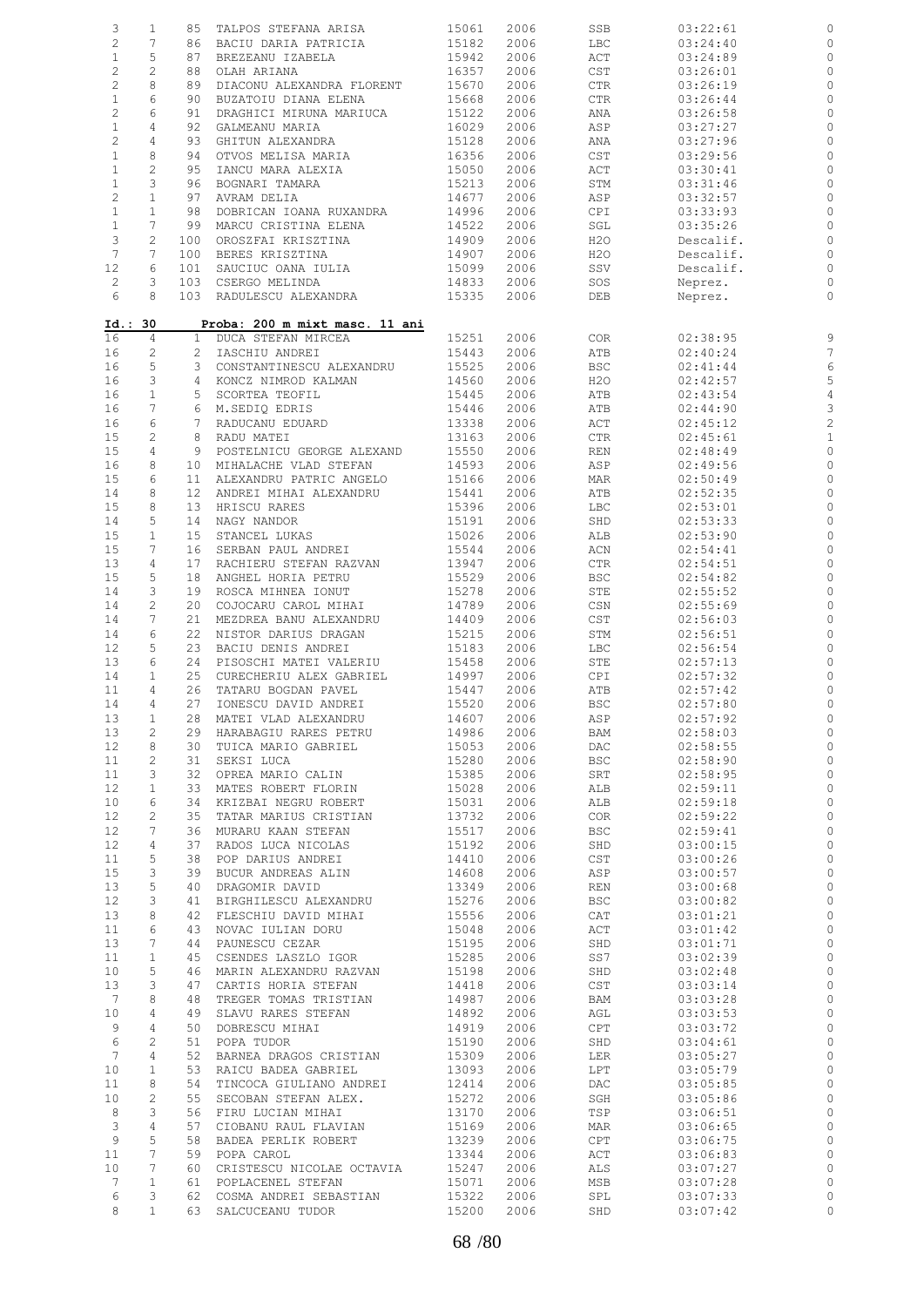| 8                 | 7                              | 64                | ENCIU SEBASTIAN                                                                  | 15047          | 2006         | ACT               | 03:07:75             | $\mathbf 0$                        |
|-------------------|--------------------------------|-------------------|----------------------------------------------------------------------------------|----------------|--------------|-------------------|----------------------|------------------------------------|
| 9                 | 8                              | 65                | BOZONCA GABRIEL                                                                  | 14787          | 2006         | CSN               | 03:07:78             | $\mathbb O$                        |
| 12                | 6                              | 66                | POPA CRISTIAN                                                                    | 15548          | 2006         | REN               | 03:07:84             | $\circ$                            |
| 8                 | 8                              | 67                | JITARU MATEI AIAN                                                                | 15554          | 2006         | $\mathsf{CST}$    | 03:08:27             | $\mathbb O$                        |
| 9                 | 2                              | 68                | LUCA CRISTIAN VASILE                                                             | 14999          | 2006         | ALB               | 03:08:85             | $\circ$                            |
| 3<br>5            | $\mathbf{1}$<br>$\overline{c}$ | 69<br>70          | NICULAIE DAVID ANDREAS                                                           | 15045          | 2006         | ACT               | 03:09:03             | $\mathbb O$<br>$\circ$             |
| 10                | 8                              | 71                | CUNTAN EDUARD<br>MICLEA DRAGOS IULIAN                                            | 15906<br>15534 | 2006<br>2006 | SSB<br>CBV        | 03:09:14<br>03:09:27 | $\mathbb O$                        |
| 8                 | 6                              | 72                | LUPUT SEBASTIAN MIHAI                                                            | 15218          | 2006         | STM               | 03:09:34             | $\circ$                            |
| 8                 | 5                              | 73                | ONCIOIU IOAN ALEXANDRU                                                           | 14137          | 2006         | DAC               | 03:09:50             | $\mathbb O$                        |
| 5                 | 3                              | 74                | VOICU CATALIN                                                                    | 15449          | 2006         | ATB               | 03:09:74             | $\circ$                            |
| 7                 | 6                              | 75                | ROSU MARIUS                                                                      | 15499          | 2006         | ASP               | 03:10:28             | $\mathbb O$                        |
| 6                 | 8                              | 76                | DAN TUDOR                                                                        | 14993          | 2006         | YST               | 03:10:41             | 0                                  |
| 7                 | 5                              | 77                | ROTARU LUCA STEFAN                                                               | 15552          | 2006         | ALS               | 03:10:44             | $\mathbb O$                        |
| 8                 | $\overline{c}$                 | 78                | MORAR BOGDAN FLORIN                                                              | 14985          | 2006         | BAM               | 03:11:07             | $\circ$                            |
| $\overline{4}$    | $\overline{c}$                 | 79                | CIONCA LUCA IOAN                                                                 | 15149          | 2006         | LBO               | 03:11:14             | $\mathbb O$                        |
| 5                 | 4                              | 80                | ION DAVID ALEXANDRU                                                              | 15277          | 2006         | STE               | 03:11:39             | $\circ$                            |
| $\mathsf S$       | $\mathbf{1}$                   | 81                | IONESCU ANDREI                                                                   | 15295          | 2006         | LER               | 03:11:88             | $\mathbb O$                        |
| 5                 | 7                              | 82                | SUCIU BOGDAN ALEXANDRU                                                           | 15027          | 2006         | ALB               | 03:11:95             | $\circ$                            |
| $\,8\,$           | 4                              | 83                | POP RAZVAN TUDOR                                                                 | 14984          | 2006         | BAM               | 03:12:48             | $\mathbb O$                        |
| $\overline{7}$    | 3                              | 84                | STRATU ALEXANDRU                                                                 | 15414          | 2006         | SVU               | 03:13:13             | 0                                  |
| 6<br>6            | 5<br>7                         | 85<br>86          | MIHALCU ADAM<br>DOBRE ALEXANDRU TEODOR                                           | 14990<br>14629 | 2006         | BAM               | 03:13:66<br>03:13:75 | $\mathbb O$<br>$\mathbb O$         |
| $\mathsf 9$       | 3                              | 87                | SANDRU MATEI                                                                     |                | 2006         | ASP               |                      |                                    |
| 5                 | 8                              | 88                | MOCANU DARIUS ADRIAN                                                             | 15024<br>15199 | 2006<br>2006 | ALB<br>SHD        | 03:14:45<br>03:14:89 | $\mathbb O$<br>$\mathbb O$         |
| 6                 | $\mathbf{1}$                   | 89                | CHIRIAC VICTOR GABRIEL                                                           | 15590          | 2006         | CJI               | 03:15:90             | $\mathbb O$                        |
| 6                 | 6                              | 90                | TEODOR COSMIN                                                                    | 15049          | 2006         | ACT               | 03:15:96             | $\mathbb O$                        |
| 4                 | 6                              | 91                | DUMITRESCU VLADIMIR                                                              | 15461          | 2006         | PET               | 03:16:01             | $\mathbb O$                        |
| 3                 | 3                              | 92                | GALATANU VLAD                                                                    | 15208          | 2006         | STM               | 03:16:75             | $\mathbb O$                        |
| $\,4$             | 3                              | 93                | MORJOLIC LIVIU                                                                   | 15508          | 2006         | ASP               | 03:17:78             | $\circ$                            |
| 4                 | 8                              | 94                | FLOREA RAZVAN STEFAN                                                             | 14392          | 2006         | LBR               | 03:17:99             | $\mathbb O$                        |
| 3                 | $\overline{c}$                 | 95                | STAN MATEI STEFAN                                                                | 15460          | 2006         | PET               | 03:19:06             | $\circ$                            |
| 3                 | 5                              | 96                | IANCU DAN CRISTIAN                                                               | 14998          | 2006         | CPI               | 03:19:35             | 0                                  |
| 6                 | 4                              | 97                | PREDILA ROBERT CRISTIAN                                                          | 15286          | 2006         | ASP               | 03:19:76             | $\mathbb O$                        |
| 5                 | 6                              | 98                | DEAC RARES ANDREI                                                                | 16202          | 2006         | TUR               | 03:20:71             | $\mathsf{O}\xspace$                |
| 5<br>4            | 5<br>4                         | 99<br>100         | CATRINESCU MIHNEA GABRIEL<br>DUTA ROBERT MIHAI                                   | 14828<br>15522 | 2006<br>2006 | MPL<br><b>BSC</b> | 03:21:07<br>03:21:15 | $\mathbb O$<br>$\mathsf{O}\xspace$ |
| 3                 | 7                              | 101               | FRASENIUC EDUARD MIHAI                                                           | 15415          | 2006         | SVU               | 03:21:59             | $\mathbb O$                        |
| 4                 | 5                              | 102               | CARDEI DARIUS ANDREI                                                             | 15138          | 2006         | SCP               | 03:21:80             | $\mathbb O$                        |
| $\sqrt{2}$        | 6                              | 103               | HARSAN FARR IUGA ROBERT                                                          | 14408          | 2006         | $\mathsf{CST}$    | 03:22:29             | $\mathbb O$                        |
| 3                 | 8                              | 104               | DUDUI RAZVAN                                                                     | 15210          | 2006         | STM               | 03:23:02             | $\mathbb O$                        |
| $\sqrt{2}$        | 4                              | 105               | NOFIT CODRIN MIHAI                                                               | 13701          | 2006         | SGL               | 03:23:56             | $\mathbb O$                        |
| $\sqrt{2}$        | 3                              | 106               | PREDUT MIHAI DANIEL                                                              | 16203          | 2006         | TUR               | 03:23:96             | $\mathbb O$                        |
| $\mathbf{1}$      | 3                              | 107               | BOBOC BOGDAN COSTIN                                                              | 14923          | 2006         | CPT               | 03:24:33             | $\mathbb O$                        |
| $\mathbf{1}$      | 5                              | 108               | CIOBANASU ANDREI                                                                 | 16012          | 2006         | STM               | 03:28:30             | $\mathbb O$                        |
| 2                 | 7                              | 109               | CIORGOVEAN ALEXANDRU                                                             | 15029          | 2006         | ALB               | 03:30:88             | $\mathbb O$                        |
| $\mathbf{1}$      | 6<br>2                         | 110               | BOUR RADU ANDREI                                                                 | 14790          | 2006         | CSN               | 03:36:27<br>03:45:71 | $\mathbb O$                        |
| $\mathbf{1}$<br>1 | 4                              | 111<br>112        | COJOCARU ANDREI SERBAN<br>STOICAN GEORGE TUDOR                                   | 14625<br>15665 | 2006<br>2006 | ASP<br>CTR        | Descalif.            | $\circ$<br>$\mathbb O$             |
| 2                 | 5                              | 112               | FLOREA ANDREI                                                                    | 15222          | 2006         | STM               | Descalif.            | $\circ$                            |
| $\sqrt{2}$        | $\overline{c}$                 | 113               | BUHOCI STEFAN OCTAVIAN                                                           | 15526          | 2006         | BSC               | Descalif.            | $\circ$                            |
| $\mathbf{2}$      | 8                              | 114               | STOICA ROBERT ALEX.                                                              | 15321          | 2006         | SPL               | Descalif.            | $\circ$                            |
| $\boldsymbol{7}$  | 7                              | 115               | BOKOR BALAZS                                                                     | 14832          | 2006         | SOS               | Descalif.            | $\mathbb O$                        |
| 9                 | 6                              | 116               | SAVUCA LUCA IONUT                                                                | 14894          | 2006         | AGL               | Descalif.            | $\mathbb O$                        |
| 9                 | 7                              | 117               | PANAIT PAUL DRAGOS                                                               | 15102          | 2006         | SSV               | Descalif.            | $\mathbb O$                        |
| 9                 | $\mathbf{1}$                   | 118               | GHINDA CEZAR ANDREI                                                              | 14780          | 2006         | CSN               | Descalif.            | 0                                  |
|                   |                                |                   |                                                                                  |                |              |                   |                      |                                    |
| Id.: 31           |                                |                   | Proba: 4 X 50 m mixt fem. 10 ani                                                 |                |              |                   |                      |                                    |
| 2<br>2            | $\mathbf{1}$<br>4              | $\mathbf{1}$<br>2 | FC/2) LAZAR, PREDA, TOADER, VOICU<br>FC/1) ALEMNARITEI, FULEA, ANDREI, NICULAE   |                |              | <b>BSC</b><br>ATB | 02:31:87<br>02:32:26 | 18<br>14                           |
| $\mathbf{2}$      | $\overline{7}$                 | 3                 | FC/1) PIRVU, ARGESANU, TRUSCA, MIRCEA                                            |                |              | ASP               | 02:41:65             | 12                                 |
| $\mathbf{1}$      | З                              | 4                 | FC/1) MIHALCEA, ROSU, FRUNZA, EFTIMIE                                            |                |              | STE               | 02:43:09             | 10                                 |
| 2                 | 5                              | 5                 | FC/1) BREZAN, POSA, COZMA, CIOINEAG                                              |                |              | CSN               | 02:45:01             | 8                                  |
| $\mathbf 1$       | 5                              | 6                 | FC/1) BERINDE, POP, CICEU, SABAU                                                 |                |              | BAM               | 02:46:48             | 6                                  |
| $\mathbf{2}$      | 8                              | 7                 | FC/1) VASILESCU, PREDA, RUSU, VANGHELESCU                                        |                |              | <b>BSC</b>        | 02:50:16             | $\overline{4}$                     |
| $\mathbf{2}$      | 3                              | 8                 | FC/1) ION, COSTANDACHE, MIHAI, PETREA                                            |                |              | AGL               | 02:51:70             | $\sqrt{2}$                         |
| $\mathbf{2}$      | 6                              | 9                 | FC/1) ANGHEL, CROITORU, ION, DORCEA                                              |                |              | LER               | 02:55:28             | $\mathbb O$                        |
| $\mathbf{1}$      | $\sqrt{4}$                     | 10                | FC/1) CRACIUN, CRACIUN, SARKANY, MOLNAR                                          |                |              | STG               | 02:55:68             | $\mathbb O$                        |
| $\mathbf{2}$      | $\overline{c}$                 | 11                | FC/1) BADITA, BEJAN, GIDEI, LUNGU                                                |                |              | SHD               | 02:55:88             | $\mathbb O$                        |
| $\mathbf{1}$      | 6                              | 12                | FC/1) SVEDUNEAC, SABIN, SECOBAN, IOSUB                                           |                |              | SGH               | 03:16:41             | 0                                  |
|                   |                                |                   | Proba: 4 X 50 m mixt masc. 10 ani                                                |                |              |                   |                      |                                    |
| 2                 | Id.: 32<br>4                   | $\mathbf{1}$      | MC/2) GEORGESCU, CRACIUN, BADEA, SIBISEANU                                       |                |              | ATB               | 02:22:55             | 18                                 |
| $\mathbf{1}$      | 4                              | 2                 | MC/2) DOBRE, TRANDAFIR, BONCIU, CONSTANTIN                                       |                |              | <b>BSC</b>        | 02:30:30             | 14                                 |
| $\overline{c}$    | 5                              | 3                 | MC/1) MATIAS, COJOCARU, MAFTEI, DELEU                                            |                |              | CSN               | 02:34:55             | 12                                 |
| 2                 | 6                              | 4                 | MC/1) PETER, BULICA, POPESCU, MIHAI                                              |                |              | ATB               | 02:36:11             | 10                                 |
| $\mathbf{2}$      | 8                              | 5                 | MC/1) DRAGOIU, ARON, RUSE, STAMATE                                               |                |              | ASP               | 02:38:03             | 8                                  |
| $\mathbf 1$       | 6                              | 6                 | MC/1) MAJOR, TAKACS, COROIANU, TUFAN                                             |                |              | <b>COR</b>        | 02:39:21             | 6                                  |
| $\mathbf{2}$      | $\overline{7}$                 | 7                 | MC/1) PISTOL, BRICEAG, LILEA, DUNA                                               |                |              | CPT               | 02:41:60             | $\overline{4}$                     |
| $\mathbf{1}$      | 5                              | 8                 | MC/1) MIHAILA, ANTIMIR, HAMED, RADU                                              |                |              | <b>BSC</b>        | 02:42:52             | $\sqrt{2}$                         |
| $\overline{c}$    | 3                              | 9                 | MC/1) CALINIC, CAZAN, TEISANU, DRAGOMIR                                          |                |              | ACT               | 02:44:65             | $\circ$                            |
| 2<br>2            | $\mathbf{1}$<br>$\overline{c}$ | 10<br>11          | MC/1) ALEXANDRU, ABOUD, MODORAN, STROE<br>MC/1) MORARU, MARINESCU, OANTA, CAZACU |                |              | LER<br>LLP        | 02:52:11<br>03:03:62 | $\mathbb O$<br>0                   |
|                   |                                |                   |                                                                                  |                |              |                   |                      |                                    |
| $\mathbf{1}$      | 3                              | 12                | MC/1) CORNESCU, SIMION, ENESCU, GHEORGHIU                                        |                |              | ALB               | Descalif.            | $\mathbb O$                        |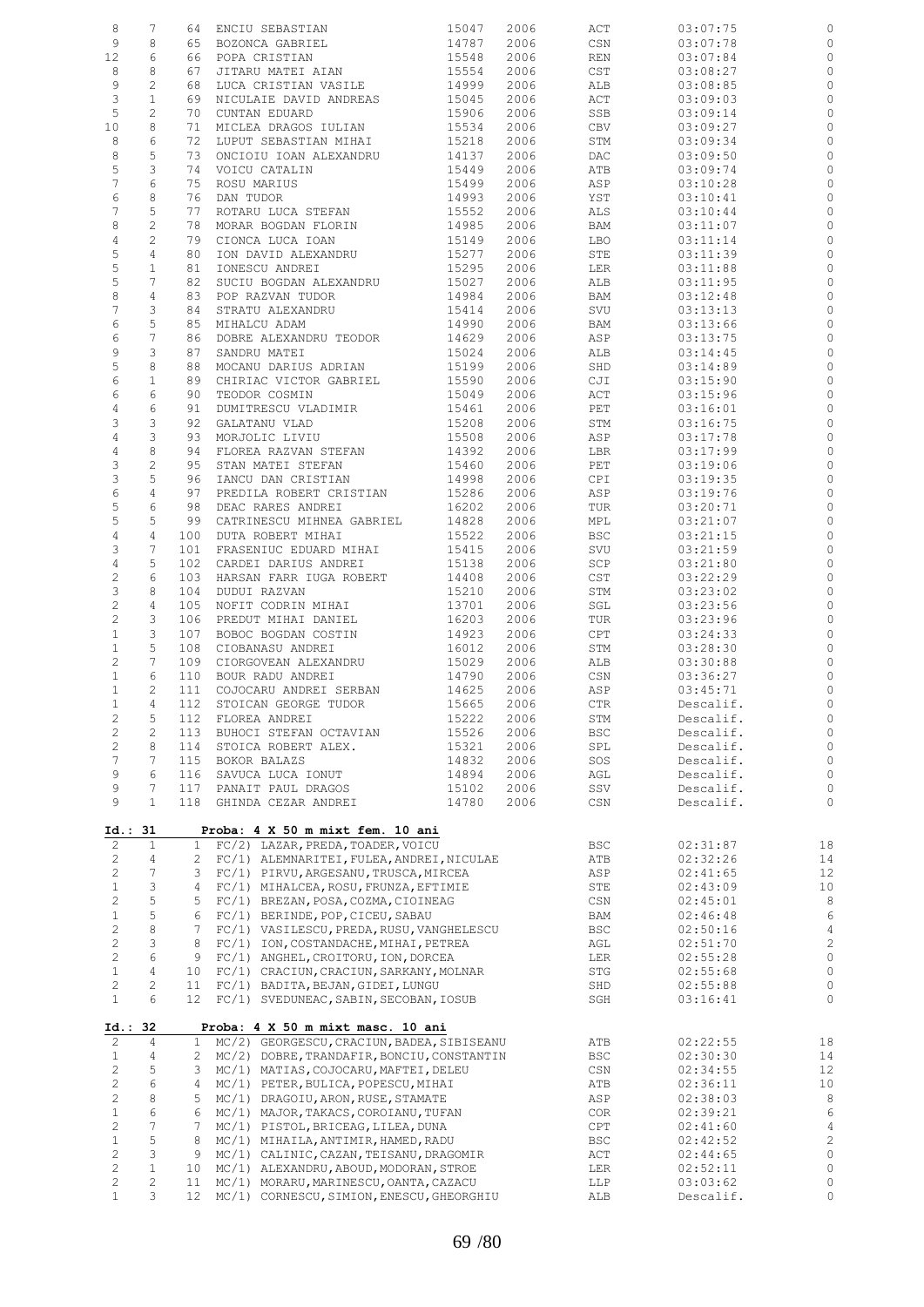## **CLASAMENT INDIVIDUAL CUMULAT**

| <u> Fete - 10 ani</u><br>21 4/9,20/5,27/7<br>19 4/4,11/7,20/7,27/1<br>17 4/6,20/6,27/5<br>12 11/5,20/3,27/4<br>12 4/3,11/9<br>10 4/7,27/3<br>8 4/1,20/1,27/6<br>44 MUNIFERNU MARIA (1928 ACT)<br>1964 ATHER ROXANA MARIA (1929 ACT)<br>1964 ATB SARKAY MELINDA SAROLTA (1929 BSC ATB STAKAY MELINDA SAROLTA (1929 STG 43 TUDORESCU AFRODITI MARIA (1930 MSV)<br>1970 CURTICAPEAN TRISZ ANTONIA (1930 M<br>$\overline{\phantom{0}}$<br>$\overline{\phantom{0}}$<br>$\overline{0}$<br>$\overline{0}$<br>$\overline{0}$<br>$\overline{0}$<br>$\overline{0}$<br>$\overline{0}$<br>$\overline{0}$<br>$\overline{0}$<br>$\overline{0}$<br>$\overline{0}$<br>$\overline{0}$<br>$\overline{0}$<br>$\overline{0}$<br>$\overline{0}$<br>$\overline{0}$<br>$\overline{0}$<br>$\overline{0}$<br>$\overline{0}$<br>$\overline{0}$<br>$\overline{0}$<br>$\overline{0}$<br>$\overline{0}$<br>$\overline{0}$ | Loc Nume si prenume Tood Club |  | Total proba/puncte<br>${\sf pct.}$ |
|----------------------------------------------------------------------------------------------------------------------------------------------------------------------------------------------------------------------------------------------------------------------------------------------------------------------------------------------------------------------------------------------------------------------------------------------------------------------------------------------------------------------------------------------------------------------------------------------------------------------------------------------------------------------------------------------------------------------------------------------------------------------------------------------------------------------------------------------------------------------------------------------|-------------------------------|--|------------------------------------|
|                                                                                                                                                                                                                                                                                                                                                                                                                                                                                                                                                                                                                                                                                                                                                                                                                                                                                              |                               |  |                                    |
|                                                                                                                                                                                                                                                                                                                                                                                                                                                                                                                                                                                                                                                                                                                                                                                                                                                                                              |                               |  | 29 4/5,11/6,20/9,27/9              |
|                                                                                                                                                                                                                                                                                                                                                                                                                                                                                                                                                                                                                                                                                                                                                                                                                                                                                              |                               |  |                                    |
|                                                                                                                                                                                                                                                                                                                                                                                                                                                                                                                                                                                                                                                                                                                                                                                                                                                                                              |                               |  |                                    |
|                                                                                                                                                                                                                                                                                                                                                                                                                                                                                                                                                                                                                                                                                                                                                                                                                                                                                              |                               |  |                                    |
|                                                                                                                                                                                                                                                                                                                                                                                                                                                                                                                                                                                                                                                                                                                                                                                                                                                                                              |                               |  |                                    |
|                                                                                                                                                                                                                                                                                                                                                                                                                                                                                                                                                                                                                                                                                                                                                                                                                                                                                              |                               |  |                                    |
|                                                                                                                                                                                                                                                                                                                                                                                                                                                                                                                                                                                                                                                                                                                                                                                                                                                                                              |                               |  |                                    |
|                                                                                                                                                                                                                                                                                                                                                                                                                                                                                                                                                                                                                                                                                                                                                                                                                                                                                              |                               |  |                                    |
|                                                                                                                                                                                                                                                                                                                                                                                                                                                                                                                                                                                                                                                                                                                                                                                                                                                                                              |                               |  |                                    |
|                                                                                                                                                                                                                                                                                                                                                                                                                                                                                                                                                                                                                                                                                                                                                                                                                                                                                              |                               |  |                                    |
|                                                                                                                                                                                                                                                                                                                                                                                                                                                                                                                                                                                                                                                                                                                                                                                                                                                                                              |                               |  |                                    |
|                                                                                                                                                                                                                                                                                                                                                                                                                                                                                                                                                                                                                                                                                                                                                                                                                                                                                              |                               |  |                                    |
|                                                                                                                                                                                                                                                                                                                                                                                                                                                                                                                                                                                                                                                                                                                                                                                                                                                                                              |                               |  |                                    |
|                                                                                                                                                                                                                                                                                                                                                                                                                                                                                                                                                                                                                                                                                                                                                                                                                                                                                              |                               |  |                                    |
|                                                                                                                                                                                                                                                                                                                                                                                                                                                                                                                                                                                                                                                                                                                                                                                                                                                                                              |                               |  |                                    |
|                                                                                                                                                                                                                                                                                                                                                                                                                                                                                                                                                                                                                                                                                                                                                                                                                                                                                              |                               |  |                                    |
|                                                                                                                                                                                                                                                                                                                                                                                                                                                                                                                                                                                                                                                                                                                                                                                                                                                                                              |                               |  |                                    |
|                                                                                                                                                                                                                                                                                                                                                                                                                                                                                                                                                                                                                                                                                                                                                                                                                                                                                              |                               |  |                                    |
|                                                                                                                                                                                                                                                                                                                                                                                                                                                                                                                                                                                                                                                                                                                                                                                                                                                                                              |                               |  |                                    |
|                                                                                                                                                                                                                                                                                                                                                                                                                                                                                                                                                                                                                                                                                                                                                                                                                                                                                              |                               |  |                                    |
|                                                                                                                                                                                                                                                                                                                                                                                                                                                                                                                                                                                                                                                                                                                                                                                                                                                                                              |                               |  |                                    |
|                                                                                                                                                                                                                                                                                                                                                                                                                                                                                                                                                                                                                                                                                                                                                                                                                                                                                              |                               |  |                                    |
|                                                                                                                                                                                                                                                                                                                                                                                                                                                                                                                                                                                                                                                                                                                                                                                                                                                                                              |                               |  |                                    |
|                                                                                                                                                                                                                                                                                                                                                                                                                                                                                                                                                                                                                                                                                                                                                                                                                                                                                              |                               |  |                                    |
|                                                                                                                                                                                                                                                                                                                                                                                                                                                                                                                                                                                                                                                                                                                                                                                                                                                                                              |                               |  |                                    |
|                                                                                                                                                                                                                                                                                                                                                                                                                                                                                                                                                                                                                                                                                                                                                                                                                                                                                              |                               |  |                                    |
|                                                                                                                                                                                                                                                                                                                                                                                                                                                                                                                                                                                                                                                                                                                                                                                                                                                                                              |                               |  |                                    |
|                                                                                                                                                                                                                                                                                                                                                                                                                                                                                                                                                                                                                                                                                                                                                                                                                                                                                              |                               |  |                                    |
|                                                                                                                                                                                                                                                                                                                                                                                                                                                                                                                                                                                                                                                                                                                                                                                                                                                                                              |                               |  |                                    |
|                                                                                                                                                                                                                                                                                                                                                                                                                                                                                                                                                                                                                                                                                                                                                                                                                                                                                              |                               |  |                                    |
|                                                                                                                                                                                                                                                                                                                                                                                                                                                                                                                                                                                                                                                                                                                                                                                                                                                                                              |                               |  |                                    |
|                                                                                                                                                                                                                                                                                                                                                                                                                                                                                                                                                                                                                                                                                                                                                                                                                                                                                              |                               |  |                                    |
|                                                                                                                                                                                                                                                                                                                                                                                                                                                                                                                                                                                                                                                                                                                                                                                                                                                                                              |                               |  |                                    |
|                                                                                                                                                                                                                                                                                                                                                                                                                                                                                                                                                                                                                                                                                                                                                                                                                                                                                              |                               |  |                                    |
|                                                                                                                                                                                                                                                                                                                                                                                                                                                                                                                                                                                                                                                                                                                                                                                                                                                                                              |                               |  |                                    |
|                                                                                                                                                                                                                                                                                                                                                                                                                                                                                                                                                                                                                                                                                                                                                                                                                                                                                              |                               |  |                                    |
|                                                                                                                                                                                                                                                                                                                                                                                                                                                                                                                                                                                                                                                                                                                                                                                                                                                                                              |                               |  |                                    |
|                                                                                                                                                                                                                                                                                                                                                                                                                                                                                                                                                                                                                                                                                                                                                                                                                                                                                              |                               |  |                                    |
|                                                                                                                                                                                                                                                                                                                                                                                                                                                                                                                                                                                                                                                                                                                                                                                                                                                                                              |                               |  |                                    |
|                                                                                                                                                                                                                                                                                                                                                                                                                                                                                                                                                                                                                                                                                                                                                                                                                                                                                              |                               |  |                                    |
|                                                                                                                                                                                                                                                                                                                                                                                                                                                                                                                                                                                                                                                                                                                                                                                                                                                                                              |                               |  |                                    |
|                                                                                                                                                                                                                                                                                                                                                                                                                                                                                                                                                                                                                                                                                                                                                                                                                                                                                              |                               |  |                                    |
|                                                                                                                                                                                                                                                                                                                                                                                                                                                                                                                                                                                                                                                                                                                                                                                                                                                                                              |                               |  |                                    |
|                                                                                                                                                                                                                                                                                                                                                                                                                                                                                                                                                                                                                                                                                                                                                                                                                                                                                              |                               |  |                                    |
|                                                                                                                                                                                                                                                                                                                                                                                                                                                                                                                                                                                                                                                                                                                                                                                                                                                                                              |                               |  |                                    |
|                                                                                                                                                                                                                                                                                                                                                                                                                                                                                                                                                                                                                                                                                                                                                                                                                                                                                              |                               |  |                                    |
|                                                                                                                                                                                                                                                                                                                                                                                                                                                                                                                                                                                                                                                                                                                                                                                                                                                                                              |                               |  |                                    |
|                                                                                                                                                                                                                                                                                                                                                                                                                                                                                                                                                                                                                                                                                                                                                                                                                                                                                              |                               |  |                                    |
|                                                                                                                                                                                                                                                                                                                                                                                                                                                                                                                                                                                                                                                                                                                                                                                                                                                                                              |                               |  |                                    |
|                                                                                                                                                                                                                                                                                                                                                                                                                                                                                                                                                                                                                                                                                                                                                                                                                                                                                              |                               |  |                                    |
|                                                                                                                                                                                                                                                                                                                                                                                                                                                                                                                                                                                                                                                                                                                                                                                                                                                                                              |                               |  |                                    |
|                                                                                                                                                                                                                                                                                                                                                                                                                                                                                                                                                                                                                                                                                                                                                                                                                                                                                              |                               |  |                                    |
|                                                                                                                                                                                                                                                                                                                                                                                                                                                                                                                                                                                                                                                                                                                                                                                                                                                                                              |                               |  |                                    |
|                                                                                                                                                                                                                                                                                                                                                                                                                                                                                                                                                                                                                                                                                                                                                                                                                                                                                              |                               |  |                                    |
|                                                                                                                                                                                                                                                                                                                                                                                                                                                                                                                                                                                                                                                                                                                                                                                                                                                                                              |                               |  |                                    |
|                                                                                                                                                                                                                                                                                                                                                                                                                                                                                                                                                                                                                                                                                                                                                                                                                                                                                              |                               |  |                                    |
|                                                                                                                                                                                                                                                                                                                                                                                                                                                                                                                                                                                                                                                                                                                                                                                                                                                                                              |                               |  |                                    |
|                                                                                                                                                                                                                                                                                                                                                                                                                                                                                                                                                                                                                                                                                                                                                                                                                                                                                              |                               |  |                                    |
|                                                                                                                                                                                                                                                                                                                                                                                                                                                                                                                                                                                                                                                                                                                                                                                                                                                                                              |                               |  |                                    |
|                                                                                                                                                                                                                                                                                                                                                                                                                                                                                                                                                                                                                                                                                                                                                                                                                                                                                              |                               |  |                                    |
|                                                                                                                                                                                                                                                                                                                                                                                                                                                                                                                                                                                                                                                                                                                                                                                                                                                                                              |                               |  |                                    |
|                                                                                                                                                                                                                                                                                                                                                                                                                                                                                                                                                                                                                                                                                                                                                                                                                                                                                              |                               |  |                                    |
|                                                                                                                                                                                                                                                                                                                                                                                                                                                                                                                                                                                                                                                                                                                                                                                                                                                                                              |                               |  |                                    |
|                                                                                                                                                                                                                                                                                                                                                                                                                                                                                                                                                                                                                                                                                                                                                                                                                                                                                              |                               |  |                                    |
|                                                                                                                                                                                                                                                                                                                                                                                                                                                                                                                                                                                                                                                                                                                                                                                                                                                                                              |                               |  |                                    |
|                                                                                                                                                                                                                                                                                                                                                                                                                                                                                                                                                                                                                                                                                                                                                                                                                                                                                              |                               |  |                                    |
|                                                                                                                                                                                                                                                                                                                                                                                                                                                                                                                                                                                                                                                                                                                                                                                                                                                                                              |                               |  |                                    |
|                                                                                                                                                                                                                                                                                                                                                                                                                                                                                                                                                                                                                                                                                                                                                                                                                                                                                              |                               |  |                                    |
|                                                                                                                                                                                                                                                                                                                                                                                                                                                                                                                                                                                                                                                                                                                                                                                                                                                                                              |                               |  |                                    |
|                                                                                                                                                                                                                                                                                                                                                                                                                                                                                                                                                                                                                                                                                                                                                                                                                                                                                              |                               |  |                                    |
|                                                                                                                                                                                                                                                                                                                                                                                                                                                                                                                                                                                                                                                                                                                                                                                                                                                                                              |                               |  | $\overline{0}$                     |
| $\overline{0}$                                                                                                                                                                                                                                                                                                                                                                                                                                                                                                                                                                                                                                                                                                                                                                                                                                                                               |                               |  |                                    |
| $\overline{0}$                                                                                                                                                                                                                                                                                                                                                                                                                                                                                                                                                                                                                                                                                                                                                                                                                                                                               |                               |  |                                    |
| $\overline{0}$                                                                                                                                                                                                                                                                                                                                                                                                                                                                                                                                                                                                                                                                                                                                                                                                                                                                               |                               |  |                                    |
| $\overline{0}$                                                                                                                                                                                                                                                                                                                                                                                                                                                                                                                                                                                                                                                                                                                                                                                                                                                                               |                               |  |                                    |
| $\overline{0}$                                                                                                                                                                                                                                                                                                                                                                                                                                                                                                                                                                                                                                                                                                                                                                                                                                                                               |                               |  |                                    |
| $\overline{0}$                                                                                                                                                                                                                                                                                                                                                                                                                                                                                                                                                                                                                                                                                                                                                                                                                                                                               |                               |  |                                    |
| $\Omega$                                                                                                                                                                                                                                                                                                                                                                                                                                                                                                                                                                                                                                                                                                                                                                                                                                                                                     |                               |  |                                    |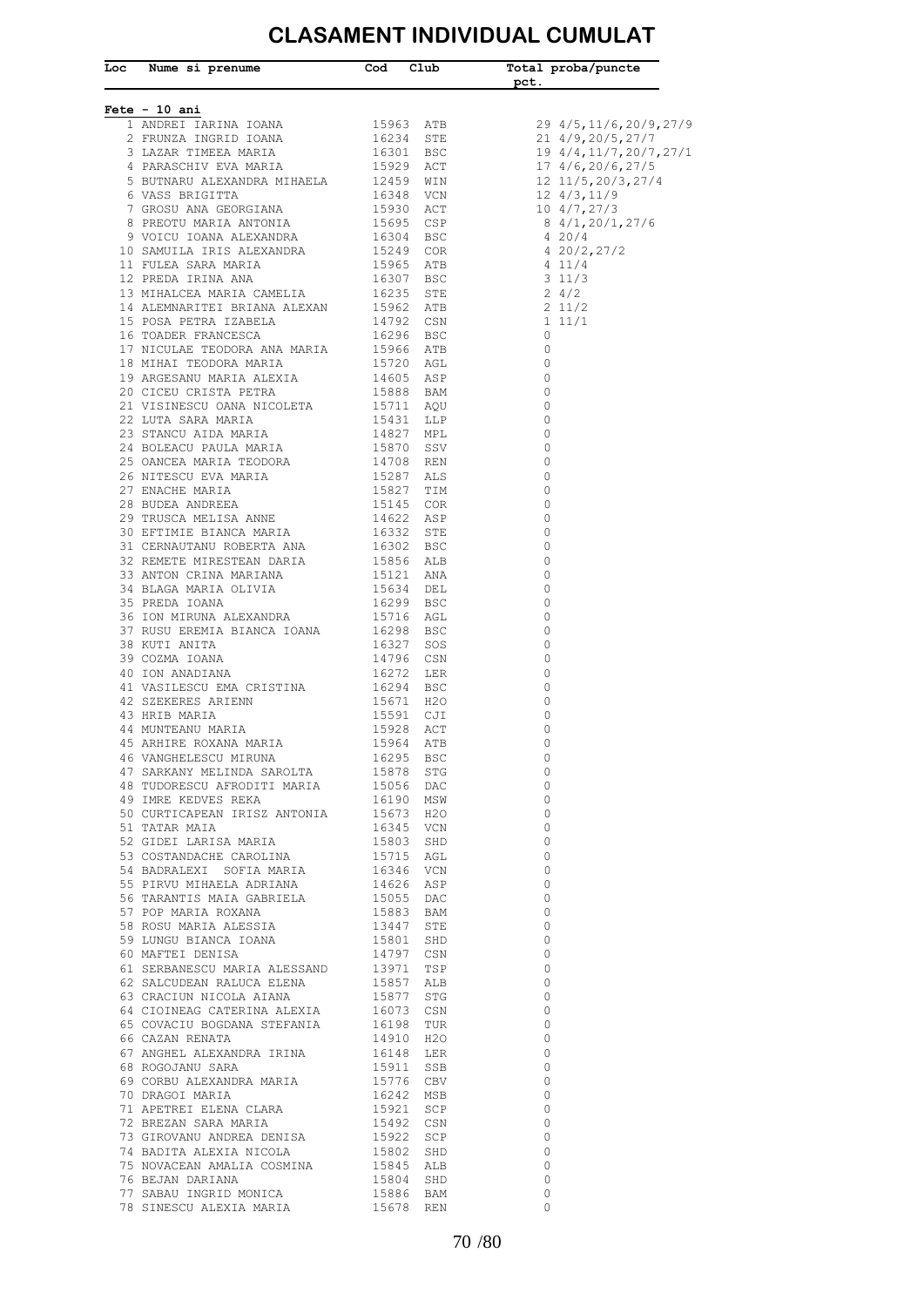| 79 CROITORU ADELA IOANA                                                                                                                                                                                                                      | 16153 LER                                        | $\circ$                                            |                                                                      |
|----------------------------------------------------------------------------------------------------------------------------------------------------------------------------------------------------------------------------------------------|--------------------------------------------------|----------------------------------------------------|----------------------------------------------------------------------|
| 80 IORDACHE MARIA ALEXIA                                                                                                                                                                                                                     | 15694 WIN                                        | 0                                                  |                                                                      |
|                                                                                                                                                                                                                                              |                                                  | $\circ$                                            |                                                                      |
| 01 COJOCARIU ANA MARIA 19654 ASP<br>82 PATRASCU RAISA STEFANIA 15052 DAC<br>83 HORGHIDAN ANASTASIA IOANA 15925 SCP<br>84 RUSE CLAUDIA ANGELICA 15967 ATB<br>85 RASADEAN MAIA ALEXANDRA 16132 STM<br>86 TELEGEANU IOANA ANDREEA 16232 SPL     |                                                  | $\Omega$                                           |                                                                      |
|                                                                                                                                                                                                                                              |                                                  |                                                    |                                                                      |
|                                                                                                                                                                                                                                              |                                                  | $\circ$                                            |                                                                      |
|                                                                                                                                                                                                                                              |                                                  | 0                                                  |                                                                      |
|                                                                                                                                                                                                                                              |                                                  | $\circ$                                            |                                                                      |
|                                                                                                                                                                                                                                              |                                                  | 0                                                  |                                                                      |
|                                                                                                                                                                                                                                              |                                                  |                                                    |                                                                      |
| 87 POPA MARIA ROBERTA                                                                                                                                                                                                                        | 16164 LER<br>14643 ASP<br>14581 ASP<br>15782 CBV | $\circ$                                            |                                                                      |
| 88 MIRCEA COSMINA IOANA                                                                                                                                                                                                                      |                                                  | 0                                                  |                                                                      |
| 89 BLESNEAC MARA ANDREEA                                                                                                                                                                                                                     |                                                  | $\circ$                                            |                                                                      |
| 90 COZMA ROBERTA ALEXANDRA                                                                                                                                                                                                                   |                                                  | $\Omega$                                           |                                                                      |
|                                                                                                                                                                                                                                              |                                                  |                                                    |                                                                      |
| 91 VULTURESCU ALESSIA IOANA 16303 BSC                                                                                                                                                                                                        |                                                  | $\Omega$                                           |                                                                      |
| 92 SABIN IRINA                                                                                                                                                                                                                               | 16284 SGH                                        | $\circ$                                            |                                                                      |
| 93 CRACIUN DARIA ALESIA                                                                                                                                                                                                                      | 15876 STG<br>14528 SGL                           | $\Omega$                                           |                                                                      |
| 94 STAMATE DARIA MARIA                                                                                                                                                                                                                       |                                                  | 0                                                  |                                                                      |
|                                                                                                                                                                                                                                              |                                                  |                                                    |                                                                      |
| $\begin{tabular}{lllllllllll} 95 & SECOBAN NATALIA ANDREEA & 16285 SGH \\ 96 MARIN IOANA ALEXANDRA & 16230 SPL \\ \end{tabular}$                                                                                                             |                                                  | $\Omega$                                           |                                                                      |
|                                                                                                                                                                                                                                              |                                                  | $\Omega$                                           |                                                                      |
|                                                                                                                                                                                                                                              |                                                  | $\Omega$                                           |                                                                      |
| 90 FEARLY LOGINI GEALLER<br>97 TRAISTARU AMALIA ANDREEA 15246 ALS<br>98 TOSUR ELLSABETA FLORENTIN 16287 SGH                                                                                                                                  |                                                  | $\Omega$                                           |                                                                      |
|                                                                                                                                                                                                                                              |                                                  |                                                    |                                                                      |
| $\begin{tabular}{lllllllllll} 99 TIMOFTE REBECA & 15633 DEL \\ 100 GHEORGHE ANDRADA & 16290 CMB \\ 101 VOTCU ALESSIA ANA MARIA & 16293 BSC \\ 102 PETERA ANDREEA LACRAMIORA & 15718 AGL \\ \end{tabular}$                                    |                                                  | $\Omega$                                           |                                                                      |
|                                                                                                                                                                                                                                              |                                                  | $\Omega$                                           |                                                                      |
|                                                                                                                                                                                                                                              |                                                  | $\Omega$                                           |                                                                      |
|                                                                                                                                                                                                                                              |                                                  | $\circ$                                            |                                                                      |
|                                                                                                                                                                                                                                              |                                                  |                                                    |                                                                      |
| $\begin{tabular}{lllllllll} 103 & \text{SVEDUNEAC DIANA} & \text{ANDREEA} & 16282 & \text{SGH} \\ 104 & \text{ENACHE ALEXIA NICOLETA} & 15376 & \text{ASP} \end{tabular}$                                                                    |                                                  | $\Omega$                                           |                                                                      |
|                                                                                                                                                                                                                                              |                                                  | 0                                                  |                                                                      |
| 105 MAICAN ALEXANDRA MARIA                                                                                                                                                                                                                   | 16159 LER<br>15873 SSV                           | $\Omega$                                           |                                                                      |
| 106 DATTOLA ANTONIA                                                                                                                                                                                                                          |                                                  | 0                                                  |                                                                      |
|                                                                                                                                                                                                                                              |                                                  |                                                    |                                                                      |
| 107 SAVA CARLA IOANA                                                                                                                                                                                                                         | 15968 ATB<br>15796 SHD                           | $\Omega$                                           |                                                                      |
| 108 MEITA IARINA ANDREEA                                                                                                                                                                                                                     |                                                  | $\circ$                                            |                                                                      |
| 109 RACEANU ELENA ALEXANDRA                                                                                                                                                                                                                  | 16237 STE                                        | $\Omega$                                           |                                                                      |
| 110 SOARE ANA MARIA                                                                                                                                                                                                                          | 13495 LPT                                        | $\circ$                                            |                                                                      |
|                                                                                                                                                                                                                                              |                                                  |                                                    |                                                                      |
| 111 BOGATEAN SARA GLORIA                                                                                                                                                                                                                     |                                                  | $\Omega$                                           |                                                                      |
| 112 RADULESCU MAYA ANDREEA                                                                                                                                                                                                                   | 16278 CSW<br>13986 CPT                           | $\mathbf 0$                                        |                                                                      |
| 113 GORCEA SABRINA ANA MARIA 16031 ASP                                                                                                                                                                                                       |                                                  | $\Omega$                                           |                                                                      |
|                                                                                                                                                                                                                                              |                                                  |                                                    |                                                                      |
| 114 MACOVEI MARA IOANA                                                                                                                                                                                                                       | 16300 BSC                                        | $\Omega$                                           |                                                                      |
| 115 ROMAN KARINA ALEXANDRA                                                                                                                                                                                                                   | 16010 STM                                        | $\Omega$                                           |                                                                      |
| 116 MIHAI DELIA ECATERINA                                                                                                                                                                                                                    | 14618 ASP                                        | $\Omega$                                           |                                                                      |
| 117 VARGA ANDRADA DIANA                                                                                                                                                                                                                      |                                                  | $\Omega$                                           |                                                                      |
|                                                                                                                                                                                                                                              | 16265 LBM<br>15822 LPT                           | $\Omega$                                           |                                                                      |
| 118 CARPENIS SIDONIA ELENA                                                                                                                                                                                                                   |                                                  |                                                    |                                                                      |
| 119 VISAN CRISTINA BIANCA                                                                                                                                                                                                                    | 14649 ASP                                        | $\Omega$                                           |                                                                      |
| 120 DORCEA ANDREEA CAMELIA                                                                                                                                                                                                                   | 15308 LER                                        | $\Omega$                                           |                                                                      |
|                                                                                                                                                                                                                                              |                                                  |                                                    |                                                                      |
|                                                                                                                                                                                                                                              |                                                  |                                                    |                                                                      |
| 121 MOLNAR ZSOFIA                                                                                                                                                                                                                            | 15880 STG                                        | $\Omega$                                           |                                                                      |
| 122 NICOLAE MELANIA ANA MARIA                                                                                                                                                                                                                | 15432 LLP                                        | $\Omega$                                           |                                                                      |
| 123 BERINDE MARA                                                                                                                                                                                                                             | 15885 BAM                                        | $\Omega$                                           |                                                                      |
| 124 BERTA ALINA RIANA                                                                                                                                                                                                                        |                                                  | $\circ$                                            |                                                                      |
|                                                                                                                                                                                                                                              | 16015 STM                                        | $\Omega$                                           |                                                                      |
| 125 MANHARDT BIANCA GABRIELA 15473 CBV                                                                                                                                                                                                       |                                                  |                                                    |                                                                      |
|                                                                                                                                                                                                                                              |                                                  |                                                    |                                                                      |
| $Fete - 11 ani$                                                                                                                                                                                                                              |                                                  |                                                    |                                                                      |
|                                                                                                                                                                                                                                              |                                                  |                                                    |                                                                      |
|                                                                                                                                                                                                                                              | 11252 CPT                                        |                                                    | 60 2/9,6/9,9/6,13/7,18/9,22/5,25/6,29/9                              |
| 1 OTOIU ANA CRISTIANA<br>2 FABIAN SARA JULIA                                                                                                                                                                                                 |                                                  |                                                    | 51 $2/2$ , 6/6, 9/7, 13/9, 18/4, 22/9, 25/7, 29/7                    |
|                                                                                                                                                                                                                                              |                                                  |                                                    |                                                                      |
|                                                                                                                                                                                                                                              |                                                  |                                                    | 46 2/6,6/7,9/9,13/2,18/7,22/1,25/9,29/5<br>29 2/7,6/5,13/5,18/5,22/7 |
|                                                                                                                                                                                                                                              |                                                  |                                                    |                                                                      |
|                                                                                                                                                                                                                                              |                                                  |                                                    | 23 2/4, 6/4, 9/5, 18/6, 25/3, 29/1                                   |
|                                                                                                                                                                                                                                              |                                                  |                                                    | 22 6/3,13/6,18/3,22/4,29/6                                           |
|                                                                                                                                                                                                                                              |                                                  |                                                    | 11 2/3, 9/4, 25/4                                                    |
|                                                                                                                                                                                                                                              |                                                  |                                                    | $10\;6/1,13/3,22/6$                                                  |
| 2 FABIAN SARA JULIA 11911 CSP<br>3 URSU MARIA IOANA 15100 SSV<br>4 BAKO ANSTASIA MARIA 13043 COR<br>5 STIRBU IOANA MARIA 15036 CSP<br>6 CHIRITA CLARA MARIA 15412 ATB<br>7 BALINT EMMA 14021 SRT<br>8 BOSTANGIU ADELINA MARIA 15126 ANA<br>8 |                                                  |                                                    | 8 2/5, 18/1, 29/2                                                    |
|                                                                                                                                                                                                                                              |                                                  |                                                    |                                                                      |
| 9 CHITAC AURORA HOARA<br>10 SAUCIUC OANA IULIA                                                                                                                                                                                               | 15263 SGH<br>15099 SSV                           |                                                    | 79/2, 25/5                                                           |
|                                                                                                                                                                                                                                              |                                                  |                                                    |                                                                      |
| 11 POPA RAT VANESSA MARIA<br>12 MIHALI MARIA ALEXANDRA                                                                                                                                                                                       | 15539 BAM<br>14991 BAM                           |                                                    | 6 13/4,22/2<br>5 9/3,25/2                                            |
|                                                                                                                                                                                                                                              |                                                  |                                                    |                                                                      |
|                                                                                                                                                                                                                                              |                                                  |                                                    | $4 \frac{6}{2}$ , 18/2<br>4 29/4                                     |
| --<br>13 MARC MARIA NATALIA 15039 CSW<br>14 DINU BIANCA STEFANIA MARA 15437 ATB                                                                                                                                                              |                                                  |                                                    |                                                                      |
|                                                                                                                                                                                                                                              |                                                  |                                                    |                                                                      |
|                                                                                                                                                                                                                                              |                                                  | $322/3$<br>329/3                                   |                                                                      |
|                                                                                                                                                                                                                                              |                                                  |                                                    |                                                                      |
|                                                                                                                                                                                                                                              |                                                  | $\begin{array}{cc} 1 & 2/1 \\ 1 & 9/1 \end{array}$ |                                                                      |
|                                                                                                                                                                                                                                              |                                                  |                                                    |                                                                      |
|                                                                                                                                                                                                                                              |                                                  |                                                    |                                                                      |
| 10 KAOTA URULA LANISA ELENA<br>18 SAVULESCU ANA TEODORA<br>19 CRAIU IOANA<br>20 DRAGOMIR MARIA MIRUNA                                                                                                                                        | 15436 ATB<br>12474 LPT                           | $1 13/1$<br>$1 25/1$                               |                                                                      |
|                                                                                                                                                                                                                                              |                                                  | $\circ$                                            |                                                                      |
| 21 ACHIM DIANA CEZARA                                                                                                                                                                                                                        |                                                  | 0                                                  |                                                                      |
|                                                                                                                                                                                                                                              |                                                  | $\circ$                                            |                                                                      |
|                                                                                                                                                                                                                                              |                                                  |                                                    |                                                                      |
| 22 MENCIU IOANA MARIA<br>23 TUDOR ALLEGRA<br>24 SEBE ANDRA MIRUNA                                                                                                                                                                            | 14558 STM<br>15518 BSC<br>14779 CSN<br>15282 STE | $\circ$                                            |                                                                      |
|                                                                                                                                                                                                                                              |                                                  | $\circ$                                            |                                                                      |
|                                                                                                                                                                                                                                              |                                                  | 0                                                  |                                                                      |
| 24 SEBE ANDRA MIRUNA<br>25 SOROCEANU ALEXIA IOANA 15593 CJI<br>26 FIOREA ANA MARIA 13867 LER                                                                                                                                                 |                                                  | $\circ$                                            |                                                                      |
|                                                                                                                                                                                                                                              |                                                  |                                                    |                                                                      |
| $\begin{tabular}{lllllllll} 27 & DUMITRESCU ALISSA MARIA & 14442 & LLP \\ 28 & DUMITRESCU ALEXANDRA CORI & 15438 ATB \\ \end{tabular}$                                                                                                       |                                                  | $\circ$                                            |                                                                      |
|                                                                                                                                                                                                                                              |                                                  | $\circ$                                            |                                                                      |
|                                                                                                                                                                                                                                              |                                                  | $\circ$                                            |                                                                      |
| 28 DUMITRESCU ALEXANDRA CONTRA 15516 BSC<br>29 NEAGU IOANA REBECA 15516 BSC<br>20 ACLAM ANDRA 15410 ATB                                                                                                                                      |                                                  | $\circ$                                            |                                                                      |
| 31 NEGRU VERONICA MARIA                                                                                                                                                                                                                      |                                                  |                                                    |                                                                      |
| 32 SABAU BIANCA SOPHIA                                                                                                                                                                                                                       | 15250 COR<br>15201 STG                           | $\circ$                                            |                                                                      |
| 33 APOSTOL ALESSIA MARIA                                                                                                                                                                                                                     | 15038 CSW                                        | $\circ$                                            |                                                                      |
| 34 OPREA MARIA FLORENTINA                                                                                                                                                                                                                    |                                                  | $\circ$                                            |                                                                      |
| 35 POPOVICI PETRIANA                                                                                                                                                                                                                         |                                                  | $\circ$                                            |                                                                      |
| 36 DRAGOMIR IOANA ALEXIA                                                                                                                                                                                                                     | 15515 BSC<br>15098 SSV<br>13907 BAR              | $\circ$                                            |                                                                      |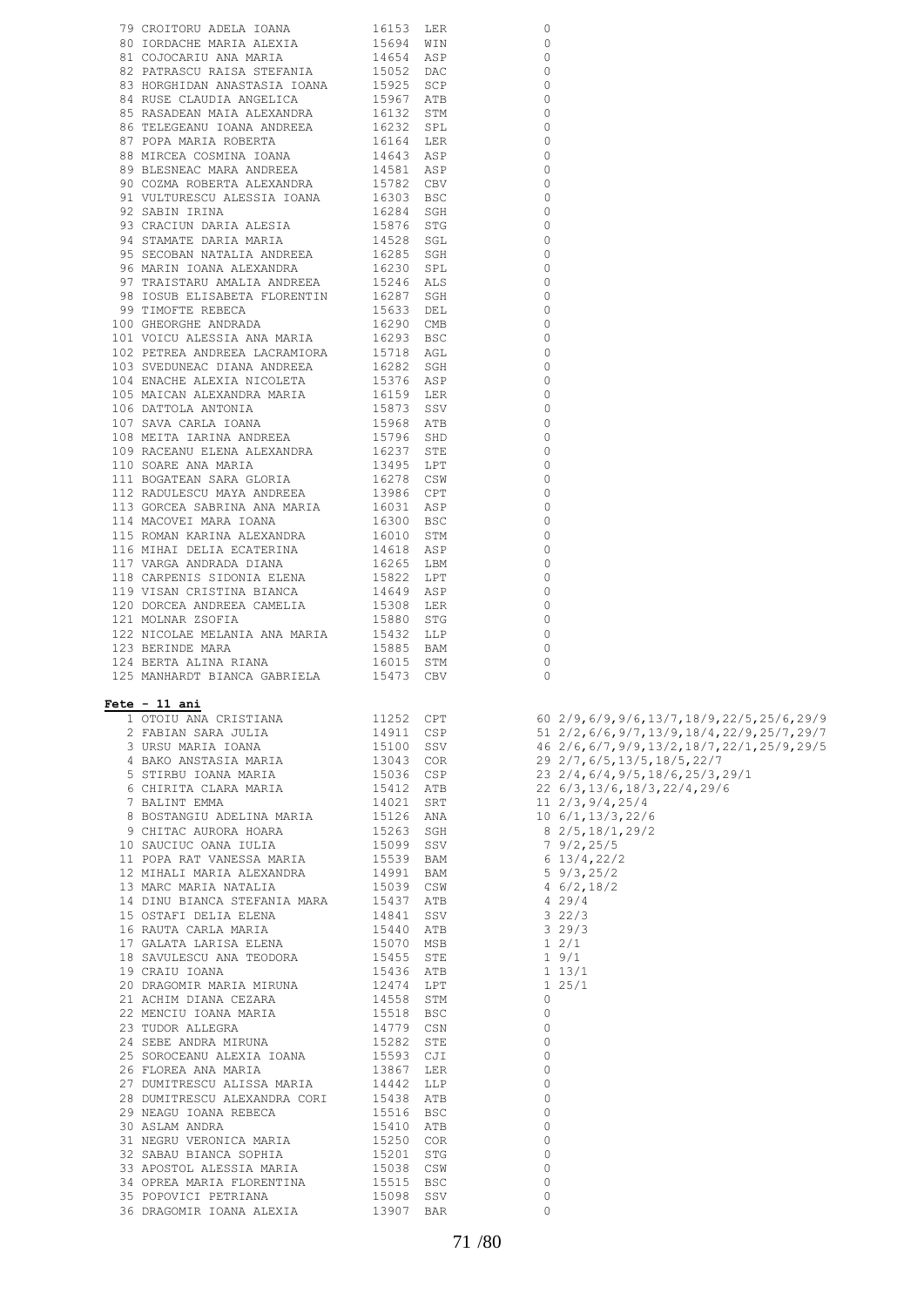|                                                                                                                                                                                                                                                                                                                                                                                                                         |                        |     | $\circ$              |                                           |
|-------------------------------------------------------------------------------------------------------------------------------------------------------------------------------------------------------------------------------------------------------------------------------------------------------------------------------------------------------------------------------------------------------------------------|------------------------|-----|----------------------|-------------------------------------------|
|                                                                                                                                                                                                                                                                                                                                                                                                                         |                        |     | $\circ$              |                                           |
|                                                                                                                                                                                                                                                                                                                                                                                                                         |                        |     | $\circ$<br>$\Omega$  |                                           |
|                                                                                                                                                                                                                                                                                                                                                                                                                         |                        |     | $\circ$              |                                           |
|                                                                                                                                                                                                                                                                                                                                                                                                                         |                        |     | $\Omega$             |                                           |
|                                                                                                                                                                                                                                                                                                                                                                                                                         |                        |     | $\Omega$             |                                           |
|                                                                                                                                                                                                                                                                                                                                                                                                                         |                        |     | $\Omega$             |                                           |
| 45 FRASINEANU MARIA REBECA 14651 CPI<br>46 ISPAS MEDA ANAMARIA 15007 ALB<br>47 BUFTEANU BIANCA 14721 STM<br>48 RADU ARIANA MARIA 14902 AGL                                                                                                                                                                                                                                                                              |                        |     | $\Omega$             |                                           |
|                                                                                                                                                                                                                                                                                                                                                                                                                         |                        |     | $\Omega$             |                                           |
|                                                                                                                                                                                                                                                                                                                                                                                                                         |                        |     | $\Omega$             |                                           |
|                                                                                                                                                                                                                                                                                                                                                                                                                         |                        |     | $\Omega$<br>$\Omega$ |                                           |
| 47 BUFTEANU BIANCA<br>48 RADU ARIANA MARIA<br>49 ADAM SARA DARIA<br>50 UJVARY DORA<br>15542 ACN                                                                                                                                                                                                                                                                                                                         |                        |     | $\Omega$             |                                           |
| 50 UJVARY DORA<br>51 UJVARY ADRIENN BEATRICE<br>52 BOJA ROXANA TEODORA<br>52 BESCHERET ANCA<br>54 LORINCZ JAZMIN ADRIENN<br>54 LORINCZ JAZMIN ADRIENN<br>55 RACOLTA BIANCA ISABELA<br>56 AXENTIOI ILINCA<br>56 AXENTIOI ILINCA<br>57 STROE ANA M                                                                                                                                                                        |                        |     | $\Omega$             |                                           |
|                                                                                                                                                                                                                                                                                                                                                                                                                         |                        |     | $\Omega$             |                                           |
|                                                                                                                                                                                                                                                                                                                                                                                                                         |                        |     | $\Omega$             |                                           |
|                                                                                                                                                                                                                                                                                                                                                                                                                         |                        |     | $\Omega$             |                                           |
|                                                                                                                                                                                                                                                                                                                                                                                                                         |                        |     | $\Omega$             |                                           |
|                                                                                                                                                                                                                                                                                                                                                                                                                         |                        |     | $\circ$              |                                           |
|                                                                                                                                                                                                                                                                                                                                                                                                                         |                        |     | $\Omega$             |                                           |
|                                                                                                                                                                                                                                                                                                                                                                                                                         |                        |     | $\Omega$<br>$\Omega$ |                                           |
|                                                                                                                                                                                                                                                                                                                                                                                                                         |                        |     | $\circ$              |                                           |
|                                                                                                                                                                                                                                                                                                                                                                                                                         |                        |     | $\Omega$             |                                           |
|                                                                                                                                                                                                                                                                                                                                                                                                                         |                        |     | $\circ$              |                                           |
|                                                                                                                                                                                                                                                                                                                                                                                                                         |                        |     | $\Omega$             |                                           |
|                                                                                                                                                                                                                                                                                                                                                                                                                         |                        |     | $\circ$              |                                           |
|                                                                                                                                                                                                                                                                                                                                                                                                                         |                        |     | $\Omega$             |                                           |
|                                                                                                                                                                                                                                                                                                                                                                                                                         |                        |     | $\Omega$             |                                           |
|                                                                                                                                                                                                                                                                                                                                                                                                                         |                        |     | $\Omega$             |                                           |
|                                                                                                                                                                                                                                                                                                                                                                                                                         |                        |     | $\Omega$<br>$\Omega$ |                                           |
|                                                                                                                                                                                                                                                                                                                                                                                                                         |                        |     | $\Omega$             |                                           |
|                                                                                                                                                                                                                                                                                                                                                                                                                         |                        |     | $\Omega$             |                                           |
|                                                                                                                                                                                                                                                                                                                                                                                                                         |                        |     | $\Omega$             |                                           |
|                                                                                                                                                                                                                                                                                                                                                                                                                         |                        |     | $\Omega$             |                                           |
|                                                                                                                                                                                                                                                                                                                                                                                                                         |                        |     | $\Omega$             |                                           |
|                                                                                                                                                                                                                                                                                                                                                                                                                         |                        |     | $\Omega$             |                                           |
| 30 SOFRONIA HISINA 1907 H2O<br>60 BERES KRISZTINA 14907 H2O<br>61 PETRUTIU MARIA ALEXANDRA 15000 ALB<br>62 IORDAN ALESSIA MARIA 15279 REN<br>63 NICOARA CARLA ANTONIA 15002 ALB<br>66 ELIE DARIA MARIUCA 15122 ANA<br>65 SIMIONESCU LARISA                                                                                                                                                                              |                        |     | $\Omega$             |                                           |
|                                                                                                                                                                                                                                                                                                                                                                                                                         |                        |     | $\Omega$             |                                           |
|                                                                                                                                                                                                                                                                                                                                                                                                                         |                        |     | $\Omega$             |                                           |
| 1991 - 1992<br>1992 - 1993 - 1993<br>1992 - 1993 - 1994<br>1993 - 1994<br>1994 - 1994<br>1994 - 1994<br>1993 - 1994<br>1993 - 1994<br>1993 - 1994<br>1993 - 1994<br>1993 - 1994<br>1993 - 1994<br>1993 - 1994<br>1993 - 1994<br>1993 - 1994<br>1993 - 1994<br>                                                                                                                                                          |                        |     | $\Omega$<br>$\Omega$ |                                           |
|                                                                                                                                                                                                                                                                                                                                                                                                                         |                        |     | $\Omega$             |                                           |
|                                                                                                                                                                                                                                                                                                                                                                                                                         |                        |     | $\circ$              |                                           |
|                                                                                                                                                                                                                                                                                                                                                                                                                         |                        |     | $\circ$              |                                           |
| $\begin{tabular}{lllllllllllllllllllll} \texttt{82} & \texttt{BACIU} & \texttt{BARIA} & \texttt{PARTRICIA} & & & & 15182 & \texttt{LBC} \\ \texttt{83} & \texttt{CHELMUS} & \texttt{ARINA} & & & 15135 & \texttt{SCP} \\ \texttt{84} & \texttt{GHITUN} & \texttt{ALEXANDRA} & & & 15128 & \texttt{ANA} \\ \texttt{85} & \texttt{BURCA} & \texttt{ALEXANDRA} & \texttt{MHAELA} & & & 15197 & \texttt{SHD} \end{tabular}$ |                        |     | $\mathbf 0$          |                                           |
|                                                                                                                                                                                                                                                                                                                                                                                                                         |                        |     | $\Omega$             |                                           |
|                                                                                                                                                                                                                                                                                                                                                                                                                         |                        |     | $\overline{0}$       |                                           |
|                                                                                                                                                                                                                                                                                                                                                                                                                         |                        |     | 0                    |                                           |
| 98 TEODOROVICI MARA IOANA 155101 SSV<br>89 TEODOROVICI MARA IOANA 155101 SSV<br>89 PIPER ANDREEA MADALINA 14645 ASP<br>90 BURCIU DAIANA GEORGIA 14023 SRT<br>91 BELCIU CARLA MARIA 15004 ALB<br>92 CSERGO MELINDA 14833 SOS<br>93 GHEORGHE                                                                                                                                                                              |                        |     | $\circ$              |                                           |
|                                                                                                                                                                                                                                                                                                                                                                                                                         |                        |     | $\circ$              |                                           |
|                                                                                                                                                                                                                                                                                                                                                                                                                         |                        |     | $\circ$<br>$\circ$   |                                           |
|                                                                                                                                                                                                                                                                                                                                                                                                                         |                        |     | $\circ$              |                                           |
|                                                                                                                                                                                                                                                                                                                                                                                                                         |                        |     | $\circ$              |                                           |
| 93 GRECKOME IVALIT<br>94 OROSZFAI KRISZTINA<br>95 HIRBOVANU VANESA DANIELA                                                                                                                                                                                                                                                                                                                                              |                        |     | $\circ$              |                                           |
|                                                                                                                                                                                                                                                                                                                                                                                                                         | 14909 H2O<br>15221 STM | STM | $\circ$              |                                           |
| 96 NITU ANNA DENISA<br>27 DODA VIDUUL 171VI                                                                                                                                                                                                                                                                                                                                                                             | 15307 LER<br>15555 TIM |     | $\circ$              |                                           |
| 97 POPA MIRUNA LIANA<br>98 EROSS HANNA                                                                                                                                                                                                                                                                                                                                                                                  |                        |     | $\circ$              |                                           |
|                                                                                                                                                                                                                                                                                                                                                                                                                         | 15158 VSK              |     | $\circ$              |                                           |
| 99 STUPINEAN AKINYI ISABELLE 15310 LER                                                                                                                                                                                                                                                                                                                                                                                  |                        |     | $\circ$              |                                           |
| 100 OLAH ARIANA<br>101 GALMEANU MARIA                                                                                                                                                                                                                                                                                                                                                                                   | 16357 CST<br>16029 ASP |     | $\circ$              |                                           |
| 101 CHEMINING --<br>102 OTVOS MELISA MARIA                                                                                                                                                                                                                                                                                                                                                                              |                        |     | $\circ$<br>$\circ$   |                                           |
| 103 DOBRICAN IOANA RUXANDRA                                                                                                                                                                                                                                                                                                                                                                                             | 16356 CST<br>14996 CPI |     | $\circ$              |                                           |
| 104 MUNUNAR AMELIA SEVERICA 16259 LBM                                                                                                                                                                                                                                                                                                                                                                                   |                        |     | $\circ$              |                                           |
| 105 BOGNARI TAMARA                                                                                                                                                                                                                                                                                                                                                                                                      | 15213 STM              |     | $\circ$              |                                           |
| 106 MARCU CRISTINA ELENA 14522 SGL                                                                                                                                                                                                                                                                                                                                                                                      |                        |     | 0                    |                                           |
| 107 BUZATOIU DIANA ELENA                                                                                                                                                                                                                                                                                                                                                                                                | 15668 CTR              |     | $\circ$              |                                           |
| 108 DIACONU ALEXANDRA FLORENT 15670 CTR                                                                                                                                                                                                                                                                                                                                                                                 |                        |     | $\circ$              |                                           |
| 109 BUDEA MELISA NATASHA                                                                                                                                                                                                                                                                                                                                                                                                | 15188 LBM              |     | $\circ$              |                                           |
| 110 LAZETTI ELISA MARIA 1999 - 1999 - 1999 - 1999 - 1999 - 1999 - 1999 - 1999 - 1999 - 1999 - 1999 - 1999 - 1<br>112 BREZEANU IZABELA 1994 - 1999 - 1999 - 1999 - 1999 - 1999 - 1999 - 1999 - 1999 - 1999 - 1999 - 1999 - 1999                                                                                                                                                                                          |                        |     | 0                    |                                           |
| 111 BADEA IOANA ALEXANDRA<br>112 BREZEANU IZABELA                                                                                                                                                                                                                                                                                                                                                                       |                        |     | $\circ$              |                                           |
| 113 IOTU RAMONA ANCA                                                                                                                                                                                                                                                                                                                                                                                                    | 14812 PCT              |     | $\circ$<br>$\circ$   |                                           |
| 114 IANCU MARA ALEXIA 15050 ACT                                                                                                                                                                                                                                                                                                                                                                                         |                        |     | $\Omega$             |                                           |
|                                                                                                                                                                                                                                                                                                                                                                                                                         |                        |     |                      |                                           |
| Baieti - 10 ani                                                                                                                                                                                                                                                                                                                                                                                                         |                        |     |                      |                                           |
|                                                                                                                                                                                                                                                                                                                                                                                                                         |                        |     |                      |                                           |
| 1 BADEA ROBERT ANDREI 15969 ATB<br>2 TAKACS DOMINIK ROBERTO 15255 COR                                                                                                                                                                                                                                                                                                                                                   |                        |     |                      | 36 3/9,12/9,19/9,28/9<br>19 3/7,19/6,28/6 |
| 3 SIBISEANU DAVID ANDREI                                                                                                                                                                                                                                                                                                                                                                                                | 15982 ATB              |     |                      | 13 3/4, 12/1, 19/4, 28/4                  |
| 4 GEORGESCU VLAD                                                                                                                                                                                                                                                                                                                                                                                                        | 15973 ATB              |     |                      | 12 3/5,28/7                               |
| 5 BONCIU MATEI STEFAN 16305 BSC                                                                                                                                                                                                                                                                                                                                                                                         |                        |     |                      | $11 \frac{3}{6}$ , 12/5                   |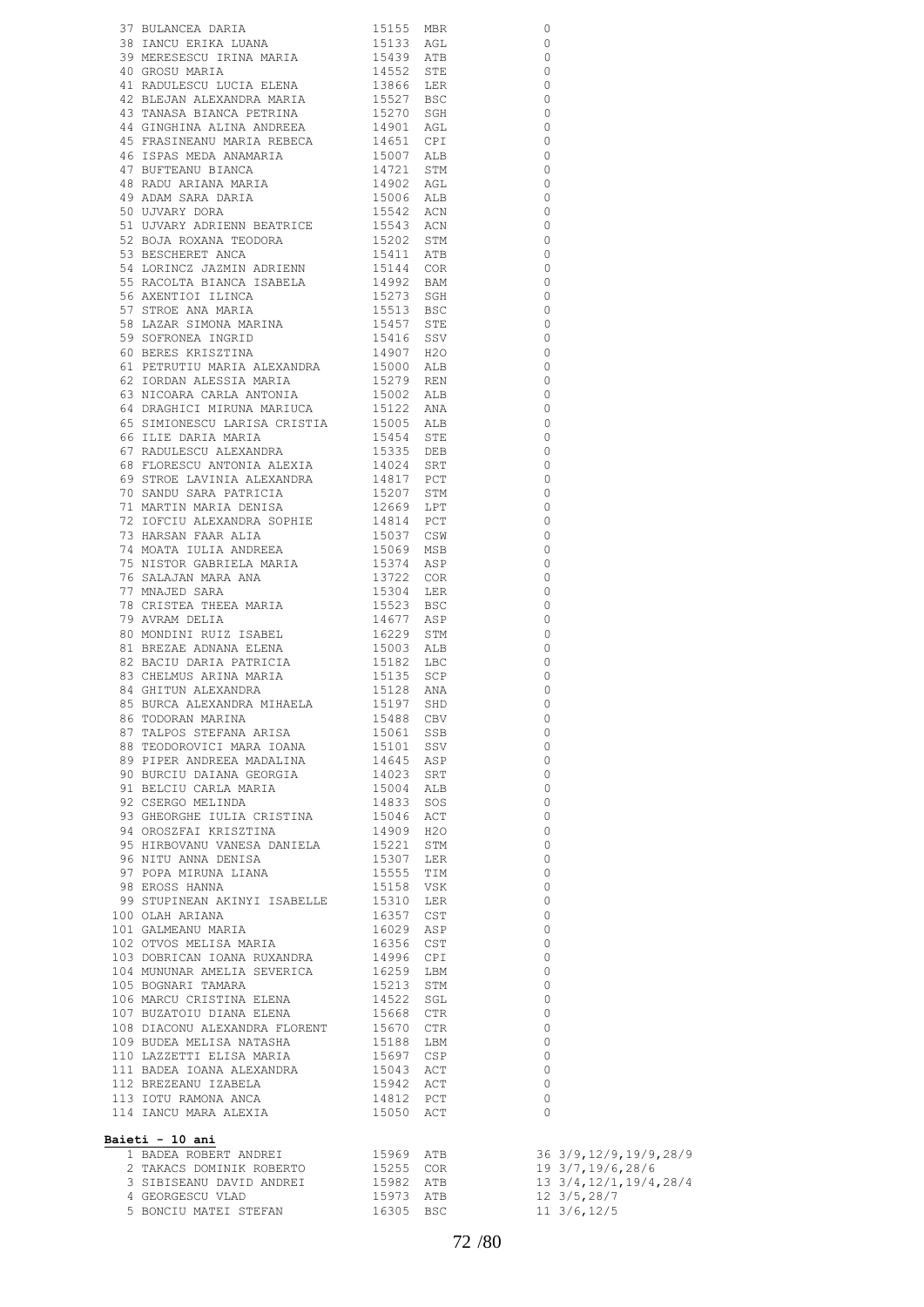|                                                                                                                                                                                                                               |  | $\overline{0}$                   |
|-------------------------------------------------------------------------------------------------------------------------------------------------------------------------------------------------------------------------------|--|----------------------------------|
|                                                                                                                                                                                                                               |  | $\overline{0}$                   |
|                                                                                                                                                                                                                               |  | $\overline{0}$                   |
|                                                                                                                                                                                                                               |  | $\overline{0}$                   |
| 39 MOLAN DUASA NARIO ROBERT 1958 GENERAAN 1958 ARON MARIO ROBERT 1957 GENERAAN 1878 ARON MARIO ROBERT 1958 GOLIE VICTOR 1958 ACCE VICTOR 1993 ACT (TOTOR CONTENT) 1993 ACT (TOTOR GENERAL 1993 ACT 1993 ACT 1993 ACT 1993 ACT |  | $\overline{0}$                   |
|                                                                                                                                                                                                                               |  | $\overline{0}$                   |
|                                                                                                                                                                                                                               |  | $\overline{0}$<br>$\overline{0}$ |
|                                                                                                                                                                                                                               |  | $\overline{0}$                   |
|                                                                                                                                                                                                                               |  | $\overline{0}$                   |
|                                                                                                                                                                                                                               |  | $\overline{0}$                   |
|                                                                                                                                                                                                                               |  | $\overline{0}$                   |
|                                                                                                                                                                                                                               |  | $\overline{0}$                   |
|                                                                                                                                                                                                                               |  | $\overline{0}$                   |
|                                                                                                                                                                                                                               |  | $\overline{0}$<br>$\overline{0}$ |
|                                                                                                                                                                                                                               |  | $\overline{0}$                   |
|                                                                                                                                                                                                                               |  | $\overline{0}$                   |
|                                                                                                                                                                                                                               |  | $\overline{0}$                   |
|                                                                                                                                                                                                                               |  | $\overline{0}$                   |
|                                                                                                                                                                                                                               |  | $\overline{0}$                   |
|                                                                                                                                                                                                                               |  | $\overline{0}$                   |
|                                                                                                                                                                                                                               |  | $\overline{0}$                   |
|                                                                                                                                                                                                                               |  | $\overline{0}$<br>$\overline{0}$ |
|                                                                                                                                                                                                                               |  | $\overline{0}$                   |
|                                                                                                                                                                                                                               |  | $\overline{0}$                   |
|                                                                                                                                                                                                                               |  | $\overline{0}$                   |
|                                                                                                                                                                                                                               |  | $\bigcirc$                       |
|                                                                                                                                                                                                                               |  |                                  |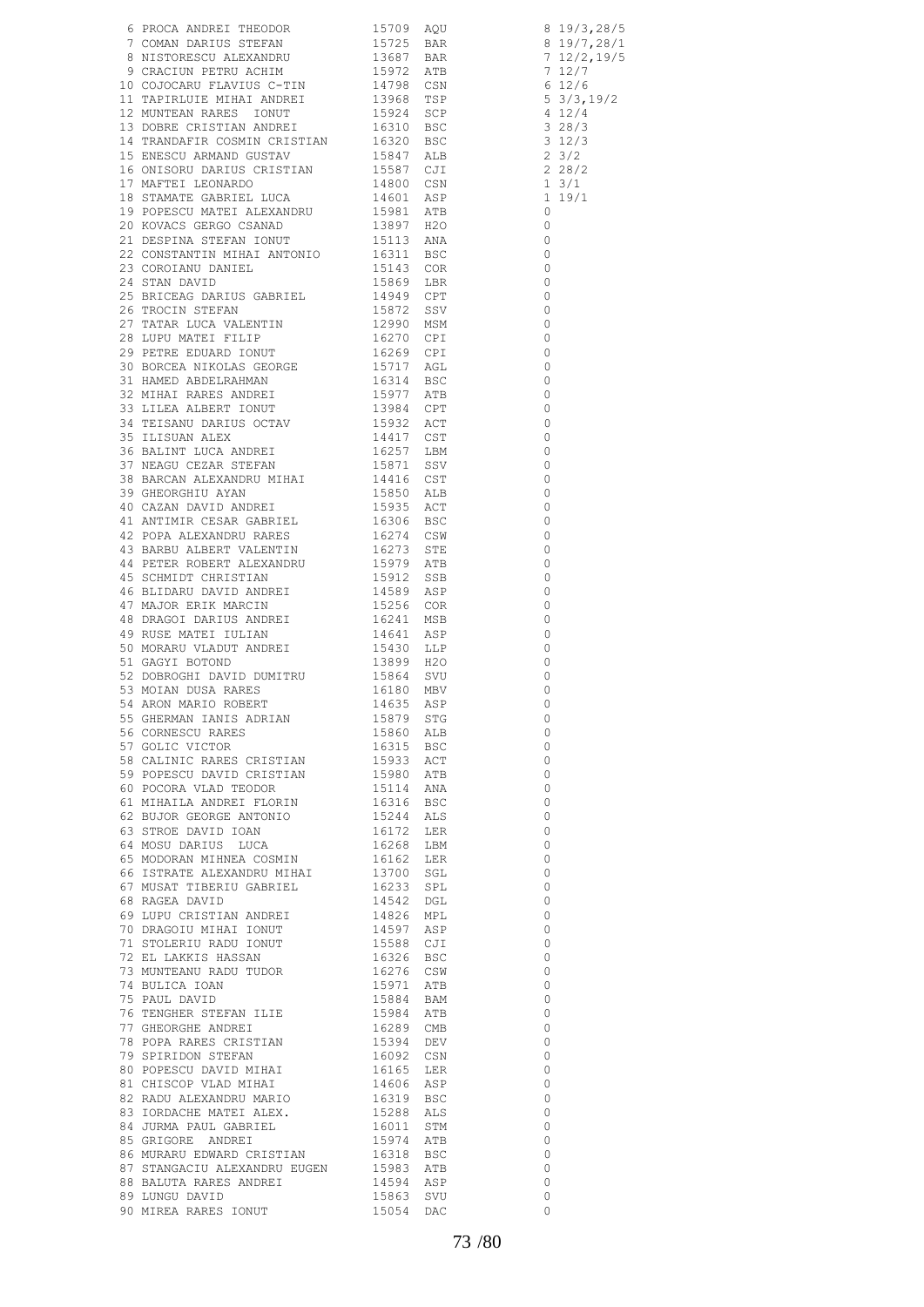| 91 OANTA RARES MIHAI                                                                                                                                                     | 15428 LLP              | $\circ$  |                                            |
|--------------------------------------------------------------------------------------------------------------------------------------------------------------------------|------------------------|----------|--------------------------------------------|
| 92 MATEI BLEDEA LUCA PATRICK                                                                                                                                             | 15887 BAM              | 0        |                                            |
| 93 PURCAR MIRCEA                                                                                                                                                         | 15809 SHD              | $\Omega$ |                                            |
|                                                                                                                                                                          |                        |          |                                            |
| 94 NEGRU TUDOR                                                                                                                                                           | 16008 STM              | $\circ$  |                                            |
|                                                                                                                                                                          |                        | $\Omega$ |                                            |
|                                                                                                                                                                          |                        | $\circ$  |                                            |
| 97 MADARAS IOAN PIO VLADIMIR 15914 SSB                                                                                                                                   |                        | $\Omega$ |                                            |
|                                                                                                                                                                          |                        |          |                                            |
| 98 DAVID MATEI                                                                                                                                                           | 15889 BAM              | 0        |                                            |
| 99 BOCICAI IOAN ADRIAN                                                                                                                                                   | 15970 ATB<br>16313 BSC | $\Omega$ |                                            |
| 100 CHILIMENT ALEXIS                                                                                                                                                     |                        | $\circ$  |                                            |
| 101 COJOCARU MIHAI SEBASTIAN 16113 WIN                                                                                                                                   |                        | $\Omega$ |                                            |
| 102 ALEXANDRU GABRIEL DAN                                                                                                                                                |                        |          |                                            |
|                                                                                                                                                                          | 16146 LER              | $\Omega$ |                                            |
| 103 VOLOSENIUC HUDESCU ALEXAN 15923 SCP                                                                                                                                  |                        | $\Omega$ |                                            |
| 104 ABOUD ADAM                                                                                                                                                           | 16145 LER              | $\Omega$ |                                            |
| 15248 COR<br>15248 COR<br>15248 COR                                                                                                                                      |                        | $\Omega$ |                                            |
|                                                                                                                                                                          | 15429 LLP              | $\Omega$ |                                            |
| 106 MARINESCU STEFAN CALIN                                                                                                                                               |                        |          |                                            |
| 107 BESLEAGA ALBERT CRISTIAN 15807 SHD                                                                                                                                   |                        | $\Omega$ |                                            |
| 108 SIMION ROBERT                                                                                                                                                        | 15848 ALB              | $\Omega$ |                                            |
| 109 MATIAS ALEXANDRU                                                                                                                                                     | 14801 CSN              | $\Omega$ |                                            |
| 110 VOINEA SERGIU BOGDAN                                                                                                                                                 | 16218 SRT              | $\Omega$ |                                            |
| 111 DUMITRACHE DAVID ANDREI 15684 ALS                                                                                                                                    |                        | $\Omega$ |                                            |
|                                                                                                                                                                          |                        |          |                                            |
| 112 JURJA CAROL NAROL                                                                                                                                                    | 16156 LER              | $\Omega$ |                                            |
| 113 BARTA TUDOR                                                                                                                                                          | 16134 MAR              | $\Omega$ |                                            |
|                                                                                                                                                                          |                        | $\Omega$ |                                            |
| $\begin{tabular}{lllllllllll} 114 & SLAVIC ALEXANDER & & & 15464 & PET\\ 115 & CAZACU ANDREI LIVIU & & & 15427 & LLP\\ \end{tabular}$                                    |                        | $\Omega$ |                                            |
|                                                                                                                                                                          |                        |          |                                            |
|                                                                                                                                                                          |                        | $\circ$  |                                            |
| 117 COANDA ERIC ANDREI                                                                                                                                                   |                        | $\Omega$ |                                            |
|                                                                                                                                                                          |                        | $\circ$  |                                            |
| 118 GHEORGHE ROBERT STEFAN<br>119 PANTEA ERIC VLADUT                                                                                                                     | 15693 WIN<br>15978 ATB | $\circ$  |                                            |
|                                                                                                                                                                          |                        |          |                                            |
| $\begin{tabular}{llllll} 120 & \texttt{TRAN ANDREI ALEXANDRU} & & & 15882 & \texttt{OLI}\\ 121 & \texttt{DUNA ANDREI VALENTIN} & & & 13976 & \texttt{CPT} \end{tabular}$ |                        | $\circ$  |                                            |
|                                                                                                                                                                          |                        | 0        |                                            |
| 122 IORDACHE STEFAN                                                                                                                                                      | 14675 ASP              | $\circ$  |                                            |
|                                                                                                                                                                          |                        | 0        |                                            |
|                                                                                                                                                                          |                        |          |                                            |
| 124 MARANGOCI DARIUS GABRIEL 14596 ASP<br>125 FARCAS LAURENTIU CRISTIAN 16353 CST                                                                                        |                        | $\circ$  |                                            |
|                                                                                                                                                                          |                        | $\Omega$ |                                            |
| 126 DINICA CIPRIAN DORIN 16288 CMB                                                                                                                                       |                        | $\Omega$ |                                            |
| 127 BARBU RAZVAN                                                                                                                                                         | 15854 ALB              | $\Omega$ |                                            |
|                                                                                                                                                                          |                        | $\Omega$ |                                            |
| 128 RUS MATEI                                                                                                                                                            | 16349 VCN              |          |                                            |
| 129 PISTOL ROBERT IONUT                                                                                                                                                  | 13991 CPT              | 0        |                                            |
| 130 OANCEA MARIUS VALENTIN<br>131 TIHENEA CRISTIAN ANDREI                                                                                                                | 15953 SPL<br>15813 DEL | $\Omega$ |                                            |
|                                                                                                                                                                          |                        | $\Omega$ |                                            |
|                                                                                                                                                                          |                        | $\Omega$ |                                            |
| 132 BUCUR TOMA                                                                                                                                                           | 16338 LER              |          |                                            |
| 133 BARBU ANDREI RAZVAN                                                                                                                                                  | 15939 ACT              | $\Omega$ |                                            |
| 133 EINES III-I                                                                                                                                                          | 15377 ASP<br>15472 CBV | $\Omega$ |                                            |
| 135 CURTICAPEAN ALEXANDRU V.                                                                                                                                             |                        | $\Omega$ |                                            |
| 136 DIN LUCA STEFAN                                                                                                                                                      | 15831 DAC              | $\Omega$ |                                            |
|                                                                                                                                                                          |                        |          |                                            |
| 137 BUDRIS PAUL PATRIK                                                                                                                                                   | 15810 SHD              | $\circ$  |                                            |
| 137 DODNED 1.00- -<br>138 DELEU MIHNEA C-TIN                                                                                                                             | 14799 CSN              | $\circ$  |                                            |
| 139 ABRIHAN DAVID ANDREI                                                                                                                                                 | 16093 DEV              | $\Omega$ |                                            |
| 140 DRAGULET ALEXANDRU MIHAI                                                                                                                                             | 16106 DEB              | 0        |                                            |
|                                                                                                                                                                          |                        |          |                                            |
| 141 UTULEAC FLORIN ORLANDO                                                                                                                                               | 16128 SPL              | 0        |                                            |
| 142 ANDRIES ERIC STEFAN                                                                                                                                                  | 15861 PCT              | 0        |                                            |
| 143 HERMAN SZABO PETER                                                                                                                                                   | 16275 CSW              | 0        |                                            |
| 144 ANTON BOGDAN                                                                                                                                                         | 16256 SRT              | 0        |                                            |
|                                                                                                                                                                          | 15941 ACT              | 0        |                                            |
| 145 FLOREA TUDOR ANDREI                                                                                                                                                  |                        |          |                                            |
| 146 TUDOR DARIUS ANDREI                                                                                                                                                  | 15862 PCT              | 0        |                                            |
| 147 CIUBOTARU ROBERT ANDREI                                                                                                                                              | 15936 ACT              | 0        |                                            |
| 148 DRAGOMIR ALEXANDRU NICOLA                                                                                                                                            | 15938 ACT              | $\Omega$ |                                            |
|                                                                                                                                                                          |                        |          |                                            |
|                                                                                                                                                                          |                        |          |                                            |
| Baieti - 11 ani                                                                                                                                                          |                        |          |                                            |
| 1 DUCA STEFAN MIRCEA                                                                                                                                                     | 15251 COR              |          | 51 1/9,5/9,10/6,17/9,21/4,26/5,30/9        |
| 2 RADUCANU EDUARD                                                                                                                                                        | 13338 ACT              |          | 39 5/7, 10/7, 14/6, 17/6, 21/5, 26/6, 30/2 |
| 3 KONCZ NIMROD KALMAN                                                                                                                                                    | 14560 H2O              |          | 32 1/7,10/9,17/2,26/9,30/5                 |
| 4 CONSTANTINESCU ALEXANDRU                                                                                                                                               | 15525 BSC              |          | 32 1/2,5/6,10/4,17/7,26/7,30/6             |
|                                                                                                                                                                          |                        |          |                                            |
| 5 IASCHIU ANDREI                                                                                                                                                         | 15443 ATB              |          | 25 1/5,5/1,14/9,21/3,30/7                  |
| 6 BUCUR ANDREAS ALIN                                                                                                                                                     | 14608 ASP              |          | 23 1/4,5/5,14/5,21/9                       |
| 7 M.SEDIQ EDRIS                                                                                                                                                          | 15446 ATB              |          | $17 \frac{1}{6}$ , 5/3, 17/5, 30/3         |
| 8 BIRGHILESCU ALEXANDRU                                                                                                                                                  | 15276 BSC              |          | 13 14/7,21/6                               |
|                                                                                                                                                                          |                        |          |                                            |
| 9 NAGY NANDOR                                                                                                                                                            | 15191 SHD              |          | $12 \t1/1, 5/4, 10/2, 17/4, 26/1$          |
| 10 MIHALACHE VLAD STEFAN                                                                                                                                                 | 14593 ASP              |          | $12\;\;5/2,10/5,17/1,26/4$                 |
| 11 ROSCA MIHNEA IONUT                                                                                                                                                    | 15278 STE              |          | $9\;14/2,21/7$                             |
| 12 NISTOR DARIUS DRAGAN                                                                                                                                                  | 15215 STM              |          | 7 14/5,21/2                                |
| 13 HRISCU RARES                                                                                                                                                          | 15396 LBC              |          | $6\frac{1}{3},\frac{17}{3}$                |
|                                                                                                                                                                          |                        |          |                                            |
| 14 SCORTEA TEOFIL                                                                                                                                                        | 15445 ATB              |          | 4 30/4                                     |
| 15 RADU MATEI                                                                                                                                                            | 13163 CTR              |          | 4 10/3,30/1                                |
| 16 IONESCU DAVID ANDREI                                                                                                                                                  | 15520 BSC              |          | 326/3                                      |
| 17 ALEXANDRU PATRIC ANGELO                                                                                                                                               | 15166 MAR              |          | $3 \t14/3$                                 |
|                                                                                                                                                                          |                        |          |                                            |
| 18 COJOCARU CAROL MIHAI                                                                                                                                                  | 14789 CSN              |          | $3\;10/1,26/2$                             |
| 19 MEZDREA BANU ALEXANDRU                                                                                                                                                | 14409 CST              |          | $3\;14/2,21/1$                             |
| 20 ANGHEL HORIA PETRU                                                                                                                                                    | 15529 BSC              | $\circ$  |                                            |
| 21 MATES ROBERT FLORIN                                                                                                                                                   | 15028 ALB              | 0        |                                            |
|                                                                                                                                                                          |                        |          |                                            |
| 22 TUICA MARIO GABRIEL                                                                                                                                                   | 15053 DAC              | 0        |                                            |
| 23 STRIMBEANU RAZVAN                                                                                                                                                     | 13334 PCT              | $\circ$  |                                            |
| 24 NICOLAEV VLADIMIR ANDREI                                                                                                                                              | 14818 PCT              | 0        |                                            |
| 25 JITARU MATEI AIAN                                                                                                                                                     | 15554 CST              | 0        |                                            |
|                                                                                                                                                                          |                        |          |                                            |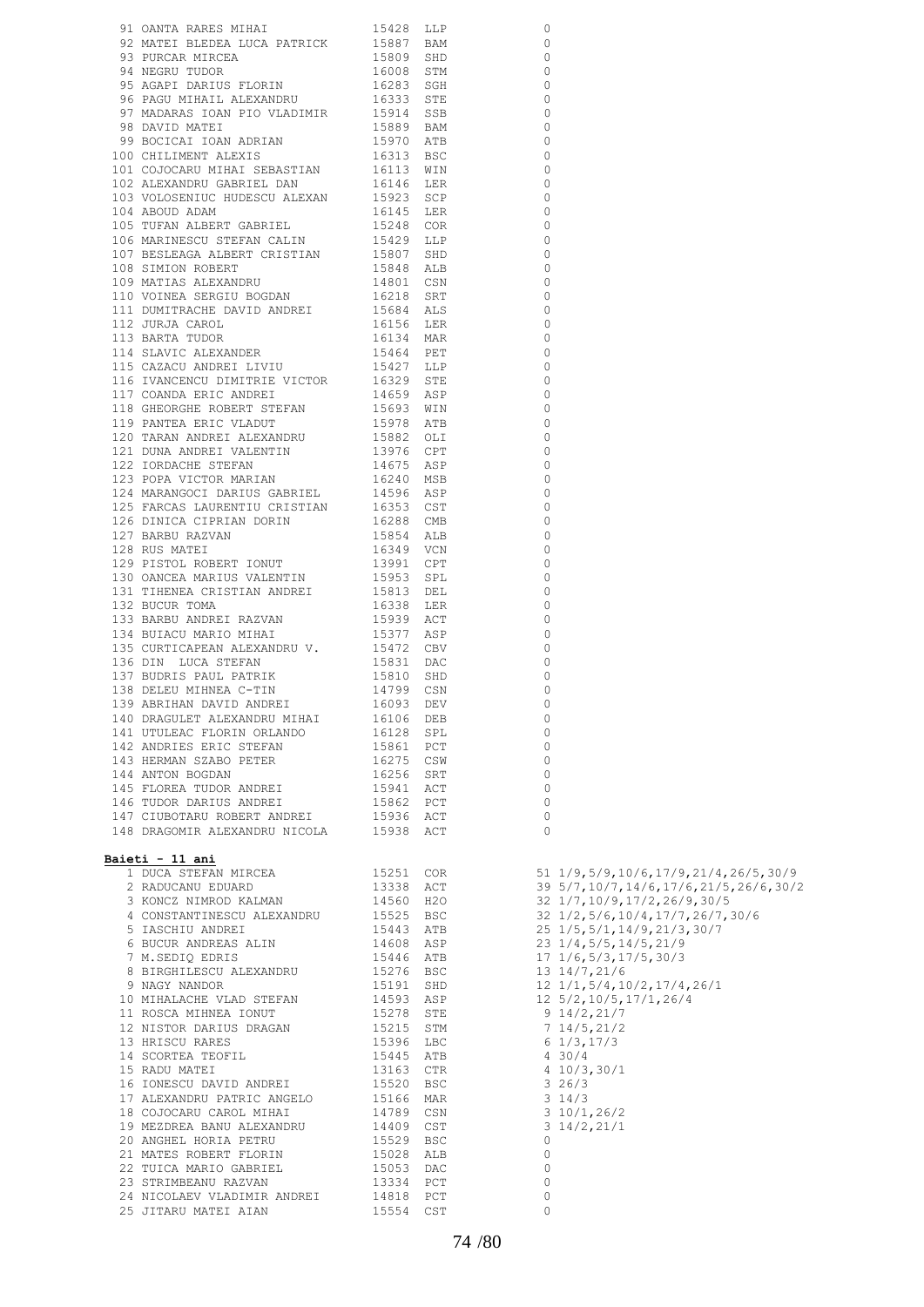|                                                                                                                                                                                                                                                                                                                                                                                                      |                                                                                           | 0                        |
|------------------------------------------------------------------------------------------------------------------------------------------------------------------------------------------------------------------------------------------------------------------------------------------------------------------------------------------------------------------------------------------------------|-------------------------------------------------------------------------------------------|--------------------------|
| 26 SLAVU RARES STEFAN 14892 AGL<br>27 POSTELNICU GEORGE ALEXAND 15550 REN 28 SERBAN PAUL ANDREI 15544 ACN 1541 ATB                                                                                                                                                                                                                                                                                   |                                                                                           | $\circ$                  |
|                                                                                                                                                                                                                                                                                                                                                                                                      |                                                                                           |                          |
|                                                                                                                                                                                                                                                                                                                                                                                                      |                                                                                           | $\overline{\phantom{0}}$ |
|                                                                                                                                                                                                                                                                                                                                                                                                      |                                                                                           | $\overline{\phantom{0}}$ |
|                                                                                                                                                                                                                                                                                                                                                                                                      |                                                                                           | $\overline{\phantom{0}}$ |
| 31 PANAIT PAUL DRAGOS<br>32 MATRI VIAD ALIMATION                                                                                                                                                                                                                                                                                                                                                     | 1544<br>15026 ALB<br>15102 SSV<br>14607 ASP<br>14919 CPT                                  | $\overline{0}$           |
| 32 MATEI VLAD ALEXANDRU                                                                                                                                                                                                                                                                                                                                                                              |                                                                                           | $\overline{0}$           |
| 32 FIRENCI VERESCU MIHAT 1919 CPT<br>33 DOBRESCU MIHAT 15280 BSC<br>35 BACIU DENIS ANDREI 15183 LBC<br>36 OPREA MARIO CALIN 15385 SRT<br>37 CSEH ANDREI 15532 LBM<br>15382 LBM                                                                                                                                                                                                                       |                                                                                           |                          |
|                                                                                                                                                                                                                                                                                                                                                                                                      |                                                                                           | $\overline{\phantom{0}}$ |
|                                                                                                                                                                                                                                                                                                                                                                                                      |                                                                                           | $\overline{\phantom{0}}$ |
|                                                                                                                                                                                                                                                                                                                                                                                                      |                                                                                           | $\overline{0}$           |
|                                                                                                                                                                                                                                                                                                                                                                                                      |                                                                                           |                          |
|                                                                                                                                                                                                                                                                                                                                                                                                      |                                                                                           | $\overline{0}$           |
|                                                                                                                                                                                                                                                                                                                                                                                                      |                                                                                           | $\overline{\phantom{0}}$ |
| 37 COBIL ANDILLI<br>38 HARABAGIU RARES PETRU                                                                                                                                                                                                                                                                                                                                                         |                                                                                           | $\overline{\phantom{0}}$ |
|                                                                                                                                                                                                                                                                                                                                                                                                      |                                                                                           | $\overline{\phantom{0}}$ |
|                                                                                                                                                                                                                                                                                                                                                                                                      |                                                                                           |                          |
| 37 CSEH ANDREI<br>38 HARABAGIU RARES PETRU 1996 BAM<br>39 CRISTESCU NICOLAE OCTAVIA 15247 ALS<br>41 LUPUT SEBASTIAN MIHAI 15218 SID<br>41 LUPUT SEBASTIAN MIHAI 15218 STM<br>42 PISOSCHI MATEI VALERIU 15458 STE<br>43 PAUNESCU CEZAR 1519                                                                                                                                                           |                                                                                           | $\overline{\phantom{0}}$ |
|                                                                                                                                                                                                                                                                                                                                                                                                      |                                                                                           | $\overline{\phantom{0}}$ |
|                                                                                                                                                                                                                                                                                                                                                                                                      |                                                                                           | $\overline{\phantom{0}}$ |
|                                                                                                                                                                                                                                                                                                                                                                                                      |                                                                                           |                          |
|                                                                                                                                                                                                                                                                                                                                                                                                      |                                                                                           | $\overline{\phantom{0}}$ |
|                                                                                                                                                                                                                                                                                                                                                                                                      |                                                                                           | $\overline{\phantom{0}}$ |
|                                                                                                                                                                                                                                                                                                                                                                                                      |                                                                                           | $\overline{\phantom{0}}$ |
|                                                                                                                                                                                                                                                                                                                                                                                                      |                                                                                           | $\overline{\phantom{0}}$ |
|                                                                                                                                                                                                                                                                                                                                                                                                      |                                                                                           |                          |
|                                                                                                                                                                                                                                                                                                                                                                                                      |                                                                                           | $\circ$                  |
| 48 CURECHERIU ALEX GABRIEL 14997 CPI                                                                                                                                                                                                                                                                                                                                                                 |                                                                                           | $\overline{0}$           |
|                                                                                                                                                                                                                                                                                                                                                                                                      |                                                                                           | $\overline{\phantom{0}}$ |
|                                                                                                                                                                                                                                                                                                                                                                                                      | 15556 CAT<br>15552 ALS<br>13349 REN                                                       | $\overline{\phantom{0}}$ |
|                                                                                                                                                                                                                                                                                                                                                                                                      |                                                                                           |                          |
|                                                                                                                                                                                                                                                                                                                                                                                                      |                                                                                           | $\overline{\phantom{0}}$ |
|                                                                                                                                                                                                                                                                                                                                                                                                      | 14990 BAM                                                                                 | $\overline{\phantom{0}}$ |
|                                                                                                                                                                                                                                                                                                                                                                                                      | 15049 ACT<br>15048 ACT                                                                    | $\overline{\phantom{0}}$ |
|                                                                                                                                                                                                                                                                                                                                                                                                      |                                                                                           |                          |
| THE SCHILL DAVID MINA SADATED<br>19 FLESCHIU DAVID<br>50 ROTARU LUCA STEFAN<br>51 DRAGOMIR DAVID<br>52 MIHALCU ADAM<br>53 TEODOR COSMIN<br>54 NOVAC IULIAN DORU<br>55 SAVUCA LUCA IONUT<br>TAVUCA LUCA IONUT                                                                                                                                                                                         |                                                                                           | $\overline{\phantom{0}}$ |
|                                                                                                                                                                                                                                                                                                                                                                                                      | 14894 AGL<br>12414 DAC                                                                    | $\overline{\phantom{0}}$ |
| 56 TINCOCA GIULIANO ANDREI                                                                                                                                                                                                                                                                                                                                                                           |                                                                                           | $\overline{\phantom{0}}$ |
|                                                                                                                                                                                                                                                                                                                                                                                                      |                                                                                           | $\overline{\phantom{0}}$ |
|                                                                                                                                                                                                                                                                                                                                                                                                      | 15590 CJI<br>15071 MSB                                                                    |                          |
|                                                                                                                                                                                                                                                                                                                                                                                                      |                                                                                           | $\overline{\phantom{0}}$ |
|                                                                                                                                                                                                                                                                                                                                                                                                      |                                                                                           | $\overline{\phantom{0}}$ |
|                                                                                                                                                                                                                                                                                                                                                                                                      | 14984 BAM<br>15517 BSC                                                                    | $\overline{\phantom{0}}$ |
|                                                                                                                                                                                                                                                                                                                                                                                                      |                                                                                           |                          |
|                                                                                                                                                                                                                                                                                                                                                                                                      | 15024 ALB                                                                                 | $\overline{\phantom{0}}$ |
|                                                                                                                                                                                                                                                                                                                                                                                                      | 15210 STM                                                                                 | $\overline{\phantom{0}}$ |
| 56 TINCOCA GIULIANO ANDREI<br>57 CHIRIAC VICTOR GABRIEL<br>58 POPLACENEL STEFAN<br>59 POP RAZVAN TUDOR<br>60 MURARU KAAN STEFAN<br>61 SANDRU MATEI<br>62 DUDUI RAZVAN<br>63 SALCUCEANU TUDOR<br>64 RADOS LUCA NICOLAS<br>65 COSMA ANDREI SEBASTIAN<br>66 FIR                                                                                                                                         | 15200 SHD<br>15192 SHD                                                                    | $\overline{\phantom{0}}$ |
|                                                                                                                                                                                                                                                                                                                                                                                                      |                                                                                           | $\overline{\phantom{0}}$ |
|                                                                                                                                                                                                                                                                                                                                                                                                      |                                                                                           |                          |
|                                                                                                                                                                                                                                                                                                                                                                                                      | 15322 SPL<br>13170 TSP                                                                    | $\overline{\phantom{0}}$ |
|                                                                                                                                                                                                                                                                                                                                                                                                      |                                                                                           | $\overline{\phantom{0}}$ |
|                                                                                                                                                                                                                                                                                                                                                                                                      |                                                                                           | $\overline{0}$           |
|                                                                                                                                                                                                                                                                                                                                                                                                      | 14629 ASP<br>14828 MPL                                                                    | $\overline{0}$           |
| 66 FIRU LUCIAN MIHAI<br>67 DOBRE ALEXANDRU TEODOR<br>68 CATRINESCU MIHNEA GABRIEL<br>69 SUCIU BOGDAN ALEXANDRU<br>70 NIMI STERAN                                                                                                                                                                                                                                                                     |                                                                                           |                          |
|                                                                                                                                                                                                                                                                                                                                                                                                      | 15027 ALB                                                                                 | $\circ$                  |
| 70 DINU STEFAN                                                                                                                                                                                                                                                                                                                                                                                       | 15710 AQU                                                                                 | $\overline{\phantom{0}}$ |
| 71 CSENDES LASZLO IGOR<br>T1 CSENDES LASZLO IGOR 15285 SS7<br>72 TATARU BOGDAN PAVEL 15447 ATB<br>73 LUCA CRISTIAN VASILE 14999 ALB<br>74 BADEA PERILIK ROBERT 13239 CPT<br>75 ZAMAN DAVID ANDRET 15239 CPT                                                                                                                                                                                          |                                                                                           | $\overline{0}$           |
|                                                                                                                                                                                                                                                                                                                                                                                                      |                                                                                           |                          |
|                                                                                                                                                                                                                                                                                                                                                                                                      |                                                                                           | $\overline{\phantom{0}}$ |
|                                                                                                                                                                                                                                                                                                                                                                                                      |                                                                                           | $\overline{\phantom{0}}$ |
|                                                                                                                                                                                                                                                                                                                                                                                                      |                                                                                           | $\circ$                  |
|                                                                                                                                                                                                                                                                                                                                                                                                      |                                                                                           | $\overline{\phantom{0}}$ |
|                                                                                                                                                                                                                                                                                                                                                                                                      |                                                                                           |                          |
|                                                                                                                                                                                                                                                                                                                                                                                                      |                                                                                           | $\overline{\phantom{0}}$ |
|                                                                                                                                                                                                                                                                                                                                                                                                      |                                                                                           | $\overline{\phantom{0}}$ |
|                                                                                                                                                                                                                                                                                                                                                                                                      |                                                                                           | $\overline{\phantom{0}}$ |
|                                                                                                                                                                                                                                                                                                                                                                                                      |                                                                                           | $\overline{\phantom{0}}$ |
|                                                                                                                                                                                                                                                                                                                                                                                                      |                                                                                           |                          |
|                                                                                                                                                                                                                                                                                                                                                                                                      |                                                                                           | $\overline{0}$           |
|                                                                                                                                                                                                                                                                                                                                                                                                      |                                                                                           | $\overline{0}$           |
|                                                                                                                                                                                                                                                                                                                                                                                                      |                                                                                           | $\overline{\phantom{0}}$ |
|                                                                                                                                                                                                                                                                                                                                                                                                      |                                                                                           |                          |
|                                                                                                                                                                                                                                                                                                                                                                                                      |                                                                                           | $\overline{\phantom{0}}$ |
| 74 BADEA PERLIK ROBERT 19239 CPT 75 ZAMAN DAVID ANDREI 15306 LER 6 DOKOR BALAZS 1930 14432 SOST 77 POP DARIUS ANDREI 14410 CST 78 SZELMENCZI ZALAN 15388 MSM 79 POPA CAROL 13344 ACT 60 PREDILA ROBERT CRISTIAN 15286 ASP 81 D<br>02<br>83 MORAR BOGDAN FLORIN<br>85 RACHIERU STEFAN RAZVAN 13947 CTR<br>86 CIOBANU RAUL FLAVIAN 15169 MAR<br>87 ENCIU SEBASTIAN 15047 ACT<br>15047 ACT<br>15499 ASP |                                                                                           | $\overline{\phantom{0}}$ |
|                                                                                                                                                                                                                                                                                                                                                                                                      |                                                                                           | $\overline{\phantom{0}}$ |
|                                                                                                                                                                                                                                                                                                                                                                                                      |                                                                                           | $\overline{\phantom{0}}$ |
|                                                                                                                                                                                                                                                                                                                                                                                                      |                                                                                           | $\overline{\phantom{0}}$ |
|                                                                                                                                                                                                                                                                                                                                                                                                      |                                                                                           |                          |
|                                                                                                                                                                                                                                                                                                                                                                                                      |                                                                                           | $\overline{\phantom{0}}$ |
| 89 CARTIS HORIA JILITAR<br>90 DUTA ROBERT MIHAI                                                                                                                                                                                                                                                                                                                                                      |                                                                                           | $\overline{\phantom{0}}$ |
|                                                                                                                                                                                                                                                                                                                                                                                                      |                                                                                           | $\overline{\phantom{0}}$ |
|                                                                                                                                                                                                                                                                                                                                                                                                      |                                                                                           |                          |
| 91 POPA TUDOR<br>92 GALATANU VLAD                                                                                                                                                                                                                                                                                                                                                                    | 15190 SHD                                                                                 | $\overline{\phantom{0}}$ |
|                                                                                                                                                                                                                                                                                                                                                                                                      |                                                                                           | $\overline{\phantom{0}}$ |
| 93 KRIZBAI NEGRU ROBERT                                                                                                                                                                                                                                                                                                                                                                              |                                                                                           | $\overline{0}$           |
|                                                                                                                                                                                                                                                                                                                                                                                                      |                                                                                           | $\overline{\phantom{0}}$ |
| 94 ONCIOIU IOAN ALEXANDRU<br>95 FLOREA RAZVAN STEFAN                                                                                                                                                                                                                                                                                                                                                 |                                                                                           |                          |
|                                                                                                                                                                                                                                                                                                                                                                                                      |                                                                                           | $\overline{\phantom{0}}$ |
| 96 RAICU BADEA GABRIEL<br>97 TREGER TOMAS TRISTIAN                                                                                                                                                                                                                                                                                                                                                   | 15208 STM<br>15208 STM<br>16031 ALB<br>14392 LBR<br>14987 BAM<br>14983 YSTM<br>14993 YSTM | $\overline{\phantom{0}}$ |
|                                                                                                                                                                                                                                                                                                                                                                                                      |                                                                                           | $\overline{\phantom{0}}$ |
|                                                                                                                                                                                                                                                                                                                                                                                                      |                                                                                           | $\overline{\phantom{0}}$ |
| 98 BARNEA DRAGOS CRISTIAN<br>99 DAN TUDOR                                                                                                                                                                                                                                                                                                                                                            |                                                                                           |                          |
| 99 DAN TUDOR                                                                                                                                                                                                                                                                                                                                                                                         |                                                                                           | $\overline{\phantom{0}}$ |
| 1990 1991<br>100 DEAC RARES ANDREI<br>101 STAN MATEI STEFAN 1990 1991<br>15460 PET<br>102 POPA CRISTIAN 15548 REN                                                                                                                                                                                                                                                                                    |                                                                                           | $\overline{\phantom{0}}$ |
|                                                                                                                                                                                                                                                                                                                                                                                                      |                                                                                           | $\overline{0}$           |
|                                                                                                                                                                                                                                                                                                                                                                                                      |                                                                                           | $\overline{\phantom{0}}$ |
|                                                                                                                                                                                                                                                                                                                                                                                                      | 15548 REN<br>15526 BSC                                                                    |                          |
| 103 BUHOCI STEFAN OCTAVIAN                                                                                                                                                                                                                                                                                                                                                                           |                                                                                           | $\overline{\phantom{0}}$ |
|                                                                                                                                                                                                                                                                                                                                                                                                      |                                                                                           | $\overline{\phantom{0}}$ |
|                                                                                                                                                                                                                                                                                                                                                                                                      |                                                                                           | $\overline{0}$           |
|                                                                                                                                                                                                                                                                                                                                                                                                      |                                                                                           |                          |
|                                                                                                                                                                                                                                                                                                                                                                                                      |                                                                                           | $\overline{0}$           |
|                                                                                                                                                                                                                                                                                                                                                                                                      |                                                                                           | $\overline{0}$           |
|                                                                                                                                                                                                                                                                                                                                                                                                      |                                                                                           | $\overline{\phantom{0}}$ |
| $104 DUMITRESCU VLOMINAR 15461 PET105 SECOBAN STEFAN ALEX. 15272 SGH106 TALPES IOAN VLAD 15044 PCT107 STOICA ROBERT ALEX. 15321 SPI108 MORJOLIC LIVIU 15508 ABP109 MORJOLIC LIVIU 15508 ABP109 MORJOLIC DINTU 15199 SHD$                                                                                                                                                                             |                                                                                           | $\overline{\phantom{0}}$ |
| 110 FRASENIUC EDUARD MIHAI 15415 SVU                                                                                                                                                                                                                                                                                                                                                                 |                                                                                           | 0                        |
|                                                                                                                                                                                                                                                                                                                                                                                                      |                                                                                           |                          |
|                                                                                                                                                                                                                                                                                                                                                                                                      |                                                                                           |                          |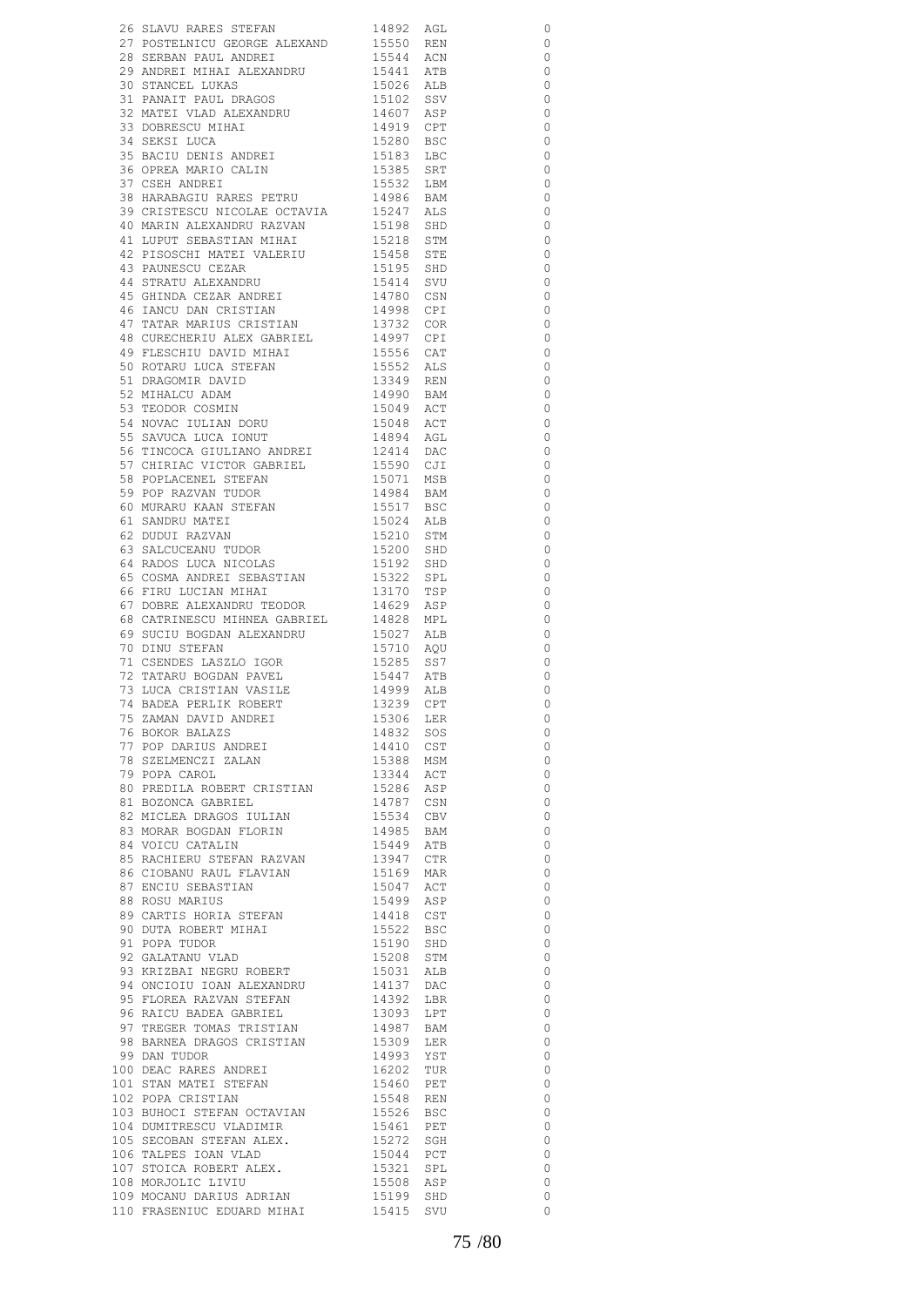|  | 111 ZAPUC STEFAN LAURENTIU        | 15305     | LER        | $\Omega$ |
|--|-----------------------------------|-----------|------------|----------|
|  | 112 CIONCA LUCA IOAN              | 15149     | <b>LBO</b> | $\Omega$ |
|  | 113 STOICAN GEORGE TUDOR          | 15665     | <b>CTR</b> | $\Omega$ |
|  | 114 CARDEI DARIUS ANDREI          | 15138 SCP |            | $\Omega$ |
|  | 115 PINZARU BOGDAN ANDREI 15186   |           | LBM        | $\Omega$ |
|  | 116 FLOREA ANDREI                 | 15222     | STM        | $\Omega$ |
|  | 117 ION DAVID ALEXANDRU           | 15277     | STE        | $\Omega$ |
|  | 118 MARINESCU VLAD IONUT          | 15317     | T.ER       | $\Omega$ |
|  | 119 BOBOC BOGDAN COSTIN 14923 CPT |           |            | $\Omega$ |
|  | 120 PREDUT MIHAI DANIEL           | 16203     | TUR        | $\Omega$ |
|  | 121 HARSAN FARR IUGA ROBERT 14408 |           | CST        | $\Omega$ |
|  | 122 CUNTAN EDUARD                 | 15906     | SSB        | $\Omega$ |
|  | 123 CIORGOVEAN ALEXANDRU          | 15029     | ALB        | $\Omega$ |
|  | 124 BOUR RADU ANDREI              | 14790     | CSN        | $\Omega$ |
|  | 125 MANOLE VLAD IONUT             | 15294     | LER        | $\Omega$ |
|  | 126 CIOBANASU ANDREI              | 16012     | STM        | $\Omega$ |
|  | 127 IONESCU ANDREI                | 15295     | LER        | $\Omega$ |
|  | 128 NICULAIE DAVID ANDREAS        | 15045     | ACT        | $\Omega$ |
|  | 129 COJOCARU ANDREI SERBAN        | 14625     | ASP        | $\Omega$ |
|  | 130 NOFIT CODRIN MIHAI            | 13701     | SGL        | $\Omega$ |
|  | 131 COJOCARU STEFAN               | 13690     | <b>BAR</b> | $\Omega$ |
|  |                                   |           |            |          |

## **CLASAMENT STAFETE CUMULAT**

|                 | Loc Club Stafeta(Sch.1, Sch.2, Sch.3, Sch4.) | Total proba/puncte<br>pct. |
|-----------------|----------------------------------------------|----------------------------|
| Fete - 10 ani   |                                              |                            |
| 1 BSC           | VOICU, TOADER, PREDA, LAZAR                  | 40 8/18, 31/22             |
| 2 ATB           | ALEMNARITEI, FULEA, NICULAE, ANDREI          | 28 8/14, 31/14             |
| 3 ASP           | TRUSCA, ARGESANU, COJOCARIU, PIRVU           | 24 8/12, 31/12             |
| 4 STE           | MIHALCEA, ROSU, EFTIMIE, FRUNZA              | 20 8/10, 31/10             |
| 5 BAM           | POP, BERINDE, SABAU, CICEU                   | 14 8/8, 31/6               |
| 6 CSN           | POSA, COZMA, BREZAN, CIOINEAG                | 831/8                      |
| 7 AGL           | PETREA, COSTANDACHE, ION, MIHAI              | 88/6, 31/2                 |
| 8 LER           | ANGHEL, CROITORU, DORCEA, ION                | 48/4                       |
| 9 SHD           | BADITA, GIDEI, BEJAN, LUNGU                  | 28/2                       |
| 10 STG          | MOLNAR, CRACIUN, CRACIUN, SARKANY            | $\circ$                    |
| 11 SGH          |                                              | $\circ$                    |
| Fete - 11 ani   |                                              |                            |
| 1 ATB           |                                              | 52 15/26, 24/26            |
| 2 SSV           |                                              | 28 15/14, 24/14            |
| 3 BSC           |                                              | 24 15/12, 24/12            |
| 4 STM           |                                              | 20 15/10, 24/10            |
| 5 LER           |                                              | 815/6, 24/2                |
| 6 STE           |                                              | $6\;15/2,24/4$             |
| 7 COR           |                                              | 624/6                      |
| 8 ALB           |                                              | 4 15/4                     |
| 9 ASP           |                                              | 0                          |
| 10 ACT          |                                              | $\circ$                    |
| Baieti - 10 ani |                                              |                            |
| 1 ATB           | GEORGESCU, CRACIUN, SIBISEANU, BADEA         | 56 7/28,32/28              |
| 2 BSC           | BONCIU, RADU, CONSTANTIN, DOBRE              | 32 7/16,32/16              |
| 3 ASP           | RUSE, BALUTA, BLIDARU, STAMATE               | 20 7/12,32/8               |
| 4 CSN           | MAFTEI, DELEU, COJOCARU, SPIRIDON            | 18 7/6,32/12               |
| 5 COR           | MAJOR, TUFAN, COROIANU, TAKACS               | 10 7/4,32/6                |
| 6 ACT           | TEISANU, CAZAN, CALINIC, FLOREA              | 87/8                       |
| 7 CPT           | DUNA, LILEA, PISTOL, BRICEAG                 | 432/4                      |
| 8 LLP           | OANTA, MARINESCU, CAZACU, MORARU             | $\mathbf{0}$               |
| 9 LER           | ALEXANDRU, JURJA, MODORAN, STROE             | 0                          |
| 10 ALB          | ENESCU, GHEORGHIU, CORNESCU, SIMION          | 0                          |
| Baieti - 11 ani |                                              |                            |
| 1 BSC           |                                              | 32 16/14, 23/18            |
| 2 ATB           |                                              | 30 16/18, 23/12            |
| 3 ASP           |                                              | 26 16/12, 23/14            |
| 4 SHD           |                                              | 18 16/10, 23/8             |
| 5 ALB           |                                              | 18 16/8,23/10              |
| 6 CST           |                                              | 12 16/6,23/6               |
| 7 STM           |                                              | 816/4, 23/4                |
| 8 BAM           |                                              | 4 16/2, 23/2               |
| 9 ACT           |                                              | $\circ$                    |
| 10 CSN          |                                              | $\circ$                    |
| 11 LER          |                                              | $\Omega$                   |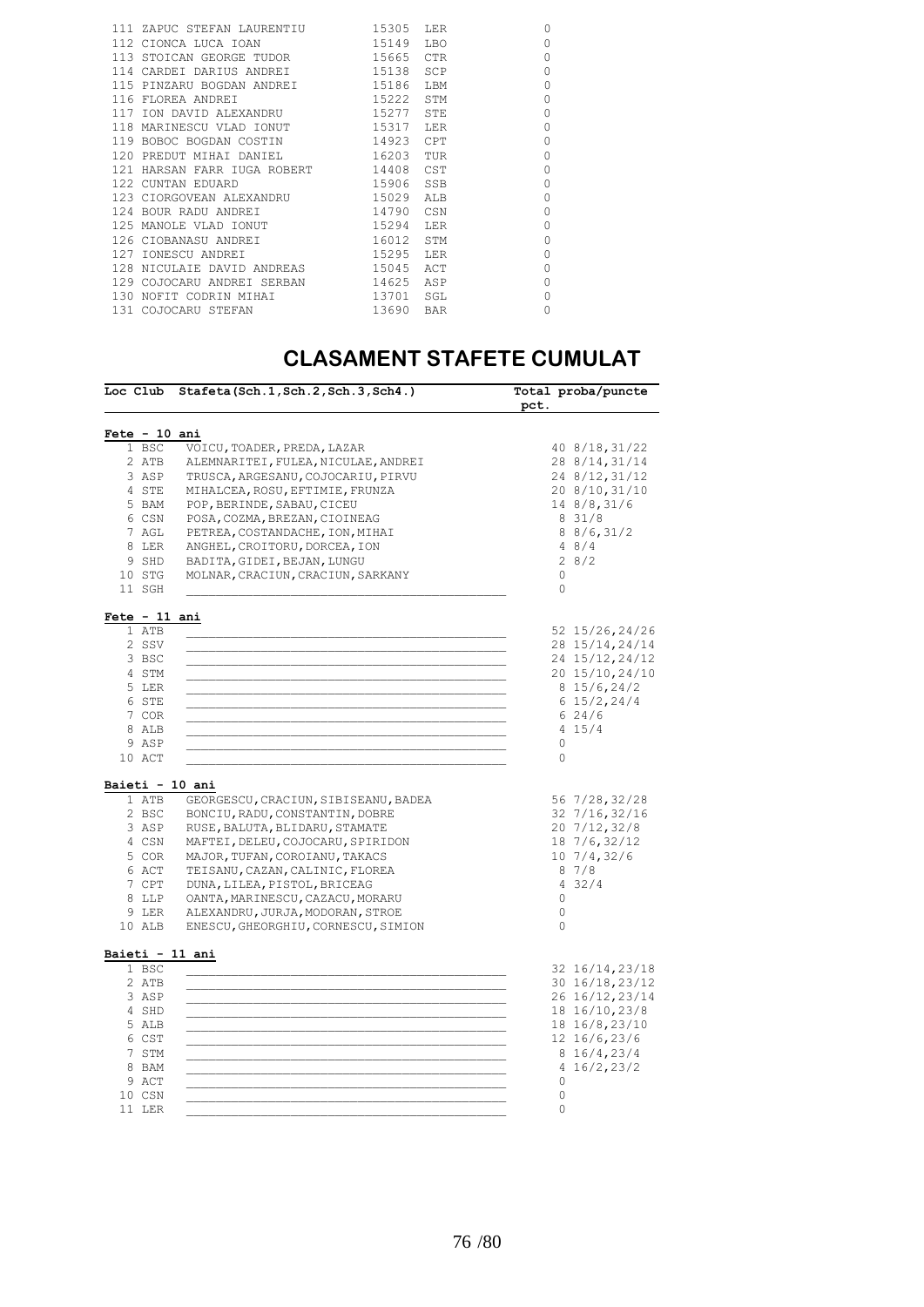## **CLASAMENT ECHIPE CUMULAT**

| Loc          | Club                    | Total<br>pct.                    | proba/puncte                                                                     |
|--------------|-------------------------|----------------------------------|----------------------------------------------------------------------------------|
|              | Fete - 10 ani           |                                  |                                                                                  |
| $\mathbf{1}$ | <b>BSC</b>              | 66                               | 4/4, 8/18, 11/10, 20/11, 27/1, 31/22                                             |
| 2<br>3       | ATB<br>STE              | 63<br>43                         | 4/5, 8/14, 11/12, 20/9, 27/9, 31/14<br>4/11, 8/10, 20/5, 27/7, 31/10             |
| 4            | ACT                     | 27                               | 4/13, 20/6, 27/8                                                                 |
| 5            | ASP                     | 24                               | 8/12, 31/12                                                                      |
| 6<br>7       | BAM<br>VCN              | 14<br>12                         | 8/8, 31/6<br>4/3, 11/9                                                           |
| 8            | WIN                     | 12                               | 11/5,20/3,27/4                                                                   |
| 9<br>10      | CSN<br>AGL              | 9<br>8                           | 11/1, 31/8<br>8/6, 31/2                                                          |
| 11           | CSP                     | 8                                | 4/1, 20/1, 27/6                                                                  |
| 12           | COR                     | 4                                | 20/2, 27/2                                                                       |
| 13<br>14     | LER<br>SHD              | $\overline{4}$<br>$\overline{c}$ | 8/4<br>8/2                                                                       |
| 15           | ALB                     | 0                                |                                                                                  |
| 16           | ALS                     | 0                                |                                                                                  |
| 17<br>18     | ANA<br>AQU              | 0<br>0                           |                                                                                  |
| 19           | CBV                     | 0                                |                                                                                  |
| 20           | CJI                     | 0                                |                                                                                  |
| 21<br>22     | CMB<br>CPT              | 0<br>0                           |                                                                                  |
| 23           | CSW                     | 0                                |                                                                                  |
| 24           | DAC                     | 0                                |                                                                                  |
| 25<br>26     | DEL<br>H <sub>2</sub> O | 0<br>0                           |                                                                                  |
| 27           | LBM                     | 0                                |                                                                                  |
| 28<br>29     | LLP<br>LPT              | 0<br>0                           |                                                                                  |
| 30           | MPL                     | 0                                |                                                                                  |
| 31           | MSB                     | 0                                |                                                                                  |
| 32<br>33     | MSW<br>REN              | 0<br>0                           |                                                                                  |
| 34           | SCP                     | 0                                |                                                                                  |
| 35           | SGH                     | 0<br>0                           |                                                                                  |
| 36<br>37     | SGL<br>SOS              | 0                                |                                                                                  |
| 38           | SPL                     | 0                                |                                                                                  |
| 39<br>40     | SSB<br>SSV              | 0<br>0                           |                                                                                  |
| 41           | STG                     | 0                                |                                                                                  |
| 42           | STM                     | 0                                |                                                                                  |
| 43<br>44     | TIM<br>TSP              | 0<br>0                           |                                                                                  |
| 45           | TUR                     | 0                                |                                                                                  |
| $\mathbf{1}$ | Fete - 11 ani<br>SSV    | 84                               | $2/6, 6/7, 9/11, 13/2, 15/14, 18/7, 22/4, 24/14, 25/14, 29/5$                    |
| 2            | ATB                     | 82                               | $6/3, 13/7, 15/26, 18/3, 22/4, 24/26, 29/13$                                     |
| 3<br>4       | CSP<br>CPT              | 74<br>60                         | 2/6,6/10,9/12,13/9,18/10,22/9,25/10,29/8<br>2/9,6/9,9/6,13/7,18/9,22/5,25/6,29/9 |
| 5            | COR                     | 35                               | 2/7, 6/5, 13/5, 18/5, 22/7, 24/6                                                 |
| 6<br>7       | BSC<br>STM              | 24<br>20                         | 15/12, 24/12<br>15/10,24/10                                                      |
| 8            | BAM                     | 11                               | 9/3, 13/4, 22/2, 25/2                                                            |
| 9            | SRT                     | 11                               | 2/3, 9/4, 25/4                                                                   |
| 10<br>11     | ANA<br>LER              | 10<br>8                          | 6/1, 13/3, 22/6<br>15/6, 24/2                                                    |
| 12           | SGH                     | 8                                | 2/5, 18/1, 29/2                                                                  |
| 13           | STE                     | 7                                | 9/1, 15/2, 24/4                                                                  |
| 14<br>15     | ALB<br>CSW              | 4<br>$\overline{4}$              | 15/4<br>6/2, 18/2                                                                |
| 16           | LPT                     | $\mathbf{1}$                     | 25/1                                                                             |
| 17           | MSB                     | $\mathbf 1$                      | 2/1                                                                              |
| 18<br>19     | ACN<br>ACT              | 0<br>0                           |                                                                                  |
| 20           | AGL                     | 0                                |                                                                                  |
| 21<br>22     | ASP<br>BAR              | 0<br>0                           |                                                                                  |
| 23           | CBV                     | 0                                |                                                                                  |
| 24           | CJI                     | 0                                |                                                                                  |
| 25<br>26     | CPI<br>CSN              | 0<br>0                           |                                                                                  |
| 27           | CST                     | 0                                |                                                                                  |
| 28<br>29     | $_{\rm CTR}$<br>DEB     | 0<br>0                           |                                                                                  |
| 30           | H <sub>2</sub> O        | 0                                |                                                                                  |
| 31           | LBC                     | 0                                |                                                                                  |
| 32           | LBM                     | 0                                |                                                                                  |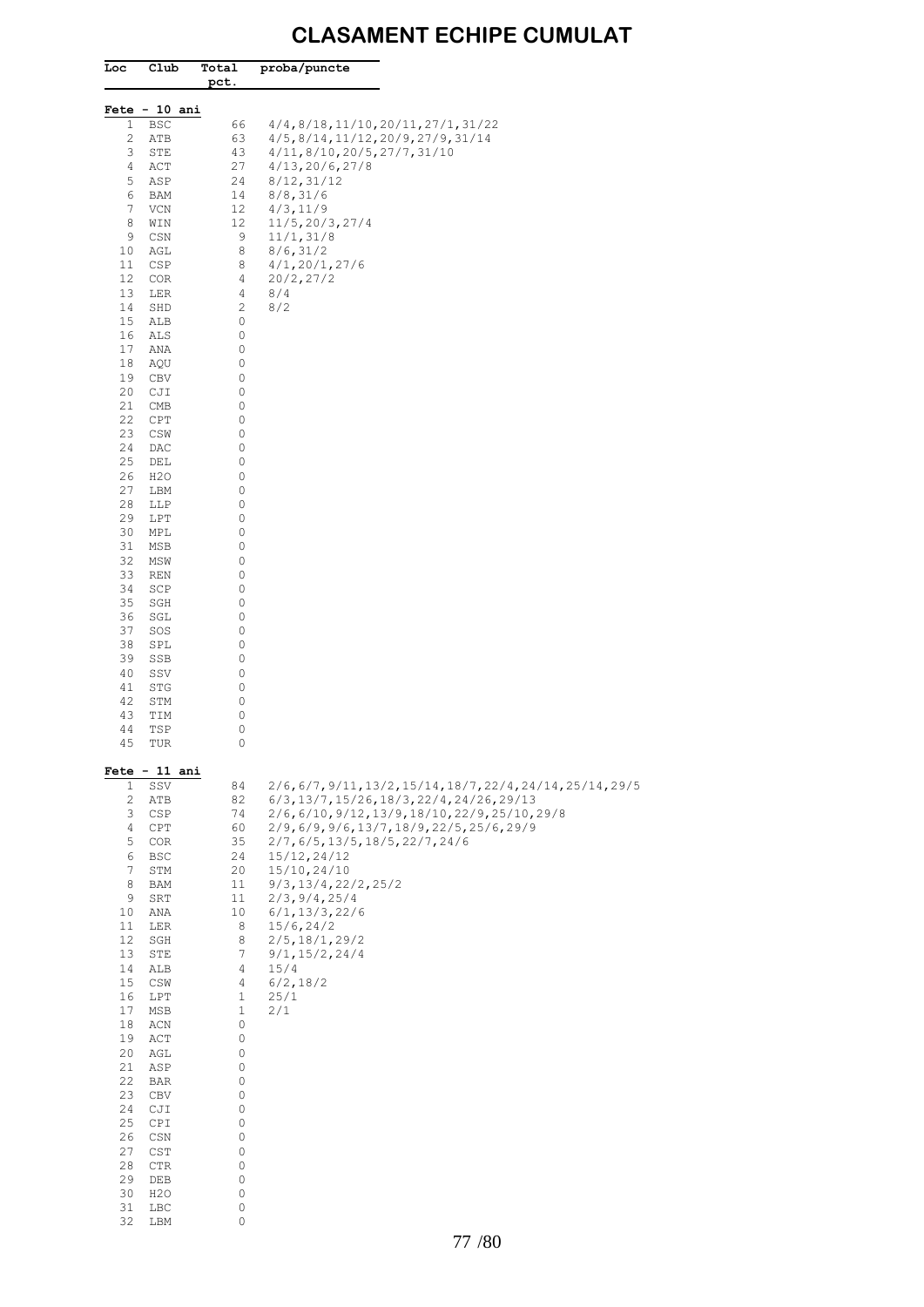| 33 | LLP        |   |
|----|------------|---|
| 34 | <b>MBR</b> | 0 |
| 35 | PCT        | 0 |
| 36 | <b>REN</b> | 0 |
| 37 | SCP        | 0 |
| 38 | SGL        | 0 |
| 39 | SHD        | 0 |
| 40 | SOS        | 0 |
| 41 | SSB        | 0 |
| 42 | <b>STG</b> | 0 |
| 43 | TIM        | 0 |
| 44 | <b>VSK</b> |   |
|    |            |   |

## **Baieti - 10 ani**

| 1<br>2           | ATB<br>BSC                            | 124<br>49    | 3/18, 7/28, 12/17, 19/13, 28/20, 32/28<br>3/6,7/16,12/8,28/3,32/16            |
|------------------|---------------------------------------|--------------|-------------------------------------------------------------------------------|
| 3                | COR                                   | 29           | 3/7, 7/4, 19/6, 28/6, 32/6                                                    |
| 4                | CSN                                   | 25           | 3/1, 7/6, 12/6, 32/12                                                         |
| 5<br>6           | ASP<br>BAR                            | 21<br>15     | 7/12, 19/1, 32/8<br>12/2, 19/12, 28/1                                         |
| 7                | ACT                                   | 8            | 7/8                                                                           |
| 8                | AQU                                   | 8            | 19/3, 28/5                                                                    |
| 9<br>10          | TSP<br>CPT                            | 5<br>4       | 3/3, 19/2<br>32/4                                                             |
| 11               | SCP                                   | 4            | 12/4                                                                          |
| 12               | ALB                                   | $\mathbf{2}$ | 3/2                                                                           |
| 13               | CJI                                   | 2            | 28/2                                                                          |
| 14<br>15         | AGL<br>ALS                            | 0<br>0       |                                                                               |
| 16               | ANA                                   | 0            |                                                                               |
| 17               | BAM                                   | 0            |                                                                               |
| 18               | CBV                                   | 0            |                                                                               |
| 19<br>20         | CMB<br>CPI                            | 0<br>0       |                                                                               |
| 21               | CST                                   | 0            |                                                                               |
| 22               | CSW                                   | 0            |                                                                               |
| 23<br>24         | DAC<br>DEB                            | 0<br>0       |                                                                               |
| 25               | DEL                                   | 0            |                                                                               |
| 26               | DEV                                   | 0            |                                                                               |
| 27               | DGL                                   | 0            |                                                                               |
| 28<br>29         | H <sub>2</sub> O<br>LBM               | 0<br>0       |                                                                               |
| 30               | LBR                                   | 0            |                                                                               |
| 31               | LER                                   | 0            |                                                                               |
| 32               | LLP                                   | 0            |                                                                               |
| 33<br>34         | MAR<br>MBV                            | 0<br>0       |                                                                               |
| 35               | MPL                                   | 0            |                                                                               |
| 36               | MSB                                   | 0            |                                                                               |
| 37               | MSM                                   | 0<br>0       |                                                                               |
| 38<br>39         | OLI<br>PCT                            | 0            |                                                                               |
| 40               | PET                                   | 0            |                                                                               |
| 41               | SGH                                   | 0            |                                                                               |
| 42<br>43         | SGL<br>SHD                            | 0<br>0       |                                                                               |
| 44               | SPL                                   | 0            |                                                                               |
| 45               | SRT                                   | 0            |                                                                               |
| 46               | SSB                                   | 0            |                                                                               |
| 47<br>48         | SSV<br>STE                            | 0<br>0       |                                                                               |
| 49               | STG                                   | 0            |                                                                               |
| 50               | $\operatorname{STM}$                  | 0            |                                                                               |
| 51<br>52         | SVU<br>VCN                            | 0<br>0       |                                                                               |
| 53               | WIN                                   | 0            |                                                                               |
|                  |                                       |              |                                                                               |
| 1                | <u> Baieti - 11 ani</u><br><b>BSC</b> | 80           | 1/2,5/6,10/4,14/7,16/14,17/7,21/6,23/18,26/10,30/6                            |
| 2                | ATB                                   | 76           | 1/11, 5/4, 14/9, 16/18, 17/5, 21/3, 23/12, 30/14                              |
| 3                | ASP                                   | 61           | 1/4, 5/7, 10/5, 14/5, 16/12, 17/1, 21/9, 23/14, 26/4                          |
| 4                | COR                                   | 51<br>39     | 1/9,5/9,10/6,17/9,21/4,26/5,30/9<br>$5/7, 10/7, 14/6, 17/6, 21/5, 26/6, 30/2$ |
| 5<br>6           | ACT<br>H <sub>2</sub> O               | 32           | 1/7, 10/9, 17/2, 26/9, 30/5                                                   |
| $\boldsymbol{7}$ | SHD                                   | 30           | $1/1, 5/4, 10/2, 16/10, 17/4, 23/8, 26/1$                                     |
| 8                | ALB                                   | 18           | 16/8,23/10                                                                    |
| 9<br>10          | CST<br>STM                            | 15<br>15     | 14/2, 16/6, 21/1, 23/6<br>14/5, 16/4, 21/2, 23/4                              |
| 11               | STE                                   | 9            | 14/2, 21/7                                                                    |
| 12               | LBC                                   | 6            | 1/3, 17/3                                                                     |
| 13               | BAM                                   | 4            | 16/2, 23/2<br>10/3, 30/1                                                      |
| 14<br>15         | <b>CTR</b><br>CSN                     | 4<br>3       | 10/1, 26/2                                                                    |
| 16               | MAR                                   | 3            | 14/3                                                                          |
|                  |                                       |              |                                                                               |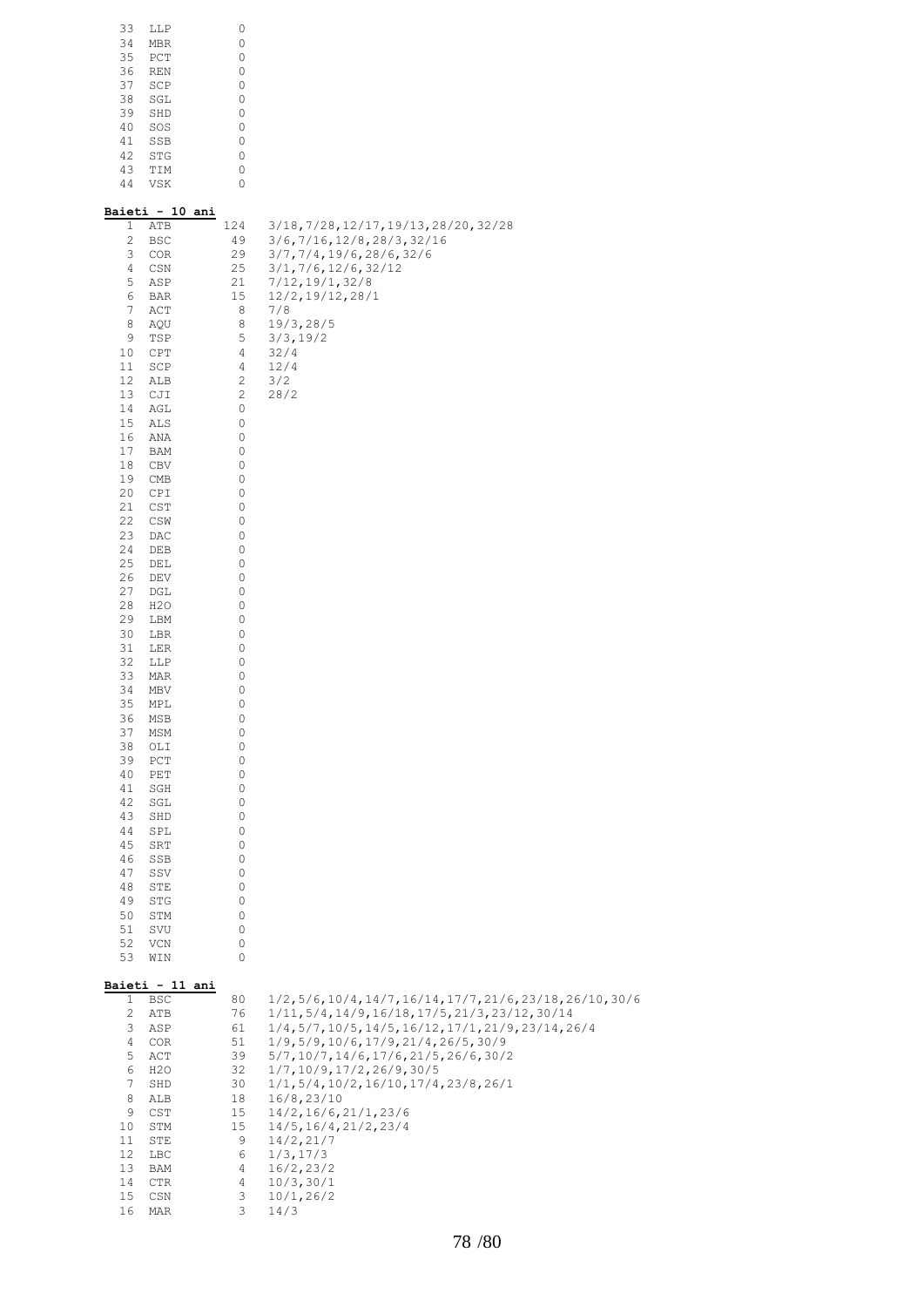| 17 | ACN        | 0 |
|----|------------|---|
| 18 | AGL        | 0 |
| 19 | <b>ALS</b> | 0 |
| 20 | AQU        | 0 |
| 21 | <b>BAR</b> | 0 |
| 22 | CAT        | 0 |
| 23 | CBV        | 0 |
| 24 | CJI        | 0 |
| 25 | CPI        | 0 |
| 26 | CPT        | 0 |
| 27 | DAC        | 0 |
| 28 | LBM        | 0 |
| 29 | LBO        | 0 |
| 30 | LBR        | 0 |
| 31 | LER        | 0 |
| 32 | LPT        | 0 |
| 33 | MPL        | 0 |
| 34 | MSB        | 0 |
| 35 | MSM        | 0 |
| 36 | PCT        | 0 |
| 37 | PET        | 0 |
| 38 | <b>REN</b> | 0 |
| 39 | SCP        | 0 |
| 40 | SGH        | 0 |
| 41 | SGL        | 0 |
| 42 | SOS        | 0 |
| 43 | SPL        | 0 |
| 44 | SRT        | 0 |
| 45 | SS7        | 0 |
| 46 | SSB        | 0 |
| 47 | SSV        | 0 |
| 48 | SVU        | 0 |
| 49 | TSP        | 0 |
| 50 | TUR        | 0 |
| 51 | YST        | 0 |
|    |            |   |

## **CLASAMENT GENERAL ECHIPE**

| Loc            | C1ub                          | Total                  | Total               | Total          | F10                | F11            | <b>B10</b>     | <b>B11</b>          |
|----------------|-------------------------------|------------------------|---------------------|----------------|--------------------|----------------|----------------|---------------------|
|                |                               | gen.                   | pct.                | pct.           |                    |                |                |                     |
|                |                               | pct.                   | fete                | baieti         |                    |                |                |                     |
| $\mathbf{1}$   | ATB                           | 345                    | 145                 | 200            | 63                 | 82             | 124            | 76                  |
| $\overline{c}$ | <b>BSC</b>                    | 219                    | 90                  | 129            | 66                 | 24             | 49             | $80\,$              |
| 3              | COR                           | 119                    | 39                  | 80             | $\sqrt{4}$         | 35             | 29             | 51                  |
| $\sqrt{4}$     | ASP                           | 106                    | 24                  | 82             | 24                 | $\mathsf O$    | 21             | 61                  |
| 5              | SSV                           | 84                     | 84                  | $\mathbb O$    | 0                  | 84             | 0              | $\mathbb O$         |
| 6              | CSP                           | 82                     | 82                  | $\circ$        | 8                  | 74             | $\circ$        | $\mathsf O$         |
| 7              | ACT                           | 74                     | 27                  | 47             | 27                 | $\circ$        | 8              | 39                  |
| 8              | CPT                           | 64                     | 60                  | $\sqrt{4}$     | $\mathsf O$        | 60             | 4              | $\mathsf{O}\xspace$ |
| 9              | STE                           | 59                     | 50                  | 9              | 43                 | 7              | 0              | 9                   |
| $10$           | $_{\tt CSN}$                  | 37                     | 9                   | 28             | 9                  | $\circ$        | 25             | 3                   |
| 11             | STM                           | 35                     | 20                  | 15             | $\mathsf O$        | 20             | 0              | 15                  |
| 12             | SHD                           | 32                     | $\overline{c}$      | 30             | $\overline{c}$     | $\mathbb O$    | 0              | 30                  |
| 13             | H2O                           | 32                     | $\mathbb O$         | 32             | $\circ$            | $\mathbb O$    | $\circ$        | 32                  |
| 14             | <b>BAM</b>                    | 29                     | 25                  | $\sqrt{4}$     | 14                 | $1\,1$         | 0              | $\sqrt{4}$          |
| 15             | ALB                           | 24                     | $\overline{4}$      | 20             | $\circ$            | $\overline{4}$ | $\overline{c}$ | 18                  |
| 16             | <b>BAR</b>                    | 15                     | $\mathbf 0$         | 15             | $\circ$            | $\mathbb O$    | 15             | $\mathbb O$         |
| 17             | <b>CST</b>                    | 15                     | $\mathsf{O}\xspace$ | 15             | $\circ$            | 0              | $\circ$        | 15                  |
| 18             | VCN                           | 12                     | 12                  | $\circ$        | 12                 | 0              | $\circ$        | 0                   |
| 19             | WIN                           | 12                     | 12                  | $\circ$        | 12                 | 0              | $\circ$        | 0                   |
| 20             | LER                           | 12                     | 12                  | $\circ$        | 4                  | 8              | $\circ$        | 0                   |
| 21             | SRT                           | 11                     | 11                  | $\circ$        | $\circ$            | 11             | $\circ$        | 0                   |
| 22             | ANA                           | 10                     | 10                  | $\circ$        | $\circ$            | 10             | 0              | 0                   |
| 23             | AGL                           | 8                      | 8                   | $\circ$        | 8                  | $\mathsf O$    | $\circ$        | 0                   |
| 24             | AQU                           | 8                      | $\mathsf{O}\xspace$ | 8              | 0                  | 0              | 8              | 0                   |
| 25             | SGH                           | 8                      | 8                   | $\circ$        | 0                  | 8              | 0              | 0                   |
| 26             | LBC                           | 6                      | 0                   | 6              | 0                  | $\overline{0}$ | $\circ$        | 6                   |
| 27             | TSP                           | 5                      | $\mathbf 0$         | 5              | $\circ$            | 0              | 5              | 0                   |
| 28             | CSW                           | $\overline{4}$         | 4                   | $\circ$        | $\circ$            | 4              | $\circ$        | 0                   |
| 29             | SCP                           | 4                      | 0                   | 4              | 0                  | 0              | 4              | 0                   |
| 30             | $_{\rm CTR}$                  | 4                      | $\mathsf{O}\xspace$ | $\overline{4}$ | $\circ$            | 0              | $\circ$        | 4                   |
| 31             | <b>MAR</b>                    | 3                      | 0                   | 3              | $\circ$            | 0              | $\circ$        | 3                   |
| 32             | CJI                           | $\overline{c}$         | $\circ$             | $\overline{c}$ | $\mathbf 0$        | $\overline{0}$ | $\overline{c}$ | 0                   |
| 33             | LPT                           | $\mathbf{1}$           | $\mathbf 1$         | $\circ$        | 0                  | $\mathbf 1$    | $\circ$        | 0                   |
| 34             | <b>MSB</b>                    | $\mathbf{1}$           | $\mathbf 1$         | $\circ$        | $\circ$            | $\mathbf 1$    | 0              | 0                   |
| 35             | <b>ALS</b>                    | $\circ$                | $\mathbf 0$         | $\circ$        | $\circ$            | 0              | $\circ$        | 0                   |
| 36             | <b>CBV</b>                    | 0                      | 0                   | $\circ$        | 0                  | 0              | $\circ$        | 0                   |
| 37             | CMB                           | $\circ$                | $\mathsf{O}\xspace$ | $\circ$        | $\circ$            | 0              | $\circ$        | 0                   |
|                |                               |                        |                     |                |                    |                |                |                     |
| 38             | DAC                           | $\circ$<br>$\mathbf 0$ | 0                   | $\circ$        | $\circ$<br>$\circ$ | 0              | $\circ$<br>0   | 0<br>0              |
| 39             | $\rm{DEL}$                    |                        | $\mathsf{O}\xspace$ | $\circ$        |                    | 0              |                |                     |
| 40             | LBM                           | 0                      | $\mathsf{O}\xspace$ | $\circ$        | $\circ$            | 0              | 0              | 0                   |
| 41             | LLP                           | 0                      | $\mathbf 0$         | $\circ$        | $\circ$            | $\circ$        | 0              | 0                   |
| 42             | MPL                           | $\circ$                | $\mathbb O$         | $\mathsf O$    | $\circ$            | 0              | 0              | 0                   |
| 43             | $\operatorname{\mathsf{MSW}}$ | 0                      | 0                   | $\circ$        | $\Omega$           | $\circ$        | $\overline{0}$ | 0                   |
|                |                               |                        |                     |                | 79 / 80            |                |                |                     |